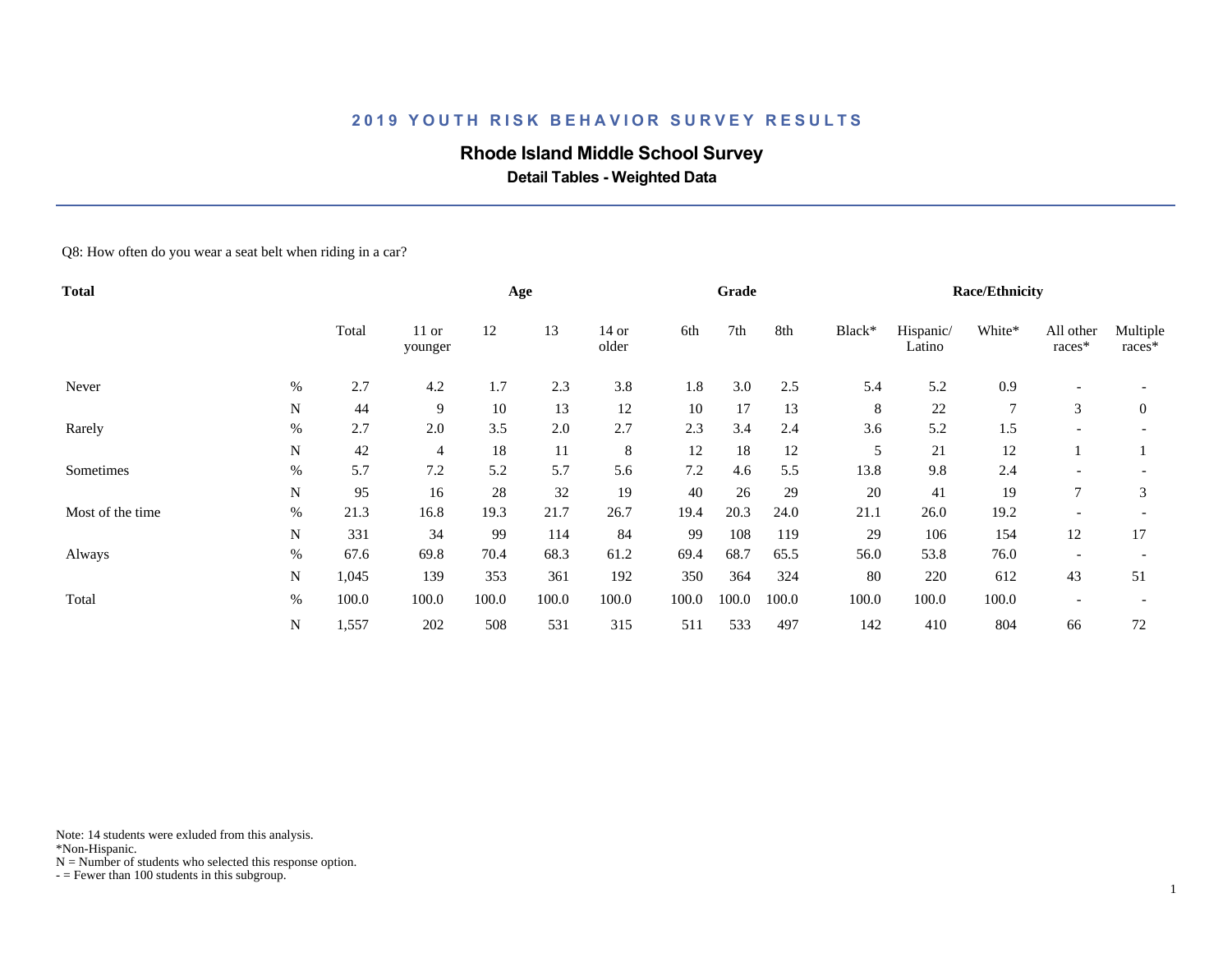# **Rhode Island Middle School Survey**

 **Detail Tables - Weighted Data**

Q8: How often do you wear a seat belt when riding in a car?

| Male             |      |              |                          |       | Age            |                  |       | Grade |       |                          |                     | <b>Race/Ethnicity</b> |                          |                    |
|------------------|------|--------------|--------------------------|-------|----------------|------------------|-------|-------|-------|--------------------------|---------------------|-----------------------|--------------------------|--------------------|
|                  |      | All<br>males | $11$ or<br>younger       | 12    | 13             | $14$ or<br>older | 6th   | 7th   | 8th   | Black*                   | Hispanic/<br>Latino | White*                | All other<br>races*      | Multiple<br>races* |
| Never            | %    | 2.7          | $\overline{\phantom{a}}$ | 0.6   | 3.8            | 3.0              | 2.2   | 3.6   | 2.2   | $\overline{\phantom{a}}$ | 5.1                 | 0.7                   | $\overline{\phantom{a}}$ |                    |
|                  | N    | 23           | 5                        | 2     | 11             | 5                | 6     | 10    | 6     | 6                        | 11                  | 3                     | 2                        | $\overline{0}$     |
| Rarely           | %    | 3.4          | $\overline{\phantom{a}}$ | 4.3   | 1.5            | 4.6              | 2.2   | 4.7   | 3.4   | $\overline{\phantom{a}}$ | 6.7                 | 1.9                   |                          |                    |
|                  | N    | 27           | 3                        | 12    | $\overline{4}$ | 7                | 6     | 13    | 8     | $\overline{4}$           | 14                  | $\overline{7}$        | $\theta$                 |                    |
| Sometimes        | %    | 5.9          | $\overline{\phantom{a}}$ | 6.0   | 5.4            | 6.3              | 7.0   | 4.7   | 6.4   | $\overline{\phantom{a}}$ | 9.9                 | 2.5                   |                          |                    |
|                  | N    | 50           | $\overline{7}$           | 17    | 15             | 11               | 20    | 13    | 17    | 12                       | 21                  | 10                    | 3                        |                    |
| Most of the time | %    | 20.9         | $\overline{\phantom{a}}$ | 20.2  | 20.5           | 23.8             | 20.0  | 21.6  | 20.5  | $\overline{\phantom{a}}$ | 25.9                | 17.9                  |                          |                    |
|                  | N    | 163          | 17                       | 53    | 54             | 39               | 51    | 56    | 52    | 16                       | 53                  | 71                    | 5                        | 9                  |
| Always           | $\%$ | 67.0         | $\overline{\phantom{a}}$ | 68.9  | 68.9           | 62.3             | 68.7  | 65.3  | 67.5  | $\overline{\phantom{a}}$ | 52.4                | 76.9                  |                          |                    |
|                  | N    | 515          | 55                       | 178   | 181            | 101              | 173   | 168   | 168   | 42                       | 107                 | 304                   | 19                       | 24                 |
| Total            | %    | 100.0        | $\overline{\phantom{a}}$ | 100.0 | 100.0          | 100.0            | 100.0 | 100.0 | 100.0 | $\overline{\phantom{a}}$ | 100.0               | 100.0                 |                          |                    |
|                  | N    | 778          | 87                       | 262   | 265            | 163              | 256   | 260   | 251   | 80                       | 206                 | 395                   | 29                       | 35                 |

Note: 10 male students were excluded from this analysis.

\*Non-Hispanic.

 $N =$  Number of students who selected this response option.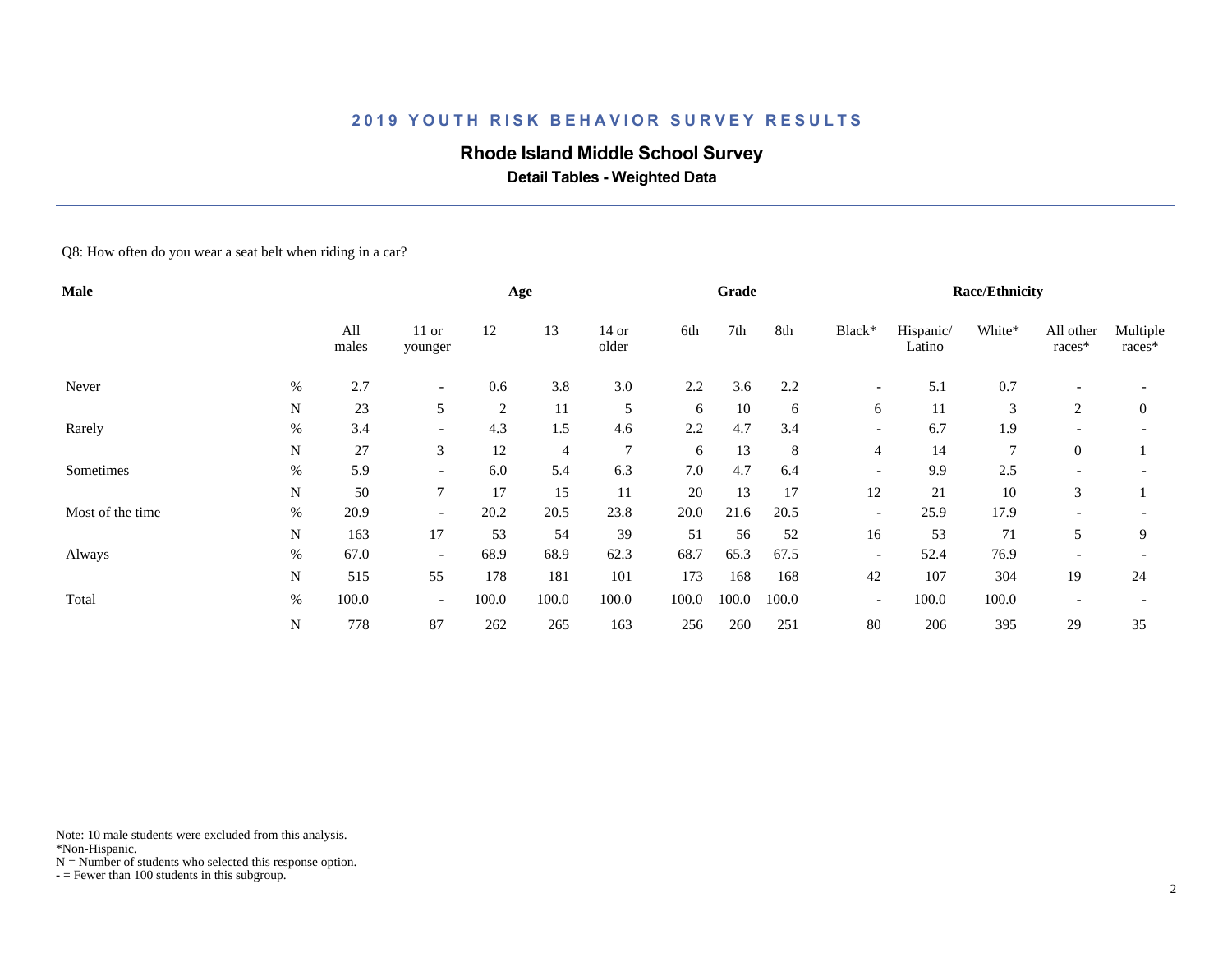# **Rhode Island Middle School Survey**

 **Detail Tables - Weighted Data**

Q8: How often do you wear a seat belt when riding in a car?

| Female           |             |                |                    |        | Age            |                  |                | Grade |       |                          |                     | <b>Race/Ethnicity</b> |                     |                    |
|------------------|-------------|----------------|--------------------|--------|----------------|------------------|----------------|-------|-------|--------------------------|---------------------|-----------------------|---------------------|--------------------|
|                  |             | All<br>females | $11$ or<br>younger | 12     | 13             | $14$ or<br>older | 6th            | 7th   | 8th   | Black*                   | Hispanic/<br>Latino | White*                | All other<br>races* | Multiple<br>races* |
| Never            | %           | 2.2            | 2.4                | 2.6    | 0.3            | 4.7              | 1.4            | 2.1   | 2.4   | $\overline{\phantom{a}}$ | 5.3                 | 1.1                   |                     |                    |
|                  | N           | 18             | 3                  | $\tau$ |                | $7\phantom{.0}$  | $\overline{4}$ | 6     | 6     | 2                        | 11                  | $\overline{4}$        | $\overline{0}$      | $\overline{0}$     |
| Rarely           | %           | 1.9            | 1.0                | 2.5    | 2.6            | 0.6              | 2.4            | 1.9   | 1.5   | $\overline{\phantom{a}}$ | 3.5                 | 1.1                   |                     |                    |
|                  | $\mathbf N$ | 15             |                    | 6      | $\overline{7}$ |                  | 6              | 5     | 4     |                          | $\overline{7}$      | 5                     |                     | $\overline{0}$     |
| Sometimes        | $\%$        | 5.5            | 7.5                | 4.2    | 6.2            | 4.9              | 7.5            | 4.5   | 4.7   | $\overline{\phantom{a}}$ | 9.8                 | 2.3                   |                     |                    |
|                  | N           | 45             | 9                  | 11     | 17             | 8                | 20             | 13    | 12    | 8                        | 20                  | 9                     | $\overline{4}$      | 2                  |
| Most of the time | %           | 21.8           | 14.9               | 18.4   | 22.7           | 30.0             | 18.7           | 18.7  | 27.8  | $\overline{\phantom{a}}$ | 25.8                | 20.5                  |                     |                    |
|                  | N           | 167            | 17                 | 46     | 59             | 45               | 48             | 51    | 67    | 13                       | 52                  | 83                    |                     | 8                  |
| Always           | $\%$        | 68.6           | 74.1               | 72.3   | 68.2           | 59.8             | 70.1           | 72.8  | 63.6  | $\overline{\phantom{a}}$ | 55.6                | 75.0                  |                     |                    |
|                  | N           | 528            | 84                 | 174    | 180            | 90               | 177            | 195   | 155   | 38                       | 113                 | 307                   | 24                  | 27                 |
| Total            | %           | 100.0          | 100.0              | 100.0  | 100.0          | 100.0            | 100.0          | 100.0 | 100.0 | $\overline{\phantom{a}}$ | 100.0               | 100.0                 |                     |                    |
|                  | N           | 773            | 114                | 244    | 264            | 151              | 255            | 270   | 244   | 62                       | 203                 | 408                   | 36                  | 37                 |

Note: 4 female students were excluded from this analysis.

\*Non-Hispanic.

 $N =$  Number of students who selected this response option.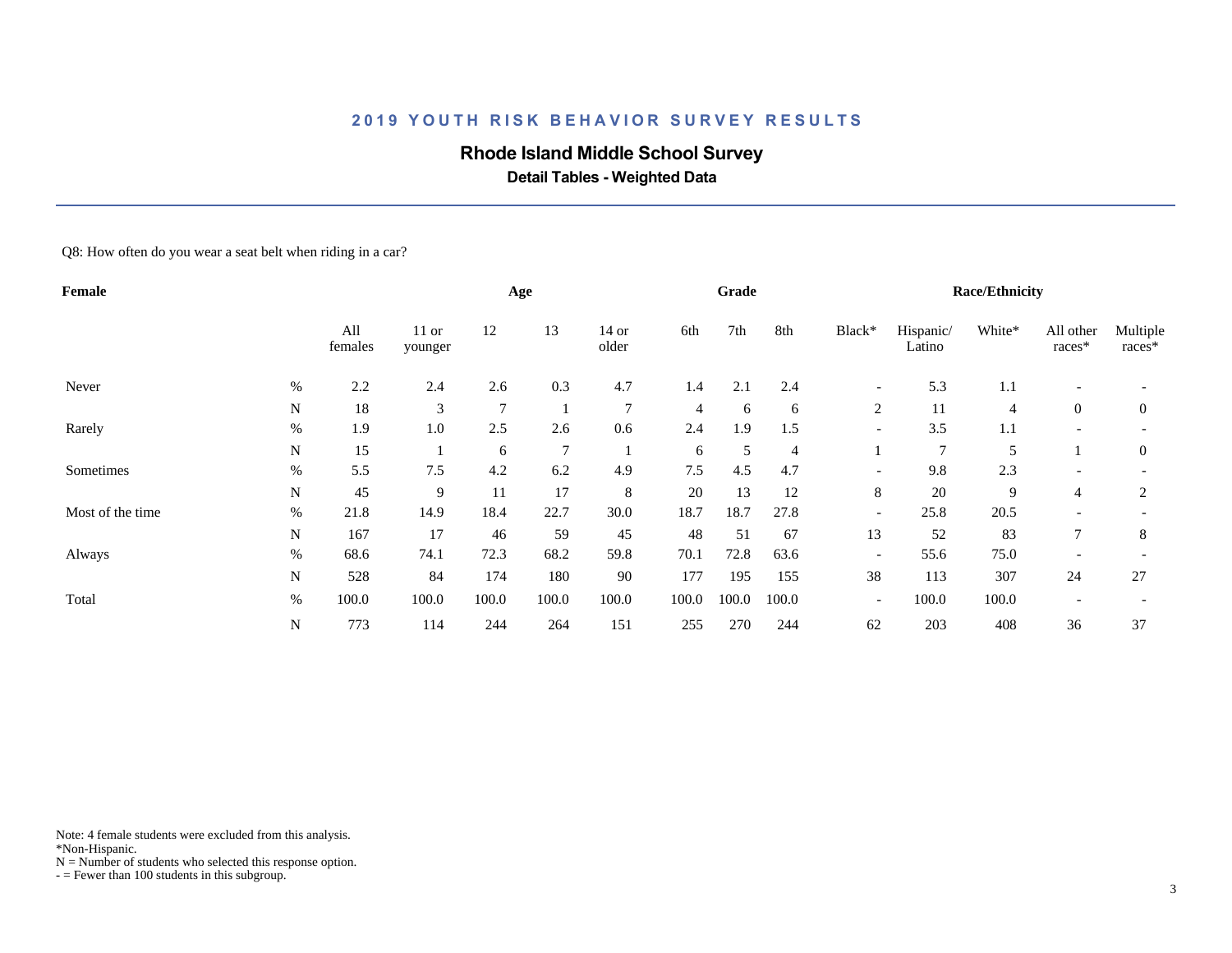# **Rhode Island Middle School Survey**

 **Detail Tables - Weighted Data**

Q9: Have you ever ridden in a car driven by someone who had been drinking alcohol?

| <b>Total</b>   |      |       |                    |       | Age   |                |       | Grade |       |        |                     | <b>Race/Ethnicity</b> |                          |                          |
|----------------|------|-------|--------------------|-------|-------|----------------|-------|-------|-------|--------|---------------------|-----------------------|--------------------------|--------------------------|
|                |      | Total | $11$ or<br>younger | 12    | 13    | 14 or<br>older | 6th   | 7th   | 8th   | Black* | Hispanic/<br>Latino | White*                | All other<br>races*      | Multiple<br>races*       |
| Yes            | %    | 17.4  | 10.8               | 14.9  | 17.5  | 24.9           | 11.6  | 18.0  | 22.6  | 22.6   | 17.9                | 16.8                  |                          |                          |
|                | N    | 272   | 22                 | 75    | 95    | 79             | 58    | 98    | 114   | 32     | 75                  | 134                   | 6                        | 18                       |
| N <sub>0</sub> | $\%$ | 67.6  | 73.4               | 72.7  | 65.8  | 59.6           | 74.3  | 67.0  | 61.5  | 64.8   | 68.2                | 66.8                  | $\overline{\phantom{a}}$ |                          |
|                | N    | 1,051 | 148                | 368   | 348   | 187            | 380   | 354   | 305   | 94     | 278                 | 534                   | 52                       | 48                       |
| Not sure       | %    | 15.0  | 15.8               | 12.5  | 16.8  | 15.6           | 14.2  | 15.0  | 15.9  | 12.6   | 13.8                | 16.4                  | $\overline{\phantom{a}}$ | $\overline{\phantom{a}}$ |
|                | N    | 233   | 32                 | 62    | 90    | 49             | 72    | 80    | 79    | 18     | 57                  | 132                   | 8                        | 7                        |
| Total          | %    | 100.0 | 100.0              | 100.0 | 100.0 | 100.0          | 100.0 | 100.0 | 100.0 | 100.0  | 100.0               | 100.0                 | $\overline{\phantom{a}}$ |                          |
|                | N    | 1,556 | 202                | 505   | 533   | 315            | 510   | 532   | 498   | 144    | 410                 | 800                   | 66                       | 73                       |

Note: 15 students were exluded from this analysis.

\*Non-Hispanic.

 $N =$  Number of students who selected this response option.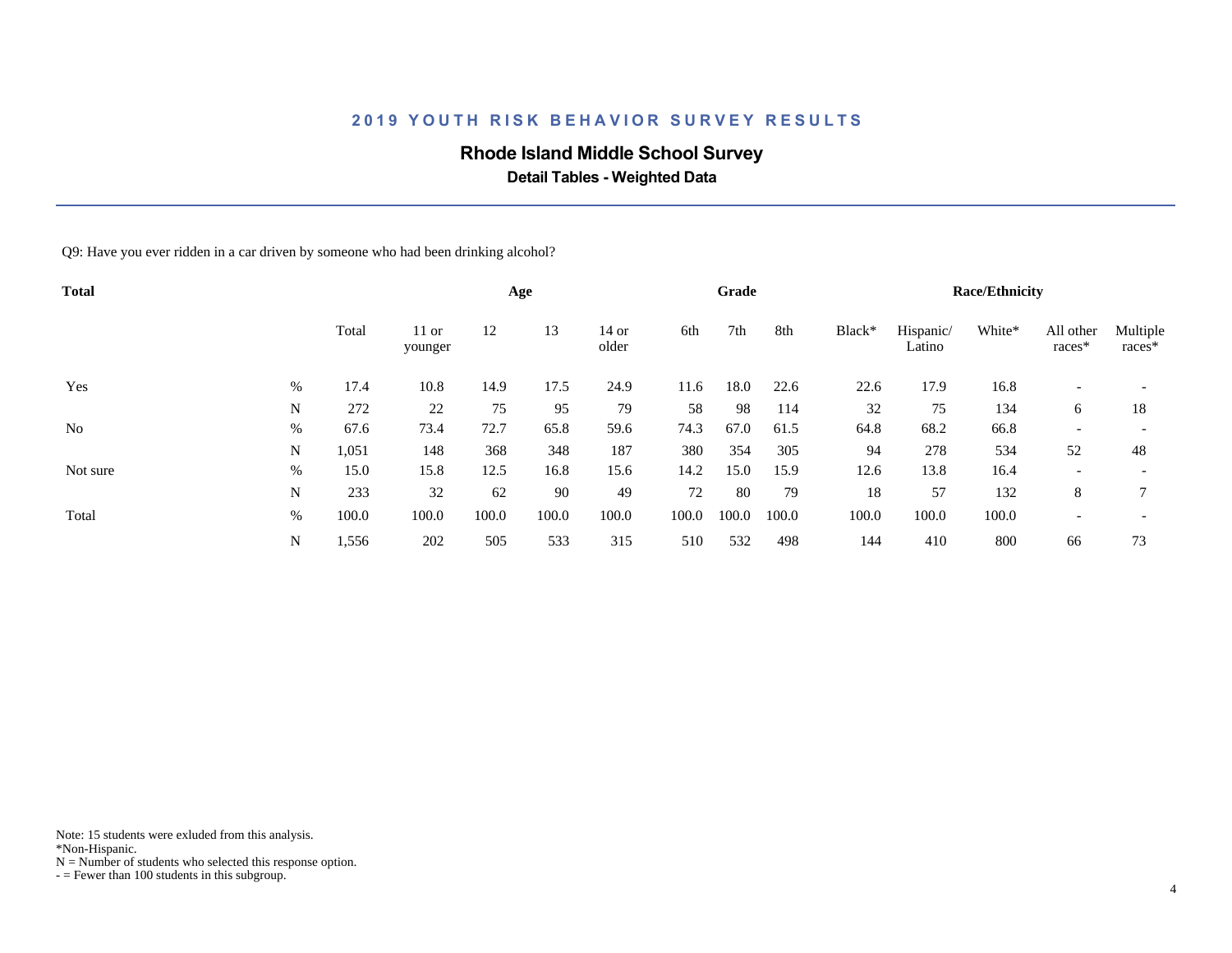# **Rhode Island Middle School Survey**

 **Detail Tables - Weighted Data**

Q9: Have you ever ridden in a car driven by someone who had been drinking alcohol?

| Male           |      |              |                          |       | Age   |                |       | Grade |       |                          |                     | <b>Race/Ethnicity</b> |                          |                          |
|----------------|------|--------------|--------------------------|-------|-------|----------------|-------|-------|-------|--------------------------|---------------------|-----------------------|--------------------------|--------------------------|
|                |      | All<br>males | $11$ or<br>younger       | 12    | 13    | 14 or<br>older | 6th   | 7th   | 8th   | Black*                   | Hispanic/<br>Latino | White*                | All other<br>races*      | Multiple<br>races*       |
| Yes            | %    | 17.2         | $\overline{\phantom{0}}$ | 14.2  | 18.1  | 22.0           | 12.4  | 17.1  | 22.7  | $\overline{\phantom{a}}$ | 18.1                | 15.4                  |                          |                          |
|                | N    | 135          | 11                       | 37    | 50    | 36             | 31    | 46    | 58    | 18                       | 38                  | 61                    | 4                        | 9                        |
| N <sub>0</sub> | $\%$ | 70.1         | $\overline{\phantom{0}}$ | 74.8  | 68.2  | 64.0           | 76.1  | 69.6  | 64.0  | $\overline{\phantom{a}}$ | 70.4                | 71.4                  | $\overline{\phantom{a}}$ | $\overline{\phantom{a}}$ |
|                | N    | 546          | 64                       | 197   | 181   | 104            | 196   | 180   | 161   | 53                       | 146                 | 280                   | 20                       | 22                       |
| Not sure       | %    | 12.8         | $\overline{\phantom{a}}$ | 11.1  | 13.7  | 14.0           | 11.5  | 13.2  | 13.4  | $\overline{\phantom{a}}$ | 11.5                | 13.2                  | $\overline{\phantom{a}}$ | $\overline{\phantom{a}}$ |
|                | N    | 100          | 12                       | 28    | 37    | 23             | 30    | 34    | 34    | 11                       | 24                  | 52                    | 5                        | 4                        |
| Total          | %    | 100.0        | $\overline{a}$           | 100.0 | 100.0 | 100.0          | 100.0 | 100.0 | 100.0 | $\overline{\phantom{a}}$ | 100.0               | 100.0                 | $\overline{\phantom{a}}$ |                          |
|                | N    | 781          | 87                       | 262   | 268   | 163            | 257   | 260   | 253   | 82                       | 208                 | 393                   | 29                       | 35                       |

Note: 7 male students were excluded from this analysis.

\*Non-Hispanic.

 $N =$  Number of students who selected this response option.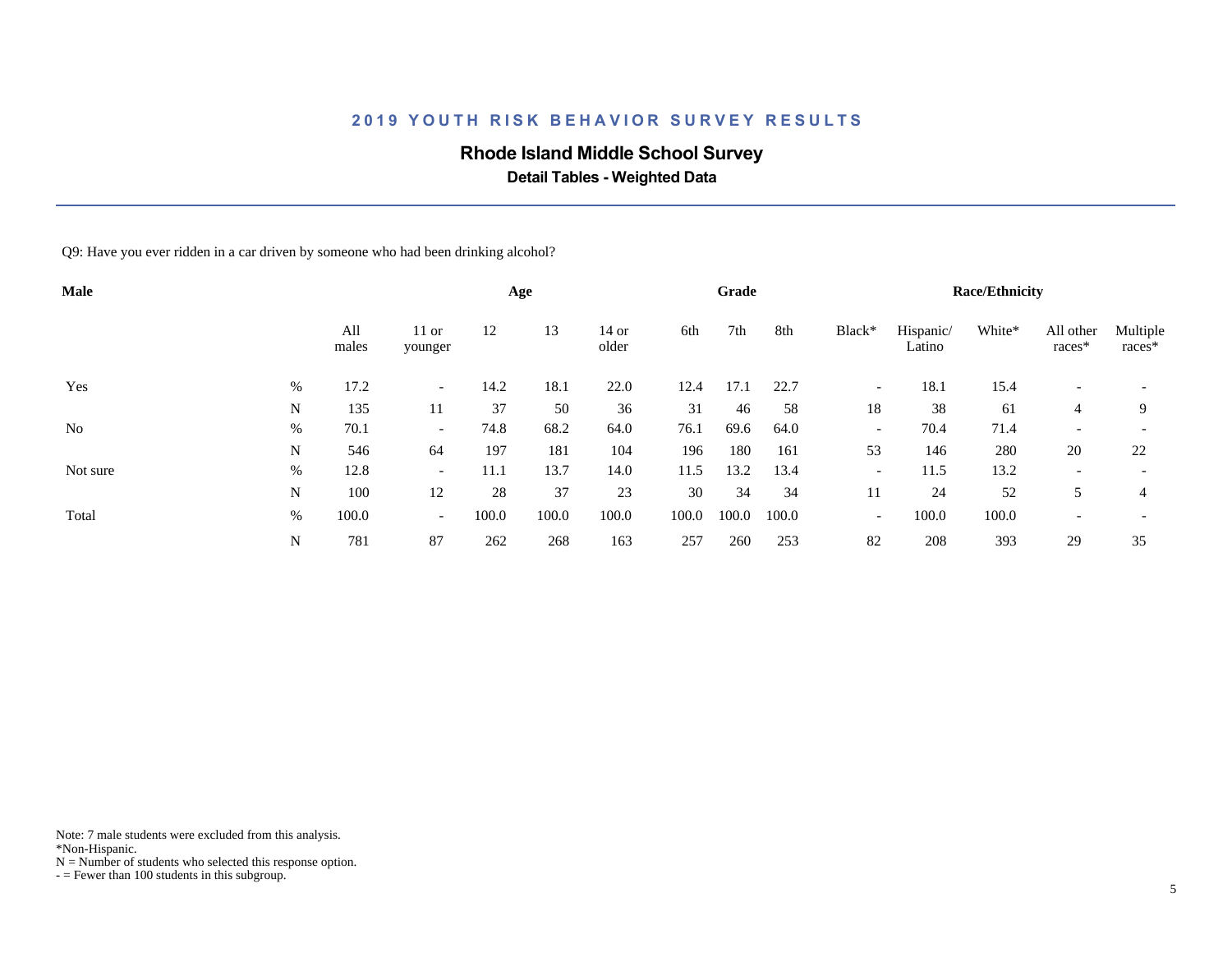# **Rhode Island Middle School Survey**

 **Detail Tables - Weighted Data**

Q9: Have you ever ridden in a car driven by someone who had been drinking alcohol?

| Female   |      |                |                    |       | Age   |                  |       | Grade |       |                          |                     | <b>Race/Ethnicity</b> |                          |                          |
|----------|------|----------------|--------------------|-------|-------|------------------|-------|-------|-------|--------------------------|---------------------|-----------------------|--------------------------|--------------------------|
|          |      | All<br>females | $11$ or<br>younger | 12    | 13    | $14$ or<br>older | 6th   | 7th   | 8th   | Black*                   | Hispanic/<br>Latino | White*                | All other<br>races*      | Multiple<br>races*       |
| Yes      | $\%$ | 17.5           | 8.2                | 15.8  | 16.9  | 27.5             | 10.7  | 19.1  | 22.0  | $\overline{\phantom{0}}$ | 17.8                | 18.0                  | $\overline{\phantom{0}}$ |                          |
|          | N    | 135            | 10                 | 38    | 45    | 42               | 27    | 52    | 54    | 14                       | 37                  | 72                    | 2                        | 9                        |
| No       | $\%$ | 65.0           | 73.4               | 70.0  | 62.9  | 55.1             | 72.3  | 63.8  | 59.3  | $\overline{\phantom{a}}$ | 65.7                | 62.3                  | $\overline{\phantom{a}}$ | $\overline{\phantom{0}}$ |
|          | N    | 501            | 84                 | 169   | 165   | 83               | 184   | 171   | 144   | 41                       | 131                 | 254                   | 31                       | 26                       |
| Not sure | $\%$ | 17.5           | 18.4               | 14.2  | 20.2  | 17.3             | 16.9  | 17.2  | 18.6  | $\overline{\phantom{a}}$ | 16.5                | 19.6                  | $\overline{\phantom{a}}$ |                          |
|          | N    | 133            | 20                 | 34    | 53    | 26               | 42    | 46    | 45    | 7                        | 33                  | 80                    | 3                        | 3                        |
| Total    | %    | 100.0          | 100.0              | 100.0 | 100.0 | 100.0            | 100.0 | 100.0 | 100.0 | $\overline{\phantom{a}}$ | 100.0               | 100.0                 | $\overline{\phantom{a}}$ |                          |
|          | N    | 769            | 114                | 241   | 263   | 151              | 253   | 269   | 243   | 62                       | 201                 | 406                   | 36                       | 38                       |

Note: 8 female students were excluded from this analysis.

\*Non-Hispanic.

 $N =$  Number of students who selected this response option.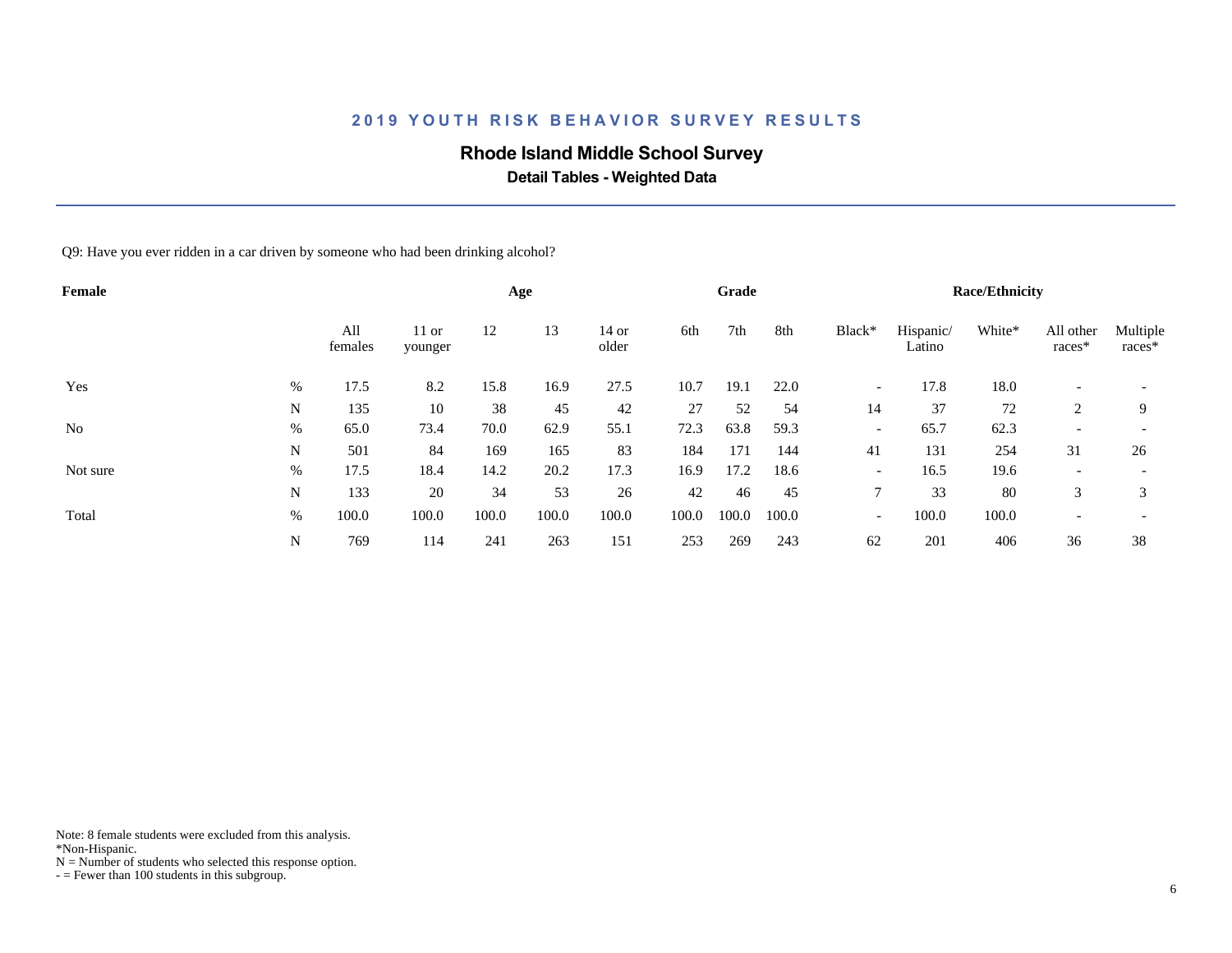# **Rhode Island Middle School Survey**

 **Detail Tables - Weighted Data**

Q10: Have you ever carried a weapon, such as a gun, knife, or club?

| <b>Total</b>   |   |       |                    |       | Age   |                |       | Grade |       |        |                     | <b>Race/Ethnicity</b> |                          |                          |
|----------------|---|-------|--------------------|-------|-------|----------------|-------|-------|-------|--------|---------------------|-----------------------|--------------------------|--------------------------|
|                |   | Total | $11$ or<br>younger | 12    | 13    | 14 or<br>older | 6th   | 7th   | 8th   | Black* | Hispanic/<br>Latino | White*                | All other<br>races*      | Multiple<br>races*       |
| Yes            | % | 18.9  | 11.1               | 13.8  | 25.3  | 21.2           | 11.2  | 23.2  | 21.7  | 19.0   | 17.7                | 19.2                  |                          |                          |
|                | N | 292   | 23                 | 68    | 133   | 68             | 57    | 121   | 109   | 27     | 73                  | 152                   | 4                        | 20                       |
| N <sub>0</sub> | % | 81.1  | 88.9               | 86.2  | 74.7  | 78.8           | 88.8  | 76.8  | 78.3  | 81.0   | 82.3                | 80.8                  | $\overline{\phantom{a}}$ | $\overline{\phantom{a}}$ |
|                | N | 1,271 | 181                | 440   | 401   | 248            | 455   | 416   | 389   | 117    | 338                 | 655                   | 62                       | 53                       |
| Total          | % | 100.0 | 100.0              | 100.0 | 100.0 | 100.0          | 100.0 | 100.0 | 100.0 | 100.0  | 100.0               | 100.0                 |                          |                          |
|                | N | 1,563 | 204                | 508   | 534   | 316            | 512   | 537   | 498   | 144    | 411                 | 807                   | 66                       | 73                       |

\*Non-Hispanic.

 $N =$  Number of students who selected this response option.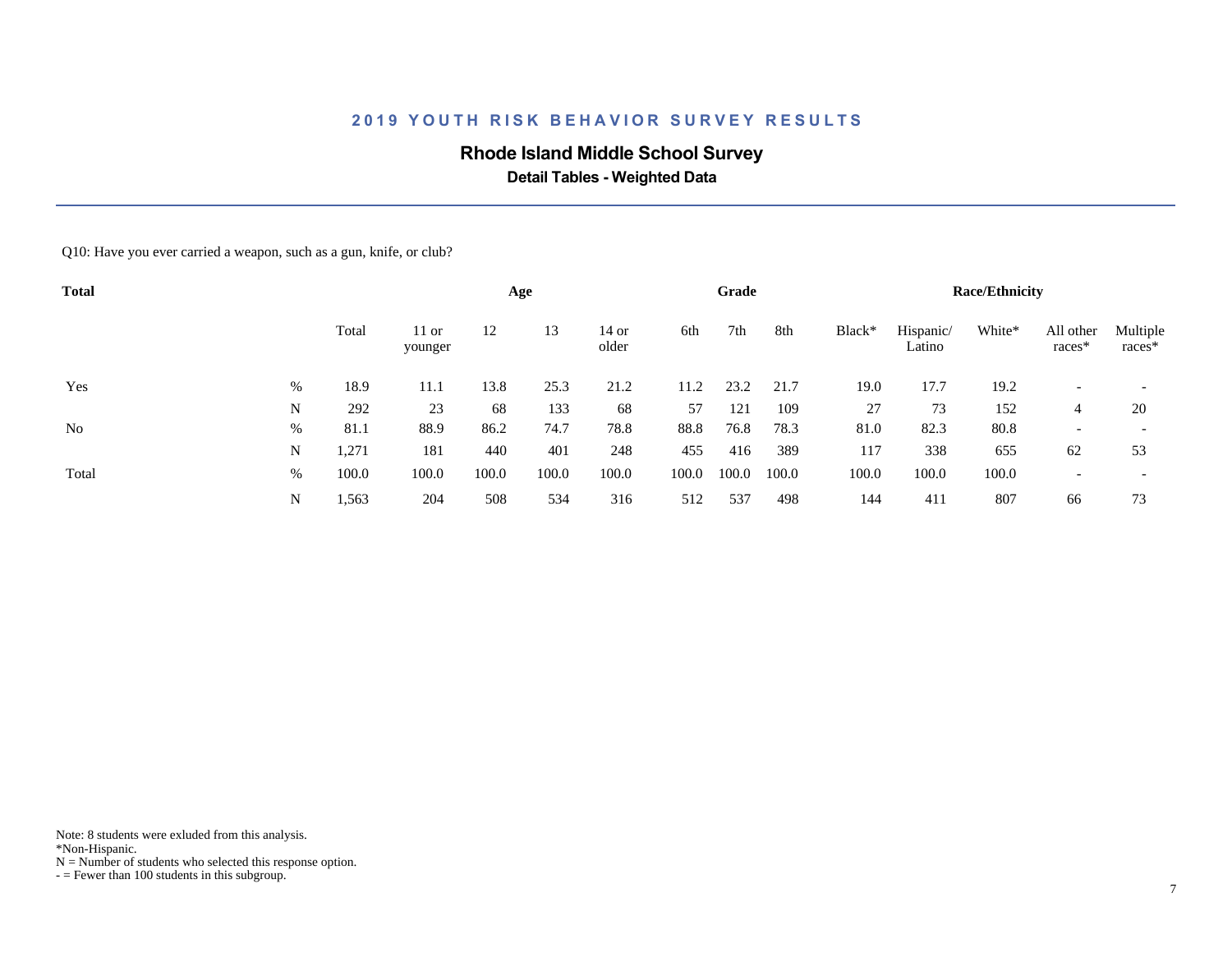# **Rhode Island Middle School Survey**

 **Detail Tables - Weighted Data**

Q10: Have you ever carried a weapon, such as a gun, knife, or club?

| <b>Male</b>    |   |              |                          |       | Age   |                |       | Grade |       |                          |                     | <b>Race/Ethnicity</b> |                          |                    |
|----------------|---|--------------|--------------------------|-------|-------|----------------|-------|-------|-------|--------------------------|---------------------|-----------------------|--------------------------|--------------------|
|                |   | All<br>males | $11$ or<br>younger       | 12    | 13    | 14 or<br>older | 6th   | 7th   | 8th   | Black*                   | Hispanic/<br>Latino | White*                | All other<br>races*      | Multiple<br>races* |
| Yes            | % | 26.4         | $\overline{\phantom{0}}$ | 19.5  | 36.3  | 26.1           | 16.4  | 31.9  | 30.3  | $\overline{\phantom{a}}$ | 21.8                | 28.4                  |                          |                    |
|                | N | 206          | 15                       | 50    | 98    | 43             | 42    | 84    | 77    | 21                       | 46                  | 112                   | 2                        | 12                 |
| N <sub>o</sub> | % | 73.6         | $\overline{\phantom{0}}$ | 80.5  | 63.7  | 73.9           | 83.6  | 68.1  | 69.7  | $\overline{\phantom{0}}$ | 78.2                | 71.6                  | $\overline{\phantom{a}}$ |                    |
|                | N | 580          | 73                       | 212   | 173   | 121            | 214   | 181   | 177   | 61                       | 162                 | 286                   | 27                       | 23                 |
| Total          | % | 100.0        | $\overline{\phantom{0}}$ | 100.0 | 100.0 | 100.0          | 100.0 | 100.0 | 100.0 | $\overline{\phantom{a}}$ | 100.0               | 100.0                 |                          |                    |
|                | N | 786          | 88                       | 262   | 271   | 164            | 256   | 265   | 254   | 82                       | 208                 | 398                   | 29                       | 35                 |

Note: 2 male students were excluded from this analysis.

\*Non-Hispanic.

 $N =$  Number of students who selected this response option.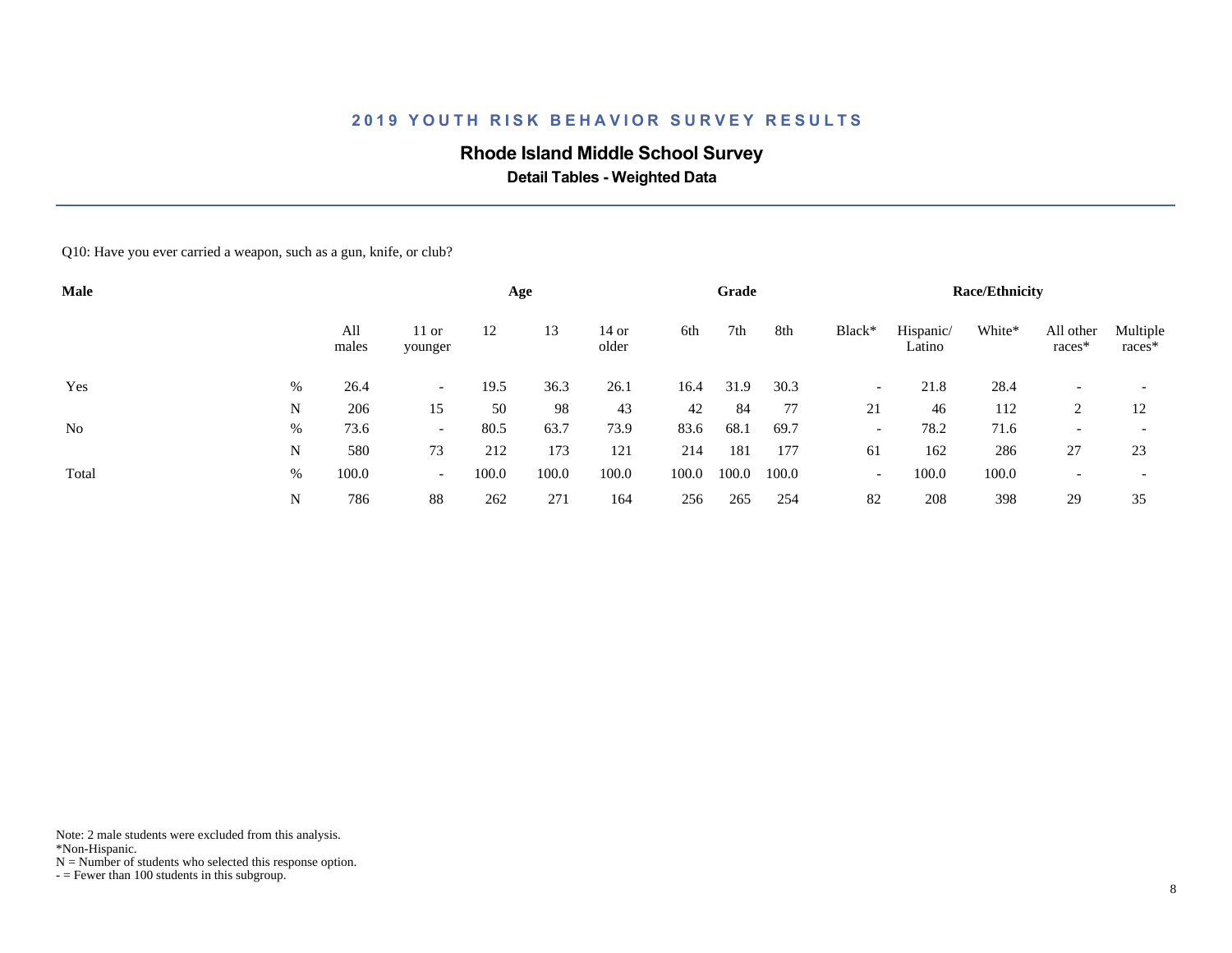# **Rhode Island Middle School Survey**

 **Detail Tables - Weighted Data**

Q10: Have you ever carried a weapon, such as a gun, knife, or club?

| Female         |   |                |                    |       | Age   |                  |       | Grade |       |                          |                     | <b>Race/Ethnicity</b> |                          |                    |
|----------------|---|----------------|--------------------|-------|-------|------------------|-------|-------|-------|--------------------------|---------------------|-----------------------|--------------------------|--------------------|
|                |   | All<br>females | $11$ or<br>younger | 12    | 13    | $14$ or<br>older | 6th   | 7th   | 8th   | Black*                   | Hispanic/<br>Latino | White*                | All other<br>$races*$    | Multiple<br>races* |
| Yes            | % | 10.7           | 6.1                | 7.4   | 12.9  | 15.3             | 5.9   | 13.6  | 12.1  | $\overline{\phantom{a}}$ | 12.8                | 9.6                   |                          |                    |
|                | N | 83             |                    | 18    | 34    | 24               | 15    | 36    | 30    | 6                        | 26                  | 39                    |                          | 8                  |
| N <sub>0</sub> | % | 89.3           | 93.9               | 92.6  | 87.1  | 84.7             | 94.1  | 86.4  | 87.9  | $\overline{\phantom{a}}$ | 87.2                | 90.4                  | $\overline{\phantom{a}}$ |                    |
|                | N | 689            | 108                | 226   | 228   | 127              | 241   | 234   | 212   | 56                       | 176                 | 369                   | 34                       | 30                 |
| Total          | % | 100.0          | 100.0              | 100.0 | 100.0 | 100.0            | 100.0 | 100.0 | 100.0 | $\overline{\phantom{a}}$ | 100.0               | 100.0                 |                          |                    |
|                | N | 772            | 115                | 244   | 262   | 151              | 256   | 270   | 242   | 62                       | 202                 | 408                   | 36                       | 38                 |

Note: 5 female students were excluded from this analysis.

\*Non-Hispanic.

 $N =$  Number of students who selected this response option.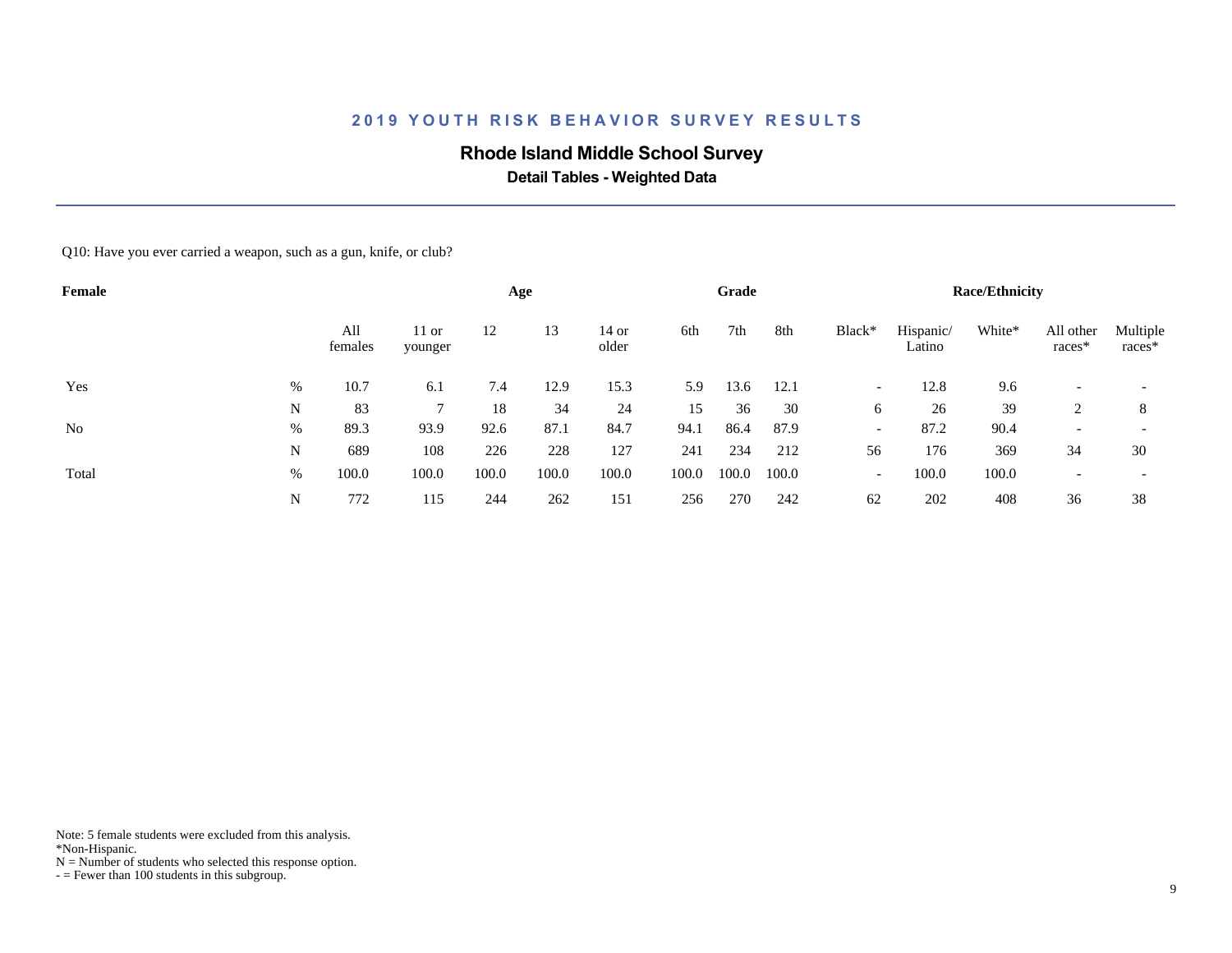# **Rhode Island Middle School Survey**

 **Detail Tables - Weighted Data**

#### Q12: Have you ever been bullied on school property?

| <b>Total</b> |   |       |                    |       | Age   |                  |       | Grade |       |        |                     | <b>Race/Ethnicity</b> |                          |                          |
|--------------|---|-------|--------------------|-------|-------|------------------|-------|-------|-------|--------|---------------------|-----------------------|--------------------------|--------------------------|
|              |   | Total | $11$ or<br>younger | 12    | 13    | $14$ or<br>older | 6th   | 7th   | 8th   | Black* | Hispanic/<br>Latino | White*                | All other<br>races*      | Multiple<br>races*       |
| Yes          | % | 31.9  | 31.1               | 29.8  | 32.3  | 35.1             | 30.8  | 32.6  | 32.2  | 30.5   | 28.5                | 33.6                  |                          |                          |
|              | N | 497   | 64                 | 150   | 174   | 109              | 158   | 174   | 159   | 43     | 118                 | 272                   | 16                       | 23                       |
| No           | % | 68.1  | 68.9               | 70.2  | 67.7  | 64.9             | 69.2  | 67.4  | 67.8  | 69.5   | 71.5                | 66.4                  | $\overline{\phantom{a}}$ | $\overline{\phantom{a}}$ |
|              | N | 1,066 | 139                | 356   | 363   | 207              | 353   | 362   | 341   | 100    | 293                 | 534                   | 50                       | 50                       |
| Total        | % | 100.0 | 100.0              | 100.0 | 100.0 | 100.0            | 100.0 | 100.0 | 100.0 | 100.0  | 100.0               | 100.0                 |                          | $\overline{\phantom{a}}$ |
|              | N | 1,563 | 203                | 506   | 537   | 316              | 511   | 536   | 500   | 143    | 411                 | 806                   | 66                       | 73                       |

Note: 8 students were exluded from this analysis.

\*Non-Hispanic.

 $N =$  Number of students who selected this response option.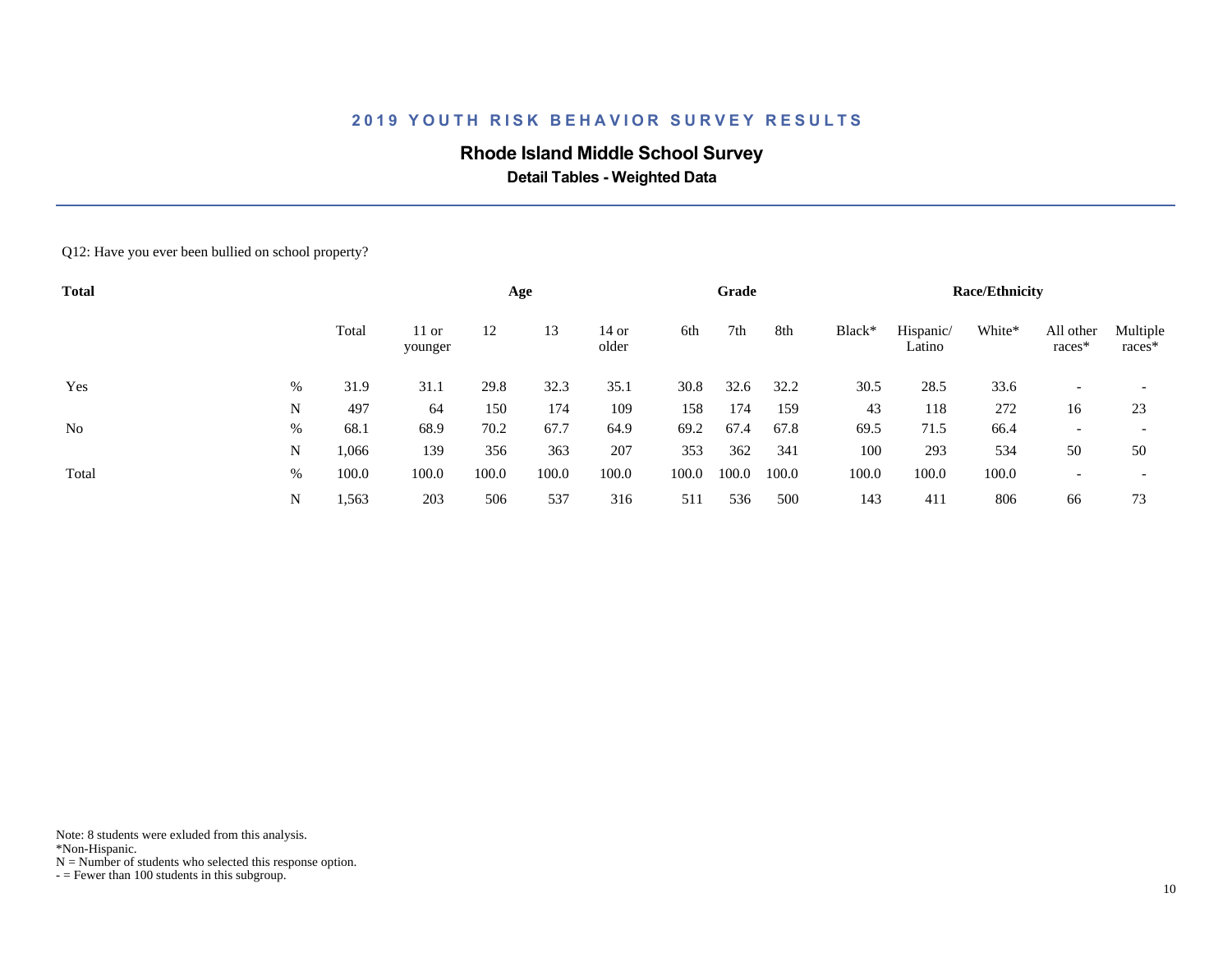# **Rhode Island Middle School Survey**

 **Detail Tables - Weighted Data**

#### Q12: Have you ever been bullied on school property?

| Male           |      |              |                          |       | Age   |                  |       | Grade |       |                          |                     | <b>Race/Ethnicity</b> |                       |                    |
|----------------|------|--------------|--------------------------|-------|-------|------------------|-------|-------|-------|--------------------------|---------------------|-----------------------|-----------------------|--------------------|
|                |      | All<br>males | $11$ or<br>younger       | 12    | 13    | $14$ or<br>older | 6th   | 7th   | 8th   | Black*                   | Hispanic/<br>Latino | White*                | All other<br>$races*$ | Multiple<br>races* |
| Yes            | %    | 26.8         | $\overline{\phantom{0}}$ | 27.1  | 27.6  | 27.2             | 24.3  | 29.1  | 26.5  | $\overline{\phantom{a}}$ | 21.3                | 29.4                  |                       |                    |
|                | N    | 208          | 21                       | 69    | 75    | 43               | 62    | 76    | 66    | 19                       | 44                  | 117                   | 6                     | 8                  |
| N <sub>o</sub> | $\%$ | 73.2         | $\overline{\phantom{0}}$ | 72.9  | 72.4  | 72.8             | 75.7  | 70.9  | 73.5  | $\overline{\phantom{0}}$ | 78.7                | 70.6                  |                       |                    |
|                | N    | 574          | 67                       | 192   | 195   | 119              | 194   | 187   | 186   | 61                       | 163                 | 280                   | 23                    | 27                 |
| Total          | %    | 100.0        | $\overline{\phantom{0}}$ | 100.0 | 100.0 | 100.0            | 100.0 | 100.0 | 100.0 | $\overline{\phantom{a}}$ | 100.0               | 100.0                 |                       |                    |
|                | N    | 782          | 88                       | 261   | 270   | 162              | 256   | 263   | 252   | 80                       | 207                 | 397                   | 29                    | 35                 |

Note: 6 male students were excluded from this analysis.

\*Non-Hispanic.

 $N =$  Number of students who selected this response option.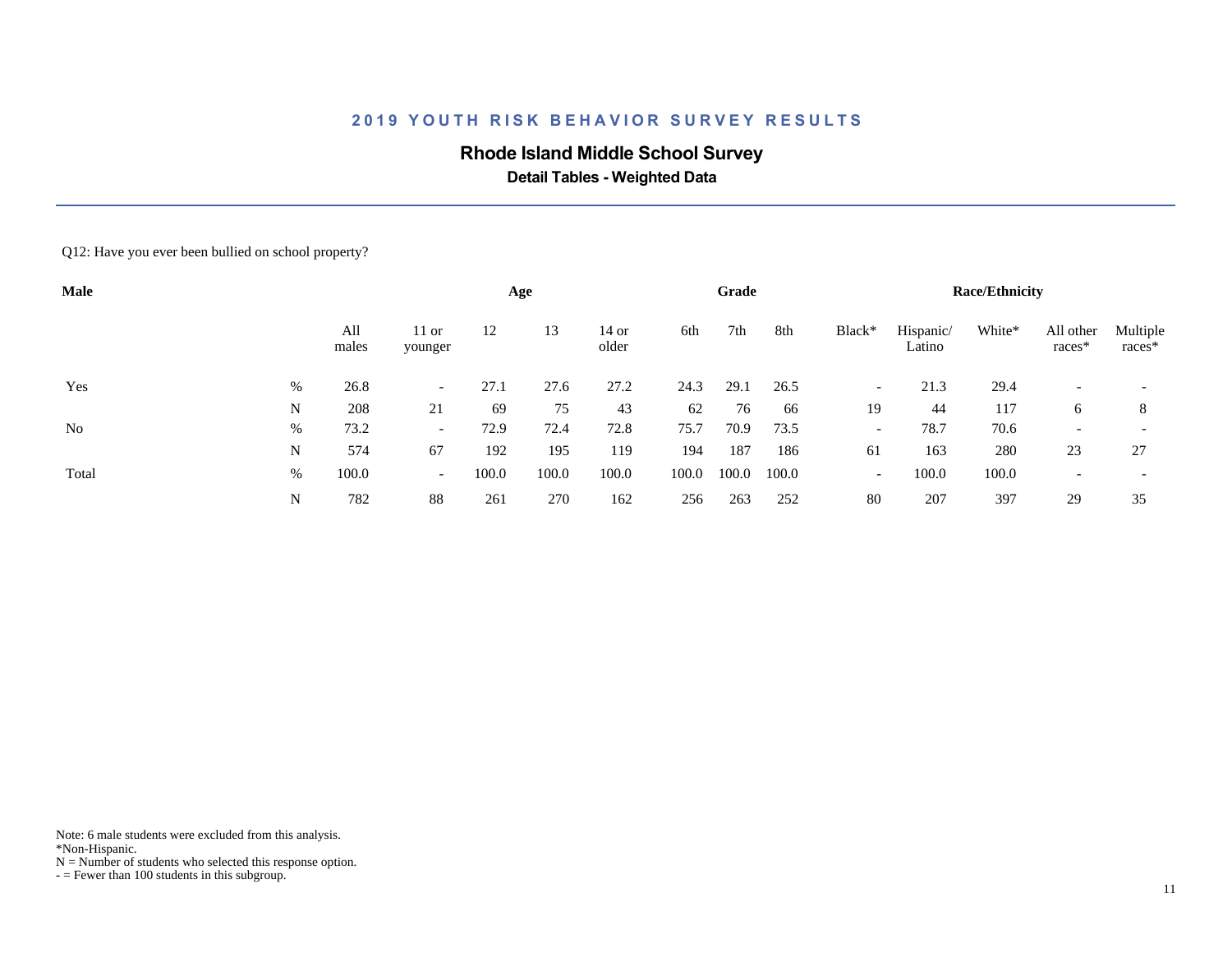# **Rhode Island Middle School Survey**

 **Detail Tables - Weighted Data**

#### Q12: Have you ever been bullied on school property?

| Female         |   |                |                    |       | Age   |                |       | Grade |       |                          |                     | <b>Race/Ethnicity</b> |                     |                    |
|----------------|---|----------------|--------------------|-------|-------|----------------|-------|-------|-------|--------------------------|---------------------|-----------------------|---------------------|--------------------|
|                |   | All<br>females | $11$ or<br>younger | 12    | 13    | 14 or<br>older | 6th   | 7th   | 8th   | Black*                   | Hispanic/<br>Latino | White*                | All other<br>races* | Multiple<br>races* |
| Yes            | % | 37.1           | 37.1               | 33.0  | 37.2  | 42.9           | 37.4  | 36.1  | 37.4  | $-$                      | 35.8                | 37.8                  |                     |                    |
|                | N | 286            | 42                 | 81    | 98    | 65             | 96    | 97    | 91    | 24                       | 73                  | 154                   | 10                  | 15                 |
| N <sub>0</sub> | % | 62.9           | 62.9               | 67.0  | 62.8  | 57.1           | 62.6  | 63.9  | 62.6  | $\overline{\phantom{0}}$ | 64.2                | 62.2                  |                     |                    |
|                | N | 490            | 72                 | 163   | 167   | 88             | 159   | 174   | 155   | 39                       | 130                 | 254                   | 26                  | 23                 |
| Total          | % | 100.0          | 100.0              | 100.0 | 100.0 | 100.0          | 100.0 | 100.0 | 100.0 | $\overline{\phantom{a}}$ | 100.0               | 100.0                 |                     |                    |
|                | N | 776            | 114                | 244   | 265   | 153            | 255   | 271   | 246   | 63                       | 203                 | 408                   | 36                  | 38                 |

Note: 1 female student was excluded from this analysis.

\*Non-Hispanic.

 $N =$  Number of students who selected this response option.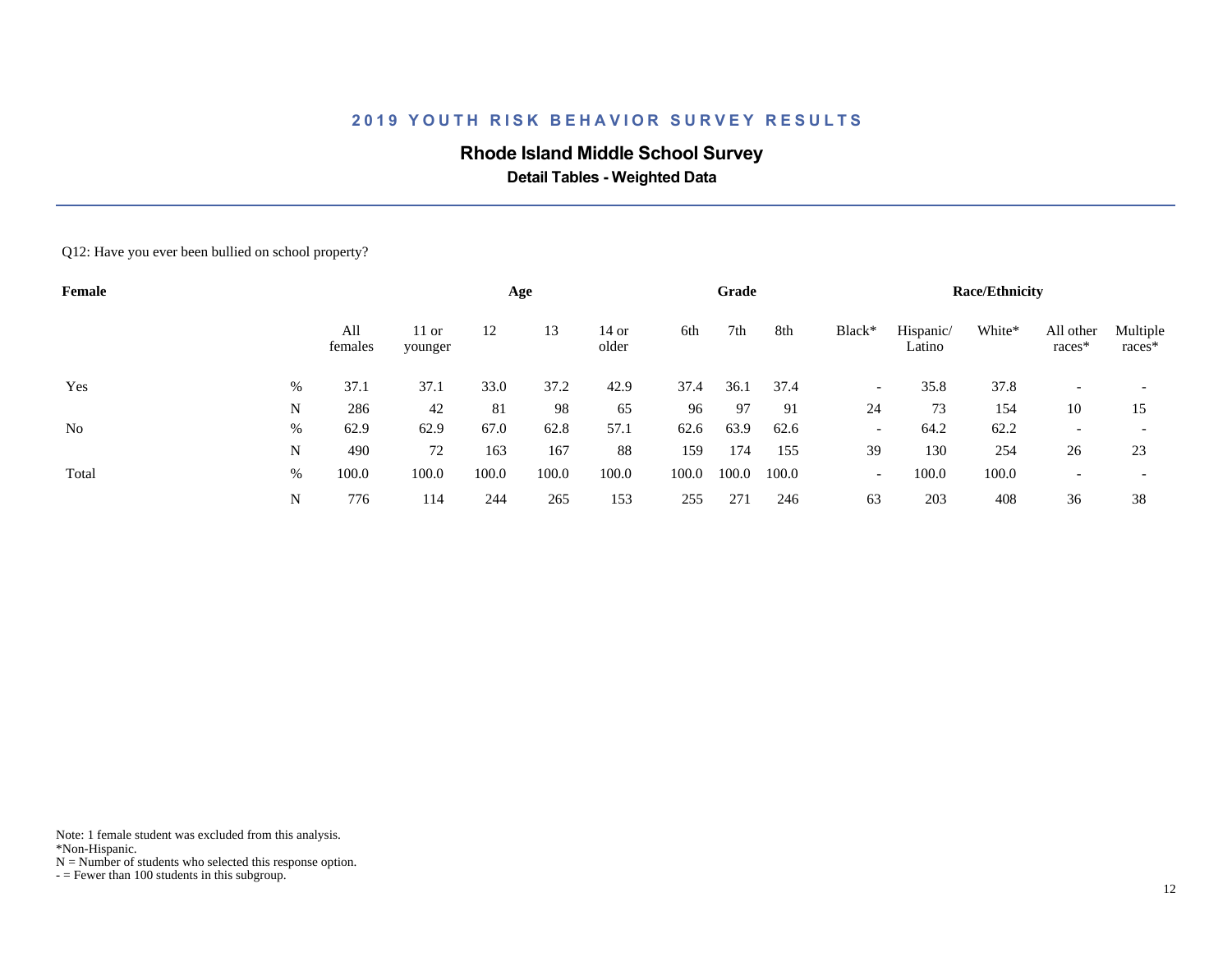# **Rhode Island Middle School Survey**

 **Detail Tables - Weighted Data**

#### Q13: Have you ever been electronically bullied?

| <b>Total</b> |   |       |                    |       | Age   |                |       | Grade |       |        |                     | <b>Race/Ethnicity</b> |                          |                          |
|--------------|---|-------|--------------------|-------|-------|----------------|-------|-------|-------|--------|---------------------|-----------------------|--------------------------|--------------------------|
|              |   | Total | $11$ or<br>younger | 12    | 13    | 14 or<br>older | 6th   | 7th   | 8th   | Black* | Hispanic/<br>Latino | White*                | All other<br>races*      | Multiple<br>races*       |
| Yes          | % | 20.4  | 18.4               | 18.7  | 20.0  | 25.0           | 19.0  | 19.1  | 23.2  | 12.8   | 14.8                | 23.4                  |                          | $\overline{\phantom{a}}$ |
|              | N | 316   | 37                 | 95    | 107   | 77             | 97    | 103   | 113   | 18     | 61                  | 190                   | 17                       | 17                       |
| No           | % | 79.6  | 81.6               | 81.3  | 80.0  | 75.0           | 81.0  | 80.9  | 76.8  | 87.2   | 85.2                | 76.6                  | $\overline{\phantom{a}}$ | $\overline{\phantom{a}}$ |
|              | N | 1,243 | 164                | 412   | 426   | 240            | 413   | 431   | 386   | 124    | 348                 | 615                   | 49                       | 56                       |
| Total        | % | 100.0 | 100.0              | 100.0 | 100.0 | 100.0          | 100.0 | 100.0 | 100.0 | 100.0  | 100.0               | 100.0                 |                          | $\overline{\phantom{a}}$ |
|              | N | 1,559 | 201                | 507   | 533   | 317            | 510   | 534   | 499   | 142    | 409                 | 805                   | 66                       | 73                       |

Note: 12 students were exluded from this analysis.

\*Non-Hispanic.

 $N =$  Number of students who selected this response option.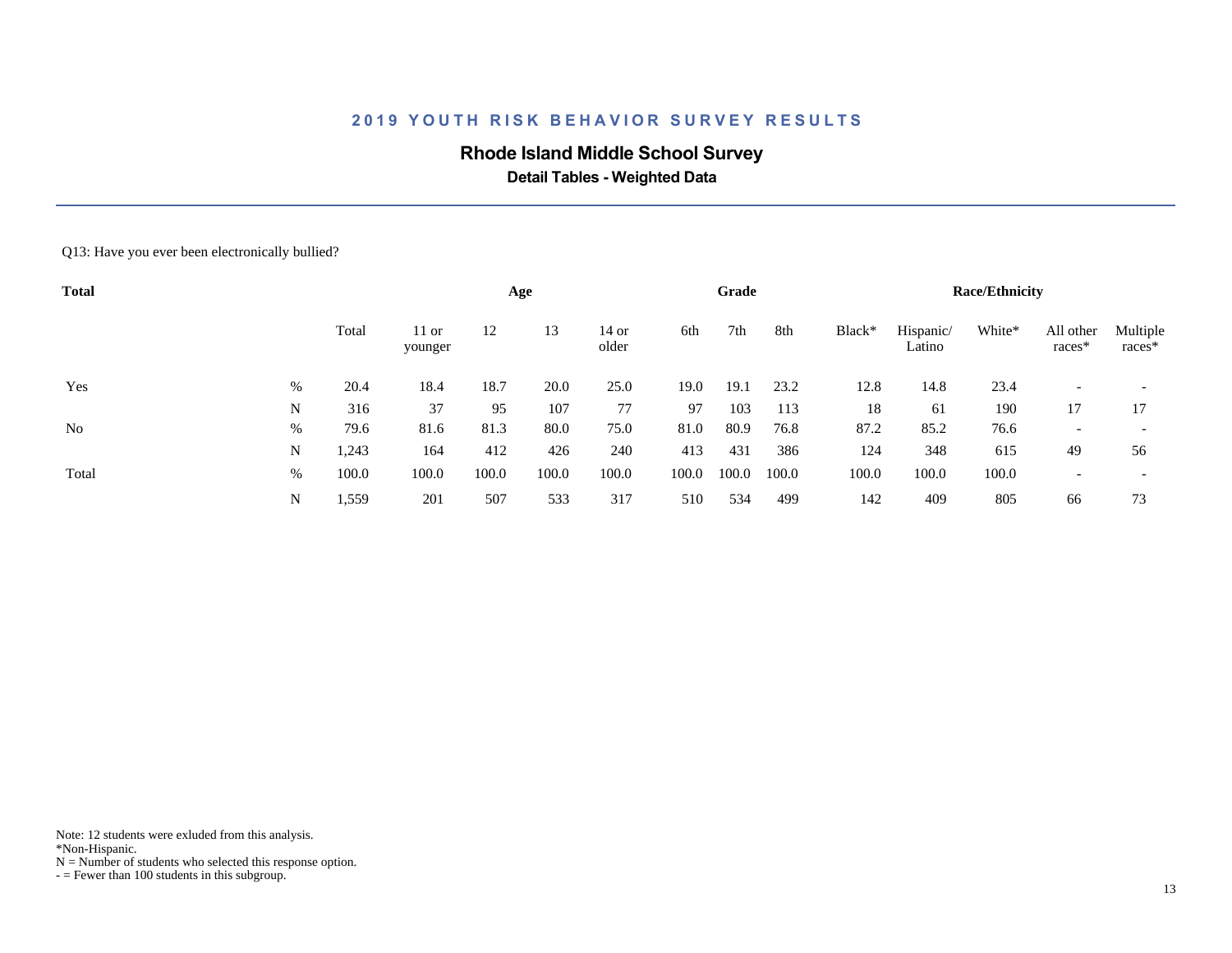# **Rhode Island Middle School Survey**

 **Detail Tables - Weighted Data**

#### Q13: Have you ever been electronically bullied?

| Male           |   |              |                          |       | Age   |                  |       | Grade |       |                          |                     | <b>Race/Ethnicity</b> |                       |                    |
|----------------|---|--------------|--------------------------|-------|-------|------------------|-------|-------|-------|--------------------------|---------------------|-----------------------|-----------------------|--------------------|
|                |   | All<br>males | $11$ or<br>younger       | 12    | 13    | $14$ or<br>older | 6th   | 7th   | 8th   | Black*                   | Hispanic/<br>Latino | White*                | All other<br>$races*$ | Multiple<br>races* |
| Yes            | % | 14.5         | $\overline{\phantom{0}}$ | 12.7  | 15.9  | 14.5             | 13.5  | 14.9  | 15.2  | $\overline{\phantom{a}}$ | 9.9                 | 15.0                  |                       |                    |
|                | N | 112          | 13                       | 33    | 43    | 23               | 34    | 39    | 38    | 8                        | 20                  | 60                    | 8                     |                    |
| N <sub>o</sub> | % | 85.5         | $\overline{\phantom{0}}$ | 87.3  | 84.1  | 85.5             | 86.5  | 85.1  | 84.8  | $\overline{\phantom{0}}$ | 90.1                | 85.0                  |                       |                    |
|                | N | 669          | 74                       | 229   | 225   | 140              | 223   | 222   | 214   | 72                       | 186                 | 337                   | 21                    | 28                 |
| Total          | % | 100.0        | $\sim$                   | 100.0 | 100.0 | 100.0            | 100.0 | 100.0 | 100.0 | $\overline{\phantom{a}}$ | 100.0               | 100.0                 |                       |                    |
|                | N | 781          | 87                       | 262   | 268   | 163              | 257   | 261   | 252   | 80                       | 206                 | 397                   | 29                    | 35                 |

Note: 7 male students were excluded from this analysis.

\*Non-Hispanic.

 $N =$  Number of students who selected this response option.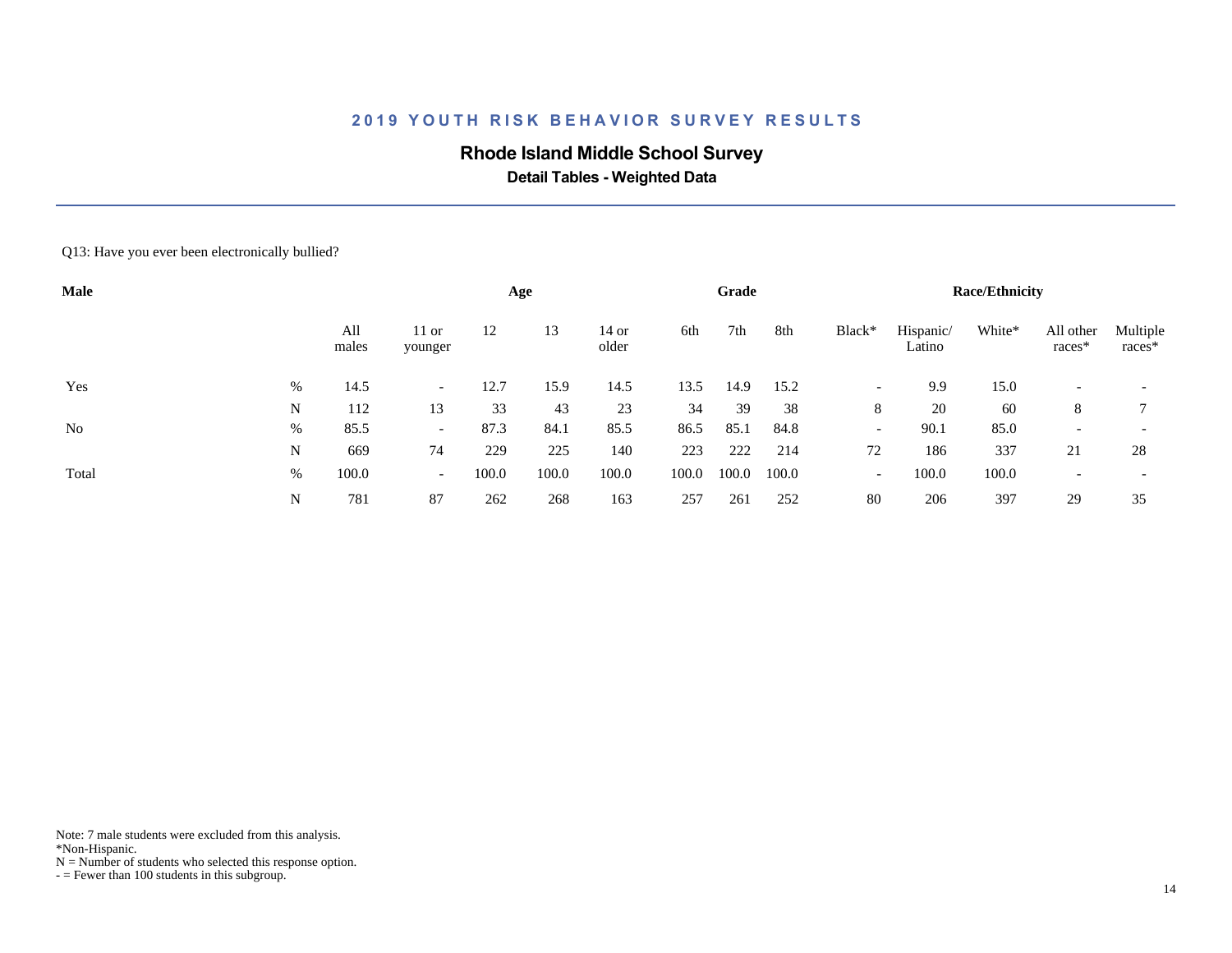# **Rhode Island Middle School Survey**

 **Detail Tables - Weighted Data**

#### Q13: Have you ever been electronically bullied?

| Female         |      |                |                    |       | Age   |                |       | Grade |       |                          |                     | <b>Race/Ethnicity</b> |                     |                    |
|----------------|------|----------------|--------------------|-------|-------|----------------|-------|-------|-------|--------------------------|---------------------|-----------------------|---------------------|--------------------|
|                |      | All<br>females | $11$ or<br>younger | 12    | 13    | 14 or<br>older | 6th   | 7th   | 8th   | Black*                   | Hispanic/<br>Latino | White*                | All other<br>races* | Multiple<br>races* |
| Yes            | $\%$ | 26.6           | 20.0               | 25.6  | 24.2  | 36.4           | 24.8  | 23.3  | 31.2  | $\overline{\phantom{0}}$ | 19.6                | 32.0                  |                     |                    |
|                | N    | 202            | 23                 | 62    | 63    | 54             | 63    | 63    | 74    | 10                       | 40                  | 130                   | 9                   | 10                 |
| N <sub>o</sub> | $\%$ | 73.4           | 80.0               | 74.4  | 75.8  | 63.6           | 75.2  | 76.7  | 68.8  | $\overline{\phantom{0}}$ | 80.4                | 68.0                  |                     |                    |
|                | N    | 571            | 90                 | 182   | 200   | 99             | 190   | 208   | 171   | 52                       | 162                 | 277                   | 27                  | 28                 |
| Total          | %    | 100.0          | 100.0              | 100.0 | 100.0 | 100.0          | 100.0 | 100.0 | 100.0 | $\overline{\phantom{0}}$ | 100.0               | 100.0                 |                     |                    |
|                | N    | 773            | 113                | 244   | 263   | 153            | 253   | 271   | 245   | 62                       | 202                 | 407                   | 36                  | 38                 |

Note: 4 female students were excluded from this analysis.

\*Non-Hispanic.

 $N =$  Number of students who selected this response option.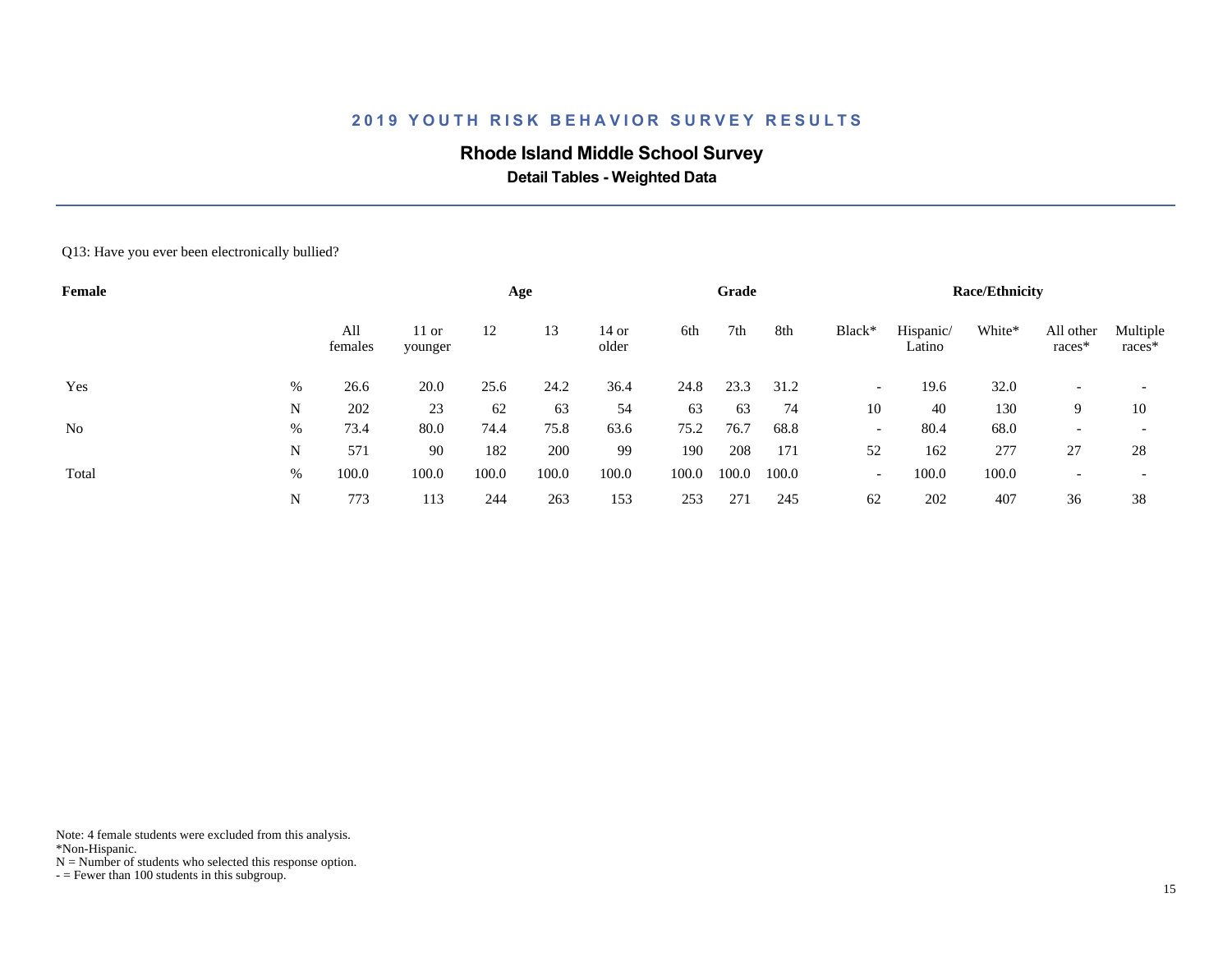# **Rhode Island Middle School Survey**

 **Detail Tables - Weighted Data**

#### Q14: Have you ever seriously thought about killing yourself?

| <b>Total</b> |      |       |                    |       | Age   |                  |       | Grade |       |        |                     | <b>Race/Ethnicity</b> |                     |                          |
|--------------|------|-------|--------------------|-------|-------|------------------|-------|-------|-------|--------|---------------------|-----------------------|---------------------|--------------------------|
|              |      | Total | $11$ or<br>younger | 12    | 13    | $14$ or<br>older | 6th   | 7th   | 8th   | Black* | Hispanic/<br>Latino | White*                | All other<br>races* | Multiple<br>races*       |
| Yes          | %    | 16.9  | 16.7               | 14.2  | 18.4  | 18.6             | 15.7  | 17.9  | 16.7  | 18.0   | 19.6                | 15.3                  |                     |                          |
|              | N    | 268   | 35                 | 73    | 100   | 60               | 81    | 99    | 84    | 26     | 81                  | 126                   | 8                   | 17                       |
| No           | %    | 83.1  | 83.3               | 85.8  | 81.6  | 81.4             | 84.3  | 82.1  | 83.3  | 82.0   | 80.4                | 84.7                  |                     | $\overline{\phantom{a}}$ |
|              | N    | 1,285 | 167                | 433   | 430   | 254              | 430   | 432   | 413   | 116    | 325                 | 680                   | 57                  | 54                       |
| Total        | $\%$ | 100.0 | 100.0              | 100.0 | 100.0 | 100.0            | 100.0 | 100.0 | 100.0 | 100.0  | 100.0               | 100.0                 |                     |                          |
|              | N    | 1,553 | 202                | 506   | 530   | 314              | 511   | 531   | 497   | 142    | 406                 | 806                   | 65                  | 71                       |

Note: 18 students were exluded from this analysis.

\*Non-Hispanic.

 $N =$  Number of students who selected this response option.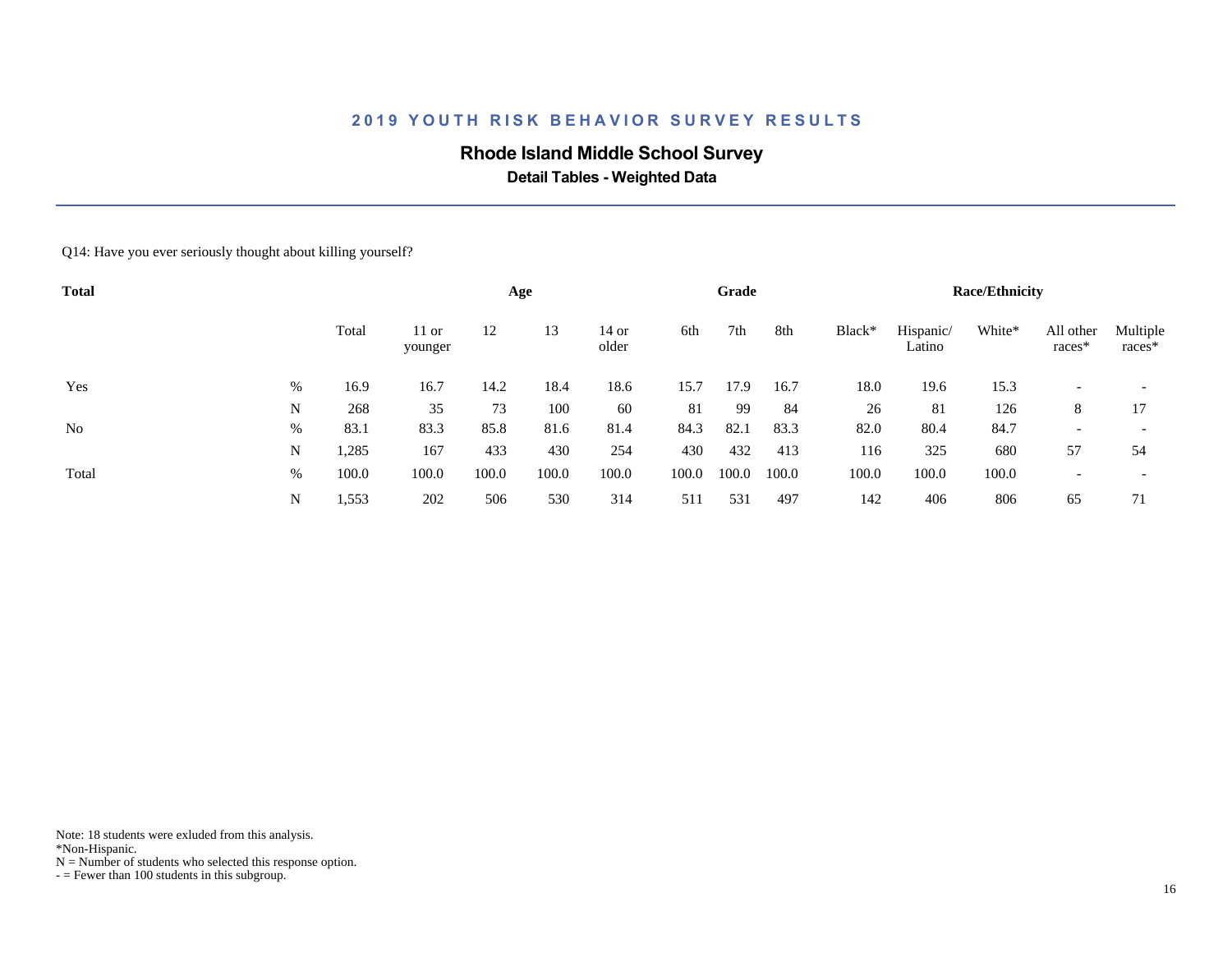# **Rhode Island Middle School Survey**

 **Detail Tables - Weighted Data**

#### Q14: Have you ever seriously thought about killing yourself?

| Male           |   |              |                          |       | Age   |                |       | Grade |       |                          |                     | <b>Race/Ethnicity</b> |                     |                    |
|----------------|---|--------------|--------------------------|-------|-------|----------------|-------|-------|-------|--------------------------|---------------------|-----------------------|---------------------|--------------------|
|                |   | All<br>males | $11$ or<br>younger       | 12    | 13    | 14 or<br>older | 6th   | 7th   | 8th   | Black*                   | Hispanic/<br>Latino | White*                | All other<br>races* | Multiple<br>races* |
| Yes            | % | 11.3         |                          | 8.0   | 15.4  | 9.3            | 10.9  | 12.8  | 10.0  | $\overline{\phantom{0}}$ | 10.7                | 10.7                  |                     |                    |
|                | N | 89           | 11                       | 20    | 42    | 16             | 27    | 34    | 26    | 9                        | 22                  | 43                    | 3                   |                    |
| N <sub>0</sub> | % | 88.7         | $\overline{\phantom{0}}$ | 92.0  | 84.6  | 90.7           | 89.1  | 87.2  | 90.0  | $\overline{\phantom{a}}$ | 89.3                | 89.3                  |                     |                    |
|                | N | 691          | 75                       | 242   | 227   | 146            | 230   | 228   | 225   | 71                       | 184                 | 356                   | 26                  | 26                 |
| Total          | % | 100.0        | $\sim$                   | 100.0 | 100.0 | 100.0          | 100.0 | 100.0 | 100.0 | $\overline{\phantom{0}}$ | 100.0               | 100.0                 |                     |                    |
|                | N | 780          | 86                       | 262   | 269   | 162            | 257   | 262   | 251   | 80                       | 206                 | 399                   | 29                  | 33                 |

Note: 8 male students were excluded from this analysis.

\*Non-Hispanic.

 $N =$  Number of students who selected this response option.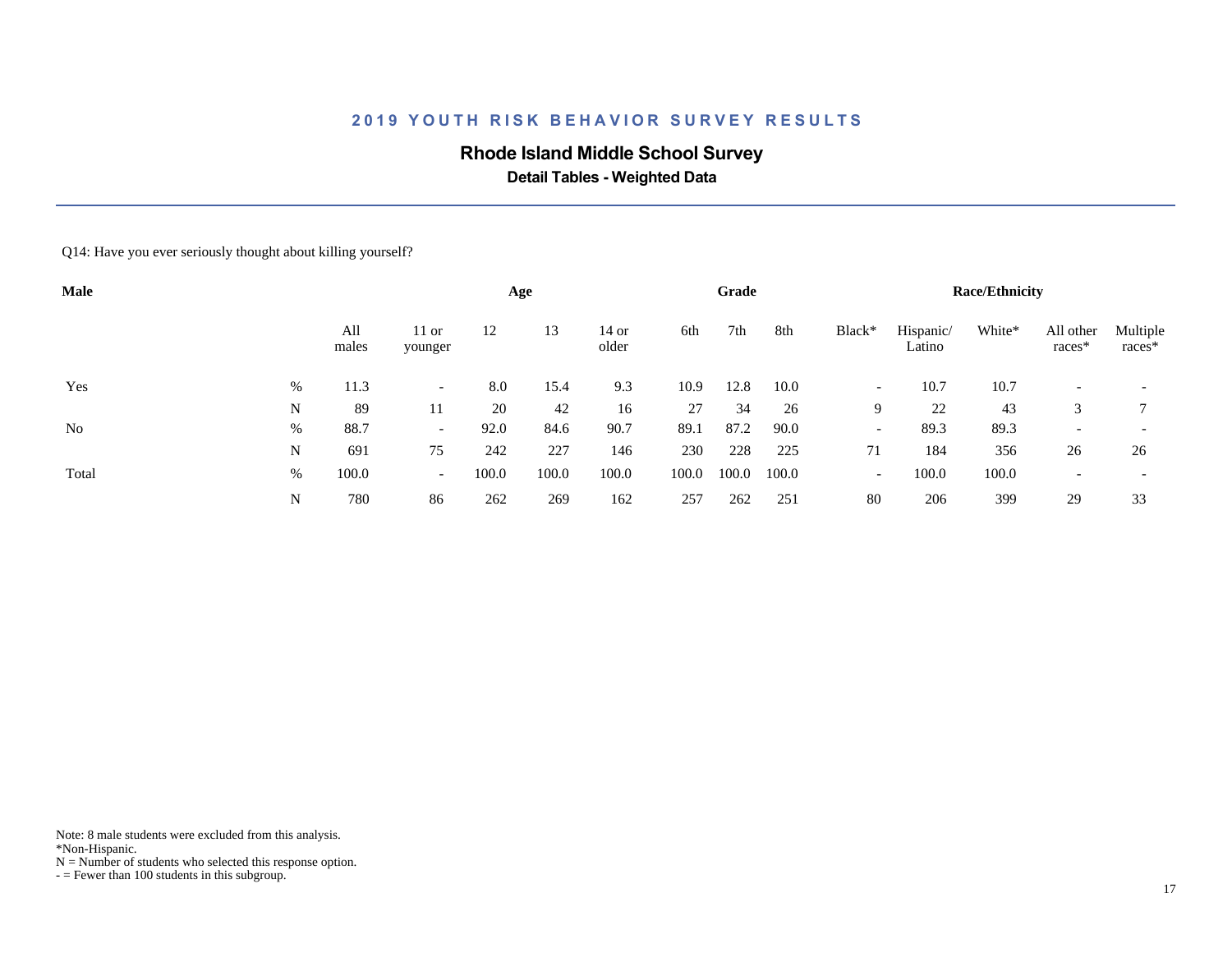# **Rhode Island Middle School Survey**

 **Detail Tables - Weighted Data**

#### Q14: Have you ever seriously thought about killing yourself?

| Female         |      |                |                    |       | Age   |                |       | Grade |       |                          |                     | <b>Race/Ethnicity</b> |                     |                    |
|----------------|------|----------------|--------------------|-------|-------|----------------|-------|-------|-------|--------------------------|---------------------|-----------------------|---------------------|--------------------|
|                |      | All<br>females | $11$ or<br>younger | 12    | 13    | 14 or<br>older | 6th   | 7th   | 8th   | Black*                   | Hispanic/<br>Latino | White*                | All other<br>races* | Multiple<br>races* |
| Yes            | $\%$ | 22.4           | 19.2               | 21.4  | 21.3  | 28.0           | 20.8  | 23.2  | 22.9  | $\overline{\phantom{a}}$ | 29.0                | 19.9                  |                     |                    |
|                | N    | 176            | 23                 | 53    | 57    | 43             | 54    | 64    | 56    | 17                       | 58                  | 82                    |                     | 10                 |
| N <sub>0</sub> | %    | 77.6           | 80.8               | 78.6  | 78.7  | 72.0           | 79.2  | 76.8  | 77.1  | $\overline{\phantom{a}}$ | 71.0                | 80.1                  |                     |                    |
|                | N    | 593            | 92                 | 190   | 203   | 108            | 200   | 203   | 188   | 45                       | 141                 | 324                   | 31                  | 28                 |
| Total          | $\%$ | 100.0          | 100.0              | 100.0 | 100.0 | 100.0          | 100.0 | 100.0 | 100.0 | $\overline{\phantom{0}}$ | 100.0               | 100.0                 |                     |                    |
|                | N    | 769            | 115                | 243   | 260   | 151            | 254   | 267   | 244   | 62                       | 199                 | 406                   | 36                  | 38                 |

Note: 8 female students were excluded from this analysis.

\*Non-Hispanic.

 $N =$  Number of students who selected this response option.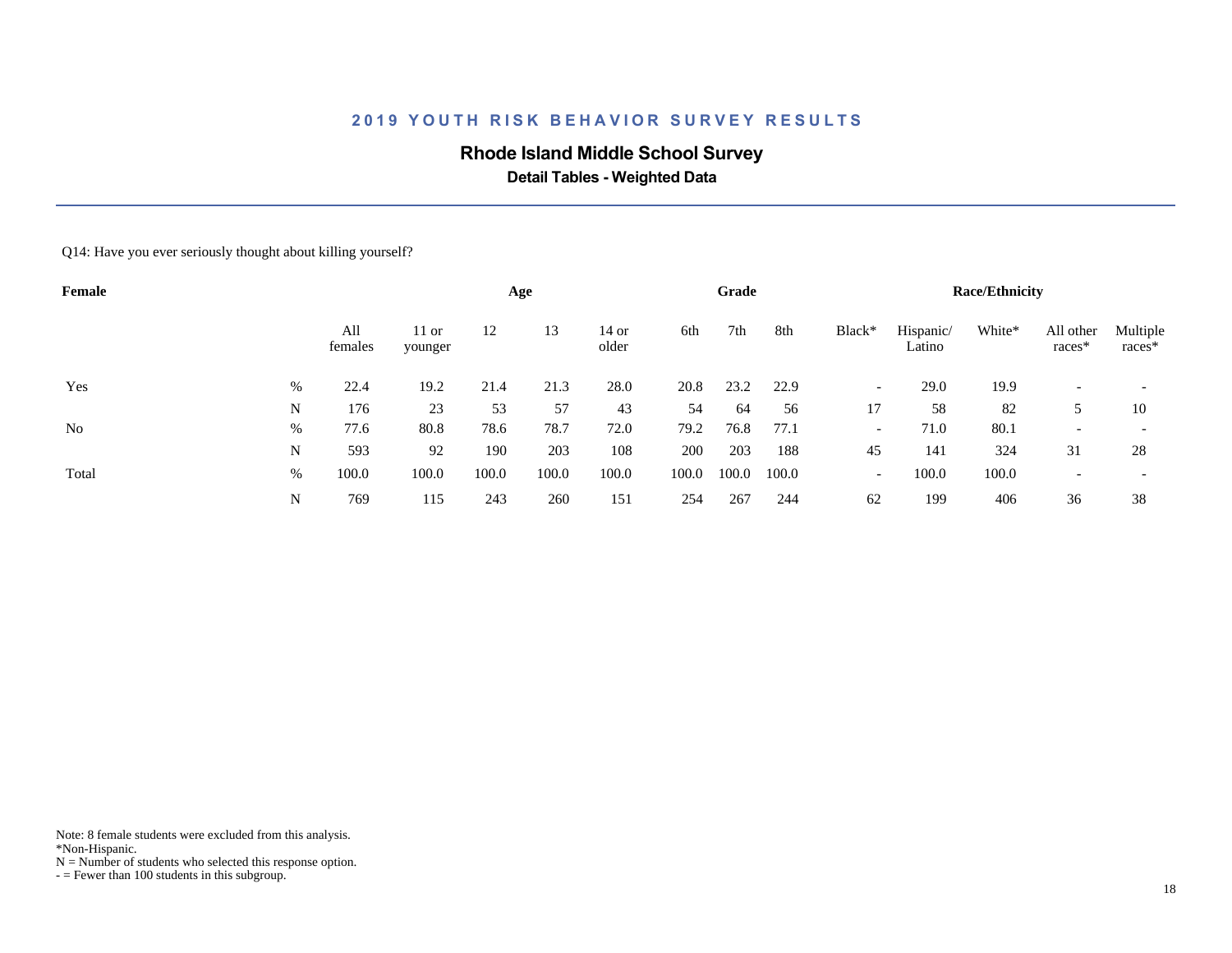# **Rhode Island Middle School Survey**

 **Detail Tables - Weighted Data**

Q15: Have you ever made a plan about how you would kill yourself?

| <b>Total</b>   |   |       |                    |       | Age   |                |       | Grade |       |        |                     | <b>Race/Ethnicity</b> |                          |                    |
|----------------|---|-------|--------------------|-------|-------|----------------|-------|-------|-------|--------|---------------------|-----------------------|--------------------------|--------------------|
|                |   | Total | $11$ or<br>younger | 12    | 13    | 14 or<br>older | 6th   | 7th   | 8th   | Black* | Hispanic/<br>Latino | White*                | All other<br>races*      | Multiple<br>races* |
| Yes            | % | 11.3  | 9.0                | 8.3   | 13.7  | 13.5           | 7.7   | 14.0  | 12.3  | 11.0   | 13.1                | 10.9                  |                          |                    |
|                | N | 179   | 19                 | 43    | 73    | 44             | 40    | 76    | 62    | 16     | 54                  | 89                    | 4                        | 11                 |
| N <sub>o</sub> | % | 88.7  | 91.0               | 91.7  | 86.3  | 86.5           | 92.3  | 86.0  | 87.7  | 89.0   | 86.9                | 89.1                  | $\overline{\phantom{a}}$ |                    |
|                | N | 1,373 | 182                | 464   | 455   | 271            | 472   | 455   | 433   | 126    | 352                 | 717                   | 60                       | 60                 |
| Total          | % | 100.0 | 100.0              | 100.0 | 100.0 | 100.0          | 100.0 | 100.0 | 100.0 | 100.0  | 100.0               | 100.0                 |                          |                    |
|                | N | 1,552 | 201                | 507   | 528   | 315            | 512   | 531   | 495   | 142    | 406                 | 806                   | 64                       | 71                 |

Note: 19 students were exluded from this analysis.

\*Non-Hispanic.

 $N =$  Number of students who selected this response option.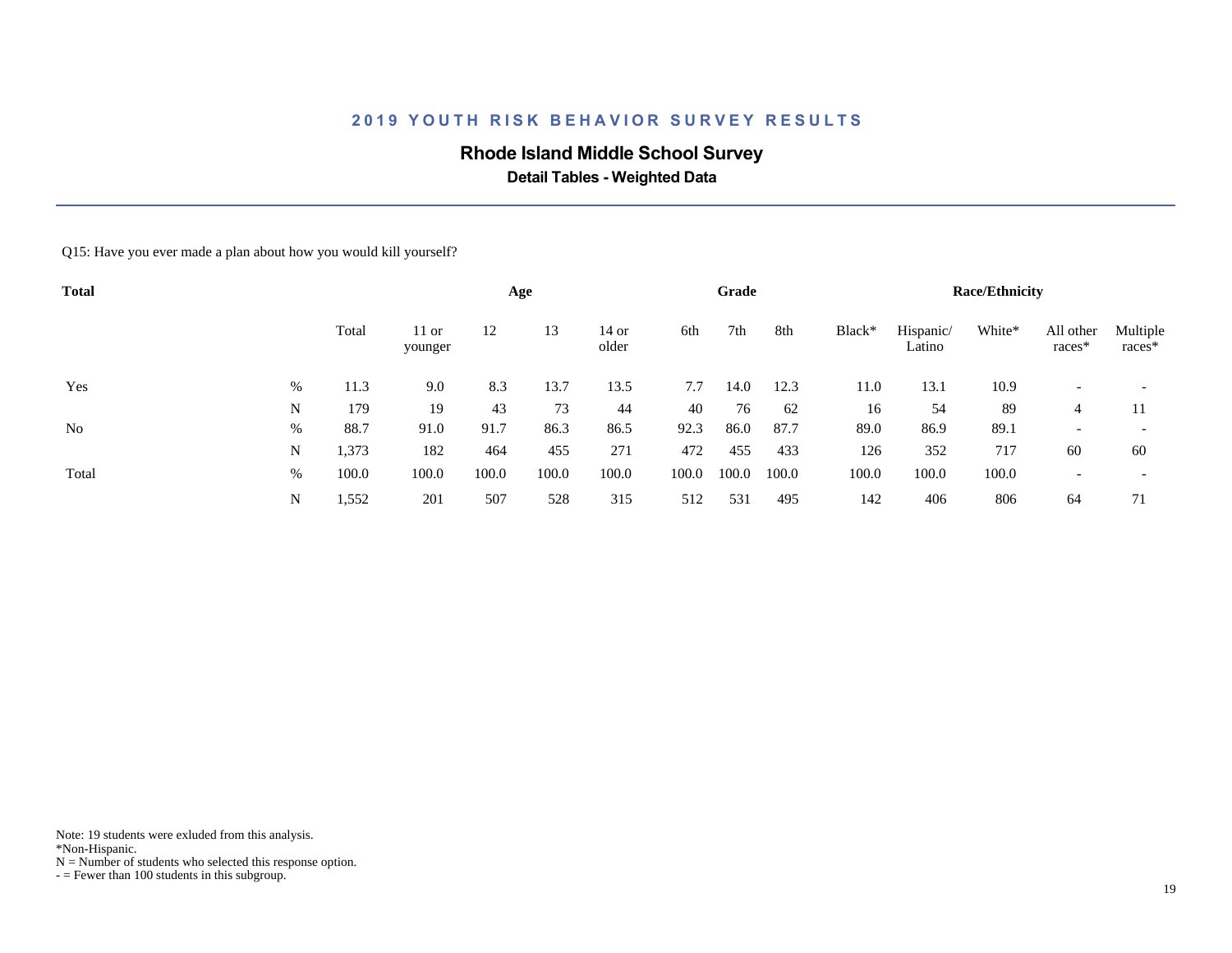# **Rhode Island Middle School Survey**

 **Detail Tables - Weighted Data**

Q15: Have you ever made a plan about how you would kill yourself?

| Male           |   |              |                          |       | Age   |                  |       | Grade |       |                          |                     | <b>Race/Ethnicity</b> |                       |                          |
|----------------|---|--------------|--------------------------|-------|-------|------------------|-------|-------|-------|--------------------------|---------------------|-----------------------|-----------------------|--------------------------|
|                |   | All<br>males | $11$ or<br>younger       | 12    | 13    | $14$ or<br>older | 6th   | 7th   | 8th   | Black*                   | Hispanic/<br>Latino | White*                | All other<br>$races*$ | Multiple<br>races*       |
| Yes            | % | 8.4          | $\overline{\phantom{0}}$ | 5.1   | 12.5  | 7.8              | 5.9   | 10.8  | 8.7   | $\overline{\phantom{a}}$ | 7.2                 | 9.2                   |                       | $\overline{\phantom{a}}$ |
|                | N | 65           | 6                        | 13    | 33    | 13               | 15    | 28    | 22    | 6                        | 15                  | 36                    | $\theta$              |                          |
| N <sub>0</sub> | % | 91.6         | $\overline{\phantom{0}}$ | 94.9  | 87.5  | 92.2             | 94.1  | 89.2  | 91.3  | $\overline{\phantom{a}}$ | 92.8                | 90.8                  |                       | $\overline{\phantom{a}}$ |
|                | N | 712          | 80                       | 249   | 233   | 149              | 242   | 232   | 228   | 73                       | 190                 | 362                   | 29                    | 28                       |
| Total          | % | 100.0        | $\overline{\phantom{0}}$ | 100.0 | 100.0 | 100.0            | 100.0 | 100.0 | 100.0 | $\overline{\phantom{0}}$ | 100.0               | 100.0                 |                       | $\overline{\phantom{a}}$ |
|                | N | 777          | 86                       | 262   | 266   | 162              | 257   | 260   | 250   | 79                       | 205                 | 398                   | 29                    | 33                       |

Note: 11 male students were excluded from this analysis.

\*Non-Hispanic.

 $N =$  Number of students who selected this response option.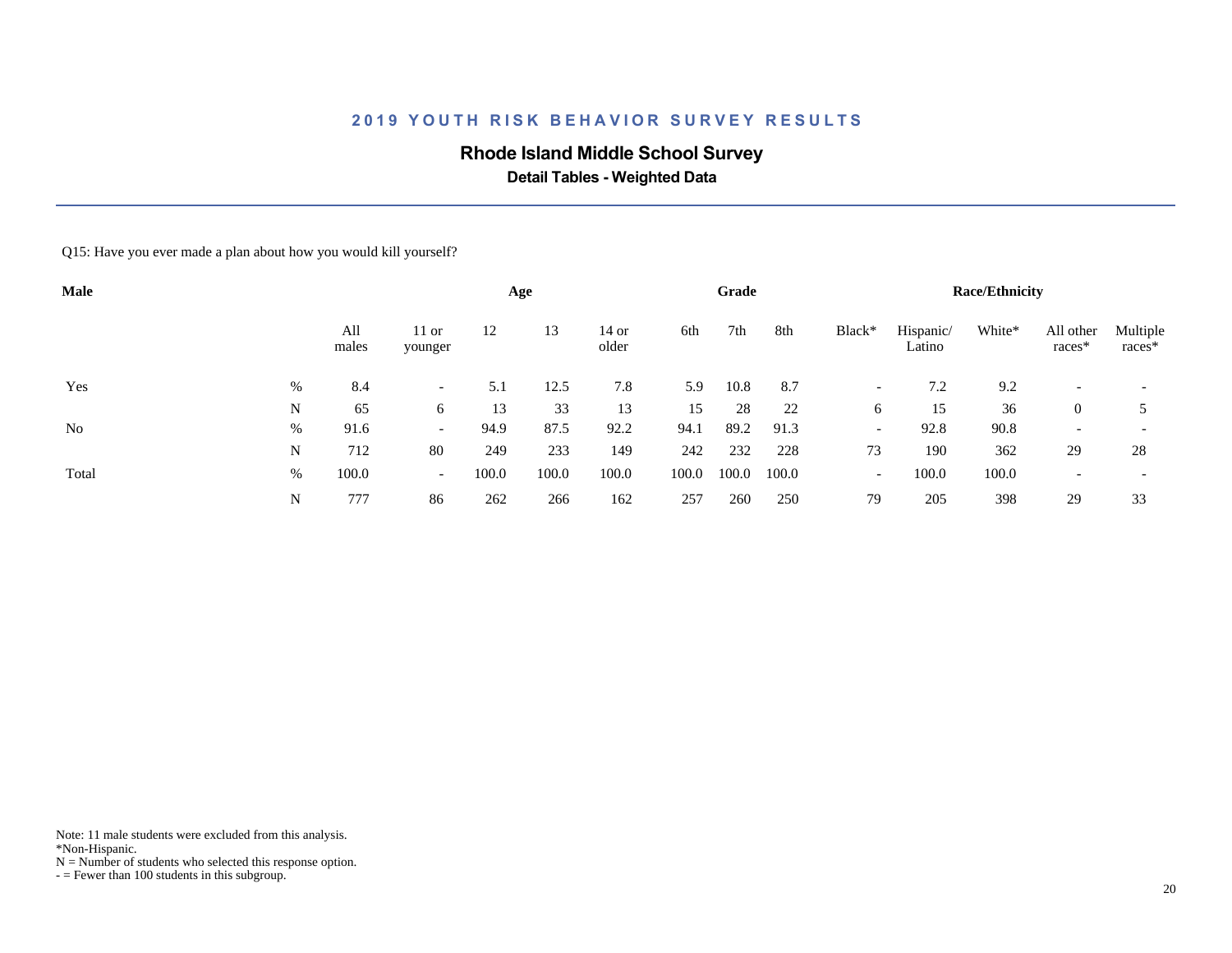# **Rhode Island Middle School Survey**

 **Detail Tables - Weighted Data**

Q15: Have you ever made a plan about how you would kill yourself?

| Female         |   |                |                    |       | Age   |                |       | Grade |       |                          |                     | <b>Race/Ethnicity</b> |                     |                    |
|----------------|---|----------------|--------------------|-------|-------|----------------|-------|-------|-------|--------------------------|---------------------|-----------------------|---------------------|--------------------|
|                |   | All<br>females | $11$ or<br>younger | 12    | 13    | 14 or<br>older | 6th   | 7th   | 8th   | Black*                   | Hispanic/<br>Latino | White*                | All other<br>races* | Multiple<br>races* |
| Yes            | % | 14.2           | 10.0               | 12.1  | 14.6  | 19.7           | 9.6   | 17.2  | 15.7  | $\overline{\phantom{a}}$ | 19.2                | 12.7                  |                     |                    |
|                | N | 112            | 12                 | 30    | 39    | 31             | 25    | 47    | 39    | 10                       | 38                  | 53                    | 4                   | 6                  |
| N <sub>o</sub> | % | 85.8           | 90.0               | 87.9  | 85.4  | 80.3           | 90.4  | 82.8  | 84.3  | $\overline{\phantom{a}}$ | 80.8                | 87.3                  |                     |                    |
|                | N | 659            | 102                | 214   | 222   | 121            | 230   | 222   | 204   | 53                       | 162                 | 354                   | 31                  | 32                 |
| Total          | % | 100.0          | 100.0              | 100.0 | 100.0 | 100.0          | 100.0 | 100.0 | 100.0 | $\overline{\phantom{a}}$ | 100.0               | 100.0                 |                     |                    |
|                | N | 771            | 114                | 244   | 261   | 152            | 255   | 269   | 243   | 63                       | 200                 | 407                   | 35                  | 38                 |

Note: 6 female students were excluded from this analysis.

\*Non-Hispanic.

 $N =$  Number of students who selected this response option.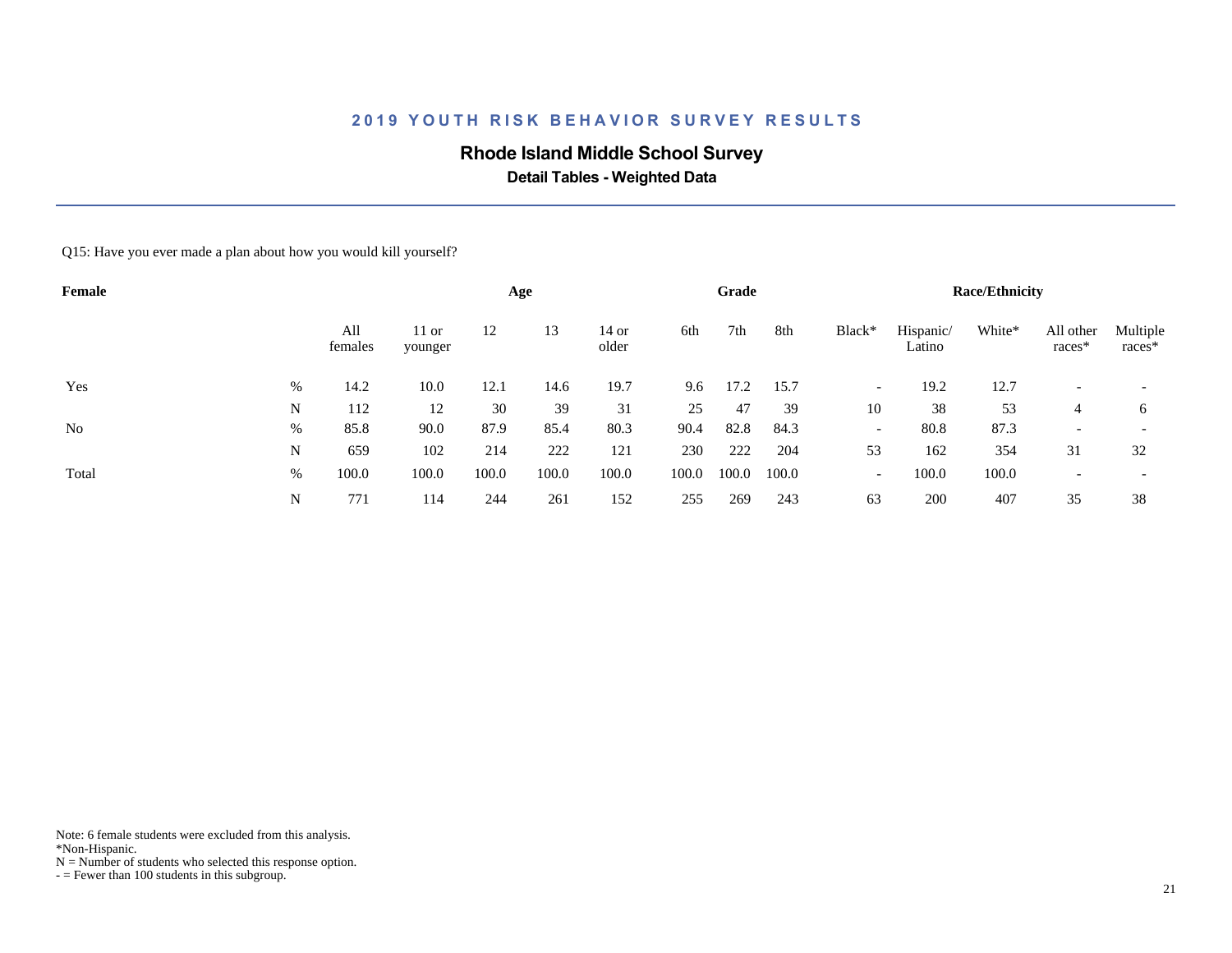# **Rhode Island Middle School Survey**

 **Detail Tables - Weighted Data**

#### Q16: Have you ever tried to kill yourself?

| <b>Total</b>   |   |       |                    |       | Age   |                  |       | Grade |       |        |                     | <b>Race/Ethnicity</b> |                     |                    |
|----------------|---|-------|--------------------|-------|-------|------------------|-------|-------|-------|--------|---------------------|-----------------------|---------------------|--------------------|
|                |   | Total | $11$ or<br>younger | 12    | 13    | $14$ or<br>older | 6th   | 7th   | 8th   | Black* | Hispanic/<br>Latino | White*                | All other<br>races* | Multiple<br>races* |
| Yes            | % | 6.1   | 5.7                | 4.8   | 7.6   | 6.1              | 5.3   | 7.0   | 6.2   | 7.5    | 8.7                 | 5.1                   |                     |                    |
|                | N | 99    | 12                 | 24    | 42    | 21               | 27    | 39    | 33    | 11     | 36                  | 42                    | 3                   |                    |
| N <sub>0</sub> | % | 93.9  | 94.3               | 95.2  | 92.4  | 93.9             | 94.7  | 93.0  | 93.8  | 92.5   | 91.3                | 94.9                  |                     |                    |
|                | N | 1,456 | 190                | 483   | 489   | 293              | 485   | 493   | 464   | 132    | 372                 | 762                   | 62                  | 68                 |
| Total          | % | 100.0 | 100.0              | 100.0 | 100.0 | 100.0            | 100.0 | 100.0 | 100.0 | 100.0  | 100.0               | 100.0                 |                     |                    |
|                | N | 1,555 | 202                | 507   | 531   | 314              | 512   | 532   | 497   | 143    | 408                 | 804                   | 65                  | 71                 |

Note: 16 students were exluded from this analysis.

\*Non-Hispanic.

 $N =$  Number of students who selected this response option.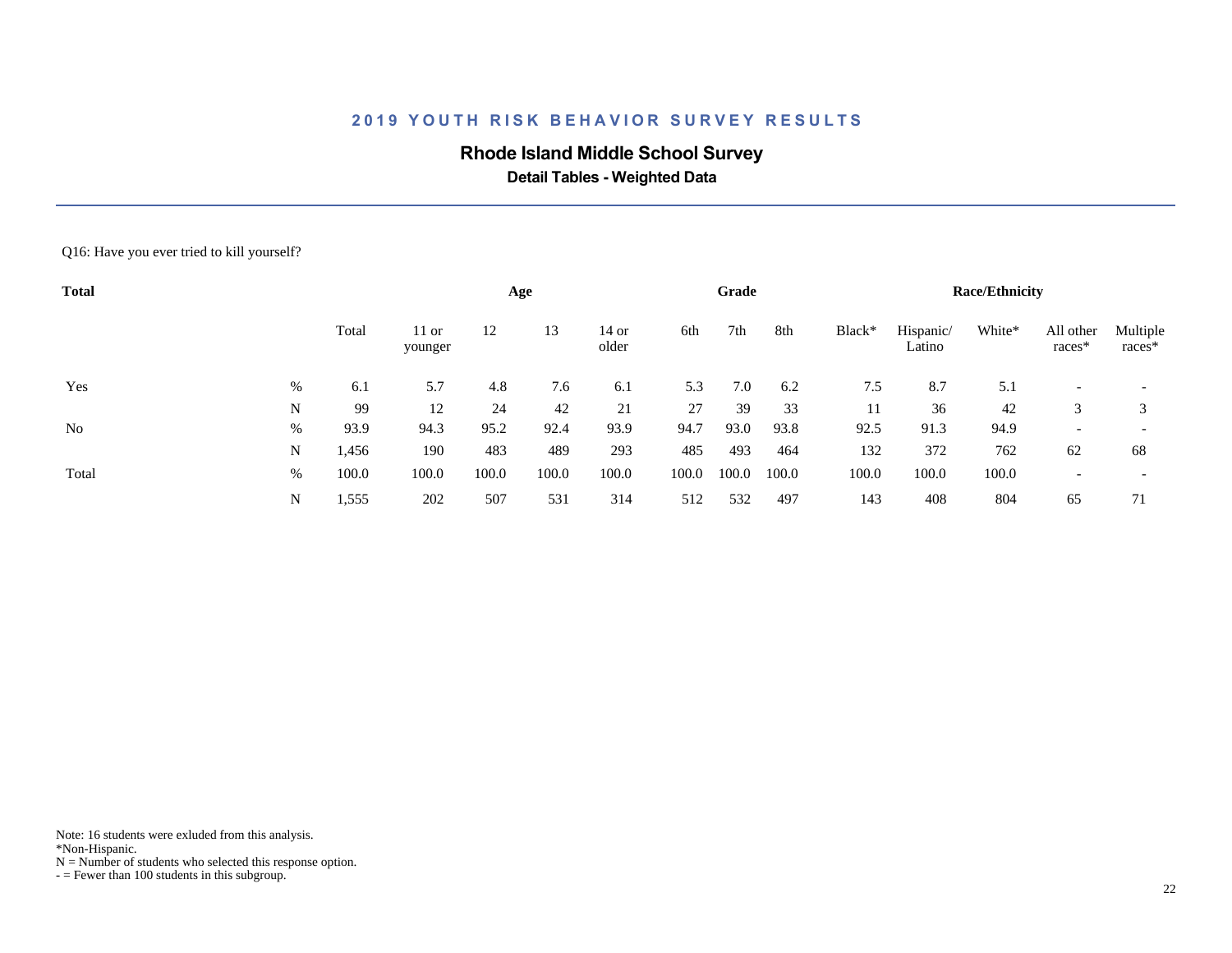# **Rhode Island Middle School Survey**

 **Detail Tables - Weighted Data**

Q16: Have you ever tried to kill yourself?

| Male           |   |              |                          |       | Age   |                |       | Grade |       |                          |                     | <b>Race/Ethnicity</b> |                          |                          |
|----------------|---|--------------|--------------------------|-------|-------|----------------|-------|-------|-------|--------------------------|---------------------|-----------------------|--------------------------|--------------------------|
|                |   | All<br>males | $11$ or<br>younger       | 12    | 13    | 14 or<br>older | 6th   | 7th   | 8th   | Black*                   | Hispanic/<br>Latino | White*                | All other<br>races*      | Multiple<br>races*       |
| Yes            | % | 4.6          | $\overline{\phantom{0}}$ | 2.8   | 7.5   | 3.3            | 3.8   | 5.6   | 4.4   | $\overline{\phantom{0}}$ | 4.2                 | 4.2                   |                          | $\overline{\phantom{a}}$ |
|                | N | 37           | 3                        |       | 21    | 6              | 10    | 15    | 12    | 6                        | 9                   | 17                    | $\theta$                 | 3                        |
| N <sub>0</sub> | % | 95.4         | $\overline{\phantom{0}}$ | 97.2  | 92.5  | 96.7           | 96.2  | 94.4  | 95.6  | $\overline{\phantom{a}}$ | 95.8                | 95.8                  | $\overline{\phantom{a}}$ |                          |
|                | N | 745          | 83                       | 256   | 249   | 156            | 248   | 248   | 239   | 75                       | 198                 | 382                   | 29                       | 30                       |
| Total          | % | 100.0        | $\overline{\phantom{0}}$ | 100.0 | 100.0 | 100.0          | 100.0 | 100.0 | 100.0 | $\overline{\phantom{a}}$ | 100.0               | 100.0                 | $\overline{\phantom{a}}$ | $\overline{\phantom{a}}$ |
|                | N | 782          | 86                       | 263   | 270   | 162            | 258   | 263   | 251   | 81                       | 207                 | 399                   | 29                       | 33                       |

Note: 6 male students were excluded from this analysis.

\*Non-Hispanic.

 $N =$  Number of students who selected this response option.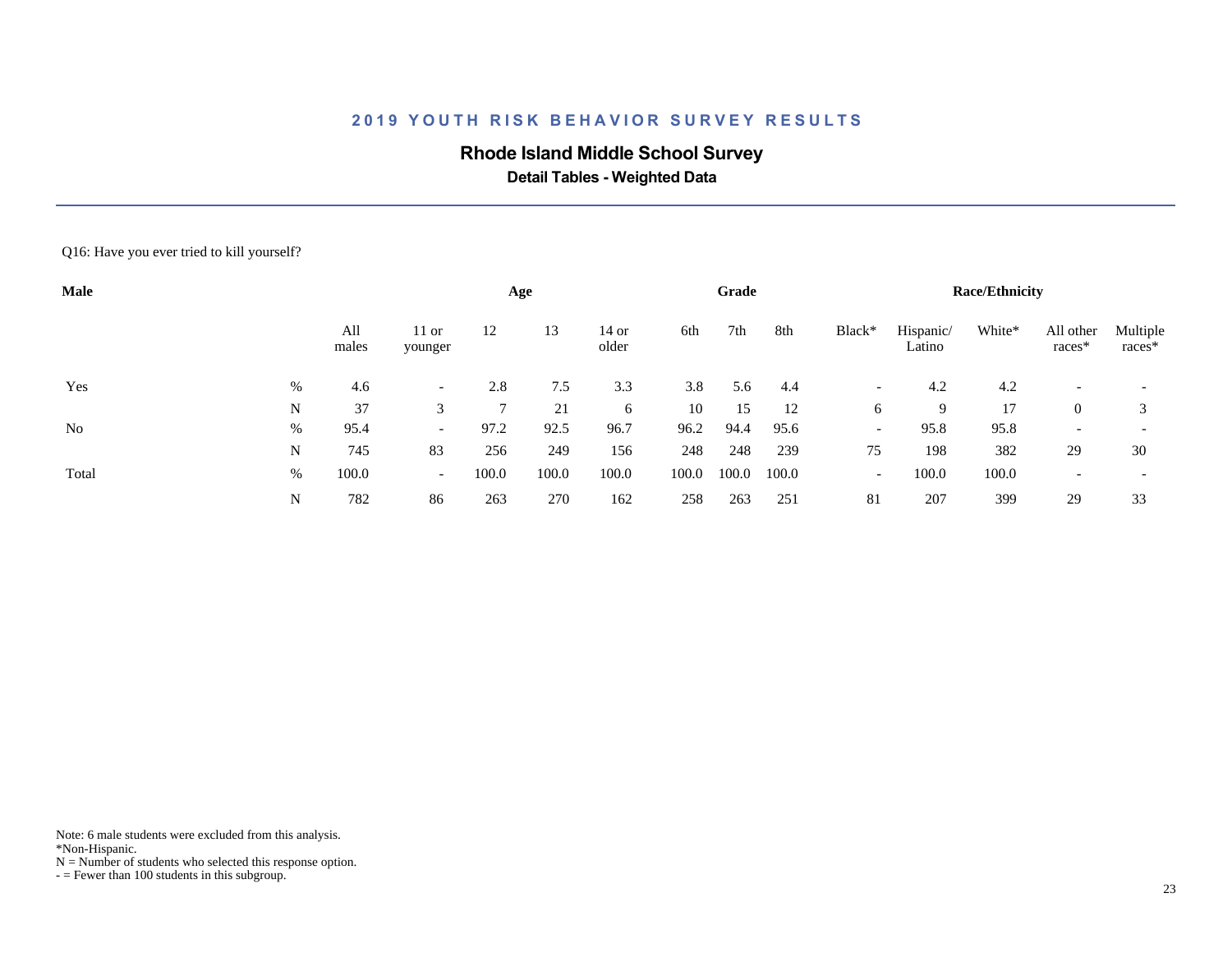# **Rhode Island Middle School Survey**

 **Detail Tables - Weighted Data**

Q16: Have you ever tried to kill yourself?

| Female |   |                |                    |       | Age   |                  |       | Grade |       |                          |                     | <b>Race/Ethnicity</b> |                          |                          |
|--------|---|----------------|--------------------|-------|-------|------------------|-------|-------|-------|--------------------------|---------------------|-----------------------|--------------------------|--------------------------|
|        |   | All<br>females | $11$ or<br>younger | 12    | 13    | $14$ or<br>older | 6th   | 7th   | 8th   | Black*                   | Hispanic/<br>Latino | White*                | All other<br>races*      | Multiple<br>races*       |
| Yes    | % | 7.6            | 6.9                | 7.1   | 7.4   | 9.1              | 6.9   | 8.3   | 7.8   | $\overline{\phantom{a}}$ | 13.1                | 6.0                   | $\overline{\phantom{0}}$ | $\overline{\phantom{0}}$ |
|        | N | 60             | 8                  | 17    | 20    | 15               | 17    | 23    | 20    | 5                        | 26                  | 25                    | 3                        | $\overline{0}$           |
| No     | % | 92.4           | 93.1               | 92.9  | 92.6  | 90.9             | 93.1  | 91.7  | 92.2  | $\overline{\phantom{0}}$ | 86.9                | 94.0                  | $\overline{\phantom{0}}$ | $\overline{\phantom{0}}$ |
|        | N | 708            | 107                | 226   | 239   | 136              | 237   | 243   | 224   | 57                       | 174                 | 379                   | 33                       | 38                       |
| Total  | % | 100.0          | 100.0              | 100.0 | 100.0 | 100.0            | 100.0 | 100.0 | 100.0 | $\overline{\phantom{0}}$ | 100.0               | 100.0                 |                          | $\overline{\phantom{0}}$ |
|        | N | 768            | 115                | 243   | 259   | 151              | 254   | 266   | 244   | 62                       | 200                 | 404                   | 36                       | 38                       |

Note: 9 female students were excluded from this analysis.

\*Non-Hispanic.

 $N =$  Number of students who selected this response option.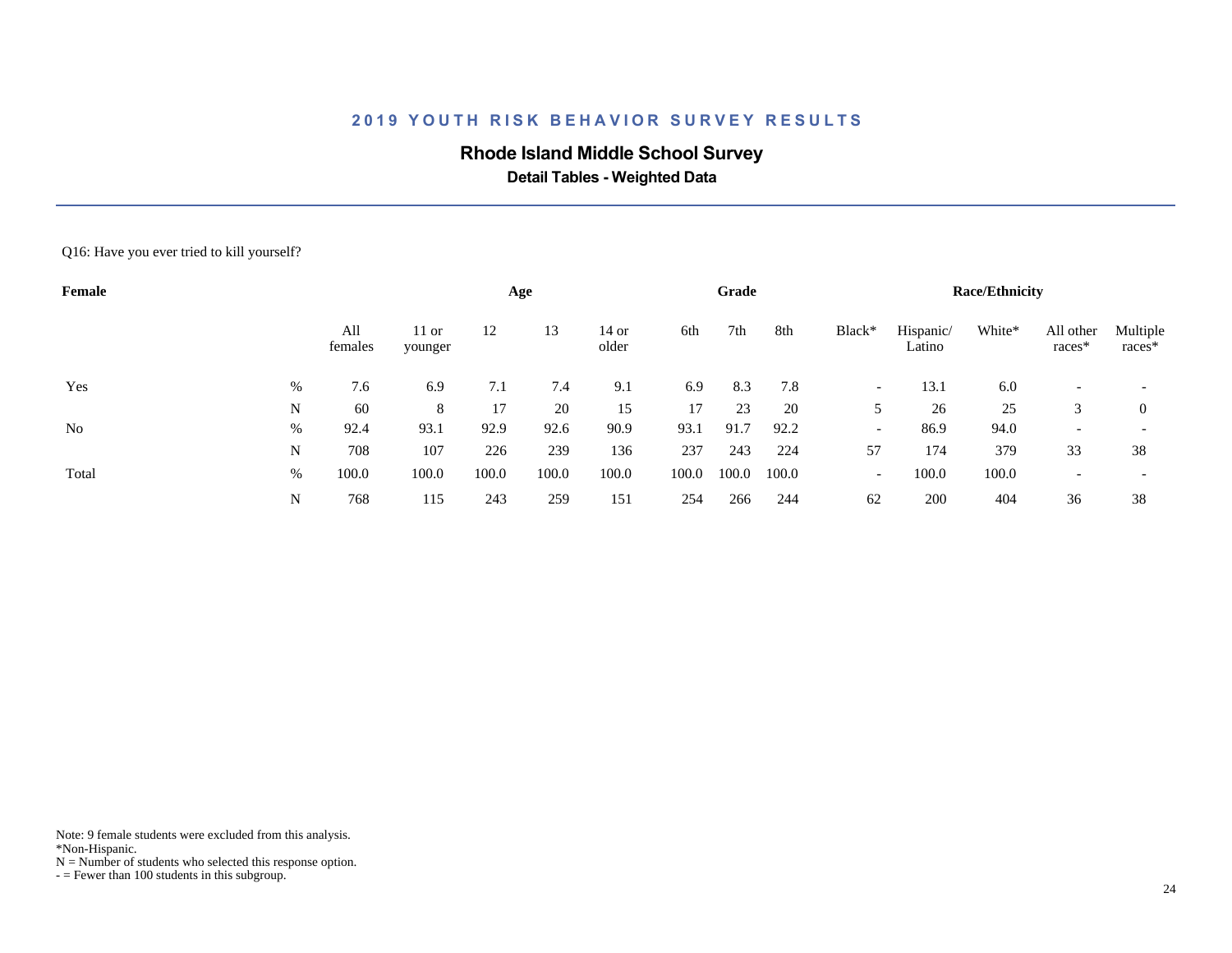# **Rhode Island Middle School Survey**

 **Detail Tables - Weighted Data**

#### Q17: Have you ever tried cigarette smoking, even one or two puffs?

| <b>Total</b> |   |       |                    |       | Age   |                |       | Grade |       |        |                     | <b>Race/Ethnicity</b> |                     |                          |
|--------------|---|-------|--------------------|-------|-------|----------------|-------|-------|-------|--------|---------------------|-----------------------|---------------------|--------------------------|
|              |   | Total | $11$ or<br>younger | 12    | 13    | 14 or<br>older | 6th   | 7th   | 8th   | Black* | Hispanic/<br>Latino | White*                | All other<br>races* | Multiple<br>races*       |
| Yes          | % | 5.3   | 2.3                | 4.0   | 6.0   | 7.8            | 3.4   | 5.3   | 7.0   | 9.3    | 7.7                 | 3.7                   |                     | $\overline{\phantom{a}}$ |
|              | N | 81    | 5                  | 20    | 32    | 24             | 17    | 28    | 35    | 13     | 30                  | 28                    | 3                   | 4                        |
| No           | % | 94.7  | 97.7               | 96.0  | 94.0  | 92.2           | 96.6  | 94.7  | 93.0  | 90.7   | 92.3                | 96.3                  |                     |                          |
|              | N | 1,427 | 189                | 472   | 486   | 279            | 480   | 487   | 449   | 125    | 365                 | 751                   | 60                  | 66                       |
| Total        | % | 100.0 | 100.0              | 100.0 | 100.0 | 100.0          | 100.0 | 100.0 | 100.0 | 100.0  | 100.0               | 100.0                 |                     | $\overline{\phantom{a}}$ |
|              | N | 1,508 | 194                | 492   | 518   | 303            | 497   | 515   | 484   | 138    | 395                 | 779                   | 63                  | 70                       |

Note: 63 students were exluded from this analysis.

\*Non-Hispanic.

 $N =$  Number of students who selected this response option.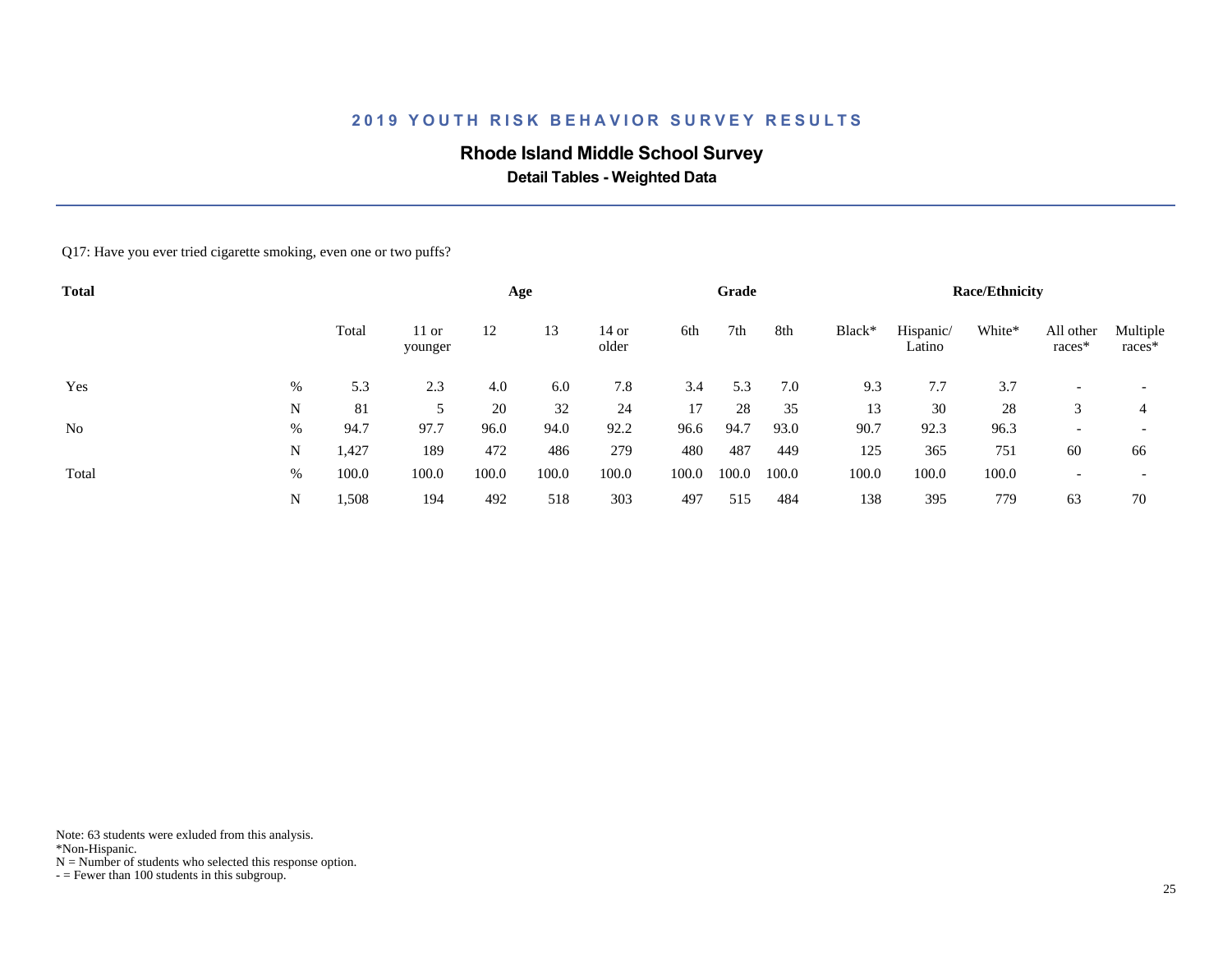# **Rhode Island Middle School Survey**

 **Detail Tables - Weighted Data**

#### Q17: Have you ever tried cigarette smoking, even one or two puffs?

| Male  |   |              |                          |       | Age   |                |       | Grade |       |                          |                     | <b>Race/Ethnicity</b> |                     |                    |
|-------|---|--------------|--------------------------|-------|-------|----------------|-------|-------|-------|--------------------------|---------------------|-----------------------|---------------------|--------------------|
|       |   | All<br>males | $11$ or<br>younger       | 12    | 13    | 14 or<br>older | 6th   | 7th   | 8th   | Black*                   | Hispanic/<br>Latino | White*                | All other<br>races* | Multiple<br>races* |
| Yes   | % | 5.8          |                          | 5.4   | 7.2   | 5.3            | 4.7   | 6.8   | 6.0   | $\overline{\phantom{0}}$ | 8.4                 | 3.8                   |                     |                    |
|       | N | 45           | 3                        | 14    | 20    | 8              | 12    | 18    | 15    | 8                        | 17                  | 14                    | 2                   |                    |
| No    | % | 94.2         | $\overline{\phantom{0}}$ | 94.6  | 92.8  | 94.7           | 95.3  | 93.2  | 94.0  | $\overline{\phantom{0}}$ | 91.6                | 96.2                  |                     |                    |
|       | N | 711          | 79                       | 240   | 244   | 147            | 235   | 237   | 230   | 71                       | 185                 | 366                   | 25                  | 33                 |
| Total | % | 100.0        | $\overline{\phantom{0}}$ | 100.0 | 100.0 | 100.0          | 100.0 | 100.0 | 100.0 | $\overline{\phantom{a}}$ | 100.0               | 100.0                 |                     |                    |
|       | N | 756          | 82                       | 254   | 264   | 155            | 247   | 255   | 245   | 79                       | 202                 | 380                   | 27                  | 35                 |

Note: 32 male students were excluded from this analysis.

\*Non-Hispanic.

 $N =$  Number of students who selected this response option.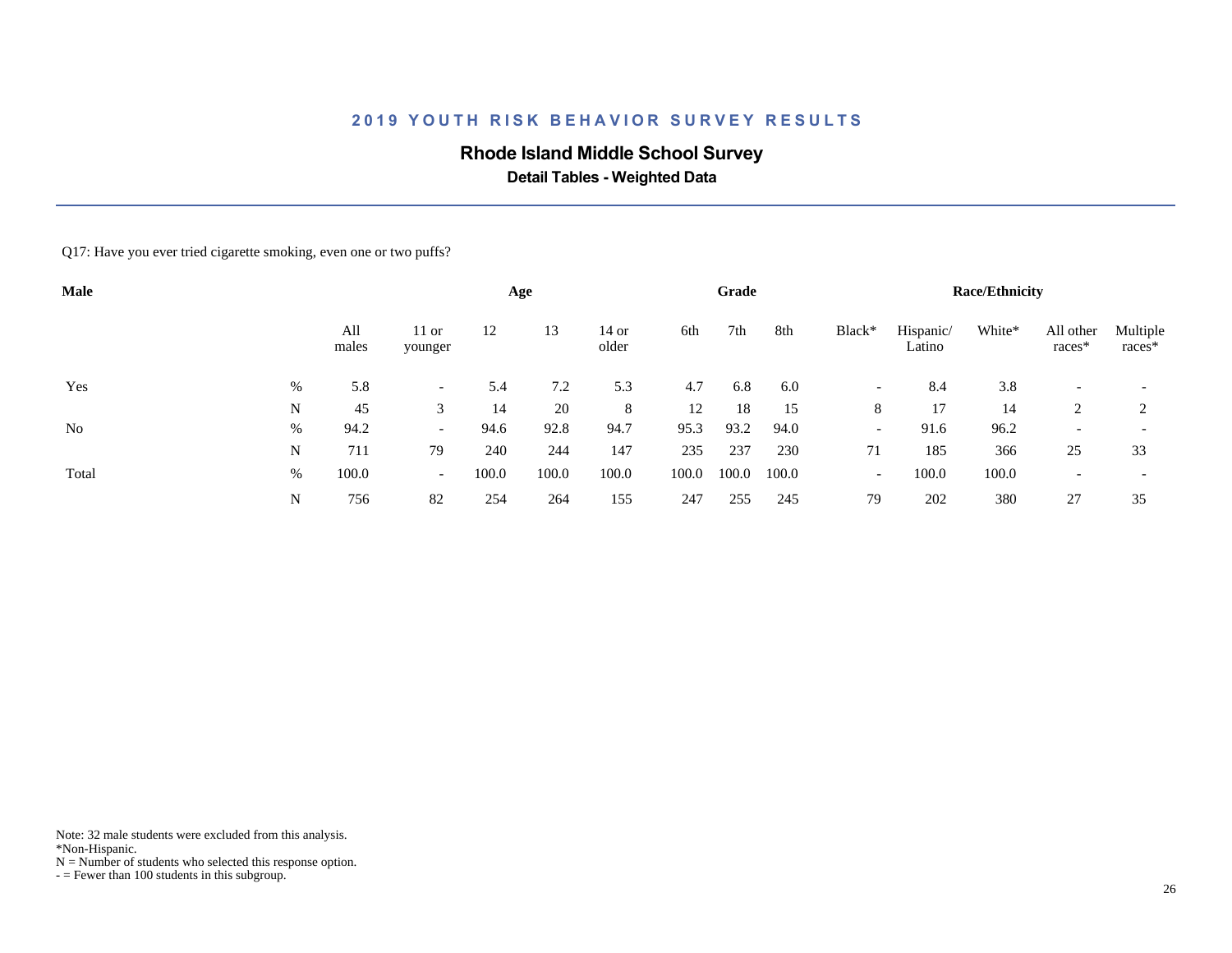# **Rhode Island Middle School Survey**

 **Detail Tables - Weighted Data**

Q17: Have you ever tried cigarette smoking, even one or two puffs?

| Female |      |                |                    |       | Age   |                  |       | Grade |       |                          |                     | <b>Race/Ethnicity</b> |                          |                          |
|--------|------|----------------|--------------------|-------|-------|------------------|-------|-------|-------|--------------------------|---------------------|-----------------------|--------------------------|--------------------------|
|        |      | All<br>females | $11$ or<br>younger | 12    | 13    | $14$ or<br>older | 6th   | 7th   | 8th   | Black*                   | Hispanic/<br>Latino | White*                | All other<br>races*      | Multiple<br>races*       |
| Yes    | %    | 4.5            | 0.7                | 2.5   | 4.3   | 10.4             | 2.0   | 3.2   | 7.8   | $\overline{\phantom{a}}$ | 6.4                 | 3.6                   |                          |                          |
|        | N    | 34             |                    | 6     | 11    | 16               | 5     | 9     | 19    | 5                        | 12                  | 14                    |                          | 2                        |
| No     | $\%$ | 95.5           | 99.3               | 97.5  | 95.7  | 89.6             | 98.0  | 96.8  | 92.2  | $\overline{\phantom{a}}$ | 93.6                | 96.4                  | $\overline{\phantom{0}}$ | $\overline{\phantom{0}}$ |
|        | N    | 714            | 110                | 231   | 242   | 131              | 245   | 249   | 218   | 54                       | 180                 | 384                   | 35                       | 33                       |
| Total  | %    | 100.0          | 100.0              | 100.0 | 100.0 | 100.0            | 100.0 | 100.0 | 100.0 | $\overline{\phantom{a}}$ | 100.0               | 100.0                 |                          | $\overline{\phantom{0}}$ |
|        | N    | 748            | 111                | 237   | 253   | 147              | 250   | 258   | 237   | 59                       | 192                 | 398                   | 36                       | 35                       |

Note: 29 female students were excluded from this analysis.

\*Non-Hispanic.

 $N =$  Number of students who selected this response option.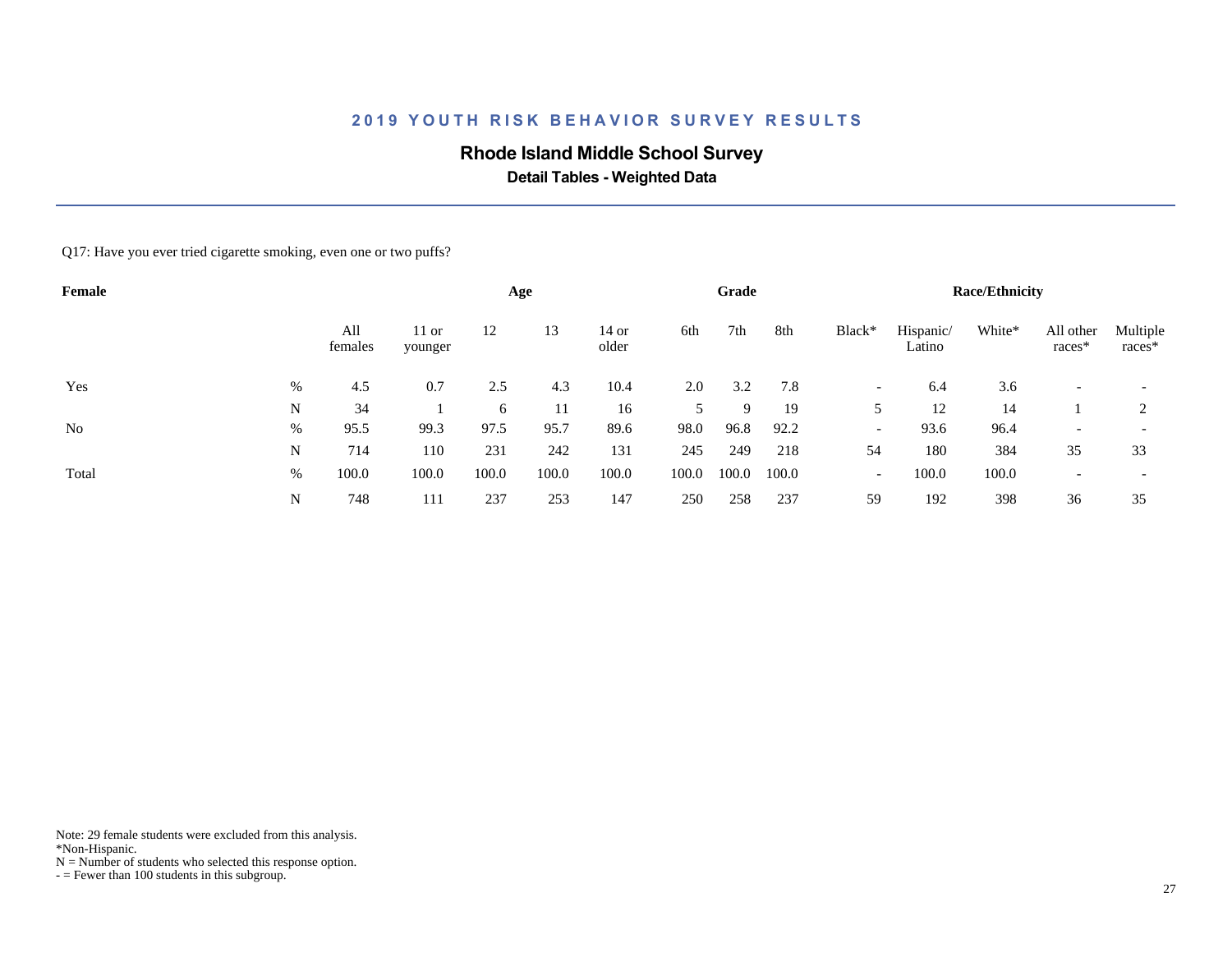# **Rhode Island Middle School Survey**

 **Detail Tables - Weighted Data**

Q18: How old were you when you first tried cigarette smoking, even one or two puffs?

| <b>Total</b>                  |      |         |                    |              | Age              |                  |                | Grade            |       |              |                     | <b>Race/Ethnicity</b> |                       |                    |
|-------------------------------|------|---------|--------------------|--------------|------------------|------------------|----------------|------------------|-------|--------------|---------------------|-----------------------|-----------------------|--------------------|
|                               |      | Total   | $11$ or<br>younger | 12           | 13               | $14$ or<br>older | 6th            | 7th              | 8th   | Black*       | Hispanic/<br>Latino | White*                | All other<br>$races*$ | Multiple<br>races* |
| Never tried cigarette smoking | %    | 94.8    | 98.5               | 95.7         | 94.3             | 92.2             | 96.3           | 95.2             | 93.3  | 91.2         | 92.4                | 96.3                  |                       |                    |
|                               | N    | 1,411   | 185                | 464          | 483              | 278              | 471            | 481              | 448   | 124          | 358                 | 746                   | 58                    | 66                 |
| 8 years old or younger        | $\%$ | 1.2     | 0.5                | 0.9          | 1.3              | 1.8              | 0.9            | 0.9              | 1.6   | 2.2          | 2.3                 | 0.5                   |                       |                    |
|                               | N    | 19      |                    | 5            | $\overline{7}$   | 6                | 5              | $\mathfrak{S}$   | 8     | 3            | 9                   | 4                     |                       | $\boldsymbol{0}$   |
| 9 years old                   | $\%$ | 0.6     | 0.0                | 0.8          | 0.9              | 0.3              | 0.5            | 0.7              | 0.5   | 3.0          | 0.0                 | 0.6                   |                       |                    |
|                               | N    | 10      | $\overline{0}$     | 4            | 5                |                  | $\overline{c}$ | $\overline{4}$   | 3     | 4            | $\mathbf{0}$        | 5                     |                       | $\theta$           |
| 10 years old                  | %    | 0.7     | 1.0                | 0.9          | 0.7              | 0.3              | 1.2            | 0.4              | 0.6   | 0.7          | 1.9                 | 0.3                   |                       |                    |
|                               | N    | 11      | $\overline{2}$     | 4            | $\overline{4}$   |                  | 6              | $\boldsymbol{2}$ | 3     |              | $\tau$              | $\overline{2}$        | $\boldsymbol{0}$      |                    |
| 11 years old                  | $\%$ | 0.5     | 0.0                | 1.1          | 0.0              | 0.9              | 0.6            | 0.4              | 0.6   | 0.0          | 1.6                 | 0.2                   |                       |                    |
|                               | N    | $\,8\,$ | $\overline{0}$     | 5            | $\boldsymbol{0}$ | $\mathfrak{Z}$   | 3              | $\boldsymbol{2}$ | 3     | $\mathbf{0}$ | 6                   | $\overline{c}$        | $\theta$              | $\boldsymbol{0}$   |
| 12 years old                  | %    | 1.1     | 0.0                | 0.6          | 2.4              | 0.6              | 0.4            | 1.9              | 1.0   | 2.2          | 1.9                 | 0.8                   |                       |                    |
|                               | N    | 17      | $\overline{0}$     | 3            | 12               | 2                | $\overline{2}$ | 10               | 5     | 3            | $\overline{7}$      | 6                     |                       | $\overline{0}$     |
| 13 years old or older         | $\%$ | 0.9     | 0.0                | 0.0          | 0.4              | 3.8              | 0.0            | 0.4              | 2.4   | 0.8          | 0.0                 | 1.3                   |                       |                    |
|                               | N    | 13      | $\boldsymbol{0}$   | $\mathbf{0}$ | $\overline{2}$   | 11               | $\mathbf{0}$   | $\overline{2}$   | 11    |              | $\mathbf{0}$        | 9                     |                       | 2                  |
| Total                         | $\%$ | 100.0   | 100.0              | 100.0        | 100.0            | 100.0            | 100.0          | 100.0            | 100.0 | 100.0        | 100.0               | 100.0                 |                       |                    |
|                               | N    | 1,489   | 188                | 485          | 513              | 302              | 489            | 506              | 481   | 136          | 387                 | 774                   | 62                    | 69                 |

Note: 82 students were exluded from this analysis.

\*Non-Hispanic.

 $N =$  Number of students who selected this response option.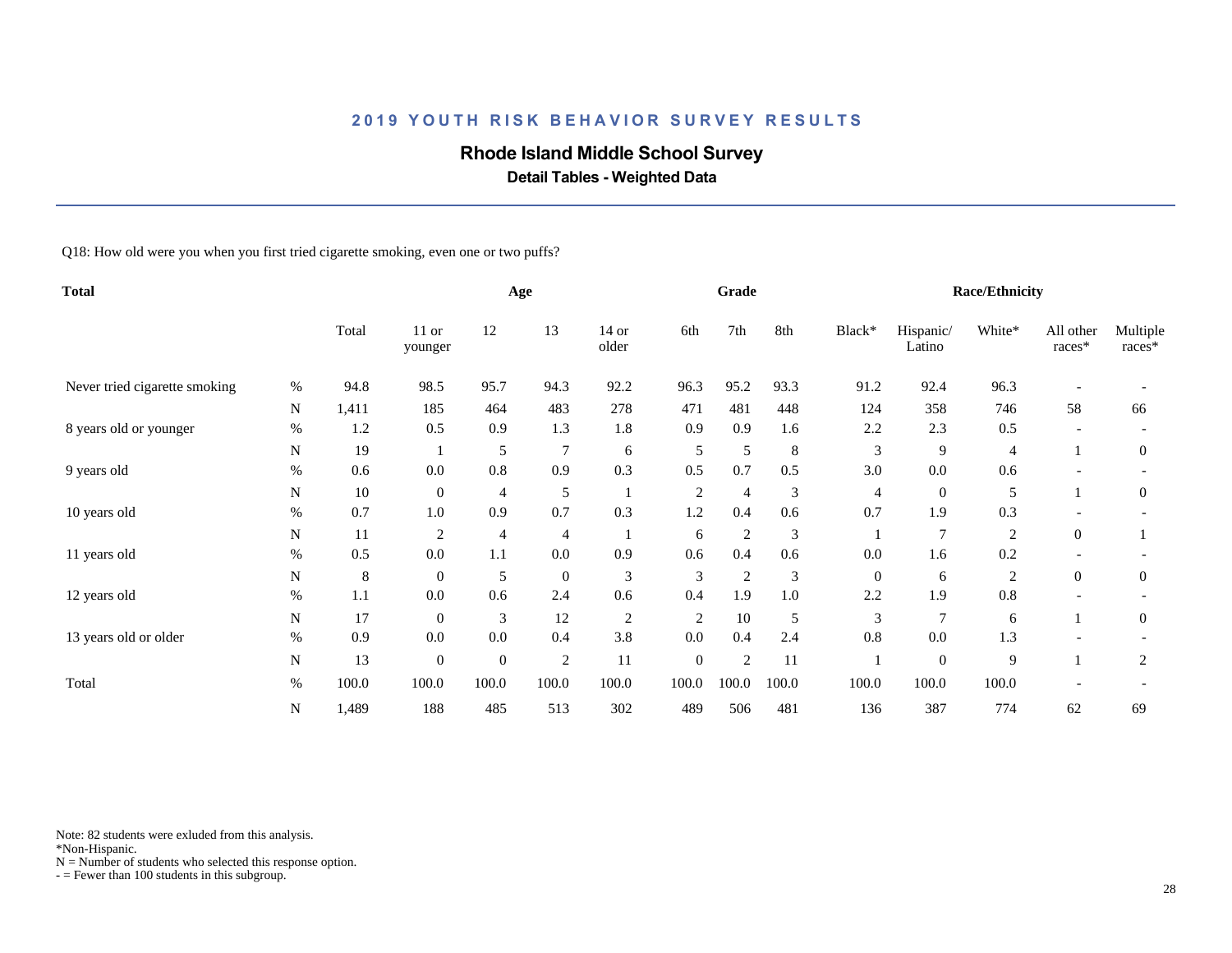# **Rhode Island Middle School Survey**

 **Detail Tables - Weighted Data**

Q18: How old were you when you first tried cigarette smoking, even one or two puffs?

| Male                          |             |              |                          |                | Age              |                  |                | Grade          |                |                          |                     | <b>Race/Ethnicity</b> |                     |                      |
|-------------------------------|-------------|--------------|--------------------------|----------------|------------------|------------------|----------------|----------------|----------------|--------------------------|---------------------|-----------------------|---------------------|----------------------|
|                               |             | All<br>males | 11 or<br>younger         | 12             | 13               | $14$ or<br>older | 6th            | 7th            | 8th            | Black*                   | Hispanic/<br>Latino | White*                | All other<br>races* | Multiple<br>$races*$ |
| Never tried cigarette smoking | $\%$        | 94.5         | $\overline{\phantom{a}}$ | 94.4           | 93.5             | 94.7             | 94.7           | 93.8           | 94.7           | $\overline{\phantom{a}}$ | 91.8                | 96.2                  |                     |                      |
|                               | $\mathbf N$ | 698          | 76                       | 233            | 242              | 146              | 227            | 232            | 230            | 69                       | 179                 | 363                   | 24                  | 33                   |
| 8 years old or younger        | $\%$        | 1.2          | $\overline{\phantom{a}}$ | 1.5            | 2.1              | $0.0\,$          | 1.5            | 1.4            | 0.8            |                          | 2.0                 | 0.5                   |                     |                      |
|                               | N           | 10           | $\boldsymbol{0}$         | 4              | 6                | $\overline{0}$   | $\overline{4}$ | $\overline{4}$ | 2              | 2                        | $\overline{4}$      | $\overline{2}$        |                     | 0                    |
| 9 years old                   | %           | 0.7          | $\overline{\phantom{a}}$ | 0.9            | 0.6              | 0.6              | 1.0            | 0.4            | 0.7            | $\overline{\phantom{a}}$ | 0.0                 | 0.6                   |                     |                      |
|                               | N           | 5            | $\boldsymbol{0}$         | $\overline{c}$ | 2                |                  | $\overline{2}$ | -1             | $\overline{2}$ | 3                        | $\mathbf{0}$        | $\overline{2}$        | $\theta$            | $\overline{0}$       |
| 10 years old                  | $\%$        | 1.1          |                          | 1.3            | 0.7              | 0.6              | 1.6            | 0.8            | 0.8            |                          | 2.6                 | 0.5                   |                     |                      |
|                               | N           | 8            | 2                        | $\mathfrak{Z}$ | $\overline{2}$   |                  | 4              | $\overline{c}$ | 2              |                          | 5                   | $\overline{2}$        | $\mathbf{0}$        | 0                    |
| 11 years old                  | $\%$        | 0.4          |                          | 1.2            | 0.0              | $0.0\,$          | 0.4            | 0.8            | 0.0            |                          | 1.0                 | 0.2                   |                     |                      |
|                               | N           | 3            | $\mathbf{0}$             | 3              | $\boldsymbol{0}$ | $\boldsymbol{0}$ |                | $\overline{c}$ | $\overline{0}$ | $\mathbf{0}$             | $\overline{c}$      |                       | $\overline{0}$      | $\overline{0}$       |
| 12 years old                  | $\%$        | 1.3          | $\overline{\phantom{a}}$ | 0.8            | 2.6              | 0.7              | 0.8            | 2.3            | $0.8\,$        | $\overline{\phantom{a}}$ | 2.6                 | $0.8\,$               |                     |                      |
|                               | N           | 10           | $\overline{0}$           | $\overline{c}$ | $\overline{7}$   |                  | 2              | 6              | 2              |                          | 5                   | 3                     |                     | $\overline{0}$       |
| 13 years old or older         | $\%$        | 0.9          |                          | 0.0            | 0.4              | 3.4              | 0.0            | 0.5            | 2.2            |                          | 0.0                 | 1.2                   |                     |                      |
|                               | N           | 6            | $\boldsymbol{0}$         | $\mathbf{0}$   |                  | 5                | $\mathbf{0}$   |                | 5              |                          | $\overline{0}$      | $\overline{4}$        | $\overline{0}$      |                      |
| Total                         | $\%$        | 100.0        | $\overline{\phantom{a}}$ | 100.0          | 100.0            | 100.0            | 100.0          | 100.0          | 100.0          | $\overline{\phantom{a}}$ | 100.0               | 100.0                 |                     |                      |
|                               | N           | 740          | 78                       | 247            | 260              | 154              | 240            | 248            | 243            | 77                       | 195                 | 377                   | 26                  | 34                   |

Note: 48 male students were excluded from this analysis.

\*Non-Hispanic.

 $N =$  Number of students who selected this response option.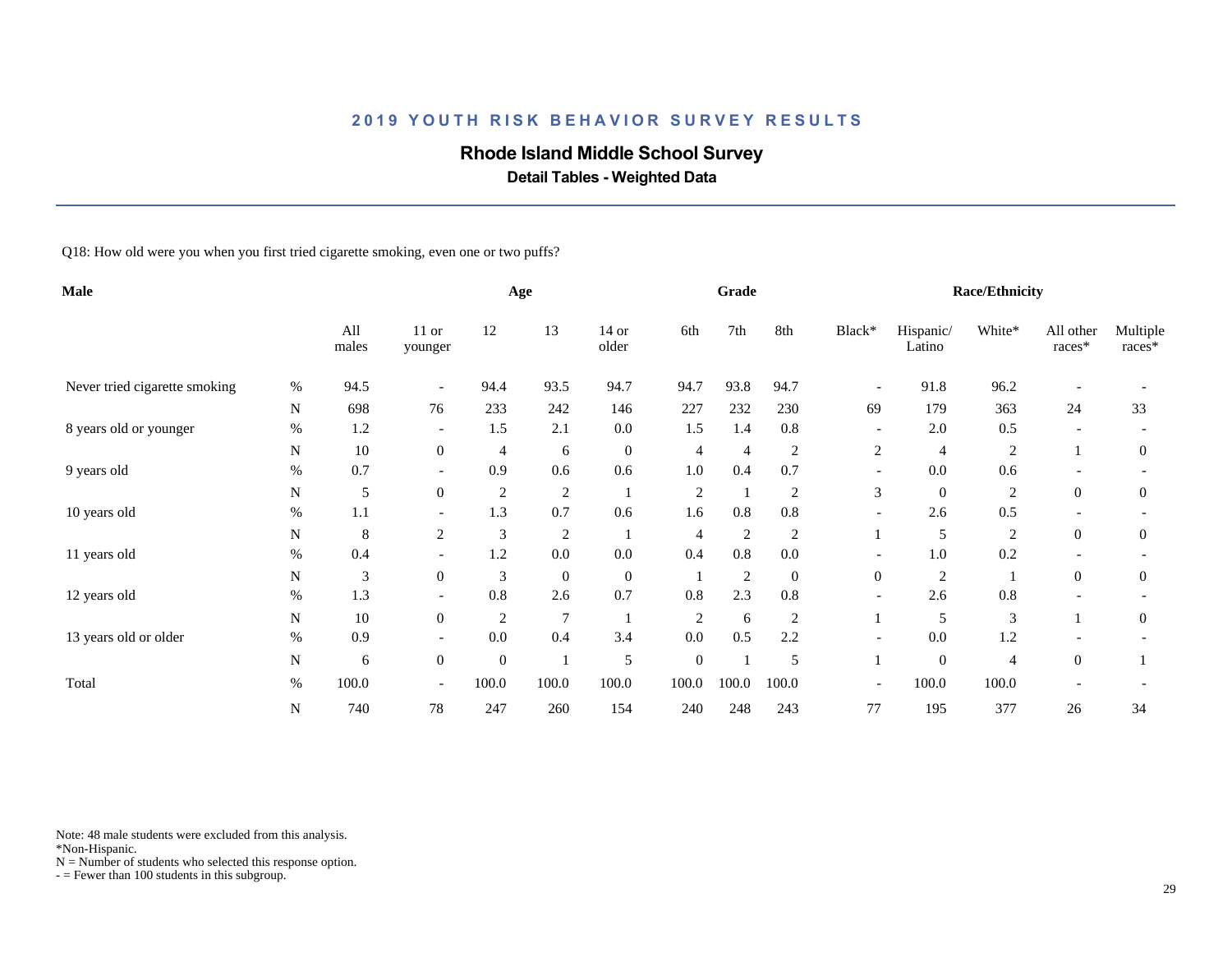# **Rhode Island Middle School Survey**

 **Detail Tables - Weighted Data**

Q18: How old were you when you first tried cigarette smoking, even one or two puffs?

| Female                        |      |                |                    |              | Age              |                  |                | Grade        |       |                          |                     | <b>Race/Ethnicity</b> |                     |                    |
|-------------------------------|------|----------------|--------------------|--------------|------------------|------------------|----------------|--------------|-------|--------------------------|---------------------|-----------------------|---------------------|--------------------|
|                               |      | All<br>females | $11$ or<br>younger | 12           | 13               | $14$ or<br>older | 6th            | 7th          | 8th   | Black*                   | Hispanic/<br>Latino | White*                | All other<br>races* | Multiple<br>races* |
| Never tried cigarette smoking | $\%$ | 95.6           | 100.0              | 97.5         | 95.7             | 89.6             | 97.9           | 97.1         | 92.2  | $\overline{\phantom{a}}$ | 93.5                | 96.4                  |                     |                    |
|                               | N    | 711            | 109                | 230          | 241              | 131              | 244            | 248          | 217   | 55                       | 179                 | 382                   | 34                  | 33                 |
| 8 years old or younger        | $\%$ | $1.0\,$        | 0.0                | 0.4          | 0.4              | 3.7              | 0.3            | 0.3          | 2.0   | $\overline{\phantom{a}}$ | 2.6                 | 0.5                   |                     |                    |
|                               | N    | $\,8\,$        | $\overline{0}$     |              |                  | 6                |                |              | 5     |                          | 5                   | $\overline{2}$        | $\overline{0}$      | $\mathbf{0}$       |
| 9 years old                   | %    | 0.5            | 0.0                | 0.4          | 1.1              | $0.0\,$          | 0.0            | 1.2          | 0.3   | $\overline{a}$           | 0.0                 | 0.7                   |                     |                    |
|                               | N    | $\overline{4}$ | $\overline{0}$     |              | 3                | $\boldsymbol{0}$ | $\overline{0}$ | 3            |       |                          | $\mathbf{0}$        | 3                     | $\theta$            | $\mathbf{0}$       |
| 10 years old                  | $\%$ | 0.4            | 0.0                | 0.4          | $0.8\,$          | $0.0\,$          | 0.8            | $0.0\,$      | 0.4   |                          | 1.1                 | $0.0\,$               |                     |                    |
|                               | N    | 3              | $\overline{0}$     |              | $\overline{c}$   | $\boldsymbol{0}$ | $\overline{c}$ | $\mathbf{0}$ |       | $\mathbf{0}$             | $\overline{c}$      | $\mathbf{0}$          | $\boldsymbol{0}$    |                    |
| 11 years old                  | $\%$ | 0.7            | 0.0                | 0.9          | 0.0              | 1.9              | 0.9            | 0.0          | 1.2   |                          | 2.3                 | 0.3                   |                     |                    |
|                               | N    | 5              | $\overline{0}$     | 2            | $\boldsymbol{0}$ | $\mathfrak{Z}$   | $\overline{2}$ | $\mathbf{0}$ | 3     | $\mathbf{0}$             | 4                   |                       | $\theta$            | $\mathbf{0}$       |
| 12 years old                  | $\%$ | 0.8            | 0.0                | 0.3          | 1.7              | 0.5              | 0.0            | 1.1          | 1.3   | $\overline{\phantom{a}}$ | 0.4                 | $0.8\,$               |                     |                    |
|                               | N    | 6              | $\overline{0}$     |              | 4                |                  | $\overline{0}$ | 3            | 3     | $\overline{c}$           |                     | 3                     | $\overline{0}$      | $\overline{0}$     |
| 13 years old or older         | $\%$ | $1.0\,$        | 0.0                | 0.0          | 0.3              | 4.2              | 0.0            | 0.4          | 2.6   |                          | 0.0                 | 1.3                   |                     |                    |
|                               | N    | $\overline{7}$ | $\boldsymbol{0}$   | $\mathbf{0}$ |                  | 6                | $\mathbf{0}$   |              | 6     | $\boldsymbol{0}$         | $\mathbf{0}$        | 5                     |                     |                    |
| Total                         | $\%$ | 100.0          | 100.0              | 100.0        | 100.0            | 100.0            | $100.0\,$      | 100.0        | 100.0 | $\overline{\phantom{a}}$ | 100.0               | 100.0                 |                     |                    |
|                               | N    | 744            | 109                | 236          | 252              | 147              | 249            | 256          | 236   | 59                       | 191                 | 396                   | 35                  | 35                 |

Note: 33 female students were excluded from this analysis.

\*Non-Hispanic.

 $N =$  Number of students who selected this response option.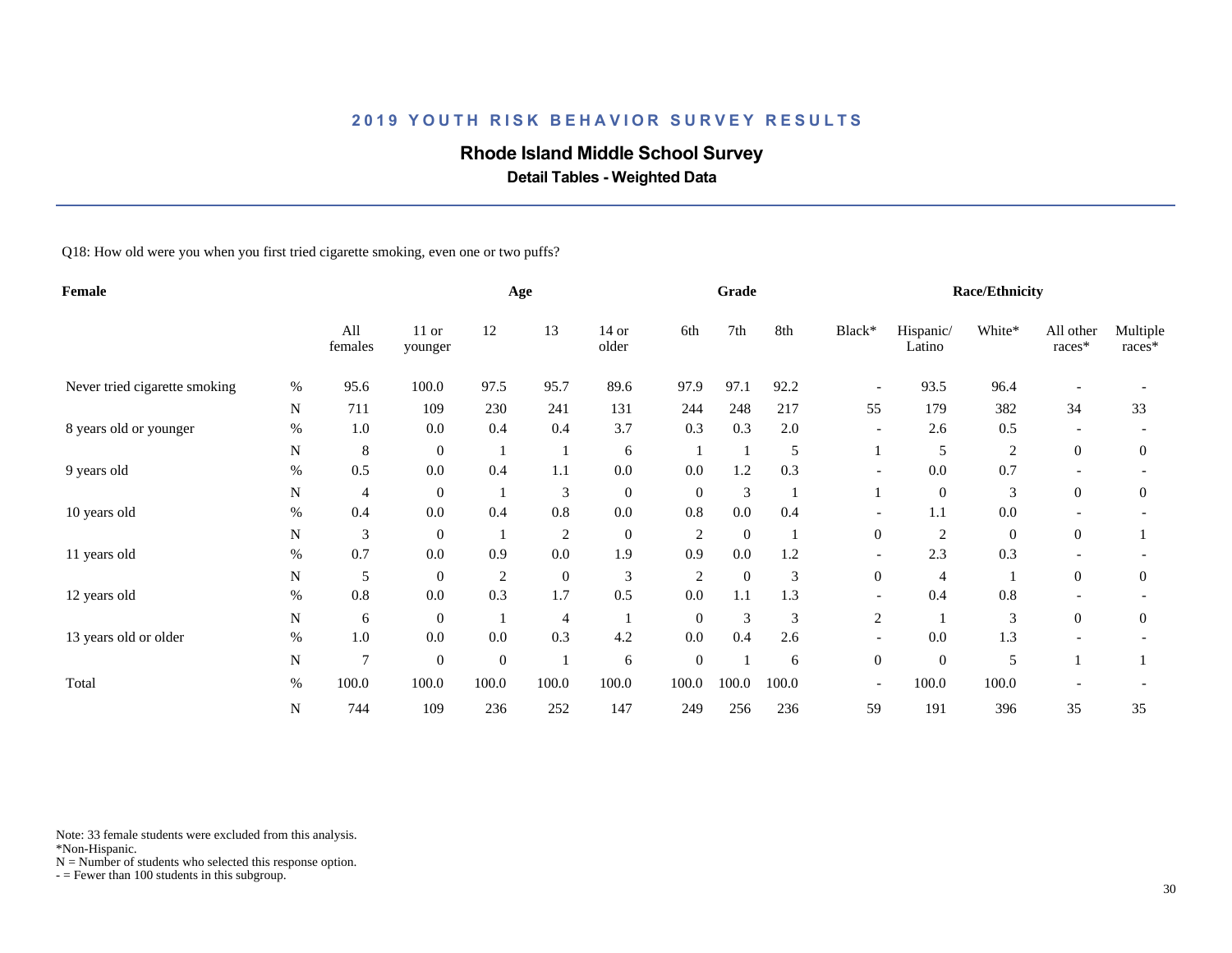# **Rhode Island Middle School Survey**

 **Detail Tables - Weighted Data**

Q19: During the past 30 days, on how many days did you smoke cigarettes?

| <b>Total</b>       |      |                  |                    |                  | Age              |                  |                  | Grade            |                  |                |                     | <b>Race/Ethnicity</b> |                     |                    |
|--------------------|------|------------------|--------------------|------------------|------------------|------------------|------------------|------------------|------------------|----------------|---------------------|-----------------------|---------------------|--------------------|
|                    |      | Total            | $11$ or<br>younger | 12               | 13               | $14$ or<br>older | 6th              | 7th              | 8th              | Black*         | Hispanic/<br>Latino | White*                | All other<br>races* | Multiple<br>races* |
| $0 \, \text{days}$ | $\%$ | 98.4             | 98.7               | 98.9             | 97.8             | 98.3             | 99.0             | 98.0             | 98.4             | 97.2           | 97.8                | 98.8                  |                     |                    |
|                    | N    | 1,522            | 198                | 497              | 519              | 307              | 502              | 518              | 489              | 138            | 398                 | 792                   | 62                  | 70                 |
| 1 or 2 days        | $\%$ | $1.0\,$          | 0.9                | 0.7              | 1.3              | 1.0              | 0.6              | 1.6              | 0.6              | 1.4            | 1.9                 | 0.6                   |                     |                    |
|                    | N    | 16               | $\overline{c}$     | 4                | $\tau$           | $\mathfrak{Z}$   | 3                | 9                | 3                | $\overline{c}$ | $\,8\,$             | 5                     | $\mathbf{0}$        |                    |
| 3 to 5 days        | $\%$ | 0.3              | 0.0                | 0.2              | 0.4              | $0.8\,$          | 0.2              | 0.2              | 0.5              | 0.7            | 0.3                 | 0.3                   |                     |                    |
|                    | N    | 5                | $\mathbf{0}$       |                  | $\overline{c}$   | $\overline{c}$   |                  |                  | $\overline{c}$   |                |                     | $\overline{c}$        |                     | $\mathbf{0}$       |
| 6 to 9 days        | $\%$ | 0.1              | 0.0                | 0.2              | 0.0              | 0.0              | 0.2              | 0.0              | 0.0              | 0.0            | 0.0                 | 0.1                   |                     |                    |
|                    | N    |                  | $\overline{0}$     |                  | $\boldsymbol{0}$ | $\boldsymbol{0}$ |                  | $\boldsymbol{0}$ | $\boldsymbol{0}$ | $\overline{0}$ | $\mathbf{0}$        |                       | $\overline{0}$      | $\boldsymbol{0}$   |
| 10 to 19 days      | $\%$ | $0.0\,$          | 0.0                | 0.0              | $0.0\,$          | $0.0\,$          | 0.0              | 0.0              | 0.0              | 0.0            | 0.0                 | 0.0                   |                     |                    |
|                    | N    | $\boldsymbol{0}$ | $\overline{0}$     | $\mathbf{0}$     | $\boldsymbol{0}$ | $\boldsymbol{0}$ | $\boldsymbol{0}$ | $\overline{0}$   | $\overline{0}$   | $\overline{0}$ | $\theta$            | $\mathbf{0}$          | $\overline{0}$      | $\theta$           |
| 20 to 29 days      | $\%$ | 0.1              | 0.0                | $0.0\,$          | 0.2              | $0.0\,$          | 0.0              | $0.0\,$          | 0.2              | 0.0            | 0.0                 | 0.0                   |                     |                    |
|                    | N    | $\mathbf{1}$     | $\overline{0}$     | $\theta$         |                  | $\boldsymbol{0}$ | $\boldsymbol{0}$ | $\boldsymbol{0}$ |                  | $\overline{0}$ | $\overline{0}$      | $\boldsymbol{0}$      | $\overline{0}$      |                    |
| All 30 days        | $\%$ | 0.2              | 0.5                | 0.0              | 0.4              | $0.0\,$          | 0.0              | 0.2              | 0.3              | 0.7            | 0.0                 | 0.1                   |                     |                    |
|                    | N    | $\mathfrak{Z}$   |                    | $\boldsymbol{0}$ | $\overline{2}$   | $\boldsymbol{0}$ | $\boldsymbol{0}$ |                  | $\overline{2}$   |                | $\mathbf{0}$        |                       | $\overline{0}$      | $\mathbf{0}$       |
| Total              | $\%$ | 100.0            | 100.0              | 100.0            | 100.0            | 100.0            | 100.0            | 100.0            | 100.0            | 100.0          | 100.0               | 100.0                 |                     |                    |
|                    | N    | 1,548            | 201                | 503              | 531              | 312              | 507              | 529              | 497              | 142            | 407                 | 801                   | 63                  | $72\,$             |

Note: 23 students were exluded from this analysis.

\*Non-Hispanic.

 $N =$  Number of students who selected this response option.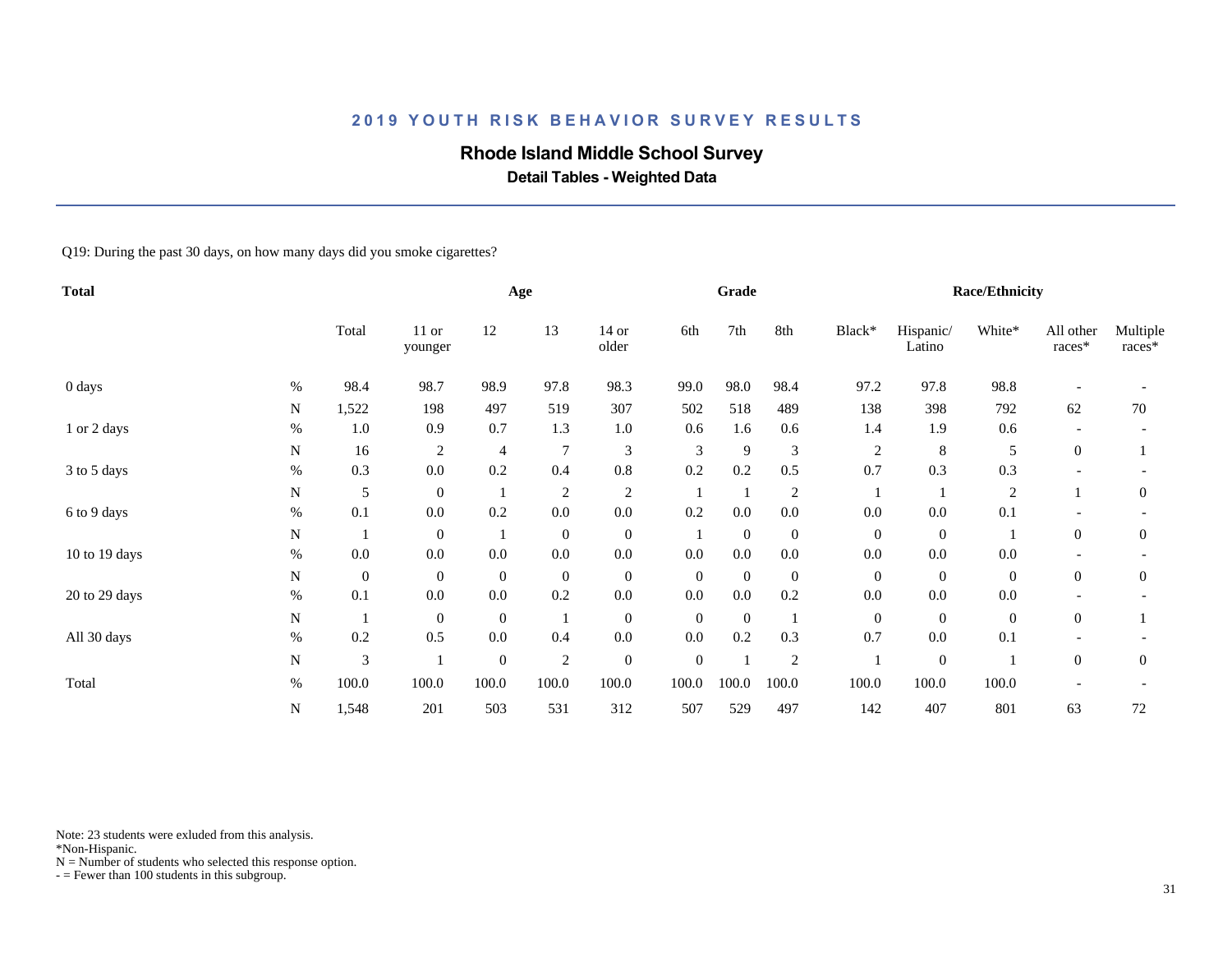# **Rhode Island Middle School Survey**

 **Detail Tables - Weighted Data**

Q19: During the past 30 days, on how many days did you smoke cigarettes?

| Male          |      |                  |                          |                  | Age              |                  |                  | Grade            |                  |                          |                     | <b>Race/Ethnicity</b> |                       |                    |
|---------------|------|------------------|--------------------------|------------------|------------------|------------------|------------------|------------------|------------------|--------------------------|---------------------|-----------------------|-----------------------|--------------------|
|               |      | All<br>males     | $11$ or<br>younger       | 12               | 13               | $14$ or<br>older | 6th              | 7th              | 8th              | Black*                   | Hispanic/<br>Latino | White*                | All other<br>$races*$ | Multiple<br>races* |
| 0 days        | %    | 98.2             |                          | 98.5             | 97.1             | 99.2             | 98.4             | 97.7             | 98.4             | $\overline{\phantom{a}}$ | 97.6                | 98.7                  |                       |                    |
|               | N    | 757              | 84                       | 255              | 258              | 159              | 247              | 253              | 247              | 76                       | 201                 | 387                   | 27                    | 34                 |
| 1 or 2 days   | $\%$ | $1.0\,$          | $\overline{\phantom{a}}$ | 1.1              | 1.5              | $0.0\,$          | 1.2              | 1.5              | 0.4              | $\overline{\phantom{a}}$ | 2.4                 | 0.5                   |                       |                    |
|               | N    | $\,8\,$          |                          | 3                | 4                | $\boldsymbol{0}$ | 3                | $\overline{4}$   |                  |                          | 5                   | $\sqrt{2}$            | $\overline{0}$        | $\mathbf{0}$       |
| 3 to 5 days   | $\%$ | 0.3              | $\overline{\phantom{a}}$ | 0.0              | 0.3              | $0.8\,$          | 0.0              | 0.3              | 0.5              | $\overline{a}$           | 0.0                 | 0.3                   |                       |                    |
|               | N    | $\overline{c}$   | $\overline{0}$           | $\mathbf{0}$     |                  |                  | $\boldsymbol{0}$ |                  |                  |                          | $\mathbf{0}$        |                       | $\theta$              | $\mathbf{0}$       |
| 6 to 9 days   | $\%$ | 0.1              |                          | 0.4              | 0.0              | 0.0              | 0.4              | 0.0              | 0.0              |                          | 0.0                 | 0.2                   |                       |                    |
|               | N    |                  | $\overline{0}$           |                  | $\boldsymbol{0}$ | $\boldsymbol{0}$ |                  | $\boldsymbol{0}$ | $\boldsymbol{0}$ | $\boldsymbol{0}$         | $\mathbf{0}$        | $\mathbf{1}$          | $\overline{0}$        | $\boldsymbol{0}$   |
| 10 to 19 days | $\%$ | $0.0\,$          |                          | 0.0              | $0.0\,$          | $0.0\,$          | 0.0              | 0.0              | $0.0\,$          |                          | 0.0                 | 0.0                   |                       |                    |
|               | N    | $\boldsymbol{0}$ | $\overline{0}$           | $\mathbf{0}$     | $\boldsymbol{0}$ | $\boldsymbol{0}$ | $\boldsymbol{0}$ | $\overline{0}$   | $\overline{0}$   | $\boldsymbol{0}$         | $\theta$            | $\mathbf{0}$          | $\overline{0}$        | $\boldsymbol{0}$   |
| 20 to 29 days | $\%$ | 0.1              | $\overline{\phantom{a}}$ | $0.0\,$          | 0.3              | $0.0\,$          | 0.0              | $0.0\,$          | 0.3              | $\overline{\phantom{a}}$ | 0.0                 | 0.0                   |                       |                    |
|               | N    | $\mathbf{1}$     | $\overline{0}$           | $\overline{0}$   |                  | $\boldsymbol{0}$ | $\boldsymbol{0}$ | $\boldsymbol{0}$ |                  | $\overline{0}$           | $\overline{0}$      | $\boldsymbol{0}$      | $\overline{0}$        |                    |
| All 30 days   | $\%$ | 0.2              |                          | 0.0              | 0.7              | $0.0\,$          | 0.0              | 0.4              | 0.3              |                          | 0.0                 | 0.3                   |                       |                    |
|               | N    | $\overline{c}$   | $\overline{0}$           | $\boldsymbol{0}$ | $\overline{2}$   | $\boldsymbol{0}$ | $\boldsymbol{0}$ |                  |                  |                          | $\boldsymbol{0}$    |                       | $\Omega$              | $\mathbf{0}$       |
| Total         | $\%$ | 100.0            | $\overline{\phantom{a}}$ | 100.0            | 100.0            | 100.0            | 100.0            | 100.0            | 100.0            | $\overline{\phantom{a}}$ | 100.0               | 100.0                 |                       |                    |
|               | N    | 771              | 85                       | 259              | 266              | 160              | 251              | 259              | 251              | 79                       | 206                 | 392                   | 27                    | 35                 |

Note: 17 male students were excluded from this analysis.

\*Non-Hispanic.

 $N =$  Number of students who selected this response option.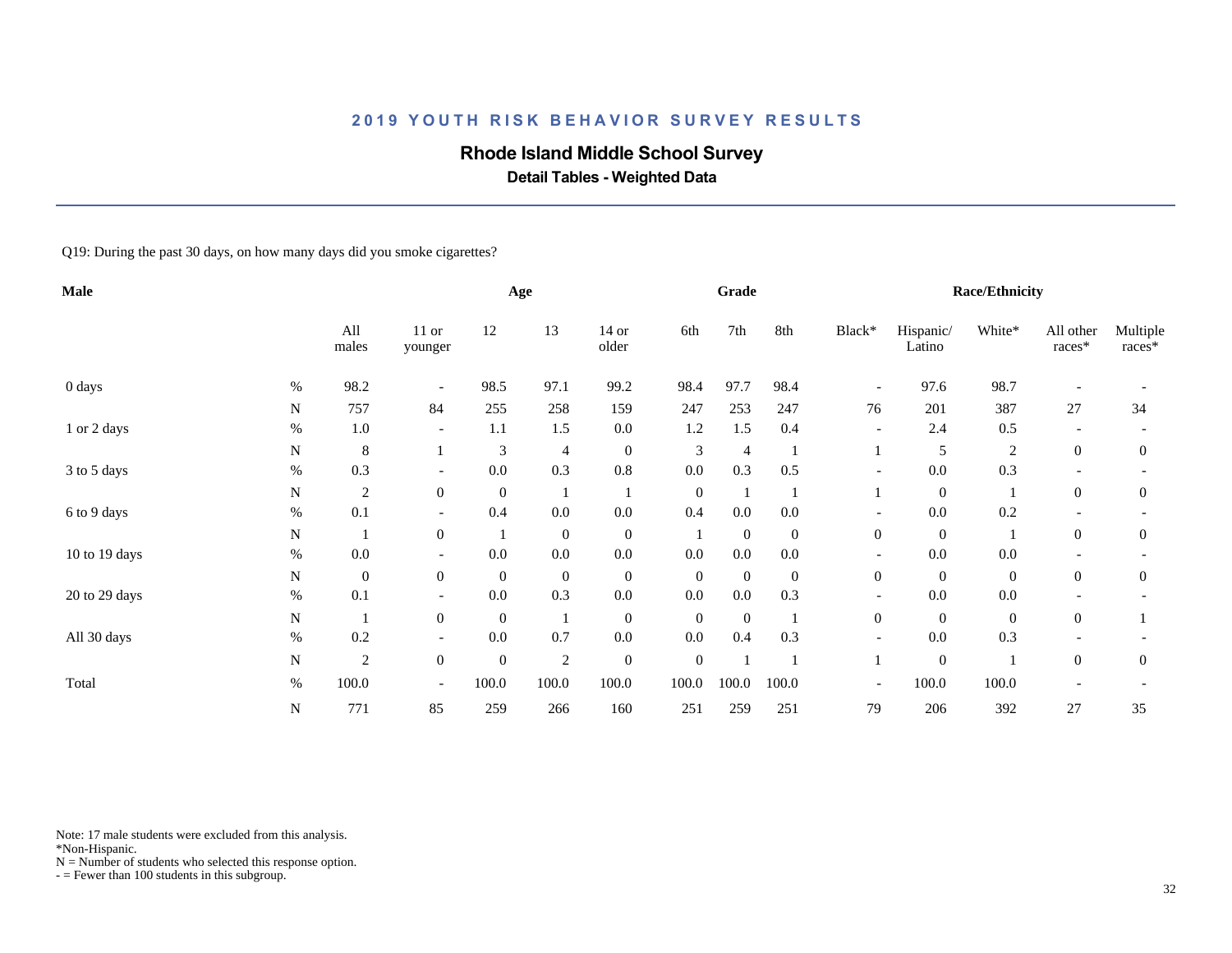# **Rhode Island Middle School Survey**

 **Detail Tables - Weighted Data**

Q19: During the past 30 days, on how many days did you smoke cigarettes?

| Female             |      |                  |                    |                  | Age              |                  |                  | Grade            |                |                          |                     | <b>Race/Ethnicity</b> |                     |                    |
|--------------------|------|------------------|--------------------|------------------|------------------|------------------|------------------|------------------|----------------|--------------------------|---------------------|-----------------------|---------------------|--------------------|
|                    |      | All<br>females   | $11$ or<br>younger | 12               | 13               | $14$ or<br>older | 6th              | 7th              | 8th            | Black*                   | Hispanic/<br>Latino | White*                | All other<br>races* | Multiple<br>races* |
| $0 \, \text{days}$ | $\%$ | 98.8             | 99.3               | 99.7             | 98.6             | 97.3             | 99.6             | 98.3             | 98.7           | $\overline{\phantom{a}}$ | 98.1                | 99.0                  |                     |                    |
|                    | N    | 761              | 114                | 241              | 259              | 147              | 255              | 262              | 241            | 62                       | 196                 | 404                   | 35                  | 36                 |
| 1 or 2 days        | $\%$ | $1.0\,$          | 0.7                | 0.3              | 1.1              | 2.0              | 0.0              | 1.7              | 0.9            | $\overline{\phantom{a}}$ | 1.4                 | 0.8                   |                     |                    |
|                    | N    | $\,8\,$          |                    |                  | 3                | $\mathfrak{Z}$   | $\boldsymbol{0}$ | 5                | $\overline{2}$ |                          | 3                   | 3                     | $\boldsymbol{0}$    |                    |
| 3 to 5 days        | $\%$ | 0.3              | 0.0                | 0.0              | 0.4              | 0.7              | 0.4              | 0.0              | 0.4            | $\overline{a}$           | 0.5                 | 0.2                   |                     |                    |
|                    | N    | $\overline{c}$   | $\overline{0}$     | $\boldsymbol{0}$ |                  |                  |                  | $\boldsymbol{0}$ |                | $\boldsymbol{0}$         |                     |                       | $\theta$            | $\theta$           |
| 6 to 9 days        | $\%$ | $0.0\,$          | 0.0                | 0.0              | 0.0              | 0.0              | 0.0              | 0.0              | 0.0            |                          | 0.0                 | 0.0                   |                     |                    |
|                    | N    | $\boldsymbol{0}$ | $\overline{0}$     | $\mathbf{0}$     | $\boldsymbol{0}$ | $\boldsymbol{0}$ | $\boldsymbol{0}$ | $\boldsymbol{0}$ | $\overline{0}$ | $\boldsymbol{0}$         | $\mathbf{0}$        | $\boldsymbol{0}$      | $\mathbf{0}$        | $\boldsymbol{0}$   |
| 10 to 19 days      | $\%$ | $0.0\,$          | 0.0                | 0.0              | $0.0\,$          | $0.0\,$          | 0.0              | 0.0              | 0.0            |                          | 0.0                 | 0.0                   |                     |                    |
|                    | N    | $\boldsymbol{0}$ | $\overline{0}$     | $\mathbf{0}$     | $\boldsymbol{0}$ | $\boldsymbol{0}$ | $\boldsymbol{0}$ | $\overline{0}$   | $\overline{0}$ | $\boldsymbol{0}$         | $\overline{0}$      | $\mathbf{0}$          | $\overline{0}$      | $\theta$           |
| 20 to 29 days      | $\%$ | $0.0\,$          | 0.0                | $0.0\,$          | $0.0\,$          | $0.0\,$          | 0.0              | $0.0\,$          | $0.0\,$        | $\overline{\phantom{a}}$ | 0.0                 | 0.0                   |                     |                    |
|                    | N    | $\overline{0}$   | $\overline{0}$     | $\overline{0}$   | $\boldsymbol{0}$ | $\boldsymbol{0}$ | $\mathbf{0}$     | $\boldsymbol{0}$ | $\overline{0}$ | $\overline{0}$           | $\overline{0}$      | $\boldsymbol{0}$      | $\overline{0}$      | $\overline{0}$     |
| All 30 days        | %    | $0.0\,$          | 0.0                | 0.0              | $0.0\,$          | $0.0\,$          | 0.0              | $0.0\,$          | $0.0\,$        |                          | 0.0                 | 0.0                   |                     |                    |
|                    | N    | $\mathbf{0}$     | $\mathbf{0}$       | $\mathbf{0}$     | $\mathbf{0}$     | $\boldsymbol{0}$ | $\boldsymbol{0}$ | $\boldsymbol{0}$ | $\mathbf{0}$   | $\mathbf{0}$             | $\boldsymbol{0}$    | $\boldsymbol{0}$      | $\Omega$            | $\mathbf{0}$       |
| Total              | $\%$ | 100.0            | 100.0              | 100.0            | 100.0            | 100.0            | 100.0            | 100.0            | 100.0          | $\overline{\phantom{a}}$ | 100.0               | 100.0                 |                     |                    |
|                    | N    | 771              | 115                | 242              | 263              | 151              | 256              | 267              | 244            | 63                       | 200                 | 408                   | 35                  | 37                 |

Note: 6 female students were excluded from this analysis.

\*Non-Hispanic.

 $N =$  Number of students who selected this response option.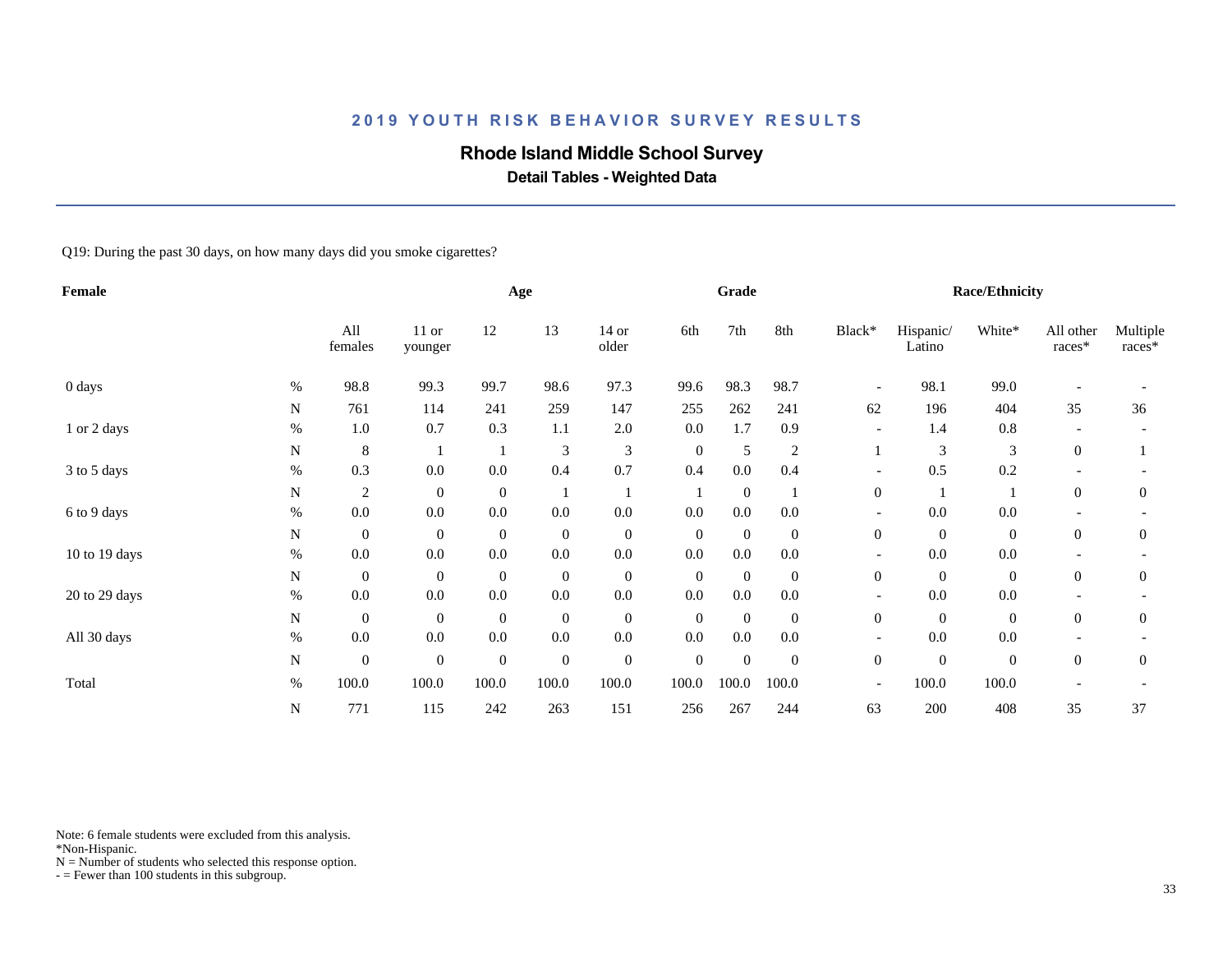# **Rhode Island Middle School Survey**

 **Detail Tables - Weighted Data**

#### Q21: Have you ever used an electronic vapor product?

| <b>Total</b>   |      |       |                    |       | Age   |                |       | Grade |       |        |                     | <b>Race/Ethnicity</b> |                     |                    |
|----------------|------|-------|--------------------|-------|-------|----------------|-------|-------|-------|--------|---------------------|-----------------------|---------------------|--------------------|
|                |      | Total | $11$ or<br>younger | 12    | 13    | 14 or<br>older | 6th   | 7th   | 8th   | Black* | Hispanic/<br>Latino | White*                | All other<br>races* | Multiple<br>races* |
| Yes            | $\%$ | 16.4  | 8.0                | 10.4  | 17.9  | 28.4           | 9.0   | 15.8  | 24.5  | 22.8   | 18.5                | 14.4                  |                     |                    |
|                | N    | 252   | 16                 | 52    | 95    | 89             | 45    | 83    | 123   | 32     | 73                  | 113                   |                     | 16                 |
| N <sub>0</sub> | $\%$ | 83.6  | 92.0               | 89.6  | 82.1  | 71.6           | 91.0  | 84.2  | 75.5  | 77.2   | 81.5                | 85.6                  |                     |                    |
|                | N    | 1,268 | 178                | 443   | 427   | 219            | 453   | 436   | 367   | 109    | 322                 | 673                   | 58                  | 55                 |
| Total          | $\%$ | 100.0 | 100.0              | 100.0 | 100.0 | 100.0          | 100.0 | 100.0 | 100.0 | 100.0  | 100.0               | 100.0                 |                     |                    |
|                | N    | 1,520 | 194                | 495   | 522   | 308            | 498   | 519   | 490   | 141    | 395                 | 786                   | 65                  | 71                 |

Note: 51 students were exluded from this analysis.

\*Non-Hispanic.

 $N =$  Number of students who selected this response option.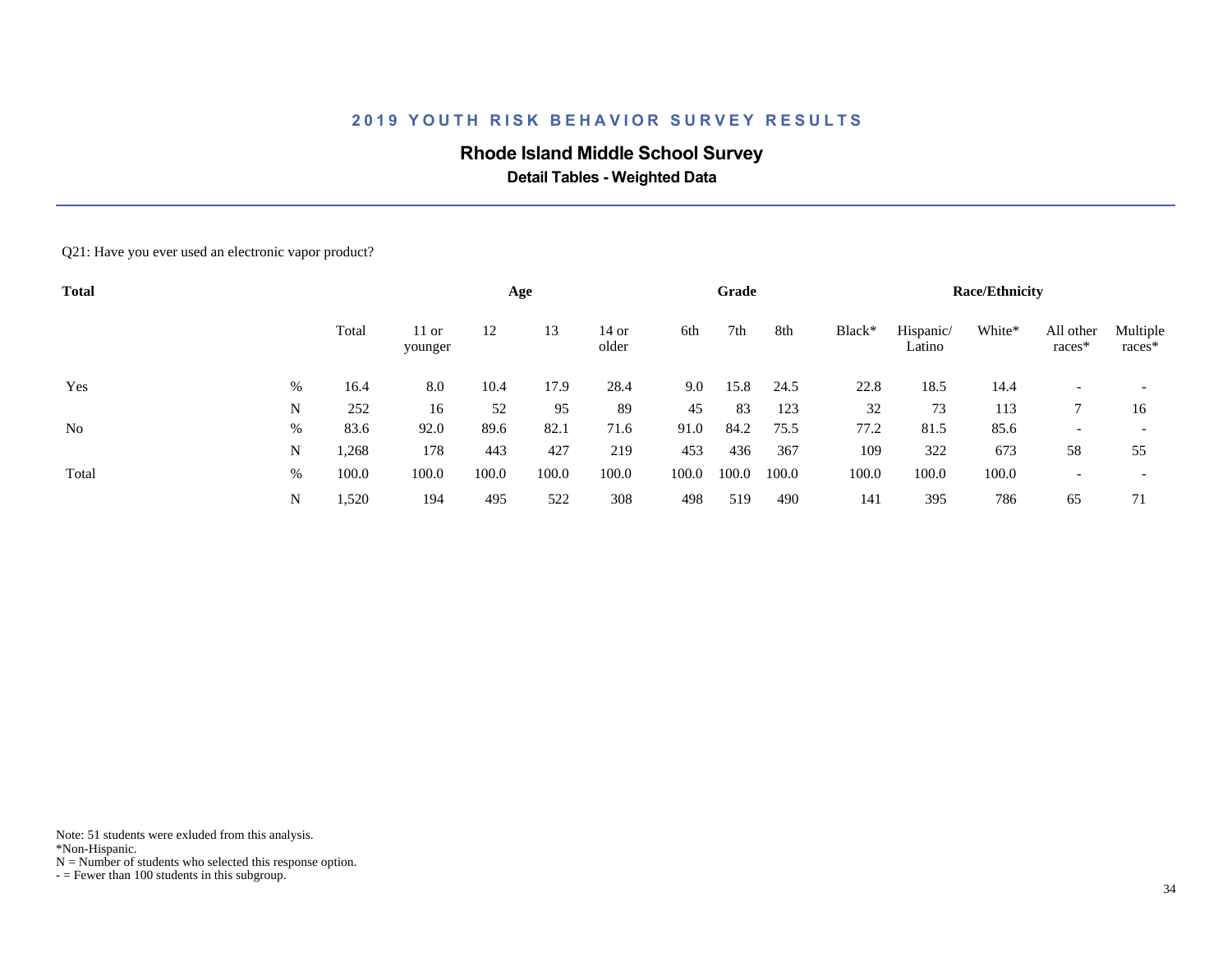# **Rhode Island Middle School Survey**

 **Detail Tables - Weighted Data**

#### Q21: Have you ever used an electronic vapor product?

| Male  |   |              |                          |       | Age   |                |       | Grade |       |                          |                     | <b>Race/Ethnicity</b> |                     |                    |
|-------|---|--------------|--------------------------|-------|-------|----------------|-------|-------|-------|--------------------------|---------------------|-----------------------|---------------------|--------------------|
|       |   | All<br>males | $11$ or<br>younger       | 12    | 13    | 14 or<br>older | 6th   | 7th   | 8th   | Black*                   | Hispanic/<br>Latino | White*                | All other<br>races* | Multiple<br>races* |
| Yes   | % | 16.4         | $\overline{\phantom{0}}$ | 10.4  | 18.6  | 25.4           | 10.5  | 15.9  | 23.2  | $\overline{\phantom{a}}$ | 16.4                | 14.5                  |                     |                    |
|       | N | 127          | 8                        | 27    | 50    | 42             | 26    | 41    | 60    | 19                       | 33                  | 57                    | 3                   | 8                  |
| No    | % | 83.6         | $\overline{\phantom{0}}$ | 89.6  | 81.4  | 74.6           | 89.5  | 84.1  | 76.8  | $\overline{\phantom{0}}$ | 83.6                | 85.5                  |                     |                    |
|       | N | 634          | 74                       | 230   | 212   | 117            | 224   | 213   | 188   | 59                       | 166                 | 332                   | 26                  | 26                 |
| Total | % | 100.0        | $\overline{\phantom{0}}$ | 100.0 | 100.0 | 100.0          | 100.0 | 100.0 | 100.0 | $\overline{\phantom{a}}$ | 100.0               | 100.0                 |                     |                    |
|       | N | 761          | 82                       | 257   | 262   | 159            | 250   | 254   | 248   | 78                       | 199                 | 389                   | 29                  | 34                 |

Note: 27 male students were excluded from this analysis.

\*Non-Hispanic.

 $N =$  Number of students who selected this response option.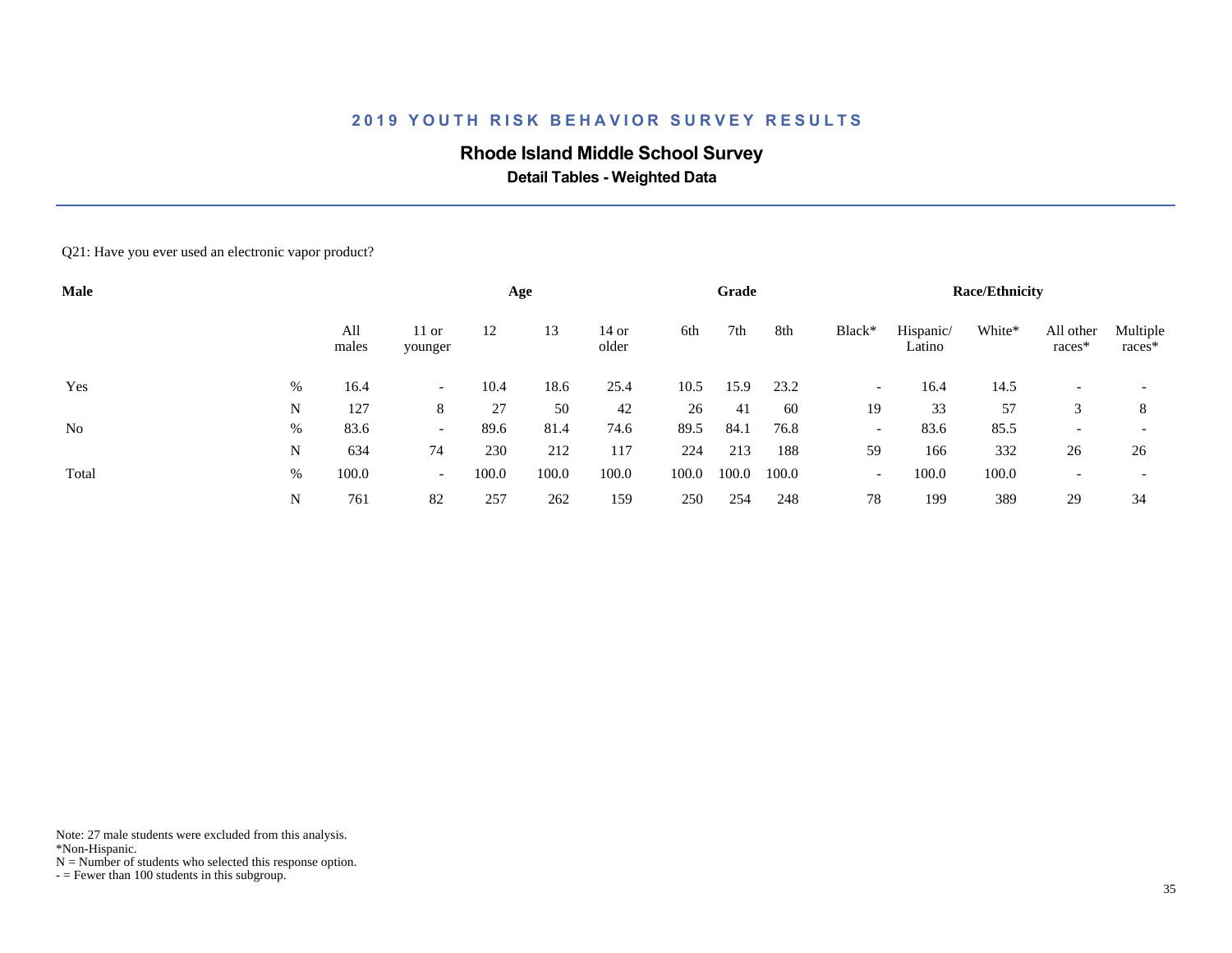# **Rhode Island Middle School Survey**

 **Detail Tables - Weighted Data**

#### Q21: Have you ever used an electronic vapor product?

| Female |   |                |                    |       | Age   |                |       | Grade |       |                          |                     | <b>Race/Ethnicity</b> |                     |                    |
|--------|---|----------------|--------------------|-------|-------|----------------|-------|-------|-------|--------------------------|---------------------|-----------------------|---------------------|--------------------|
|        |   | All<br>females | $11$ or<br>younger | 12    | 13    | 14 or<br>older | 6th   | 7th   | 8th   | Black*                   | Hispanic/<br>Latino | White*                | All other<br>races* | Multiple<br>races* |
| Yes    | % | 16.3           | 5.6                | 10.3  | 16.8  | 31.7           | 7.3   | 15.4  | 25.7  | $\overline{\phantom{0}}$ | 20.3                | 14.3                  |                     |                    |
|        | N | 123            |                    | 25    | 44    | 47             | 19    | 41    | 62    | 13                       | 39                  | 56                    | $\overline{4}$      | 8                  |
| No     | % | 83.7           | 94.4               | 89.7  | 83.2  | 68.3           | 92.7  | 84.6  | 74.3  | $\overline{\phantom{0}}$ | 79.7                | 85.7                  |                     |                    |
|        | N | 632            | 104                | 213   | 214   | 101            | 229   | 222   | 178   | 50                       | 156                 | 340                   | 32                  | 29                 |
| Total  | % | 100.0          | 100.0              | 100.0 | 100.0 | 100.0          | 100.0 | 100.0 | 100.0 | $\overline{\phantom{a}}$ | 100.0               | 100.0                 |                     |                    |
|        | N | 755            | 111                | 238   | 258   | 148            | 248   | 263   | 240   | 63                       | 195                 | 396                   | 36                  | 37                 |

Note: 22 female students were excluded from this analysis.

\*Non-Hispanic.

 $N =$  Number of students who selected this response option.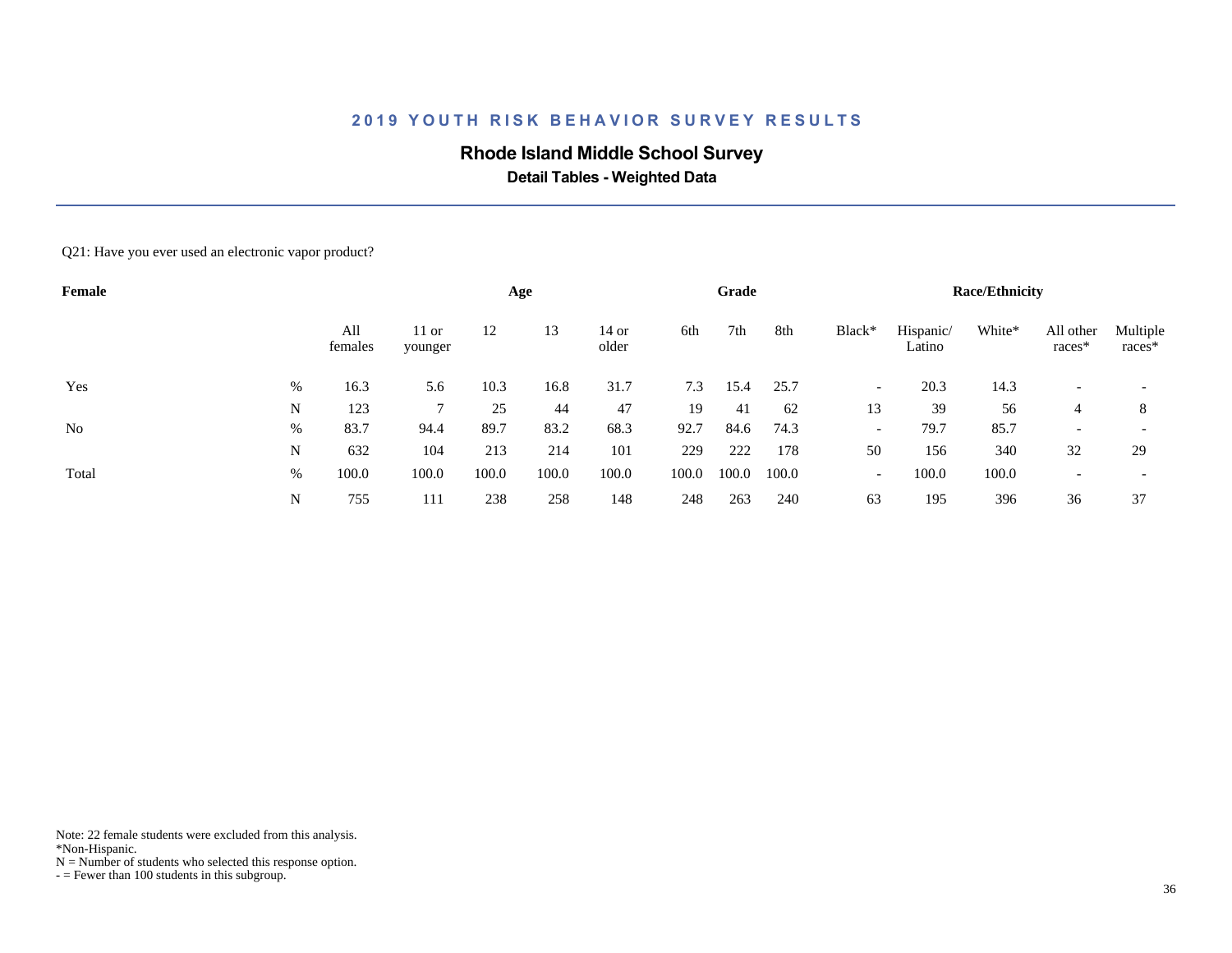# **Rhode Island Middle School Survey**

 **Detail Tables - Weighted Data**

Q22: During the past 30 days, on how many days did you use an electronic vapor product?

| <b>Total</b>  |      |                |                  |              | Age            |                  |                  | Grade            |                |                  |                     | <b>Race/Ethnicity</b> |                       |                    |
|---------------|------|----------------|------------------|--------------|----------------|------------------|------------------|------------------|----------------|------------------|---------------------|-----------------------|-----------------------|--------------------|
|               |      | Total          | 11 or<br>younger | 12           | 13             | $14$ or<br>older | 6th              | 7th              | 8th            | Black*           | Hispanic/<br>Latino | White*                | All other<br>$races*$ | Multiple<br>races* |
| 0 days        | $\%$ | 93.5           | 98.1             | 96.0         | 92.4           | 88.6             | 97.3             | 93.8             | 89.7           | 91.9             | 92.9                | 94.0                  |                       |                    |
|               | N    | 1,391          | 188              | 471          | 468            | 263              | 478              | 478              | 423            | 126              | 356                 | 729                   | 63                    | 61                 |
| 1 or 2 days   | $\%$ | 3.4            | 0.9              | 2.8          | 4.2            | 4.3              | 1.9              | 3.2              | 4.9            | 5.9              | 3.7                 | 2.9                   |                       |                    |
|               | N    | 51             | $\overline{c}$   | 14           | 22             | 13               | 9                | 17               | 24             | 8                | 14                  | 23                    |                       |                    |
| 3 to 5 days   | $\%$ | $1.0\,$        | 0.4              | 0.8          | 1.3            | 1.3              | 0.6              | 1.2              | 1.2            | 0.7              | 2.1                 | 0.6                   |                       |                    |
|               | N    | 16             |                  | 4            | $\overline{7}$ | $\overline{4}$   | 3                | $\overline{7}$   | 6              | 1                | 8                   | 5                     | $\overline{0}$        |                    |
| 6 to 9 days   | $\%$ | 0.5            | 0.0              | 0.2          | 0.8            | 0.9              | $0.0\,$          | $0.8\,$          | $0.8\,$        | 0.0              | 0.5                 | 0.5                   |                       |                    |
|               | N    | 8              | $\mathbf{0}$     |              | $\overline{4}$ | $\mathfrak{Z}$   | $\boldsymbol{0}$ | $\overline{4}$   | $\overline{4}$ | $\boldsymbol{0}$ | $\overline{2}$      | $\overline{4}$        |                       |                    |
| 10 to 19 days | $\%$ | 0.8            | 0.0              | 0.0          | 0.6            | 2.7              | $0.0\,$          | 0.4              | 1.7            | 0.8              | 0.3                 | $1.0\,$               |                       |                    |
|               | N    | 11             | $\mathbf{0}$     | $\mathbf{0}$ | 3              | $\,8\,$          | $\boldsymbol{0}$ | $\sqrt{2}$       | $8\phantom{1}$ | 1                |                     | 8                     | $\boldsymbol{0}$      |                    |
| 20 to 29 days | $\%$ | 0.3            | 0.0              | 0.0          | 0.2            | 1.1              | 0.0              | 0.0              | 0.9            | 0.0              | 0.0                 | 0.4                   |                       |                    |
|               | N    | $\overline{4}$ | $\mathbf{0}$     | $\mathbf{0}$ |                | $\mathfrak{Z}$   | $\boldsymbol{0}$ | $\boldsymbol{0}$ | $\overline{4}$ | $\boldsymbol{0}$ | $\mathbf{0}$        | 3                     | $\overline{0}$        |                    |
| All 30 days   | $\%$ | 0.5            | 0.5              | 0.2          | 0.6            | $1.0\,$          | 0.2              | 0.6              | 0.8            | 0.8              | 0.5                 | 0.5                   |                       |                    |
|               | N    | $\,8\,$        |                  |              | 3              | $\mathfrak{Z}$   |                  | 3                | $\overline{4}$ |                  | $\sqrt{2}$          | $\overline{4}$        | $\overline{0}$        | $\overline{0}$     |
| Total         | $\%$ | 100.0          | 100.0            | 100.0        | 100.0          | 100.0            | 100.0            | 100.0            | 100.0          | 100.0            | 100.0               | 100.0                 |                       |                    |
|               | N    | 1,489          | 192              | 491          | 508            | 297              | 491              | 511              | 473            | 137              | 383                 | 776                   | 65                    | 66                 |

Note: 82 students were exluded from this analysis.

\*Non-Hispanic.

 $N =$  Number of students who selected this response option.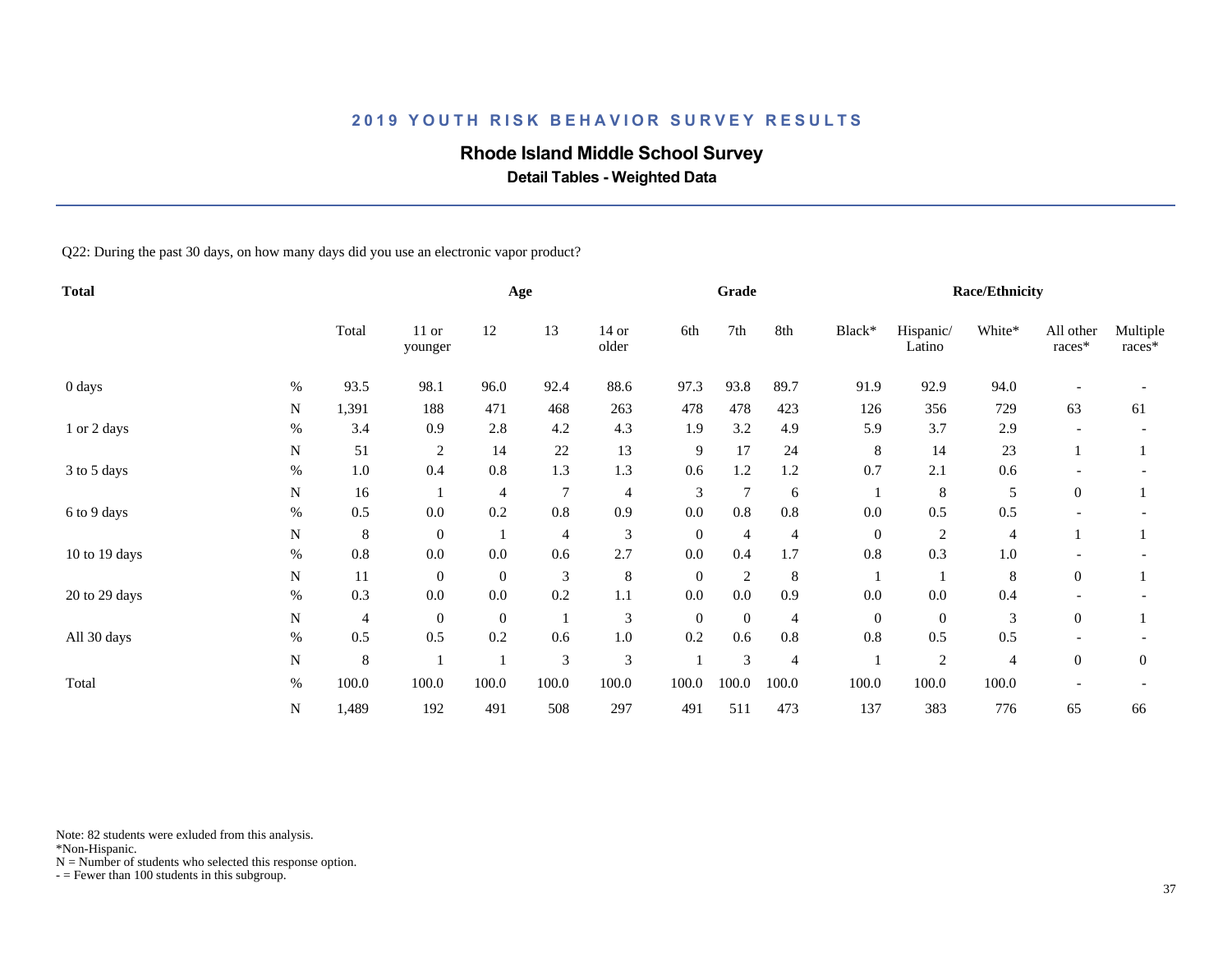# **Rhode Island Middle School Survey**

 **Detail Tables - Weighted Data**

Q22: During the past 30 days, on how many days did you use an electronic vapor product?

| Male          |      |                  |                          |                  | Age              |                  |                  | Grade            |                |                          |                     | <b>Race/Ethnicity</b> |                     |                    |
|---------------|------|------------------|--------------------------|------------------|------------------|------------------|------------------|------------------|----------------|--------------------------|---------------------|-----------------------|---------------------|--------------------|
|               |      | All<br>males     | 11 or<br>younger         | 12               | 13               | $14$ or<br>older | 6th              | 7th              | 8th            | Black*                   | Hispanic/<br>Latino | White*                | All other<br>races* | Multiple<br>races* |
| 0 days        | $\%$ | 94.4             | $\overline{\phantom{a}}$ | 96.7             | 92.4             | 91.0             | 97.0             | 95.7             | 90.3           | $\overline{\phantom{a}}$ | 95.4                | 94.1                  |                     |                    |
|               | N    | 705              | 81                       | 246              | 234              | 143              | 239              | 239              | 218            | 70                       | 185                 | 363                   | 29                  | 29                 |
| 1 or 2 days   | $\%$ | 2.6              | $\overline{\phantom{0}}$ | 2.9              | 2.9              | 3.1              | 2.6              | 1.5              | 3.9            | $\overline{\phantom{a}}$ | 2.1                 | 2.3                   |                     |                    |
|               | N    | 20               | $\boldsymbol{0}$         | $\overline{7}$   | $\,8\,$          | 5                | 6                | $\overline{4}$   | $10\,$         | 3                        | $\overline{4}$      | 9                     | $\mathbf{0}$        |                    |
| 3 to 5 days   | $\%$ | 0.8              | $\overline{\phantom{a}}$ | 0.4              | 1.5              | 0.6              | 0.4              | 0.8              | 1.1            | $\overline{\phantom{a}}$ | 1.0                 | $0.8\,$               |                     |                    |
|               | N    | 6                | $\boldsymbol{0}$         |                  | $\overline{4}$   |                  |                  | $\overline{c}$   | 3              | $\boldsymbol{0}$         | $\overline{2}$      | 3                     | $\overline{0}$      |                    |
| 6 to 9 days   | $\%$ | 0.4              |                          | 0.0              | 1.2              | $0.0\,$          | 0.0              | $0.8\,$          | 0.4            |                          | 0.5                 | $0.5\,$               |                     |                    |
|               | N    | 3                | $\boldsymbol{0}$         | $\mathbf{0}$     | $\mathfrak{Z}$   | $\boldsymbol{0}$ | $\boldsymbol{0}$ | $\overline{c}$   |                | $\boldsymbol{0}$         |                     | $\overline{2}$        | $\boldsymbol{0}$    | $\theta$           |
| 10 to 19 days | $\%$ | 0.8              |                          | 0.0              | 0.8              | 2.6              | $0.0\,$          | $0.0\,$          | 2.5            |                          | 0.0                 | 1.3                   |                     |                    |
|               | N    | 6                | $\overline{0}$           | $\mathbf{0}$     | $\overline{c}$   | $\overline{4}$   | $\boldsymbol{0}$ | $\boldsymbol{0}$ | 6              |                          | $\mathbf{0}$        | 5                     | $\overline{0}$      | $\theta$           |
| 20 to 29 days | $\%$ | 0.3              | $\overline{\phantom{a}}$ | 0.0              | 0.0              | 1.5              | $0.0\,$          | 0.0              | $1.0\,$        | $\overline{\phantom{a}}$ | $0.0\,$             | 0.6                   |                     |                    |
|               | N    | $\boldsymbol{2}$ | $\overline{0}$           | $\mathbf{0}$     | $\boldsymbol{0}$ | $\overline{c}$   | $\boldsymbol{0}$ | $\boldsymbol{0}$ | $\overline{c}$ | $\boldsymbol{0}$         | $\mathbf{0}$        | $\overline{2}$        | $\overline{0}$      | $\mathbf{0}$       |
| All 30 days   | $\%$ | 0.7              |                          | 0.0              | 1.1              | 1.3              | $0.0\,$          | 1.1              | $0.8\,$        | $\overline{\phantom{a}}$ | $1.0\,$             | 0.5                   |                     |                    |
|               | N    | 5                | $\boldsymbol{0}$         | $\boldsymbol{0}$ | 3                | $\sqrt{2}$       | $\boldsymbol{0}$ | $\mathfrak{Z}$   | $\overline{2}$ |                          | $\overline{2}$      | $\overline{2}$        | $\Omega$            | $\mathbf{0}$       |
| Total         | $\%$ | 100.0            | $\overline{\phantom{a}}$ | 100.0            | 100.0            | 100.0            | 100.0            | 100.0            | 100.0          | $\overline{\phantom{a}}$ | 100.0               | 100.0                 |                     |                    |
|               | N    | 747              | 81                       | 254              | 254              | 157              | 246              | 250              | 242            | 75                       | 194                 | 386                   | 29                  | 31                 |

Note: 41 male students were excluded from this analysis.

\*Non-Hispanic.

 $N =$  Number of students who selected this response option.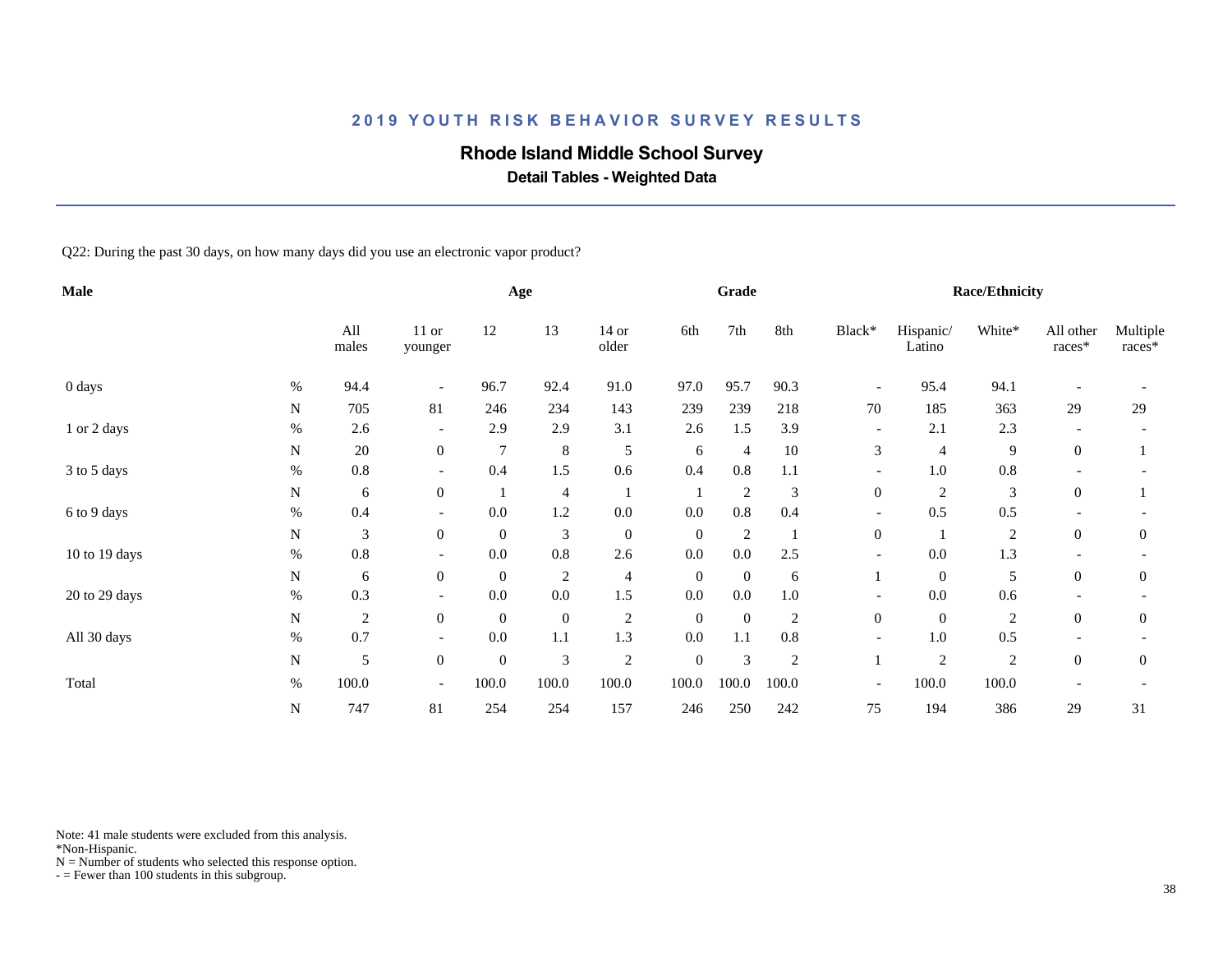## **Rhode Island Middle School Survey**

 **Detail Tables - Weighted Data**

Q22: During the past 30 days, on how many days did you use an electronic vapor product?

| Female        |      |                |                    |                | Age              |                  |                  | Grade            |                |                          |                     | <b>Race/Ethnicity</b> |                          |                    |
|---------------|------|----------------|--------------------|----------------|------------------|------------------|------------------|------------------|----------------|--------------------------|---------------------|-----------------------|--------------------------|--------------------|
|               |      | All<br>females | $11$ or<br>younger | 12             | 13               | $14$ or<br>older | 6th              | 7th              | 8th            | Black*                   | Hispanic/<br>Latino | White*                | All other<br>$races*$    | Multiple<br>races* |
| 0 days        | %    | 92.9           | 97.6               | 95.5           | 92.7             | 85.7             | 97.5             | 92.1             | 89.3           | $\overline{\phantom{a}}$ | 90.8                | 93.9                  |                          |                    |
|               | N    | 684            | 107                | 225            | 233              | 119              | 239              | 238              | 204            | 56                       | 171                 | 365                   | 34                       | 32                 |
| 1 or 2 days   | $\%$ | 3.9            | 1.7                | 2.4            | 5.2              | 5.8              | 1.2              | 4.5              | 6.0            | $\overline{\phantom{a}}$ | 4.9                 | 3.6                   |                          |                    |
|               | N    | 29             | $\overline{2}$     | 6              | 13               | $\,8\,$          | 3                | 12               | 14             | 5                        | 9                   | 14                    | $\overline{0}$           | $\mathbf{0}$       |
| 3 to 5 days   | $\%$ | 1.3            | 0.8                | 1.3            | $1.0\,$          | 2.1              | 0.8              | 1.7              | 1.3            | $\overline{\phantom{a}}$ | 3.2                 | 0.5                   | $\overline{\phantom{a}}$ |                    |
|               | N    | 10             |                    | 3              | 3                | 3                | $\overline{c}$   | 5                | 3              |                          | 6                   | $\overline{c}$        | $\overline{0}$           | $\theta$           |
| 6 to 9 days   | $\%$ | 0.7            | 0.0                | 0.5            | 0.4              | 1.9              | 0.0              | $0.8\,$          | 1.2            |                          | 0.5                 | 0.5                   |                          |                    |
|               | N    | 5              | $\overline{0}$     |                |                  | $\mathfrak{Z}$   | $\boldsymbol{0}$ | $\boldsymbol{2}$ | 3              | $\overline{0}$           |                     | $\overline{c}$        |                          |                    |
| 10 to 19 days | $\%$ | 0.7            | 0.0                | $0.0\,$        | 0.4              | 2.9              | 0.0              | $0.8\,$          | 0.9            |                          | 0.5                 | $0.8\,$               |                          |                    |
|               | N    | 5              | $\overline{0}$     | $\overline{0}$ |                  | 4                | $\boldsymbol{0}$ | $\boldsymbol{2}$ | 2              | $\overline{0}$           |                     | 3                     | $\overline{0}$           |                    |
| 20 to 29 days | $\%$ | 0.3            | 0.0                | $0.0\,$        | 0.4              | 0.7              | 0.0              | $0.0\,$          | $0.8\,$        | $\overline{\phantom{a}}$ | 0.0                 | 0.3                   |                          |                    |
|               | N    | $\sqrt{2}$     | $\overline{0}$     | $\mathbf{0}$   |                  |                  | $\boldsymbol{0}$ | $\boldsymbol{0}$ | $\overline{c}$ | $\boldsymbol{0}$         | $\overline{0}$      |                       | $\mathbf{0}$             |                    |
| All 30 days   | $\%$ | 0.3            | 0.0                | 0.4            | $0.0\,$          | $0.8\,$          | 0.4              | 0.0              | 0.5            | $\overline{\phantom{0}}$ | 0.0                 | 0.5                   |                          |                    |
|               | N    | $\mathfrak{2}$ | $\mathbf{0}$       |                | $\boldsymbol{0}$ |                  |                  | $\boldsymbol{0}$ |                | $\boldsymbol{0}$         | $\mathbf{0}$        | $\mathbf{2}$          | $\overline{0}$           | $\overline{0}$     |
| Total         | $\%$ | 100.0          | 100.0              | 100.0          | 100.0            | 100.0            | 100.0            | 100.0            | 100.0          | $\overline{\phantom{a}}$ | 100.0               | 100.0                 |                          |                    |
|               | N    | 737            | 110                | 236            | 252              | 139              | 245              | 259              | 229            | 62                       | 188                 | 389                   | 35                       | 35                 |

Note: 40 female students were excluded from this analysis.

\*Non-Hispanic.

 $N =$  Number of students who selected this response option.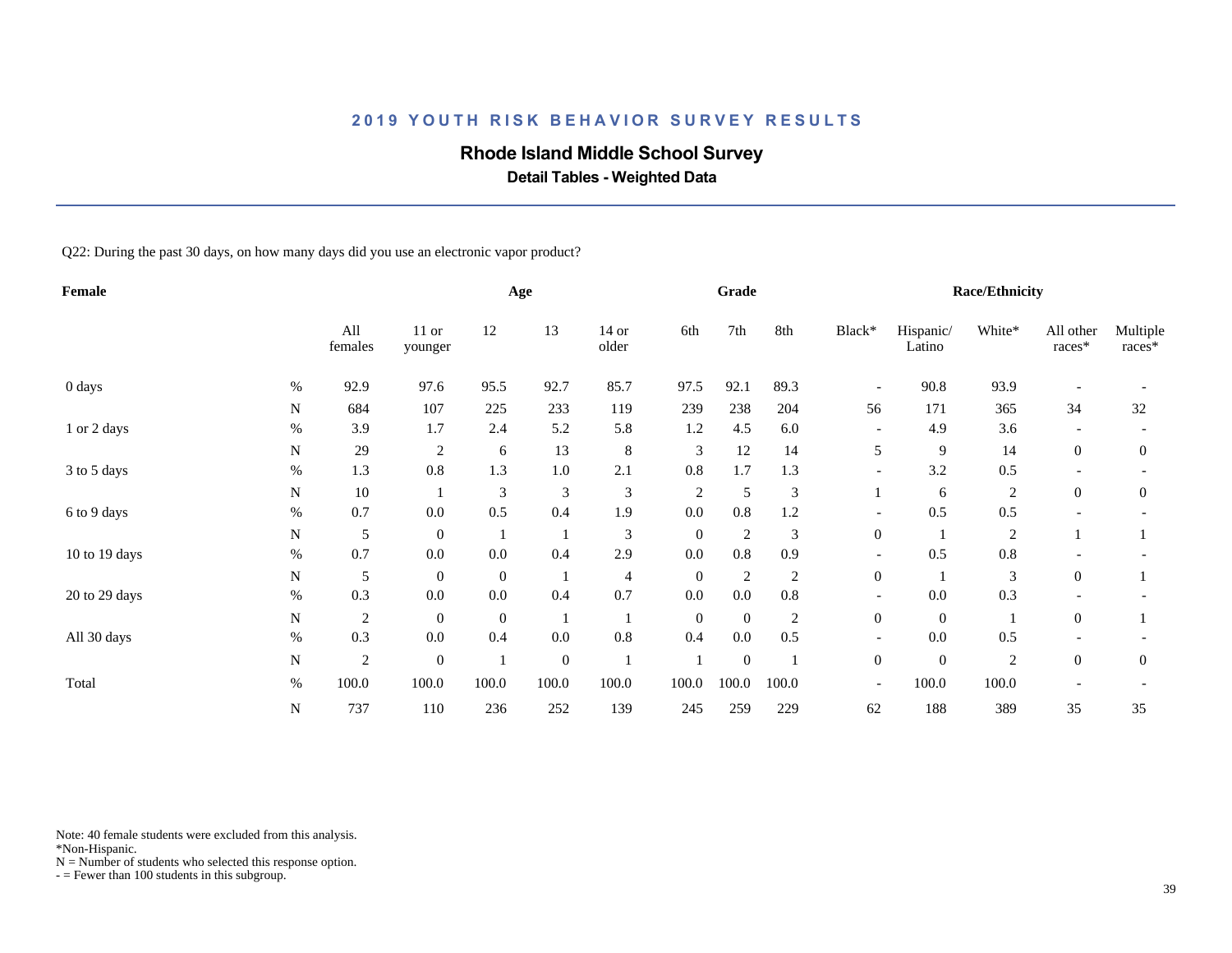# **Rhode Island Middle School Survey**

 **Detail Tables - Weighted Data**

Q23: During the past 30 days, how did you usually get your own electronic vapor products?

| <b>Total</b>                   |      |                |                    |                | Age              |                  |                  | Grade          |                |                  |                     | <b>Race/Ethnicity</b> |                     |                    |
|--------------------------------|------|----------------|--------------------|----------------|------------------|------------------|------------------|----------------|----------------|------------------|---------------------|-----------------------|---------------------|--------------------|
|                                |      | Total          | $11$ or<br>younger | 12             | 13               | $14$ or<br>older | 6th              | 7th            | 8th            | Black*           | Hispanic/<br>Latino | White*                | All other<br>races* | Multiple<br>races* |
| Did not use any vapor products | %    | 93.4           | 98.1               | 95.9           | 92.3             | 88.5             | 97.2             | 93.7           | 89.6           | 91.9             | 92.8                | 94.0                  |                     |                    |
|                                | N    | 1,381          | 186                | 467            | 466              | 261              | 475              | 474            | 420            | 126              | 351                 | 728                   | 61                  | 61                 |
| Bought them in a store         | $\%$ | 0.6            | 0.5                | 0.4            | 0.6              | 1.1              | 0.2              | 0.2            | 1.1            | 1.6              | 0.5                 | 0.4                   |                     |                    |
|                                | N    | 9              |                    | 2              | 3                | 3                |                  | -1             | 5              | $\overline{c}$   | $\overline{c}$      | 3                     |                     | $\overline{0}$     |
| I got them on the Internet     | $\%$ | 0.2            | 0.0                | 0.2            | 0.2              | 0.3              | 0.0              | 0.2            | 0.4            | 0.0              | 0.5                 | 0.1                   |                     |                    |
|                                | N    | $\mathfrak{Z}$ | $\overline{0}$     |                |                  | -1               | $\boldsymbol{0}$ | $\mathbf{1}$   | $\overline{2}$ | $\boldsymbol{0}$ | $\overline{2}$      |                       | $\overline{0}$      | $\mathbf{0}$       |
| Someone else bought them       | $\%$ | 1.0            | 0.0                | 0.7            | 1.6              | $1.0\,$          | 0.5              | $0.8\,$        | 1.7            | 0.0              | 0.8                 | 1.2                   |                     |                    |
|                                | N    | 14             | $\boldsymbol{0}$   | 3              | 8                | 3                | 2                | $\overline{4}$ | 8              | $\boldsymbol{0}$ | 3                   | 9                     | $\overline{0}$      |                    |
| Borrowed them                  | $\%$ | 3.2            | 1.0                | 2.7            | 3.2              | 5.4              | 1.9              | 3.4            | 4.3            | 4.4              | 3.8                 | 2.6                   |                     |                    |
|                                | N    | 48             | $\overline{2}$     | 13             | 17               | 16               | 9                | 18             | 21             | 6                | 14                  | 21                    | $\overline{0}$      | 3                  |
| Someone gave them to me        | $\%$ | 0.6            | 0.0                | 0.0            | 0.8              | 1.4              | 0.0              | 0.6            | 1.1            | 0.0              | 0.5                 | 0.7                   |                     |                    |
|                                | N    | 8              | $\overline{0}$     | $\overline{0}$ | $\overline{4}$   | 4                | $\mathbf{0}$     | $\mathfrak{Z}$ | 5              | $\mathbf{0}$     | $\overline{c}$      | 5                     | $\overline{0}$      |                    |
| Took them from a store         | $\%$ | 0.1            | 0.4                | 0.0            | $0.0\,$          | 0.3              | 0.0              | 0.2            | 0.2            | 0.6              | 0.0                 | $0.0\,$               |                     |                    |
|                                | N    | $\overline{c}$ |                    | $\overline{0}$ | $\boldsymbol{0}$ |                  | $\boldsymbol{0}$ |                |                | -1               | $\theta$            | $\boldsymbol{0}$      |                     | $\mathbf{0}$       |
| Some other way                 | $\%$ | 0.9            | 0.0                | 0.2            | 1.3              | 2.1              | 0.2              | 0.9            | 1.7            | 1.5              | $1.0\,$             | 1.0                   |                     |                    |
|                                | N    | 14             | $\boldsymbol{0}$   |                | $\overline{7}$   | 6                |                  | 5              | 8              | 2                | $\overline{4}$      | 8                     | $\overline{0}$      | $\overline{0}$     |
| Total                          | $\%$ | 100.0          | 100.0              | 100.0          | 100.0            | 100.0            | 100.0            | 100.0          | 100.0          | 100.0            | 100.0               | 100.0                 |                     |                    |
|                                | N    | 1,479          | 190                | 487            | 506              | 295              | 488              | 507            | 470            | 137              | 378                 | 775                   | 63                  | 66                 |

Note: 92 students were exluded from this analysis.

\*Non-Hispanic.

 $N =$  Number of students who selected this response option.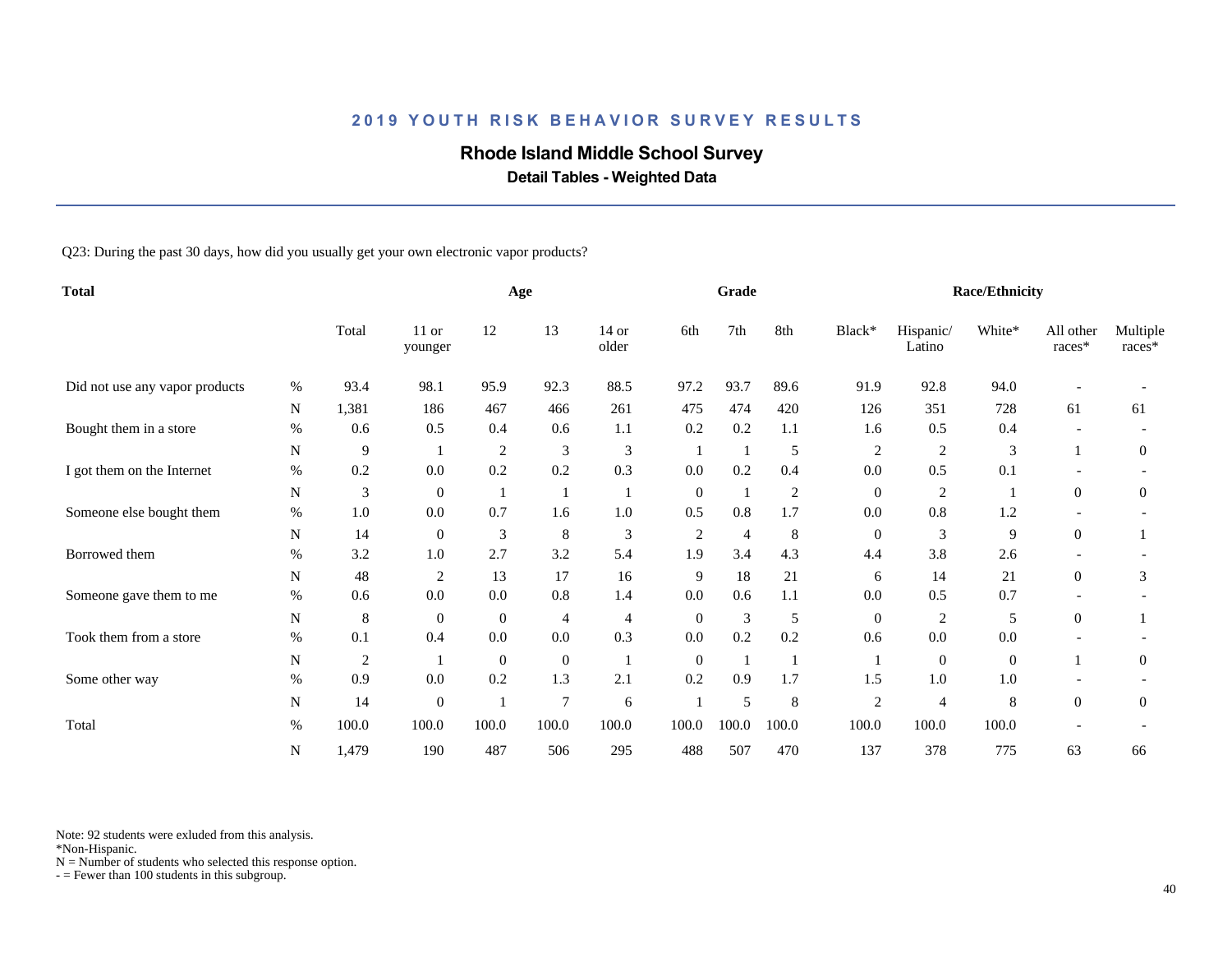# **Rhode Island Middle School Survey**

 **Detail Tables - Weighted Data**

Q23: During the past 30 days, how did you usually get your own electronic vapor products?

| Male                           |      |              |                          |                | Age              |                  |                  | Grade            |                |                          |                     | <b>Race/Ethnicity</b> |                          |                    |
|--------------------------------|------|--------------|--------------------------|----------------|------------------|------------------|------------------|------------------|----------------|--------------------------|---------------------|-----------------------|--------------------------|--------------------|
|                                |      | All<br>males | 11 or<br>younger         | 12             | 13               | $14$ or<br>older | 6th              | 7th              | 8th            | Black*                   | Hispanic/<br>Latino | White*                | All other<br>races*      | Multiple<br>races* |
| Did not use any vapor products | %    | 94.4         | $\overline{\phantom{a}}$ | 96.7           | 92.4             | 91.1             | 97.0             | 95.7             | 90.3           |                          | 95.3                | 94.1                  |                          |                    |
|                                | N    | 701          | 79                       | 244            | 234              | 143              | 236              | 238              | 218            | 70                       | 181                 | 364                   | 28                       | 29                 |
| Bought them in a store         | $\%$ | 0.7          | $\overline{\phantom{a}}$ | 0.4            | 0.7              | 1.5              | 0.4              | 0.4              | 1.3            | $\overline{\phantom{a}}$ | 0.5                 | 0.6                   | $\overline{\phantom{a}}$ |                    |
|                                | N    | 5            | $\mathbf{0}$             |                | $\overline{c}$   | $\sqrt{2}$       |                  | -1               | 3              | 2                        |                     | $\overline{2}$        | $\overline{0}$           | $\overline{0}$     |
| I got them on the Internet     | $\%$ | 0.1          | $\overline{\phantom{a}}$ | 0.0            | 0.4              | 0.0              | 0.0              | 0.0              | 0.4            |                          | 0.5                 | 0.0                   |                          |                    |
|                                | N    | 1            | $\overline{0}$           | $\theta$       |                  | $\boldsymbol{0}$ | $\boldsymbol{0}$ | $\boldsymbol{0}$ |                | $\overline{0}$           |                     | $\boldsymbol{0}$      | $\Omega$                 | $\mathbf{0}$       |
| Someone else bought them       | $\%$ | 1.1          | $\overline{\phantom{a}}$ | 0.9            | 1.9              | 0.6              | 0.9              | $0.8\,$          | 1.6            | $\overline{\phantom{a}}$ | 1.1                 | 1.3                   |                          |                    |
|                                | N    | 8            | $\boldsymbol{0}$         | $\overline{c}$ | 5                |                  | 2                | $\overline{c}$   | $\overline{4}$ | $\overline{0}$           | $\overline{c}$      | 5                     | $\overline{0}$           | $\mathbf{0}$       |
| Borrowed them                  | $\%$ | 2.0          | $\overline{\phantom{a}}$ | 2.1            | $1.8\,$          | 3.0              | 1.7              | 1.2              | 3.1            | $\overline{\phantom{a}}$ | 1.0                 | 1.8                   |                          |                    |
|                                | N    | 15           | $\overline{0}$           | 5              | 5                | 5                | $\overline{4}$   | 3                | 8              | 2                        | $\overline{c}$      | $\tau$                | $\overline{0}$           | $\overline{2}$     |
| Someone gave them to me        | $\%$ | 0.7          | $\overline{\phantom{a}}$ | 0.0            | 1.2              | 1.3              | 0.0              | 0.8              | 1.3            | $\overline{\phantom{a}}$ | 0.6                 | 1.0                   |                          |                    |
|                                | N    | 5            | $\overline{0}$           | $\overline{0}$ | 3                | $\overline{c}$   | $\mathbf{0}$     | 2                | 3              | $\boldsymbol{0}$         | $\overline{1}$      | $\overline{4}$        | $\boldsymbol{0}$         | $\overline{0}$     |
| Took them from a store         | $\%$ | 0.0          |                          | 0.0            | 0.0              | $0.0\,$          | $0.0\,$          | $0.0\,$          | 0.0            |                          | 0.0                 | 0.0                   |                          |                    |
|                                | N    | $\mathbf{0}$ | $\boldsymbol{0}$         | $\overline{0}$ | $\boldsymbol{0}$ | $\boldsymbol{0}$ | $\boldsymbol{0}$ | $\boldsymbol{0}$ | $\mathbf{0}$   | $\overline{0}$           | $\mathbf{0}$        | $\boldsymbol{0}$      | $\overline{0}$           | $\mathbf{0}$       |
| Some other way                 | $\%$ | 1.1          | $\overline{\phantom{a}}$ | 0.0            | 1.5              | 2.5              | 0.0              | 1.1              | 2.1            | $\overline{\phantom{a}}$ | 1.1                 | 1.2                   |                          |                    |
|                                | N    | 8            | $\overline{0}$           | $\overline{0}$ | 4                | 4                | $\boldsymbol{0}$ | $\mathfrak{Z}$   | 5              | 1                        | $\overline{c}$      | 5                     | $\mathbf{0}$             | $\mathbf{0}$       |
| Total                          | $\%$ | 100.0        | $\overline{\phantom{a}}$ | 100.0          | 100.0            | 100.0            | 100.0            | 100.0            | 100.0          | $\overline{\phantom{a}}$ | 100.0               | 100.0                 |                          |                    |
|                                | N    | 743          | 79                       | 252            | 254              | 157              | 243              | 249              | 242            | 75                       | 190                 | 387                   | 28                       | 31                 |

Note: 45 male students were excluded from this analysis.

\*Non-Hispanic.

 $N =$  Number of students who selected this response option.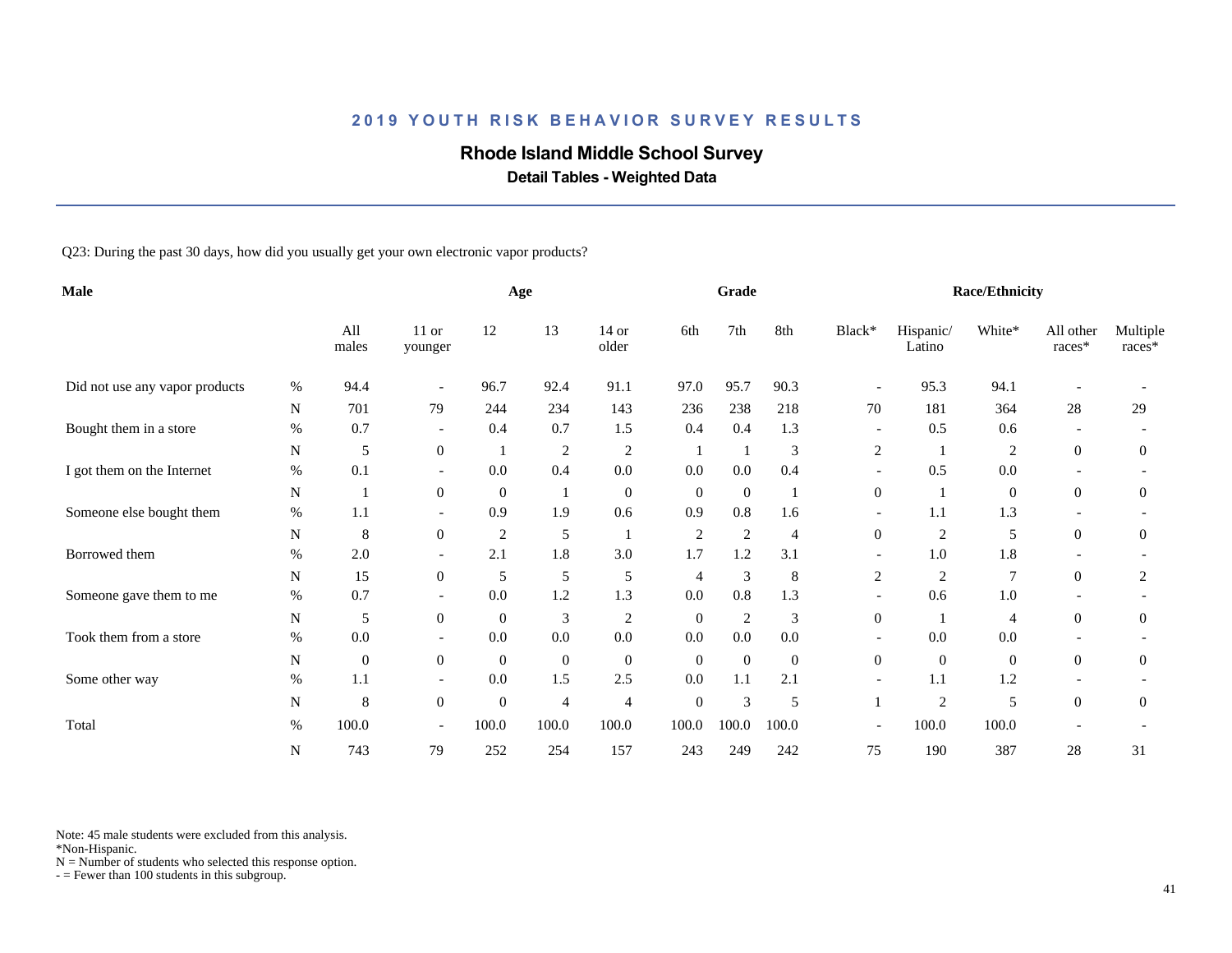## **Rhode Island Middle School Survey**

 **Detail Tables - Weighted Data**

Q23: During the past 30 days, how did you usually get your own electronic vapor products?

| Female                         |      |                  |                  |                | Age              |                  |                  | Grade            |                |                          |                     | <b>Race/Ethnicity</b> |                     |                    |
|--------------------------------|------|------------------|------------------|----------------|------------------|------------------|------------------|------------------|----------------|--------------------------|---------------------|-----------------------|---------------------|--------------------|
|                                |      | All<br>females   | 11 or<br>younger | 12             | 13               | $14$ or<br>older | 6th              | 7th              | 8th            | Black*                   | Hispanic/<br>Latino | White*                | All other<br>races* | Multiple<br>races* |
| Did not use any vapor products | %    | 92.8             | 97.6             | 95.4           | 92.6             | 85.5             | 97.5             | 92.0             | 89.2           |                          | 90.8                | 93.8                  |                     |                    |
|                                | N    | 679              | 107              | 223            | 232              | 117              | 239              | 236              | 201            | 56                       | 170                 | 363                   | 33                  | 32                 |
| Bought them in a store         | $\%$ | 0.3              | 0.0              | 0.0            | 0.4              | 0.7              | 0.0              | 0.0              | 0.4            | $\overline{\phantom{a}}$ | 0.5                 | 0.3                   |                     |                    |
|                                | N    | $\boldsymbol{2}$ | $\boldsymbol{0}$ | $\overline{0}$ |                  |                  | $\mathbf{0}$     | $\boldsymbol{0}$ |                | $\boldsymbol{0}$         |                     |                       | $\overline{0}$      | $\overline{0}$     |
| I got them on the Internet     | $\%$ | 0.2              | 0.0              | 0.3            | 0.0              | 0.6              | 0.0              | 0.3              | 0.4            | $\overline{\phantom{a}}$ | 0.5                 | 0.2                   |                     |                    |
|                                | N    | $\overline{c}$   | $\boldsymbol{0}$ |                | $\boldsymbol{0}$ |                  | $\boldsymbol{0}$ | $\overline{1}$   |                | $\overline{0}$           |                     |                       | $\Omega$            | $\mathbf{0}$       |
| Someone else bought them       | $\%$ | 0.9              | 0.0              | 0.5            | 1.2              | 1.5              | 0.0              | 0.9              | 1.7            | $\overline{\phantom{a}}$ | 0.5                 | 1.1                   |                     |                    |
|                                | N    | 6                | $\boldsymbol{0}$ |                | 3                | $\sqrt{2}$       | $\mathbf{0}$     | $\boldsymbol{2}$ | $\overline{4}$ | $\overline{0}$           |                     | $\overline{4}$        | $\overline{0}$      |                    |
| Borrowed them                  | $\%$ | 4.4              | 1.7              | 3.3            | 4.3              | 8.1              | 2.1              | 5.4              | 5.7            | $\overline{\phantom{a}}$ | 6.2                 | 3.6                   |                     |                    |
|                                | N    | 32               | $\overline{2}$   | 8              | 11               | 11               | 5                | 14               | 13             | 4                        | 11                  | 14                    | $\overline{0}$      |                    |
| Someone gave them to me        | $\%$ | 0.4              | 0.0              | 0.0            | 0.3              | 1.4              | 0.0              | 0.4              | $0.8\,$        | $\overline{\phantom{a}}$ | 0.5                 | 0.3                   |                     |                    |
|                                | N    | 3                | $\boldsymbol{0}$ | $\overline{0}$ |                  | $\overline{2}$   | $\mathbf{0}$     | $\mathbf{1}$     | $\overline{2}$ | $\boldsymbol{0}$         |                     |                       | $\overline{0}$      |                    |
| Took them from a store         | %    | 0.2              | 0.7              | 0.0            | 0.0              | 0.7              | 0.0              | 0.3              | 0.4            |                          | 0.0                 | 0.0                   |                     |                    |
|                                | N    | $\overline{c}$   |                  | $\theta$       | $\boldsymbol{0}$ |                  | $\boldsymbol{0}$ | $\mathbf{1}$     |                |                          | $\mathbf{0}$        | $\mathbf{0}$          |                     | $\mathbf{0}$       |
| Some other way                 | $\%$ | 0.8              | 0.0              | 0.4            | 1.1              | 1.6              | 0.4              | 0.7              | 1.3            | $\overline{\phantom{a}}$ | 1.0                 | 0.8                   |                     |                    |
|                                | N    | 6                | $\boldsymbol{0}$ |                | 3                | $\overline{c}$   |                  | $\overline{c}$   | 3              | 1                        | $\overline{c}$      | 3                     | $\overline{0}$      | $\mathbf{0}$       |
| Total                          | $\%$ | 100.0            | 100.0            | 100.0          | 100.0            | 100.0            | 100.0            | 100.0            | 100.0          | $\overline{\phantom{a}}$ | 100.0               | 100.0                 |                     |                    |
|                                | N    | 732              | 110              | 234            | 251              | 137              | 245              | 257              | 226            | 62                       | 187                 | 387                   | 34                  | 35                 |

Note: 45 female students were excluded from this analysis.

\*Non-Hispanic.

 $N =$  Number of students who selected this response option.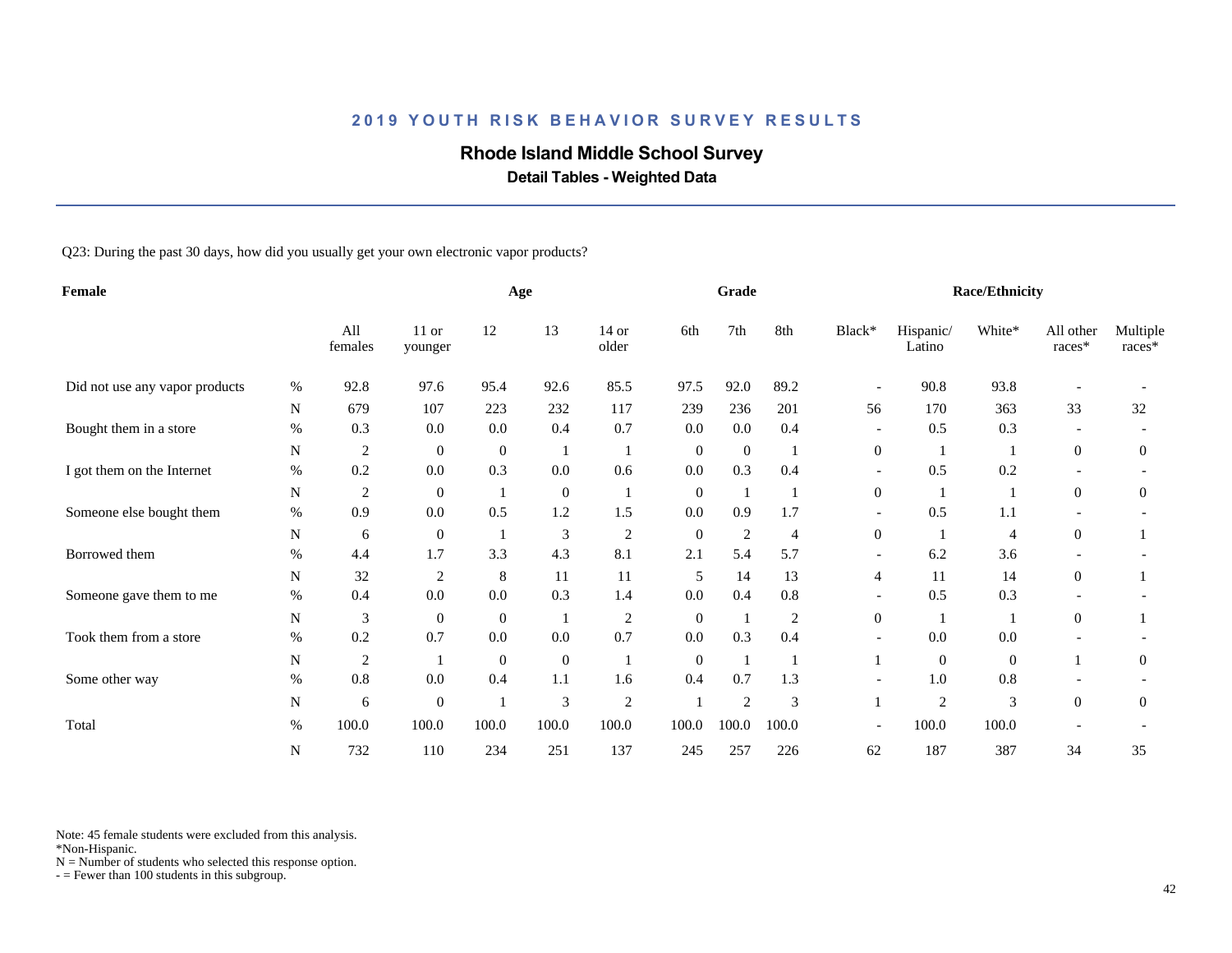### **Rhode Island Middle School Survey**

 **Detail Tables - Weighted Data**

Q24: During the past 30 days, on how many days did you use chewing tobacco, snuff, dip, snus, or dissolvable tobacco products, such as Copenhagen, Grizzly, Skoal, or Camel Snus?

| <b>Total</b>  |           |                  |                  |              | Age              |                  |                | Grade            |                |                  |                     | <b>Race/Ethnicity</b> |                     |                    |
|---------------|-----------|------------------|------------------|--------------|------------------|------------------|----------------|------------------|----------------|------------------|---------------------|-----------------------|---------------------|--------------------|
|               |           | Total            | 11 or<br>younger | 12           | 13               | $14$ or<br>older | 6th            | 7th              | 8th            | Black*           | Hispanic/<br>Latino | White*                | All other<br>races* | Multiple<br>races* |
| 0 days        | $\%$      | 98.5             | 97.4             | 99.1         | 98.7             | 97.8             | 98.3           | 98.7             | 98.9           | 96.4             | 97.4                | 99.2                  |                     |                    |
|               | N         | 1,525            | 195              | 497          | 524              | 308              | 500            | 521              | 492            | 136              | 395                 | 798                   | 63                  | 73                 |
| 1 or 2 days   | %         | 0.6              | 2.1              | 0.7          | 0.2              | 0.3              | 0.9            | 0.5              | 0.2            | 1.4              | 1.3                 | 0.2                   |                     |                    |
|               | N         | 11               | 5                | 4            |                  |                  | 5              | $\mathfrak{Z}$   |                | 2                | 6                   | $\overline{c}$        |                     | $\mathbf{0}$       |
| 3 to 5 days   | $\%$      | 0.3              | $0.0\,$          | $0.0\,$      | 0.4              | 0.7              | 0.2            | 0.2              | 0.2            | 0.0              | 0.5                 | 0.3                   |                     |                    |
|               | N         | 4                | $\boldsymbol{0}$ | $\mathbf{0}$ | $\overline{c}$   | $\overline{c}$   |                |                  |                | $\mathbf{0}$     | $\overline{c}$      | $\overline{c}$        | $\overline{0}$      | $\overline{0}$     |
| 6 to 9 days   | %         | 0.1              | 0.0              | $0.0\,$      | 0.3              | $0.0\,$          | 0.0            | 0.3              | 0.0            | 0.7              | 0.0                 | $0.0\,$               |                     |                    |
|               | N         | $\overline{c}$   | $\mathbf{0}$     | $\mathbf{0}$ | $\sqrt{2}$       | $\boldsymbol{0}$ | $\overline{0}$ | $\sqrt{2}$       | $\overline{0}$ |                  | $\overline{0}$      | $\boldsymbol{0}$      | $\overline{0}$      | $\mathbf{0}$       |
| 10 to 19 days | $\%$      | 0.0              | 0.0              | 0.0          | 0.0              | $0.0\,$          | 0.0            | 0.0              | 0.0            | 0.0              | 0.0                 | 0.0                   |                     |                    |
|               | N         | $\boldsymbol{0}$ | $\mathbf{0}$     | $\mathbf{0}$ | $\boldsymbol{0}$ | $\boldsymbol{0}$ | $\mathbf{0}$   | $\boldsymbol{0}$ | $\mathbf{0}$   | $\mathbf{0}$     | $\mathbf{0}$        | $\boldsymbol{0}$      | $\overline{0}$      | $\theta$           |
| 20 to 29 days | $\%$      | 0.0              | 0.0              | 0.0          | $0.0\,$          | $0.0\,$          | 0.0            | $0.0\,$          | 0.0            | 0.0              | 0.0                 | $0.0\,$               |                     |                    |
|               | N         | $\boldsymbol{0}$ | $\overline{0}$   | $\mathbf{0}$ | $\boldsymbol{0}$ | $\boldsymbol{0}$ | $\mathbf{0}$   | $\boldsymbol{0}$ | $\overline{0}$ | $\boldsymbol{0}$ | $\overline{0}$      | $\boldsymbol{0}$      | $\overline{0}$      | $\boldsymbol{0}$   |
| All 30 days   | %         | 0.5              | 0.5              | 0.2          | 0.4              | 1.2              | 0.6            | 0.2              | 0.7            | 1.4              | 0.8                 | 0.2                   |                     |                    |
|               | ${\bf N}$ | 8                |                  |              | $\overline{2}$   | $\overline{4}$   | 3              |                  | $\overline{4}$ | $\overline{2}$   | 3                   | $\mathfrak{2}$        | $\Omega$            | $\overline{0}$     |
| Total         | %         | 100.0            | 100.0            | 100.0        | 100.0            | 100.0            | 100.0          | 100.0            | 100.0          | 100.0            | 100.0               | 100.0                 |                     |                    |
|               | N         | 1,550            | 201              | 502          | 531              | 315              | 509            | 528              | 498            | 141              | 406                 | 804                   | 64                  | 73                 |

Note: 21 students were exluded from this analysis.

\*Non-Hispanic.

 $N =$  Number of students who selected this response option.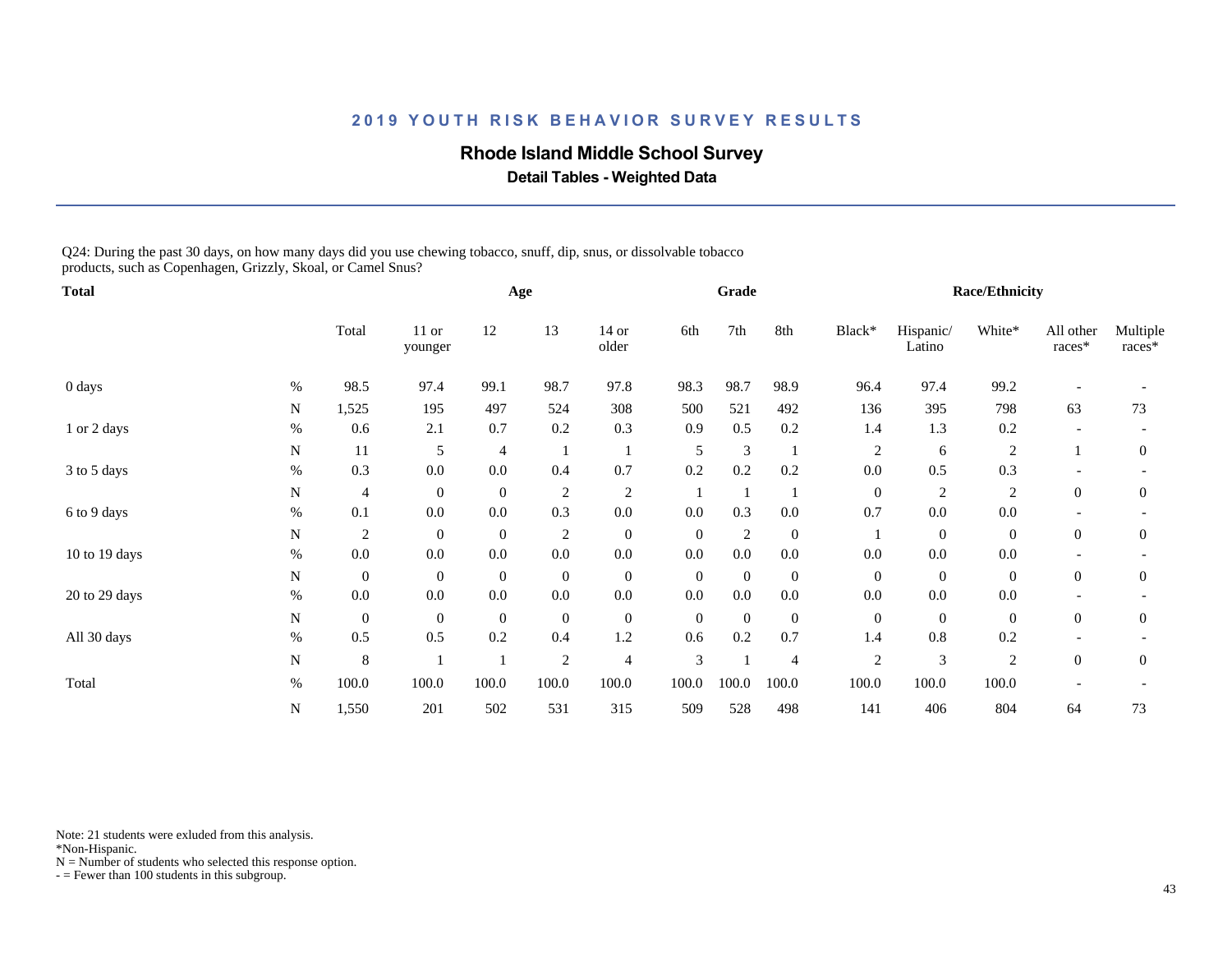### **Rhode Island Middle School Survey**

 **Detail Tables - Weighted Data**

Q24: During the past 30 days, on how many days did you use chewing tobacco, snuff, dip, snus, or dissolvable tobacco products, such as Copenhagen, Grizzly, Skoal, or Camel Snus?

| Male          |      |                  |                          |                | Age              |                  |                  | Grade          |                  |                          |                     | Race/Ethnicity   |                     |                    |
|---------------|------|------------------|--------------------------|----------------|------------------|------------------|------------------|----------------|------------------|--------------------------|---------------------|------------------|---------------------|--------------------|
|               |      | All<br>males     | $11$ or<br>younger       | 12             | 13               | $14$ or<br>older | 6th              | 7th            | 8th              | Black*                   | Hispanic/<br>Latino | White*           | All other<br>races* | Multiple<br>races* |
| 0 days        | $\%$ | 98.5             |                          | 99.3           | 98.3             | 98.8             | 98.2             | 98.2           | 99.3             |                          | 97.8                | 99.5             |                     |                    |
|               | N    | 760              | 82                       | 257            | 261              | 159              | 250              | 253            | 248              | 73                       | 199                 | 394              | 28                  | 35                 |
| 1 or 2 days   | $\%$ | 0.8              | $\overline{\phantom{a}}$ | 0.7            | $0.0\,$          | 0.6              | 1.4              | 0.3            | 0.4              | $\overline{\phantom{a}}$ | 1.7                 | 0.2              |                     |                    |
|               | N    | $\overline{7}$   | $\overline{4}$           | $\overline{2}$ | $\boldsymbol{0}$ | -1               | 4                |                |                  | $\overline{c}$           | $\overline{4}$      |                  | $\overline{0}$      | $\overline{0}$     |
| 3 to 5 days   | $\%$ | 0.1              | $\overline{\phantom{a}}$ | 0.0            | 0.4              | $0.0\,$          | $0.0\,$          | 0.4            | 0.0              | $\overline{\phantom{a}}$ | 0.5                 | $0.0\,$          |                     |                    |
|               | N    |                  | $\overline{0}$           | $\mathbf{0}$   |                  | $\mathbf{0}$     | $\boldsymbol{0}$ | -1             | $\boldsymbol{0}$ | $\overline{0}$           |                     | $\boldsymbol{0}$ | $\overline{0}$      | $\mathbf{0}$       |
| 6 to 9 days   | $\%$ | 0.2              |                          | $0.0\,$        | 0.6              | $0.0\,$          | $0.0\,$          | 0.7            | 0.0              |                          | $0.0\,$             | $0.0\,$          |                     |                    |
|               | N    | $\overline{2}$   | $\mathbf{0}$             | $\mathbf{0}$   | $\overline{2}$   | $\boldsymbol{0}$ | $\boldsymbol{0}$ | $\overline{2}$ | $\mathbf{0}$     |                          | $\boldsymbol{0}$    | $\boldsymbol{0}$ | $\overline{0}$      | $\mathbf{0}$       |
| 10 to 19 days | $\%$ | 0.0              | $\overline{\phantom{a}}$ | 0.0            | $0.0\,$          | $0.0\,$          | 0.0              | 0.0            | 0.0              | $\overline{a}$           | 0.0                 | $0.0\,$          |                     |                    |
|               | N    | $\boldsymbol{0}$ | $\overline{0}$           | $\mathbf{0}$   | $\boldsymbol{0}$ | $\boldsymbol{0}$ | $\boldsymbol{0}$ | $\mathbf{0}$   | $\mathbf{0}$     | $\mathbf{0}$             | $\mathbf{0}$        | $\boldsymbol{0}$ | $\theta$            | $\boldsymbol{0}$   |
| 20 to 29 days | $\%$ | 0.0              | $\overline{\phantom{a}}$ | 0.0            | $0.0\,$          | $0.0\,$          | $0.0\,$          | $0.0\,$        | $0.0\,$          |                          | $0.0\,$             | $0.0\,$          |                     |                    |
|               | N    | $\boldsymbol{0}$ | $\overline{0}$           | $\mathbf{0}$   | $\boldsymbol{0}$ | $\boldsymbol{0}$ | $\boldsymbol{0}$ | $\mathbf{0}$   | $\mathbf{0}$     | $\boldsymbol{0}$         | $\mathbf{0}$        | $\boldsymbol{0}$ | $\overline{0}$      | $\boldsymbol{0}$   |
| All 30 days   | $\%$ | 0.4              |                          | 0.0            | 0.7              | 0.6              | 0.4              | 0.4            | 0.3              |                          | $0.0\,$             | 0.3              |                     |                    |
|               | N    | 3                | $\mathbf{0}$             | $\mathbf{0}$   | 2                |                  |                  |                |                  | $\overline{c}$           | $\mathbf{0}$        |                  | $\overline{0}$      | $\overline{0}$     |
| Total         | $\%$ | 100.0            | $\overline{\phantom{a}}$ | 100.0          | 100.0            | 100.0            | 100.0            | 100.0          | 100.0            | $\overline{\phantom{a}}$ | 100.0               | 100.0            |                     |                    |
|               | N    | 773              | 86                       | 259            | 266              | 161              | 255              | 258            | 250              | 78                       | 204                 | 396              | $28\,$              | 35                 |

Note: 15 male students were excluded from this analysis.

\*Non-Hispanic.

 $N =$  Number of students who selected this response option.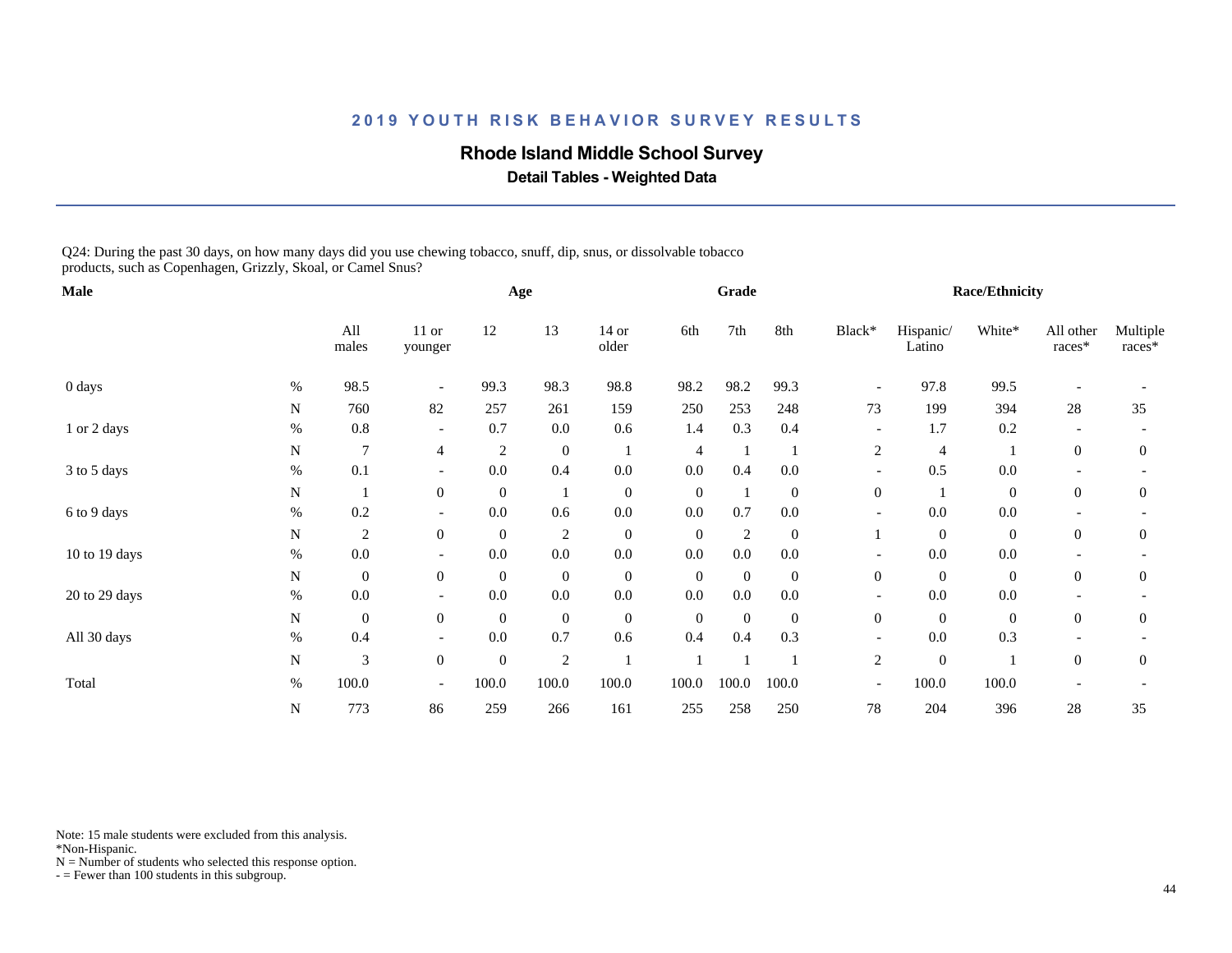### **Rhode Island Middle School Survey**

 **Detail Tables - Weighted Data**

Q24: During the past 30 days, on how many days did you use chewing tobacco, snuff, dip, snus, or dissolvable tobacco products, such as Copenhagen, Grizzly, Skoal, or Camel Snus?

| Female        |           |                  |                  |              | Age              |                  |                | Grade            |                |                          |                     | <b>Race/Ethnicity</b> |                     |                    |
|---------------|-----------|------------------|------------------|--------------|------------------|------------------|----------------|------------------|----------------|--------------------------|---------------------|-----------------------|---------------------|--------------------|
|               |           | All<br>females   | 11 or<br>younger | 12           | 13               | $14$ or<br>older | 6th            | 7th              | 8th            | Black*                   | Hispanic/<br>Latino | White*                | All other<br>races* | Multiple<br>races* |
| 0 days        | $\%$      | 98.7             | 99.2             | 99.3         | 99.2             | 96.7             | 98.5           | 99.3             | 98.8           |                          | 97.0                | 99.0                  |                     |                    |
|               | N         | 762              | 113              | 240          | 261              | 148              | 250            | 266              | 243            | 63                       | 195                 | 403                   | 35                  | 38                 |
| 1 or 2 days   | $\%$      | 0.4              | 0.8              | 0.3          | 0.4              | $0.0\,$          | 0.4            | 0.7              | 0.0            | $\overline{\phantom{a}}$ | 0.9                 | 0.2                   |                     |                    |
|               | N         | 3                |                  |              |                  | $\boldsymbol{0}$ |                | $\overline{c}$   | $\mathbf{0}$   | $\mathbf{0}$             | $\overline{c}$      |                       | $\overline{0}$      | $\theta$           |
| 3 to 5 days   | $\%$      | 0.4              | 0.0              | 0.0          | 0.4              | 1.5              | 0.4            | 0.0              | 0.4            | $\overline{\phantom{a}}$ | 0.5                 | 0.6                   |                     |                    |
|               | ${\bf N}$ | 3                | $\mathbf{0}$     | $\mathbf{0}$ |                  | $\mathfrak{2}$   |                | $\mathbf{0}$     |                | $\boldsymbol{0}$         |                     | $\overline{2}$        | $\overline{0}$      | $\overline{0}$     |
| 6 to 9 days   | %         | 0.0              | 0.0              | $0.0\,$      | $0.0\,$          | $0.0\,$          | 0.0            | $0.0\,$          | 0.0            |                          | 0.0                 | $0.0\,$               |                     |                    |
|               | N         | $\boldsymbol{0}$ | $\mathbf{0}$     | $\mathbf{0}$ | $\boldsymbol{0}$ | $\boldsymbol{0}$ | $\overline{0}$ | $\mathbf{0}$     | $\mathbf{0}$   | $\mathbf{0}$             | $\overline{0}$      | $\boldsymbol{0}$      | $\overline{0}$      | $\boldsymbol{0}$   |
| 10 to 19 days | $\%$      | 0.0              | 0.0              | 0.0          | 0.0              | $0.0\,$          | 0.0            | 0.0              | 0.0            | $\overline{\phantom{a}}$ | 0.0                 | 0.0                   |                     |                    |
|               | N         | $\boldsymbol{0}$ | $\overline{0}$   | $\mathbf{0}$ | $\boldsymbol{0}$ | $\boldsymbol{0}$ | $\overline{0}$ | $\mathbf{0}$     | $\overline{0}$ | $\overline{0}$           | $\overline{0}$      | $\overline{0}$        | $\overline{0}$      | $\theta$           |
| 20 to 29 days | %         | 0.0              | 0.0              | $0.0\,$      | $0.0\,$          | $0.0\,$          | $0.0\,$        | $0.0\,$          | 0.0            |                          | $0.0\,$             | $0.0\,$               |                     |                    |
|               | N         | $\mathbf{0}$     | $\mathbf{0}$     | $\mathbf{0}$ | $\boldsymbol{0}$ | $\boldsymbol{0}$ | $\mathbf{0}$   | $\boldsymbol{0}$ | $\overline{0}$ | $\boldsymbol{0}$         | $\mathbf{0}$        | $\boldsymbol{0}$      | $\overline{0}$      | $\theta$           |
| All 30 days   | %         | 0.5              | 0.0              | 0.4          | $0.0\,$          | 1.9              | 0.8            | $0.0\,$          | $0.8\,$        | $\overline{\phantom{a}}$ | 1.6                 | 0.2                   |                     |                    |
|               | N         | $\overline{4}$   | $\boldsymbol{0}$ |              | $\boldsymbol{0}$ | $\mathfrak{Z}$   | $\mathfrak{2}$ | $\mathbf{0}$     | $\overline{c}$ | $\boldsymbol{0}$         | 3                   |                       | $\overline{0}$      | $\theta$           |
| Total         | $\%$      | 100.0            | 100.0            | 100.0        | 100.0            | 100.0            | 100.0          | 100.0            | 100.0          | $\overline{\phantom{a}}$ | 100.0               | 100.0                 |                     |                    |
|               | N         | 772              | 114              | 242          | 263              | 153              | 254            | 268              | 246            | 63                       | 201                 | 407                   | 35                  | 38                 |

Note: 5 female students were excluded from this analysis.

\*Non-Hispanic.

 $N =$  Number of students who selected this response option.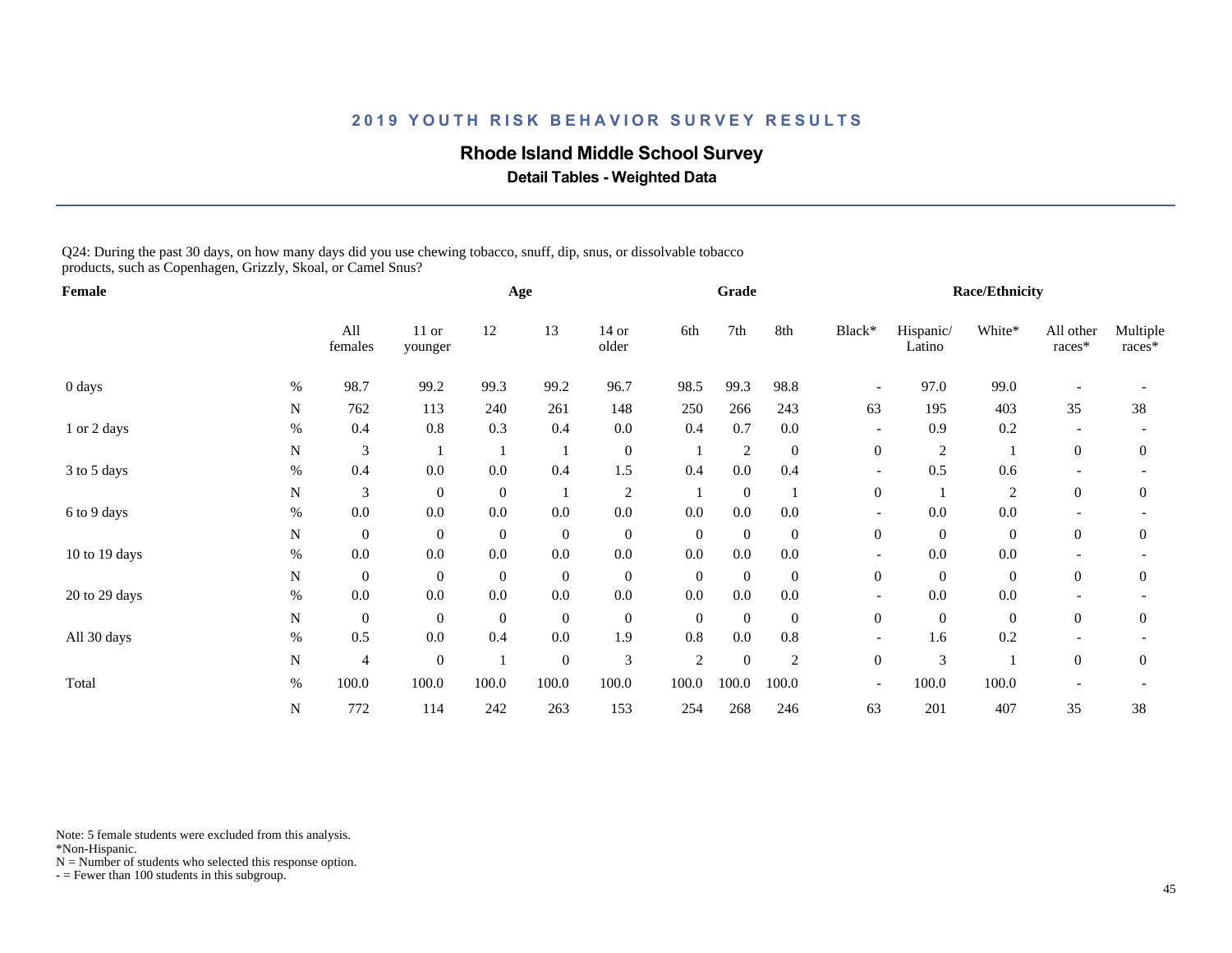# **Rhode Island Middle School Survey**

 **Detail Tables - Weighted Data**

Q25: During the past 30 days, on how many days did you smoke cigars, cigarillos, or little cigars?

| <b>Total</b>  |      |                  |                    |                | Age              |                  |                  | Grade        |                |                  |                     | <b>Race/Ethnicity</b> |                       |                    |
|---------------|------|------------------|--------------------|----------------|------------------|------------------|------------------|--------------|----------------|------------------|---------------------|-----------------------|-----------------------|--------------------|
|               |      | Total            | $11$ or<br>younger | 12             | 13               | $14$ or<br>older | 6th              | 7th          | 8th            | Black*           | Hispanic/<br>Latino | White*                | All other<br>$races*$ | Multiple<br>races* |
| 0 days        | %    | 98.8             | 98.5               | 99.3           | 98.9             | 98.2             | 99.0             | 99.1         | 98.7           | 97.8             | 98.3                | 99.3                  |                       |                    |
|               | N    | 1,543            | 200                | 504            | 528              | 310              | 509              | 528          | 493            | 142              | 405                 | 800                   | 65                    | 72                 |
| 1 or 2 days   | $\%$ | 0.3              | 1.0                | 0.2            | 0.4              | $0.0\,$          | 0.4              | 0.5          | 0.0            | 0.0              | 0.7                 | 0.2                   |                       |                    |
|               | N    | 5                | $\overline{2}$     |                | $\overline{2}$   | $\boldsymbol{0}$ | $\overline{c}$   | 3            | $\mathbf{0}$   | $\mathbf{0}$     | 3                   | $\overline{c}$        | $\theta$              | $\theta$           |
| 3 to 5 days   | $\%$ | 0.2              | 0.0                | 0.0            | 0.2              | 0.6              | 0.0              | 0.0          | 0.4            | 0.8              | 0.5                 | $0.0\,$               |                       |                    |
|               | N    | 3                | $\overline{0}$     | $\mathbf{0}$   |                  | $\sqrt{2}$       | $\boldsymbol{0}$ | $\mathbf{0}$ | $\overline{c}$ |                  | 2                   | $\boldsymbol{0}$      | $\theta$              | $\theta$           |
| 6 to 9 days   | $\%$ | 0.1              | 0.0                | 0.4            | $0.0\,$          | $0.0\,$          | 0.2              | $0.0\,$      | $0.0\,$        | 0.0              | $0.0\,$             | 0.1                   |                       |                    |
|               | N    | $\overline{c}$   | $\overline{0}$     | $\overline{c}$ | $\boldsymbol{0}$ | $\boldsymbol{0}$ |                  | $\mathbf{0}$ | $\mathbf{0}$   | $\boldsymbol{0}$ | $\mathbf{0}$        |                       |                       | $\mathbf{0}$       |
| 10 to 19 days | $\%$ | $0.0\,$          | 0.0                | 0.0            | $0.0\,$          | 0.0              | 0.0              | 0.0          | 0.0            | 0.0              | 0.0                 | $0.0\,$               |                       |                    |
|               | N    | $\boldsymbol{0}$ | $\overline{0}$     | $\mathbf{0}$   | $\boldsymbol{0}$ | $\boldsymbol{0}$ | $\boldsymbol{0}$ | $\mathbf{0}$ | $\mathbf{0}$   | $\boldsymbol{0}$ | $\mathbf{0}$        | $\boldsymbol{0}$      | $\theta$              | $\mathbf{0}$       |
| 20 to 29 days | $\%$ | 0.1              | 0.0                | 0.0            | 0.2              | $0.0\,$          | 0.0              | 0.2          | 0.0            | 0.0              | 0.0                 | 0.0                   |                       |                    |
|               | N    |                  | $\overline{0}$     | $\mathbf{0}$   |                  | $\mathbf{0}$     | $\boldsymbol{0}$ | -1           | $\mathbf{0}$   | $\boldsymbol{0}$ | $\overline{0}$      | $\boldsymbol{0}$      | $\overline{0}$        | $\mathbf{0}$       |
| All 30 days   | $\%$ | 0.5              | 0.5                | 0.2            | 0.4              | 1.3              | 0.4              | 0.2          | 0.9            | 1.4              | 0.5                 | 0.4                   |                       |                    |
|               | N    | $\,8\,$          |                    |                | $\overline{2}$   | 4                | $\overline{c}$   |              | 5              | $\sqrt{2}$       | $\sqrt{2}$          | 3                     | $\overline{0}$        | $\mathbf{0}$       |
| Total         | $\%$ | 100.0            | 100.0              | 100.0          | 100.0            | 100.0            | 100.0            | 100.0        | 100.0          | 100.0            | 100.0               | 100.0                 |                       |                    |
|               | N    | 1,562            | 203                | 508            | 534              | 316              | 514              | 533          | 500            | 145              | 412                 | 806                   | 66                    | $72\,$             |

Note: 9 students were exluded from this analysis.

\*Non-Hispanic.

 $N =$  Number of students who selected this response option.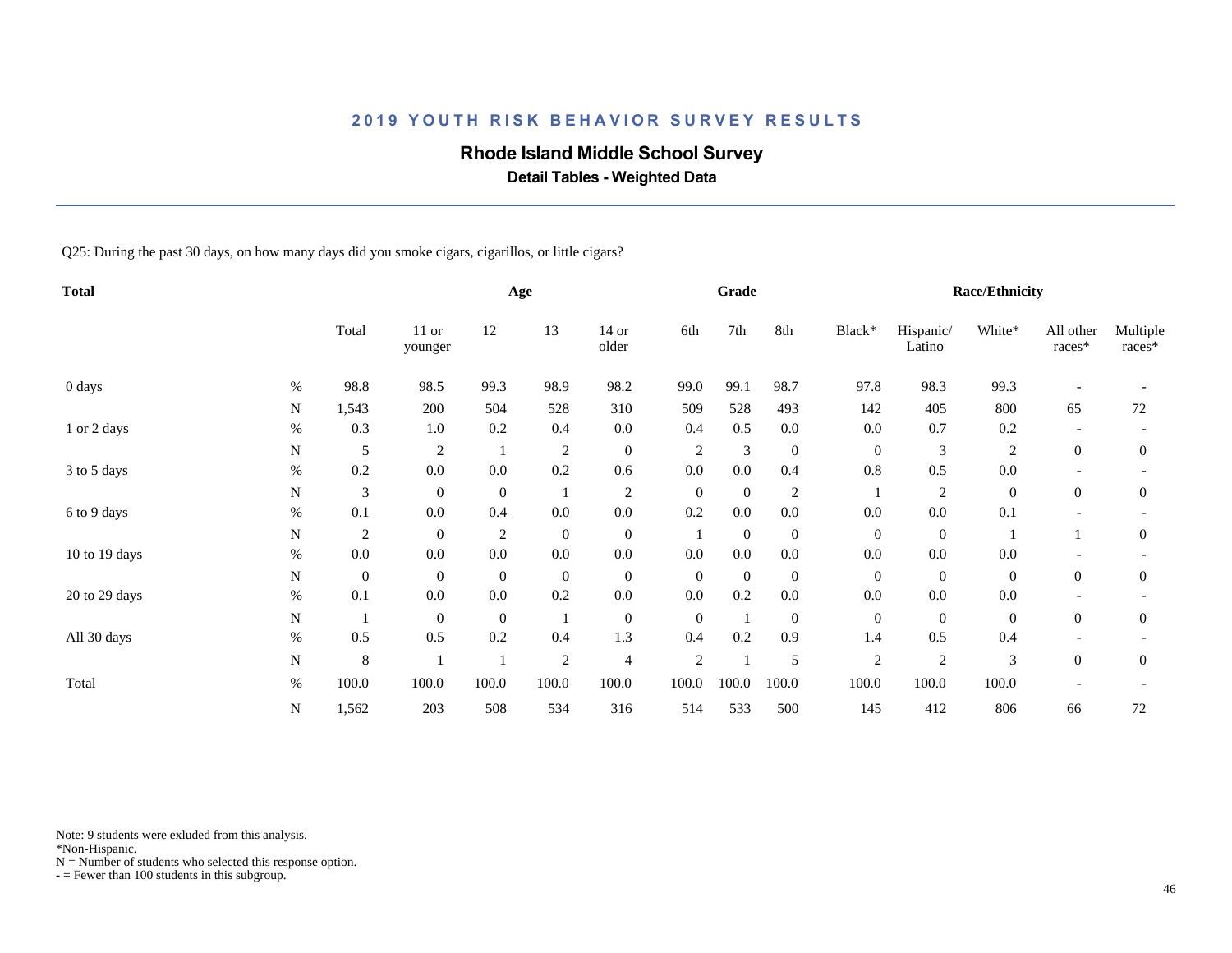# **Rhode Island Middle School Survey**

 **Detail Tables - Weighted Data**

Q25: During the past 30 days, on how many days did you smoke cigars, cigarillos, or little cigars?

| Male          |      |                  |                          |                  | Age              |                  |                  | Grade            |                |                          |                     | <b>Race/Ethnicity</b> |                     |                    |
|---------------|------|------------------|--------------------------|------------------|------------------|------------------|------------------|------------------|----------------|--------------------------|---------------------|-----------------------|---------------------|--------------------|
|               |      | All<br>males     | 11 or<br>younger         | 12               | 13               | 14 or<br>older   | 6th              | 7th              | 8th            | Black*                   | Hispanic/<br>Latino | White*                | All other<br>races* | Multiple<br>races* |
| 0 days        | $\%$ | 98.6             |                          | 99.6             | 98.3             | 98.2             | 98.8             | 98.6             | 98.5           | $\overline{\phantom{a}}$ | 98.5                | 99.0                  |                     |                    |
|               | N    | 772              | 85                       | 261              | 265              | 160              | 255              | 258              | 249            | 79                       | 205                 | 393                   | 29                  | 35                 |
| 1 or 2 days   | $\%$ | 0.4              | $\overline{\phantom{a}}$ | 0.0              | 0.4              | $0.0\,$          | 0.4              | 0.7              | $0.0\,$        | $\overline{\phantom{0}}$ | 0.5                 | 0.5                   |                     |                    |
|               | N    | 3                | 2                        | $\boldsymbol{0}$ |                  | $\boldsymbol{0}$ |                  | $\boldsymbol{2}$ | $\mathbf{0}$   | $\boldsymbol{0}$         |                     | $\overline{c}$        | $\overline{0}$      | $\mathbf{0}$       |
| 3 to 5 days   | $\%$ | 0.3              | $\overline{\phantom{a}}$ | $0.0\,$          | 0.4              | 0.6              | $0.0\,$          | $0.0\,$          | $0.8\,$        | $\overline{\phantom{a}}$ | 0.5                 | $0.0\,$               |                     |                    |
|               | N    | $\overline{2}$   | $\overline{0}$           | $\mathbf{0}$     |                  |                  | $\boldsymbol{0}$ | $\mathbf{0}$     | $\overline{c}$ |                          |                     | $\boldsymbol{0}$      | $\boldsymbol{0}$    | $\boldsymbol{0}$   |
| 6 to 9 days   | $\%$ | 0.1              |                          | 0.4              | $0.0\,$          | $0.0\,$          | 0.4              | $0.0\,$          | $0.0\,$        |                          | $0.0\,$             | 0.2                   |                     |                    |
|               | N    |                  | $\overline{0}$           |                  | $\boldsymbol{0}$ | $\boldsymbol{0}$ |                  | $\boldsymbol{0}$ | $\mathbf{0}$   | $\boldsymbol{0}$         | $\mathbf{0}$        |                       | $\overline{0}$      | $\boldsymbol{0}$   |
| 10 to 19 days | $\%$ | 0.0              |                          | 0.0              | $0.0\,$          | 0.0              | 0.0              | $0.0\,$          | 0.0            |                          | 0.0                 | $0.0\,$               |                     |                    |
|               | N    | $\boldsymbol{0}$ | $\overline{0}$           | $\mathbf{0}$     | $\boldsymbol{0}$ | $\boldsymbol{0}$ | $\boldsymbol{0}$ | $\boldsymbol{0}$ | $\overline{0}$ | $\boldsymbol{0}$         | $\mathbf{0}$        | $\boldsymbol{0}$      | $\theta$            | $\mathbf{0}$       |
| 20 to 29 days | %    | 0.1              | $\overline{\phantom{a}}$ | 0.0              | 0.3              | $0.0\,$          | $0.0\,$          | 0.3              | 0.0            | $\overline{\phantom{a}}$ | $0.0\,$             | $0.0\,$               |                     |                    |
|               | N    | -1               | $\overline{0}$           | $\boldsymbol{0}$ | -1               | $\boldsymbol{0}$ | $\boldsymbol{0}$ | -1               | $\mathbf{0}$   | $\boldsymbol{0}$         | $\overline{0}$      | $\boldsymbol{0}$      | $\overline{0}$      | $\mathbf{0}$       |
| All 30 days   | $\%$ | 0.5              | $\overline{\phantom{a}}$ | 0.0              | 0.7              | 1.2              | 0.4              | 0.4              | 0.7            | $\overline{\phantom{a}}$ | 0.5                 | 0.3                   |                     |                    |
|               | N    | 4                | $\mathbf{0}$             | $\mathbf{0}$     | $\overline{2}$   | $\sqrt{2}$       |                  |                  | $\overline{2}$ | $\overline{c}$           |                     |                       | $\overline{0}$      | $\mathbf{0}$       |
| Total         | $\%$ | 100.0            | $\overline{\phantom{a}}$ | 100.0            | 100.0            | 100.0            | 100.0            | 100.0            | 100.0          | $\overline{\phantom{a}}$ | 100.0               | 100.0                 |                     |                    |
|               | N    | 783              | 87                       | 262              | 270              | 163              | 258              | 262              | 253            | 82                       | 208                 | 397                   | 29                  | 35                 |

Note: 5 male students were excluded from this analysis.

\*Non-Hispanic.

 $N =$  Number of students who selected this response option.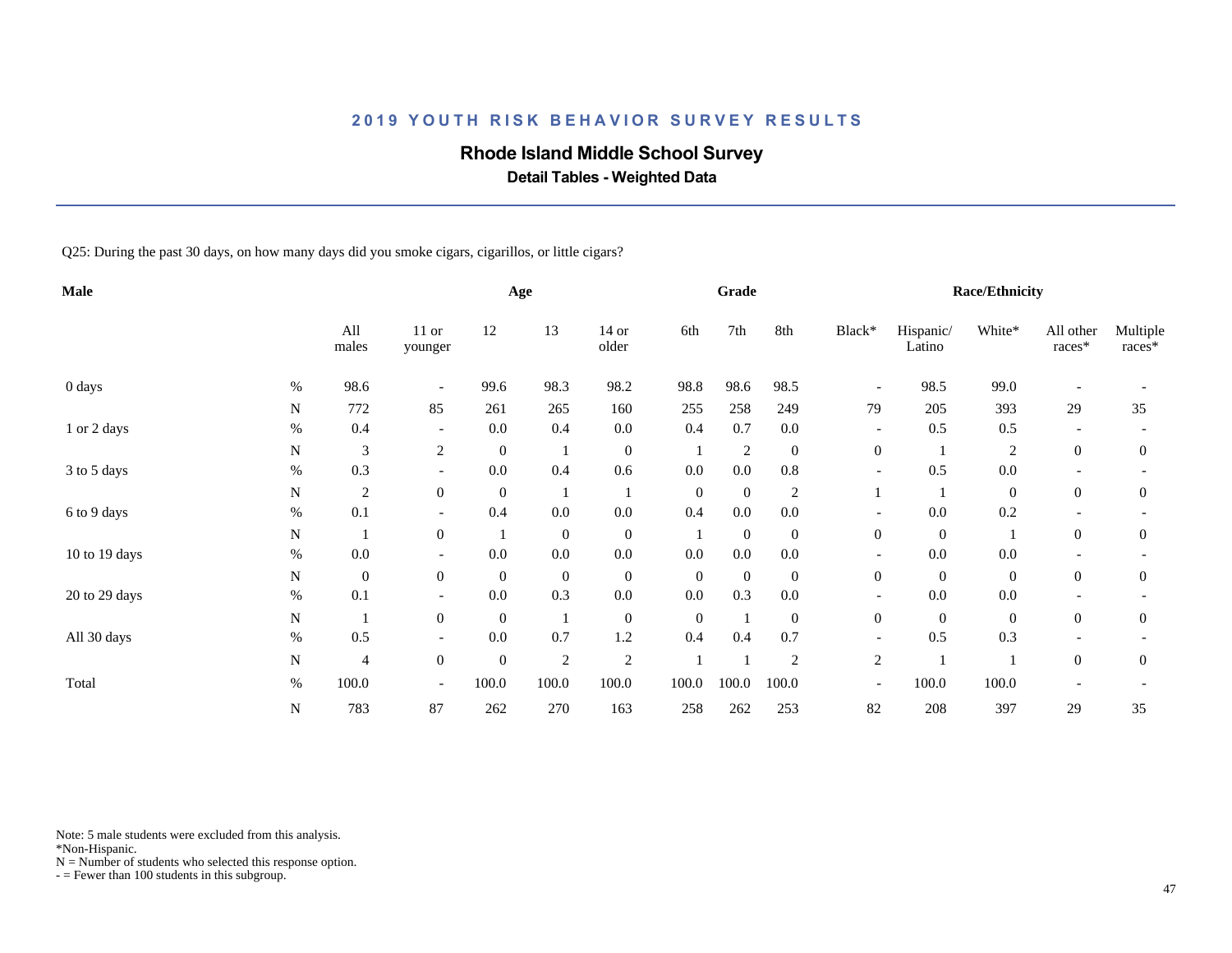# **Rhode Island Middle School Survey**

 **Detail Tables - Weighted Data**

Q25: During the past 30 days, on how many days did you smoke cigars, cigarillos, or little cigars?

| Female        |      |                  |                  |              | Age              |                  |                  | Grade            |                |                          |                     | <b>Race/Ethnicity</b> |                     |                    |
|---------------|------|------------------|------------------|--------------|------------------|------------------|------------------|------------------|----------------|--------------------------|---------------------|-----------------------|---------------------|--------------------|
|               |      | All<br>females   | 11 or<br>younger | 12           | 13               | 14 or<br>older   | 6th              | 7th              | 8th            | Black*                   | Hispanic/<br>Latino | White*                | All other<br>races* | Multiple<br>races* |
| $0$ days      | $\%$ | 99.2             | 100.0            | 99.3         | 99.6             | 98.0             | 99.2             | 99.7             | 99.2           | $\overline{\phantom{0}}$ | 98.0                | 99.5                  |                     |                    |
|               | N    | 768              | 115              | 242          | 262              | 149              | 254              | 268              | 243            | 63                       | 199                 | 406                   | 36                  | 37                 |
| 1 or 2 days   | $\%$ | 0.2              | 0.0              | 0.3          | 0.4              | $0.0\,$          | 0.4              | 0.3              | 0.0            |                          | 0.9                 | 0.0                   |                     |                    |
|               | N    | $\sqrt{2}$       | $\mathbf{0}$     |              |                  | $\boldsymbol{0}$ |                  |                  | $\mathbf{0}$   | $\boldsymbol{0}$         | $\sqrt{2}$          | $\boldsymbol{0}$      | $\overline{0}$      | $\mathbf{0}$       |
| 3 to 5 days   | $\%$ | 0.1              | 0.0              | 0.0          | 0.0              | 0.6              | 0.0              | 0.0              | 0.0            | $\overline{\phantom{a}}$ | 0.5                 | 0.0                   |                     |                    |
|               | N    |                  | $\overline{0}$   | $\mathbf{0}$ | $\boldsymbol{0}$ |                  | $\boldsymbol{0}$ | $\mathbf{0}$     | $\overline{0}$ | $\mathbf{0}$             |                     | $\boldsymbol{0}$      | $\theta$            | $\theta$           |
| 6 to 9 days   | $\%$ | 0.0              | 0.0              | 0.0          | $0.0\,$          | 0.0              | 0.0              | 0.0              | 0.0            |                          | 0.0                 | 0.0                   |                     |                    |
|               | N    | $\boldsymbol{0}$ | $\overline{0}$   | $\mathbf{0}$ | $\boldsymbol{0}$ | $\boldsymbol{0}$ | $\boldsymbol{0}$ | $\boldsymbol{0}$ | $\overline{0}$ | $\boldsymbol{0}$         | $\mathbf{0}$        | $\boldsymbol{0}$      | $\mathbf{0}$        | $\boldsymbol{0}$   |
| 10 to 19 days | $\%$ | 0.0              | 0.0              | 0.0          | $0.0\,$          | $0.0\,$          | 0.0              | 0.0              | $0.0\,$        |                          | 0.0                 | $0.0\,$               |                     |                    |
|               | N    | $\boldsymbol{0}$ | $\overline{0}$   | $\mathbf{0}$ | $\boldsymbol{0}$ | $\boldsymbol{0}$ | $\boldsymbol{0}$ | $\mathbf{0}$     | $\overline{0}$ | $\boldsymbol{0}$         | $\overline{0}$      | $\boldsymbol{0}$      | $\overline{0}$      | $\theta$           |
| 20 to 29 days | $\%$ | 0.0              | 0.0              | $0.0\,$      | $0.0\,$          | $0.0\,$          | $0.0\,$          | $0.0\,$          | $0.0\,$        | $\overline{\phantom{a}}$ | $0.0\,$             | $0.0\,$               |                     |                    |
|               | N    | $\boldsymbol{0}$ | $\overline{0}$   | $\mathbf{0}$ | $\boldsymbol{0}$ | $\boldsymbol{0}$ | $\boldsymbol{0}$ | $\mathbf{0}$     | $\overline{0}$ | $\overline{0}$           | $\overline{0}$      | $\boldsymbol{0}$      | $\overline{0}$      | $\overline{0}$     |
| All 30 days   | $\%$ | 0.4              | 0.0              | 0.4          | 0.0              | 1.4              | 0.4              | 0.0              | $0.8\,$        | $\overline{\phantom{a}}$ | 0.5                 | 0.5                   |                     |                    |
|               | N    | 3                | $\boldsymbol{0}$ |              | $\boldsymbol{0}$ | $\sqrt{2}$       |                  | $\boldsymbol{0}$ | $\mathfrak{2}$ | $\boldsymbol{0}$         |                     | $\overline{2}$        | $\Omega$            | $\overline{0}$     |
| Total         | $\%$ | 100.0            | 100.0            | 100.0        | 100.0            | 100.0            | 100.0            | 100.0            | 100.0          | $\overline{\phantom{a}}$ | 100.0               | 100.0                 |                     |                    |
|               | N    | 774              | 115              | 244          | 263              | 152              | 256              | 269              | 245            | 63                       | 203                 | 408                   | 36                  | 37                 |

Note: 3 female students were excluded from this analysis.

\*Non-Hispanic.

 $N =$  Number of students who selected this response option.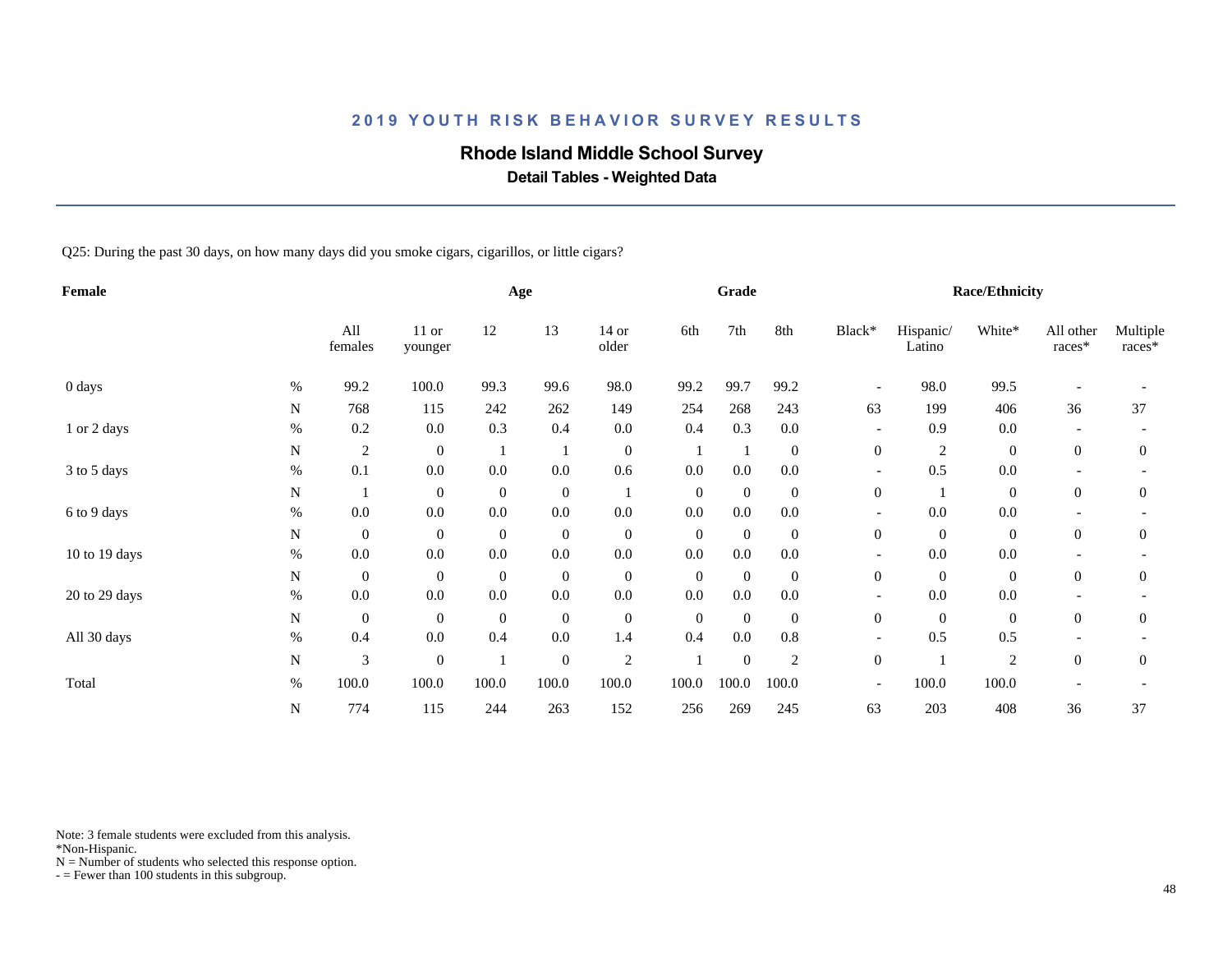## **Rhode Island Middle School Survey**

 **Detail Tables - Weighted Data**

Q26: Have you ever had a drink of alcohol, other than a few sips?

| <b>Total</b> |   |       |                    |       | Age   |                  |       | Grade |       |        |                     | <b>Race/Ethnicity</b> |                          |                          |
|--------------|---|-------|--------------------|-------|-------|------------------|-------|-------|-------|--------|---------------------|-----------------------|--------------------------|--------------------------|
|              |   | Total | $11$ or<br>younger | 12    | 13    | $14$ or<br>older | 6th   | 7th   | 8th   | Black* | Hispanic/<br>Latino | White*                | All other<br>races*      | Multiple<br>races*       |
| Yes          | % | 15.5  | 7.3                | 10.6  | 18.1  | 23.4             | 9.6   | 16.3  | 19.9  | 19.0   | 20.0                | 13.6                  |                          |                          |
|              | N | 224   | 14                 | 49    | 91    | 69               | 45    | 81    | 93    | 25     | 74                  | 101                   | 4                        | 13                       |
| No           | % | 84.5  | 92.7               | 89.4  | 81.9  | 76.6             | 90.4  | 83.7  | 80.1  | 81.0   | 80.0                | 86.4                  | $\overline{\phantom{0}}$ | $\overline{\phantom{0}}$ |
|              | N | 1,211 | 175                | 416   | 399   | 221              | 426   | 416   | 361   | 107    | 293                 | 647                   | 57                       | 55                       |
| Total        | % | 100.0 | 100.0              | 100.0 | 100.0 | 100.0            | 100.0 | 100.0 | 100.0 | 100.0  | 100.0               | 100.0                 |                          | $\overline{\phantom{0}}$ |
|              | N | 1,435 | 189                | 465   | 490   | 290              | 471   | 497   | 454   | 132    | 367                 | 748                   | 61                       | 68                       |

Note: 136 students were exluded from this analysis.

\*Non-Hispanic.

 $N =$  Number of students who selected this response option.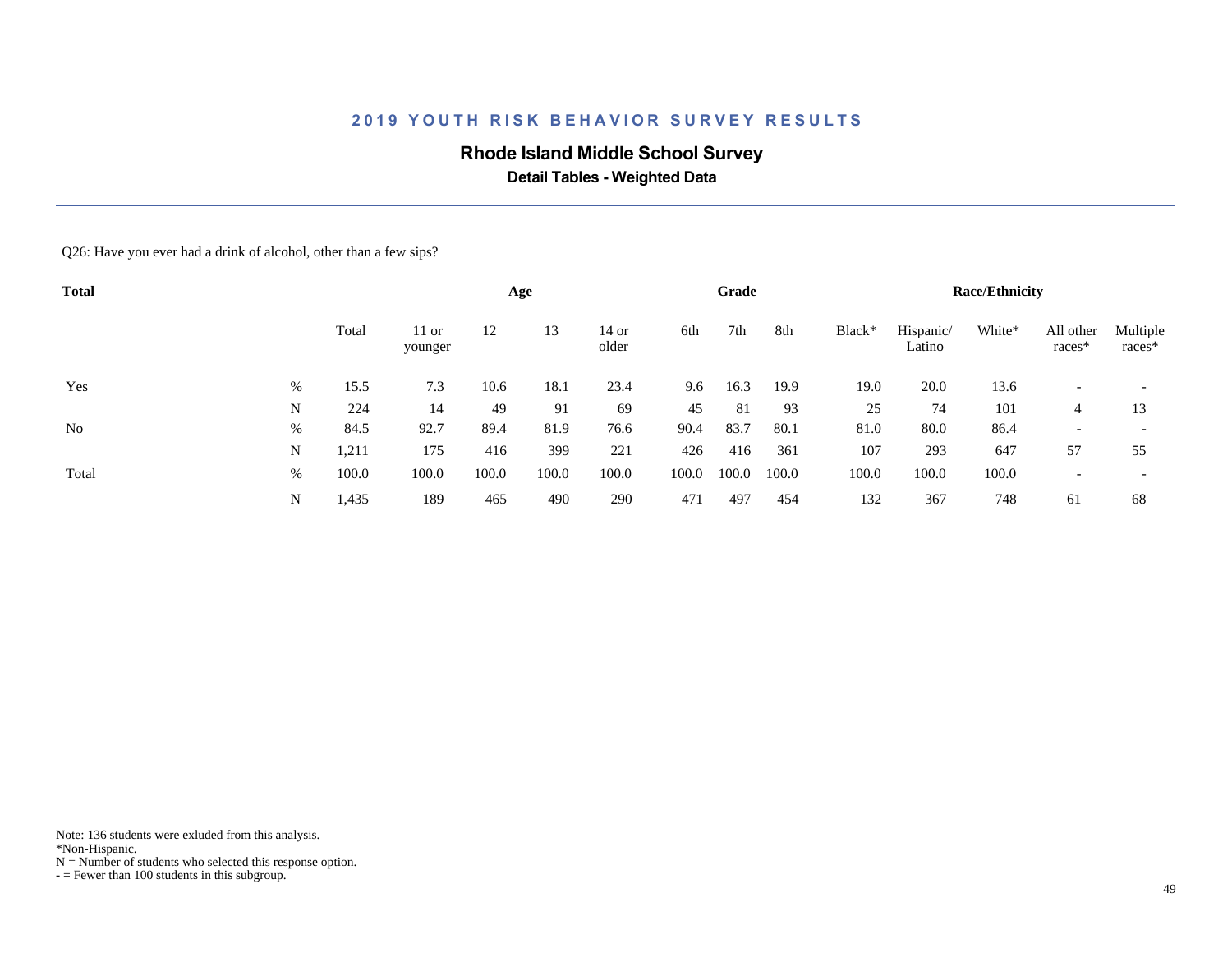## **Rhode Island Middle School Survey**

 **Detail Tables - Weighted Data**

Q26: Have you ever had a drink of alcohol, other than a few sips?

| Male  |   |              |                          |       | Age   |                  |       | Grade |       |                          |                     | <b>Race/Ethnicity</b> |                          |                          |
|-------|---|--------------|--------------------------|-------|-------|------------------|-------|-------|-------|--------------------------|---------------------|-----------------------|--------------------------|--------------------------|
|       |   | All<br>males | $11$ or<br>younger       | 12    | 13    | $14$ or<br>older | 6th   | 7th   | 8th   | Black*                   | Hispanic/<br>Latino | White*                | All other<br>races*      | Multiple<br>$races*$     |
| Yes   | % | 17.9         | $\overline{\phantom{0}}$ | 12.3  | 22.0  | 22.8             | 11.7  | 19.4  | 22.6  | $\overline{\phantom{0}}$ | 22.7                | 15.8                  |                          |                          |
|       | N | 131          | 10                       | 29    | 57    | 34               | 28    | 48    | 53    | 17                       | 43                  | 59                    |                          | 6                        |
| No    | % | 82.1         | $\overline{\phantom{0}}$ | 87.7  | 78.0  | 77.2             | 88.3  | 80.6  | 77.4  | $\overline{\phantom{a}}$ | 77.3                | 84.2                  | $\overline{\phantom{0}}$ | $\overline{\phantom{0}}$ |
|       | N | 590          | 73                       | 211   | 193   | 113              | 212   | 197   | 174   | 56                       | 144                 | 312                   | 26                       | 27                       |
| Total | % | 100.0        | $\overline{\phantom{0}}$ | 100.0 | 100.0 | 100.0            | 100.0 | 100.0 | 100.0 | $\overline{\phantom{0}}$ | 100.0               | 100.0                 |                          | $\overline{\phantom{0}}$ |
|       | N | 721          | 83                       | 240   | 250   | 147              | 240   | 245   | 227   | 73                       | 187                 | 371                   | 27                       | 33                       |

Note: 67 male students were excluded from this analysis.

\*Non-Hispanic.

 $N =$  Number of students who selected this response option.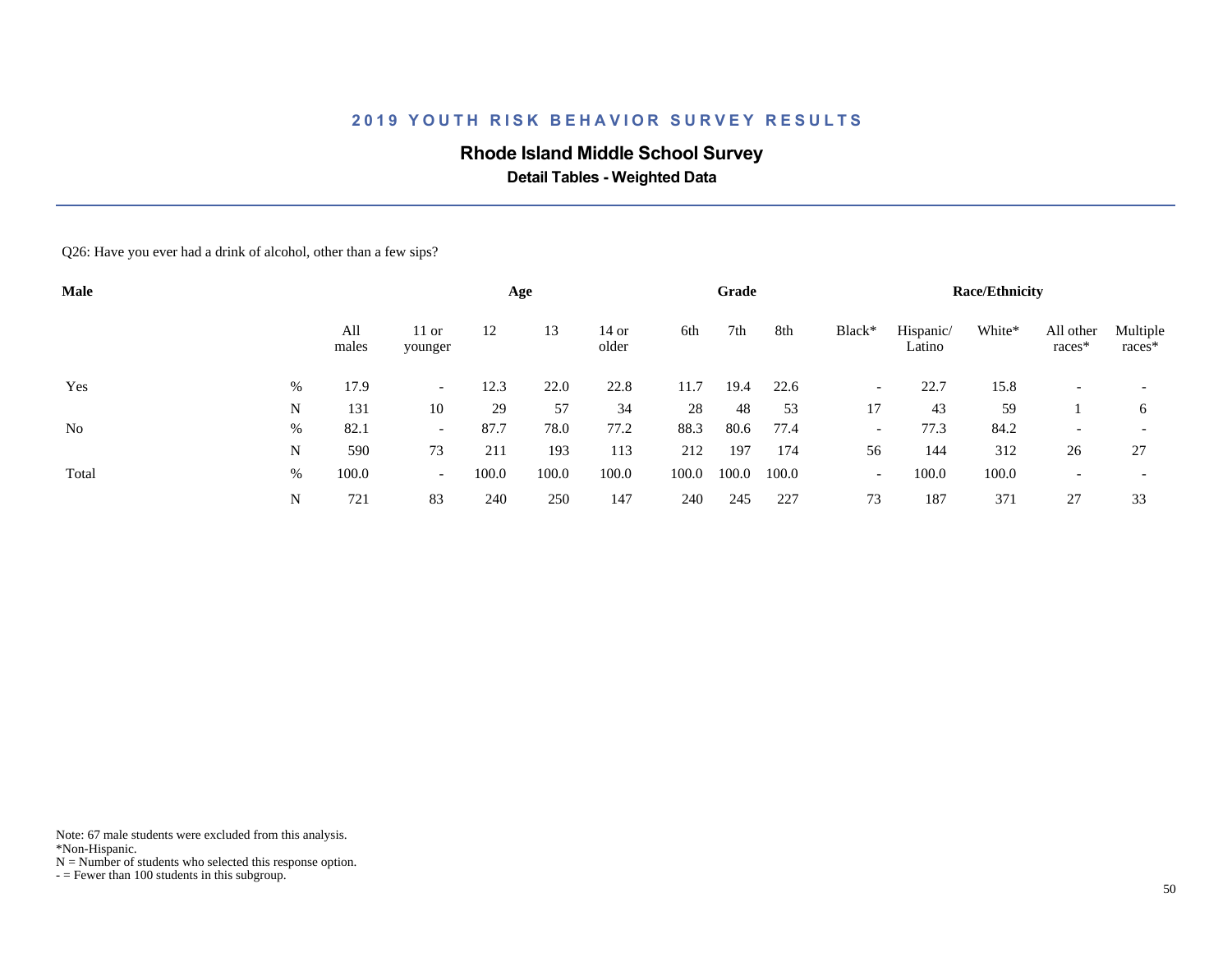## **Rhode Island Middle School Survey**

 **Detail Tables - Weighted Data**

Q26: Have you ever had a drink of alcohol, other than a few sips?

| Female         |   |                |                    |       | Age   |                  |       | Grade |       |                          |                     | <b>Race/Ethnicity</b> |                          |                    |
|----------------|---|----------------|--------------------|-------|-------|------------------|-------|-------|-------|--------------------------|---------------------|-----------------------|--------------------------|--------------------|
|                |   | All<br>females | $11$ or<br>younger | 12    | 13    | $14$ or<br>older | 6th   | 7th   | 8th   | Black*                   | Hispanic/<br>Latino | White*                | All other<br>$races*$    | Multiple<br>races* |
| Yes            | % | 12.9           | 3.4                | 8.8   | 13.5  | 24.2             | 7.3   | 12.7  | 17.2  | $\overline{\phantom{0}}$ | 16.5                | 11.3                  |                          |                    |
|                | N | 92             | 4                  | 20    | 33    | 35               | 17    | 32    | 40    | 8                        | 30                  | 42                    | 3                        |                    |
| N <sub>0</sub> | % | 87.1           | 96.6               | 91.2  | 86.5  | 75.8             | 92.7  | 87.3  | 82.8  | $\overline{\phantom{a}}$ | 83.5                | 88.7                  | $\overline{\phantom{0}}$ |                    |
|                | N | 618            | 102                | 204   | 205   | 107              | 214   | 217   | 186   | 51                       | 149                 | 334                   | 31                       | 28                 |
| Total          | % | 100.0          | 100.0              | 100.0 | 100.0 | 100.0            | 100.0 | 100.0 | 100.0 | $\overline{\phantom{a}}$ | 100.0               | 100.0                 |                          |                    |
|                | N | 710            | 106                | 224   | 238   | 142              | 231   | 249   | 226   | 59                       | 179                 | 376                   | 34                       | 35                 |

Note: 67 female students were excluded from this analysis.

\*Non-Hispanic.

 $N =$  Number of students who selected this response option.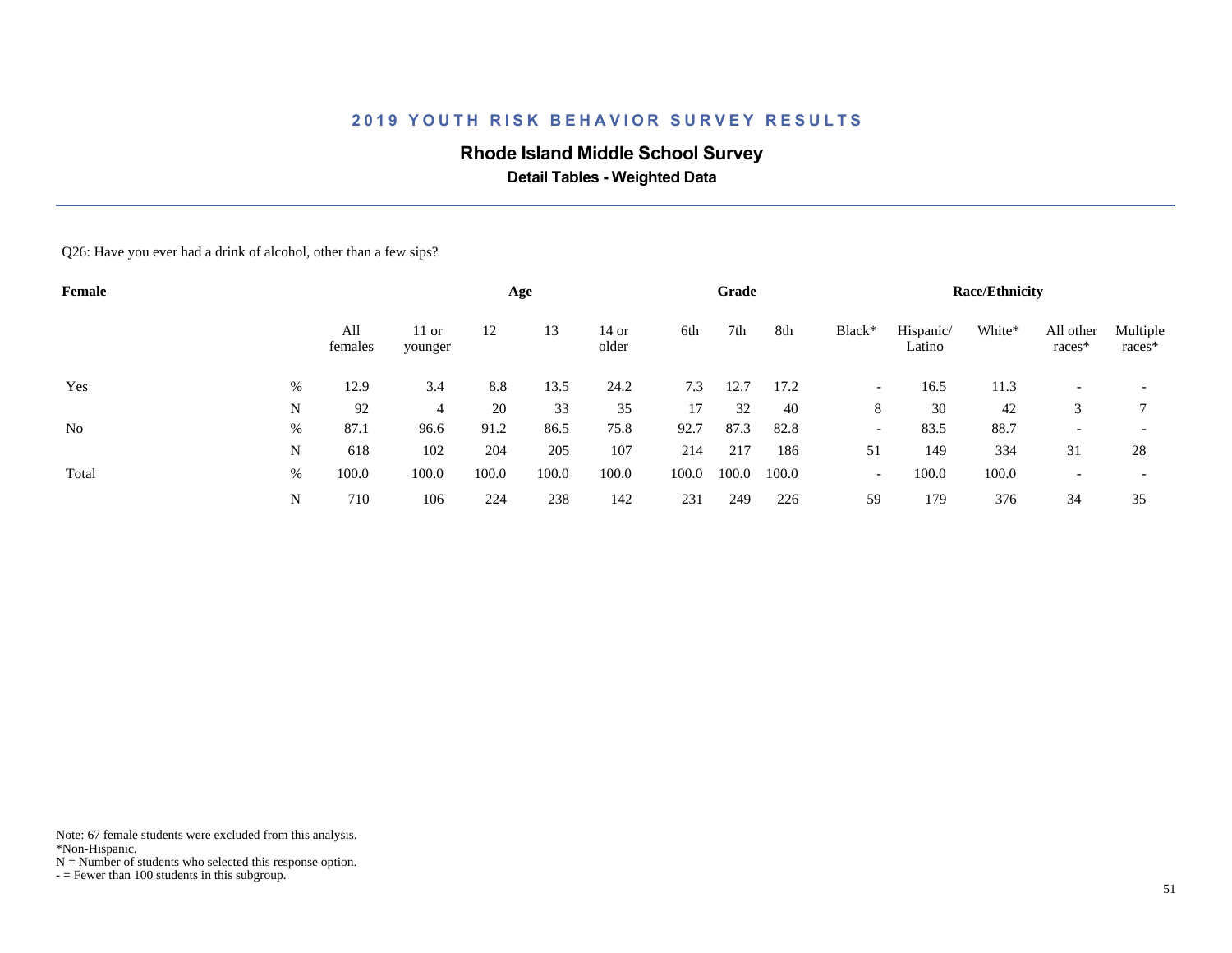## **Rhode Island Middle School Survey**

 **Detail Tables - Weighted Data**

Q27: How old were you when you had your first drink of alcohol other than a few sips?

| <b>Total</b>           |      |       |                    |                | Age             |                  |                | Grade  |       |                |                     | <b>Race/Ethnicity</b> |                     |                    |
|------------------------|------|-------|--------------------|----------------|-----------------|------------------|----------------|--------|-------|----------------|---------------------|-----------------------|---------------------|--------------------|
|                        |      | Total | $11$ or<br>younger | 12             | 13              | $14$ or<br>older | 6th            | 7th    | 8th   | Black*         | Hispanic/<br>Latino | White*                | All other<br>races* | Multiple<br>races* |
| Never drank alcohol    | %    | 84.3  | 92.8               | 89.4           | 81.7            | 76.0             | 90.0           | 84.0   | 79.8  | 80.4           | 79.4                | 86.7                  |                     |                    |
|                        | N    | 1,215 | 177                | 414            | 402             | 222              | 425            | 419    | 363   | 107            | 293                 | 649                   | 58                  | 56                 |
| 8 years old or younger | %    | 3.1   | 3.2                | 2.3            | 3.6             | 3.5              | 3.1            | 3.1    | 2.3   | 3.8            | 5.4                 | 2.0                   |                     |                    |
|                        | N    | 46    | 6                  | 11             | 18              | 11               | 15             | 16     | 11    | 5              | 20                  | 15                    | 3                   |                    |
| 9 years old            | %    | 0.9   | 0.4                | 0.8            | 1.4             | 0.6              | 0.4            | 1.1    | 1.2   | 2.1            | 1.8                 | 0.5                   |                     |                    |
|                        | N    | 14    |                    | 4              | $7\phantom{.0}$ | $\overline{c}$   | $\overline{2}$ | 6      | 6     | 3              | $\overline{7}$      | 4                     | $\theta$            | $\theta$           |
| 10 years old           | %    | 2.0   | 2.2                | 2.9            | 1.7             | 0.7              | 2.5            | 2.4    | 1.2   | 2.9            | 2.7                 | 1.6                   |                     |                    |
|                        | N    | 29    | $\overline{4}$     | 13             | 9               | $\overline{2}$   | 12             | 11     | 6     | 4              | 10                  | 12                    | $\overline{0}$      |                    |
| 11 years old           | %    | 2.2   | 1.4                | 2.8            | 2.1             | 1.8              | 2.5            | 2.4    | 1.7   | 2.4            | 2.7                 | 2.0                   |                     |                    |
|                        | N    | 31    | 3                  | 12             | 11              | $\mathfrak s$    | 11             | 12     | 8     | 3              | 10                  | 15                    | $\overline{0}$      |                    |
| 12 years old           | $\%$ | 3.4   | 0.0                | 1.8            | 4.1             | 6.8              | 1.1            | 4.3    | 4.8   | 3.1            | 4.5                 | 3.1                   |                     |                    |
|                        | N    | 50    | $\overline{0}$     | 9              | 21              | $20\,$           | 5              | $22\,$ | 23    | 4              | 17                  | 23                    | $\overline{0}$      | 5                  |
| 13 years old or older  | $\%$ | 4.1   | 0.0                | 0.0            | 5.4             | 10.7             | 0.4            | 2.6    | 8.9   | 5.3            | 3.5                 | 4.1                   |                     |                    |
|                        | N    | 58    | $\overline{0}$     | $\overline{0}$ | 27              | 31               | $\overline{c}$ | 13     | 41    | $\overline{7}$ | 13                  | 30                    | 2                   | 5                  |
| Total                  | $\%$ | 100.0 | 100.0              | 100.0          | 100.0           | 100.0            | 100.0          | 100.0  | 100.0 | 100.0          | 100.0               | 100.0                 |                     |                    |
|                        | N    | 1,443 | 191                | 463            | 495             | 293              | 472            | 499    | 458   | 133            | 370                 | 748                   | 63                  | 69                 |

Note: 128 students were exluded from this analysis.

\*Non-Hispanic.

 $N =$  Number of students who selected this response option.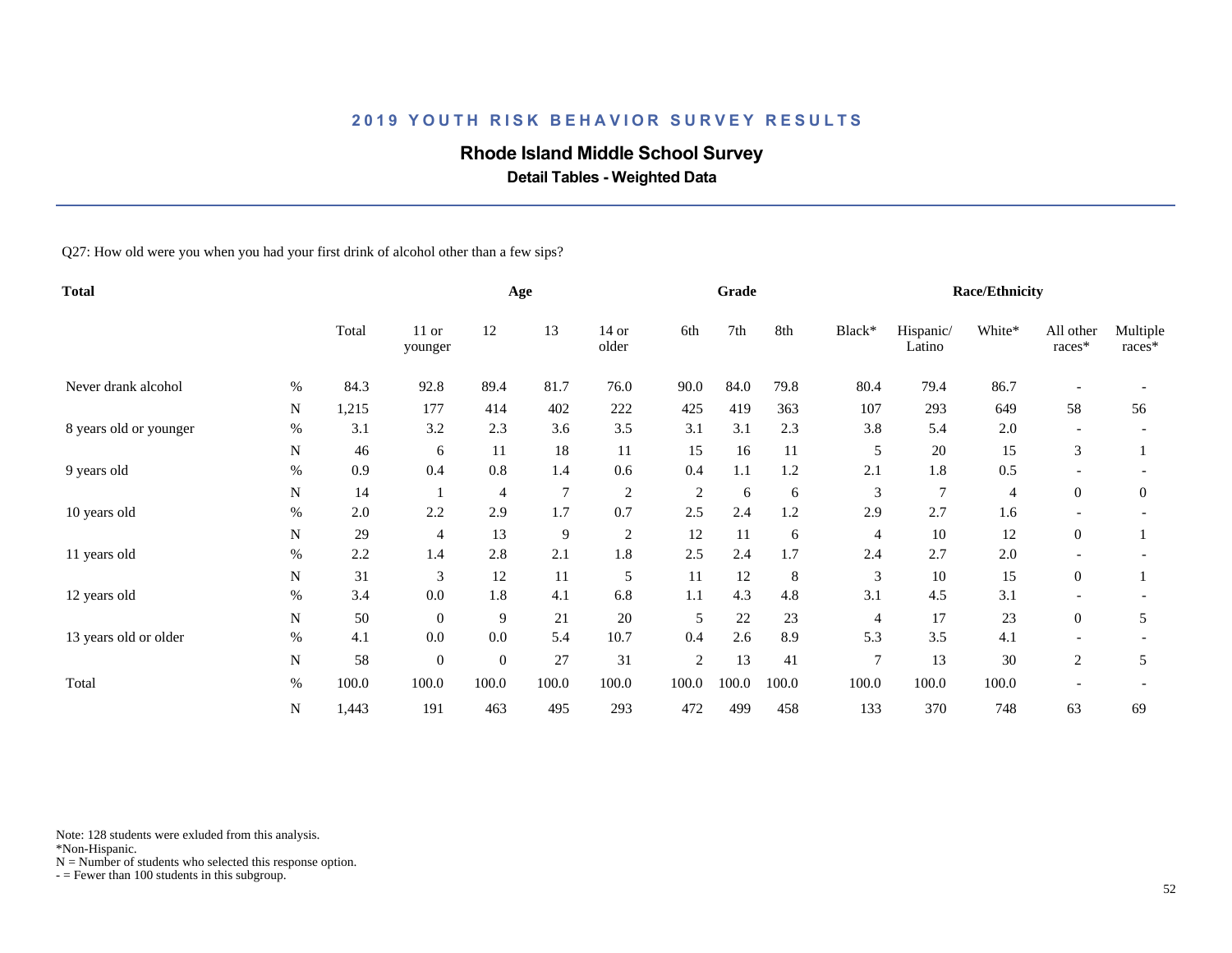## **Rhode Island Middle School Survey**

 **Detail Tables - Weighted Data**

Q27: How old were you when you had your first drink of alcohol other than a few sips?

| Male                   |      |              |                          |                | Age     |                  |                | Grade          |                |                          |                     | <b>Race/Ethnicity</b> |                       |                    |
|------------------------|------|--------------|--------------------------|----------------|---------|------------------|----------------|----------------|----------------|--------------------------|---------------------|-----------------------|-----------------------|--------------------|
|                        |      | All<br>males | 11 or<br>younger         | 12             | 13      | $14$ or<br>older | 6th            | 7th            | 8th            | Black*                   | Hispanic/<br>Latino | White*                | All other<br>$races*$ | Multiple<br>races* |
| Never drank alcohol    | $\%$ | 82.0         | $\overline{\phantom{a}}$ | 87.7           | 77.9    | 77.2             | 87.9           | 81.2           | 77.1           | $\overline{\phantom{a}}$ | 76.9                | 84.4                  |                       |                    |
|                        | N    | 591          | 74                       | 210            | 194     | 113              | 211            | 199            | 174            | 57                       | 144                 | 312                   | 26                    | 27                 |
| 8 years old or younger | $\%$ | 3.8          | $\overline{\phantom{a}}$ | 3.2            | 3.9     | 3.1              | 4.2            | 3.6            | 3.8            | $\overline{\phantom{a}}$ | 6.4                 | 2.1                   |                       |                    |
|                        | N    | 28           | 5                        | 8              | 10      | 5                | 10             | 9              | 9              | $\overline{4}$           | 12                  | 8                     |                       |                    |
| 9 years old            | %    | 1.1          | $\overline{\phantom{a}}$ | 0.7            | 1.9     | 0.5              | 0.3            | 1.4            | 1.6            | $\overline{\phantom{a}}$ | 2.0                 | 0.5                   |                       |                    |
|                        | N    | 9            |                          | 2              | 5       | -1               |                | $\overline{4}$ | $\overline{4}$ | 3                        | $\overline{4}$      | $\overline{2}$        | $\mathbf{0}$          | $\theta$           |
| 10 years old           | $\%$ | 2.9          | $\overline{\phantom{a}}$ | 3.6            | 2.2     | 1.3              | 3.3            | 3.5            | 1.9            | $\overline{\phantom{a}}$ | 3.6                 | 2.8                   |                       |                    |
|                        | N    | 21           | 4                        | 8              | 6       | $\sqrt{2}$       | 8              | 8              | 5              | $\overline{c}$           | $\overline{7}$      | 10                    | $\overline{0}$        | $\boldsymbol{0}$   |
| 11 years old           | $\%$ | 2.5          | $\overline{\phantom{a}}$ | 3.1            | 3.0     | 2.2              | 2.3            | 3.2            | 2.2            | $\overline{\phantom{a}}$ | 3.2                 | 2.2                   |                       |                    |
|                        | N    | 18           | $\overline{0}$           | $\overline{7}$ | $\,8\,$ | $\mathfrak{Z}$   | 5              | $\,8\,$        | 5              | $\overline{c}$           | 6                   | 8                     | $\theta$              |                    |
| 12 years old           | $\%$ | 3.5          | $\overline{\phantom{a}}$ | 1.6            | 5.0     | 6.0              | 1.7            | 4.8            | 4.2            | $\overline{\phantom{a}}$ | 4.8                 | 2.9                   |                       |                    |
|                        | N    | 26           | $\overline{0}$           | $\overline{4}$ | 13      | 9                | $\overline{4}$ | 12             | $10\,$         | 3                        | 9                   | 11                    | $\overline{0}$        | 3                  |
| 13 years old or older  | $\%$ | 4.1          | $\overline{\phantom{a}}$ | 0.0            | 6.1     | 9.7              | 0.4            | 2.4            | 9.2            | $\overline{\phantom{a}}$ | 3.2                 | 5.0                   |                       |                    |
|                        | N    | 30           | $\mathbf{0}$             | $\mathbf{0}$   | 16      | 14               |                | 6              | 21             | $\overline{4}$           | 6                   | 19                    | $\boldsymbol{0}$      |                    |
| Total                  | $\%$ | 100.0        | $\overline{\phantom{a}}$ | 100.0          | 100.0   | 100.0            | 100.0          | 100.0          | 100.0          | $\overline{\phantom{a}}$ | 100.0               | 100.0                 |                       |                    |
|                        | N    | 723          | 84                       | 239            | 252     | 147              | 240            | 246            | 228            | 75                       | 188                 | 370                   | 27                    | 33                 |

Note: 65 male students were excluded from this analysis.

\*Non-Hispanic.

 $N =$  Number of students who selected this response option.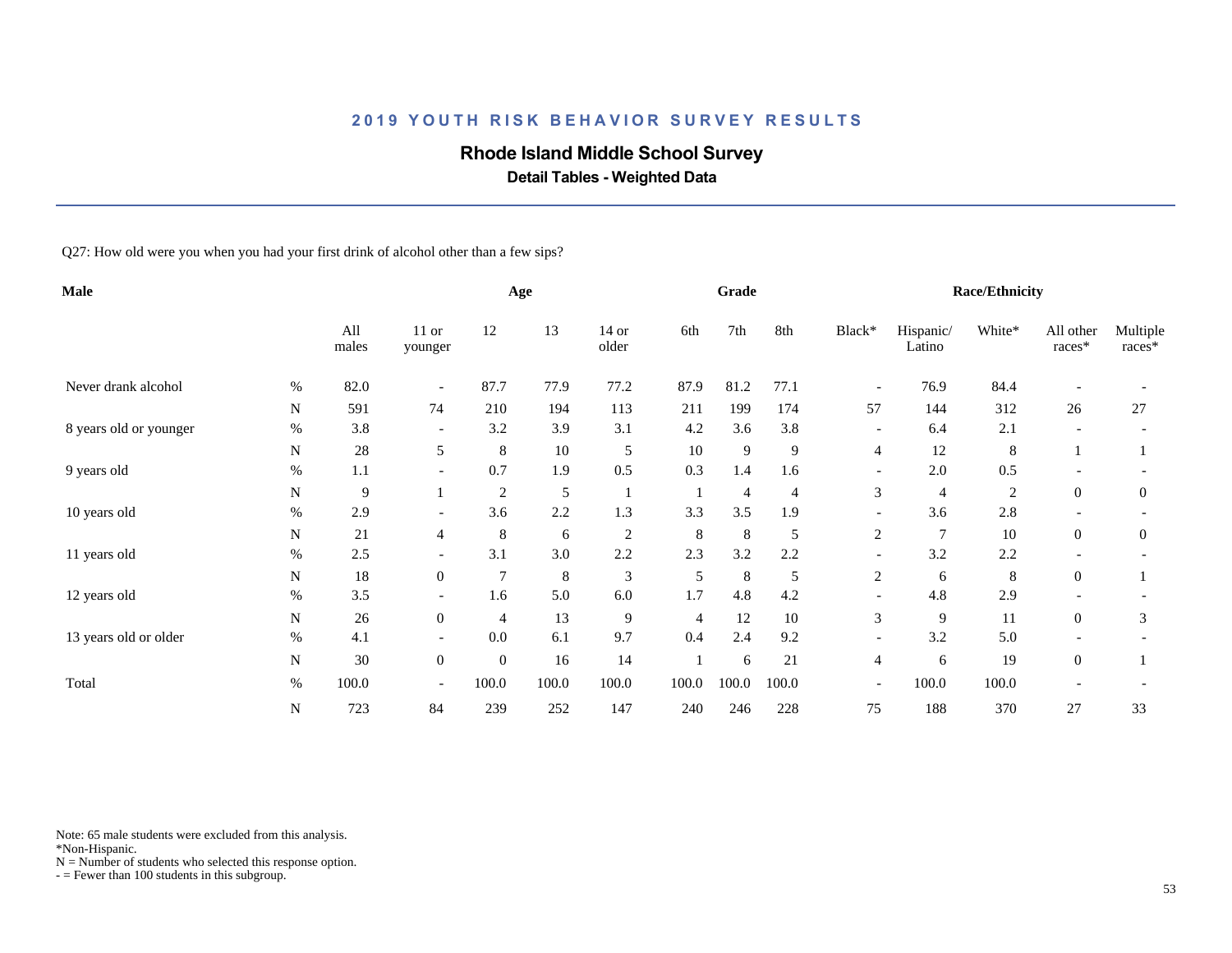## **Rhode Island Middle School Survey**

 **Detail Tables - Weighted Data**

Q27: How old were you when you had your first drink of alcohol other than a few sips?

| Female                 |      |                |                    |                | Age            |                  |       | Grade          |                |                          |                     | <b>Race/Ethnicity</b> |                       |                      |
|------------------------|------|----------------|--------------------|----------------|----------------|------------------|-------|----------------|----------------|--------------------------|---------------------|-----------------------|-----------------------|----------------------|
|                        |      | All<br>females | $11$ or<br>younger | 12             | 13             | $14$ or<br>older | 6th   | 7th            | 8th            | Black*                   | Hispanic/<br>Latino | White*                | All other<br>$races*$ | Multiple<br>$races*$ |
| Never drank alcohol    | %    | 86.9           | 96.7               | 91.6           | 86.2           | 74.7             | 92.4  | 87.3           | 82.5           | $\overline{\phantom{a}}$ | 82.6                | 89.0                  |                       |                      |
|                        | N    | 621            | 103                | 203            | 207            | 108              | 214   | 218            | 188            | 50                       | 149                 | 336                   | 32                    | 29                   |
| 8 years old or younger | %    | 2.3            | 0.8                | 0.8            | 3.3            | 3.9              | 2.0   | 2.7            | 0.9            | $\overline{\phantom{a}}$ | 4.4                 | 1.8                   |                       |                      |
|                        | N    | 17             |                    | $\overline{2}$ | 8              | 6                | 5     | $\tau$         | $\overline{c}$ |                          | $\,8\,$             | $\overline{7}$        |                       | 0                    |
| 9 years old            | $\%$ | 0.7            | 0.0                | 0.9            | 0.9            | 0.6              | 0.4   | 0.8            | 0.8            | $\overline{\phantom{a}}$ | 1.7                 | 0.5                   |                       |                      |
|                        | N    | 5              | $\boldsymbol{0}$   | $\overline{c}$ | $\overline{c}$ | -1               |       | $\overline{c}$ | $\overline{2}$ | $\boldsymbol{0}$         | 3                   | $\overline{c}$        | $\theta$              | $\boldsymbol{0}$     |
| 10 years old           | $\%$ | 1.1            | 0.0                | 2.2            | 1.2            | 0.0              | 1.6   | 1.2            | 0.4            |                          | 1.8                 | 0.4                   |                       |                      |
|                        | N    | $\,8\,$        | $\boldsymbol{0}$   | 5              | $\mathfrak{Z}$ | $\boldsymbol{0}$ | 4     | $\mathfrak{Z}$ |                | 2                        | 3                   | $\overline{c}$        | $\mathbf{0}$          |                      |
| 11 years old           | %    | 1.8            | 2.5                | 2.4            | 1.2            | 1.4              | 2.6   | 1.5            | 1.3            |                          | 2.2                 | 1.8                   |                       |                      |
|                        | N    | 13             | 3                  | 5              | $\mathfrak{Z}$ | $\sqrt{2}$       | 6     | $\overline{4}$ | 3              |                          | $\overline{4}$      | 7                     | $\overline{0}$        | $\overline{0}$       |
| 12 years old           | %    | 3.2            | 0.0                | 2.1            | 2.7            | 7.6              | 0.5   | 3.4            | 5.5            | $\overline{\phantom{a}}$ | 3.6                 | 3.3                   |                       |                      |
|                        | N    | 23             | $\overline{0}$     | 5              | $\overline{7}$ | 11               |       | 9              | 13             |                          | $\overline{7}$      | 12                    | $\overline{0}$        | $\overline{2}$       |
| 13 years old or older  | $\%$ | 4.1            | 0.0                | 0.0            | 4.6            | 11.8             | 0.5   | 3.0            | 8.7            |                          | 3.8                 | 3.1                   |                       |                      |
|                        | N    | 28             | $\boldsymbol{0}$   | $\theta$       | 11             | 17               |       | $\overline{7}$ | 20             | 3                        | $\overline{7}$      | 11                    | 2                     | 4                    |
| Total                  | $\%$ | 100.0          | 100.0              | 100.0          | 100.0          | 100.0            | 100.0 | 100.0          | 100.0          | $\overline{\phantom{a}}$ | 100.0               | 100.0                 |                       |                      |
|                        | N    | 715            | 107                | 222            | 241            | 145              | 232   | 250            | 229            | 58                       | 181                 | 377                   | 35                    | 36                   |

Note: 62 female students were excluded from this analysis.

\*Non-Hispanic.

 $N =$  Number of students who selected this response option.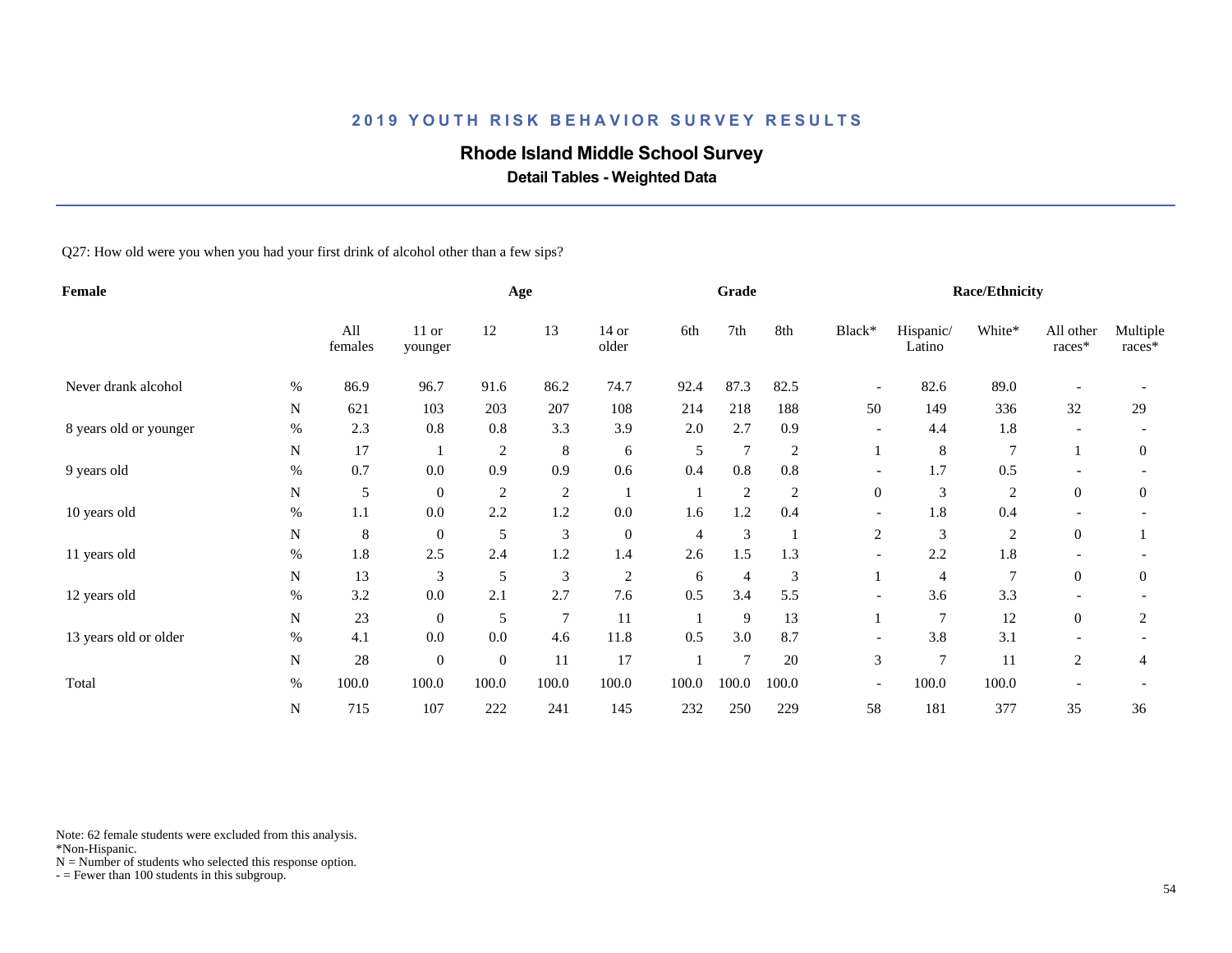## **Rhode Island Middle School Survey**

 **Detail Tables - Weighted Data**

#### Q28: Have you ever used marijuana?

| <b>Total</b> |   |       |                    |       | Age   |                |       | Grade |       |        |                     | <b>Race/Ethnicity</b> |                     |                          |
|--------------|---|-------|--------------------|-------|-------|----------------|-------|-------|-------|--------|---------------------|-----------------------|---------------------|--------------------------|
|              |   | Total | $11$ or<br>younger | 12    | 13    | 14 or<br>older | 6th   | 7th   | 8th   | Black* | Hispanic/<br>Latino | White*                | All other<br>races* | Multiple<br>races*       |
| Yes          | % | 7.4   | 0.4                | 3.1   | 8.9   | 15.6           | 2.5   | 6.6   | 12.7  | 14.1   | 9.1                 | 5.7                   |                     | $\overline{\phantom{a}}$ |
|              | N | 113   |                    | 16    | 46    | 50             | 13    | 34    | -64   | 19     | 35                  | 45                    |                     | 10                       |
| No           | % | 92.6  | 99.6               | 96.9  | 91.1  | 84.4           | 97.5  | 93.4  | 87.3  | 85.9   | 90.9                | 94.3                  |                     | $\overline{\phantom{a}}$ |
|              | N | 1,390 | 193                | 476   | 464   | 256            | 481   | 480   | 418   | 120    | 355                 | 741                   | 61                  | 58                       |
| Total        | % | 100.0 | 100.0              | 100.0 | 100.0 | 100.0          | 100.0 | 100.0 | 100.0 | 100.0  | 100.0               | 100.0                 |                     | $\overline{\phantom{a}}$ |
|              | N | 1,503 | 194                | 492   | 510   | 306            | 494   | 514   | 482   | 139    | 390                 | 786                   | 62                  | 68                       |

Note: 68 students were exluded from this analysis.

\*Non-Hispanic.

 $N =$  Number of students who selected this response option.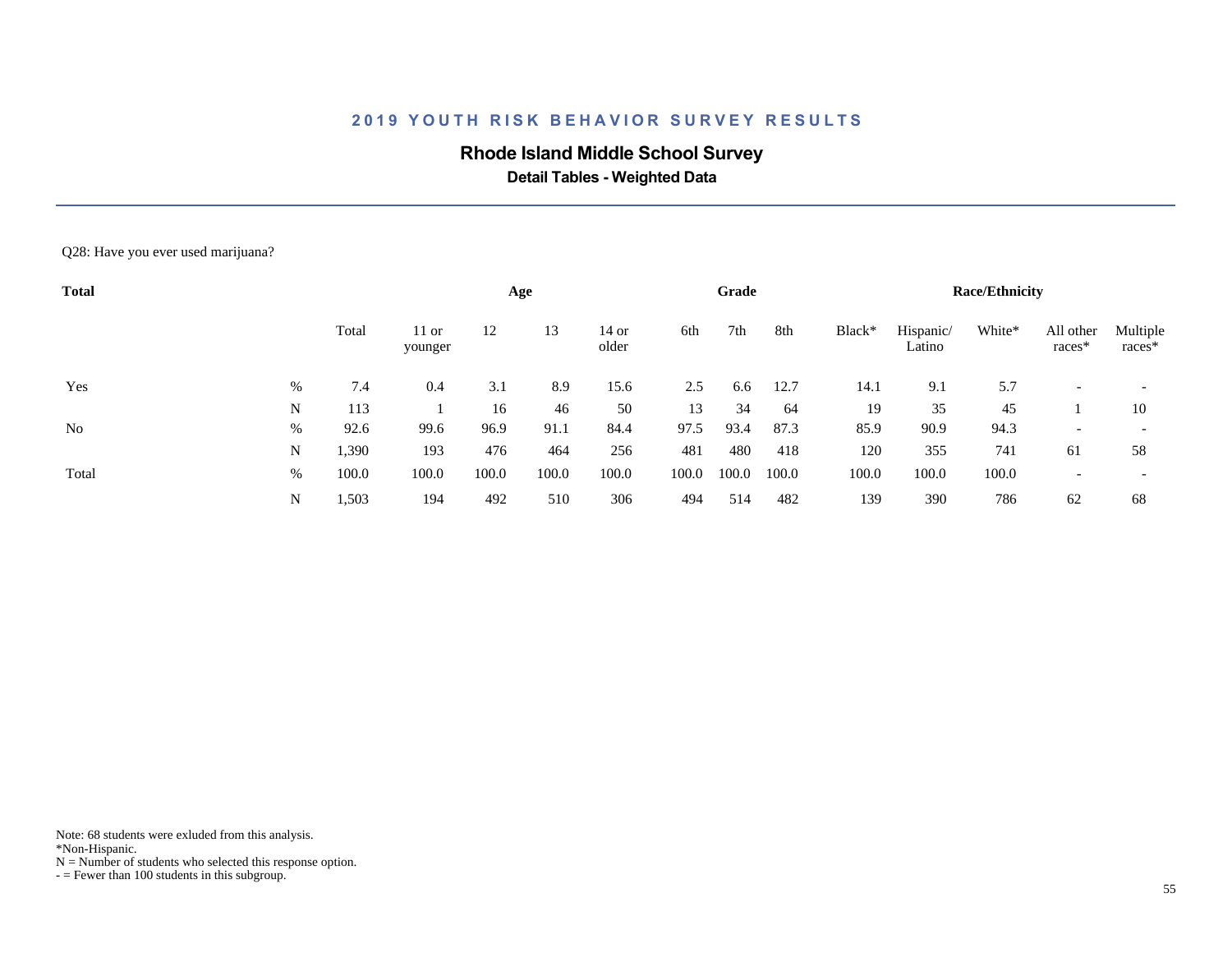## **Rhode Island Middle School Survey**

 **Detail Tables - Weighted Data**

#### Q28: Have you ever used marijuana?

| Male           |      |              |                          |       | Age   |                |       | Grade |       |                          |                     | <b>Race/Ethnicity</b> |                     |                    |
|----------------|------|--------------|--------------------------|-------|-------|----------------|-------|-------|-------|--------------------------|---------------------|-----------------------|---------------------|--------------------|
|                |      | All<br>males | $11$ or<br>younger       | 12    | 13    | 14 or<br>older | 6th   | 7th   | 8th   | Black*                   | Hispanic/<br>Latino | White*                | All other<br>races* | Multiple<br>races* |
| Yes            | %    | 7.8          |                          | 3.5   | 9.8   | 14.5           | 4.3   | 7.5   | 11.8  | $\overline{\phantom{0}}$ | 8.6                 | 5.4                   |                     |                    |
|                | N    | 60           |                          | 9     | 26    | 24             | 11    | 19    | 30    | 15                       | 17                  | 21                    |                     |                    |
| N <sub>0</sub> | %    | 92.2         | $\overline{\phantom{0}}$ | 96.5  | 90.2  | 85.5           | 95.7  | 92.5  | 88.2  | $\overline{\phantom{0}}$ | 91.4                | 94.6                  |                     |                    |
|                | N    | 687          | 80                       | 243   | 231   | 132            | 235   | 232   | 210   | 61                       | 182                 | 363                   | 25                  | 27                 |
| Total          | $\%$ | 100.0        | $\sim$                   | 100.0 | 100.0 | 100.0          | 100.0 | 100.0 | 100.0 | $\overline{\phantom{0}}$ | 100.0               | 100.0                 |                     |                    |
|                | N    | 747          | 81                       | 252   | 257   | 156            | 246   | 251   | 240   | 76                       | 199                 | 384                   | 26                  | 32                 |

Note: 41 male students were excluded from this analysis.

\*Non-Hispanic.

 $N =$  Number of students who selected this response option.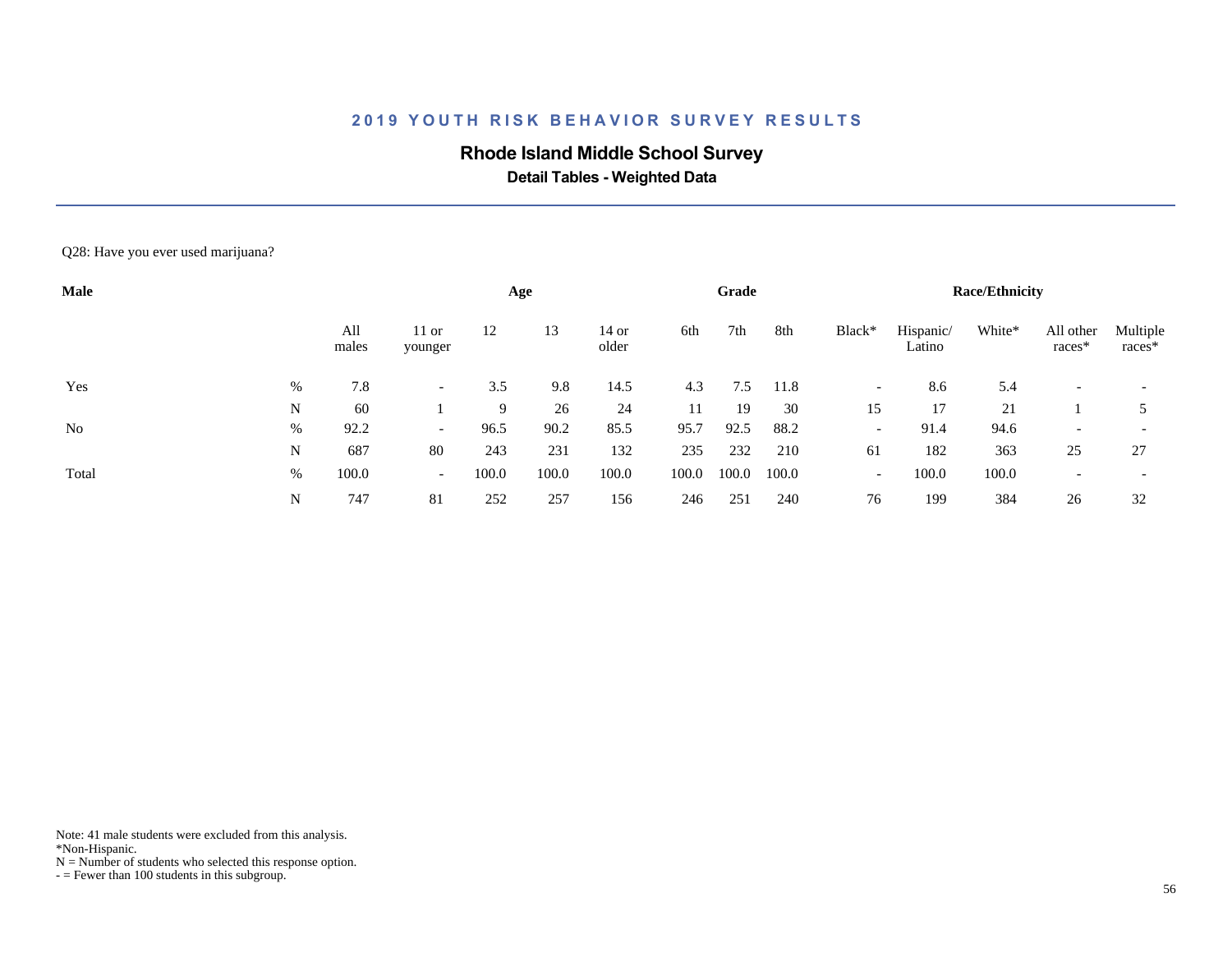## **Rhode Island Middle School Survey**

 **Detail Tables - Weighted Data**

#### Q28: Have you ever used marijuana?

| Female         |      |                |                    |       | Age   |                |       | Grade |       |                          |                     | <b>Race/Ethnicity</b> |                     |                    |
|----------------|------|----------------|--------------------|-------|-------|----------------|-------|-------|-------|--------------------------|---------------------|-----------------------|---------------------|--------------------|
|                |      | All<br>females | $11$ or<br>younger | 12    | 13    | 14 or<br>older | 6th   | 7th   | 8th   | Black*                   | Hispanic/<br>Latino | White*                | All other<br>races* | Multiple<br>races* |
| Yes            | %    | 6.9            | 0.0                | 2.7   | 7.5   | 16.9           | 0.7   | 5.3   | 13.7  | $\overline{\phantom{0}}$ | 9.1                 | 6.0                   |                     |                    |
|                | N    | 52             | $\overline{0}$     |       | 19    | 26             | 2     | 14    | 34    | 4                        | 17                  | 24                    | $\overline{0}$      |                    |
| N <sub>0</sub> | %    | 93.1           | 100.0              | 97.3  | 92.5  | 83.1           | 99.3  | 94.7  | 86.3  | $\overline{\phantom{0}}$ | 90.9                | 94.0                  |                     |                    |
|                | N    | 702            | 113                | 233   | 233   | 123            | 246   | 248   | 207   | 59                       | 173                 | 377                   | 36                  | 31                 |
| Total          | $\%$ | 100.0          | 100.0              | 100.0 | 100.0 | 100.0          | 100.0 | 100.0 | 100.0 | $\overline{\phantom{a}}$ | 100.0               | 100.0                 |                     |                    |
|                | N    | 754            | 113                | 240   | 252   | 149            | 248   | 262   | 241   | 63                       | 190                 | 401                   | 36                  | 36                 |

Note: 23 female students were excluded from this analysis.

\*Non-Hispanic.

 $N =$  Number of students who selected this response option.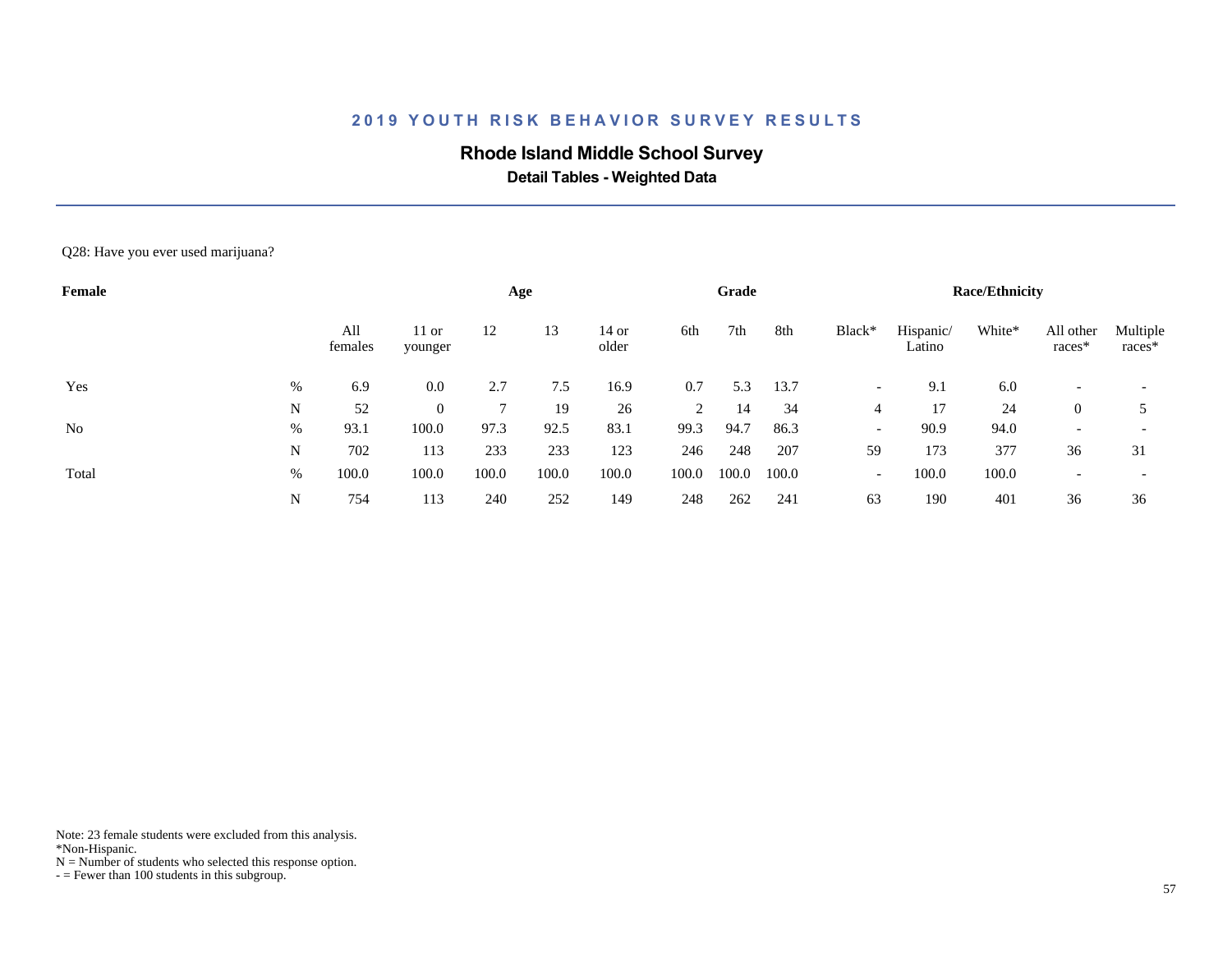## **Rhode Island Middle School Survey**

 **Detail Tables - Weighted Data**

Q29: How old were you when you tried marijuana for the first time?

| <b>Total</b>           |      |                |                  |              | Age            |                  |                | Grade          |                |                |                     | <b>Race/Ethnicity</b> |                     |                      |
|------------------------|------|----------------|------------------|--------------|----------------|------------------|----------------|----------------|----------------|----------------|---------------------|-----------------------|---------------------|----------------------|
|                        |      | Total          | 11 or<br>younger | 12           | 13             | $14$ or<br>older | 6th            | 7th            | 8th            | Black*         | Hispanic/<br>Latino | White*                | All other<br>races* | Multiple<br>$races*$ |
| Never tried marijuana  | $\%$ | 92.5           | 99.6             | 96.7         | 91.0           | 84.4             | 97.3           | 93.3           | 87.3           | 85.4           | 90.7                | 94.3                  |                     |                      |
|                        | N    | 1,392          | 193              | 474          | 468            | 256              | 480            | 482            | 419            | 122            | 354                 | 741                   | 60                  | 58                   |
| 8 years old or younger | $\%$ | 0.5            | 0.0              | 0.6          | 0.4            | 0.9              | 0.4            | 0.4            | 0.6            | 0.7            | 1.3                 | 0.2                   |                     |                      |
|                        | N    | $\,8$          | $\overline{0}$   | 3            | $\overline{c}$ | 3                | 2              | $\overline{2}$ | 3              |                | 5                   | $\overline{c}$        | $\overline{0}$      | $\overline{0}$       |
| 9 years old            | $\%$ | 0.2            | 0.0              | 0.2          | 0.2            | 0.6              | 0.2            | 0.2            | 0.2            | 1.3            | 0.3                 | 0.1                   |                     |                      |
|                        | N    | $\overline{4}$ | $\boldsymbol{0}$ |              |                | $\overline{c}$   |                |                |                | $\overline{2}$ |                     |                       | $\theta$            | $\theta$             |
| 10 years old           | $\%$ | 0.6            | 0.4              | 0.2          | 1.2            | 0.6              | 0.2            | 1.3            | 0.4            | 1.5            | 0.8                 | 0.3                   |                     |                      |
|                        | N    | 10             |                  |              | 6              | $\boldsymbol{2}$ |                | $\tau$         | $\overline{c}$ | $\overline{c}$ | 3                   | $\mathfrak{Z}$        | $\boldsymbol{0}$    |                      |
| 11 years old           | %    | 0.9            | 0.0              | 0.8          | 0.8            | 1.8              | 0.8            | 0.2            | 1.7            | 2.2            | 1.9                 | 0.2                   |                     |                      |
|                        | N    | 14             | $\boldsymbol{0}$ | 4            | 4              | 6                | 4              |                | 9              | 3              | $\overline{7}$      | 2                     |                     |                      |
| 12 years old           | %    | 2.3            | 0.0              | 1.6          | 3.6            | 2.9              | 0.8            | 2.8            | 3.4            | 3.5            | 2.7                 | 2.1                   |                     |                      |
|                        | N    | 36             | $\overline{0}$   | 8            | 19             | 9                | 4              | 15             | 17             | 5              | 11                  | 16                    | $\overline{0}$      | 3                    |
| 13 years old or older  | $\%$ | 2.9            | 0.0              | 0.0          | 2.9            | 8.9              | 0.4            | 1.8            | 6.4            | 5.3            | 2.5                 | 2.6                   |                     |                      |
|                        | N    | 43             | $\boldsymbol{0}$ | $\mathbf{0}$ | 15             | 28               | $\overline{2}$ | 9              | 32             | $\overline{7}$ | 9                   | 21                    | $\overline{0}$      | 5                    |
| Total                  | $\%$ | 100.0          | 100.0            | 100.0        | 100.0          | 100.0            | 100.0          | 100.0          | 100.0          | 100.0          | 100.0               | 100.0                 |                     |                      |
|                        | N    | 1,507          | 194              | 491          | 515            | 306              | 494            | 517            | 483            | 142            | 390                 | 786                   | 61                  | 68                   |

Note: 64 students were exluded from this analysis.

\*Non-Hispanic.

 $N =$  Number of students who selected this response option.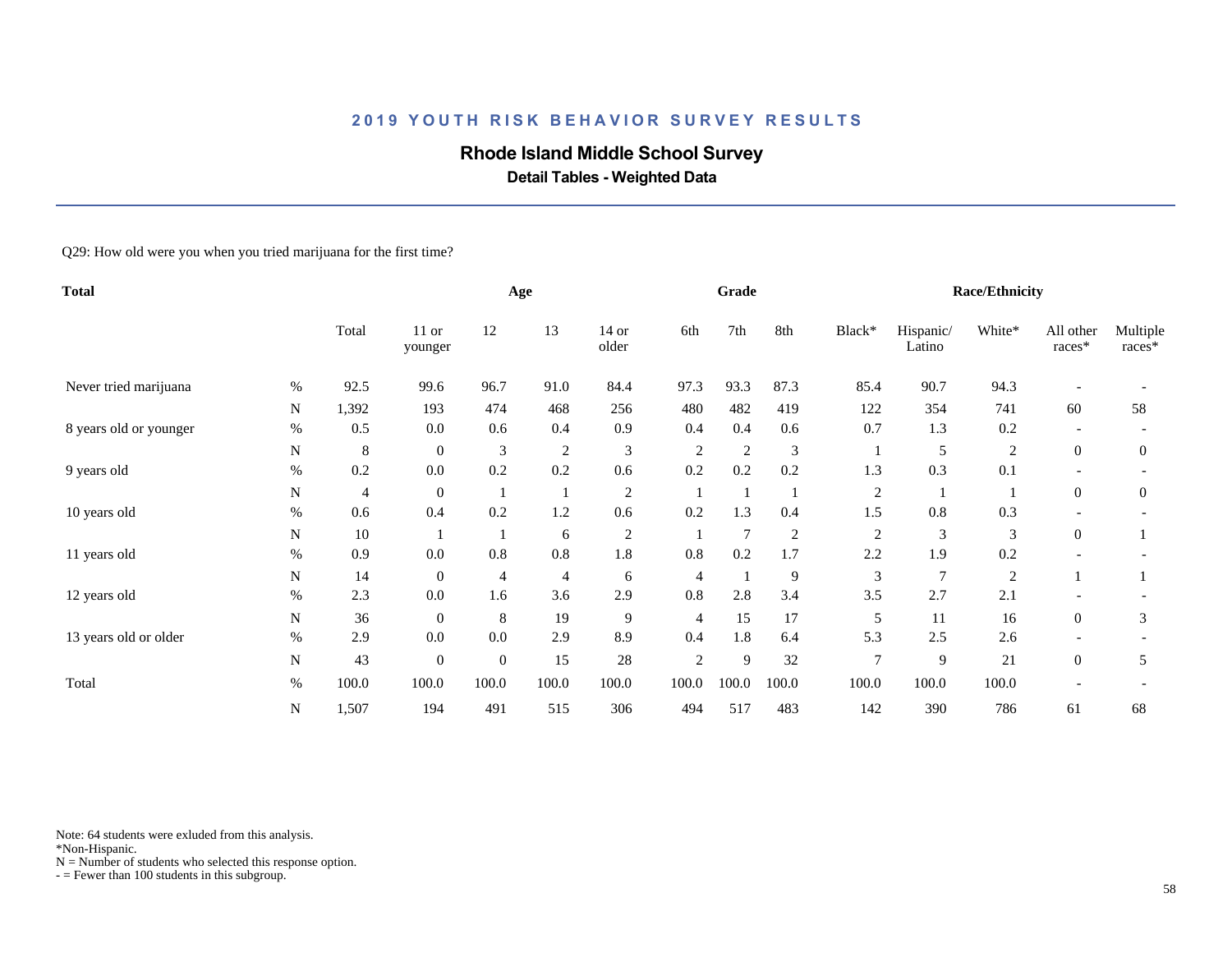## **Rhode Island Middle School Survey**

 **Detail Tables - Weighted Data**

Q29: How old were you when you tried marijuana for the first time?

| Male                   |      |                |                          |                | Age            |                  |       | Grade           |                 |                          |                     | <b>Race/Ethnicity</b> |                          |                      |
|------------------------|------|----------------|--------------------------|----------------|----------------|------------------|-------|-----------------|-----------------|--------------------------|---------------------|-----------------------|--------------------------|----------------------|
|                        |      | All<br>males   | 11 or<br>younger         | 12             | 13             | $14$ or<br>older | 6th   | 7th             | 8th             | Black*                   | Hispanic/<br>Latino | White*                | All other<br>races*      | Multiple<br>$races*$ |
| Never tried marijuana  | %    | 92.1           | $\overline{\phantom{a}}$ | 96.1           | 90.3           | 85.5             | 95.3  | 92.6            | 88.3            | $\overline{\phantom{a}}$ | 91.4                | 94.6                  |                          |                      |
|                        | N    | 689            | 80                       | 242            | 234            | 132              | 234   | 234             | 211             | 63                       | 182                 | 363                   | 24                       | 27                   |
| 8 years old or younger | $\%$ | 0.4            | $\overline{\phantom{a}}$ | 0.4            | 0.4            | 0.6              | 0.4   | 0.4             | 0.4             | $\overline{\phantom{a}}$ | 0.5                 | 0.3                   |                          |                      |
|                        | N    | 3              | $\boldsymbol{0}$         |                |                | -1               |       |                 |                 |                          |                     |                       | $\overline{0}$           | $\overline{0}$       |
| 9 years old            | $\%$ | 0.4            | $\overline{\phantom{a}}$ | 0.3            | 0.4            | 0.5              | 0.3   | 0.4             | 0.3             | $\overline{\phantom{a}}$ | 0.0                 | 0.3                   | $\overline{\phantom{a}}$ |                      |
|                        | N    | 3              | $\boldsymbol{0}$         |                |                |                  |       |                 |                 | 2                        | $\overline{0}$      |                       | $\overline{0}$           | $\overline{0}$       |
| 10 years old           | %    | 0.9            | $\overline{\phantom{a}}$ | 0.0            | 1.5            | 1.2              | 0.3   | 1.9             | 0.4             |                          | 1.5                 | 0.2                   |                          |                      |
|                        | N    | $\overline{7}$ |                          | $\mathbf{0}$   | $\overline{4}$ | $\overline{c}$   |       | 5               |                 | 2                        | $\mathfrak{Z}$      |                       | $\overline{0}$           | $\overline{0}$       |
| 11 years old           | %    | 1.1            |                          | 1.2            | 1.5            | 1.1              | 1.6   | 0.0             | 1.9             |                          | 2.1                 | 0.2                   |                          |                      |
|                        | N    | 9              | $\overline{0}$           | $\mathfrak{Z}$ | 4              | 2                | 4     | $\mathbf{0}$    | 5               | 3                        | 4                   |                       |                          | $\overline{0}$       |
| 12 years old           | %    | 2.2            | $\overline{\phantom{a}}$ | 2.0            | 3.2            | $2.0\,$          | 1.3   | 2.8             | 2.8             | $\overline{\phantom{a}}$ | 2.0                 | 2.1                   |                          |                      |
|                        | N    | 17             | $\boldsymbol{0}$         | 5              | 9              | $\mathfrak{Z}$   | 3     | $7\phantom{.0}$ | $7\phantom{.0}$ | $\overline{c}$           | $\overline{4}$      | 8                     | $\overline{0}$           | 3                    |
| 13 years old or older  | $\%$ | 2.9            |                          | 0.0            | 2.7            | 9.1              | 0.8   | 1.9             | 6.0             | $\overline{\phantom{0}}$ | 2.6                 | 2.3                   |                          |                      |
|                        | N    | 22             | $\boldsymbol{0}$         | $\mathbf{0}$   | $\overline{7}$ | 15               | 2     | 5               | 15              | 6                        | 5                   | 9                     | $\overline{0}$           | $\overline{c}$       |
| Total                  | $\%$ | 100.0          |                          | 100.0          | 100.0          | 100.0            | 100.0 | 100.0           | 100.0           | $\overline{\phantom{a}}$ | 100.0               | 100.0                 |                          |                      |
|                        | N    | 750            | 81                       | 252            | 260            | 156              | 246   | 253             | 241             | 79                       | 199                 | 384                   | 25                       | 32                   |

Note: 38 male students were excluded from this analysis.

\*Non-Hispanic.

 $N =$  Number of students who selected this response option.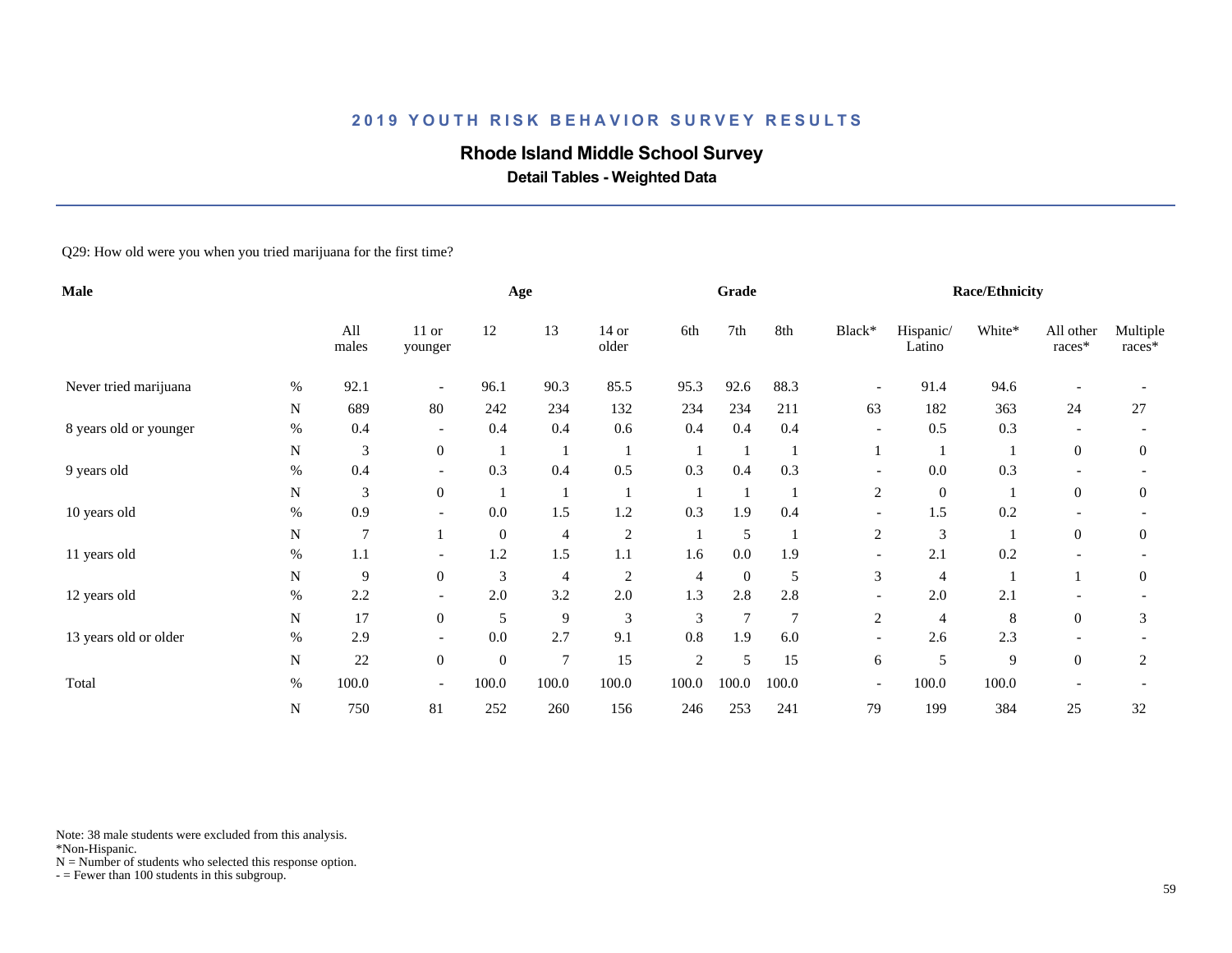## **Rhode Island Middle School Survey**

 **Detail Tables - Weighted Data**

Q29: How old were you when you tried marijuana for the first time?

| Female                 |      |                |                    |                | Age              |                  |                  | Grade            |                |                          |                     | <b>Race/Ethnicity</b> |                     |                      |
|------------------------|------|----------------|--------------------|----------------|------------------|------------------|------------------|------------------|----------------|--------------------------|---------------------|-----------------------|---------------------|----------------------|
|                        |      | All<br>females | $11$ or<br>younger | 12             | 13               | 14 or<br>older   | 6th              | 7th              | 8th            | Black*                   | Hispanic/<br>Latino | White*                | All other<br>races* | Multiple<br>$races*$ |
| Never tried marijuana  | $\%$ | 93.0           | 100.0              | 97.3           | 92.2             | 83.1             | 99.3             | 94.4             | 86.3           | $\overline{\phantom{a}}$ | 90.4                | 94.0                  |                     |                      |
|                        | N    | 701            | 113                | 232            | 233              | 123              | 246              | 247              | 207            | 59                       | 172                 | 377                   | 36                  | 31                   |
| 8 years old or younger | $\%$ | 0.6            | 0.0                | 0.9            | 0.3              | 1.3              | 0.4              | 0.3              | 0.8            | $\overline{\phantom{a}}$ | 2.2                 | 0.2                   |                     |                      |
|                        | N    | 5              | $\overline{0}$     | $\overline{c}$ |                  | $\sqrt{2}$       |                  |                  | $\overline{c}$ | $\overline{0}$           | $\overline{4}$      |                       | $\overline{0}$      | $\overline{0}$       |
| 9 years old            | $\%$ | 0.1            | 0.0                | 0.0            | 0.0              | 0.6              | 0.0              | 0.0              | 0.0            | $\overline{\phantom{a}}$ | 0.5                 | 0.0                   | $\overline{a}$      |                      |
|                        | N    |                | $\boldsymbol{0}$   | $\mathbf{0}$   | $\boldsymbol{0}$ |                  | $\overline{0}$   | $\boldsymbol{0}$ | $\mathbf{0}$   | $\overline{0}$           |                     | $\mathbf{0}$          | $\overline{0}$      | 0                    |
| 10 years old           | %    | 0.4            | 0.0                | 0.4            | 0.8              | 0.0              | 0.0              | 0.8              | 0.4            |                          | 0.0                 | 0.4                   |                     |                      |
|                        | N    | 3              | $\overline{0}$     |                | $\overline{c}$   | $\boldsymbol{0}$ | $\overline{0}$   | $\overline{c}$   |                | $\overline{0}$           | $\overline{0}$      | $\overline{c}$        | $\overline{0}$      |                      |
| 11 years old           | $\%$ | 0.7            | 0.0                | 0.4            | $0.0\,$          | 2.5              | 0.0              | 0.4              | 1.6            | $\overline{\phantom{a}}$ | 1.6                 | 0.3                   |                     |                      |
|                        | N    | 5              | $\overline{0}$     |                | $\boldsymbol{0}$ | 4                | $\overline{0}$   |                  | $\overline{4}$ | $\boldsymbol{0}$         | 3                   |                       | $\theta$            |                      |
| 12 years old           | $\%$ | 2.3            | 0.0                | 1.1            | 3.6              | 3.8              | 0.3              | 2.5              | 4.1            |                          | 2.9                 | 2.0                   |                     |                      |
|                        | N    | 18             | $\overline{0}$     | 3              | 9                | 6                |                  | $\overline{7}$   | 10             | 3                        | 6                   | 8                     | $\overline{0}$      | $\overline{0}$       |
| 13 years old or older  | $\%$ | 2.9            | 0.0                | 0.0            | 3.2              | 8.7              | 0.0              | 1.6              | 6.9            | $\overline{\phantom{0}}$ | 2.3                 | 3.1                   |                     |                      |
|                        | N    | 21             | $\boldsymbol{0}$   | $\mathbf{0}$   | $\,8\,$          | 13               | $\boldsymbol{0}$ | 4                | 17             |                          | 4                   | 12                    | $\overline{0}$      | 3                    |
| Total                  | $\%$ | 100.0          | 100.0              | 100.0          | 100.0            | 100.0            | 100.0            | 100.0            | 100.0          | $\overline{\phantom{a}}$ | 100.0               | 100.0                 |                     |                      |
|                        | N    | 754            | 113                | 239            | 253              | 149              | 248              | 262              | 241            | 63                       | 190                 | 401                   | 36                  | 36                   |

Note: 23 female students were excluded from this analysis.

\*Non-Hispanic.

 $N =$  Number of students who selected this response option.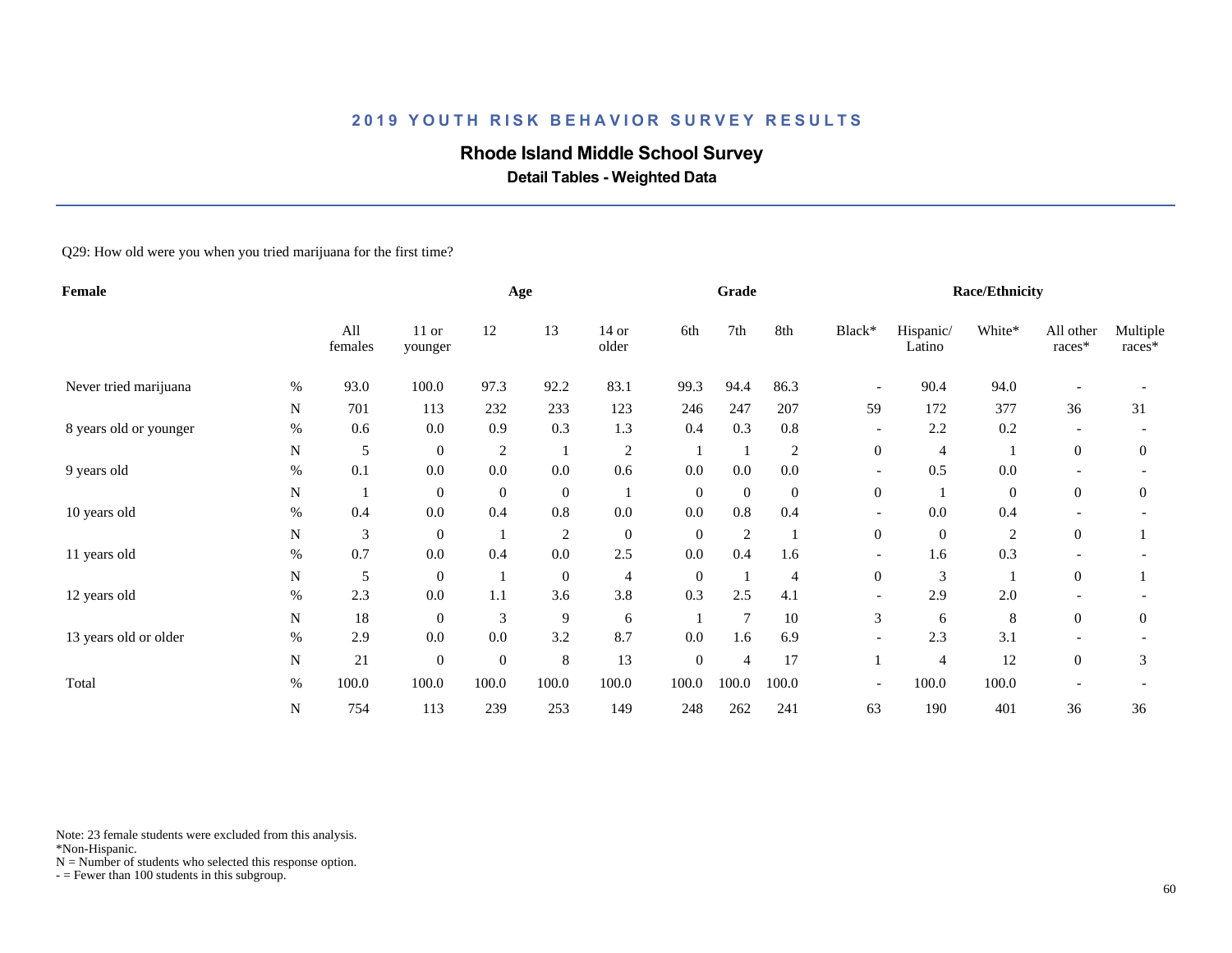### **Rhode Island Middle School Survey**

 **Detail Tables - Weighted Data**

Q30: Have you ever taken prescription pain medicine without a doctor's prescription or differently than how a doctor told you to use it?

| <b>Total</b> |   |       |                    |       | Age   |                |       | Grade |       |        |                     | <b>Race/Ethnicity</b> |                          |                          |
|--------------|---|-------|--------------------|-------|-------|----------------|-------|-------|-------|--------|---------------------|-----------------------|--------------------------|--------------------------|
|              |   | Total | $11$ or<br>younger | 12    | 13    | 14 or<br>older | 6th   | 7th   | 8th   | Black* | Hispanic/<br>Latino | White*                | All other<br>races*      | Multiple<br>races*       |
| Yes          | % | 5.8   | 1.9                | 4.5   | 5.9   | 9.7            | 4.3   | 5.7   | 7.1   | 6.7    | 8.8                 | 4.6                   |                          | $\overline{\phantom{a}}$ |
|              | N | 90    | 4                  | 23    | 32    | 31             | 22    | 30    | 36    | 9      | 36                  | 37                    |                          |                          |
| No           | % | 94.2  | 98.1               | 95.5  | 94.1  | 90.3           | 95.7  | 94.3  | 92.9  | 93.3   | 91.2                | 95.4                  | $\overline{\phantom{a}}$ | $\overline{\phantom{0}}$ |
|              | N | .455  | 193                | 479   | 498   | 284            | 481   | 499   | 462   | 133    | 367                 | 766                   | 63                       | 67                       |
| Total        | % | 100.0 | 100.0              | 100.0 | 100.0 | 100.0          | 100.0 | 100.0 | 100.0 | 100.0  | 100.0               | 100.0                 |                          | $\overline{\phantom{0}}$ |
|              | N | .545  | 197                | 502   | 530   | 315            | 503   | 529   | 498   | 142    | 403                 | 803                   | 65                       | 72                       |

Note: 26 students were exluded from this analysis.

\*Non-Hispanic.

 $N =$  Number of students who selected this response option.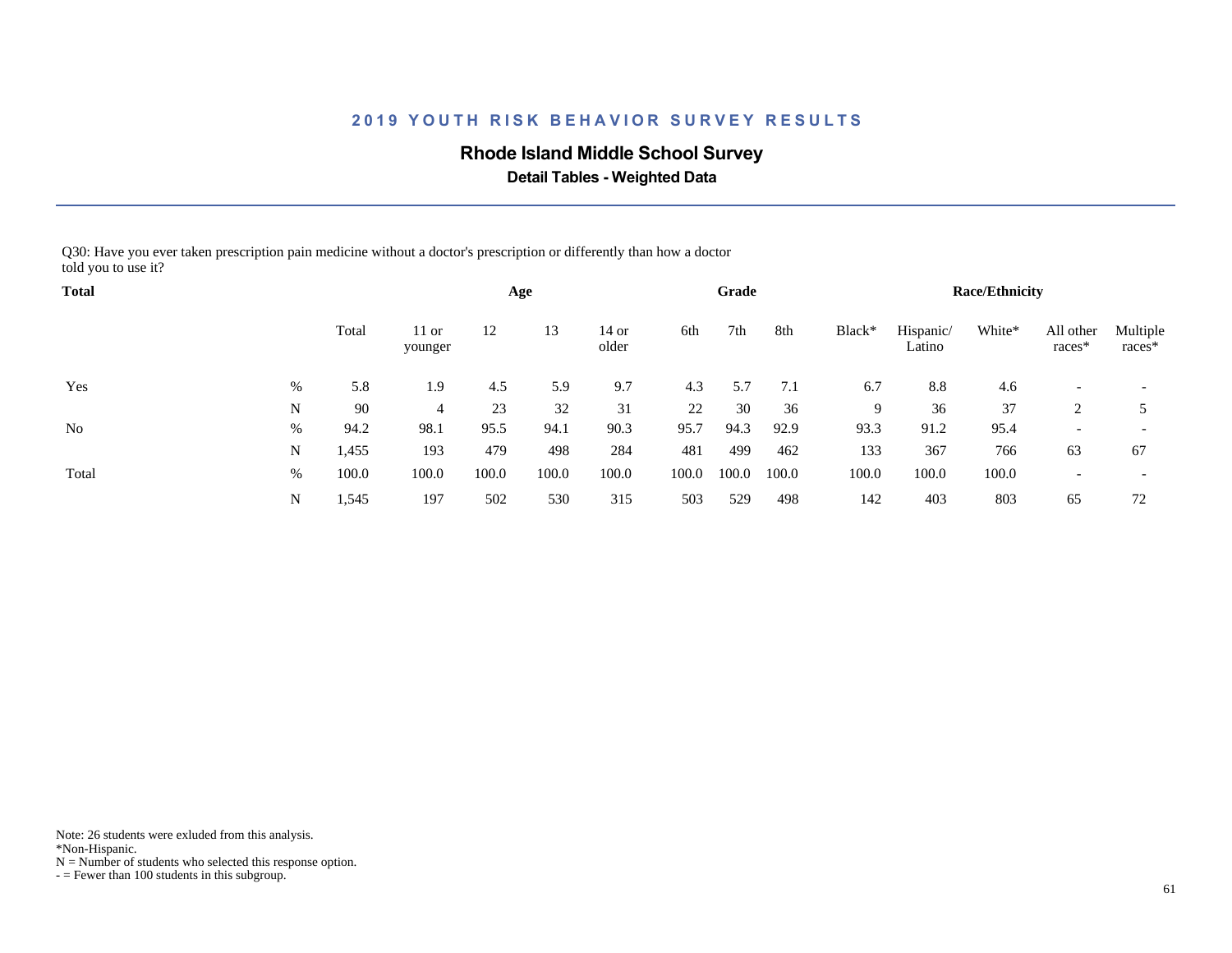### **Rhode Island Middle School Survey**

 **Detail Tables - Weighted Data**

Q30: Have you ever taken prescription pain medicine without a doctor's prescription or differently than how a doctor told you to use it?

| Male           |   |              |                          |       | Age   |                  |       | Grade |       |                          |                     | <b>Race/Ethnicity</b> |                     |                      |
|----------------|---|--------------|--------------------------|-------|-------|------------------|-------|-------|-------|--------------------------|---------------------|-----------------------|---------------------|----------------------|
|                |   | All<br>males | $11$ or<br>younger       | 12    | 13    | $14$ or<br>older | 6th   | 7th   | 8th   | Black*                   | Hispanic/<br>Latino | White*                | All other<br>races* | Multiple<br>$races*$ |
| Yes            | % | 5.5          | $-$                      | 4.8   | 6.3   | 6.6              | 5.7   | 5.3   | 5.4   | $\overline{\phantom{a}}$ | 8.0                 | 4.0                   |                     |                      |
|                | N | 44           | 3                        | 13    | 17    | 11               | 15    | 14    | 14    |                          | 17                  | 16                    | $\theta$            | 3                    |
| N <sub>0</sub> | % | 94.5         | $\overline{\phantom{0}}$ | 95.2  | 93.7  | 93.4             | 94.3  | 94.7  | 94.6  | $\overline{\phantom{a}}$ | 92.0                | 96.0                  |                     |                      |
|                | N | 728          | 81                       | 247   | 248   | 151              | 237   | 244   | 238   | 74                       | 184                 | 380                   | 28                  | 31                   |
| Total          | % | 100.0        | $\overline{\phantom{0}}$ | 100.0 | 100.0 | 100.0            | 100.0 | 100.0 | 100.0 | $\overline{\phantom{a}}$ | 100.0               | 100.0                 |                     |                      |
|                | N | 772          | 84                       | 260   | 265   | 162              | 252   | 258   | 252   | 81                       | 201                 | 396                   | 28                  | 34                   |

Note: 16 male students were excluded from this analysis.

\*Non-Hispanic.

 $N =$  Number of students who selected this response option.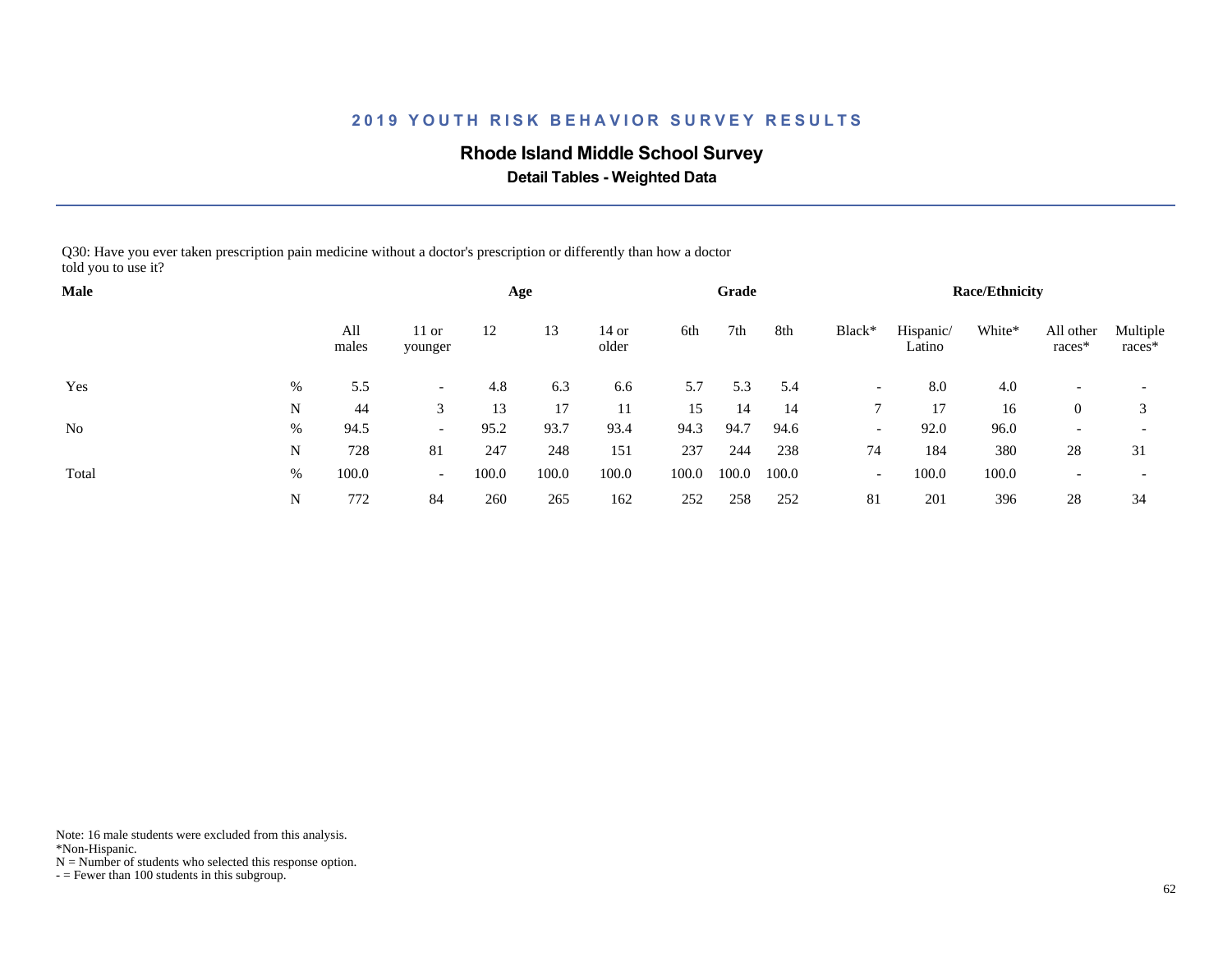## **Rhode Island Middle School Survey**

 **Detail Tables - Weighted Data**

Q30: Have you ever taken prescription pain medicine without a doctor's prescription or differently than how a doctor told you to use it?

| Female |      |                |                    |       | Age   |                  |       | Grade |       |                          |                     | <b>Race/Ethnicity</b> |                     |                      |
|--------|------|----------------|--------------------|-------|-------|------------------|-------|-------|-------|--------------------------|---------------------|-----------------------|---------------------|----------------------|
|        |      | All<br>females | $11$ or<br>younger | 12    | 13    | $14$ or<br>older | 6th   | 7th   | 8th   | Black*                   | Hispanic/<br>Latino | White*                | All other<br>races* | Multiple<br>$races*$ |
| Yes    | $\%$ | 6.1            | 0.9                | 4.2   | 5.6   | 13.1             | 2.8   | 6.1   | 8.9   | $\overline{\phantom{a}}$ | 9.6                 | 5.3                   |                     |                      |
|        | N    | 46             |                    | 10    | 15    | 20               |       | 16    | 22    |                          | 19                  | 21                    |                     | 2                    |
| No     | %    | 93.9           | 99.1               | 95.8  | 94.4  | 86.9             | 97.2  | 93.9  | 91.1  | $\overline{\phantom{a}}$ | 90.4                | 94.7                  |                     |                      |
|        | N    | 724            | 112                | 231   | 249   | 132              | 244   | 254   | 223   | 59                       | 182                 | 385                   | 34                  | 36                   |
| Total  | %    | 100.0          | 100.0              | 100.0 | 100.0 | 100.0            | 100.0 | 100.0 | 100.0 | $\overline{\phantom{a}}$ | 100.0               | 100.0                 |                     |                      |
|        | N    | 770            | 113                | 241   | 264   | 152              | 251   | 270   | 245   | 61                       | 201                 | 406                   | 36                  | 38                   |

Note: 7 female students were excluded from this analysis.

\*Non-Hispanic.

 $N =$  Number of students who selected this response option.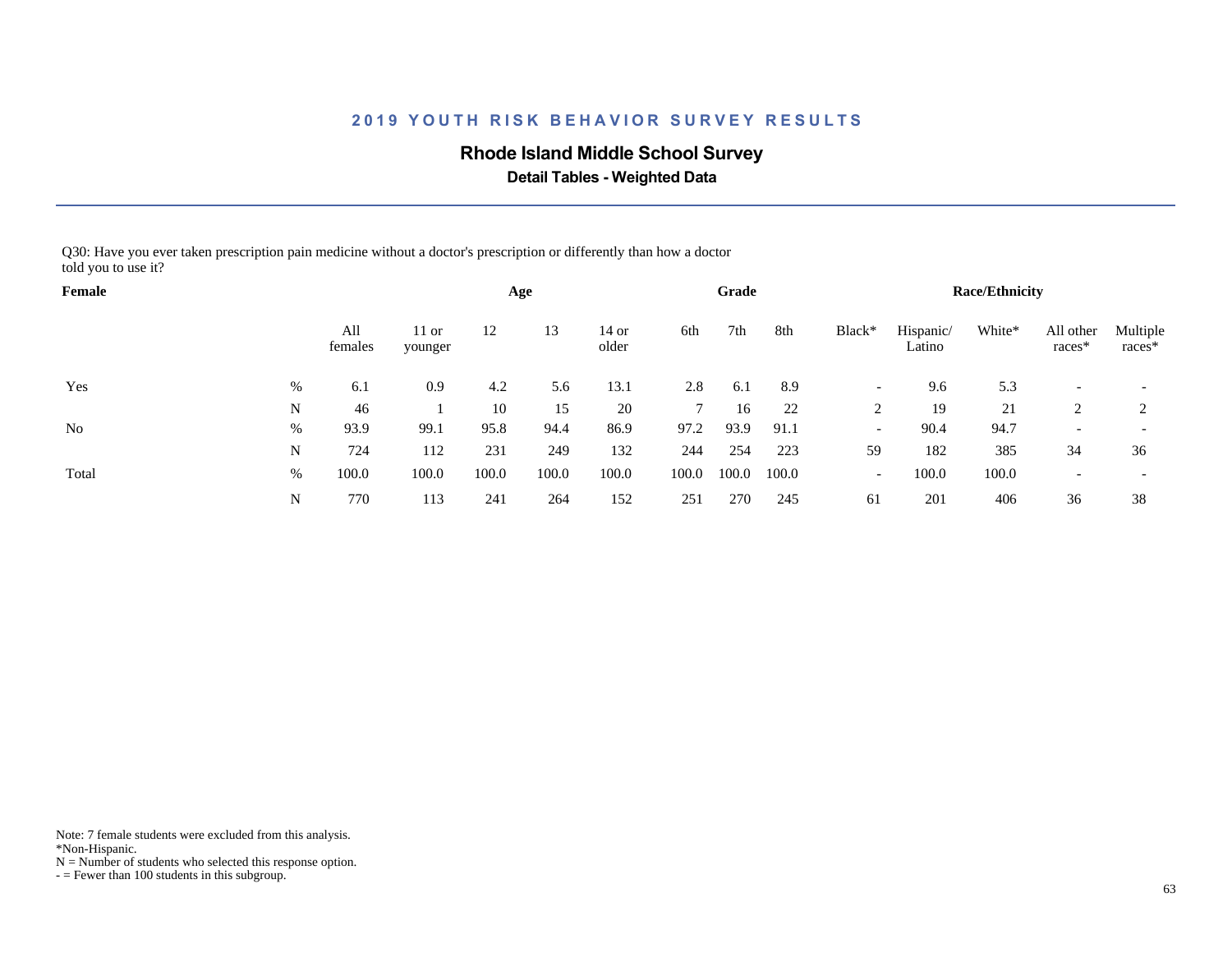## **Rhode Island Middle School Survey**

 **Detail Tables - Weighted Data**

#### Q34: Have you ever had sexual intercourse?

| <b>Total</b> |   |       |                    |       | Age   |                |       | Grade |       |        |                     | <b>Race/Ethnicity</b> |                     |                          |
|--------------|---|-------|--------------------|-------|-------|----------------|-------|-------|-------|--------|---------------------|-----------------------|---------------------|--------------------------|
|              |   | Total | $11$ or<br>younger | 12    | 13    | 14 or<br>older | 6th   | 7th   | 8th   | Black* | Hispanic/<br>Latino | White*                | All other<br>races* | Multiple<br>races*       |
| Yes          | % | 6.7   | 4.7                | 2.7   | 6.5   | 14.2           | 3.7   | 4.8   | 11.3  | 9.2    | 9.6                 | 5.3                   |                     | $\overline{\phantom{a}}$ |
|              | N | 103   | 10                 | 13    | 35    | 45             | 19    | 25    | 57    | 13     | 38                  | 42                    |                     |                          |
| No           | % | 93.3  | 95.3               | 97.3  | 93.5  | 85.8           | 96.3  | 95.2  | 88.7  | 90.8   | 90.4                | 94.7                  |                     | $\overline{\phantom{a}}$ |
|              | N | 1,436 | 189                | 483   | 497   | 266            | 482   | 507   | 434   | 127    | 364                 | 757                   | 65                  | 67                       |
| Total        | % | 100.0 | 100.0              | 100.0 | 100.0 | 100.0          | 100.0 | 100.0 | 100.0 | 100.0  | 100.0               | 100.0                 |                     | $\overline{\phantom{0}}$ |
|              | N | 1,539 | 199                | 496   | 532   | 311            | 501   | 532   | 491   | 140    | 402                 | 799                   | 66                  | 72                       |

Note: 32 students were exluded from this analysis.

\*Non-Hispanic.

 $N =$  Number of students who selected this response option.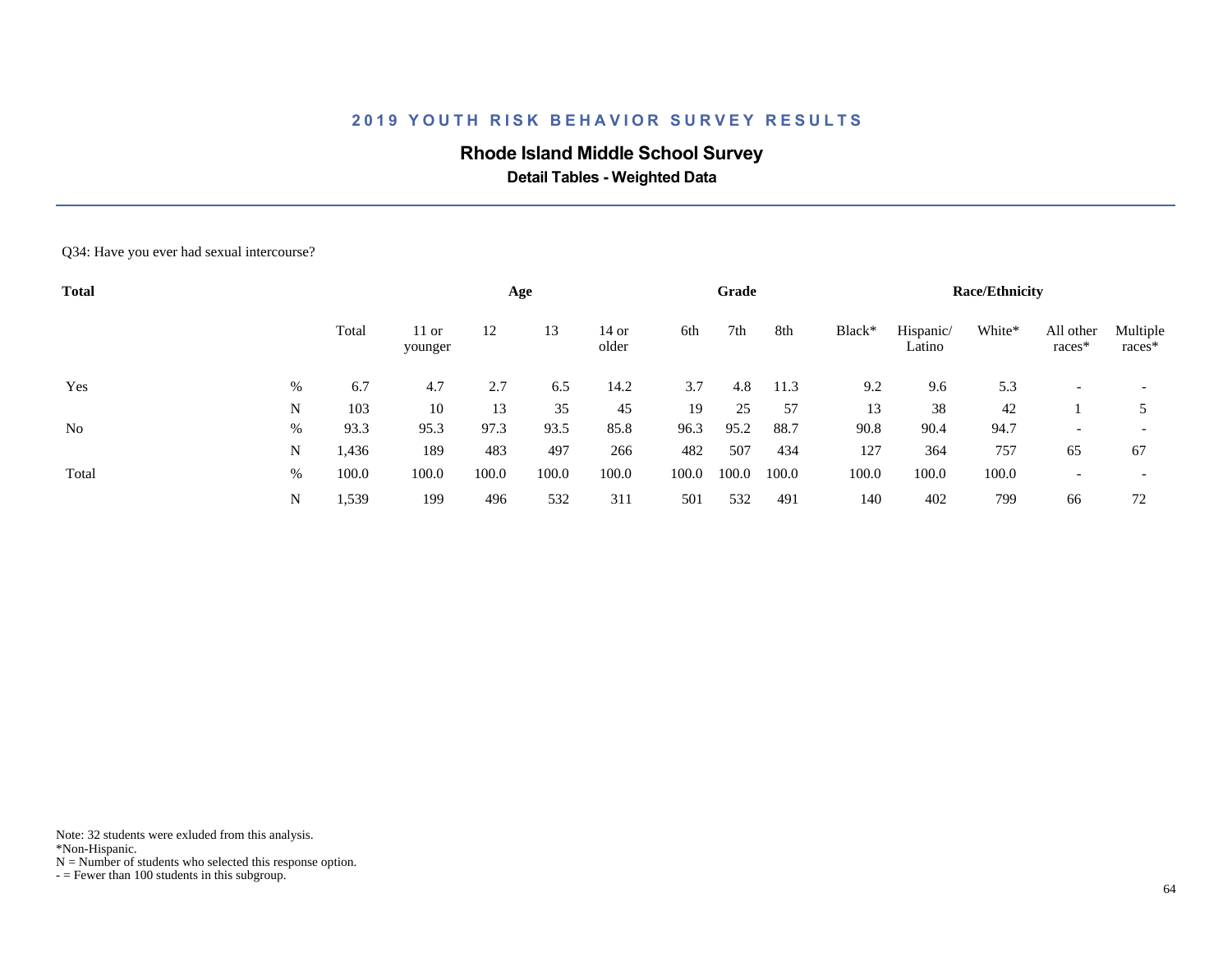## **Rhode Island Middle School Survey**

 **Detail Tables - Weighted Data**

#### Q34: Have you ever had sexual intercourse?

| Male  |   |              |                          |       | Age   |                |       | Grade |       |                          |                     | <b>Race/Ethnicity</b> |                          |                          |
|-------|---|--------------|--------------------------|-------|-------|----------------|-------|-------|-------|--------------------------|---------------------|-----------------------|--------------------------|--------------------------|
|       |   | All<br>males | $11$ or<br>younger       | 12    | 13    | 14 or<br>older | 6th   | 7th   | 8th   | Black*                   | Hispanic/<br>Latino | White*                | All other<br>races*      | Multiple<br>races*       |
| Yes   | % | 8.3          |                          | 3.9   | 9.0   | 13.9           | 4.9   | 6.4   | 14.0  | $\overline{\phantom{a}}$ | 11.6                | 6.4                   |                          | $\overline{\phantom{a}}$ |
|       | N | 66           | 8                        | 10    | 25    | 23             | 13    | 17    | 36    | 12                       | 24                  | 25                    | $\overline{0}$           | ◠                        |
| No    | % | 91.7         | $\overline{\phantom{0}}$ | 96.1  | 91.0  | 86.1           | 95.1  | 93.6  | 86.0  | $\overline{\phantom{a}}$ | 88.4                | 93.6                  | $\overline{\phantom{0}}$ |                          |
|       | N | 703          | 77                       | 246   | 242   | 137            | 237   | 244   | 212   | 66                       | 179                 | 368                   | 29                       | 32                       |
| Total | % | 100.0        | $\overline{\phantom{0}}$ | 100.0 | 100.0 | 100.0          | 100.0 | 100.0 | 100.0 | $\overline{\phantom{0}}$ | 100.0               | 100.0                 |                          | $\overline{\phantom{0}}$ |
|       | N | 769          | 85                       | 256   | 267   | 160            | 250   | 261   | 248   | 78                       | 203                 | 393                   | 29                       | 34                       |

Note: 19 male students were excluded from this analysis.

\*Non-Hispanic.

 $N =$  Number of students who selected this response option.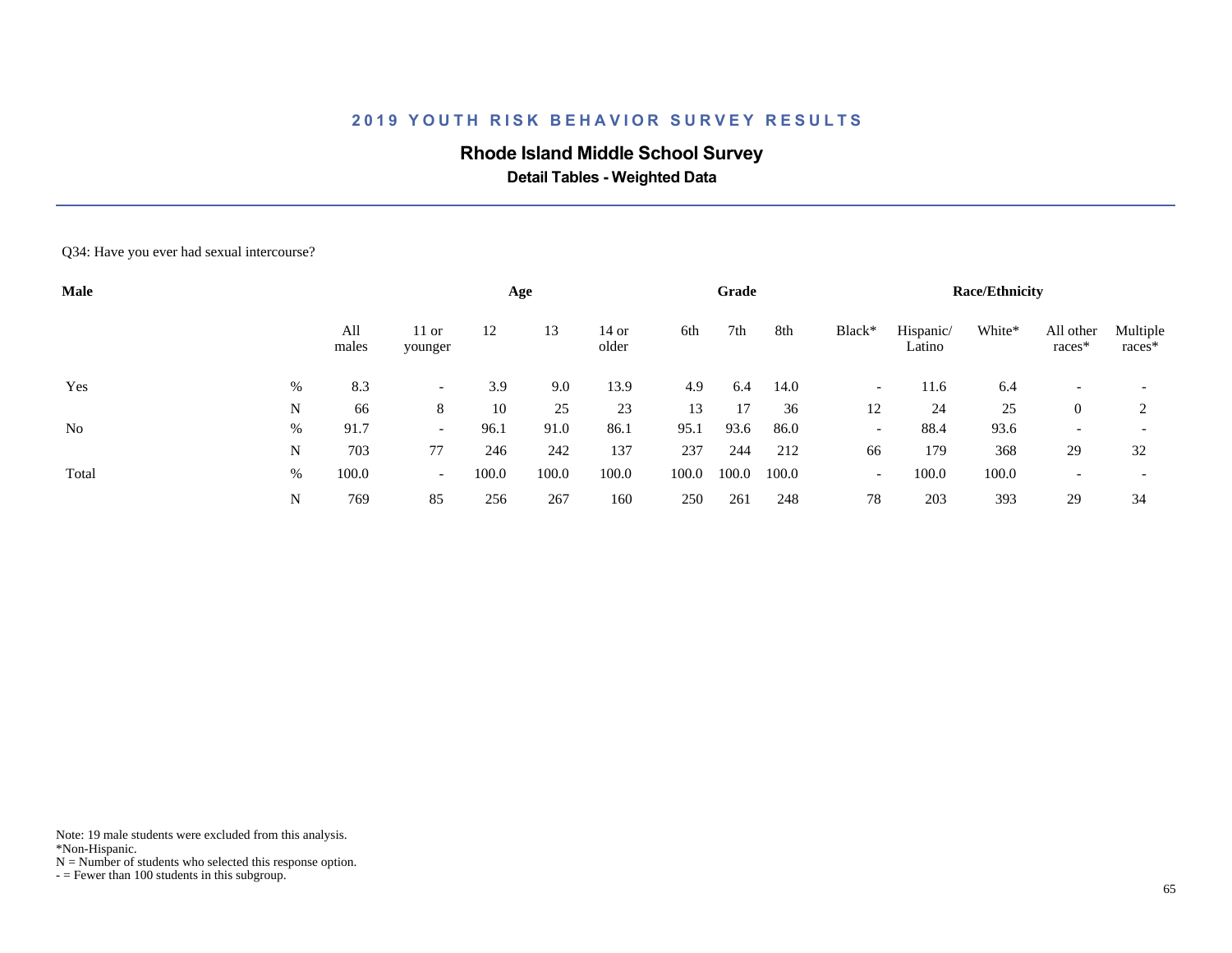## **Rhode Island Middle School Survey**

 **Detail Tables - Weighted Data**

#### Q34: Have you ever had sexual intercourse?

| Female         |      |                |                    |       | Age   |                |       | Grade |       |                          |                     | <b>Race/Ethnicity</b> |                       |                    |
|----------------|------|----------------|--------------------|-------|-------|----------------|-------|-------|-------|--------------------------|---------------------|-----------------------|-----------------------|--------------------|
|                |      | All<br>females | $11$ or<br>younger | 12    | 13    | 14 or<br>older | 6th   | 7th   | 8th   | Black*                   | Hispanic/<br>Latino | White*                | All other<br>$races*$ | Multiple<br>races* |
| Yes            | $\%$ | 4.9            | 1.6                | 1.4   | 3.5   | 14.6           | 2.5   | 2.8   | 8.6   | $\overline{\phantom{a}}$ | 7.0                 | 4.2                   |                       |                    |
|                | N    | 36             | 2                  | 3     | 9     | 22             | 6     |       | 21    |                          | 13                  | 17                    |                       | 3                  |
| N <sub>0</sub> | %    | 95.1           | 98.4               | 98.6  | 96.5  | 85.4           | 97.5  | 97.2  | 91.4  | $\overline{\phantom{a}}$ | 93.0                | 95.8                  |                       |                    |
|                | N    | 730            | 112                | 236   | 254   | 128            | 245   | 262   | 221   | 61                       | 185                 | 388                   | 35                    | 35                 |
| Total          | $\%$ | 100.0          | 100.0              | 100.0 | 100.0 | 100.0          | 100.0 | 100.0 | 100.0 | $\overline{\phantom{0}}$ | 100.0               | 100.0                 |                       |                    |
|                | N    | 766            | 114                | 239   | 263   | 150            | 251   | 269   | 242   | 62                       | 198                 | 405                   | 36                    | 38                 |

Note: 11 female students were excluded from this analysis.

\*Non-Hispanic.

 $N =$  Number of students who selected this response option.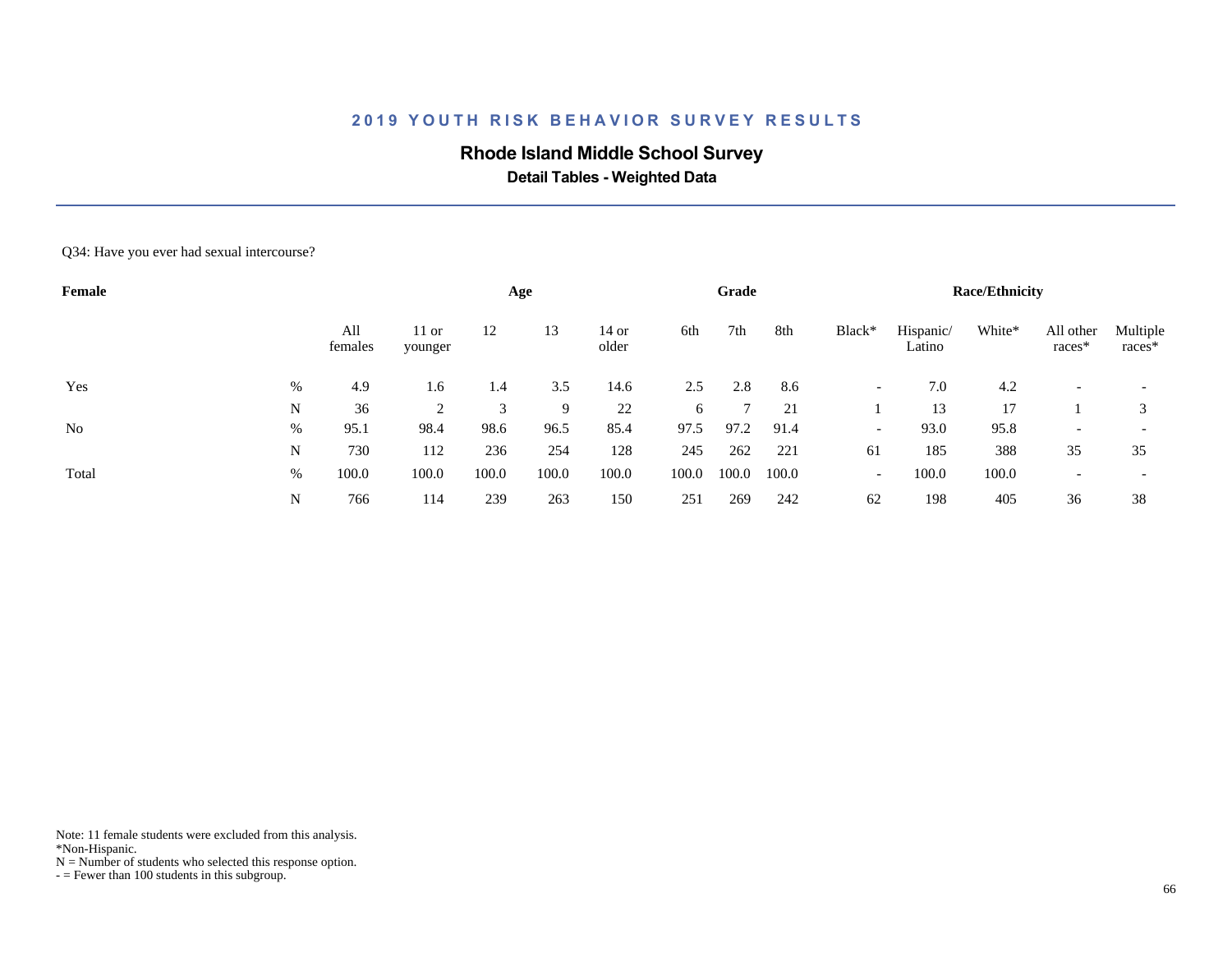### **Rhode Island Middle School Survey**

 **Detail Tables - Weighted Data**

Q41: During the past 7 days, on how many days were you physically active for a total of at least 60 minutes per day?

| <b>Total</b> |           |         |                  |       | Age   |                  |       | Grade |       |        |                     | <b>Race/Ethnicity</b> |                          |                    |
|--------------|-----------|---------|------------------|-------|-------|------------------|-------|-------|-------|--------|---------------------|-----------------------|--------------------------|--------------------|
|              |           | Total   | 11 or<br>younger | 12    | 13    | $14$ or<br>older | 6th   | 7th   | 8th   | Black* | Hispanic/<br>Latino | White*                | All other<br>races*      | Multiple<br>races* |
| 0 days       | $\%$      | 11.6    | 18.1             | 11.3  | 10.0  | 10.9             | 14.3  | 10.0  | 9.8   | 22.0   | 17.6                | 6.7                   |                          |                    |
|              | N         | 185     | 37               | 57    | 56    | 35               | 73    | 55    | 50    | 31     | 70                  | 53                    | 12                       | 12                 |
| 1 day        | $\%$      | $7.2\,$ | 7.5              | 6.3   | 9.1   | 5.4              | 7.6   | 8.1   | 6.0   | 10.3   | 10.4                | 5.3                   |                          |                    |
|              | N         | 115     | 15               | 33    | 49    | $18\,$           | 39    | 45    | 30    | 15     | 42                  | 43                    | 3                        | 3                  |
| 2 days       | $\%$      | 11.9    | 11.6             | 11.4  | 11.8  | 12.9             | 10.2  | 13.7  | 11.9  | 11.7   | 12.8                | 11.6                  |                          |                    |
|              | N         | 184     | 23               | 59    | 62    | 40               | 52    | 73    | 58    | 16     | 52                  | 93                    | 8                        | 9                  |
| 3 days       | $\%$      | 13.8    | 14.2             | 13.0  | 15.1  | 13.0             | 12.2  | 15.4  | 13.7  | 11.5   | 17.9                | 12.2                  | $\overline{\phantom{a}}$ |                    |
|              | N         | 214     | 28               | 65    | 79    | $42\,$           | 61    | 81    | 69    | 16     | 71                  | 97                    | 12                       | 11                 |
| 4 days       | $\%$      | 10.8    | 9.9              | 11.6  | 12.5  | $7.2\,$          | 9.5   | 13.2  | 9.9   | 7.1    | 9.8                 | 12.3                  | $\overline{\phantom{a}}$ |                    |
|              | ${\bf N}$ | 165     | 19               | 57    | 66    | 23               | 46    | 69    | 50    | 10     | 39                  | 99                    | $\tau$                   | 4                  |
| 5 days       | $\%$      | 11.2    | 14.7             | 11.4  | 9.2   | 11.9             | 12.7  | 9.4   | 11.8  | 11.8   | 9.4                 | 11.2                  |                          |                    |
|              | N         | 172     | 29               | 56    | 49    | 37               | 63    | 49    | 59    | 16     | 38                  | 90                    | $\tau$                   | 11                 |
| 6 days       | $\%$      | 9.0     | 9.8              | 7.7   | 8.4   | 11.5             | 9.4   | 5.2   | 12.7  | 3.5    | 4.0                 | 13.0                  |                          |                    |
|              | N         | 134     | 19               | 37    | 43    | 35               | 46    | 27    | 61    | 5      | 16                  | 104                   | $\overline{4}$           | $\overline{c}$     |
| 7 days       | $\%$      | 24.4    | 14.2             | 27.2  | 23.9  | 27.2             | 24.1  | 25.0  | 24.3  | 22.1   | 18.0                | 27.8                  | $\overline{\phantom{a}}$ |                    |
|              | ${\bf N}$ | 372     | 28               | 132   | 128   | 84               | 119   | 131   | 119   | 30     | $72\,$              | 222                   | 12                       | 21                 |
| Total        | $\%$      | 100.0   | 100.0            | 100.0 | 100.0 | 100.0            | 100.0 | 100.0 | 100.0 | 100.0  | 100.0               | 100.0                 |                          |                    |
|              | ${\bf N}$ | 1,541   | 198              | 496   | 532   | 314              | 499   | 530   | 496   | 139    | 400                 | 801                   | 65                       | 73                 |

Note: 30 students were exluded from this analysis.

\*Non-Hispanic.

 $N =$  Number of students who selected this response option.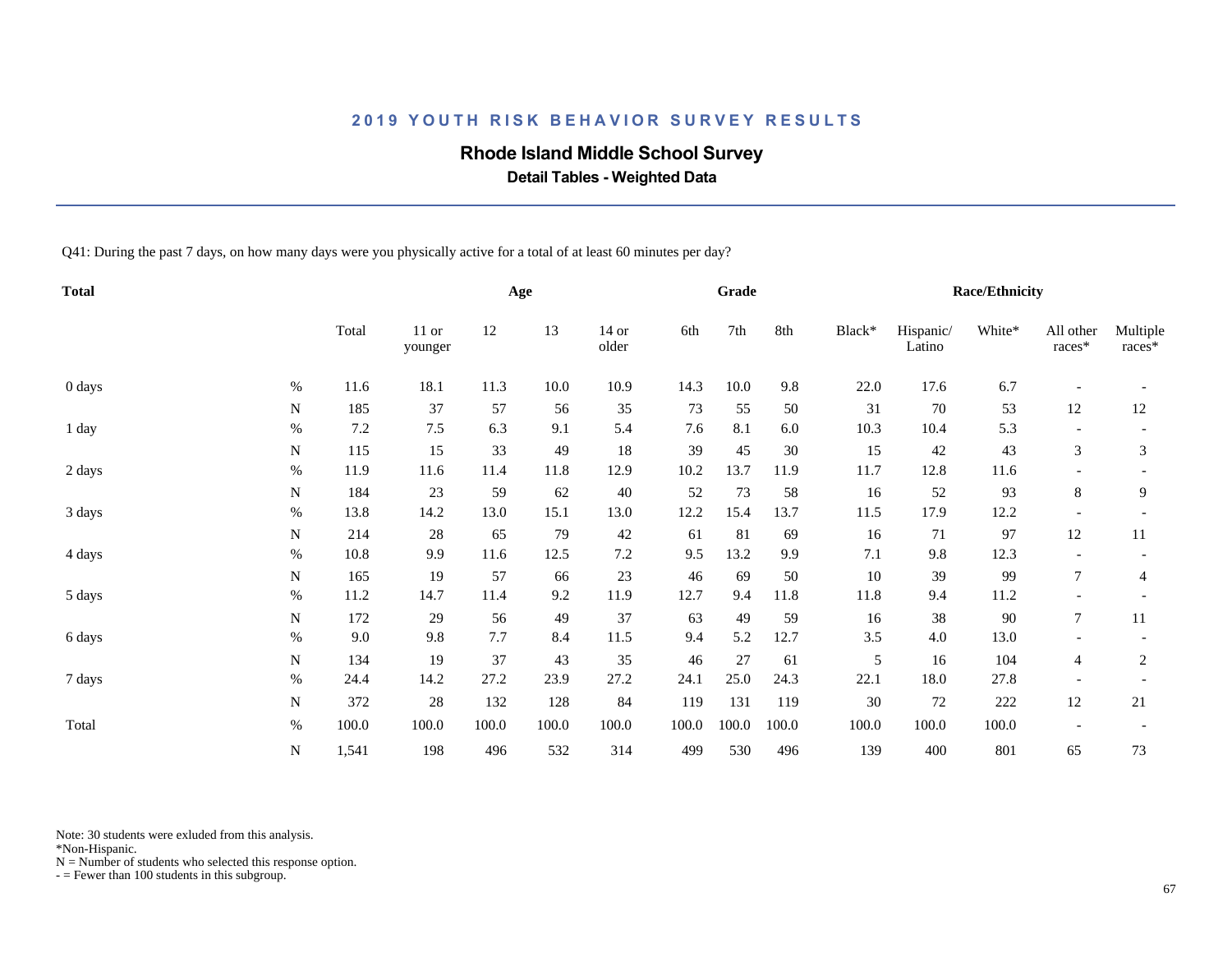### **Rhode Island Middle School Survey**

 **Detail Tables - Weighted Data**

Q41: During the past 7 days, on how many days were you physically active for a total of at least 60 minutes per day?

| Male   |             |              |                          |       | Age   |                  |       | <b>Grade</b> |       |                          |                     | <b>Race/Ethnicity</b> |                          |                      |
|--------|-------------|--------------|--------------------------|-------|-------|------------------|-------|--------------|-------|--------------------------|---------------------|-----------------------|--------------------------|----------------------|
|        |             | All<br>males | $11$ or<br>younger       | 12    | 13    | $14$ or<br>older | 6th   | 7th          | 8th   | Black*                   | Hispanic/<br>Latino | White*                | All other<br>races*      | Multiple<br>$races*$ |
| 0 days | $\%$        | 12.1         | $\overline{\phantom{a}}$ | 12.2  | 8.6   | 13.6             | 16.2  | 8.8          | 11.2  | $\overline{\phantom{a}}$ | 15.4                | 7.7                   |                          |                      |
|        | N           | 97           | 18                       | 32    | 24    | 23               | 41    | 24           | 29    | 19                       | 31                  | 30                    | 9                        | 6                    |
| 1 day  | $\%$        | 6.7          | $\overline{\phantom{a}}$ | 5.7   | 9.5   | 4.7              | 6.3   | 7.7          | 6.3   | $\overline{\phantom{a}}$ | 7.7                 | 5.5                   | $\overline{\phantom{0}}$ |                      |
|        | N           | 53           | $\overline{4}$           | 15    | 26    | $\,8\,$          | 16    | 21           | 16    | $8\,$                    | 15                  | $22\,$                |                          | $\boldsymbol{2}$     |
| 2 days | $\%$        | 10.5         | $\overline{\phantom{a}}$ | 10.8  | 10.2  | 10.0             | 9.1   | 13.8         | 8.3   | $\overline{\phantom{a}}$ | 11.7                | 9.7                   |                          |                      |
|        | N           | 82           | $10\,$                   | 29    | 26    | 17               | 24    | 36           | 21    | $\overline{7}$           | 24                  | 39                    | $\overline{4}$           | 3                    |
| 3 days | $\%$        | 12.3         | $-$                      | 12.8  | 12.6  | 8.5              | 13.0  | 13.8         | 9.4   | $\overline{\phantom{a}}$ | 19.1                | 11.0                  |                          |                      |
|        | N           | 93           | 14                       | 32    | 33    | 14               | 31    | 35           | 24    | $\overline{4}$           | 37                  | 43                    | 3                        | 2                    |
| 4 days | $\%$        | 10.4         | $\overline{\phantom{a}}$ | 11.5  | 12.5  | 5.9              | 7.9   | 15.0         | 8.5   | $\overline{\phantom{a}}$ | 10.4                | $11.1\,$              |                          |                      |
|        | N           | $80\,$       | 8                        | 29    | 33    | 10               | 19    | 39           | 22    | $\overline{7}$           | 21                  | 44                    | 2                        | 2                    |
| 5 days | $\%$        | 12.1         | $\overline{a}$           | 10.1  | 11.7  | 13.2             | 13.3  | 9.1          | 14.3  | $\overline{\phantom{a}}$ | 11.1                | 12.6                  |                          |                      |
|        | $\mathbf N$ | 93           | 14                       | 26    | 31    | 21               | 33    | 23           | 36    | 8                        | $22\,$              | 50                    | $\overline{2}$           | 6                    |
| 6 days | $\%$        | 7.9          | $\overline{\phantom{a}}$ | 7.1   | 7.4   | 10.2             | 9.0   | 3.1          | 12.1  | $\overline{\phantom{a}}$ | 4.8                 | 11.0                  |                          |                      |
|        | N           | 59           | 6                        | 18    | 19    | 16               | 22    | 8            | 29    |                          | 10                  | 44                    | 2                        |                      |
| 7 days | $\%$        | 28.0         | $\overline{\phantom{a}}$ | 29.7  | 27.4  | 33.9             | 25.2  | 28.7         | 30.0  | $\overline{\phantom{a}}$ | 19.9                | 31.4                  |                          |                      |
|        | ${\bf N}$   | 213          | $12\,$                   | 74    | 74    | 53               | 62    | 75           | 73    | 24                       | 39                  | 123                   | 6                        | 13                   |
| Total  | $\%$        | 100.0        | $\overline{\phantom{0}}$ | 100.0 | 100.0 | 100.0            | 100.0 | 100.0        | 100.0 | $\overline{\phantom{a}}$ | 100.0               | 100.0                 |                          |                      |
|        | N           | 770          | 86                       | 255   | 266   | 162              | 248   | 261          | 250   | 78                       | 199                 | 395                   | 29                       | 35                   |

Note: 18 male students were excluded from this analysis.

\*Non-Hispanic.

 $N =$  Number of students who selected this response option.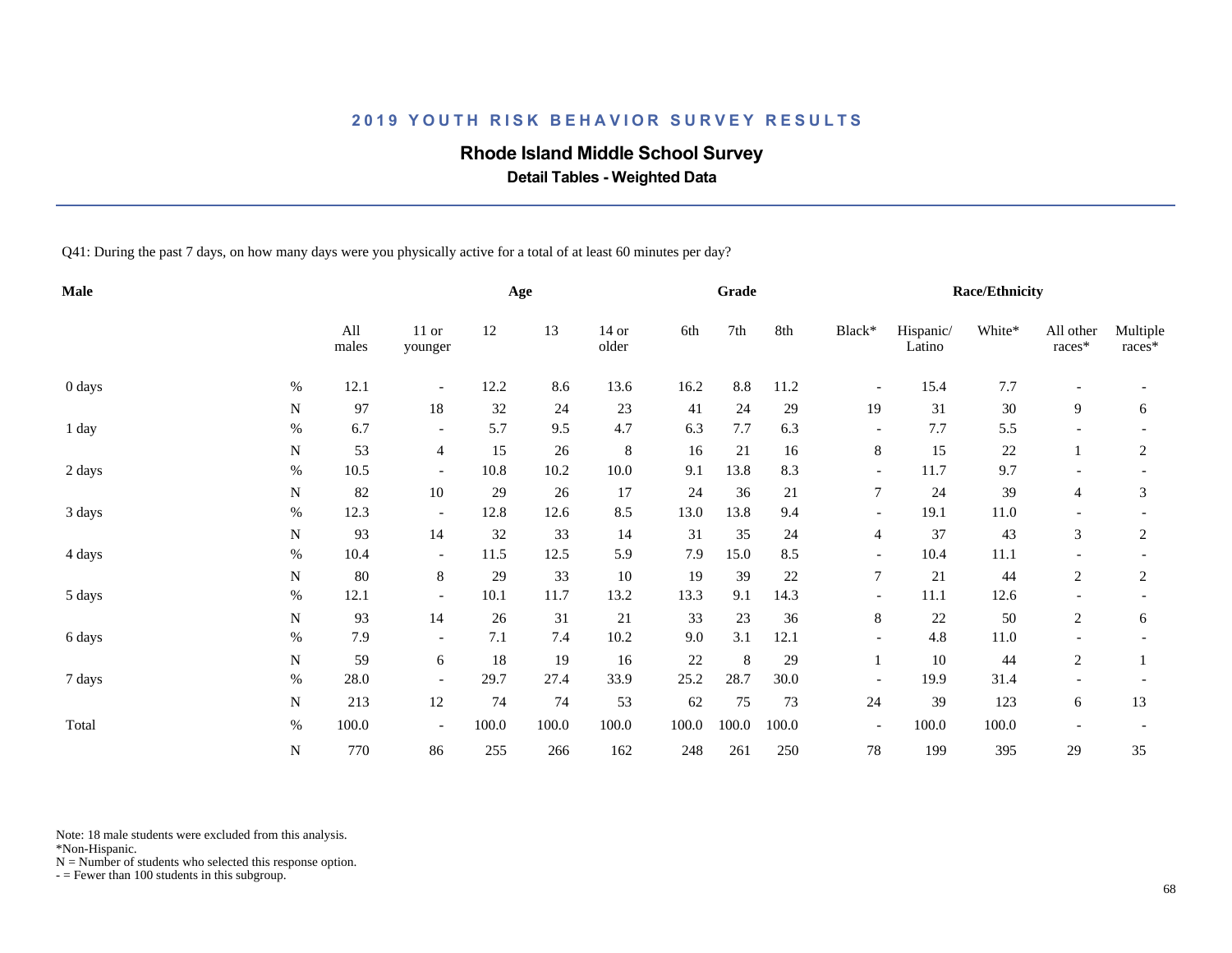### **Rhode Island Middle School Survey**

 **Detail Tables - Weighted Data**

Q41: During the past 7 days, on how many days were you physically active for a total of at least 60 minutes per day?

| Female |             |                |                    |         | Age   |                  |       | Grade |       |                          |                     | Race/Ethnicity |                          |                    |
|--------|-------------|----------------|--------------------|---------|-------|------------------|-------|-------|-------|--------------------------|---------------------|----------------|--------------------------|--------------------|
|        |             | All<br>females | $11$ or<br>younger | 12      | 13    | $14$ or<br>older | 6th   | 7th   | 8th   | Black*                   | Hispanic/<br>Latino | White*         | All other<br>races*      | Multiple<br>races* |
| 0 days | $\%$        | 11.0           | 16.3               | 10.0    | 11.6  | $8.0\,$          | 12.4  | 11.3  | 8.4   | $\overline{\phantom{a}}$ | 19.9                | 5.7            | $\overline{\phantom{a}}$ |                    |
|        | ${\bf N}$   | 87             | 19                 | 24      | 32    | 12               | 32    | 31    | 21    | 12                       | 39                  | 23             | $\overline{c}$           | 6                  |
| 1 day  | $\%$        | 7.8            | 10.0               | $7.0\,$ | 8.6   | 6.2              | 8.9   | 8.7   | 5.6   | $\overline{\phantom{a}}$ | 13.4                | 5.1            |                          |                    |
|        | N           | 62             | 11                 | 18      | 23    | 10               | 23    | 24    | 14    | $\tau$                   | 27                  | 21             | 2                        |                    |
| 2 days | $\%$        | 13.3           | 12.0               | 12.1    | 13.5  | 15.5             | 11.3  | 13.5  | 15.2  | $\overline{\phantom{a}}$ | 14.1                | 13.3           |                          |                    |
|        | N           | 101            | 13                 | 30      | 36    | $22\,$           | 28    | 37    | 36    | 9                        | 28                  | 53             | 4                        | 6                  |
| 3 days | $\%$        | 15.5           | 12.0               | 13.3    | 17.3  | 17.9             | 11.5  | 16.8  | 18.2  | $\overline{\phantom{a}}$ | 16.2                | 13.4           |                          |                    |
|        | N           | 120            | 14                 | 33      | 45    | $28\,$           | 30    | 45    | 45    | 12                       | 33                  | 54             | 9                        | 9                  |
| 4 days | $\%$        | 11.3           | 10.4               | 11.8    | 12.7  | 8.7              | 11.1  | 11.4  | 11.4  | $\overline{\phantom{a}}$ | 9.3                 | 13.5           |                          |                    |
|        | N           | 85             | 11                 | 28      | 33    | 13               | 27    | 30    | 28    | 3                        | $18\,$              | 55             | 5                        | 2                  |
| 5 days | $\%$        | 10.2           | 12.5               | 12.9    | 6.5   | 10.6             | 12.1  | 9.8   | 8.9   | $\overline{\phantom{a}}$ | 7.8                 | 9.9            |                          |                    |
|        | N           | $78\,$         | 14                 | 30      | 18    | 16               | 30    | 26    | 22    | $8\,$                    | 16                  | 40             | 5                        | 5                  |
| 6 days | $\%$        | 10.2           | 12.0               | 8.3     | 9.5   | 12.9             | 9.8   | 7.5   | 13.5  | $\overline{\phantom{a}}$ | 3.2                 | 14.9           |                          |                    |
|        | N           | 75             | 13                 | 19      | 24    | 19               | 24    | 19    | 32    | 4                        | 6                   | 60             | 2                        |                    |
| 7 days | $\%$        | 20.7           | 14.8               | 24.5    | 20.2  | 20.1             | 23.0  | 21.1  | 18.6  | $\overline{\phantom{a}}$ | 16.1                | 24.2           |                          |                    |
|        | $\mathbf N$ | 159            | 16                 | 58      | 54    | 31               | 57    | 56    | 46    | 6                        | 33                  | 99             | 6                        | $\,8\,$            |
| Total  | $\%$        | 100.0          | 100.0              | 100.0   | 100.0 | 100.0            | 100.0 | 100.0 | 100.0 | $\overline{\phantom{a}}$ | 100.0               | 100.0          | $\overline{\phantom{a}}$ |                    |
|        | N           | 767            | 111                | 240     | 265   | 151              | 251   | 268   | 244   | 61                       | 200                 | 405            | 35                       | 38                 |

Note: 10 female students were excluded from this analysis.

\*Non-Hispanic.

 $N =$  Number of students who selected this response option.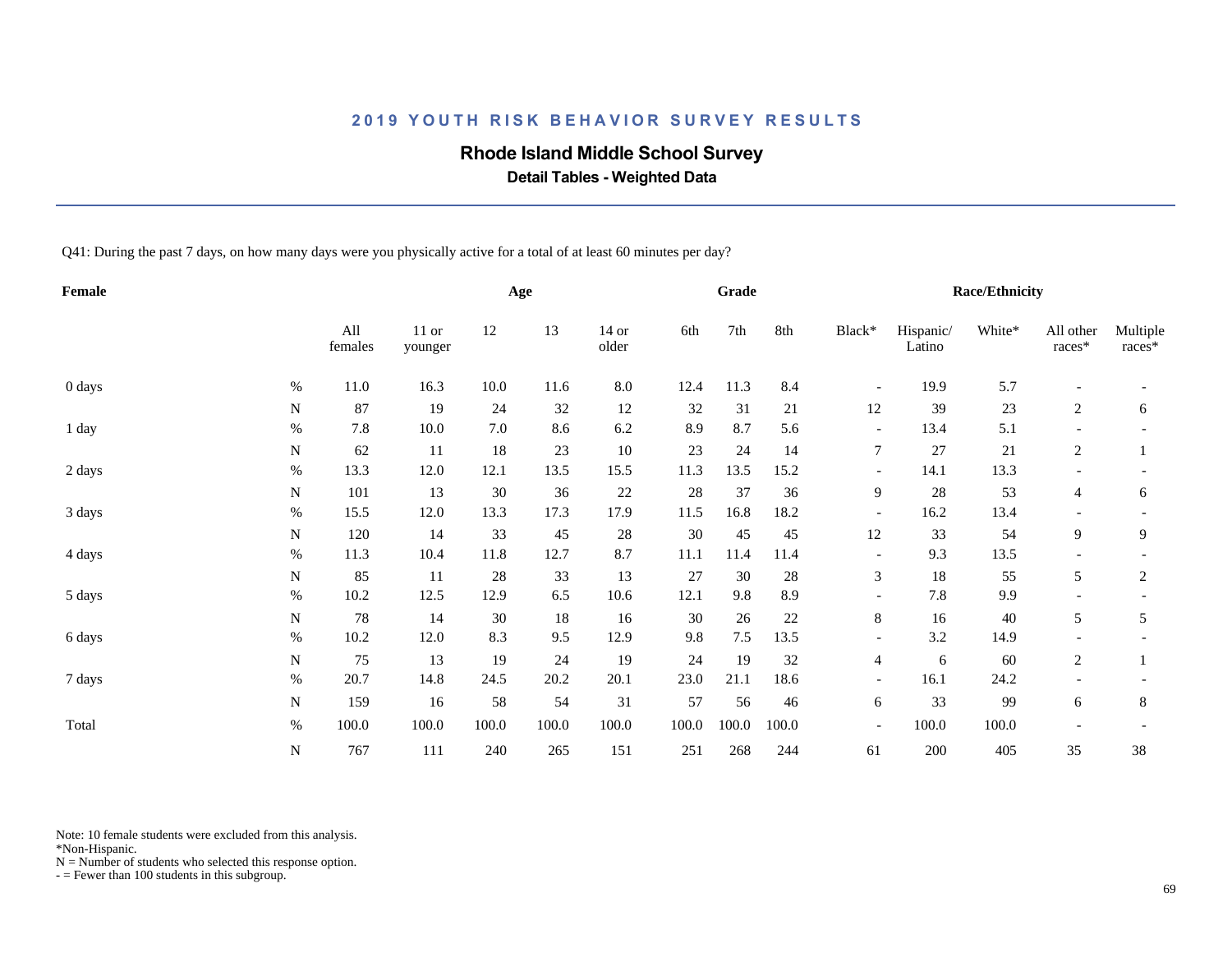### **Rhode Island Middle School Survey**

 **Detail Tables - Weighted Data**

Q43: On an average school day, how many hours do you play video or computer games or use a computer for something that is not school work?

| <b>Total</b>                   |             |       |                    |       | Age   |                  |       | Grade |        |        |                     | <b>Race/Ethnicity</b> |                          |                    |
|--------------------------------|-------------|-------|--------------------|-------|-------|------------------|-------|-------|--------|--------|---------------------|-----------------------|--------------------------|--------------------|
|                                |             | Total | $11$ or<br>younger | 12    | 13    | $14$ or<br>older | 6th   | 7th   | 8th    | Black* | Hispanic/<br>Latino | White*                | All other<br>races*      | Multiple<br>races* |
| No playing video/computer game | $\%$        | 13.7  | 20.9               | 15.4  | 9.7   | 13.3             | 17.0  | 13.3  | 10.8   | 23.0   | 19.5                | 10.1                  |                          |                    |
|                                | ${\bf N}$   | 218   | 43                 | 79    | 54    | 42               | 88    | 72    | 55     | 32     | 81                  | 81                    | 11                       | 5                  |
| Less than 1 hour per day       | %           | 15.2  | 16.2               | 15.8  | 16.0  | 12.3             | 17.0  | 14.4  | 14.4   | 15.7   | 15.6                | 14.6                  |                          |                    |
|                                | N           | 238   | 33                 | 80    | 85    | 39               | 86    | 78    | $72\,$ | $22\,$ | 63                  | 118                   | 13                       | 15                 |
| 1 hour per day                 | $\%$        | 10.3  | 8.7                | 11.2  | 9.4   | 11.6             | 11.9  | 10.3  | 9.0    | 10.1   | 9.8                 | 10.9                  | $\overline{\phantom{a}}$ |                    |
|                                | N           | 158   | 18                 | 55    | 51    | 34               | 60    | 54    | 43     | 15     | 40                  | 86                    | $\overline{7}$           |                    |
| 2 hours per day                | %           | 17.2  | 19.6               | 18.4  | 16.4  | 15.3             | 17.1  | 18.8  | 15.6   | 11.0   | 14.4                | 19.8                  |                          |                    |
|                                | N           | 262   | 39                 | 90    | 86    | 47               | 85    | 98    | 76     | 16     | 57                  | 161                   | 9                        | 9                  |
| 3 hours per day                | %           | 13.8  | 13.3               | 14.1  | 14.0  | 13.1             | 12.8  | 13.3  | 14.8   | 9.3    | 9.6                 | 15.8                  |                          |                    |
|                                | N           | 212   | 27                 | 70    | 75    | 40               | 65    | 71    | 72     | 13     | 39                  | 127                   | 9                        | 12                 |
| 4 hours per day                | $\%$        | 11.0  | 8.6                | 9.3   | 13.3  | 11.1             | 8.4   | 11.7  | 12.8   | 11.1   | 9.5                 | 11.2                  |                          |                    |
|                                | $\mathbf N$ | 172   | 17                 | 48    | 71    | 36               | 42    | 63    | 65     | 15     | 39                  | 91                    | 5                        | 14                 |
| 5 or more hours per day        | %           | 18.8  | 12.7               | 15.7  | 21.2  | 23.4             | 15.9  | 18.3  | 22.6   | 19.8   | 21.7                | 17.6                  |                          |                    |
|                                | N           | 290   | 25                 | 78    | 114   | 73               | 79    | 97    | 113    | 28     | 86                  | 140                   | 12                       | 15                 |
| Total                          | $\%$        | 100.0 | 100.0              | 100.0 | 100.0 | 100.0            | 100.0 | 100.0 | 100.0  | 100.0  | 100.0               | 100.0                 |                          |                    |
|                                | N           | 1,550 | 202                | 500   | 536   | 311              | 505   | 533   | 496    | 141    | 405                 | 804                   | 66                       | 71                 |

Note: 21 students were exluded from this analysis.

\*Non-Hispanic.

 $N =$  Number of students who selected this response option.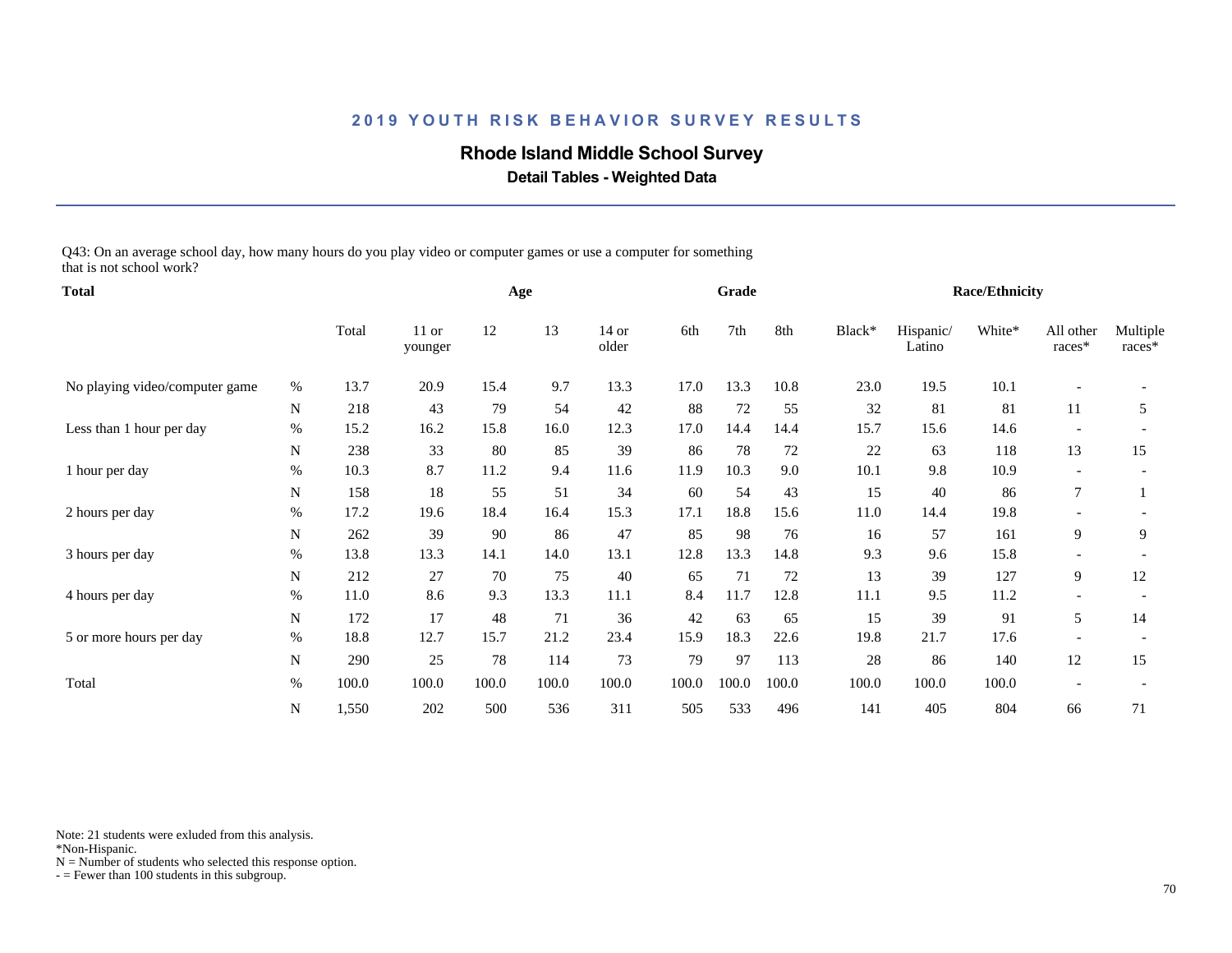### **Rhode Island Middle School Survey**

 **Detail Tables - Weighted Data**

Q43: On an average school day, how many hours do you play video or computer games or use a computer for something that is not school work?

| Male                           |      |              |                          |       | Age   |                  |       | Grade |       |                          |                     | <b>Race/Ethnicity</b> |                          |                    |
|--------------------------------|------|--------------|--------------------------|-------|-------|------------------|-------|-------|-------|--------------------------|---------------------|-----------------------|--------------------------|--------------------|
|                                |      | All<br>males | $11$ or<br>younger       | 12    | 13    | $14$ or<br>older | 6th   | 7th   | 8th   | Black*                   | Hispanic/<br>Latino | White*                | All other<br>races*      | Multiple<br>races* |
| No playing video/computer game | $\%$ | 9.7          | $\overline{\phantom{a}}$ | 9.5   | 7.3   | 10.3             | 10.5  | 11.5  | 6.7   | $\overline{\phantom{a}}$ | 14.9                | 5.7                   |                          |                    |
|                                | N    | 78           | 16                       | 25    | 20    | 17               | 28    | 31    | 17    | 14                       | 31                  | 23                    | 6                        | $\overline{0}$     |
| Less than 1 hour per day       | %    | 14.3         | $\overline{\phantom{a}}$ | 15.2  | 12.9  | 13.2             | 17.1  | 13.2  | 13.4  | $\overline{\phantom{a}}$ | 14.7                | 14.1                  |                          |                    |
|                                | N    | 111          | 15                       | 39    | 35    | 21               | 42    | 35    | 34    | 12                       | 29                  | 57                    | 4                        | 7                  |
| 1 hour per day                 | %    | 10.7         | $\overline{\phantom{0}}$ | 12.0  | 9.5   | 12.5             | 10.9  | 12.4  | 8.8   | $\overline{\phantom{a}}$ | 9.7                 | 11.6                  | $\overline{\phantom{a}}$ |                    |
|                                | N    | 81           | 6                        | 30    | 26    | 19               | 27    | 32    | 21    | 7                        | 20                  | 45                    | 6                        | $\boldsymbol{0}$   |
| 2 hours per day                | $\%$ | 17.4         | $\overline{\phantom{0}}$ | 18.7  | 16.5  | 16.5             | 18.1  | 16.9  | 16.8  | $\overline{\phantom{a}}$ | 16.0                | 20.0                  |                          |                    |
|                                | N    | 132          | 16                       | 47    | 43    | 26               | 45    | 43    | 41    | 8                        | 32                  | 79                    | 3                        | 4                  |
| 3 hours per day                | $\%$ | 14.6         | $\overline{\phantom{a}}$ | 17.0  | 13.7  | 13.3             | 13.2  | 14.5  | 15.4  | $\overline{\phantom{a}}$ | 11.7                | 16.0                  |                          |                    |
|                                | N    | 112          | 11                       | 43    | 37    | 21               | 33    | 38    | 38    | 9                        | 24                  | 63                    | 3                        | 5                  |
| 4 hours per day                | $\%$ | 13.0         | $\overline{\phantom{a}}$ | 11.1  | 16.4  | 10.9             | 10.9  | 13.9  | 13.9  | $\overline{\phantom{a}}$ | 11.5                | 13.2                  |                          |                    |
|                                | N    | 102          | 10                       | 29    | 45    | 18               | 27    | 37    | 36    | 10                       | 24                  | 53                    | 3                        | 8                  |
| 5 or more hours per day        | $\%$ | 20.4         | $\overline{\phantom{a}}$ | 16.6  | 23.7  | 23.4             | 19.2  | 17.7  | 25.1  | $\overline{\phantom{a}}$ | 21.4                | 19.4                  |                          |                    |
|                                | N    | 158          | 13                       | 43    | 64    | 38               | 48    | 46    | 64    | 19                       | 43                  | 77                    | 4                        | 9                  |
| Total                          | $\%$ | 100.0        | $\overline{\phantom{0}}$ | 100.0 | 100.0 | 100.0            | 100.0 | 100.0 | 100.0 | $\overline{\phantom{a}}$ | 100.0               | 100.0                 |                          |                    |
|                                | N    | 774          | 87                       | 256   | 270   | 160              | 250   | 262   | 251   | 79                       | 203                 | 397                   | 29                       | 33                 |

Note: 14 male students were excluded from this analysis.

\*Non-Hispanic.

 $N =$  Number of students who selected this response option.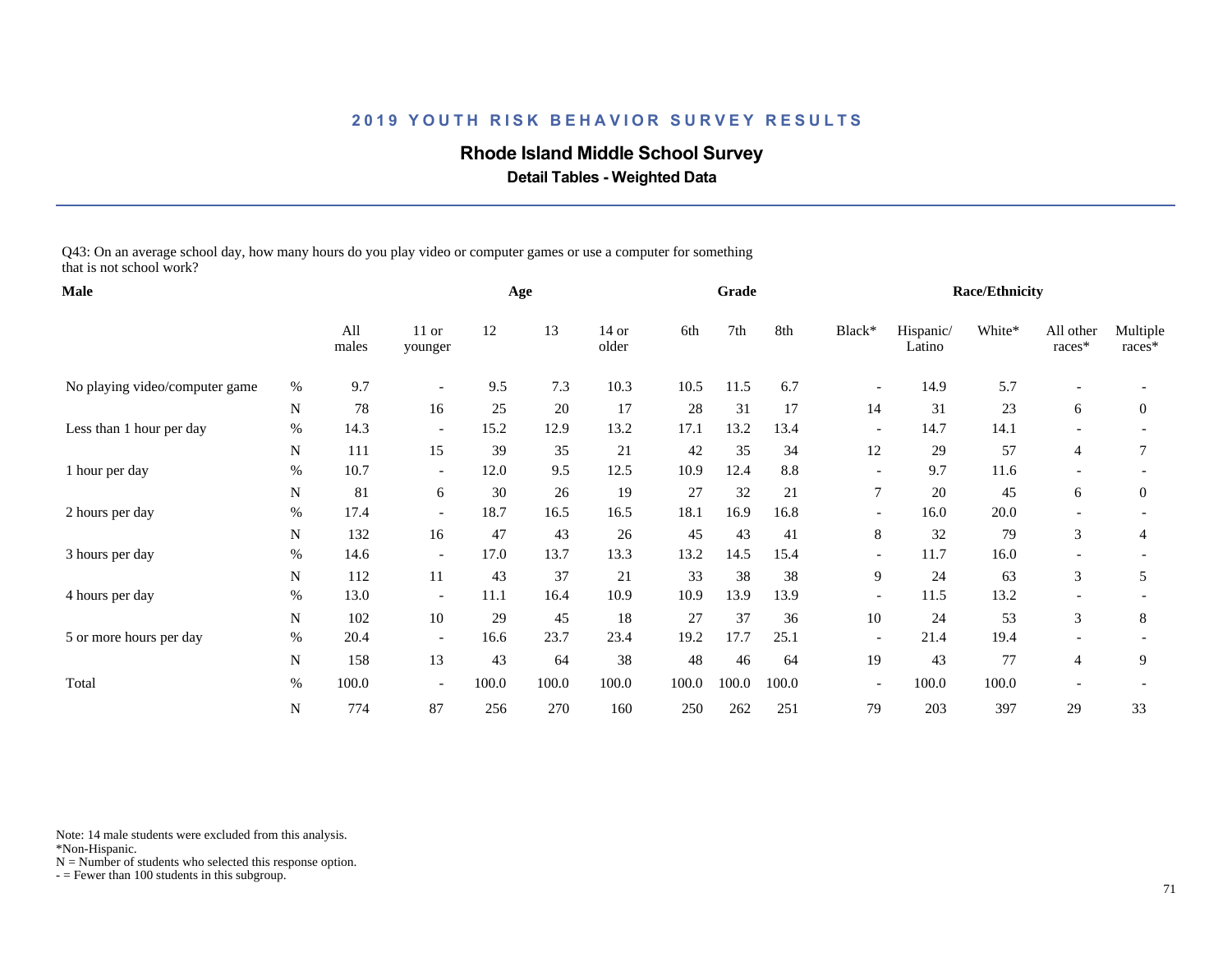### **Rhode Island Middle School Survey**

 **Detail Tables - Weighted Data**

Q43: On an average school day, how many hours do you play video or computer games or use a computer for something that is not school work?

| Female                         |             |                |                    |       | Age   |                  |       | Grade |       |                          |                     | <b>Race/Ethnicity</b> |                          |                    |
|--------------------------------|-------------|----------------|--------------------|-------|-------|------------------|-------|-------|-------|--------------------------|---------------------|-----------------------|--------------------------|--------------------|
|                                |             | All<br>females | $11$ or<br>younger | 12    | 13    | $14$ or<br>older | 6th   | 7th   | 8th   | Black*                   | Hispanic/<br>Latino | White*                | All other<br>races*      | Multiple<br>races* |
| No playing video/computer game | $\%$        | 17.9           | 24.1               | 22.0  | 12.4  | 16.6             | 23.5  | 15.3  | 15.2  | $\overline{\phantom{a}}$ | 24.5                | 14.6                  |                          |                    |
|                                | $\mathbf N$ | 139            | 27                 | 53    | 34    | 25               | 60    | 41    | 38    | 18                       | 50                  | 58                    | 4                        | 5                  |
| Less than 1 hour per day       | %           | 16.3           | 15.1               | 16.6  | 19.5  | 11.4             | 16.9  | 15.8  | 15.5  | $\overline{\phantom{a}}$ | 16.6                | 15.1                  |                          |                    |
|                                | N           | 127            | 18                 | 41    | 50    | 18               | 44    | 43    | 38    | 10                       | 34                  | 61                    | 9                        | 8                  |
| 1 hour per day                 | %           | 10.1           | 10.3               | 10.5  | 9.3   | 10.6             | 12.9  | 8.1   | 9.4   | $\overline{\phantom{a}}$ | 9.9                 | 10.3                  | $\overline{\phantom{a}}$ |                    |
|                                | $\mathbf N$ | 77             | 12                 | 25    | 25    | 15               | 33    | 22    | 22    | 8                        | 20                  | 41                    |                          |                    |
| 2 hours per day                | %           | 17.1           | 20.7               | 18.2  | 16.4  | 14.2             | 16.1  | 21.2  | 14.4  | $\overline{\phantom{a}}$ | 12.7                | 19.8                  |                          |                    |
|                                | N           | 130            | 23                 | 43    | 43    | 21               | 40    | 55    | 35    | 8                        | 25                  | 82                    | 6                        | 5                  |
| 3 hours per day                | $\%$        | 12.6           | 13.2               | 10.4  | 14.1  | 13.0             | 12.3  | 11.4  | 13.9  | $\overline{\phantom{a}}$ | 6.7                 | 15.6                  |                          |                    |
|                                | N           | 97             | 15                 | 26    | 37    | 19               | 32    | 31    | 33    | 4                        | 14                  | 64                    | 6                        | 7                  |
| 4 hours per day                | %           | 8.9            | 6.0                | 7.4   | 10.0  | 11.4             | 5.8   | 9.4   | 11.7  | $\overline{\phantom{a}}$ | 7.3                 | 9.2                   |                          |                    |
|                                | $\mathbf N$ | 70             | $\overline{7}$     | 19    | 26    | 18               | 15    | 26    | 29    | 5                        | 15                  | 38                    | 2                        | 6                  |
| 5 or more hours per day        | $\%$        | 17.1           | 10.5               | 14.9  | 18.4  | 22.9             | 12.5  | 18.9  | 19.8  |                          | 22.2                | 15.5                  |                          |                    |
|                                | N           | 130            | 12                 | 35    | 49    | 34               | 31    | 50    | 48    | 9                        | 43                  | 62                    | 8                        | 6                  |
| Total                          | $\%$        | 100.0          | 100.0              | 100.0 | 100.0 | 100.0            | 100.0 | 100.0 | 100.0 | $\overline{\phantom{a}}$ | 100.0               | 100.0                 |                          |                    |
|                                | N           | 770            | 114                | 242   | 264   | 150              | 255   | 268   | 243   | 62                       | 201                 | 406                   | 36                       | 38                 |

Note: 7 female students were excluded from this analysis.

\*Non-Hispanic.

 $N =$  Number of students who selected this response option.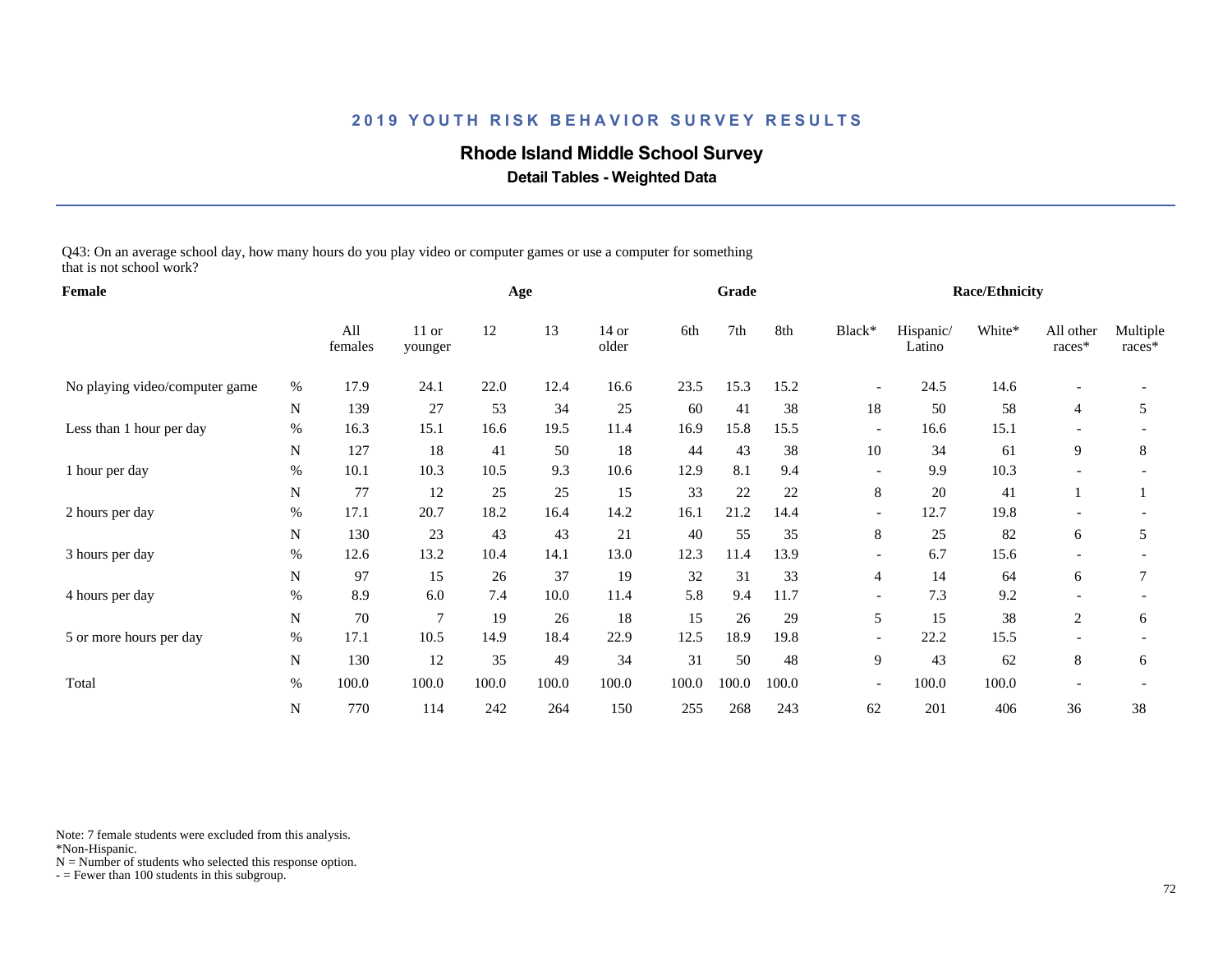### **Rhode Island Middle School Survey**

 **Detail Tables - Weighted Data**

Q44: In an average week when you are in school, on how many days do you go to physical education (PE) classes?

| <b>Total</b> |      |       |                    |       | Age   |                  |       | Grade |       |        |                     | <b>Race/Ethnicity</b> |                          |                    |
|--------------|------|-------|--------------------|-------|-------|------------------|-------|-------|-------|--------|---------------------|-----------------------|--------------------------|--------------------|
|              |      | Total | $11$ or<br>younger | 12    | 13    | $14$ or<br>older | 6th   | 7th   | 8th   | Black* | Hispanic/<br>Latino | White*                | All other<br>races*      | Multiple<br>races* |
| 0 days       | $\%$ | 12.1  | 14.5               | 12.4  | 10.5  | 13.1             | 12.5  | 11.3  | 12.0  | 23.5   | 15.5                | 9.0                   | $\overline{\phantom{a}}$ |                    |
|              | N    | 189   | 28                 | 61    | 58    | 42               | 61    | 61    | 62    | 33     | 60                  | $72\,$                | 12                       | 5                  |
| 1 day        | $\%$ | 3.1   | 4.8                | 3.3   | 2.2   | 3.1              | 3.6   | 3.4   | 2.2   | 4.0    | 4.7                 | 2.2                   | $\overline{\phantom{a}}$ |                    |
|              | N    | 48    | 10                 | 16    | 12    | 10               | 18    | 18    | 11    | 6      | 19                  | 17                    | 3                        | $\overline{0}$     |
| 2 days       | $\%$ | 46.0  | 35.4               | 38.9  | 51.9  | 53.1             | 38.2  | 44.2  | 55.4  | 21.6   | 25.9                | 58.5                  |                          |                    |
|              | N    | 667   | 65                 | 181   | 262   | 159              | 181   | 220   | 261   | 29     | 101                 | 452                   | 28                       | 35                 |
| 3 days       | $\%$ | 25.3  | 27.5               | 28.9  | 24.2  | 20.4             | 28.1  | 26.1  | 22.2  | 22.8   | 28.0                | 24.8                  |                          |                    |
|              | N    | 389   | 53                 | 142   | 129   | 65               | 139   | 137   | 111   | 32     | 112                 | 199                   | 10                       | 16                 |
| 4 days       | $\%$ | 2.4   | 5.3                | 2.5   | 1.5   | 1.9              | 4.3   | 1.4   | 1.8   | 2.0    | 3.8                 | 2.1                   |                          |                    |
|              | N    | 38    | 10                 | 12    | 9     | 6                | 21    | 8     | 9     | 3      | 15                  | 17                    |                          |                    |
| 5 days       | $\%$ | 11.1  | 12.5               | 14.1  | 9.6   | 8.3              | 13.3  | 13.6  | 6.4   | 26.1   | 22.2                | 3.5                   |                          |                    |
|              | N    | 178   | 24                 | 71    | 54    | 29               | 67    | 74    | 35    | 36     | 88                  | 28                    | 10                       | 10                 |
| Total        | $\%$ | 100.0 | 100.0              | 100.0 | 100.0 | 100.0            | 100.0 | 100.0 | 100.0 | 100.0  | 100.0               | 100.0                 |                          |                    |
|              | N    | 1,509 | 190                | 483   | 524   | 311              | 487   | 518   | 489   | 139    | 395                 | 785                   | 64                       | 67                 |

Note: 62 students were exluded from this analysis.

\*Non-Hispanic.

 $N =$  Number of students who selected this response option.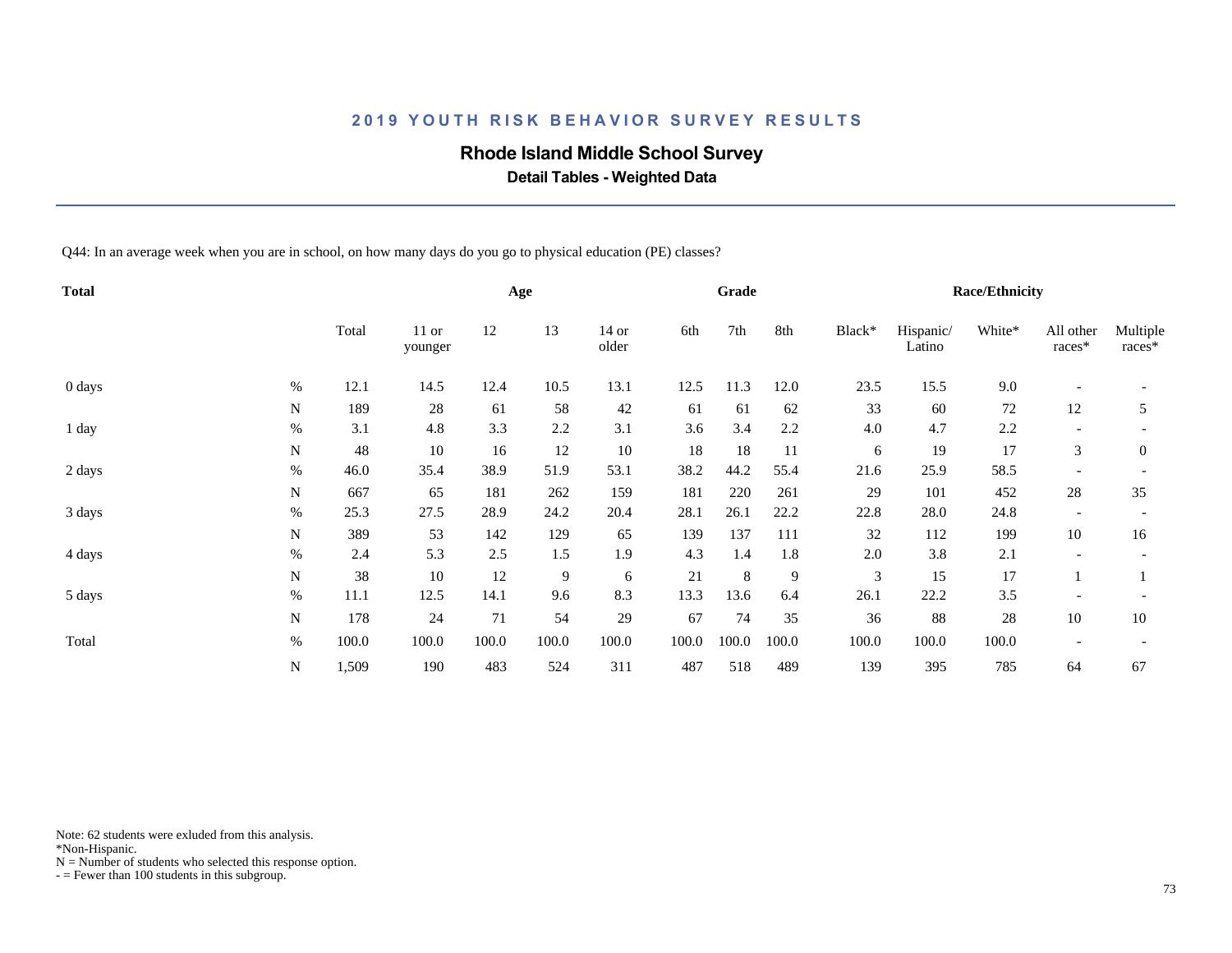### **Rhode Island Middle School Survey**

 **Detail Tables - Weighted Data**

Q44: In an average week when you are in school, on how many days do you go to physical education (PE) classes?

| Male   |      |              |                          |       | Age           |                  |       | Grade   |       |                          |                     | <b>Race/Ethnicity</b> |                          |                    |
|--------|------|--------------|--------------------------|-------|---------------|------------------|-------|---------|-------|--------------------------|---------------------|-----------------------|--------------------------|--------------------|
|        |      | All<br>males | $11$ or<br>younger       | 12    | 13            | $14$ or<br>older | 6th   | 7th     | 8th   | Black*                   | Hispanic/<br>Latino | White*                | All other<br>races*      | Multiple<br>races* |
| 0 days | $\%$ | 13.1         | $\overline{\phantom{a}}$ | 12.6  | 11.9          | 13.8             | 13.5  | 11.3    | 14.0  | $\overline{\phantom{a}}$ | 18.0                | 9.2                   |                          |                    |
|        | N    | 104          | 15                       | 32    | 34            | 23               | 33    | 31      | 37    | 21                       | 36                  | 36                    | 6                        |                    |
| 1 day  | $\%$ | 3.8          | $\overline{\phantom{a}}$ | 3.5   | 2.8           | 3.2              | 4.8   | 4.2     | 2.1   | $\overline{\phantom{a}}$ | 5.2                 | 3.0                   |                          |                    |
|        | N    | $30\,$       | 8                        | 9     | $\,8\,$       | $\mathfrak s$    | 12    | 12      | 5     | $\overline{c}$           | 11                  | 12                    | 2                        | $\mathbf{0}$       |
| 2 days | $\%$ | 44.7         | $\overline{\phantom{a}}$ | 39.9  | 49.3          | 51.6             | 37.4  | 44.6    | 51.9  | $\overline{\phantom{a}}$ | 24.9                | 57.1                  | $\overline{\phantom{a}}$ |                    |
|        | N    | 328          | 24                       | 97    | 126           | 81               | 88    | 111     | 125   | 15                       | 48                  | 220                   | 14                       | 19                 |
| 3 days | $\%$ | 24.1         | $\overline{\phantom{a}}$ | 26.8  | 24.0          | 19.3             | 26.2  | 24.5    | 22.7  | $\overline{\phantom{a}}$ | 23.4                | 25.7                  |                          |                    |
|        | N    | 185          | 21                       | 68    | 64            | 32               | 64    | 63      | 58    | 17                       | 46                  | 102                   | 2                        | 7                  |
| 4 days | $\%$ | 1.7          | $\overline{\phantom{a}}$ | 1.2   | 1.0           | 2.1              | 2.0   | $1.0\,$ | 2.0   | $\overline{\phantom{a}}$ | 1.9                 | 1.8                   |                          |                    |
|        | N    | 13           | 3                        | 3     | $\mathfrak 3$ | 3                | 5     | 3       | 5     | $\overline{c}$           | $\overline{4}$      | 7                     | $\overline{0}$           | $\overline{0}$     |
| 5 days | $\%$ | 12.6         | $\overline{\phantom{a}}$ | 16.1  | 10.9          | 10.0             | 16.2  | 14.3    | 7.2   | $\overline{\phantom{a}}$ | 26.6                | 3.2                   |                          |                    |
|        | N    | 102          | 11                       | 42    | 31            | 18               | 41    | 39      | 20    | 22                       | 53                  | 13                    | 5                        | 7                  |
| Total  | $\%$ | 100.0        | $\overline{\phantom{a}}$ | 100.0 | 100.0         | 100.0            | 100.0 | 100.0   | 100.0 | $\overline{\phantom{a}}$ | 100.0               | 100.0                 |                          |                    |
|        | N    | 762          | 82                       | 251   | 266           | 162              | 243   | 259     | 250   | 79                       | 198                 | 390                   | 29                       | 34                 |

Note: 26 male students were excluded from this analysis.

\*Non-Hispanic.

 $N =$  Number of students who selected this response option.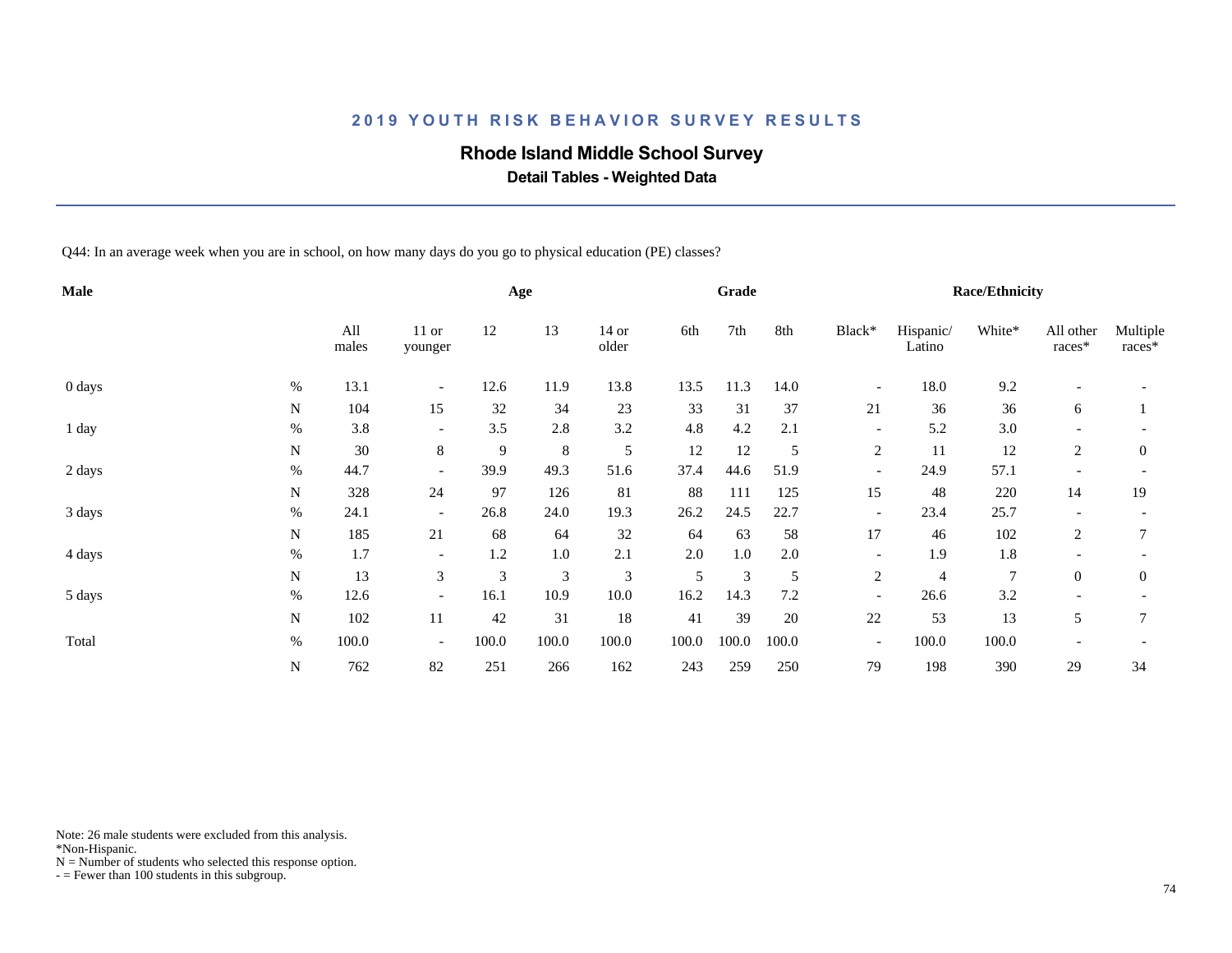### **Rhode Island Middle School Survey**

 **Detail Tables - Weighted Data**

Q44: In an average week when you are in school, on how many days do you go to physical education (PE) classes?

| Female |      |                |                    |       | Age   |                  |       | Grade |                |                          |                     | <b>Race/Ethnicity</b> |                          |                    |
|--------|------|----------------|--------------------|-------|-------|------------------|-------|-------|----------------|--------------------------|---------------------|-----------------------|--------------------------|--------------------|
|        |      | All<br>females | $11$ or<br>younger | 12    | 13    | $14$ or<br>older | 6th   | 7th   | 8th            | Black*                   | Hispanic/<br>Latino | White*                | All other<br>races*      | Multiple<br>races* |
| 0 days | %    | 11.0           | 12.0               | 11.8  | 8.9   | 12.5             | 11.4  | 11.4  | 10.0           | $\overline{\phantom{a}}$ | 13.0                | 8.9                   |                          |                    |
|        | N    | 84             | 13                 | 28    | 24    | 19               | 28    | 30    | 25             | 12                       | 24                  | 36                    | 5                        | 4                  |
| 1 day  | $\%$ | 2.3            | 1.5                | 3.0   | 1.6   | 3.1              | 2.3   | 2.4   | 2.2            | $\overline{\phantom{a}}$ | 4.1                 | 1.3                   |                          |                    |
|        | N    | 18             | 2                  | 7     | 4     | 5                | 6     | 6     | 6              | $\overline{4}$           | 8                   | 5                     |                          | $\mathbf{0}$       |
| 2 days | $\%$ | 47.4           | 39.4               | 37.8  | 54.9  | 54.5             | 39.1  | 44.0  | 59.1           | $\overline{\phantom{a}}$ | 27.1                | 59.8                  | $\overline{\phantom{a}}$ |                    |
|        | N    | 338            | 41                 | 84    | 136   | 77               | 93    | 109   | 135            | 14                       | 53                  | 231                   | 14                       | 16                 |
| 3 days | $\%$ | 26.4           | 28.1               | 31.5  | 24.1  | 21.8             | 30.1  | 27.5  | 21.6           | $\overline{\phantom{a}}$ | 32.5                | 23.8                  |                          |                    |
|        | N    | 202            | 31                 | 74    | 64    | 33               | 75    | 73    | 52             | 15                       | 65                  | 97                    | 8                        | 9                  |
| 4 days | $\%$ | 3.3            | 6.7                | 4.0   | 2.2   | 1.8              | 6.6   | 1.8   | 1.6            | $\overline{\phantom{a}}$ | 5.8                 | 2.4                   |                          |                    |
|        | N    | 25             | $\tau$             | 9     | 6     | 3                | 16    | 5     | $\overline{4}$ |                          | 11                  | 10                    |                          |                    |
| 5 days | $\%$ | 9.5            | 12.3               | 11.9  | 8.2   | 6.4              | 10.5  | 12.9  | 5.6            | $\overline{\phantom{a}}$ | 17.6                | 3.7                   |                          |                    |
|        | N    | 76             | 13                 | 29    | 23    | 11               | 26    | 35    | 15             | 14                       | 35                  | 15                    | 5                        | 3                  |
| Total  | $\%$ | 100.0          | 100.0              | 100.0 | 100.0 | 100.0            | 100.0 | 100.0 | 100.0          | $\overline{\phantom{a}}$ | 100.0               | 100.0                 |                          |                    |
|        | N    | 743            | 107                | 231   | 257   | 148              | 244   | 258   | 237            | 60                       | 196                 | 394                   | 34                       | 33                 |

Note: 34 female students were excluded from this analysis.

\*Non-Hispanic.

 $N =$  Number of students who selected this response option.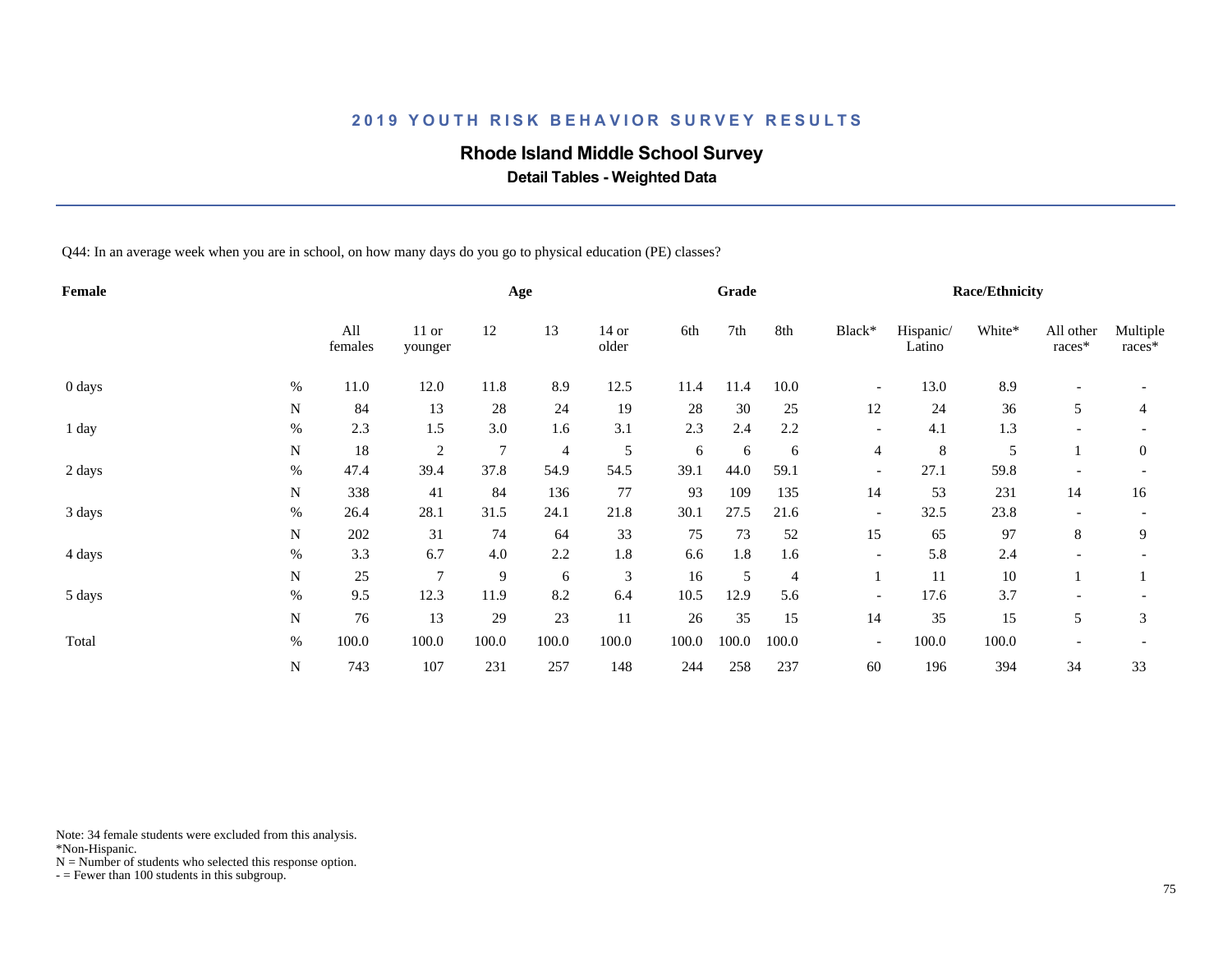### **Rhode Island Middle School Survey**

 **Detail Tables - Weighted Data**

Q46: During the past 12 months, how many times did you have a concussion from playing a sport or being physically active?

| <b>Total</b>    |      |       |                    |       | Age   |                  |       | Grade |       |                |                     | <b>Race/Ethnicity</b> |                          |                          |
|-----------------|------|-------|--------------------|-------|-------|------------------|-------|-------|-------|----------------|---------------------|-----------------------|--------------------------|--------------------------|
|                 |      | Total | $11$ or<br>younger | 12    | 13    | $14$ or<br>older | 6th   | 7th   | 8th   | Black*         | Hispanic/<br>Latino | White*                | All other<br>races*      | Multiple<br>races*       |
| 0 times         | $\%$ | 83.6  | 81.4               | 85.1  | 82.2  | 85.1             | 84.3  | 82.9  | 83.8  | 84.5           | 78.6                | 86.7                  |                          |                          |
|                 | N    | 1,292 | 163                | 425   | 438   | 266              | 424   | 441   | 415   | 118            | 319                 | 696                   | 55                       | 59                       |
| 1 time          | $\%$ | 7.8   | 9.4                | 6.9   | 8.6   | 6.7              | 5.6   | 9.8   | 7.4   | 3.8            | 7.6                 | 8.0                   | $\overline{\phantom{a}}$ |                          |
|                 | N    | 118   | 17                 | 34    | 45    | 22               | 27    | 51    | 37    | 5              | 30                  | 65                    | $\overline{4}$           | 6                        |
| 2 times         | $\%$ | 4.1   | 5.0                | 3.9   | 4.6   | 3.3              | 4.6   | 3.6   | 4.1   | 5.1            | 5.7                 | 2.6                   |                          |                          |
|                 | N    | 67    | 11                 | 20    | 26    | $10\,$           | 25    | 20    | 21    | $\overline{7}$ | 24                  | 21                    | 3                        | 6                        |
| 3 times         | $\%$ | 1.8   | 2.0                | 1.2   | 1.7   | 2.8              | 2.0   | 1.1   | 2.4   | 1.6            | 3.5                 | 1.0                   | $\overline{\phantom{a}}$ | $\overline{\phantom{a}}$ |
|                 | N    | 28    | $\overline{4}$     | 6     | 9     | 9                | 10    | 6     | 12    | 2              | 14                  | 8                     |                          |                          |
| 4 or more times | %    | 2.7   | 2.3                | 2.9   | 2.9   | 2.0              | 3.5   | 2.5   | 2.3   | 4.9            | 4.5                 | 1.7                   |                          |                          |
|                 | N    | 43    | 5                  | 15    | 16    | 6                | 18    | 14    | 11    | $\tau$         | 18                  | 14                    | 2                        |                          |
| Total           | $\%$ | 100.0 | 100.0              | 100.0 | 100.0 | 100.0            | 100.0 | 100.0 | 100.0 | 100.0          | 100.0               | 100.0                 |                          |                          |
|                 | N    | 1,548 | 200                | 500   | 534   | 313              | 504   | 532   | 496   | 139            | 405                 | 804                   | 65                       | 73                       |

Note: 23 students were exluded from this analysis.

\*Non-Hispanic.

 $N =$  Number of students who selected this response option.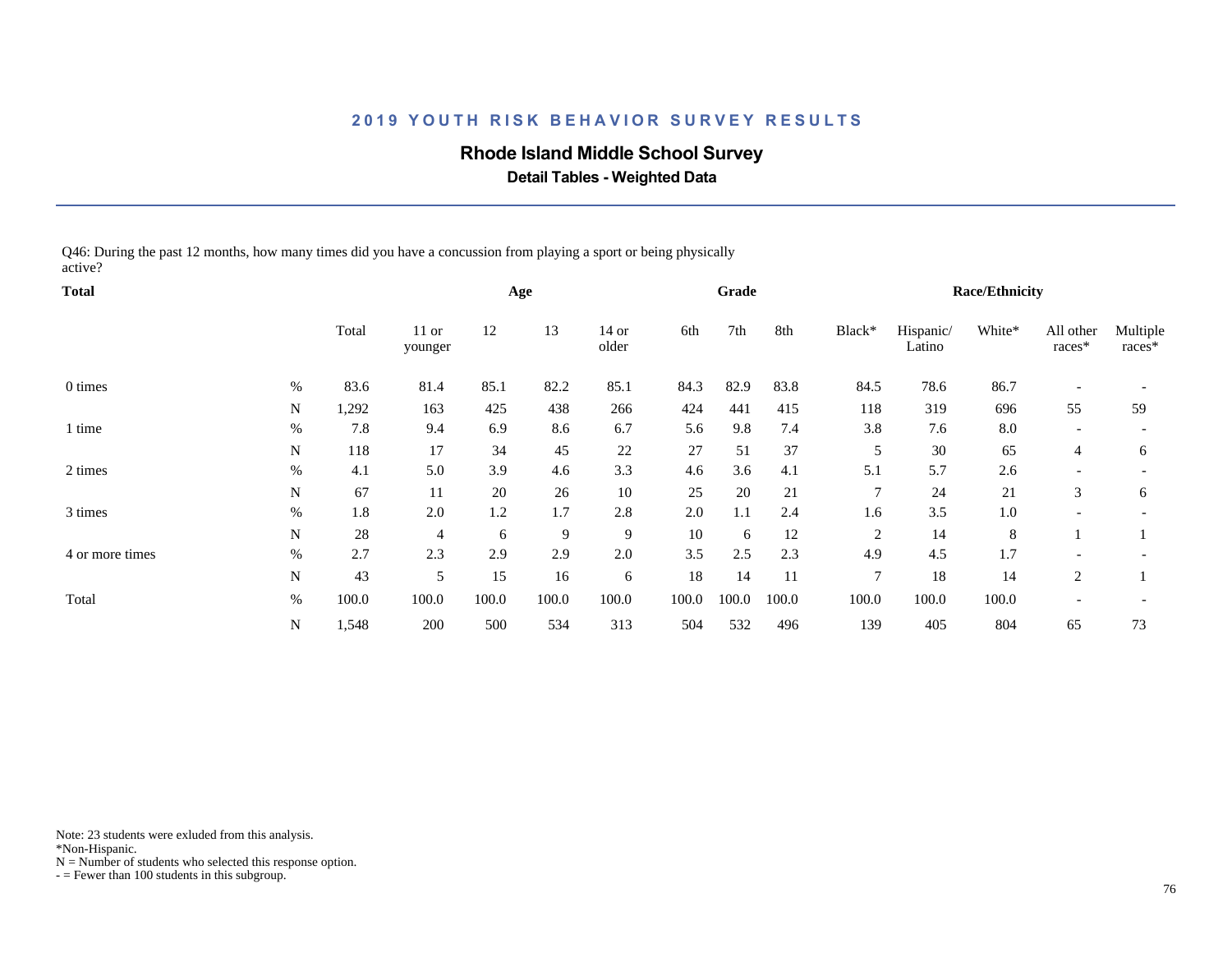### **Rhode Island Middle School Survey**

 **Detail Tables - Weighted Data**

Q46: During the past 12 months, how many times did you have a concussion from playing a sport or being physically active?

| Male            |             |              |                          |       | Age   |                |                | Grade |                 |                          |                     | <b>Race/Ethnicity</b> |                          |                    |
|-----------------|-------------|--------------|--------------------------|-------|-------|----------------|----------------|-------|-----------------|--------------------------|---------------------|-----------------------|--------------------------|--------------------|
|                 |             | All<br>males | $11$ or<br>younger       | 12    | 13    | 14 or<br>older | 6th            | 7th   | 8th             | Black*                   | Hispanic/<br>Latino | White*                | All other<br>$races*$    | Multiple<br>races* |
| 0 times         | %           | 80.9         | $\overline{\phantom{0}}$ | 83.9  | 81.4  | 80.0           | 81.6           | 81.3  | 80.3            | $\overline{\phantom{a}}$ | 74.4                | 84.5                  |                          |                    |
|                 | N           | 626          | 63                       | 215   | 218   | 130            | 204            | 212   | 202             | 67                       | 152                 | 334                   | 25                       | 26                 |
| 1 time          | %           | 9.1          | $\overline{\phantom{a}}$ | 7.4   | 8.4   | 9.1            | 6.5            | 10.8  | 9.3             | $\overline{\phantom{a}}$ | 10.0                | 8.5                   | $\overline{\phantom{a}}$ |                    |
|                 | N           | 69           | 13                       | 19    | 22    | 15             | 16             | 28    | 23              | 5                        | 20                  | 34                    | $\overline{c}$           | 3                  |
| 2 times         | %           | 4.4          | $\overline{\phantom{a}}$ | 4.1   | 4.6   | 4.5            | 4.4            | 3.3   | 5.2             | $\overline{\phantom{a}}$ | 5.2                 | 3.2                   |                          |                    |
|                 | N           | 35           | $\overline{4}$           | 11    | 13    | $\overline{7}$ | 12             | 9     | 13              |                          | 11                  | 13                    |                          | 5                  |
| 3 times         | $\%$        | 2.2          | $\overline{\phantom{a}}$ | 1.2   | 1.8   | 3.6            | 2.8            | 1.1   | 2.7             | $\overline{\phantom{a}}$ | 4.5                 | 1.4                   | $\overline{\phantom{a}}$ |                    |
|                 | N           | 17           | 3                        | 3     | 5     | 6              | $\overline{7}$ | 3     | $7\phantom{.0}$ | $\boldsymbol{0}$         | 9                   | 6                     | $\theta$                 | $\theta$           |
| 4 or more times | $\%$        | 3.5          | $\overline{\phantom{a}}$ | 3.4   | 3.8   | 2.7            | 4.7            | 3.5   | 2.5             | $\overline{\phantom{a}}$ | 5.8                 | 2.3                   |                          |                    |
|                 | N           | 28           | 3                        | 9     | 11    | $\overline{4}$ | 12             | 10    | 6               | $\overline{4}$           | 12                  | 9                     |                          |                    |
| Total           | $\%$        | 100.0        | $\overline{\phantom{a}}$ | 100.0 | 100.0 | 100.0          | 100.0          | 100.0 | 100.0           | $\overline{\phantom{a}}$ | 100.0               | 100.0                 | $\overline{\phantom{a}}$ |                    |
|                 | $\mathbf N$ | 775          | 86                       | 257   | 269   | 162            | 251            | 262   | 251             | 77                       | 204                 | 396                   | 29                       | 35                 |

Note: 13 male students were excluded from this analysis.

\*Non-Hispanic.

 $N =$  Number of students who selected this response option.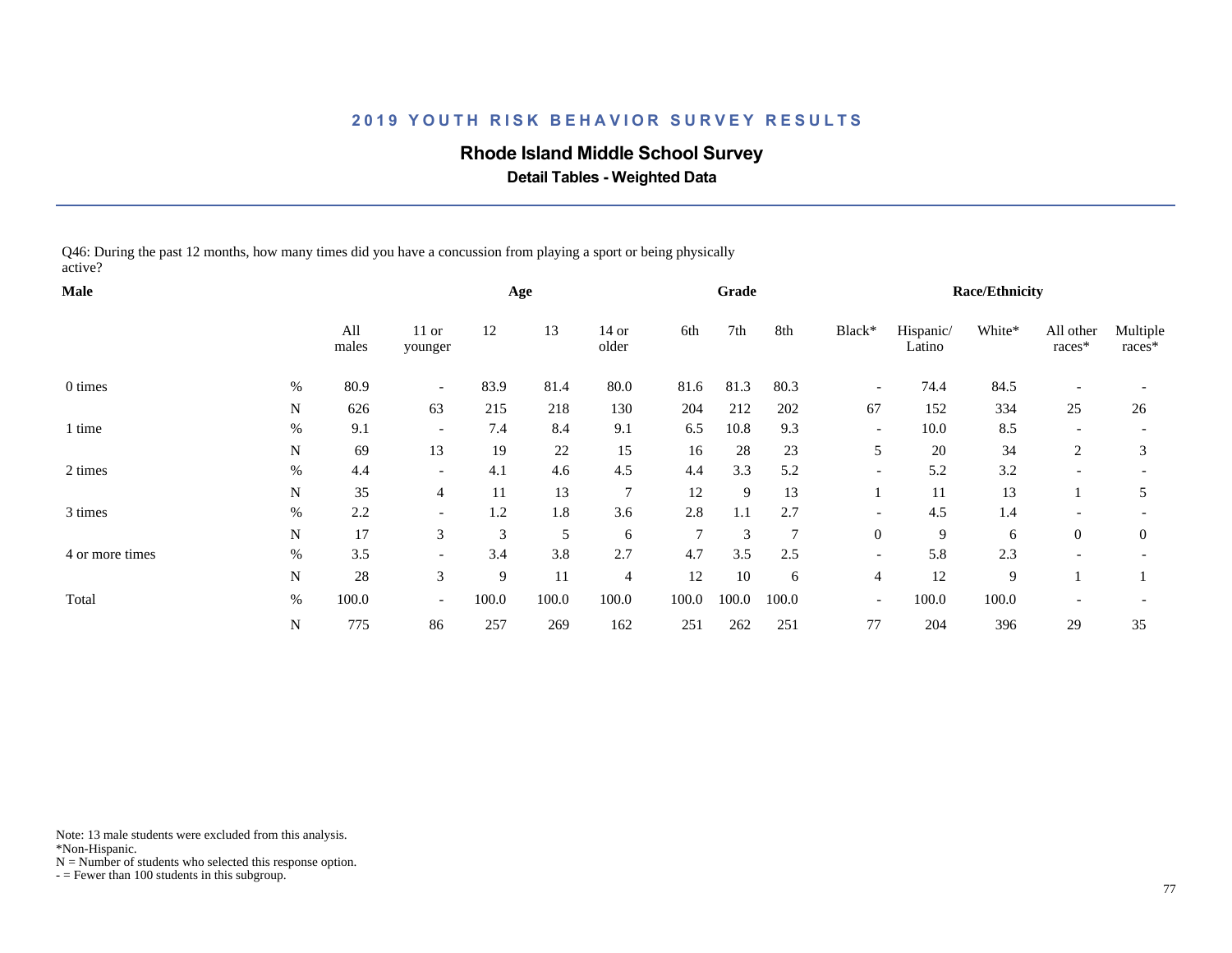### **Rhode Island Middle School Survey**

 **Detail Tables - Weighted Data**

Q46: During the past 12 months, how many times did you have a concussion from playing a sport or being physically active?

| Female          |             |                |                    |       | Age            |                |       | Grade          |       |                          |                     | <b>Race/Ethnicity</b> |                          |                    |
|-----------------|-------------|----------------|--------------------|-------|----------------|----------------|-------|----------------|-------|--------------------------|---------------------|-----------------------|--------------------------|--------------------|
|                 |             | All<br>females | $11$ or<br>younger | 12    | 13             | 14 or<br>older | 6th   | 7th            | 8th   | Black*                   | Hispanic/<br>Latino | White*                | All other<br>$races*$    | Multiple<br>races* |
| 0 times         | %           | 86.6           | 88.7               | 86.8  | 83.1           | 90.5           | 87.1  | 84.7           | 87.7  | $\overline{\phantom{a}}$ | 83.1                | 89.0                  |                          |                    |
|                 | N           | 664            | 100                | 210   | 219            | 135            | 220   | 228            | 212   | 51                       | 166                 | 361                   | 30                       | 33                 |
| 1 time          | %           | 6.3            | 4.1                | 6.0   | 8.8            | 4.2            | 4.7   | 8.8            | 5.5   | $\overline{\phantom{a}}$ | 5.1                 | 7.5                   | $\overline{\phantom{a}}$ |                    |
|                 | N           | 48             | $\overline{4}$     | 14    | 23             | 7              | 11    | 23             | 14    | $\overline{0}$           | 10                  | 31                    |                          | 3                  |
| 2 times         | %           | 3.8            | 4.8                | 3.6   | 4.7            | 1.9            | 4.8   | 3.9            | 2.8   | $\overline{\phantom{a}}$ | 6.2                 | 1.9                   |                          |                    |
|                 | N           | 31             | 6                  | 9     | 13             | 3              | 13    | 11             | 7     | 6                        | 13                  | 8                     | 2                        |                    |
| 3 times         | $\%$        | 1.4            | 0.8                | 1.3   | 1.5            | 2.1            | 1.1   | 1.2            | 2.0   | $\overline{\phantom{a}}$ | 2.6                 | 0.5                   | $\overline{\phantom{a}}$ |                    |
|                 | N           | 11             |                    | 3     | $\overline{4}$ | 3              | 3     | 3              | 5     | $\mathfrak{2}$           | 5                   | $\overline{2}$        |                          |                    |
| 4 or more times | $\%$        | 1.9            | 1.6                | 2.3   | 1.9            | 1.3            | 2.2   | 1.4            | 2.0   | $\overline{\phantom{0}}$ | 3.1                 | 1.1                   |                          |                    |
|                 | N           | 15             | $\overline{2}$     | 6     | 5              | 2              | 6     | $\overline{4}$ | 5     | 3                        | 6                   | 5                     |                          | $\overline{0}$     |
| Total           | $\%$        | 100.0          | 100.0              | 100.0 | 100.0          | 100.0          | 100.0 | 100.0          | 100.0 | $\overline{\phantom{a}}$ | 100.0               | 100.0                 | $\overline{\phantom{a}}$ |                    |
|                 | $\mathbf N$ | 769            | 113                | 242   | 264            | 150            | 253   | 269            | 243   | 62                       | 200                 | 407                   | 35                       | 38                 |

Note: 8 female students were excluded from this analysis.

\*Non-Hispanic.

 $N =$  Number of students who selected this response option.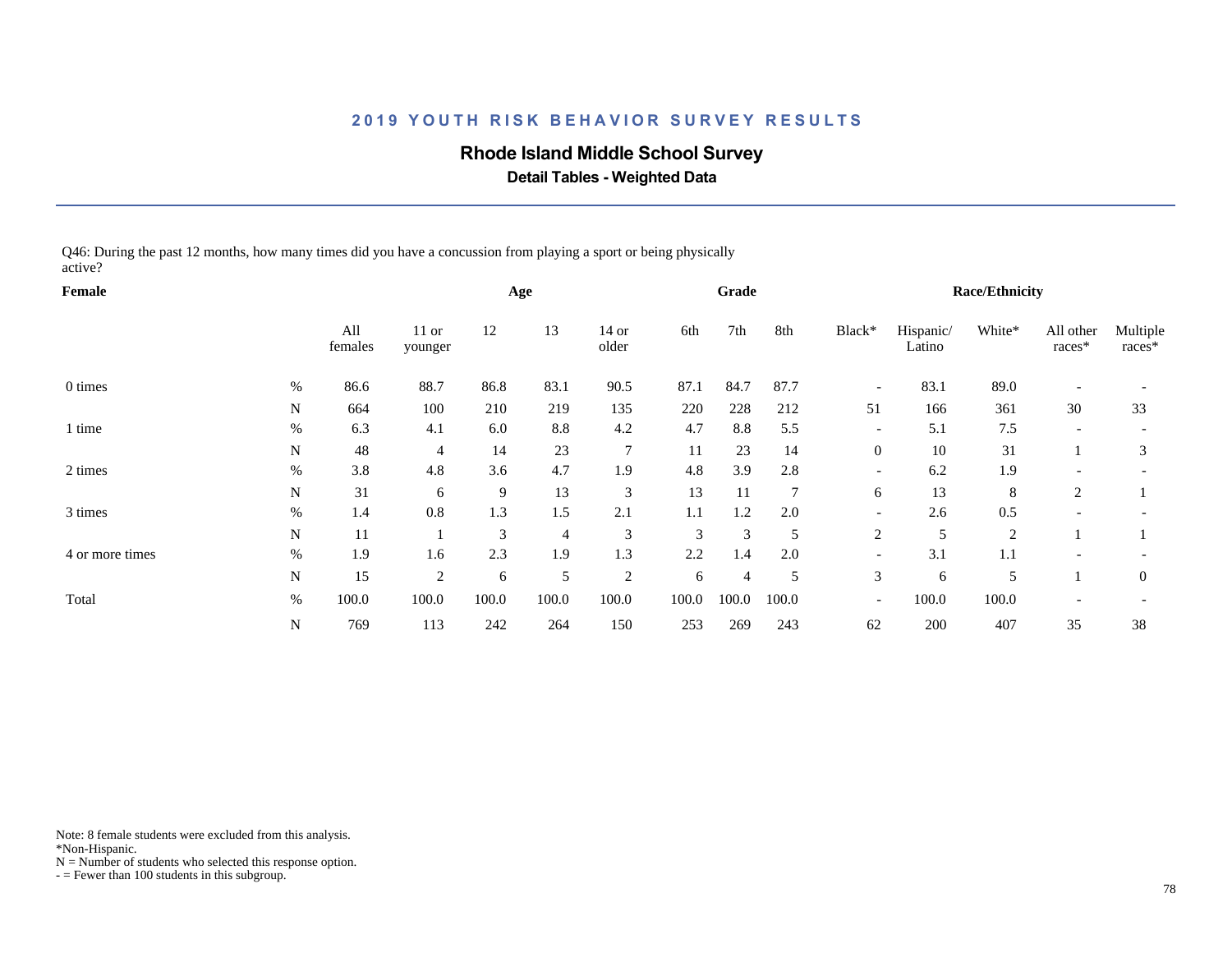## **Rhode Island Middle School Survey**

 **Detail Tables - Weighted Data**

Q48: On an average school night, how many hours of sleep do you get?

| <b>Total</b>     |      |       |                  |       | Age    |                  |       | Grade |       |                |                     | <b>Race/Ethnicity</b> |                          |                          |
|------------------|------|-------|------------------|-------|--------|------------------|-------|-------|-------|----------------|---------------------|-----------------------|--------------------------|--------------------------|
|                  |      | Total | 11 or<br>younger | 12    | 13     | $14$ or<br>older | 6th   | 7th   | 8th   | Black*         | Hispanic/<br>Latino | White*                | All other<br>races*      | Multiple<br>races*       |
| 4 or less hours  | %    | 6.0   | 7.4              | 4.0   | 7.0    | 6.5              | 5.3   | 5.7   | 6.9   | 8.2            | 7.6                 | 5.0                   | $\overline{\phantom{a}}$ |                          |
|                  | N    | 93    | 15               | 20    | 37     | 21               | 27    | 30    | 35    | 11             | 29                  | 41                    | $\overline{4}$           | 5                        |
| 5 hours          | $\%$ | 8.1   | 6.5              | 6.0   | 7.8    | 12.5             | 6.0   | 7.1   | 10.6  | 13.9           | 9.3                 | 7.0                   |                          |                          |
|                  | N    | 122   | 13               | 30    | 41     | 38               | 30    | 37    | 52    | 19             | 37                  | 53                    | 6                        | 4                        |
| 6 hours          | $\%$ | 12.8  | 6.9              | 13.3  | 13.0   | 15.2             | 9.7   | 13.2  | 15.2  | 16.2           | 16.1                | 10.5                  |                          |                          |
|                  | N    | 196   | 14               | 65    | 69     | 48               | 47    | 70    | 76    | 22             | 62                  | 84                    | 6                        | 13                       |
| 7 hours          | $\%$ | 21.2  | 11.8             | 16.1  | 26.4   | 26.1             | 13.7  | 23.0  | 27.0  | 19.7           | 17.5                | 24.1                  |                          |                          |
|                  | N    | 320   | 24               | 79    | 137    | 80               | 68    | 121   | 130   | 26             | 70                  | 192                   | 8                        | 13                       |
| 8 hours          | $\%$ | 28.2  | 31.8             | 28.0  | 27.8   | 26.9             | 29.8  | 28.0  | 27.3  | 21.1           | 25.6                | 29.7                  |                          |                          |
|                  | N    | 427   | 63               | 137   | 144    | 82               | 148   | 146   | 131   | 29             | 102                 | 235                   | 17                       | 25                       |
| 9 hours          | $\%$ | 17.0  | 26.7             | 21.9  | 13.3   | 10.0             | 24.5  | 16.2  | 10.3  | 15.9           | 16.2                | 17.5                  | $\overline{\phantom{a}}$ | $\overline{\phantom{a}}$ |
|                  | N    | 258   | 50               | 107   | 70     | 31               | 118   | 85    | 51    | 22             | 63                  | 139                   | 15                       | 10                       |
| 10 or more hours | %    | 6.7   | 8.8              | 10.6  | 4.7    | 2.8              | 11.0  | 6.8   | 2.6   | 5.0            | 7.8                 | 6.2                   |                          |                          |
|                  | N    | 102   | 17               | 51    | $25\,$ | $\overline{9}$   | 53    | 36    | 13    | $\overline{7}$ | $30\,$              | 50                    | $\overline{7}$           | $\overline{c}$           |
| Total            | $\%$ | 100.0 | 100.0            | 100.0 | 100.0  | 100.0            | 100.0 | 100.0 | 100.0 | 100.0          | 100.0               | 100.0                 |                          |                          |
|                  | N    | 1,518 | 196              | 489   | 523    | 309              | 491   | 525   | 488   | 136            | 393                 | 794                   | 63                       | 72                       |

Note: 53 students were exluded from this analysis.

\*Non-Hispanic.

 $N =$  Number of students who selected this response option.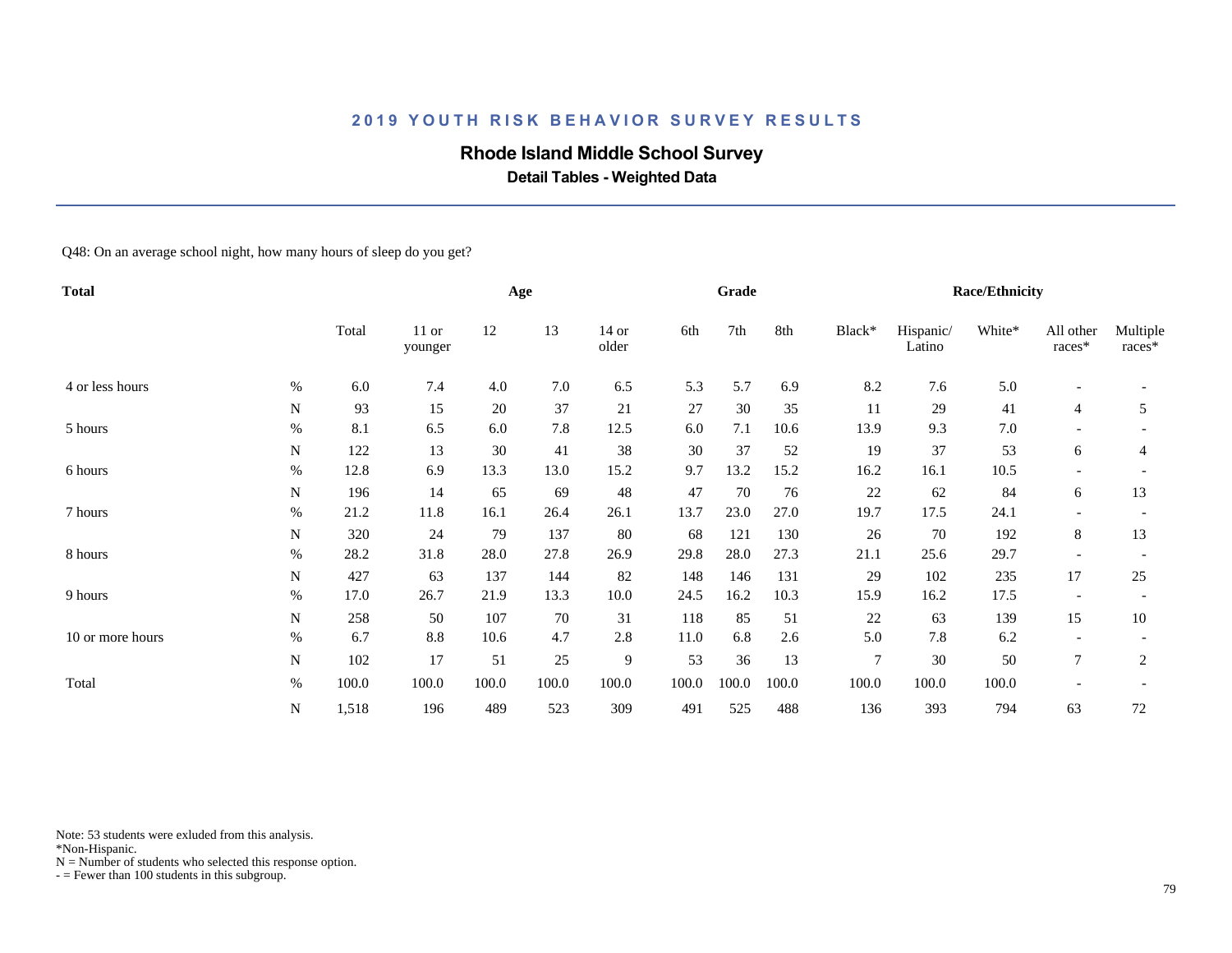## **Rhode Island Middle School Survey**

 **Detail Tables - Weighted Data**

Q48: On an average school night, how many hours of sleep do you get?

| <b>Male</b>      |           |              |                          |                | Age   |                |       | Grade |       |                          |                     | <b>Race/Ethnicity</b> |                     |                    |
|------------------|-----------|--------------|--------------------------|----------------|-------|----------------|-------|-------|-------|--------------------------|---------------------|-----------------------|---------------------|--------------------|
|                  |           | All<br>males | 11 or<br>younger         | 12             | 13    | 14 or<br>older | 6th   | 7th   | 8th   | Black*                   | Hispanic/<br>Latino | White*                | All other<br>races* | Multiple<br>races* |
| 4 or less hours  | %         | 4.8          |                          | 2.9            | 5.7   | 6.6            | 2.4   | 3.0   | 8.8   | $\overline{\phantom{a}}$ | 5.3                 | 4.3                   |                     |                    |
|                  | N         | 37           | 4                        | $\overline{7}$ | 15    | 11             | 6     | 7     | 23    | 6                        | 10                  | 17                    |                     | $\overline{c}$     |
| 5 hours          | %         | 8.6          |                          | 7.2            | 8.9   | 11.9           | 6.6   | 9.4   | 9.7   | $\overline{\phantom{a}}$ | 12.8                | 6.8                   |                     |                    |
|                  | N         | 66           | 5                        | 18             | 23    | 20             | 16    | 24    | 25    | 9                        | 26                  | 26                    |                     | 3                  |
| 6 hours          | $\%$      | 13.4         | $\overline{\phantom{a}}$ | 12.4           | 14.9  | 17.3           | 9.7   | 13.4  | 17.1  | $\overline{\phantom{a}}$ | 17.3                | 10.3                  |                     |                    |
|                  | N         | 102          | 3                        | 30             | 40    | 29             | 22    | 35    | 44    | 14                       | 33                  | 40                    |                     | 7                  |
| 7 hours          | $\%$      | 20.2         |                          | 15.4           | 24.0  | 24.9           | 14.8  | 22.6  | 23.2  | $\overline{\phantom{a}}$ | 17.6                | 22.3                  |                     |                    |
|                  | N         | 151          | 12                       | 38             | 62    | 39             | 37    | 57    | 56    | 16                       | 35                  | 87                    | 4                   | 3                  |
| 8 hours          | %         | 27.7         | $\overline{\phantom{a}}$ | 26.4           | 29.1  | 25.6           | 28.1  | 28.3  | 27.1  | $\overline{\phantom{a}}$ | 25.0                | 29.7                  |                     |                    |
|                  | N         | 208          | 26                       | 66             | 74    | 41             | 69    | 71    | 66    | 15                       | 50                  | 116                   | 8                   | 12                 |
| 9 hours          | $\%$      | 19.5         | $\overline{\phantom{a}}$ | 26.0           | 13.8  | 11.2           | 28.0  | 18.6  | 11.7  | $\overline{\phantom{a}}$ | 15.7                | 21.8                  |                     |                    |
|                  | ${\bf N}$ | 147          | 28                       | 65             | 36    | 18             | 66    | 48    | 29    | 11                       | 30                  | 86                    | 9                   | 7                  |
| 10 or more hours | %         | 5.6          | $\overline{\phantom{a}}$ | 9.7            | 3.7   | 2.4            | 10.3  | 4.7   | 2.4   | $\overline{\phantom{a}}$ | 6.3                 | 4.8                   |                     |                    |
|                  | N         | 43           | 5                        | 24             | 10    | 4              | 25    | 12    | 6     | $\overline{4}$           | 12                  | 19                    | 4                   | $\mathbf{0}$       |
| Total            | $\%$      | 100.0        | $\overline{\phantom{a}}$ | 100.0          | 100.0 | 100.0          | 100.0 | 100.0 | 100.0 | $\overline{\phantom{a}}$ | 100.0               | 100.0                 |                     |                    |
|                  | N         | 754          | 83                       | 248            | 260   | 162            | 241   | 254   | 249   | 75                       | 196                 | 391                   | 28                  | 34                 |

Note: 34 male students were excluded from this analysis.

\*Non-Hispanic.

 $N =$  Number of students who selected this response option.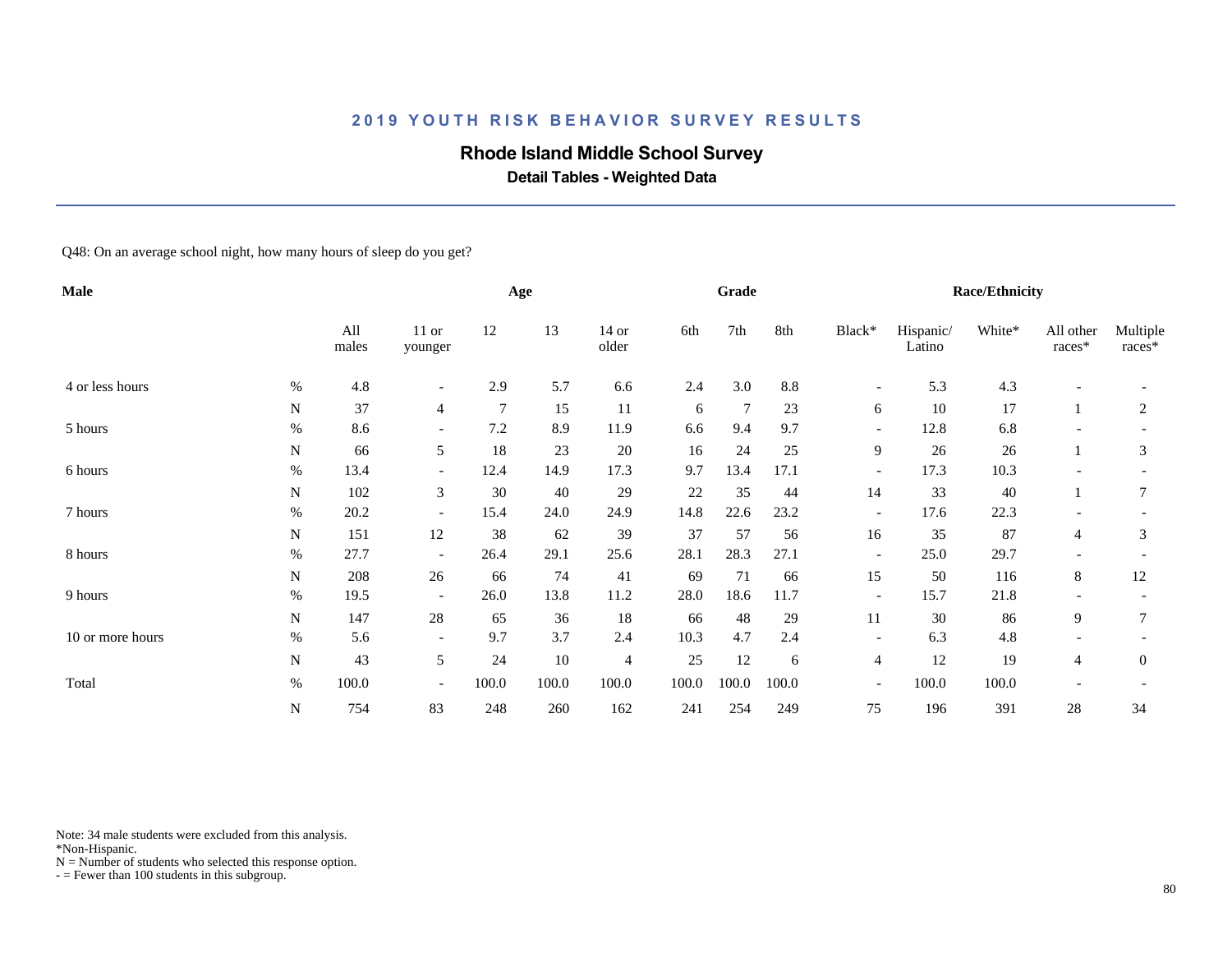## **Rhode Island Middle School Survey**

 **Detail Tables - Weighted Data**

Q48: On an average school night, how many hours of sleep do you get?

| Female           |      |                |                    |       | Age   |                  |        | Grade |                 |                          |                     | <b>Race/Ethnicity</b> |                     |                    |
|------------------|------|----------------|--------------------|-------|-------|------------------|--------|-------|-----------------|--------------------------|---------------------|-----------------------|---------------------|--------------------|
|                  |      | All<br>females | $11$ or<br>younger | 12    | 13    | $14$ or<br>older | 6th    | 7th   | 8th             | Black*                   | Hispanic/<br>Latino | White*                | All other<br>races* | Multiple<br>races* |
| 4 or less hours  | $\%$ | $7.1\,$        | 9.8                | 5.3   | 8.0   | 6.5              | 8.2    | 8.3   | 4.9             | $\overline{\phantom{a}}$ | 9.5                 | 5.7                   |                     |                    |
|                  | N    | 55             | 11                 | 13    | 21    | 10               | 21     | 22    | 12              | 5                        | 18                  | 24                    | 3                   | 3                  |
| 5 hours          | $\%$ | 7.4            | 7.2                | 4.3   | 6.8   | 13.2             | 5.4    | 4.8   | 11.6            | $\overline{a}$           | 5.6                 | 7.1                   |                     |                    |
|                  | N    | 55             | 8                  | 11    | 18    | 18               | 14     | 13    | 27              | 10                       | 11                  | 27                    | $\overline{4}$      |                    |
| 6 hours          | $\%$ | 12.2           | 9.2                | 14.3  | 11.2  | 13.0             | 9.7    | 13.0  | 13.3            | $\overline{\phantom{a}}$ | 14.9                | 10.8                  |                     |                    |
|                  | N    | 94             | 11                 | 35    | 29    | 19               | 25     | 35    | 32              | 8                        | 29                  | 44                    | 5                   | 6                  |
| 7 hours          | $\%$ | 22.1           | 10.7               | 16.6  | 29.1  | 27.0             | 12.5   | 23.2  | 30.8            | $\overline{\phantom{a}}$ | 17.4                | 25.8                  |                     |                    |
|                  | N    | 167            | 12                 | 40    | 75    | 40               | 31     | 63    | 73              | 10                       | 35                  | 104                   | $\overline{4}$      | 10                 |
| 8 hours          | $\%$ | 29.0           | 32.8               | 30.1  | 26.7  | 28.4             | 31.5   | 28.0  | 27.9            | $\overline{\phantom{a}}$ | 26.3                | 29.7                  |                     |                    |
|                  | N    | 219            | 37                 | 71    | 70    | 41               | 79     | 75    | 65              | 14                       | 52                  | 119                   | 9                   | 13                 |
| 9 hours          | $\%$ | 14.4           | 19.2               | 17.6  | 12.8  | $8.8\,$          | 21.0   | 13.8  | 8.7             | $\overline{\phantom{a}}$ | 16.8                | 13.1                  |                     |                    |
|                  | N    | 110            | 21                 | 42    | 34    | 13               | 52     | 37    | 21              | 11                       | 33                  | 53                    | 6                   | 3                  |
| 10 or more hours | $\%$ | 7.7            | 11.1               | 11.8  | 5.4   | 3.2              | 11.6   | 8.9   | 2.9             | $\overline{\phantom{a}}$ | 9.4                 | 7.8                   |                     |                    |
|                  | N    | 58             | 12                 | 27    | 14    | 5                | $28\,$ | 23    | $7\phantom{.0}$ | 3                        | 18                  | 31                    | 3                   | 2                  |
| Total            | $\%$ | 100.0          | 100.0              | 100.0 | 100.0 | 100.0            | 100.0  | 100.0 | 100.0           | $\overline{\phantom{a}}$ | 100.0               | 100.0                 |                     |                    |
|                  | N    | 758            | 112                | 239   | 261   | 146              | 250    | 268   | 237             | 61                       | 196                 | 402                   | 34                  | 38                 |

Note: 19 female students were excluded from this analysis.

\*Non-Hispanic.

 $N =$  Number of students who selected this response option.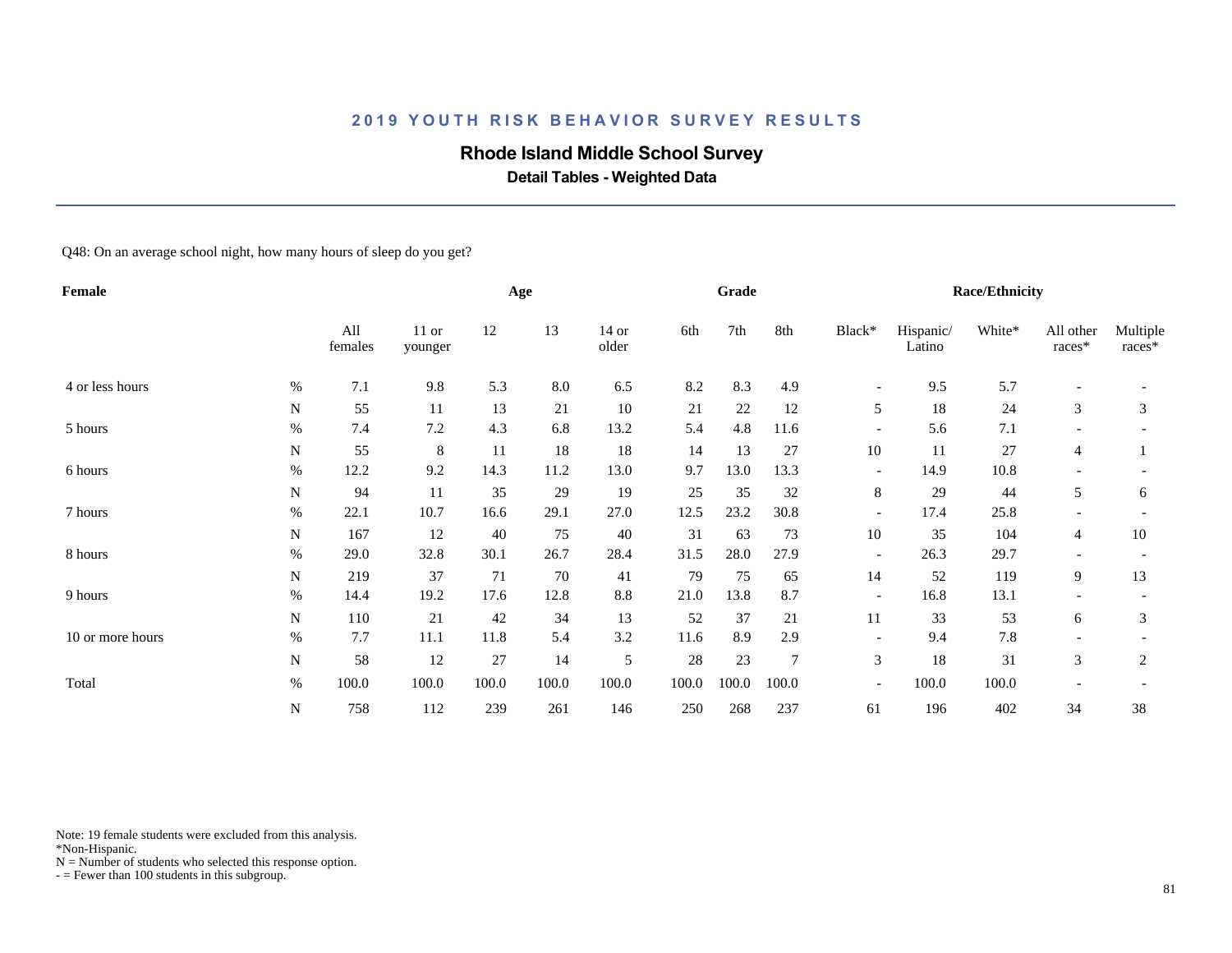# **Rhode Island Middle School Survey**

 **Detail Tables - Weighted Data**

Q49: During the past 12 months, how would you describe your grades in school?

| <b>Total</b>         |      |       |                  |       | Age    |                |       | Grade          |       |                |                     | <b>Race/Ethnicity</b> |                          |                    |
|----------------------|------|-------|------------------|-------|--------|----------------|-------|----------------|-------|----------------|---------------------|-----------------------|--------------------------|--------------------|
|                      |      | Total | 11 or<br>younger | 12    | 13     | 14 or<br>older | 6th   | 7th            | 8th   | Black*         | Hispanic/<br>Latino | White*                | All other<br>races*      | Multiple<br>races* |
| Mostly A's           | $\%$ | 38.0  | 39.3             | 37.9  | 37.0   | 38.9           | 36.9  | 38.3           | 39.0  | 34.4           | 24.0                | 45.1                  |                          |                    |
|                      | N    | 559   | 75               | 181   | 185    | 118            | 175   | 195            | 185   | 45             | 93                  | 350                   | 32                       | 27                 |
| Mostly B's           | $\%$ | 35.2  | 35.2             | 34.9  | 37.9   | 31.4           | 35.1  | 36.2           | 33.7  | 33.7           | 41.5                | 32.3                  |                          |                    |
|                      | N    | 516   | 67               | 165   | 191    | 93             | 165   | 183            | 160   | 44             | 156                 | 245                   | 15                       | 29                 |
| Mostly C's           | $\%$ | 13.1  | 10.3             | 12.2  | 13.6   | 15.5           | 12.5  | 12.6           | 14.3  | 17.9           | 15.6                | 11.5                  | $\overline{\phantom{a}}$ |                    |
|                      | N    | 191   | 20               | 57    | 68     | 46             | 59    | 63             | 68    | 23             | 59                  | 86                    | 10                       | 5                  |
| Mostly D's           | %    | 2.0   | 2.0              | 1.0   | 2.1    | 3.3            | 1.1   | 1.9            | 3.1   | 3.8            | 1.6                 | 1.7                   |                          |                    |
|                      | N    | 30    | $\overline{4}$   | 5     | 11     | $10\,$         | 5     | 10             | 15    | 5              | 6                   | 13                    | 4                        |                    |
| Mostly F's           | $\%$ | 1.5   | 1.2              | 1.3   | 1.1    | 2.4            | 1.1   | 1.4            | 1.9   | 3.9            | 1.9                 | 1.3                   |                          |                    |
|                      | N    | 22    | $\overline{2}$   | 6     | 6      | 8              | 5     | $\overline{7}$ | 10    | 5              | $\overline{7}$      | $10\,$                | $\overline{0}$           | $\overline{0}$     |
| None of these grades | $\%$ | 1.9   | 1.5              | 1.9   | 1.4    | 2.9            | 2.0   | 1.7            | 2.0   | 0.7            | 2.4                 | 1.9                   |                          |                    |
|                      | N    | 27    | 3                | 9     | $\tau$ | $\,8\,$        | 10    | 8              | 9     |                | 9                   | 14                    | $\overline{0}$           | 3                  |
| Not sure             | $\%$ | 8.3   | 10.5             | 10.7  | 6.9    | 5.6            | 11.3  | 7.9            | 6.0   | 5.5            | 13.1                | 6.2                   |                          |                    |
|                      | N    | 123   | 20               | 50    | 35     | 17             | 53    | $40\,$         | 29    | $\overline{7}$ | 50                  | 47                    | 3                        | 4                  |
| Total                | $\%$ | 100.0 | 100.0            | 100.0 | 100.0  | 100.0          | 100.0 | 100.0          | 100.0 | 100.0          | 100.0               | 100.0                 |                          |                    |
|                      | N    | 1,468 | 191              | 473   | 503    | 300            | 472   | 506            | 476   | 130            | 380                 | 765                   | 64                       | 69                 |

Note: 103 students were exluded from this analysis.

\*Non-Hispanic.

 $N =$  Number of students who selected this response option.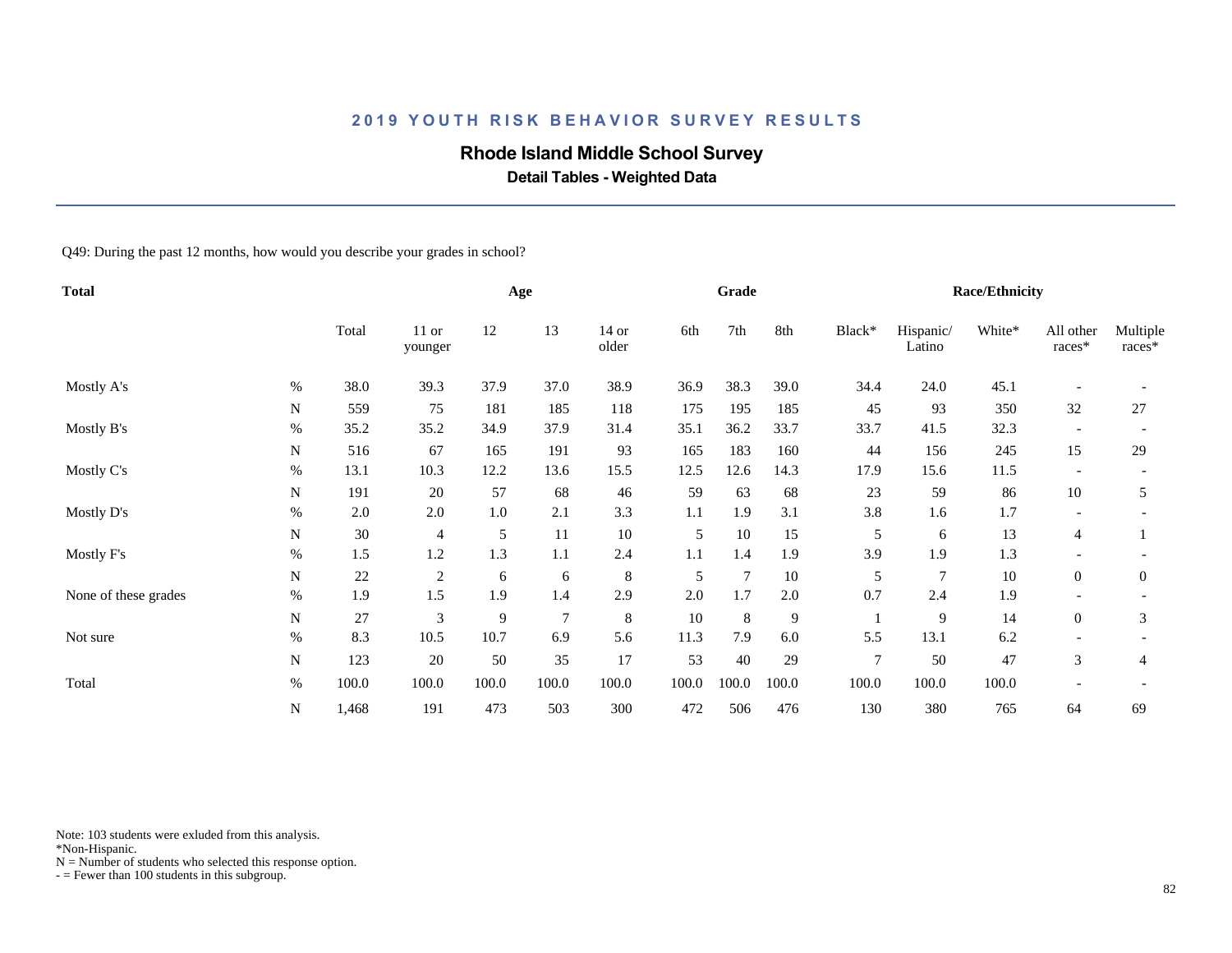# **Rhode Island Middle School Survey**

 **Detail Tables - Weighted Data**

Q49: During the past 12 months, how would you describe your grades in school?

| <b>Male</b>          |      |              |                          |       | Age    |                  |                | Grade          |        |                          |                     | <b>Race/Ethnicity</b> |                     |                    |
|----------------------|------|--------------|--------------------------|-------|--------|------------------|----------------|----------------|--------|--------------------------|---------------------|-----------------------|---------------------|--------------------|
|                      |      | All<br>males | $11$ or<br>younger       | 12    | 13     | $14$ or<br>older | 6th            | 7th            | 8th    | Black*                   | Hispanic/<br>Latino | White*                | All other<br>races* | Multiple<br>races* |
| Mostly A's           | %    | 30.6         | $\overline{\phantom{a}}$ | 32.1  | 26.5   | 33.6             | 31.8           | 30.3           | 30.4   | $\overline{\phantom{a}}$ | 16.9                | 37.1                  |                     |                    |
|                      | N    | 223          | 28                       | 78    | 65     | 52               | 75             | 74             | 72     | 19                       | 32                  | 141                   | 13                  | 14                 |
| Mostly B's           | $\%$ | 37.3         | $\overline{\phantom{a}}$ | 38.8  | 41.3   | 29.1             | 39.7           | 36.8           | 34.6   | $\overline{\phantom{a}}$ | 40.1                | 36.2                  |                     |                    |
|                      | N    | 270          | 30                       | 94    | 101    | 45               | 93             | 89             | 82     | 24                       | 74                  | 136                   | 6                   | 13                 |
| Mostly C's           | $\%$ | 16.0         | $\overline{\phantom{a}}$ | 14.8  | 16.8   | 18.9             | 14.0           | 16.7           | 17.5   | $\overline{\phantom{a}}$ | 20.0                | 13.6                  |                     |                    |
|                      | N    | 118          | 10                       | 36    | 42     | 30               | 33             | 41             | 43     | 16                       | 38                  | 51                    | $\tau$              |                    |
| Mostly D's           | $\%$ | 2.8          | $\overline{\phantom{a}}$ | 1.3   | 3.8    | 3.8              | 1.4            | 3.0            | 4.0    | $\overline{\phantom{a}}$ | 2.2                 | 2.4                   |                     |                    |
|                      | N    | 21           | $\overline{c}$           | 3     | $10\,$ | 6                | $\mathfrak{Z}$ | 8              | $10\,$ | 4                        | $\overline{4}$      | 9                     | 2                   |                    |
| Mostly F's           | $\%$ | 2.0          | $\overline{\phantom{a}}$ | 1.2   | 1.9    | 3.6              | 0.4            | $2.0\,$        | 3.5    | $\overline{\phantom{a}}$ | 2.1                 | 1.6                   |                     |                    |
|                      | N    | 15           |                          | 3     | 5      | 6                |                | 5              | 9      | 5                        | $\overline{4}$      | 6                     | $\overline{0}$      | $\overline{0}$     |
| None of these grades | $\%$ | 1.6          | $\overline{\phantom{a}}$ | 2.2   | 1.2    | 2.2              | 1.3            | 1.8            | 1.8    | $\overline{\phantom{a}}$ | 1.6                 | 1.8                   |                     |                    |
|                      | N    | 11           | $\overline{0}$           | 5     | 3      | 3                | 3              | $\overline{4}$ | 4      | $\overline{0}$           | 3                   | 6                     | $\overline{0}$      | $\overline{c}$     |
| Not sure             | $\%$ | 9.7          |                          | 9.7   | 8.5    | $\!\!\!\!\!8.8$  | 11.4           | 9.4            | 8.3    | $\overline{\phantom{a}}$ | 17.0                | 7.4                   |                     |                    |
|                      | N    | 72           | 12                       | 23    | 22     | 14               | 27             | 24             | 20     | 3                        | 32                  | $28\,$                |                     | 3                  |
| Total                | $\%$ | 100.0        | $\overline{\phantom{a}}$ | 100.0 | 100.0  | 100.0            | 100.0          | 100.0          | 100.0  | $\overline{\phantom{a}}$ | 100.0               | 100.0                 |                     |                    |
|                      | N    | 730          | 83                       | 242   | 248    | 156              | 235            | 245            | 240    | 71                       | 187                 | 377                   | 29                  | 34                 |

Note: 58 male students were excluded from this analysis.

\*Non-Hispanic.

 $N =$  Number of students who selected this response option.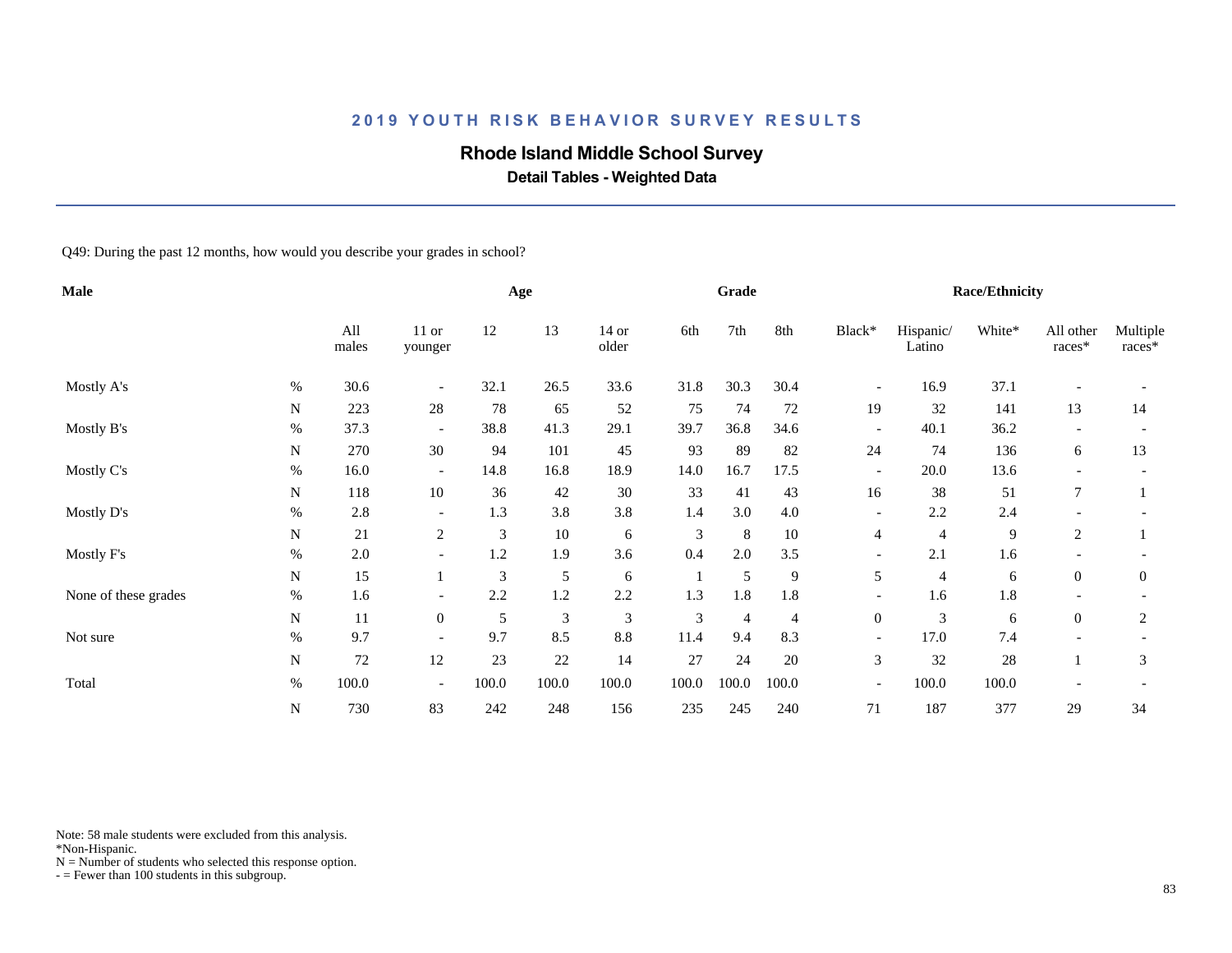# **Rhode Island Middle School Survey**

 **Detail Tables - Weighted Data**

Q49: During the past 12 months, how would you describe your grades in school?

| Female               |      |                |                  |                | Age            |                |            | Grade          |       |                          |                     | <b>Race/Ethnicity</b> |                     |                    |
|----------------------|------|----------------|------------------|----------------|----------------|----------------|------------|----------------|-------|--------------------------|---------------------|-----------------------|---------------------|--------------------|
|                      |      | All<br>females | 11 or<br>younger | 12             | 13             | 14 or<br>older | 6th        | 7th            | 8th   | Black*                   | Hispanic/<br>Latino | White*                | All other<br>races* | Multiple<br>races* |
| Mostly A's           | %    | 45.9           | 44.2             | 44.8           | 48.0           | 45.0           | 42.1       | 47.2           | 48.1  | $\overline{\phantom{a}}$ | 31.3                | 53.4                  |                     |                    |
|                      | N    | 336            | 47               | 103            | 120            | 66             | 100        | 121            | 113   | 26                       | 61                  | 209                   | 19                  | 13                 |
| Mostly B's           | %    | 33.1           | 34.3             | 30.5           | 34.2           | 34.1           | 30.5       | 35.5           | 33.0  | $\overline{\phantom{a}}$ | 42.6                | 28.3                  |                     |                    |
|                      | N    | 244            | 37               | 70             | 89             | $\sqrt{48}$    | 72         | 93             | 78    | 20                       | 81                  | 109                   | 8                   | 16                 |
| Mostly C's           | %    | 10.2           | 9.3              | 9.4            | 10.2           | 11.8           | 11.1       | 8.4            | 11.2  | $\overline{\phantom{a}}$ | 11.2                | 9.4                   |                     |                    |
|                      | N    | 73             | 10               | 21             | 26             | 16             | 26         | $22\,$         | 25    | 7                        | 21                  | 35                    | 3                   | 4                  |
| Mostly D's           | $\%$ | 1.2            | 1.7              | 0.7            | 0.4            | 2.7            | 0.7        | 0.7            | 2.1   | $\overline{\phantom{0}}$ | 1.0                 | $1.0\,$               |                     |                    |
|                      | N    | $\overline{9}$ | $\overline{c}$   | 2              |                | $\overline{4}$ | $\sqrt{2}$ | $\overline{2}$ | 5     |                          | $\overline{c}$      | $\overline{4}$        | $\overline{c}$      | $\mathbf{0}$       |
| Mostly F's           | $\%$ | $1.0\,$        | 1.1              | 1.4            | 0.4            | 1.2            | 1.8        | 0.8            | 0.4   |                          | 1.6                 | $1.0\,$               |                     |                    |
|                      | N    | $\overline{7}$ |                  | 3              |                | 2              | 4          | $\overline{2}$ |       | $\overline{0}$           | 3                   | 4                     | $\overline{0}$      | $\theta$           |
| None of these grades | $\%$ | 2.0            | 2.7              | 1.6            | 1.5            | 3.0            | 2.8        | 1.6            | 1.8   | $\overline{\phantom{a}}$ | 3.1                 | 1.8                   |                     |                    |
|                      | N    | 15             | 3                | $\overline{4}$ | $\overline{4}$ | $\overline{4}$ | 7          | $\overline{4}$ | 4     |                          | 6                   | $\overline{7}$        | $\overline{0}$      |                    |
| Not sure             | $\%$ | 6.7            | 6.7              | 11.5           | 5.2            | 2.1            | 11.1       | 5.9            | 3.4   | $\overline{\phantom{a}}$ | 9.1                 | 5.0                   |                     |                    |
|                      | N    | 49             | $\overline{7}$   | 26             | 13             | $\mathfrak{Z}$ | 26         | 15             | 8     | $\overline{4}$           | 18                  | 19                    | 2                   |                    |
| Total                | $\%$ | 100.0          | 100.0            | 100.0          | 100.0          | 100.0          | 100.0      | 100.0          | 100.0 | $\overline{\phantom{a}}$ | 100.0               | 100.0                 |                     |                    |
|                      | N    | 733            | 107              | 229            | 254            | 143            | 237        | 259            | 234   | 59                       | 192                 | 387                   | 34                  | 35                 |

Note: 44 female students were excluded from this analysis.

\*Non-Hispanic.

 $N =$  Number of students who selected this response option.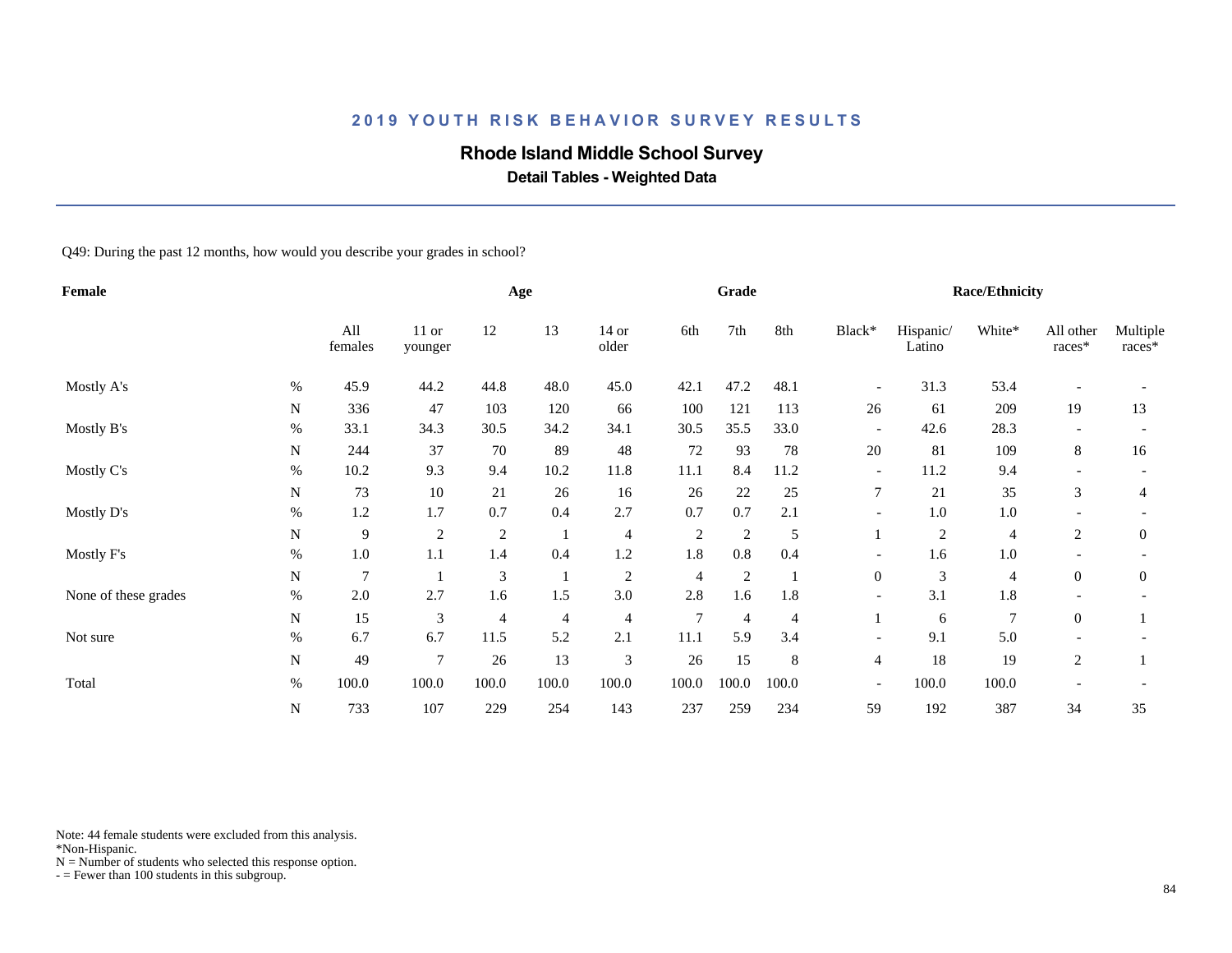## **Rhode Island Middle School Survey**

 **Detail Tables - Weighted Data**

Q50: Do you have any physical disabilities or long-term health problems?

| <b>Total</b>   |      |       |                    |       | Age   |                  |       | Grade |       |        |                     | <b>Race/Ethnicity</b> |                          |                          |
|----------------|------|-------|--------------------|-------|-------|------------------|-------|-------|-------|--------|---------------------|-----------------------|--------------------------|--------------------------|
|                |      | Total | $11$ or<br>younger | 12    | 13    | $14$ or<br>older | 6th   | 7th   | 8th   | Black* | Hispanic/<br>Latino | White*                | All other<br>races*      | Multiple<br>races*       |
| Yes            | %    | 6.4   | 4.9                | 5.9   | 6.9   | 7.1              | 5.5   | 7.3   | 6.1   | 3.9    | 7.9                 | 6.4                   |                          |                          |
|                | N    | 100   | 10                 | 30    | 38    | 22               | 29    | 39    | 30    | 6      | 33                  | 52                    | 2                        | 3                        |
| N <sub>o</sub> | %    | 74.0  | 71.7               | 71.6  | 73.3  | 79.9             | 71.1  | 72.1  | 78.9  | 71.6   | 71.5                | 76.0                  | $\overline{\phantom{0}}$ | $\overline{\phantom{0}}$ |
|                | N    | 1,143 | 141                | 359   | 390   | 252              | 359   | 383   | 393   | 102    | 289                 | 610                   | 46                       | 56                       |
| Not sure       | $\%$ | 19.6  | 23.4               | 22.5  | 19.8  | 13.0             | 23.4  | 20.6  | 15.0  | 24.4   | 20.5                | 17.6                  | $\overline{\phantom{a}}$ | $\overline{\phantom{a}}$ |
|                | N    | 307   | 47                 | 112   | 106   | 42               | 119   | 109   | 76    | 36     | 82                  | 142                   | 16                       | 14                       |
| Total          | %    | 100.0 | 100.0              | 100.0 | 100.0 | 100.0            | 100.0 | 100.0 | 100.0 | 100.0  | 100.0               | 100.0                 | $\overline{\phantom{a}}$ |                          |
|                | N    | 1,550 | 198                | 501   | 534   | 316              | 507   | 531   | 499   | 144    | 404                 | 804                   | 64                       | 73                       |

Note: 21 students were exluded from this analysis.

\*Non-Hispanic.

 $N =$  Number of students who selected this response option.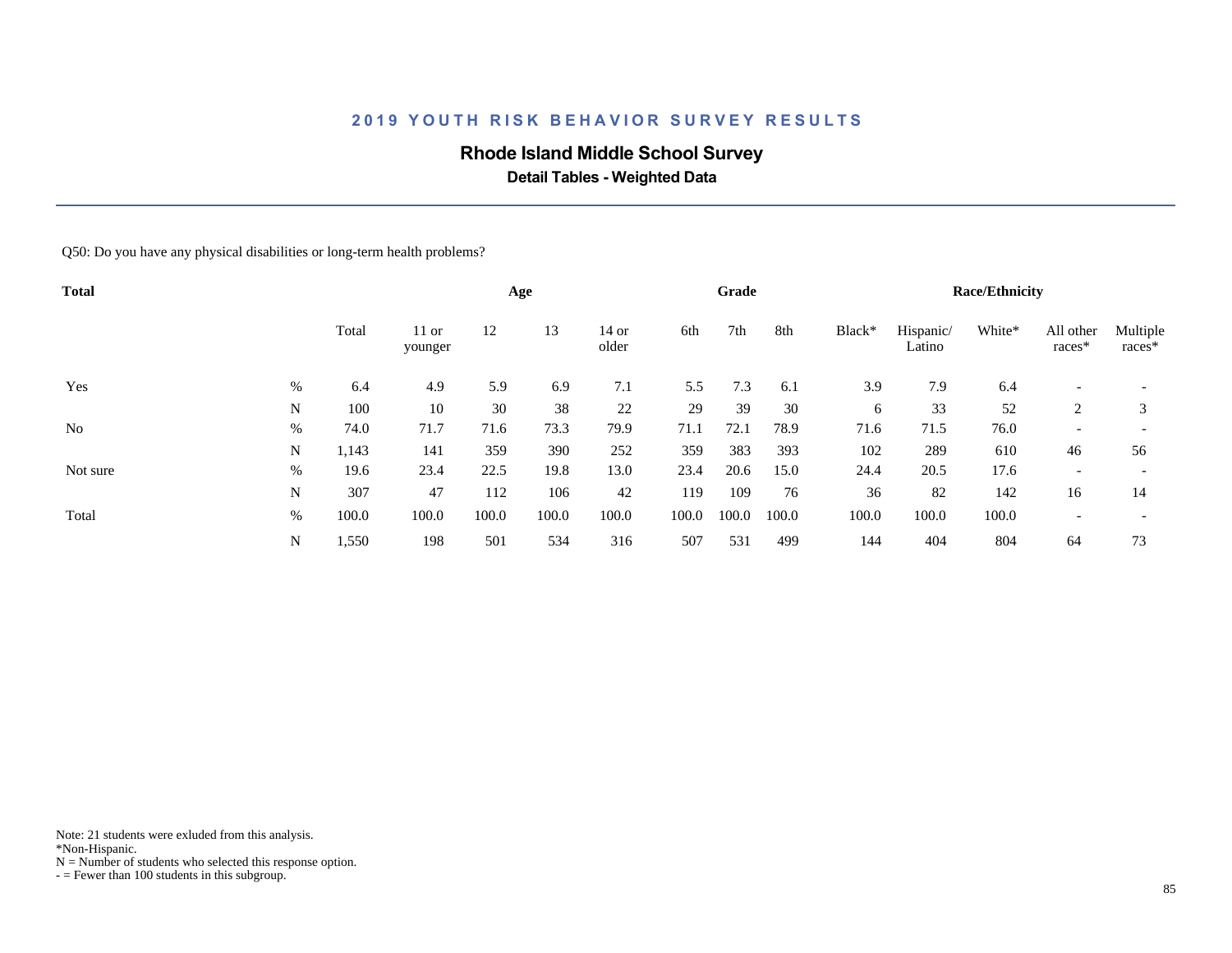## **Rhode Island Middle School Survey**

 **Detail Tables - Weighted Data**

Q50: Do you have any physical disabilities or long-term health problems?

| Male           |      |              |                          |       | Age   |                  |       | Grade |       |                          |                     | <b>Race/Ethnicity</b> |                          |                          |
|----------------|------|--------------|--------------------------|-------|-------|------------------|-------|-------|-------|--------------------------|---------------------|-----------------------|--------------------------|--------------------------|
|                |      | All<br>males | $11$ or<br>younger       | 12    | 13    | $14$ or<br>older | 6th   | 7th   | 8th   | Black*                   | Hispanic/<br>Latino | White*                | All other<br>races*      | Multiple<br>races*       |
| Yes            | %    | 6.2          |                          | 6.3   | 7.1   | 4.2              | 5.2   | 8.2   | 5.0   | $\overline{\phantom{a}}$ | 8.4                 | 5.5                   |                          |                          |
|                | N    | 50           | 6                        | 17    | 20    | 7                | 14    | 22    | 13    | 5                        | 18                  | 22                    | $\theta$                 | 2                        |
| N <sub>o</sub> | %    | 74.8         | $\overline{\phantom{0}}$ | 72.0  | 74.8  | 81.5             | 74.6  | 70.5  | 79.6  | $\overline{\phantom{a}}$ | 72.8                | 75.9                  | $\overline{\phantom{a}}$ |                          |
|                | N    | 580          | 57                       | 187   | 202   | 133              | 189   | 184   | 201   | 62                       | 148                 | 300                   | 20                       | 29                       |
| Not sure       | $\%$ | 19.0         | $\overline{\phantom{0}}$ | 21.7  | 18.1  | 14.3             | 20.3  | 21.3  | 15.4  | $\overline{\phantom{a}}$ | 18.8                | 18.5                  | $\overline{\phantom{a}}$ | $\overline{\phantom{0}}$ |
|                | N    | 149          | 20                       | 56    | 49    | 24               | 52    | 55    | 40    | 15                       | 39                  | 74                    | 8                        | 4                        |
| Total          | %    | 100.0        | $\sim$                   | 100.0 | 100.0 | 100.0            | 100.0 | 100.0 | 100.0 | $\overline{\phantom{a}}$ | 100.0               | 100.0                 | $\overline{\phantom{a}}$ |                          |
|                | N    | 779          | 83                       | 260   | 271   | 164              | 255   | 261   | 254   | 82                       | 205                 | 396                   | 28                       | 35                       |

Note: 9 male students were excluded from this analysis.

\*Non-Hispanic.

 $N =$  Number of students who selected this response option.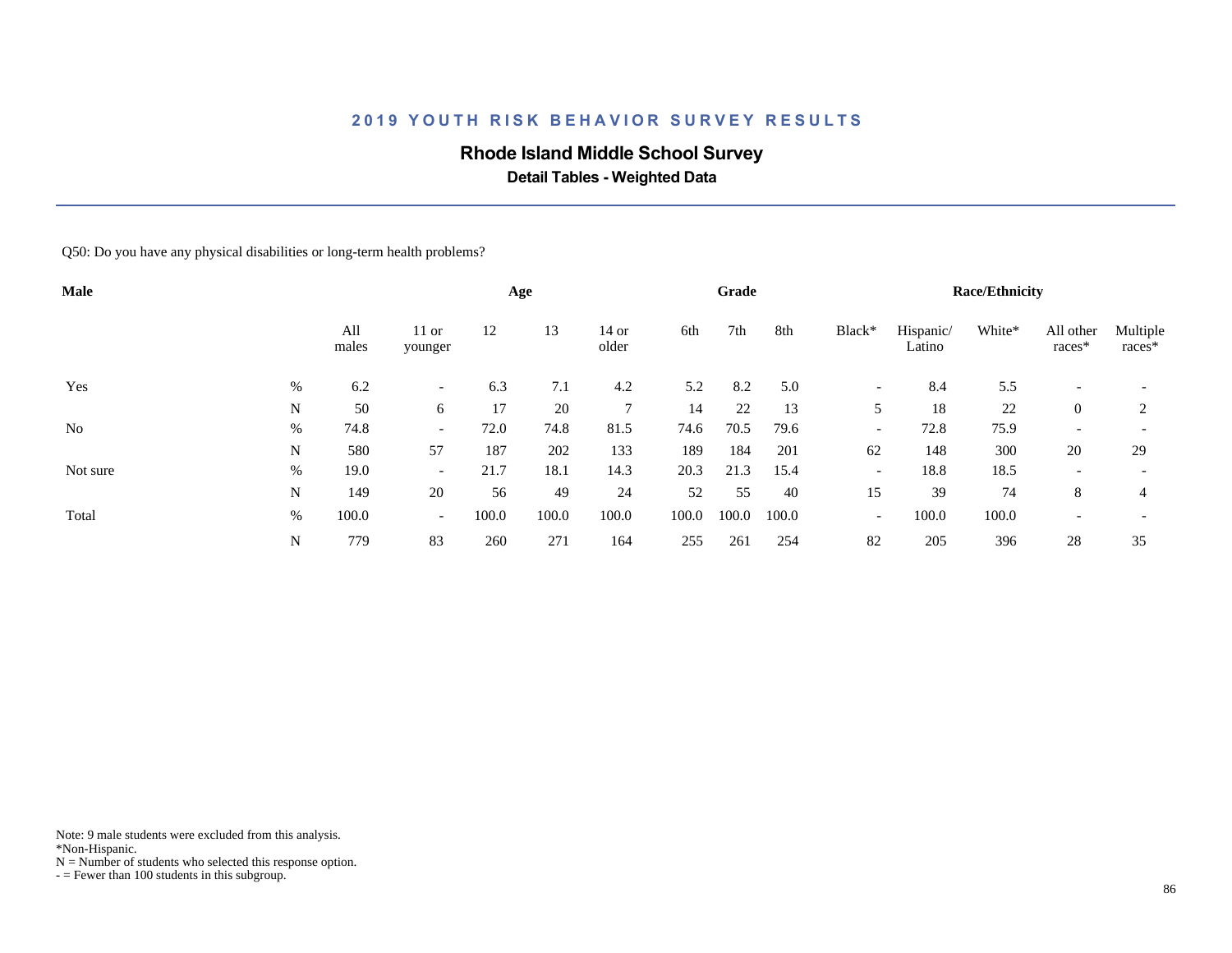## **Rhode Island Middle School Survey**

 **Detail Tables - Weighted Data**

Q50: Do you have any physical disabilities or long-term health problems?

| Female         |   |                |                    |       | Age   |                  |       | Grade |       |                          |                     | <b>Race/Ethnicity</b> |                          |                          |
|----------------|---|----------------|--------------------|-------|-------|------------------|-------|-------|-------|--------------------------|---------------------|-----------------------|--------------------------|--------------------------|
|                |   | All<br>females | $11$ or<br>younger | 12    | 13    | $14$ or<br>older | 6th   | 7th   | 8th   | Black*                   | Hispanic/<br>Latino | White*                | All other<br>races*      | Multiple<br>races*       |
| Yes            | % | 6.5            | 2.5                | 5.4   | 6.8   | 10.2             | 5.8   | 6.3   | 7.0   | $\overline{\phantom{a}}$ | 7.4                 | 7.3                   |                          |                          |
|                | N | 49             | 3                  | 13    | 18    | 15               | 15    | 17    | 16    |                          | 15                  | 30                    | 2                        |                          |
| N <sub>0</sub> | % | 73.3           | 73.8               | 71.1  | 71.8  | 78.7             | 67.6  | 73.9  | 78.8  | $\overline{\phantom{a}}$ | 70.5                | 76.3                  | $\overline{\phantom{a}}$ | $\overline{\phantom{a}}$ |
|                | N | 561            | 84                 | 171   | 187   | 119              | 170   | 197   | 192   | 40                       | 141                 | 310                   | 26                       | 27                       |
| Not sure       | % | 20.2           | 23.7               | 23.5  | 21.4  | 11.1             | 26.6  | 19.8  | 14.2  | $\overline{\phantom{a}}$ | 22.0                | 16.4                  | $\overline{\phantom{a}}$ | $\overline{\phantom{a}}$ |
|                | N | 156            | 27                 | 56    | 56    | 17               | 67    | 53    | 35    | 21                       | 42                  | 67                    | 8                        | 10                       |
| Total          | % | 100.0          | 100.0              | 100.0 | 100.0 | 100.0            | 100.0 | 100.0 | 100.0 | $\overline{\phantom{a}}$ | 100.0               | 100.0                 | $\overline{\phantom{a}}$ |                          |
|                | N | 766            | 114                | 240   | 261   | 151              | 252   | 267   | 243   | 62                       | 198                 | 407                   | 36                       | 38                       |

Note: 11 female students were excluded from this analysis.

\*Non-Hispanic.

 $N =$  Number of students who selected this response option.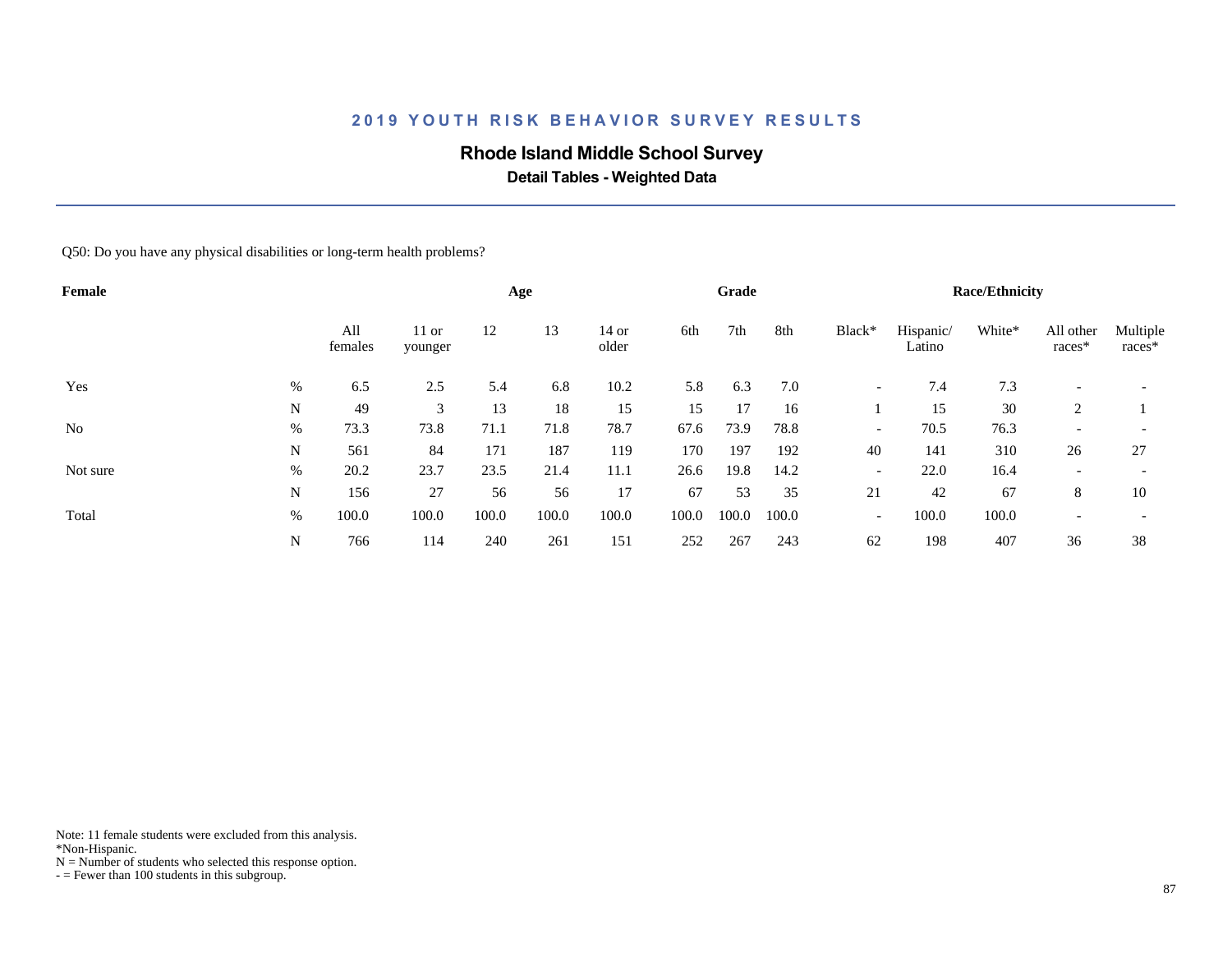## **Rhode Island Middle School Survey**

 **Detail Tables - Weighted Data**

Q51: Do you have any long-term emotional problems or learning disabilities?

| <b>Total</b>   |      |       |                    |       | Age   |                  |       | Grade |       |        |                     | <b>Race/Ethnicity</b> |                          |                          |
|----------------|------|-------|--------------------|-------|-------|------------------|-------|-------|-------|--------|---------------------|-----------------------|--------------------------|--------------------------|
|                |      | Total | $11$ or<br>younger | 12    | 13    | $14$ or<br>older | 6th   | 7th   | 8th   | Black* | Hispanic/<br>Latino | White*                | All other<br>races*      | Multiple<br>races*       |
| Yes            | %    | 11.5  | 12.5               | 9.9   | 11.8  | 13.0             | 10.3  | 12.0  | 11.9  | 2.1    | 11.6                | 12.1                  |                          |                          |
|                | N    | 181   | 25                 | 51    | 64    | 41               | 52    | 66    | 59    | 3      | 48                  | 98                    | 10                       | 9                        |
| N <sub>o</sub> | %    | 70.8  | 69.6               | 70.8  | 72.2  | 69.6             | 70.7  | 69.5  | 72.8  | 78.0   | 68.4                | 71.8                  | $\overline{\phantom{a}}$ | $\overline{\phantom{0}}$ |
|                | N    | 1,099 | 141                | 354   | 385   | 219              | 359   | 368   | 363   | 112    | 278                 | 576                   | 40                       | 53                       |
| Not sure       | $\%$ | 17.6  | 18.0               | 19.3  | 16.0  | 17.5             | 19.0  | 18.5  | 15.3  | 19.9   | 20.0                | 16.1                  | $\overline{\phantom{a}}$ | $\overline{\phantom{a}}$ |
|                | N    | 282   | 38                 | 99    | 87    | 57               | 100   | 101   | 78    | 30     | 83                  | 132                   | 16                       | 11                       |
| Total          | %    | 100.0 | 100.0              | 100.0 | 100.0 | 100.0            | 100.0 | 100.0 | 100.0 | 100.0  | 100.0               | 100.0                 | $\overline{\phantom{a}}$ |                          |
|                | N    | 1,562 | 204                | 504   | 536   | 317              | 511   | 535   | 500   | 145    | 409                 | 806                   | 66                       | 73                       |

Note: 9 students were exluded from this analysis.

\*Non-Hispanic.

 $N =$  Number of students who selected this response option.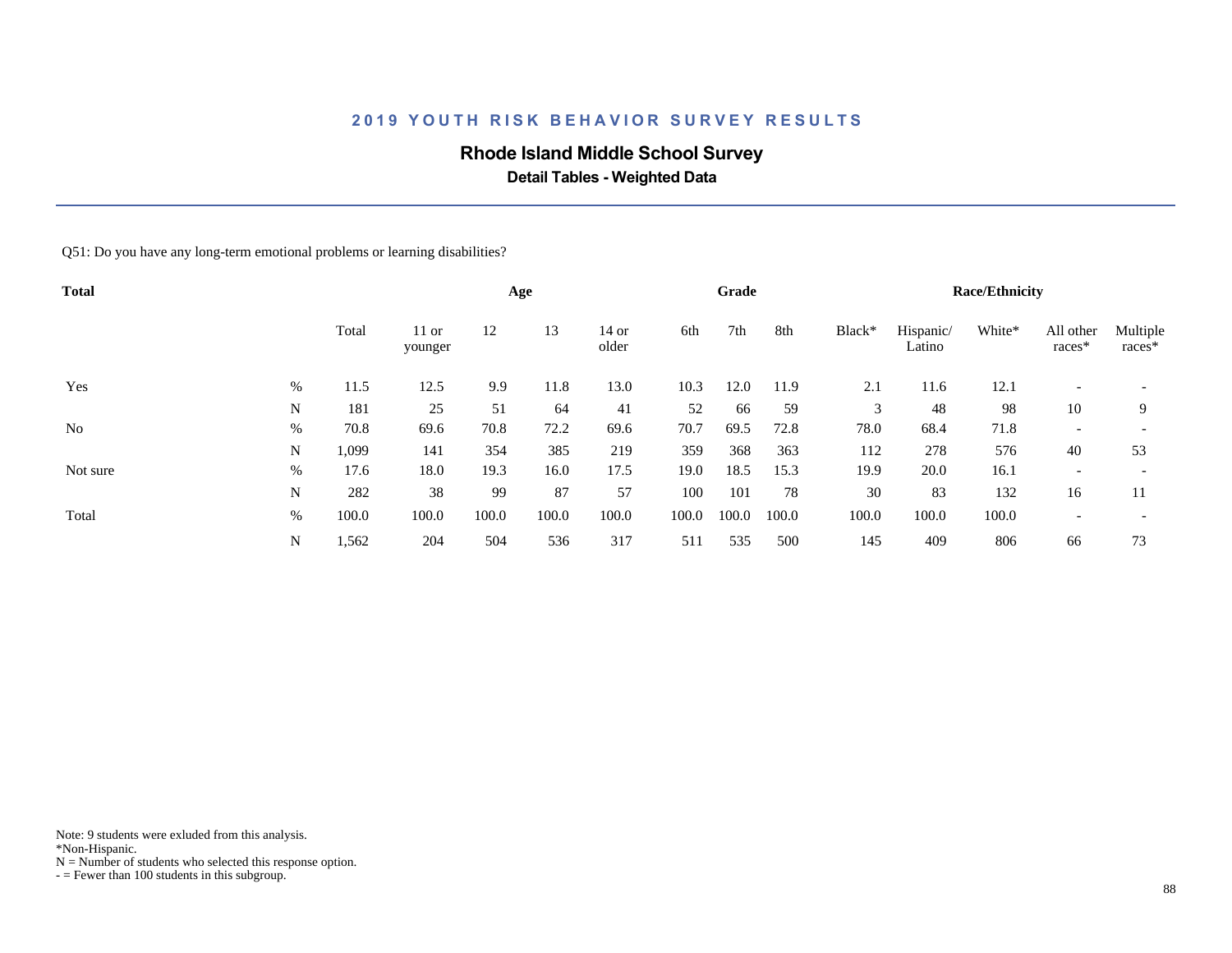## **Rhode Island Middle School Survey**

 **Detail Tables - Weighted Data**

Q51: Do you have any long-term emotional problems or learning disabilities?

| Male           |   |              |                          |       | Age   |                  |       | Grade |       |                          |                     | <b>Race/Ethnicity</b> |                          |                          |
|----------------|---|--------------|--------------------------|-------|-------|------------------|-------|-------|-------|--------------------------|---------------------|-----------------------|--------------------------|--------------------------|
|                |   | All<br>males | $11$ or<br>younger       | 12    | 13    | $14$ or<br>older | 6th   | 7th   | 8th   | Black*                   | Hispanic/<br>Latino | White*                | All other<br>races*      | Multiple<br>races*       |
| Yes            | % | 8.2          | $\overline{\phantom{0}}$ | 6.5   | 9.2   | 6.6              | 7.1   | 10.3  | 6.8   | $\overline{\phantom{a}}$ | 5.6                 | 9.0                   |                          |                          |
|                | N | 66           | 12                       | 17    | 26    | 11               | 18    | 28    | 18    |                          | 12                  | 37                    | 3                        |                          |
| N <sub>0</sub> | % | 75.2         | $\overline{\phantom{0}}$ | 76.1  | 73.8  | 80.9             | 75.5  | 70.5  | 79.8  | $\overline{\phantom{0}}$ | 76.1                | 75.1                  | $\overline{\phantom{a}}$ |                          |
|                | N | 587          | 58                       | 197   | 200   | 132              | 192   | 185   | 202   | 66                       | 157                 | 297                   | 18                       | 26                       |
| Not sure       | % | 16.6         | $\overline{\phantom{a}}$ | 17.4  | 17.0  | 12.6             | 17.4  | 19.2  | 13.4  | $\overline{\phantom{a}}$ | 18.3                | 15.9                  | $\overline{\phantom{a}}$ | $\overline{\phantom{0}}$ |
|                | N | 132          | 18                       | 46    | 46    | 21               | 46    | 51    | 34    | 15                       | 38                  | 64                    | 8                        | 4                        |
| Total          | % | 100.0        | $\sim$                   | 100.0 | 100.0 | 100.0            | 100.0 | 100.0 | 100.0 | $\overline{\phantom{a}}$ | 100.0               | 100.0                 | $\overline{\phantom{a}}$ |                          |
|                | N | 785          | 88                       | 260   | 272   | 164              | 256   | 264   | 254   | 82                       | 207                 | 398                   | 29                       | 35                       |

Note: 3 male students were excluded from this analysis.

\*Non-Hispanic.

 $N =$  Number of students who selected this response option.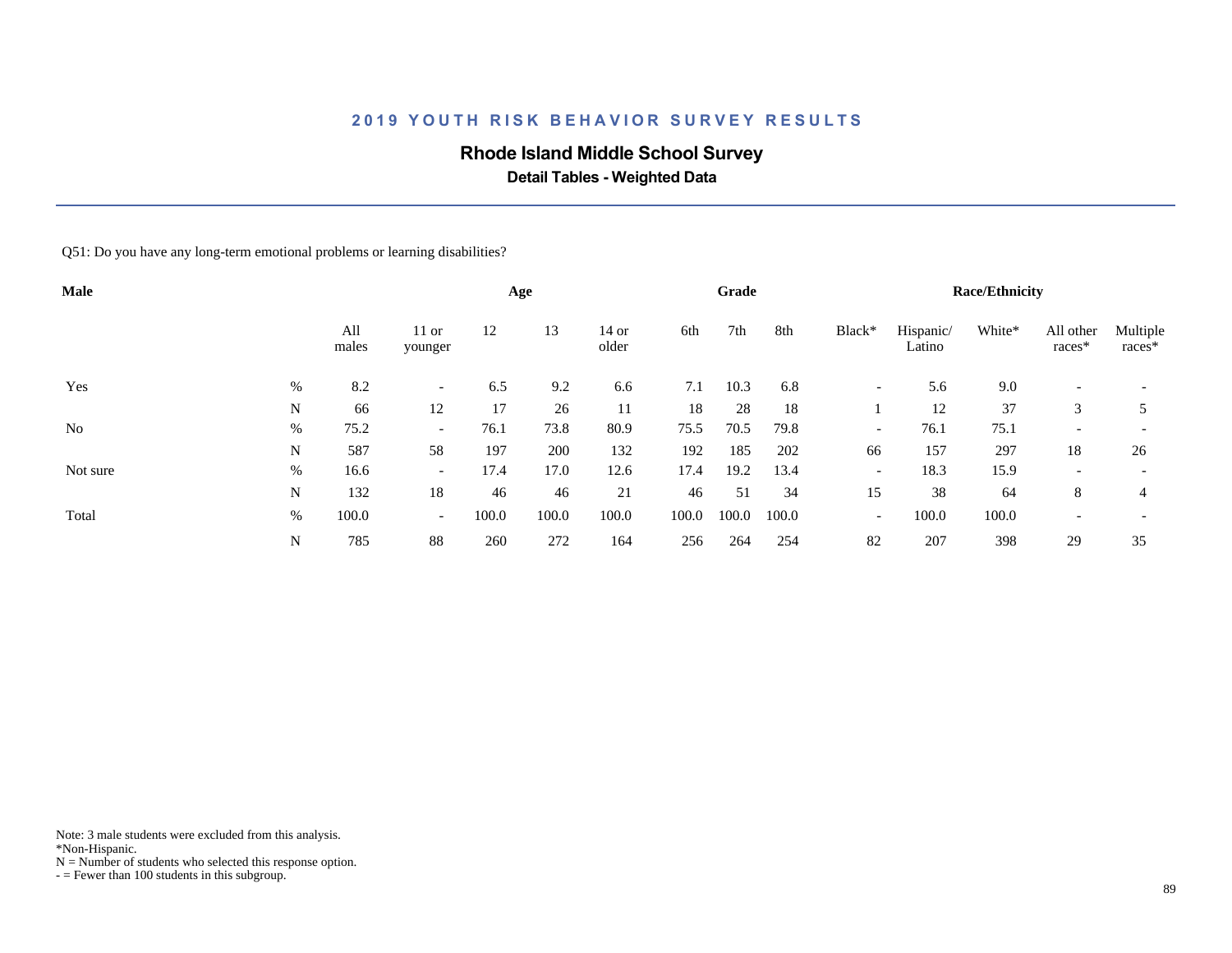## **Rhode Island Middle School Survey**

 **Detail Tables - Weighted Data**

Q51: Do you have any long-term emotional problems or learning disabilities?

| Female         |   |                |                    |       | Age   |                  |       | Grade |       |                          |                     | <b>Race/Ethnicity</b> |                          |                          |
|----------------|---|----------------|--------------------|-------|-------|------------------|-------|-------|-------|--------------------------|---------------------|-----------------------|--------------------------|--------------------------|
|                |   | All<br>females | $11$ or<br>younger | 12    | 13    | $14$ or<br>older | 6th   | 7th   | 8th   | Black*                   | Hispanic/<br>Latino | White*                | All other<br>races*      | Multiple<br>races*       |
| Yes            | % | 14.7           | 10.8               | 13.5  | 14.3  | 19.9             | 13.5  | 13.6  | 16.9  | $\overline{\phantom{a}}$ | 17.6                | 15.2                  |                          |                          |
|                | N | 112            | 12                 | 33    | 37    | 30               | 34    | 37    | 40    | 2                        | 35                  | 61                    | 6                        | 4                        |
| N <sub>0</sub> | % | 66.5           | 72.4               | 65.0  | 70.7  | 57.9             | 65.7  | 68.5  | 66.1  | $\overline{\phantom{a}}$ | 60.4                | 68.7                  | $\overline{\phantom{a}}$ | $\overline{\phantom{0}}$ |
|                | N | 511            | 83                 | 157   | 184   | 87               | 167   | 182   | 161   | 46                       | 121                 | 279                   | 22                       | 27                       |
| Not sure       | % | 18.7           | 16.7               | 21.5  | 15.0  | 22.2             | 20.8  | 17.9  | 17.0  | $\overline{\phantom{a}}$ | 21.9                | 16.2                  | $\overline{\phantom{a}}$ | $\overline{\phantom{a}}$ |
|                | N | 149            | 20                 | 53    | 41    | 35               | 54    | 50    | 43    | 15                       | 45                  | 67                    | 8                        | 7                        |
| Total          | % | 100.0          | 100.0              | 100.0 | 100.0 | 100.0            | 100.0 | 100.0 | 100.0 | $\overline{\phantom{a}}$ | 100.0               | 100.0                 | $\overline{\phantom{a}}$ | $\overline{\phantom{a}}$ |
|                | N | 772            | 115                | 243   | 262   | 152              | 255   | 269   | 244   | 63                       | 201                 | 407                   | 36                       | 38                       |

Note: 5 female students were excluded from this analysis.

\*Non-Hispanic.

 $N =$  Number of students who selected this response option.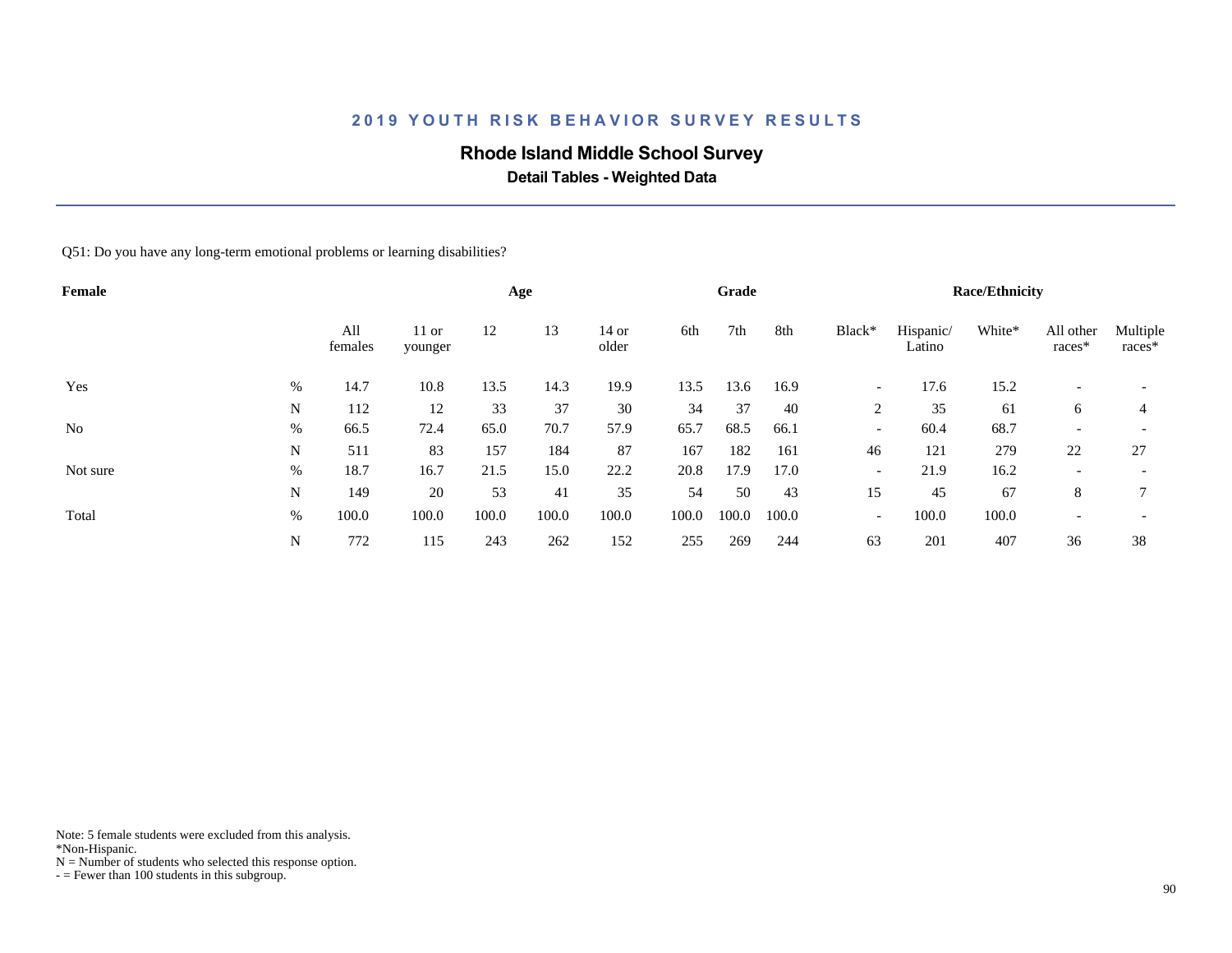### **Rhode Island Middle School Survey**

 **Detail Tables - Weighted Data**

Q52: A person's appearance, style, dress, or the way they walk or talk may affect how people describe them. How do you think other people at school would describe you?

| <b>Total</b>                   |             |       |                    |       | Age   |                  |       | Grade |       |        |                     | <b>Race/Ethnicity</b> |                     |                    |
|--------------------------------|-------------|-------|--------------------|-------|-------|------------------|-------|-------|-------|--------|---------------------|-----------------------|---------------------|--------------------|
|                                |             | Total | $11$ or<br>younger | 12    | 13    | $14$ or<br>older | 6th   | 7th   | 8th   | Black* | Hispanic/<br>Latino | White*                | All other<br>races* | Multiple<br>races* |
| Very feminine                  | %           | 10.3  | 11.5               | 11.4  | 9.9   | 8.9              | 9.1   | 10.9  | 10.5  | 9.2    | 12.5                | 10.0                  |                     |                    |
|                                | N           | 151   | 21                 | 54    | 50    | 26               | 42    | 58    | 48    | 13     | 46                  | 78                    | 9                   | 4                  |
| Mostly feminine                | %           | 19.9  | 21.6               | 15.7  | 21.1  | 22.7             | 17.7  | 18.9  | 23.0  | 19.0   | 17.4                | 21.1                  |                     |                    |
|                                | N           | 289   | 37                 | 75    | 109   | 67               | 80    | 99    | 109   | 26     | 62                  | 168                   | 16                  | 11                 |
| Somewhat feminine              | $\%$        | 12.1  | 12.4               | 12.6  | 11.9  | 11.7             | 13.6  | 11.2  | 11.6  | 15.9   | 10.4                | 12.1                  |                     |                    |
|                                | $\mathbf N$ | 175   | 21                 | 59    | 60    | 35               | 61    | 57    | 55    | 22     | 36                  | 95                    | 8                   | 9                  |
| Equally feminine and masculine | $\%$        | 20.8  | 25.9               | 25.6  | 17.0  | 17.3             | 27.4  | 20.6  | 15.6  | 20.5   | 22.5                | 19.7                  |                     |                    |
|                                | N           | 294   | 43                 | 114   | 85    | 52               | 119   | 101   | 74    | 27     | 77                  | 152                   | 11                  | 14                 |
| Somewhat masculine             | %           | 11.2  | 13.0               | 11.0  | 11.6  | 10.0             | 12.0  | 11.6  | 10.4  | 9.2    | 10.3                | 11.3                  |                     |                    |
|                                | N           | 158   | 22                 | 50    | 56    | 30               | 54    | 55    | 49    | 12     | 36                  | 86                    | 8                   | 10                 |
| Mostly masculine               | $\%$        | 13.1  | 12.8               | 10.8  | 15.0  | 13.6             | 10.3  | 13.2  | 15.4  | 11.7   | 11.9                | 13.8                  |                     |                    |
|                                | $\mathbf N$ | 181   | 21                 | 47    | 73    | 40               | 44    | 63    | 72    | 15     | 41                  | 105                   | 3                   | 12                 |
| Very masculine                 | %           | 12.5  | 2.8                | 12.9  | 13.3  | 15.8             | 9.8   | 13.6  | 13.5  | 14.4   | 15.0                | 12.1                  |                     |                    |
|                                | N           | 175   | 5                  | 58    | 65    | 47               | 43    | 67    | 62    | 19     | 52                  | 91                    | 5                   | 6                  |
| Total                          | $\%$        | 100.0 | 100.0              | 100.0 | 100.0 | 100.0            | 100.0 | 100.0 | 100.0 | 100.0  | 100.0               | 100.0                 |                     |                    |
|                                | N           | 1,423 | 170                | 457   | 498   | 297              | 443   | 500   | 469   | 134    | 350                 | 775                   | 60                  | 66                 |

Note: 148 students were exluded from this analysis.

\*Non-Hispanic.

 $N =$  Number of students who selected this response option.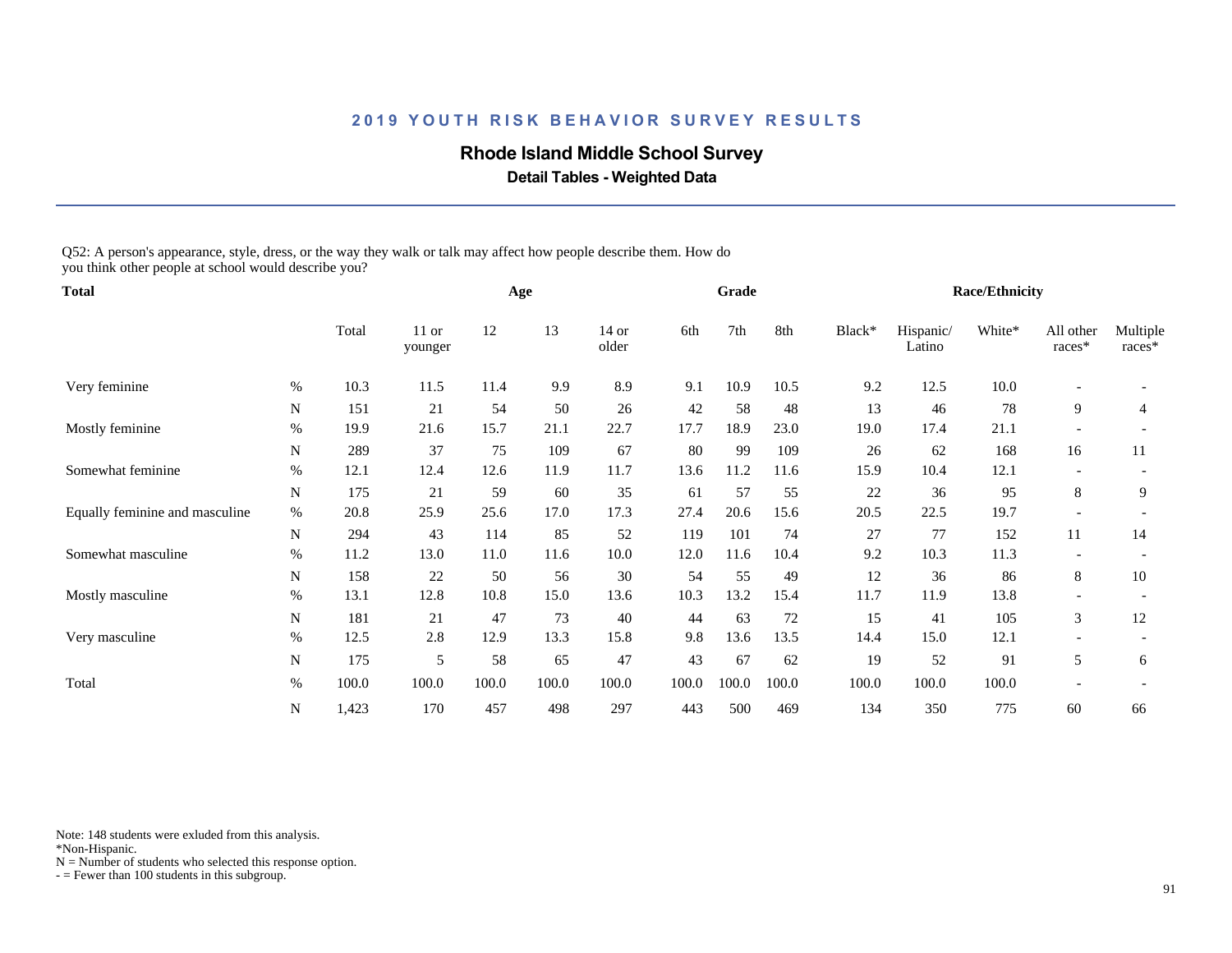### **Rhode Island Middle School Survey**

 **Detail Tables - Weighted Data**

Q52: A person's appearance, style, dress, or the way they walk or talk may affect how people describe them. How do you think other people at school would describe you?

| Male                           |      |              |                          |       | Age     |                  |       | Grade      |       |                          |                     | <b>Race/Ethnicity</b> |                     |                    |
|--------------------------------|------|--------------|--------------------------|-------|---------|------------------|-------|------------|-------|--------------------------|---------------------|-----------------------|---------------------|--------------------|
|                                |      | All<br>males | $11$ or<br>younger       | 12    | 13      | $14$ or<br>older | 6th   | 7th        | 8th   | Black*                   | Hispanic/<br>Latino | White*                | All other<br>races* | Multiple<br>races* |
| Very feminine                  | $\%$ | 2.0          | $\overline{\phantom{a}}$ | 2.5   | $1.0\,$ | 1.2              | 3.4   | 1.8        | 0.8   | $\overline{\phantom{a}}$ | 2.6                 | 1.5                   |                     |                    |
|                                | N    | 16           | 5                        | 6     | 3       | 2                | 8     | $\sqrt{5}$ | 2     | $\overline{4}$           | 5                   | 6                     |                     | $\boldsymbol{0}$   |
| Mostly feminine                | %    | 3.7          | $\overline{\phantom{a}}$ | 2.9   | 3.4     | 3.2              | 5.0   | 1.9        | 4.5   | $\overline{\phantom{a}}$ | 5.4                 | 2.5                   |                     |                    |
|                                | N    | 27           | 5                        | 7     | 9       | 5                | 11    | 5          | 11    | 4                        | 9                   | 10                    | 2                   |                    |
| Somewhat feminine              | %    | 4.5          | $\overline{\phantom{a}}$ | 4.3   | 5.5     | 4.2              | 4.0   | 5.4        | 3.8   | $\overline{\phantom{a}}$ | 5.3                 | 3.2                   |                     |                    |
|                                | N    | 32           | $\mathfrak{2}$           | 10    | 14      | 6                | 9     | 13         | 9     | 5                        | 9                   | 12                    | 3                   | $\overline{c}$     |
| Equally feminine and masculine | $\%$ | 22.3         |                          | 28.2  | 17.9    | 18.8             | 30.1  | 21.9       | 16.1  |                          | 22.4                | 22.6                  |                     |                    |
|                                | N    | 153          | 18                       | 63    | 44      | 28               | 64    | 51         | 38    | 19                       | 37                  | 85                    | 5                   | 3                  |
| Somewhat masculine             | $\%$ | 18.7         | $\overline{\phantom{a}}$ | 18.5  | 19.1    | 16.4             | 19.4  | 19.1       | 18.2  | $\overline{\phantom{a}}$ | 15.8                | 19.2                  |                     |                    |
|                                | N    | 130          | 17                       | 43    | 46      | 24               | 44    | 44         | 42    | 10                       | 27                  | 72                    | $\tau$              | 9                  |
| Mostly masculine               | %    | 25.0         | $\overline{\phantom{a}}$ | 19.8  | 27.8    | 26.8             | 19.6  | 24.6       | 30.2  | $\overline{\phantom{a}}$ | 21.6                | 26.9                  |                     |                    |
|                                | N    | 172          | 20                       | 44    | 69      | 39               | 42    | 58         | 70    | 15                       | 37                  | 101                   | 2                   | 12                 |
| Very masculine                 | $\%$ | 23.8         | $\overline{\phantom{a}}$ | 23.8  | 25.4    | 29.4             | 18.6  | 25.4       | 26.4  | $\overline{\phantom{a}}$ | 26.9                | 24.1                  |                     |                    |
|                                | N    | 166          | 5                        | 55    | 63      | 43               | 41    | 62         | 60    | 18                       | 47                  | 90                    | 5                   | 4                  |
| Total                          | %    | 100.0        | $\overline{\phantom{0}}$ | 100.0 | 100.0   | 100.0            | 100.0 | 100.0      | 100.0 | $\overline{\phantom{a}}$ | 100.0               | 100.0                 |                     |                    |
|                                | N    | 696          | 72                       | 228   | 248     | 147              | 219   | 238        | 232   | 75                       | 171                 | 376                   | 25                  | 31                 |

Note: 92 male students were excluded from this analysis.

\*Non-Hispanic.

 $N =$  Number of students who selected this response option.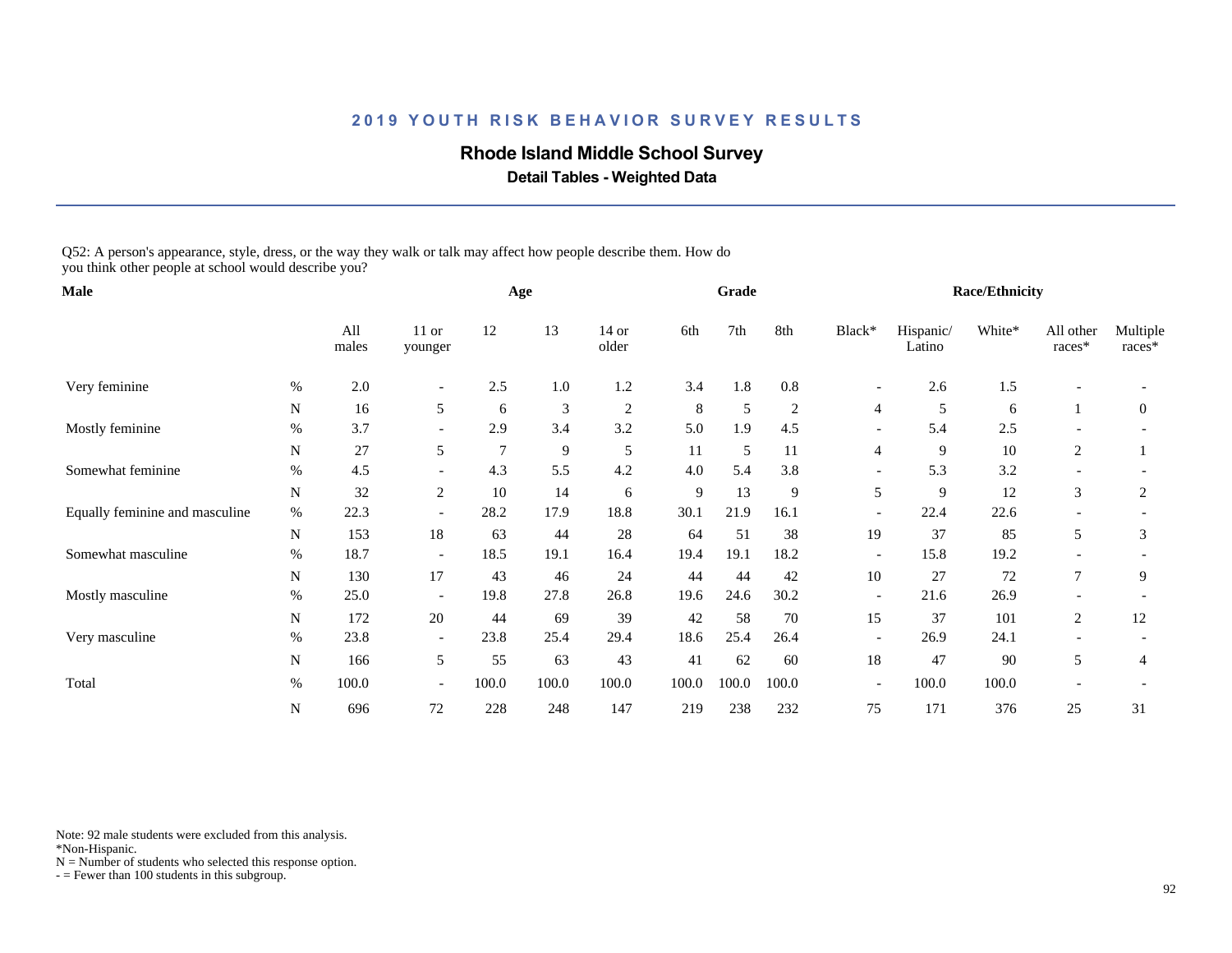### **Rhode Island Middle School Survey**

 **Detail Tables - Weighted Data**

Q52: A person's appearance, style, dress, or the way they walk or talk may affect how people describe them. How do you think other people at school would describe you?

| Female                         |             |                |                          |       | Age            |                  |                | Grade          |                |                          |                     | <b>Race/Ethnicity</b> |                     |                    |
|--------------------------------|-------------|----------------|--------------------------|-------|----------------|------------------|----------------|----------------|----------------|--------------------------|---------------------|-----------------------|---------------------|--------------------|
|                                |             | All<br>females | $11$ or<br>younger       | 12    | 13             | $14$ or<br>older | 6th            | 7th            | 8th            | Black*                   | Hispanic/<br>Latino | White*                | All other<br>races* | Multiple<br>races* |
| Very feminine                  | $\%$        | 18.6           | $\overline{\phantom{a}}$ | 20.4  | 19.5           | 16.4             | 14.9           | 20.2           | 20.1           | $\overline{\phantom{a}}$ | 22.7                | 18.4                  |                     |                    |
|                                | $\mathbf N$ | 134            | 16                       | 47    | 47             | 24               | 34             | 53             | 46             | 9                        | 41                  | 72                    | $\overline{7}$      | 4                  |
| Mostly feminine                | $\%$        | 36.2           | $\overline{\phantom{a}}$ | 29.5  | 40.0           | 42.1             | 30.6           | 36.1           | 41.4           | $\overline{\phantom{a}}$ | 29.7                | 39.6                  |                     |                    |
|                                | N           | 262            | 32                       | 68    | 100            | 62               | 69             | 94             | 98             | 22                       | 53                  | 158                   | 14                  | 10                 |
| Somewhat feminine              | %           | 19.9           | $\overline{\phantom{a}}$ | 21.6  | 18.8           | 19.3             | 23.4           | 17.1           | 19.3           | $\overline{\phantom{a}}$ | 15.7                | 20.8                  |                     |                    |
|                                | $\mathbf N$ | 143            | 19                       | 49    | 46             | 29               | 52             | 44             | 46             | 17                       | 27                  | 83                    | 5                   |                    |
| Equally feminine and masculine | $\%$        | 19.4           | $\overline{\phantom{a}}$ | 23.0  | 16.1           | 15.9             | 24.7           | 19.2           | 15.1           | $\overline{\phantom{a}}$ | 22.7                | 16.8                  |                     |                    |
|                                | N           | 141            | 25                       | 51    | 41             | 24               | 55             | 50             | 36             | 8                        | 40                  | 67                    | 6                   | 11                 |
| Somewhat masculine             | $\%$        | 3.7            | $\overline{\phantom{a}}$ | 3.1   | 3.8            | 3.1              | 4.6            | 4.2            | 2.4            | $\overline{\phantom{a}}$ | 4.8                 | 3.2                   |                     |                    |
|                                | N           | $27\,$         | 5                        | 7     | 10             | 5                | 10             | 11             | 6              | 2                        | 9                   | 13                    |                     |                    |
| Mostly masculine               | %           | 1.0            | $\overline{\phantom{a}}$ | 1.2   | 1.2            | 0.6              | 0.9            | 1.4            | $0.8\,$        | $\overline{\phantom{a}}$ | 1.5                 | 1.0                   |                     |                    |
|                                | N           | $\,8\,$        |                          | 3     | 3              | -1               | $\overline{c}$ | $\overline{4}$ | 2              | $\boldsymbol{0}$         | 3                   | 4                     |                     | $\theta$           |
| Very masculine                 | $\%$        | 1.2            | $\overline{\phantom{a}}$ | 1.3   | 0.6            | 2.5              | 0.9            | 1.8            | 0.8            | $\overline{\phantom{a}}$ | 2.9                 | 0.3                   |                     |                    |
|                                | N           | 9              | $\mathbf{0}$             | 3     | $\overline{c}$ | $\overline{4}$   | $\overline{2}$ | 5              | $\overline{2}$ |                          | 5                   |                       | $\overline{0}$      | 2                  |
| Total                          | $\%$        | 100.0          | $\overline{\phantom{a}}$ | 100.0 | 100.0          | 100.0            | 100.0          | 100.0          | 100.0          | $\overline{\phantom{a}}$ | 100.0               | 100.0                 |                     |                    |
|                                | N           | 724            | 98                       | 228   | 249            | 149              | 224            | 261            | 236            | 59                       | 178                 | 398                   | 34                  | 35                 |

Note: 53 female students were excluded from this analysis.

\*Non-Hispanic.

 $N =$  Number of students who selected this response option.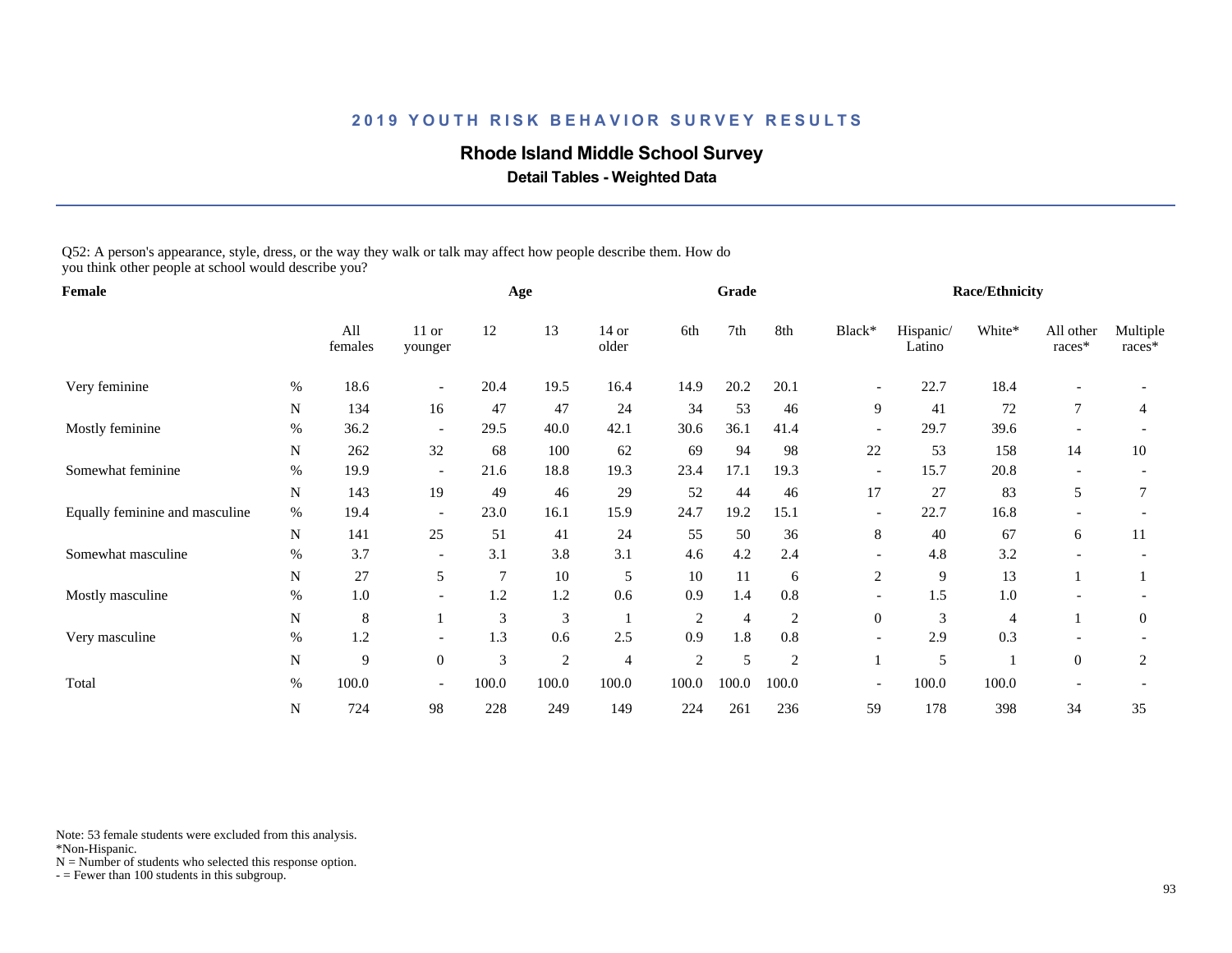# **Rhode Island Middle School Survey**

 **Detail Tables - Weighted Data**

Q53: During the past 12 months, how many times were you in a physical fight on school property?

| <b>Total</b>     |      |                |                    |              | Age              |                  |                  | Grade                    |                  |                |                     | <b>Race/Ethnicity</b> |                     |                    |
|------------------|------|----------------|--------------------|--------------|------------------|------------------|------------------|--------------------------|------------------|----------------|---------------------|-----------------------|---------------------|--------------------|
|                  |      | Total          | $11$ or<br>younger | 12           | 13               | $14$ or<br>older | 6th              | 7th                      | 8th              | Black*         | Hispanic/<br>Latino | White*                | All other<br>races* | Multiple<br>races* |
| 0 times          | $\%$ | 83.4           | 84.8               | 82.8         | 84.8             | 81.0             | 81.5             | 84.0                     | 84.7             | 72.7           | 75.1                | 88.6                  |                     |                    |
|                  | N    | 1,291          | 169                | 420          | 448              | 253              | 416              | 449                      | 415              | 104            | 307                 | 713                   | 52                  | 62                 |
| 1 time           | %    | 9.3            | 9.7                | 11.0         | 6.4              | 11.2             | 11.6             | 7.3                      | 8.8              | 11.4           | 13.8                | 7.4                   |                     |                    |
|                  | N    | 146            | 19                 | 56           | 35               | 36               | 58               | 40                       | 45               | 17             | 56                  | 58                    | 8                   | 3                  |
| 2 or 3 times     | $\%$ | 5.6            | 2.9                | 5.4          | 6.9              | 5.3              | 5.6              | 6.5                      | 4.5              | 10.2           | 7.8                 | 3.4                   |                     |                    |
|                  | N    | 90             | 6                  | 28           | 39               | 17               | 30               | 36                       | 23               | 15             | 32                  | 28                    | 6                   | 6                  |
| 4 or 5 times     | $\%$ | 0.6            | 0.9                | 0.4          | 0.7              | $0.8\,$          | 0.4              | 1.0                      | 0.5              | 2.1            | 1.1                 | 0.2                   |                     |                    |
|                  | N    | 11             | $\sqrt{2}$         | $\sqrt{2}$   | 4                | $\sqrt{3}$       | $\sqrt{2}$       | 6                        | 3                | 3              | 5                   | $\sqrt{2}$            | $\boldsymbol{0}$    |                    |
| 6 or 7 times     | $\%$ | 0.2            | 1.2                | 0.2          | $0.0\,$          | $0.0\,$          | 0.3              | 0.4                      | $0.0\,$          | 0.6            | 0.2                 | 0.1                   |                     |                    |
|                  | N    | 4              | 3                  |              | $\boldsymbol{0}$ | $\overline{0}$   | $\overline{2}$   | $\overline{2}$           | $\overline{0}$   |                | $\overline{1}$      |                       | $\boldsymbol{0}$    | $\mathbf{0}$       |
| 8 or 9 times     | $\%$ | 0.1            | 0.0                | 0.0          | 0.2              | $0.0\,$          | 0.0              | 0.2                      | $0.0\,$          | 0.0            | 0.0                 | 0.1                   |                     |                    |
|                  | N    | $\overline{1}$ | $\overline{0}$     | $\mathbf{0}$ | -1               | $\overline{0}$   | $\boldsymbol{0}$ | $\overline{1}$           | $\boldsymbol{0}$ | $\overline{0}$ | $\boldsymbol{0}$    | $\overline{1}$        | $\overline{0}$      | $\mathbf{0}$       |
| 10 or 11 times   | $\%$ | 0.1            | 0.0                | 0.0          | 0.2              | 0.3              | 0.0              | 0.2                      | 0.2              | 0.0            | 0.5                 | 0.0                   |                     |                    |
|                  | N    | $\sqrt{2}$     | $\overline{0}$     | $\theta$     |                  |                  | $\mathbf{0}$     | $\overline{\phantom{0}}$ |                  | $\overline{0}$ | $\mathfrak{2}$      | $\overline{0}$        | $\overline{0}$      | $\mathbf{0}$       |
| 12 or more times | $\%$ | 0.7            | 0.5                | 0.2          | 0.9              | 1.5              | 0.6              | 0.4                      | 1.3              | 2.9            | $1.5$               | 0.1                   |                     |                    |
|                  | N    | 12             |                    |              | $\mathfrak{S}$   | $\mathfrak s$    | 3                | $\sqrt{2}$               | $\overline{7}$   | 4              | 6                   |                       | $\boldsymbol{0}$    | $\mathbf{0}$       |
| Total            | $\%$ | 100.0          | 100.0              | 100.0        | 100.0            | 100.0            | 100.0            | 100.0                    | 100.0            | 100.0          | 100.0               | 100.0                 |                     |                    |
|                  | N    | 1,557          | 200                | 508          | 533              | 315              | 511              | 537                      | 494              | 144            | 409                 | 804                   | 66                  | 72                 |

Note: 14 students were exluded from this analysis.

\*Non-Hispanic.

 $N =$  Number of students who selected this response option.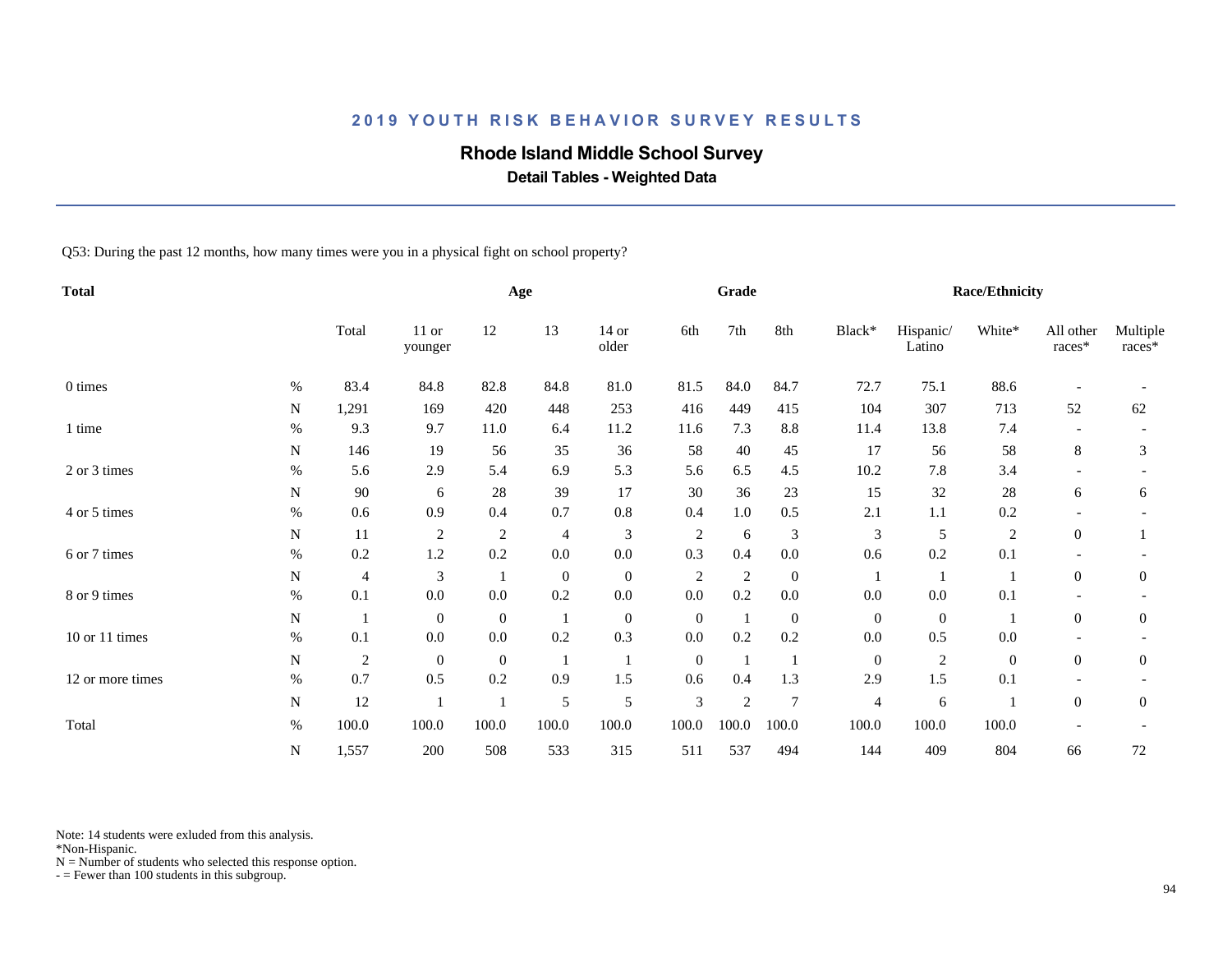# **Rhode Island Middle School Survey**

 **Detail Tables - Weighted Data**

Q53: During the past 12 months, how many times were you in a physical fight on school property?

| Male               |           |                |                          |                  | Age              |                  |                | Grade          |                  |                          |                     | <b>Race/Ethnicity</b> |                          |                    |
|--------------------|-----------|----------------|--------------------------|------------------|------------------|------------------|----------------|----------------|------------------|--------------------------|---------------------|-----------------------|--------------------------|--------------------|
|                    |           | All<br>males   | $11$ or<br>younger       | 12               | 13               | $14$ or<br>older | 6th            | 7th            | 8th              | Black*                   | Hispanic/<br>Latino | White*                | All other<br>races*      | Multiple<br>races* |
| 0 times            | $\%$      | 76.0           | $\overline{\phantom{a}}$ | 75.4             | 78.2             | 73.1             | 72.4           | 77.3           | 78.3             | $\overline{\phantom{a}}$ | 66.2                | 81.2                  |                          |                    |
|                    | N         | 589            | 64                       | 197              | 209              | 118              | 184            | 203            | 195              | 53                       | 135                 | 324                   | 22                       | 29                 |
| 1 time             | $\%$      | 14.0           | $\overline{\phantom{a}}$ | 16.5             | 9.3              | 16.8             | 18.4           | 11.8           | 11.9             | $\overline{\phantom{a}}$ | 20.5                | 12.4                  | $\overline{\phantom{a}}$ |                    |
|                    | N         | 111            | 14                       | 44               | 25               | $28\,$           | 47             | 32             | 30               | 11                       | 43                  | 49                    | 4                        | $\overline{2}$     |
| 2 or 3 times       | $\%$      | 7.6            | $\overline{\phantom{a}}$ | 6.9              | 9.8              | 7.3              | 7.1            | 8.3            | 7.3              | $\overline{\phantom{a}}$ | 9.2                 | 5.6                   |                          |                    |
|                    | N         | 62             | $\mathfrak{Z}$           | 19               | 28               | 12               | 19             | 23             | 19               | 11                       | 19                  | 23                    | 3                        | 3                  |
| 4 or 5 times       | $\%$      | 0.6            | $\overline{\phantom{a}}$ | 0.4              | 0.3              | 0.6              | 0.7            | 0.7            | 0.4              | $\overline{\phantom{a}}$ | 1.0                 | 0.0                   |                          |                    |
|                    | N         | $\mathfrak s$  | $\sqrt{2}$               |                  |                  | -1               | $\sqrt{2}$     | $\overline{2}$ |                  | $\sqrt{2}$               | $\overline{c}$      | $\boldsymbol{0}$      | $\overline{0}$           |                    |
| 6 or 7 times       | $\%$      | 0.4            | $\overline{\phantom{a}}$ | 0.4              | $0.0\,$          | $0.0\,$          | 0.6            | 0.4            | $0.0\,$          | $\overline{\phantom{a}}$ | 0.4                 | 0.3                   |                          |                    |
|                    | N         | $\mathfrak{Z}$ | $\overline{c}$           |                  | $\boldsymbol{0}$ | $\boldsymbol{0}$ | $\overline{2}$ | $\mathbf{1}$   | $\boldsymbol{0}$ | $\boldsymbol{0}$         |                     | -1                    | $\mathbf{0}$             | $\mathbf{0}$       |
| 8 or 9 times       | $\%$      | 0.1            | $\overline{\phantom{a}}$ | 0.0              | 0.4              | $0.0\,$          | 0.0            | 0.4            | $0.0\,$          | $\overline{\phantom{a}}$ | 0.0                 | 0.2                   |                          |                    |
|                    | N         | $\mathbf{1}$   | $\mathbf{0}$             | $\boldsymbol{0}$ | -1               | $\boldsymbol{0}$ | $\mathbf{0}$   | $\mathbf{1}$   | $\overline{0}$   | $\boldsymbol{0}$         | $\mathbf{0}$        |                       | $\overline{0}$           | $\mathbf{0}$       |
| $10$ or $11$ times | $\%$      | 0.2            |                          | 0.0              | 0.3              | 0.6              | 0.0            | 0.3            | 0.4              |                          | 0.9                 | 0.0                   |                          |                    |
|                    | N         | $\sqrt{2}$     | $\overline{0}$           | $\mathbf{0}$     |                  | -1               | $\overline{0}$ |                |                  | $\overline{0}$           | 2                   | $\overline{0}$        | $\overline{0}$           | $\overline{0}$     |
| 12 or more times   | %         | 1.1            | $\overline{\phantom{a}}$ | 0.3              | 1.7              | 1.7              | 0.7            | 0.7            | 1.8              | $\overline{\phantom{a}}$ | 1.9                 | 0.3                   |                          |                    |
|                    | ${\bf N}$ | 9              | $\boldsymbol{0}$         |                  | 5                | $\mathfrak{Z}$   | $\sqrt{2}$     | $\overline{2}$ | 5                | 4                        | $\overline{4}$      | $\mathbf{I}$          | $\boldsymbol{0}$         | $\mathbf{0}$       |
| Total              | $\%$      | 100.0          |                          | 100.0            | 100.0            | 100.0            | 100.0          | 100.0          | 100.0            | $\overline{\phantom{a}}$ | 100.0               | 100.0                 |                          |                    |
|                    | N         | 782            | 85                       | 263              | 270              | 163              | 256            | 265            | 251              | 81                       | 206                 | 399                   | 29                       | 35                 |

Note: 6 male students were excluded from this analysis.

\*Non-Hispanic.

 $N =$  Number of students who selected this response option.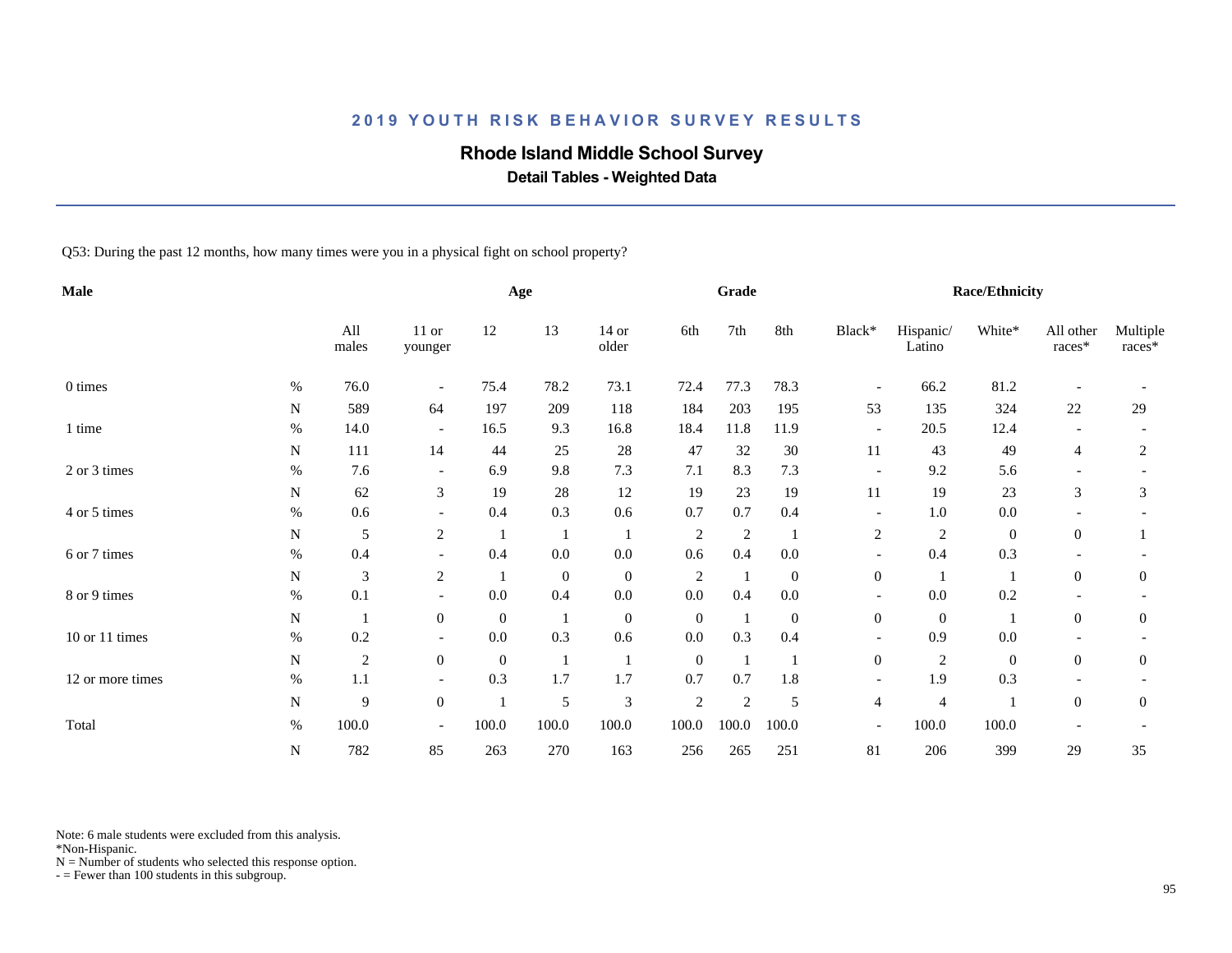# **Rhode Island Middle School Survey**

 **Detail Tables - Weighted Data**

Q53: During the past 12 months, how many times were you in a physical fight on school property?

| Female                  |             |                  |                    |              | Age              |                  |                  | Grade            |                |                          |                     | <b>Race/Ethnicity</b> |                     |                      |
|-------------------------|-------------|------------------|--------------------|--------------|------------------|------------------|------------------|------------------|----------------|--------------------------|---------------------|-----------------------|---------------------|----------------------|
|                         |             | All<br>females   | $11$ or<br>younger | 12           | 13               | $14$ or<br>older | 6th              | 7th              | 8th            | Black*                   | Hispanic/<br>Latino | White*                | All other<br>races* | Multiple<br>$races*$ |
| 0 times                 | $\%$        | 91.3             | 92.2               | 91.5         | 91.9             | 89.4             | 90.9             | 91.2             | 91.6           | $\overline{\phantom{a}}$ | 84.5                | 96.2                  |                     |                      |
|                         | N           | 698              | 105                | 222          | 237              | 134              | 232              | 243              | 219            | 51                       | 171                 | 388                   | 30                  | 33                   |
| 1 time                  | $\%$        | 4.3              | 4.7                | 4.4          | 3.4              | 5.1              | 4.6              | 2.6              | 5.7            | $\overline{\phantom{a}}$ | 6.6                 | 2.2                   |                     |                      |
|                         | N           | 34               | 5                  | 11           | $10\,$           | 8                | 11               | 8                | 15             | 6                        | 13                  | 9                     | 3                   |                      |
| 2 or 3 times            | $\%$        | 3.4              | 2.4                | 3.7          | 3.7              | 3.2              | 4.1              | 4.5              | 1.6            | $\overline{\phantom{a}}$ | 6.5                 | 1.2                   |                     |                      |
|                         | N           | 28               | 3                  | 9            | 11               | 5                | 11               | 13               | $\overline{4}$ | $\overline{4}$           | 13                  | 5                     | 3                   | 3                    |
| 4 or 5 times            | $\%$        | 0.7              | 0.0                | 0.3          | 1.1              | 1.1              | 0.0              | 1.4              | 0.7            | $\overline{\phantom{a}}$ | 1.4                 | 0.4                   |                     |                      |
|                         | N           | 6                | $\mathbf{0}$       |              | $\mathfrak{Z}$   | $\sqrt{2}$       | $\boldsymbol{0}$ | $\overline{4}$   | $\overline{2}$ |                          | $\mathfrak{Z}$      | $\sqrt{2}$            | $\overline{0}$      | $\overline{0}$       |
| 6 or 7 times            | $\%$        | 0.1              | 0.7                | 0.0          | 0.0              | $0.0\,$          | 0.0              | 0.3              | 0.0            | $\overline{\phantom{a}}$ | 0.0                 | 0.0                   |                     |                      |
|                         | N           | $\mathbf{1}$     |                    | $\mathbf{0}$ | $\boldsymbol{0}$ | $\boldsymbol{0}$ | $\overline{0}$   | -1               | $\mathbf{0}$   |                          | $\overline{0}$      | $\overline{0}$        | $\overline{0}$      | $\overline{0}$       |
| 8 or 9 times            | $\%$        | $0.0\,$          | 0.0                | $0.0\,$      | 0.0              | $0.0\,$          | 0.0              | 0.0              | $0.0\,$        | $\overline{\phantom{a}}$ | $0.0\,$             | $0.0\,$               |                     |                      |
|                         | N           | $\boldsymbol{0}$ | $\overline{0}$     | $\mathbf{0}$ | $\boldsymbol{0}$ | $\boldsymbol{0}$ | $\overline{0}$   | $\mathbf{0}$     | $\overline{0}$ | $\boldsymbol{0}$         | $\overline{0}$      | $\overline{0}$        | $\overline{0}$      | $\overline{0}$       |
| $10$ or $11$ times $\,$ | $\%$        | $0.0\,$          | 0.0                | 0.0          | $0.0\,$          | $0.0\,$          | 0.0              | 0.0              | $0.0\,$        |                          | 0.0                 | $0.0\,$               |                     |                      |
|                         | N           | $\boldsymbol{0}$ | $\overline{0}$     | $\mathbf{0}$ | $\boldsymbol{0}$ | $\boldsymbol{0}$ | $\boldsymbol{0}$ | $\mathbf{0}$     | $\overline{0}$ | $\overline{0}$           | $\overline{0}$      | $\overline{0}$        | $\overline{0}$      | $\overline{0}$       |
| 12 or more times        | $\%$        | 0.3              | 0.0                | 0.0          | 0.0              | $1.2\,$          | 0.4              | $0.0\,$          | 0.4            | $\overline{\phantom{a}}$ | $1.0\,$             | $0.0\,$               |                     |                      |
|                         | $\mathbf N$ | $\sqrt{2}$       | $\mathbf{0}$       | $\mathbf{0}$ | $\mathbf{0}$     | $\sqrt{2}$       | $\mathbf{1}$     | $\boldsymbol{0}$ |                | $\boldsymbol{0}$         | $\sqrt{2}$          | $\overline{0}$        | $\overline{0}$      | $\overline{0}$       |
| Total                   | %           | 100.0            | 100.0              | 100.0        | 100.0            | 100.0            | 100.0            | 100.0            | 100.0          | $\overline{\phantom{a}}$ | 100.0               | 100.0                 |                     |                      |
|                         | N           | 769              | 114                | 243          | 261              | 151              | 255              | 269              | 241            | 63                       | 202                 | 404                   | 36                  | 37                   |

Note: 8 female students were excluded from this analysis.

\*Non-Hispanic.

 $N =$  Number of students who selected this response option.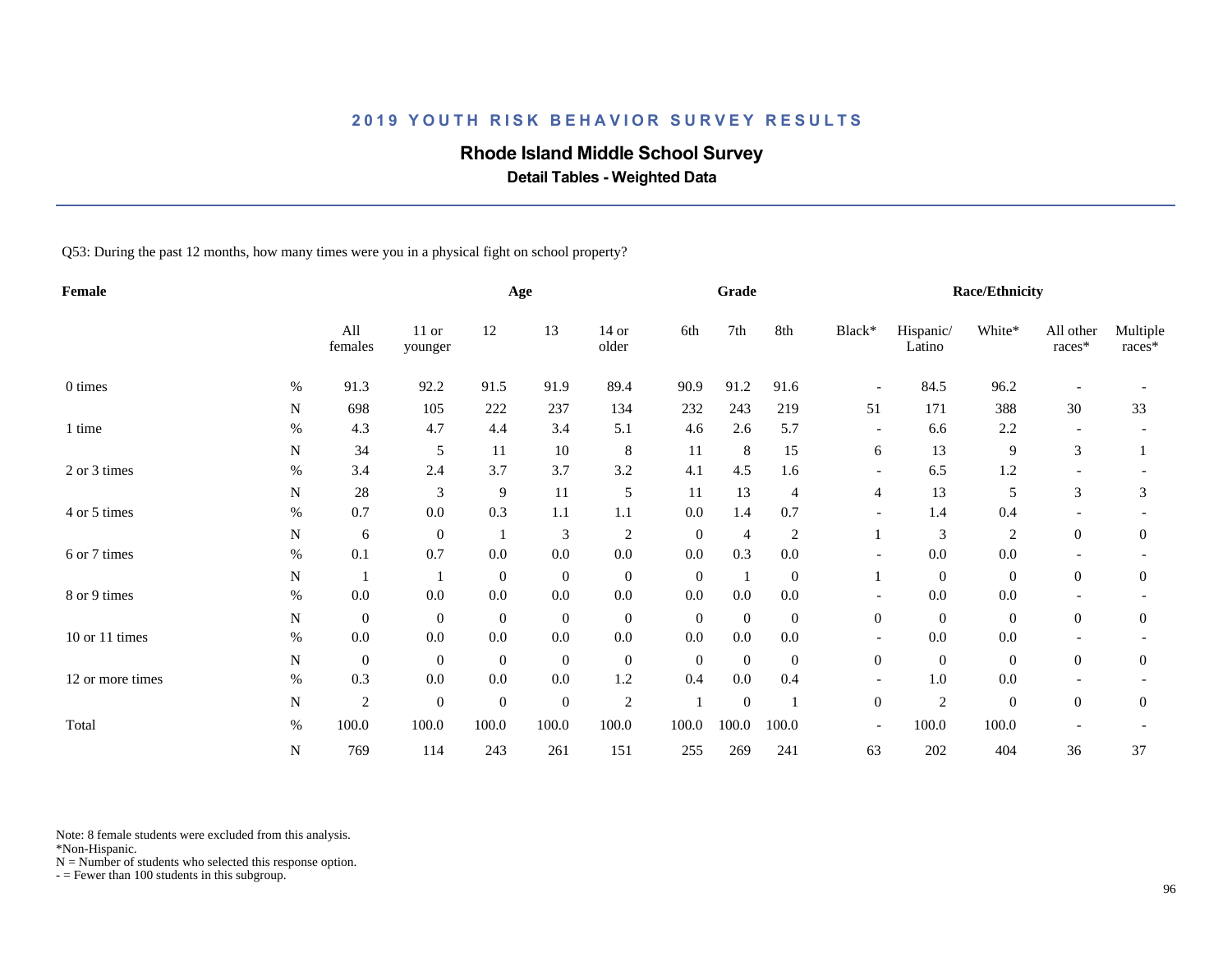## **Rhode Island Middle School Survey**

 **Detail Tables - Weighted Data**

Q54: Have you ever been forced to do sexual things that you did not want to do?

| <b>Total</b>   |   |       |                    |       | Age   |                |       | Grade |       |        |                     | <b>Race/Ethnicity</b> |                     |                          |
|----------------|---|-------|--------------------|-------|-------|----------------|-------|-------|-------|--------|---------------------|-----------------------|---------------------|--------------------------|
|                |   | Total | $11$ or<br>younger | 12    | 13    | 14 or<br>older | 6th   | 7th   | 8th   | Black* | Hispanic/<br>Latino | White*                | All other<br>races* | Multiple<br>races*       |
| Yes            | % | 6.2   | 4.3                | 4.2   | 6.8   | 9.5            | 4.0   | 5.8   | 8.7   | 7.4    | 8.0                 | 5.1                   |                     | $\overline{\phantom{a}}$ |
|                | N | 99    | 9                  | 22    | 37    | 31             | 21    | 32    | 45    | 11     | 33                  | 42                    |                     | 6                        |
| N <sub>o</sub> | % | 93.8  | 95.7               | 95.8  | 93.2  | 90.5           | 96.0  | 94.2  | 91.3  | 92.6   | 92.0                | 94.9                  |                     | $\overline{\phantom{0}}$ |
|                | N | 1,464 | 194                | 485   | 499   | 285            | 490   | 505   | 455   | 133    | 376                 | 766                   | 65                  | 67                       |
| Total          | % | 100.0 | 100.0              | 100.0 | 100.0 | 100.0          | 100.0 | 100.0 | 100.0 | 100.0  | 100.0               | 100.0                 |                     |                          |
|                | N | 1,563 | 203                | 507   | 536   | 316            | 511   | 537   | 500   | 144    | 409                 | 808                   | 66                  | 73                       |

Note: 8 students were exluded from this analysis.

\*Non-Hispanic.

 $N =$  Number of students who selected this response option.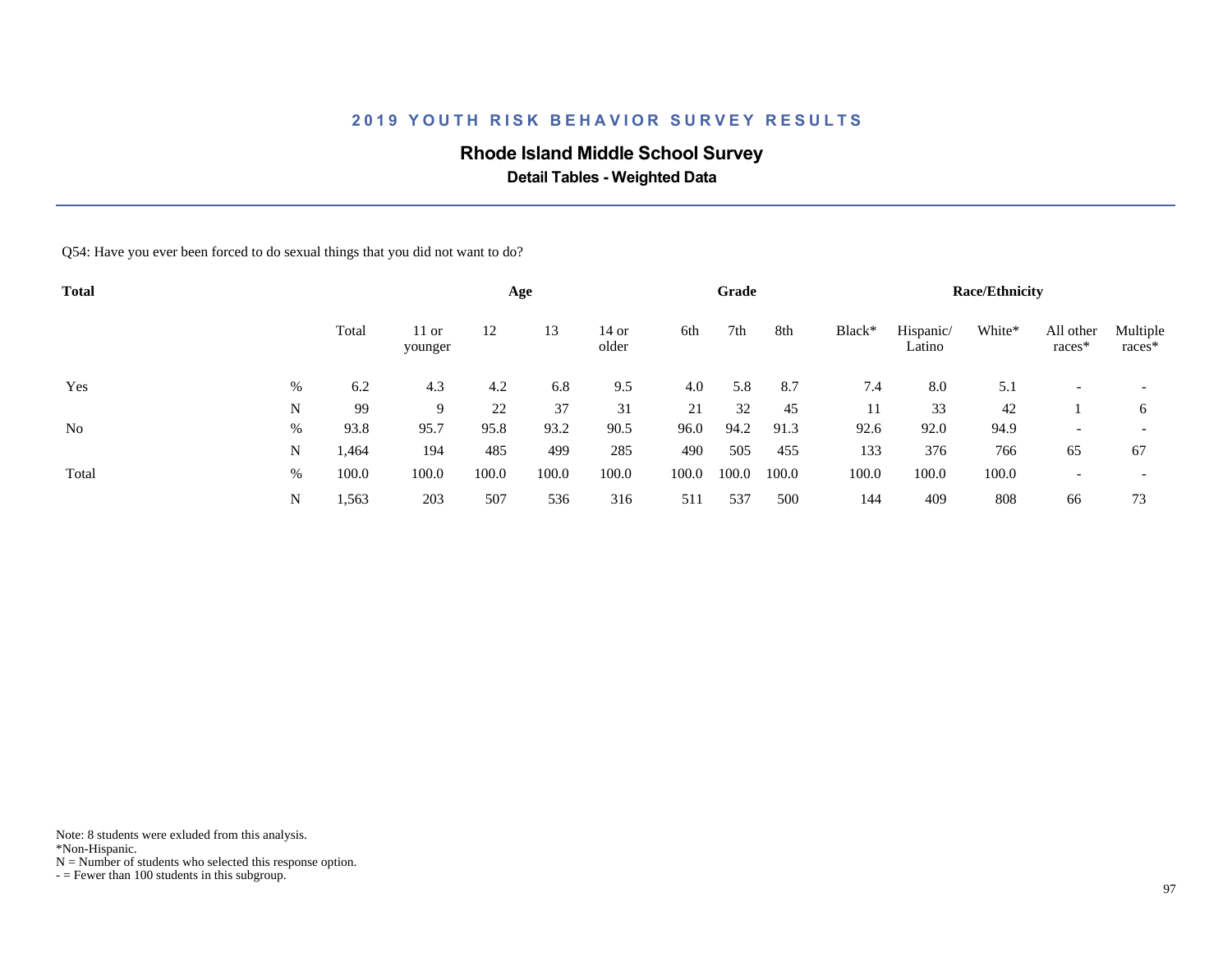## **Rhode Island Middle School Survey**

 **Detail Tables - Weighted Data**

Q54: Have you ever been forced to do sexual things that you did not want to do?

| Male           |      |              |                          |       | Age   |                |       | Grade |       |                          |                     | <b>Race/Ethnicity</b> |                          |                          |
|----------------|------|--------------|--------------------------|-------|-------|----------------|-------|-------|-------|--------------------------|---------------------|-----------------------|--------------------------|--------------------------|
|                |      | All<br>males | $11$ or<br>younger       | 12    | 13    | 14 or<br>older | 6th   | 7th   | 8th   | Black*                   | Hispanic/<br>Latino | White*                | All other<br>races*      | Multiple<br>races*       |
| Yes            | $\%$ | 4.5          | $\overline{\phantom{0}}$ | 2.9   | 4.8   | 6.4            | 3.7   | 3.3   | 6.9   | $\overline{\phantom{a}}$ | 9.0                 | 2.0                   |                          | $\overline{\phantom{a}}$ |
|                | N    | 37           |                          | 8     | 13    | 11             | 10    | 9     | 18    |                          | 19                  | 8                     | $\theta$                 |                          |
| N <sub>o</sub> | %    | 95.5         | $\overline{\phantom{0}}$ | 97.1  | 95.2  | 93.6           | 96.3  | 96.7  | 93.1  | $\overline{\phantom{a}}$ | 91.0                | 98.0                  | $\overline{\phantom{a}}$ | $\overline{\phantom{0}}$ |
|                | N    | 748          | 82                       | 254   | 259   | 152            | 247   | 256   | 235   | 76                       | 189                 | 391                   | 29                       | 34                       |
| Total          | %    | 100.0        | $\overline{\phantom{0}}$ | 100.0 | 100.0 | 100.0          | 100.0 | 100.0 | 100.0 | $\overline{\phantom{a}}$ | 100.0               | 100.0                 |                          |                          |
|                | N    | 785          | 87                       | 262   | 272   | 163            | 257   | 265   | 253   | 81                       | 208                 | 399                   | 29                       | 35                       |

Note: 3 male students were excluded from this analysis.

\*Non-Hispanic.

 $N =$  Number of students who selected this response option.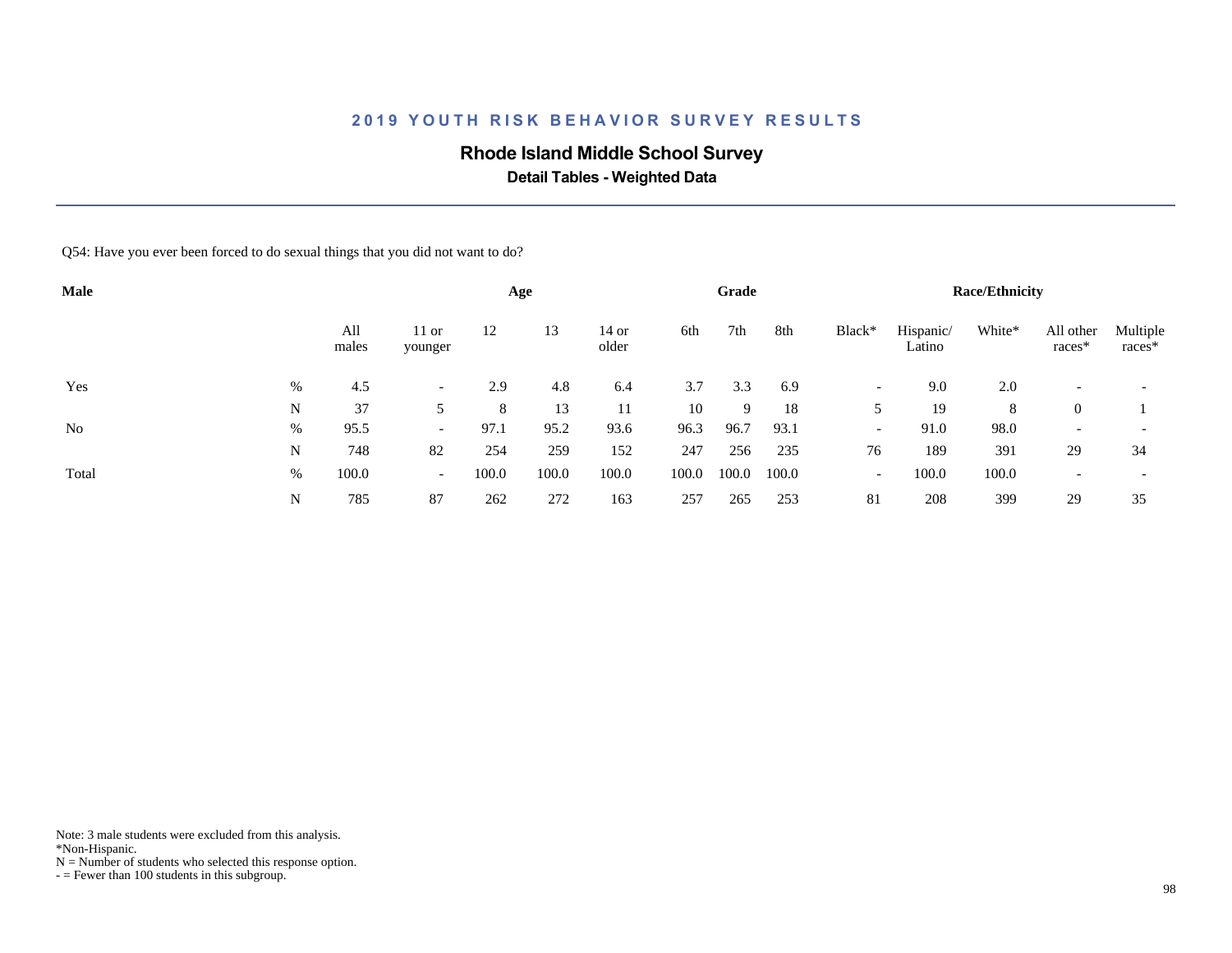## **Rhode Island Middle School Survey**

 **Detail Tables - Weighted Data**

Q54: Have you ever been forced to do sexual things that you did not want to do?

| Female         |   |                |                    |       | Age   |                |       | Grade |       |                          |                     | <b>Race/Ethnicity</b> |                     |                          |
|----------------|---|----------------|--------------------|-------|-------|----------------|-------|-------|-------|--------------------------|---------------------|-----------------------|---------------------|--------------------------|
|                |   | All<br>females | $11$ or<br>younger | 12    | 13    | 14 or<br>older | 6th   | 7th   | 8th   | Black*                   | Hispanic/<br>Latino | White*                | All other<br>races* | Multiple<br>races*       |
| Yes            | % | 7.6            | 2.7                | 5.7   | 8.7   | 12.3           | 4.4   | 8.2   | 9.8   | $\overline{\phantom{0}}$ | 6.3                 | 8.2                   |                     | $\overline{\phantom{0}}$ |
|                | N | 59             | 3                  | 14    | 23    | 19             | 11    | 22    | 25    | 6                        | 13                  | 33                    |                     |                          |
| N <sub>o</sub> | % | 92.4           | 97.3               | 94.3  | 91.3  | 87.7           | 95.6  | 91.8  | 90.2  | $\overline{\phantom{a}}$ | 93.7                | 91.8                  |                     | $\overline{\phantom{0}}$ |
|                | N | 713            | 112                | 229   | 239   | 133            | 243   | 247   | 220   | 57                       | 187                 | 375                   | 35                  | 33                       |
| Total          | % | 100.0          | 100.0              | 100.0 | 100.0 | 100.0          | 100.0 | 100.0 | 100.0 | $\overline{\phantom{a}}$ | 100.0               | 100.0                 |                     |                          |
|                | N | 772            | 115                | 243   | 262   | 152            | 254   | 269   | 245   | 63                       | 200                 | 408                   | 36                  | 38                       |

Note: 5 female students were excluded from this analysis.

\*Non-Hispanic.

 $N =$  Number of students who selected this response option.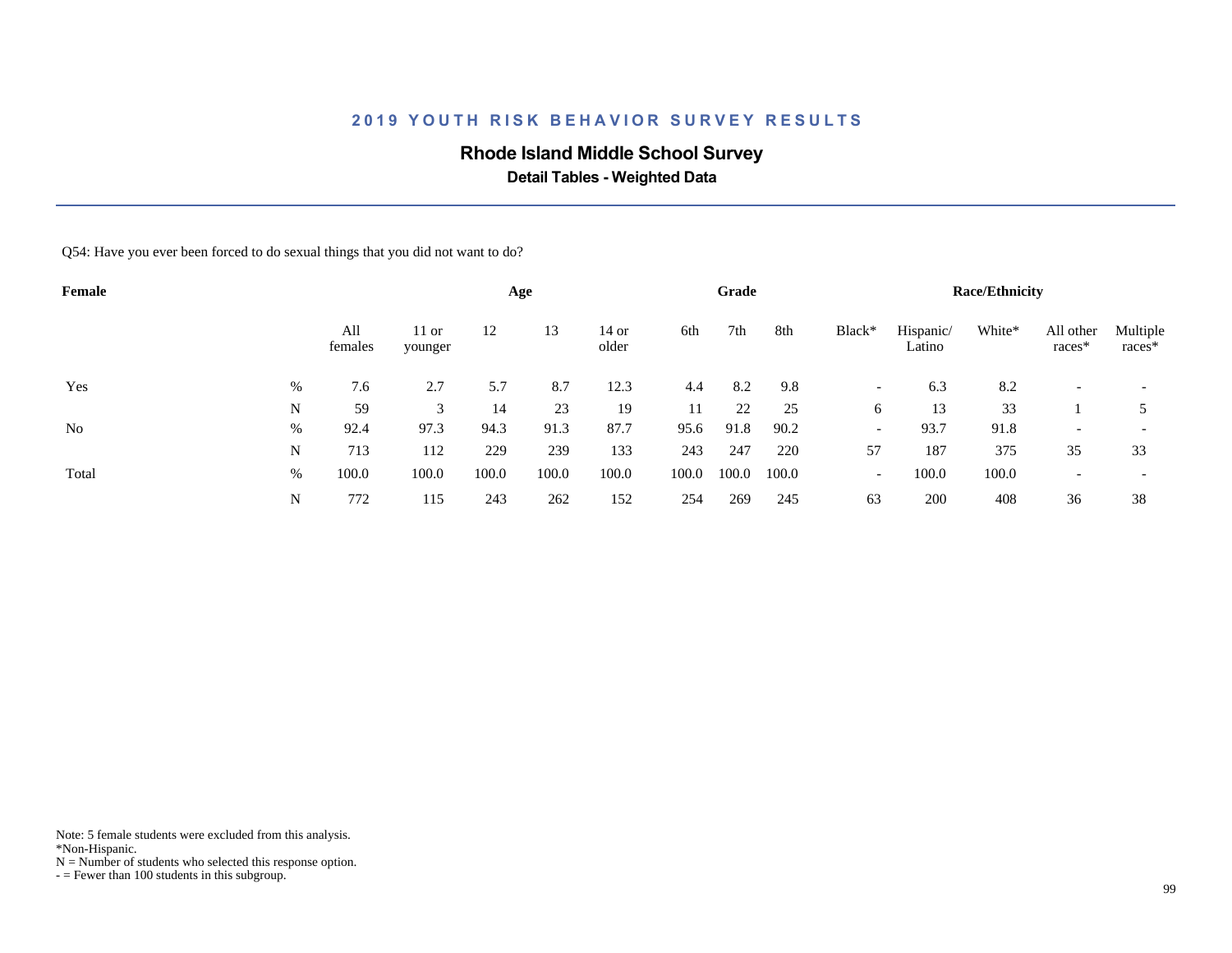### **Rhode Island Middle School Survey**

 **Detail Tables - Weighted Data**

Q55: During the past 12 months, did you ever feel so sad or hopeless almost every day for two weeks or more in a row that you stopped doing some usual activities?

| <b>Total</b> |      |       |                    |       | Age   |                |       | Grade |       |        |                     | <b>Race/Ethnicity</b> |                          |                          |
|--------------|------|-------|--------------------|-------|-------|----------------|-------|-------|-------|--------|---------------------|-----------------------|--------------------------|--------------------------|
|              |      | Total | $11$ or<br>younger | 12    | 13    | 14 or<br>older | 6th   | 7th   | 8th   | Black* | Hispanic/<br>Latino | White*                | All other<br>races*      | Multiple<br>races*       |
| Yes          | $\%$ | 25.8  | 24.4               | 21.5  | 27.6  | 30.2           | 22.7  | 26.1  | 27.9  | 21.0   | 34.9                | 22.0                  |                          | $\overline{\phantom{0}}$ |
|              | N    | 410   | 51                 | 111   | 151   | 97             | 119   | 144   | 141   | 30     | 144                 | 180                   | 16                       | 22                       |
| No           | %    | 74.2  | 75.6               | 78.5  | 72.4  | 69.8           | 77.3  | 73.9  | 72.1  | 79.0   | 65.1                | 78.0                  | $\overline{\phantom{a}}$ | $\overline{\phantom{0}}$ |
|              | N    | 1,150 | 150                | 395   | 385   | 219            | 393   | 391   | 358   | 114    | 264                 | 628                   | 48                       | 51                       |
| Total        | %    | 100.0 | 100.0              | 100.0 | 100.0 | 100.0          | 100.0 | 100.0 | 100.0 | 100.0  | 100.0               | 100.0                 |                          | $\overline{\phantom{0}}$ |
|              | N    | 1,560 | 201                | 506   | 536   | 316            | 512   | 535   | 499   | 144    | 408                 | 808                   | 64                       | 73                       |

Note: 11 students were exluded from this analysis.

\*Non-Hispanic.

 $N =$  Number of students who selected this response option.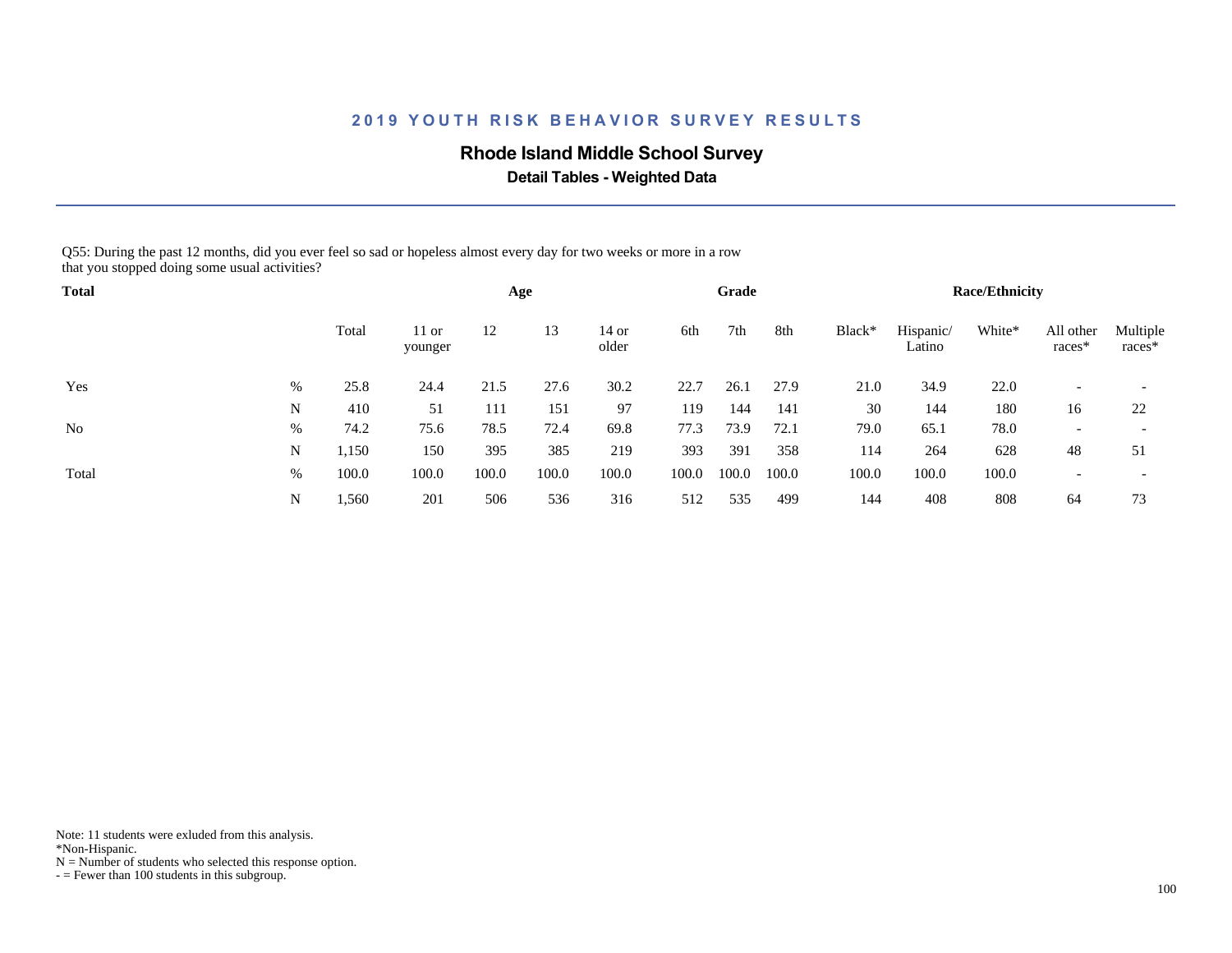### **Rhode Island Middle School Survey**

 **Detail Tables - Weighted Data**

Q55: During the past 12 months, did you ever feel so sad or hopeless almost every day for two weeks or more in a row that you stopped doing some usual activities?

| Male           |   |              |                          |       | Age   |                |       | Grade |       |                          |                     | <b>Race/Ethnicity</b> |                     |                          |
|----------------|---|--------------|--------------------------|-------|-------|----------------|-------|-------|-------|--------------------------|---------------------|-----------------------|---------------------|--------------------------|
|                |   | All<br>males | $11$ or<br>younger       | 12    | 13    | 14 or<br>older | 6th   | 7th   | 8th   | Black*                   | Hispanic/<br>Latino | White*                | All other<br>races* | Multiple<br>races*       |
| Yes            | % | 17.5         | $\overline{\phantom{a}}$ | 14.6  | 21.7  | 16.6           | 14.1  | 20.6  | 17.5  | $\overline{\phantom{a}}$ | 22.1                | 15.2                  |                     | $\overline{\phantom{a}}$ |
|                | N | 138          | 13                       | 38    | 59    | 28             | 36    | 55    | 45    | 11                       | 45                  | 61                    | 4                   | 8                        |
| N <sub>0</sub> | % | 82.5         | $\overline{\phantom{0}}$ | 85.4  | 78.3  | 83.4           | 85.9  | 79.4  | 82.5  | $\overline{\phantom{a}}$ | 77.9                | 84.8                  |                     | $\overline{\phantom{a}}$ |
|                | N | 643          | 72                       | 223   | 212   | 135            | 220   | 207   | 208   | 70                       | 159                 | 338                   | 25                  | 27                       |
| Total          | % | 100.0        | $\overline{\phantom{0}}$ | 100.0 | 100.0 | 100.0          | 100.0 | 100.0 | 100.0 | $\overline{\phantom{a}}$ | 100.0               | 100.0                 |                     | $\overline{\phantom{a}}$ |
|                | N | 781          | 85                       | 261   | 271   | 163            | 256   | 262   | 253   | 81                       | 204                 | 399                   | 29                  | 35                       |

Note: 7 male students were excluded from this analysis.

\*Non-Hispanic.

 $N =$  Number of students who selected this response option.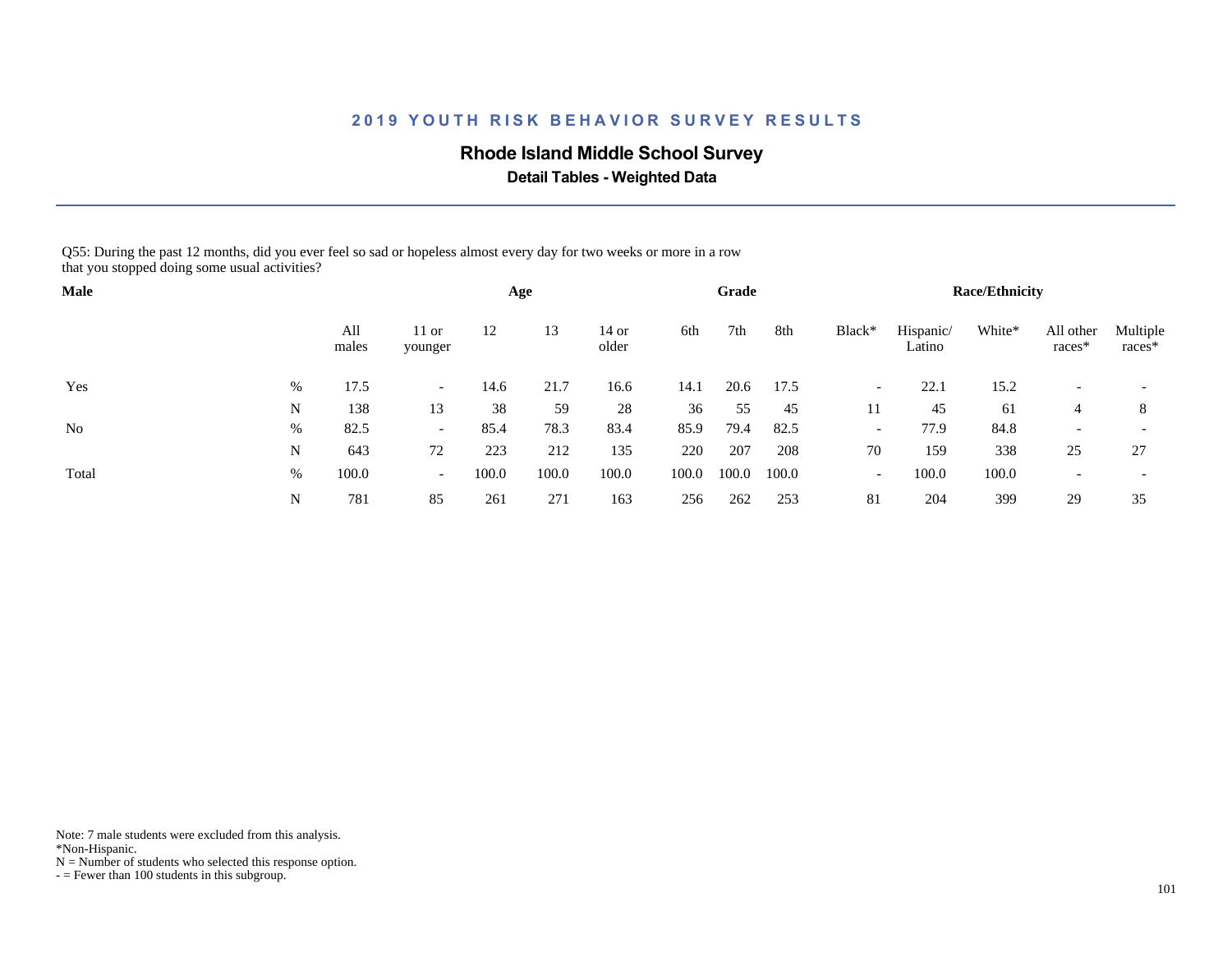### **Rhode Island Middle School Survey**

 **Detail Tables - Weighted Data**

Q55: During the past 12 months, did you ever feel so sad or hopeless almost every day for two weeks or more in a row that you stopped doing some usual activities?

| Female         |      |                |                    |       | Age   |                  |       | Grade |       |                          |                     | <b>Race/Ethnicity</b> |                          |                          |
|----------------|------|----------------|--------------------|-------|-------|------------------|-------|-------|-------|--------------------------|---------------------|-----------------------|--------------------------|--------------------------|
|                |      | All<br>females | $11$ or<br>younger | 12    | 13    | $14$ or<br>older | 6th   | 7th   | 8th   | Black*                   | Hispanic/<br>Latino | White*                | All other<br>races*      | Multiple<br>races*       |
| Yes            | $\%$ | 34.2           | 31.1               | 28.9  | 33.8  | 45.0             | 31.5  | 31.5  | 38.6  | $\overline{\phantom{a}}$ | 48.1                | 29.0                  |                          |                          |
|                | N    | 269            | 37                 | 72    | 91    | 69               | 83    | 87    | 95    | 19                       | 98                  | 119                   | 12                       | 14                       |
| N <sub>0</sub> | %    | 65.8           | 68.9               | 71.1  | 66.2  | 55.0             | 68.5  | 68.5  | 61.4  | $\overline{\phantom{a}}$ | 51.9                | 71.0                  | $\overline{\phantom{a}}$ | $\overline{\phantom{a}}$ |
|                | N    | 505            | 78                 | 172   | 172   | 83               | 173   | 183   | 149   | 44                       | 105                 | 289                   | 23                       | 24                       |
| Total          | $\%$ | 100.0          | 100.0              | 100.0 | 100.0 | 100.0            | 100.0 | 100.0 | 100.0 | $\overline{\phantom{a}}$ | 100.0               | 100.0                 |                          |                          |
|                | N    | 774            | 115                | 244   | 263   | 152              | 256   | 270   | 244   | 63                       | 203                 | 408                   | 35                       | 38                       |

Note: 3 female students were excluded from this analysis.

\*Non-Hispanic.

 $N =$  Number of students who selected this response option.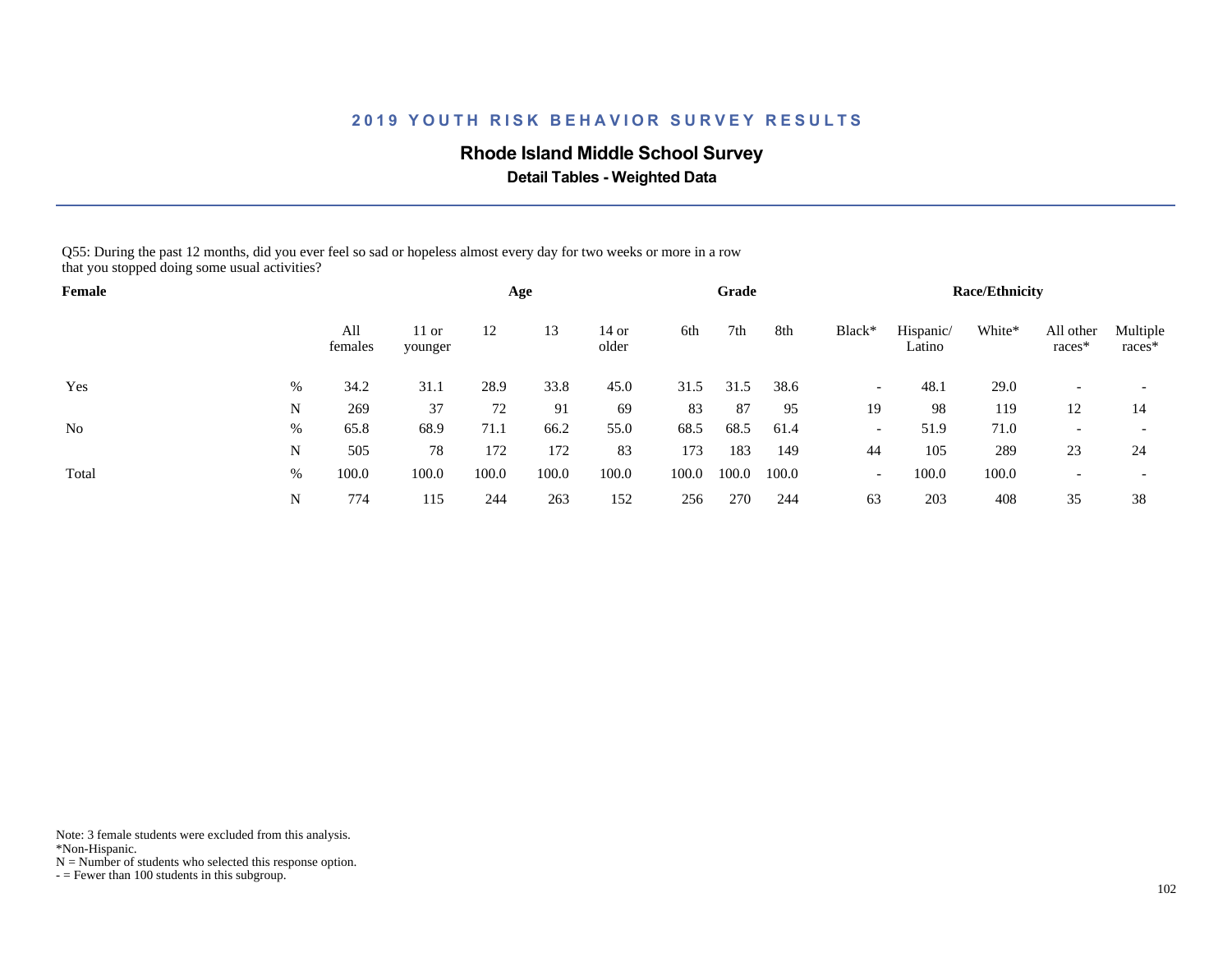## **Rhode Island Middle School Survey**

 **Detail Tables - Weighted Data**

#### Q56: Does anyone who lives with you smoke cigarettes?

| <b>Total</b> |   |       |                  |       | Age   |                  |       | Grade |       |        |                     | <b>Race/Ethnicity</b> |                     |                    |
|--------------|---|-------|------------------|-------|-------|------------------|-------|-------|-------|--------|---------------------|-----------------------|---------------------|--------------------|
|              |   | Total | 11 or<br>younger | 12    | 13    | $14$ or<br>older | 6th   | 7th   | 8th   | Black* | Hispanic/<br>Latino | White*                | All other<br>races* | Multiple<br>races* |
| Yes          | % | 27.7  | 27.5             | 25.9  | 29.6  | 27.4             | 26.1  | 29.2  | 27.7  | 23.8   | 27.8                | 25.9                  |                     |                    |
|              | N | 434   | 56               | 130   | 159   | 88               | 133   | 156   | 140   | 34     | 113                 | 210                   | 26                  | 24                 |
| No           | % | 72.3  | 72.5             | 74.1  | 70.4  | 72.6             | 73.9  | 70.8  | 72.3  | 76.2   | 72.2                | 74.1                  |                     |                    |
|              | N | 1,123 | 145              | 376   | 374   | 228              | 377   | 378   | 359   | 111    | 295                 | 594                   | 39                  | 49                 |
| Total        | % | 100.0 | 100.0            | 100.0 | 100.0 | 100.0            | 100.0 | 100.0 | 100.0 | 100.0  | 100.0               | 100.0                 |                     |                    |
|              | N | 1,557 | 201              | 506   | 533   | 316              | 510   | 534   | 499   | 145    | 408                 | 804                   | 65                  | 73                 |

Note: 14 students were exluded from this analysis.

\*Non-Hispanic.

 $N =$  Number of students who selected this response option.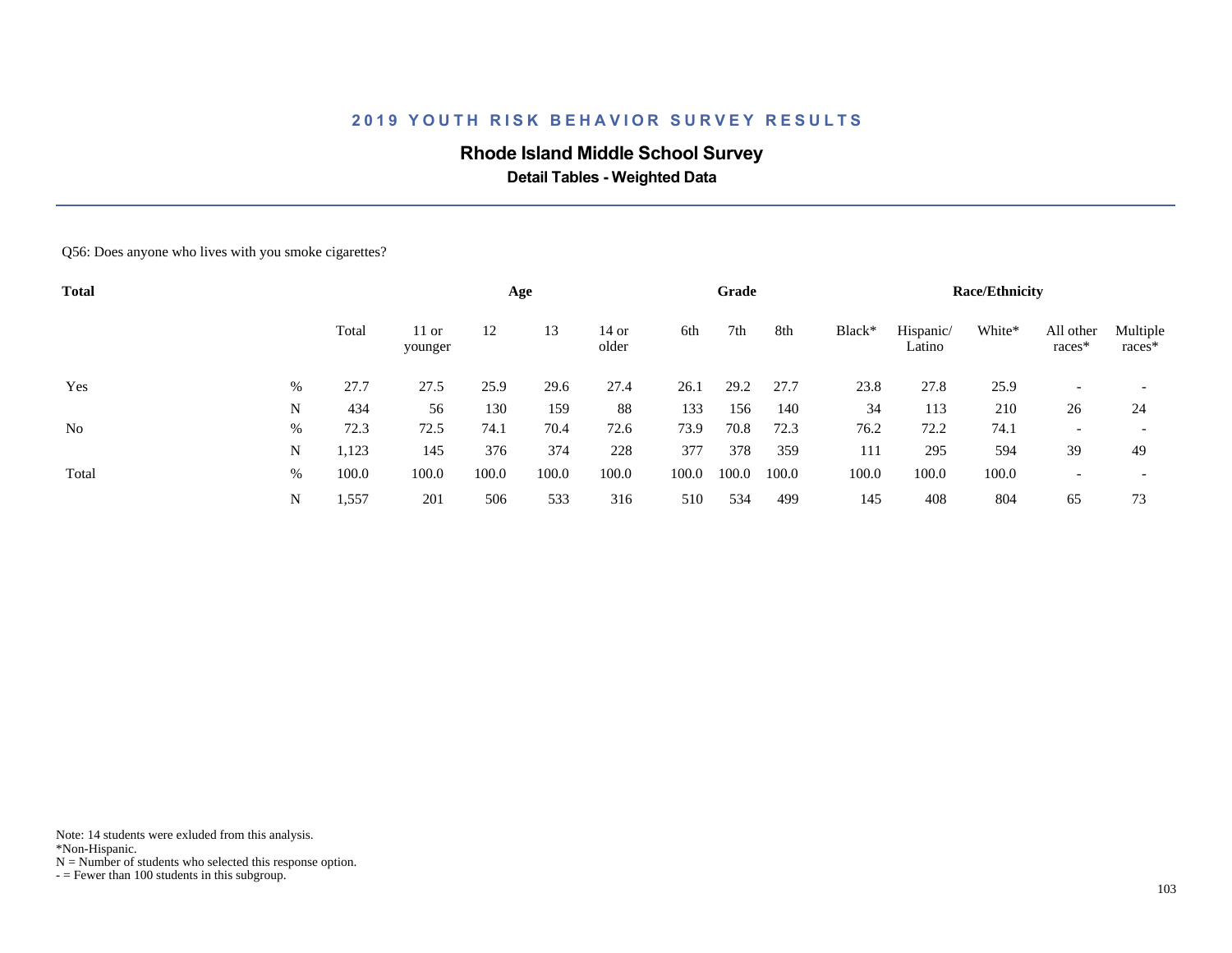## **Rhode Island Middle School Survey**

 **Detail Tables - Weighted Data**

#### Q56: Does anyone who lives with you smoke cigarettes?

| Male  |   |              |                          |       | Age   |                |       | Grade |       |                          |                     | <b>Race/Ethnicity</b> |                     |                          |
|-------|---|--------------|--------------------------|-------|-------|----------------|-------|-------|-------|--------------------------|---------------------|-----------------------|---------------------|--------------------------|
|       |   | All<br>males | $11$ or<br>younger       | 12    | 13    | 14 or<br>older | 6th   | 7th   | 8th   | Black*                   | Hispanic/<br>Latino | White*                | All other<br>races* | Multiple<br>races*       |
| Yes   | % | 27.4         | $\overline{\phantom{0}}$ | 28.0  | 28.4  | 24.9           | 27.5  | 29.4  | 25.2  | $\overline{\phantom{a}}$ | 27.9                | 25.8                  |                     |                          |
|       | N | 214          | 22                       | 72    | 77    | 42             | 69    | 76    | -66   | 21                       | 56                  | 103                   | 9.                  | 10                       |
| No    | % | 72.6         | $\overline{\phantom{0}}$ | 72.0  | 71.6  | 75.1           | 72.5  | 70.6  | 74.8  | $\overline{\phantom{a}}$ | 72.1                | 74.2                  |                     |                          |
|       | N | 566          | 63                       | 190   | 192   | 121            | 186   | 186   | 187   | 61                       | 149                 | 293                   | 20                  | 25                       |
| Total | % | 100.0        | $\overline{\phantom{0}}$ | 100.0 | 100.0 | 100.0          | 100.0 | 100.0 | 100.0 | $\overline{\phantom{0}}$ | 100.0               | 100.0                 |                     | $\overline{\phantom{0}}$ |
|       | N | 780          | 85                       | 262   | 269   | 163            | 255   | 262   | 253   | 82                       | 205                 | 396                   | 29                  | 35                       |

Note: 8 male students were excluded from this analysis.

\*Non-Hispanic.

 $N =$  Number of students who selected this response option.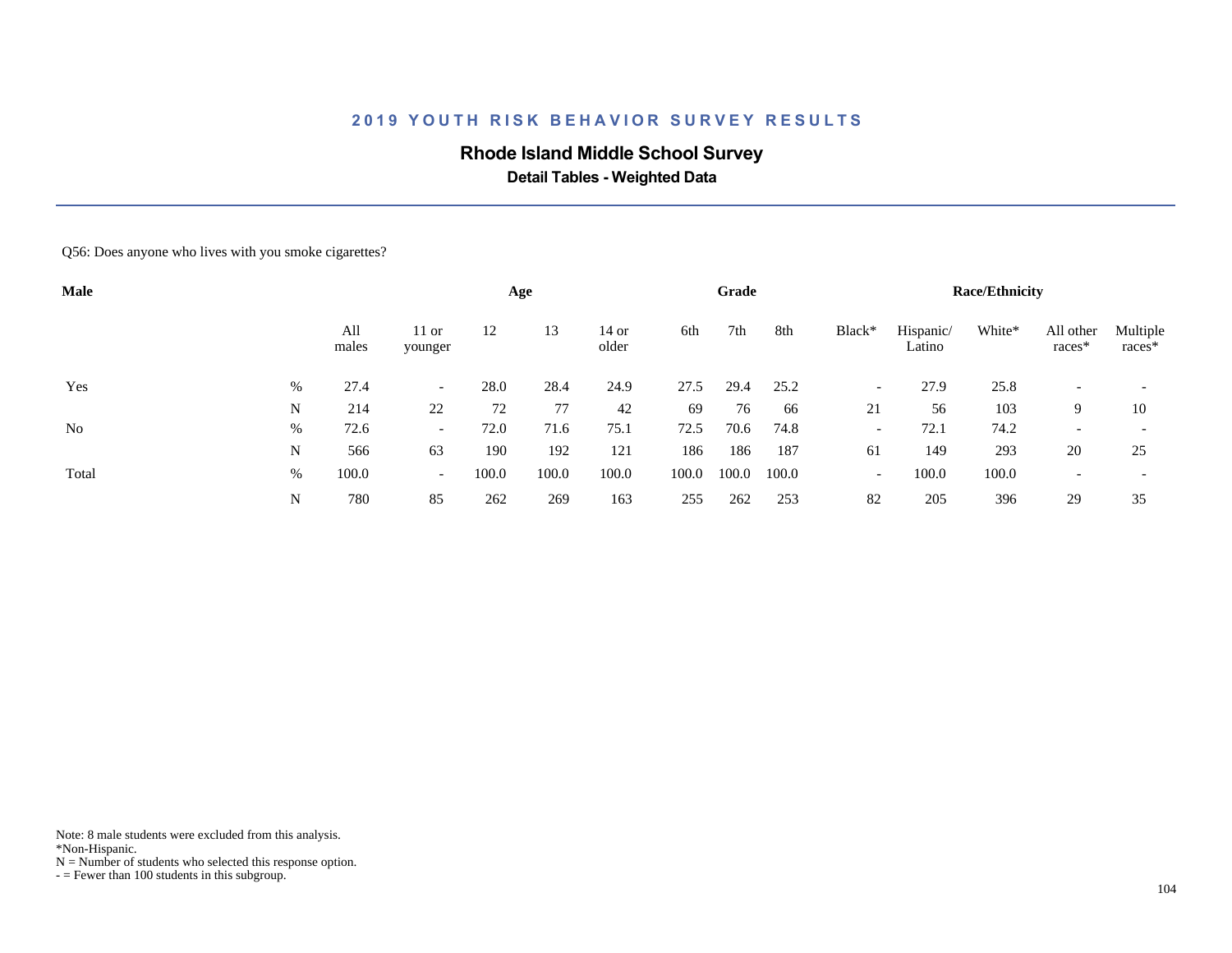## **Rhode Island Middle School Survey**

 **Detail Tables - Weighted Data**

Q56: Does anyone who lives with you smoke cigarettes?

| Female         |   |                |                    |       | Age   |                  |       | Grade |       |                          |                     | <b>Race/Ethnicity</b> |                          |                    |
|----------------|---|----------------|--------------------|-------|-------|------------------|-------|-------|-------|--------------------------|---------------------|-----------------------|--------------------------|--------------------|
|                |   | All<br>females | $11$ or<br>younger | 12    | 13    | $14$ or<br>older | 6th   | 7th   | 8th   | Black*                   | Hispanic/<br>Latino | White*                | All other<br>races*      | Multiple<br>races* |
| Yes            | % | 27.9           | 27.8               | 23.5  | 30.6  | 30.2             | 24.6  | 28.8  | 30.1  | $\overline{\phantom{a}}$ | 27.4                | 26.0                  |                          |                    |
|                | N | 218            | 33                 | 58    | 81    | 46               | 64    | 79    | 73    | 13                       | 56                  | 107                   | 17                       | 14                 |
| N <sub>o</sub> | % | 72.1           | 72.2               | 76.5  | 69.4  | 69.8             | 75.4  | 71.2  | 69.9  | $\overline{\phantom{a}}$ | 72.6                | 74.0                  | $\overline{\phantom{0}}$ |                    |
|                | N | 555            | 82                 | 185   | 182   | 106              | 191   | 191   | 171   | 50                       | 146                 | 300                   | 19                       | 24                 |
| Total          | % | 100.0          | 100.0              | 100.0 | 100.0 | 100.0            | 100.0 | 100.0 | 100.0 | $\overline{\phantom{a}}$ | 100.0               | 100.0                 |                          |                    |
|                | N | 773            | 115                | 243   | 263   | 152              | 255   | 270   | 244   | 63                       | 202                 | 407                   | 36                       | 38                 |

Note: 4 female students were excluded from this analysis.

\*Non-Hispanic.

 $N =$  Number of students who selected this response option.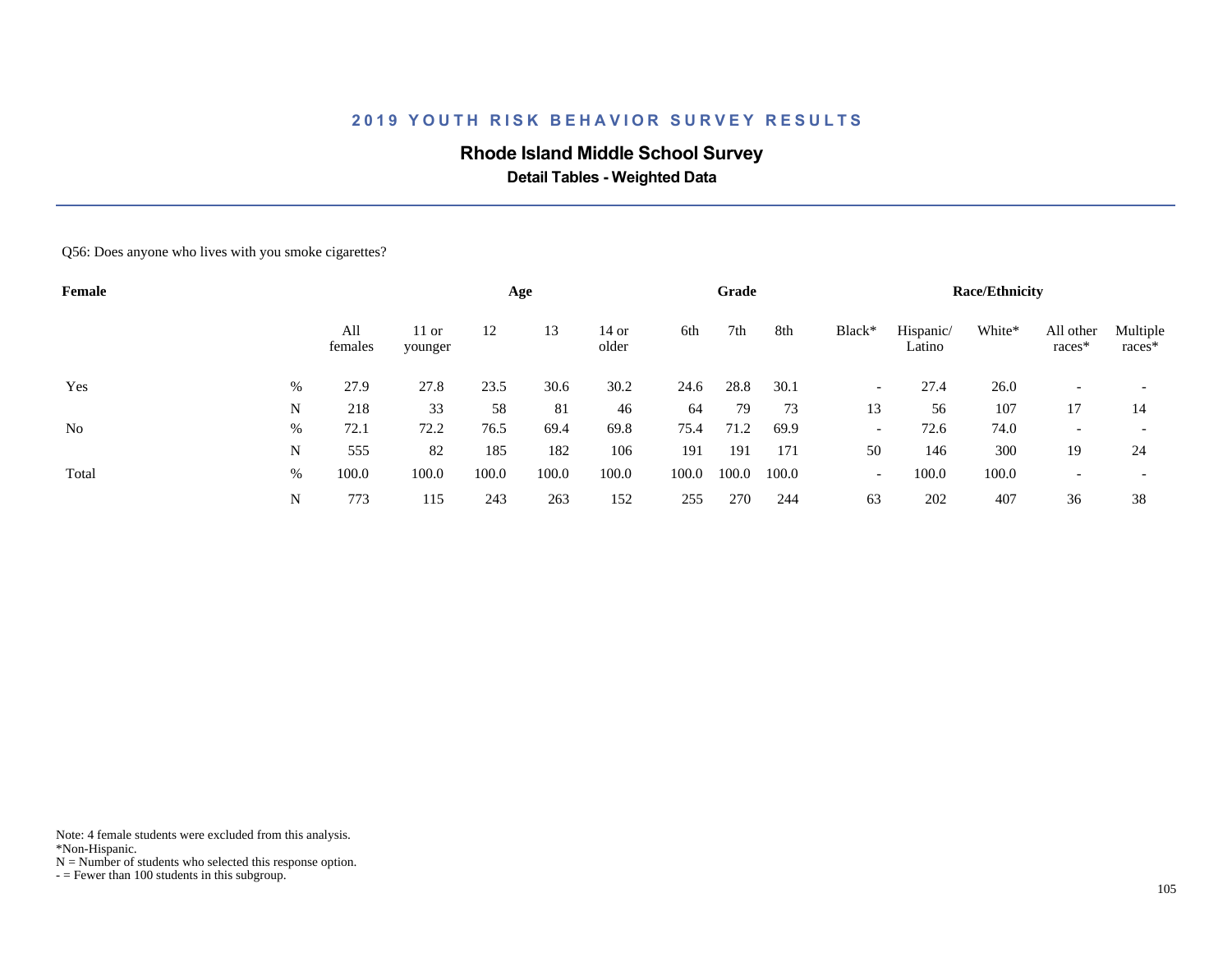### **Rhode Island Middle School Survey**

 **Detail Tables - Weighted Data**

Q57: How old were you when you first smoked a cigar, cigarillo or little cigar or used a hookah or an electronic vapor product, even if only for one or two puffs?

| <b>Total</b>           |      |       |                    |                | Age            |                  |            | Grade          |                |                |                     | <b>Race/Ethnicity</b> |                          |                    |
|------------------------|------|-------|--------------------|----------------|----------------|------------------|------------|----------------|----------------|----------------|---------------------|-----------------------|--------------------------|--------------------|
|                        |      | Total | $11$ or<br>younger | 12             | 13             | $14$ or<br>older | 6th        | 7th            | 8th            | Black*         | Hispanic/<br>Latino | White*                | All other<br>races*      | Multiple<br>races* |
| Never smoked or used   | $\%$ | 89.5  | 96.4               | 92.3           | 89.7           | 80.8             | 93.7       | 90.5           | 84.3           | 88.5           | 84.6                | 92.0                  |                          |                    |
|                        | N    | 1,388 | 191                | 465            | 479            | 253              | 476        | 482            | 417            | 126            | 346                 | 742                   | 58                       | 63                 |
| 8 years old or younger | $\%$ | 1.1   | 0.9                | 1.3            | 0.6            | 1.5              | 1.2        | 1.1            | 0.8            | 0.7            | 2.4                 | 0.6                   |                          |                    |
|                        | N    | 17    | $\overline{2}$     | $\overline{7}$ | $\mathfrak{Z}$ | 5                | 6          | 6              | $\overline{4}$ | $\mathbf{1}$   | 10                  | 5                     | $\overline{0}$           | $\overline{0}$     |
| 9 years old            | $\%$ | 0.7   | 0.4                | 0.6            | 0.9            | 0.6              | 0.9        | 0.4            | 0.7            | 2.2            | 1.0                 | 0.5                   | $\overline{\phantom{0}}$ |                    |
|                        | N    | 11    |                    | 3              | 5              | $\overline{2}$   | 5          | 2              | $\overline{4}$ | 3              | 4                   | 4                     | $\overline{0}$           | $\overline{0}$     |
| 10 years old           | $\%$ | 0.8   | 1.8                | 0.6            | 0.7            | 0.6              | 1.1        | 0.7            | 0.4            | 1.4            | 1.7                 | 0.2                   |                          |                    |
|                        | N    | 13    | $\overline{4}$     | 3              | $\overline{4}$ | 2                | 6          | 4              | $\overline{2}$ | $\overline{2}$ | $\overline{7}$      | $\overline{c}$        |                          | 0                  |
| 11 years old           | %    | 0.8   | 0.5                | 1.4            | 0.2            | 0.9              | 1.1        | 0.5            | 0.8            | 0.6            | 1.7                 | 0.3                   |                          |                    |
|                        | N    | 13    |                    | 8              |                | 3                | 6          | $\mathfrak{Z}$ | $\overline{4}$ |                | $7\phantom{.0}$     | 3                     |                          | $\overline{0}$     |
| 12 years old           | $\%$ | 2.9   | 0.0                | 3.7            | 3.6            | 2.1              | 1.6        | 4.7            | 2.4            | 1.6            | 4.0                 | 2.4                   |                          |                    |
|                        | N    | 45    | $\overline{0}$     | 19             | 19             | $\overline{7}$   | 8          | 25             | 12             | $\overline{c}$ | 16                  | $20\,$                |                          | 4                  |
| 13 years old or older  | $\%$ | 4.4   | 0.0                | 0.0            | 4.2            | 13.5             | 0.4        | 2.1            | 10.7           | 5.1            | 4.7                 | 3.9                   |                          |                    |
|                        | N    | 67    | $\boldsymbol{0}$   | $\mathbf{0}$   | 23             | 43               | $\sqrt{2}$ | 11             | 54             | $\overline{7}$ | 19                  | 30                    | 3                        | 5                  |
| Total                  | $\%$ | 100.0 | 100.0              | 100.0          | 100.0          | 100.0            | 100.0      | 100.0          | 100.0          | 100.0          | 100.0               | 100.0                 |                          |                    |
|                        | N    | 1,554 | 199                | 505            | 534            | 315              | 509        | 533            | 497            | 142            | 409                 | 806                   | 64                       | 72                 |

Note: 17 students were exluded from this analysis.

\*Non-Hispanic.

 $N =$  Number of students who selected this response option.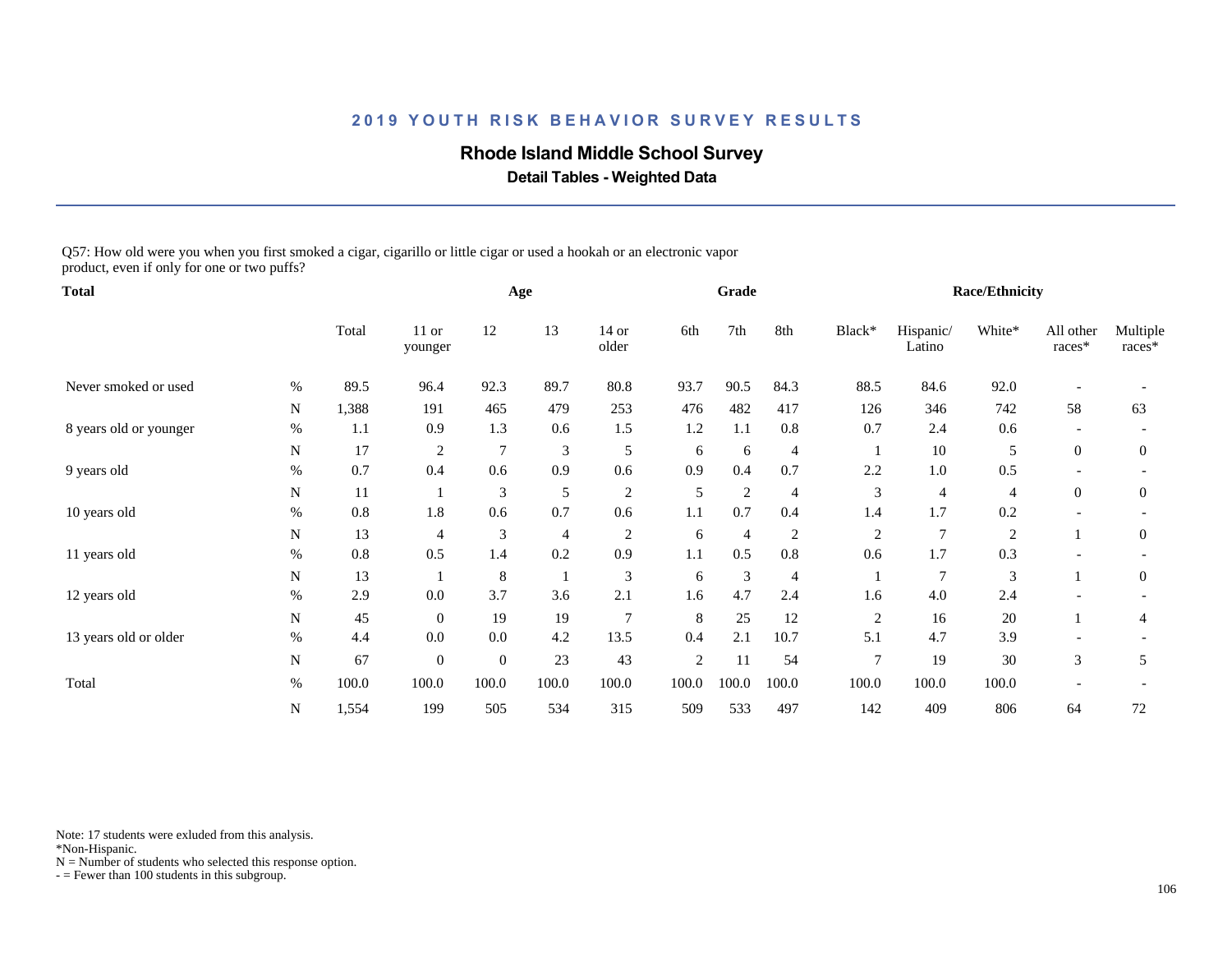### **Rhode Island Middle School Survey**

 **Detail Tables - Weighted Data**

Q57: How old were you when you first smoked a cigar, cigarillo or little cigar or used a hookah or an electronic vapor product, even if only for one or two puffs?

| Male                   |      |              |                          |                  | Age            |                  |                | Grade            |                 |                          |                     | <b>Race/Ethnicity</b> |                     |                    |
|------------------------|------|--------------|--------------------------|------------------|----------------|------------------|----------------|------------------|-----------------|--------------------------|---------------------|-----------------------|---------------------|--------------------|
|                        |      | All<br>males | $11$ or<br>younger       | 12               | 13             | $14$ or<br>older | 6th            | 7th              | 8th             | Black*                   | Hispanic/<br>Latino | White*                | All other<br>races* | Multiple<br>races* |
| Never smoked or used   | $\%$ | 89.8         |                          | 91.8             | 90.2           | 83.3             | 93.4           | 90.2             | 85.5            | $\overline{\phantom{a}}$ | 86.1                | 92.3                  |                     |                    |
|                        | N    | 697          | 84                       | 237              | 242            | 134              | 238            | 236              | 213             | 70                       | 177                 | 366                   | 26                  | 31                 |
| 8 years old or younger | $\%$ | 1.2          | $\overline{\phantom{a}}$ | 1.9              | 0.7            | 1.1              | 1.2            | 1.8              | 0.7             | $\overline{\phantom{a}}$ | 1.8                 | 1.0                   |                     |                    |
|                        | N    | 10           |                          | 5                | $\sqrt{2}$     | $\overline{2}$   | 3              | 5                | $\overline{c}$  |                          | 4                   | 4                     | $\overline{0}$      | $\overline{0}$     |
| 9 years old            | $\%$ | 1.0          | $\overline{\phantom{a}}$ | 1.1              | 1.4            | 0.6              | 1.1            | 0.4              | 1.5             | $\overline{\phantom{a}}$ | $1.0\,$             | 0.7                   |                     |                    |
|                        | N    | 8            | $\overline{0}$           | 3                | 4              |                  | 3              |                  | 4               | 3                        | $\overline{c}$      | 3                     | $\overline{0}$      | $\overline{0}$     |
| 10 years old           | $\%$ | 0.7          |                          | 0.4              | $1.0\,$        | 0.0              | 1.2            | 1.0              | 0.0             |                          | 1.5                 | 0.2                   |                     |                    |
|                        | N    | 6            | $\mathfrak{2}$           |                  | 3              | $\boldsymbol{0}$ | 3              | $\mathfrak{Z}$   | $\mathbf{0}$    |                          | 3                   |                       | $\overline{0}$      | $\boldsymbol{0}$   |
| 11 years old           | $\%$ | 0.6          | $\overline{\phantom{a}}$ | 1.0              | 0.3            | 0.6              | 1.1            | 0.0              | 0.8             | $\overline{\phantom{a}}$ | 1.9                 | 0.0                   |                     |                    |
|                        | N    | 5            | $\overline{0}$           | 3                |                |                  | 3              | $\boldsymbol{0}$ | 2               | $\overline{0}$           | $\overline{4}$      | $\mathbf{0}$          | $\overline{0}$      | $\boldsymbol{0}$   |
| 12 years old           | $\%$ | 3.0          | $\overline{\phantom{a}}$ | 3.8              | 3.8            | 1.8              | 1.6            | 4.7              | 2.6             |                          | 4.0                 | 2.3                   |                     |                    |
|                        | N    | $23\,$       | $\overline{0}$           | 10               | 10             | $\mathfrak{Z}$   | $\overline{4}$ | 12               | $7\phantom{.0}$ | $\overline{c}$           | 8                   | 9                     |                     | 2                  |
| 13 years old or older  | %    | 3.7          |                          | 0.0              | 2.5            | 12.7             | 0.4            | 1.8              | 8.9             |                          | 3.8                 | 3.5                   |                     |                    |
|                        | N    | 29           | $\boldsymbol{0}$         | $\boldsymbol{0}$ | $\overline{7}$ | 21               |                | 5                | 23              | 3                        | 8                   | 14                    |                     | $\overline{2}$     |
| Total                  | $\%$ | 100.0        | $\overline{\phantom{a}}$ | 100.0            | 100.0          | 100.0            | 100.0          | 100.0            | 100.0           | $\overline{\phantom{a}}$ | 100.0               | 100.0                 |                     |                    |
|                        | N    | 778          | 87                       | 259              | 269            | 162              | 255            | 262              | 251             | 80                       | 206                 | 397                   | 28                  | 35                 |

Note: 10 male students were excluded from this analysis.

\*Non-Hispanic.

 $N =$  Number of students who selected this response option.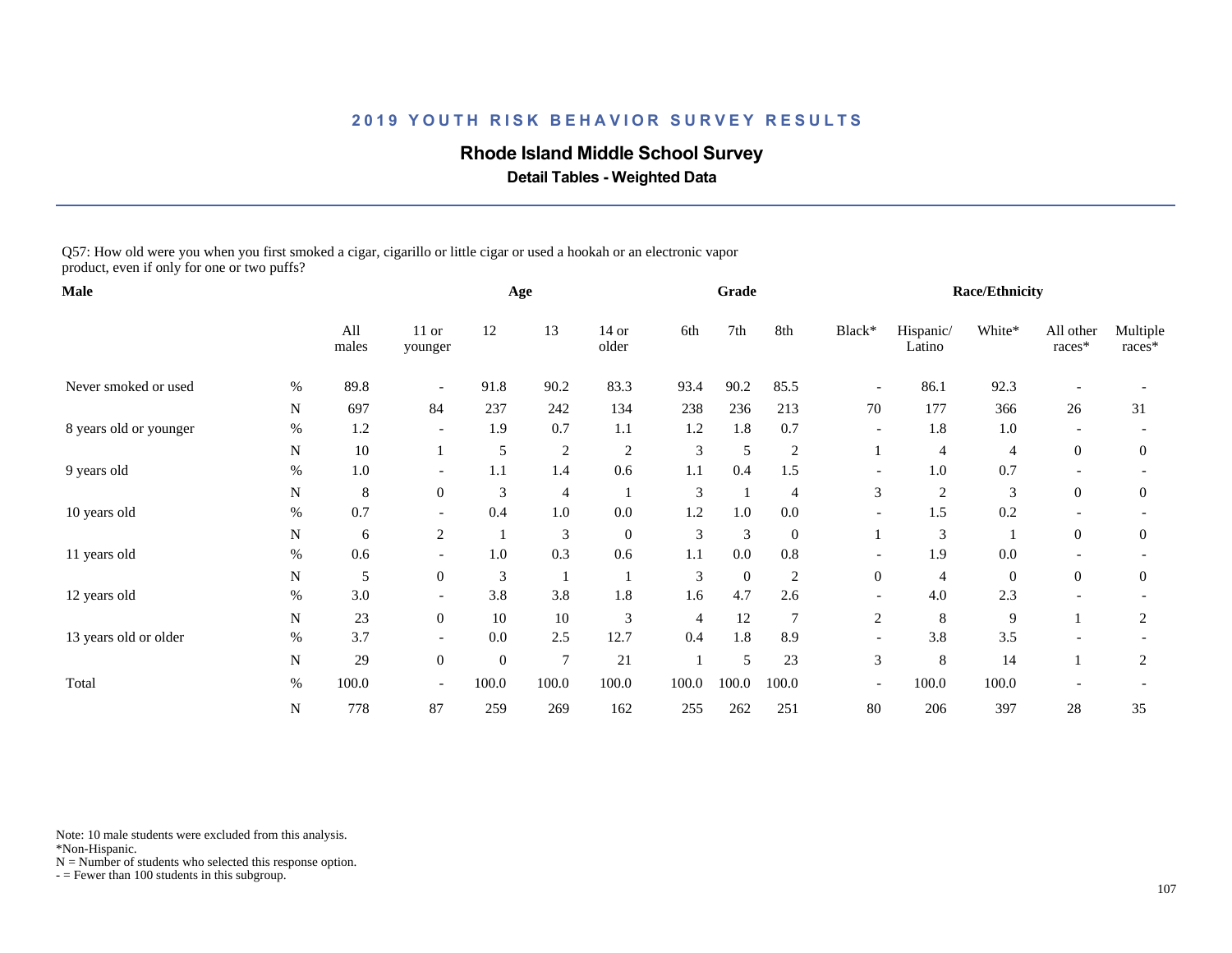### **Rhode Island Middle School Survey**

 **Detail Tables - Weighted Data**

Q57: How old were you when you first smoked a cigar, cigarillo or little cigar or used a hookah or an electronic vapor product, even if only for one or two puffs?

| Female                 |      |                |                    |              | Age              |                  |                | Grade          |                |                          |                     | <b>Race/Ethnicity</b> |                     |                    |
|------------------------|------|----------------|--------------------|--------------|------------------|------------------|----------------|----------------|----------------|--------------------------|---------------------|-----------------------|---------------------|--------------------|
|                        |      | All<br>females | $11$ or<br>younger | 12           | 13               | $14$ or<br>older | 6th            | 7th            | 8th            | Black*                   | Hispanic/<br>Latino | White*                | All other<br>races* | Multiple<br>races* |
| Never smoked or used   | $\%$ | 89.2           | 96.1               | 93.2         | 89.6             | 78.0             | 93.9           | 91.2           | 83.0           | $\overline{\phantom{a}}$ | 83.5                | 91.8                  |                     |                    |
|                        | N    | 688            | 107                | 227          | 236              | 118              | 238            | 244            | 203            | 56                       | 169                 | 375                   | 32                  | 32                 |
| 8 years old or younger | $\%$ | 0.9            | 0.8                | 0.8          | 0.4              | $2.0\,$          | 1.2            | 0.3            | $0.8\,$        | $\overline{\phantom{a}}$ | 3.0                 | 0.3                   |                     |                    |
|                        | N    | $\overline{7}$ |                    | 2            |                  | 3                | 3              |                | $\overline{c}$ | $\overline{0}$           | 6                   |                       | $\overline{0}$      | $\overline{0}$     |
| 9 years old            | $\%$ | 0.3            | 0.7                | 0.0          | 0.4              | 0.6              | 0.7            | 0.4            | 0.0            | $\overline{\phantom{a}}$ | 0.9                 | 0.2                   |                     |                    |
|                        | N    | 3              |                    | $\mathbf{0}$ |                  |                  | $\overline{c}$ |                | $\mathbf{0}$   | $\overline{0}$           | $\overline{c}$      |                       | $\overline{0}$      | $\overline{0}$     |
| 10 years old           | $\%$ | 0.7            | 1.4                | 0.4          | 0.4              | 1.3              | 1.0            | 0.4            | $0.8\,$        |                          | 2.0                 | 0.2                   |                     |                    |
|                        | N    | 6              | $\overline{2}$     |              |                  | $\overline{2}$   | 3              |                | $\overline{2}$ |                          | 4                   |                       | $\overline{0}$      | $\boldsymbol{0}$   |
| 11 years old           | $\%$ | 1.0            | 0.9                | 1.9          | 0.0              | 1.2              | 1.1            | 1.1            | 0.8            | $\overline{\phantom{0}}$ | 1.5                 | 0.7                   |                     |                    |
|                        | N    | 8              |                    | 5            | $\boldsymbol{0}$ | $\overline{2}$   | 3              | $\mathfrak{Z}$ | 2              |                          | 3                   | 3                     |                     | $\boldsymbol{0}$   |
| 12 years old           | $\%$ | 2.8            | 0.0                | 3.7          | 3.5              | 2.4              | 1.7            | 4.8            | 2.2            |                          | 4.0                 | 2.6                   |                     |                    |
|                        | N    | $22\,$         | $\mathbf{0}$       | 9            | 9                | $\overline{4}$   | 4              | 13             | 5              | $\boldsymbol{0}$         | 8                   | 11                    | $\overline{0}$      | 2                  |
| 13 years old or older  | %    | 5.0            | 0.0                | 0.0          | 5.7              | 14.5             | 0.4            | 1.9            | 12.5           | $\overline{\phantom{0}}$ | 5.1                 | 4.2                   |                     |                    |
|                        | N    | 37             | $\boldsymbol{0}$   | $\mathbf{0}$ | 15               | 22               |                | 5              | 31             | 4                        | 10                  | 16                    | $\mathfrak{2}$      | 3                  |
| Total                  | $\%$ | 100.0          | 100.0              | 100.0        | 100.0            | 100.0            | 100.0          | 100.0          | 100.0          | $\overline{\phantom{a}}$ | 100.0               | 100.0                 |                     |                    |
|                        | N    | 771            | 112                | 244          | 263              | 152              | 254            | 268            | 245            | 62                       | 202                 | 408                   | 35                  | 37                 |

Note: 6 female students were excluded from this analysis.

\*Non-Hispanic.

 $N =$  Number of students who selected this response option.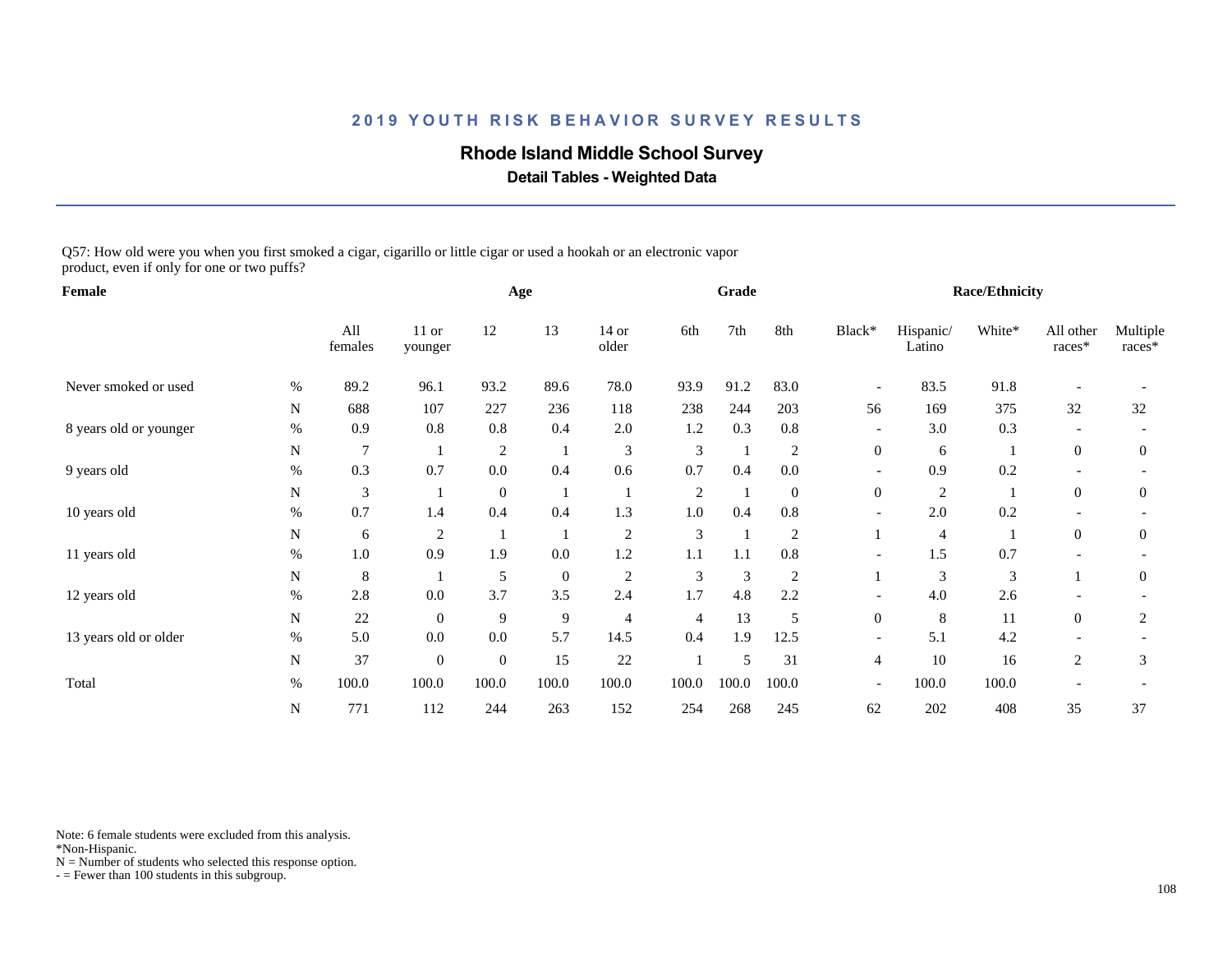#### **Rhode Island Middle School Survey**

 **Detail Tables - Weighted Data**

Q58: During the past 7 days, how many times did you drink a can, bottle, or glass of a sugar-sweetened beverage such as soda (Coke, Pepsi, or Sprite), sports drinks (for example, Gatorade or PowerAde), energy drinks (for example, Red Bull or Jolt), lemonade, sweetened tea or coffee drinks, flavored milk, Snapple, or Sunny Delight?

| <b>Total</b>                  |           |       |                  |       | Age   |                  |       | Grade |       |                |                     | <b>Race/Ethnicity</b> |                          |                    |
|-------------------------------|-----------|-------|------------------|-------|-------|------------------|-------|-------|-------|----------------|---------------------|-----------------------|--------------------------|--------------------|
|                               |           | Total | 11 or<br>younger | 12    | 13    | $14$ or<br>older | 6th   | 7th   | 8th   | Black*         | Hispanic/<br>Latino | White*                | All other<br>races*      | Multiple<br>races* |
| Did not drink sugar-sweetened | $\%$      | 19.1  | 23.2             | 20.2  | 17.2  | 18.0             | 21.4  | 17.5  | 18.2  | 23.7           | 19.9                | 18.3                  |                          |                    |
|                               | N         | 297   | 46               | 104   | 91    | 56               | 109   | 95    | 89    | 34             | 80                  | 147                   | 21                       | 7                  |
| 1 to 3 times                  | %         | 49.2  | 48.3             | 51.4  | 52.2  | 41.6             | 49.4  | 50.0  | 48.0  | 37.7           | 47.3                | 50.8                  |                          |                    |
|                               | N         | 756   | 96               | 256   | 275   | 129              | 249   | 262   | 236   | 52             | 190                 | 407                   | 29                       | 41                 |
| 4 to 6 times                  | $\%$      | 12.7  | 12.0             | 11.0  | 12.4  | 16.4             | 11.4  | 13.3  | 13.6  | 14.3           | 9.7                 | 14.7                  |                          |                    |
|                               | N         | 196   | 24               | 55    | 66    | 51               | 58    | 69    | 68    | 20             | 39                  | 119                   | 5                        | 7                  |
| 1 time per day                | $\%$      | 6.5   | 4.1              | 7.0   | 5.4   | 9.3              | 6.5   | 6.2   | 6.9   | 5.9            | 7.4                 | 6.6                   |                          |                    |
|                               | N         | 102   | 8                | 35    | 30    | 29               | 33    | 34    | 34    | 9              | 30                  | 53                    | $\overline{c}$           | 6                  |
| 2 times per day               | $\%$      | 5.6   | 4.8              | 5.0   | 6.1   | 6.2              | 4.8   | 6.8   | 5.3   | 8.3            | 5.4                 | 5.1                   | $\overline{\phantom{0}}$ |                    |
|                               | N         | 89    | 10               | 25    | 34    | 20               | 24    | 38    | 27    | 12             | 22                  | 41                    | 5                        | 4                  |
| 3 times per day               | $\%$      | 3.1   | 5.3              | 2.7   | 2.6   | 3.1              | 4.0   | 2.3   | 3.0   | 2.7            | 4.5                 | 2.2                   |                          |                    |
|                               | N         | 49    | 11               | 14    | 14    | $10\,$           | 21    | 12    | 16    | $\overline{4}$ | 19                  | 18                    | 2                        | 3                  |
| 4 or more times per day       | $\%$      | 3.8   | 2.4              | 2.7   | 4.2   | 5.4              | 2.5   | 4.0   | 4.9   | 7.5            | 5.8                 | 2.3                   |                          |                    |
|                               | N         | 60    | 5                | 13    | 23    | 18               | 13    | 21    | 26    | 11             | 23                  | 18                    | 2                        | 4                  |
| Total                         | $\%$      | 100.0 | 100.0            | 100.0 | 100.0 | 100.0            | 100.0 | 100.0 | 100.0 | 100.0          | 100.0               | 100.0                 |                          |                    |
|                               | ${\bf N}$ | 1,549 | 200              | 502   | 533   | 313              | 507   | 531   | 496   | 142            | 403                 | 803                   | 66                       | 72                 |

Note: 22 students were exluded from this analysis.

\*Non-Hispanic.

 $N =$  Number of students who selected this response option.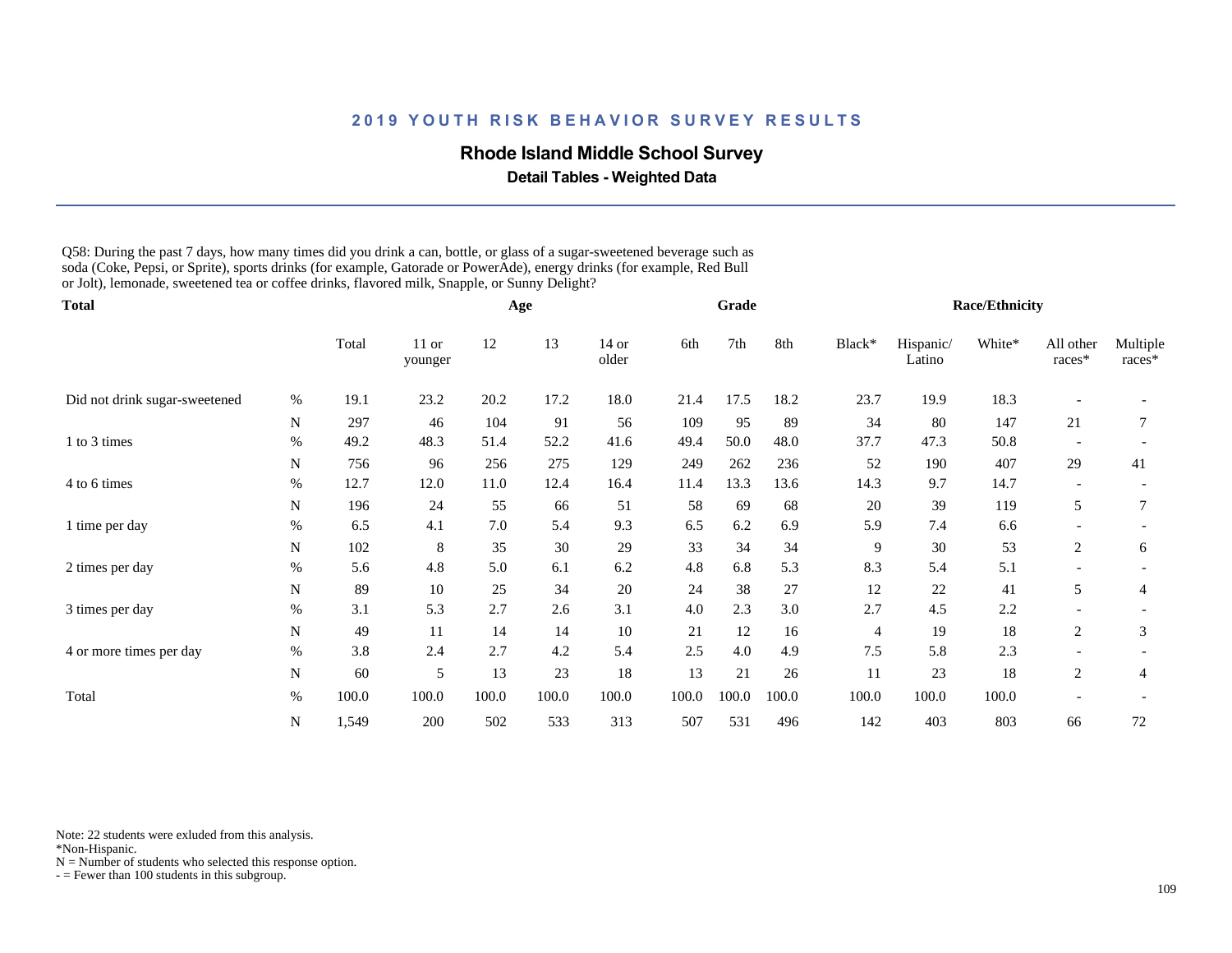#### **Rhode Island Middle School Survey**

 **Detail Tables - Weighted Data**

Q58: During the past 7 days, how many times did you drink a can, bottle, or glass of a sugar-sweetened beverage such as soda (Coke, Pepsi, or Sprite), sports drinks (for example, Gatorade or PowerAde), energy drinks (for example, Red Bull or Jolt), lemonade, sweetened tea or coffee drinks, flavored milk, Snapple, or Sunny Delight?

| Male                          |           |              |                          |       | Age   |                |       | Grade          |       |                          |                     | <b>Race/Ethnicity</b> |                          |                    |
|-------------------------------|-----------|--------------|--------------------------|-------|-------|----------------|-------|----------------|-------|--------------------------|---------------------|-----------------------|--------------------------|--------------------|
|                               |           | All<br>males | $11$ or<br>younger       | 12    | 13    | 14 or<br>older | 6th   | 7th            | 8th   | Black*                   | Hispanic/<br>Latino | White*                | All other<br>races*      | Multiple<br>races* |
| Did not drink sugar-sweetened | $\%$      | 18.1         |                          | 18.0  | 14.7  | 22.1           | 19.0  | 15.7           | 19.7  |                          | 19.9                | 16.7                  |                          |                    |
|                               | N         | 141          | 18                       | 48    | 39    | 36             | 48    | 42             | 49    | 21                       | 40                  | 66                    | 9                        | 3                  |
| 1 to 3 times                  | $\%$      | 48.3         | $\overline{\phantom{a}}$ | 52.7  | 51.0  | 35.4           | 52.5  | 51.0           | 40.9  | $\overline{\phantom{a}}$ | 48.3                | 49.8                  |                          |                    |
|                               | N         | 372          | 44                       | 136   | 136   | 56             | 133   | 132            | 101   | 26                       | 98                  | 197                   | 12                       | 19                 |
| 4 to 6 times                  | $\%$      | 13.6         | $\overline{\phantom{a}}$ | 10.5  | 15.2  | 16.3           | 10.8  | 13.9           | 16.0  | $\overline{\phantom{a}}$ | 9.4                 | 15.4                  |                          |                    |
|                               | N         | 105          | 11                       | 27    | 41    | 26             | 27    | 36             | 41    | 16                       | 19                  | 61                    | 2                        | 3                  |
| 1 time per day                | $\%$      | 6.9          | $\overline{\phantom{a}}$ | 7.2   | 5.3   | 10.2           | 6.6   | 5.5            | 8.7   | $\overline{\phantom{a}}$ | 6.8                 | 7.0                   |                          |                    |
|                               | N         | 55           | $\overline{4}$           | 19    | 15    | 17             | 17    | 15             | 22    | 5                        | 14                  | 28                    | 2                        | 4                  |
| 2 times per day               | $\%$      | 5.6          | $\overline{\phantom{a}}$ | 4.9   | 7.4   | 6.2            | 3.9   | 7.2            | 5.9   | $\overline{\phantom{a}}$ | 4.6                 | 6.0                   | $\overline{\phantom{0}}$ |                    |
|                               | N         | 43           |                          | 12    | 20    | $10\,$         | 9     | 19             | 15    | 6                        | 9                   | 23                    | 2                        |                    |
| 3 times per day               | %         | 3.4          |                          | 3.4   | 2.3   | 4.1            | 5.1   | 1.6            | 3.8   | $\overline{\phantom{a}}$ | 5.2                 | 2.6                   |                          |                    |
|                               | N         | $27\,$       | 5                        | 9     | 6     | $\overline{7}$ | 13    | $\overline{4}$ | 10    | $\mathbf{1}$             | 11                  | 10                    |                          | $\overline{2}$     |
| 4 or more times per day       | $\%$      | 4.0          |                          | 3.2   | 4.1   | 5.8            | 2.1   | 5.1            | 5.0   | $\overline{\phantom{0}}$ | 5.7                 | 2.6                   |                          |                    |
|                               | N         | 32           | $\overline{2}$           | 8     | 11    | 10             | 6     | 13             | 13    | 5 <sup>5</sup>           | 12                  | 10                    |                          | 2                  |
| Total                         | $\%$      | 100.0        | $\overline{\phantom{0}}$ | 100.0 | 100.0 | 100.0          | 100.0 | 100.0          | 100.0 | $\overline{\phantom{a}}$ | 100.0               | 100.0                 |                          |                    |
|                               | ${\bf N}$ | 775          | 85                       | 259   | 268   | 162            | 253   | 261            | 251   | 80                       | 203                 | 395                   | 29                       | 34                 |

Note: 13 male students were excluded from this analysis.

\*Non-Hispanic.

 $N =$  Number of students who selected this response option.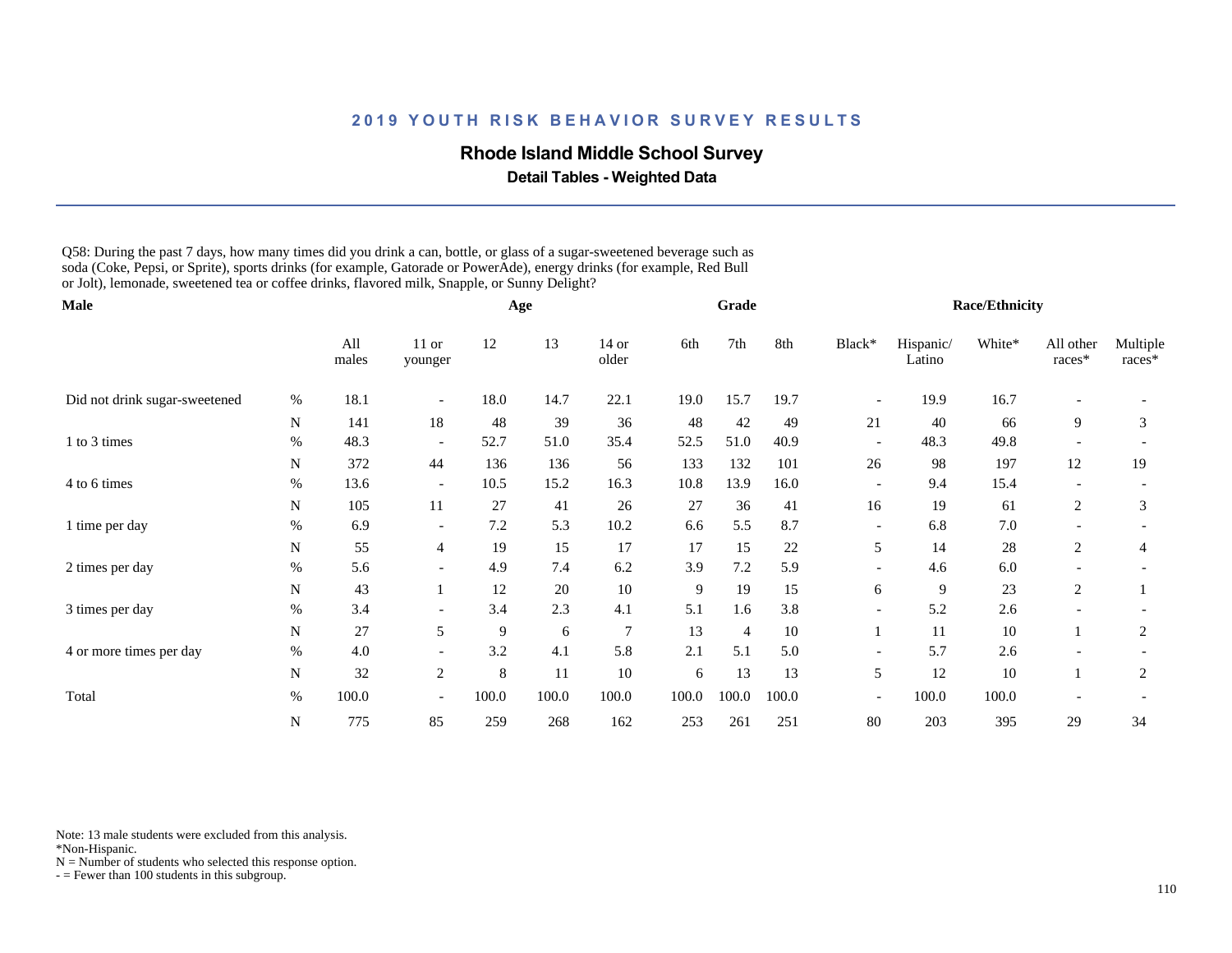#### **Rhode Island Middle School Survey**

 **Detail Tables - Weighted Data**

Q58: During the past 7 days, how many times did you drink a can, bottle, or glass of a sugar-sweetened beverage such as soda (Coke, Pepsi, or Sprite), sports drinks (for example, Gatorade or PowerAde), energy drinks (for example, Red Bull or Jolt), lemonade, sweetened tea or coffee drinks, flavored milk, Snapple, or Sunny Delight?

| Female                        |      |                |                    |       | Age     |                             |                | Grade |       |                          |                     | <b>Race/Ethnicity</b> |                          |                    |
|-------------------------------|------|----------------|--------------------|-------|---------|-----------------------------|----------------|-------|-------|--------------------------|---------------------|-----------------------|--------------------------|--------------------|
|                               |      | All<br>females | $11$ or<br>younger | 12    | 13      | $14$ or<br>older            | 6th            | 7th   | 8th   | Black*                   | Hispanic/<br>Latino | White*                | All other<br>races*      | Multiple<br>races* |
| Did not drink sugar-sweetened | $\%$ | 20.3           | 24.7               | 22.8  | 20.0    | 13.7                        | 23.9           | 19.6  | 16.8  |                          | 20.0                | 20.0                  |                          |                    |
|                               | N    | 156            | 28                 | 56    | 52      | 20                          | 61             | 53    | 40    | 13                       | 40                  | 81                    | 12                       | 4                  |
| 1 to 3 times                  | %    | 49.9           | 45.9               | 49.4  | 53.3    | 48.0                        | 46.1           | 48.4  | 55.2  | $\overline{\phantom{a}}$ | 45.9                | 51.7                  |                          |                    |
|                               | N    | 380            | 52                 | 118   | 138     | 72                          | 116            | 128   | 134   | 26                       | 91                  | 209                   | 16                       | 22                 |
| 4 to 6 times                  | $\%$ | 11.9           | 11.6               | 11.6  | 9.4     | 16.7                        | 12.1           | 12.7  | 11.2  | $\overline{\phantom{a}}$ | 10.1                | 14.0                  | $\overline{\phantom{a}}$ |                    |
|                               | N    | 91             | 13                 | 28    | 25      | 25                          | 31             | 33    | 27    | 4                        | 20                  | 58                    | 3                        | 4                  |
| 1 time per day                | $\%$ | 6.2            | 3.4                | 6.8   | 5.5     | 8.3                         | 6.4            | 7.0   | 5.2   | $\overline{\phantom{a}}$ | 8.2                 | 6.2                   |                          |                    |
|                               | N    | 47             | $\overline{4}$     | 16    | 15      | 12                          | 16             | 19    | 12    | 4                        | 16                  | 25                    | $\overline{0}$           | $\overline{2}$     |
| 2 times per day               | $\%$ | 5.6            | 7.7                | 5.3   | 4.7     | 6.3                         | 5.8            | 6.5   | 4.7   | $\overline{\phantom{a}}$ | 6.2                 | 4.2                   |                          |                    |
|                               | N    | 46             | 9                  | 13    | 14      | $10\,$                      | 15             | 19    | 12    | 6                        | 13                  | 18                    | 3                        | 3                  |
| 3 times per day               | $\%$ | 2.6            | 4.0                | 1.9   | 2.9     | 2.0                         | 2.8            | 3.0   | 2.0   | $\overline{\phantom{0}}$ | 3.7                 | 1.9                   |                          |                    |
|                               | N    | 21             | 5                  | 5     | $\,8\,$ | $\ensuremath{\mathfrak{Z}}$ | 8              | 8     | 5     | 3                        | 8                   | 8                     |                          |                    |
| 4 or more times per day       | $\%$ | 3.5            | 2.8                | 2.2   | 4.2     | 4.9                         | 2.8            | 2.9   | 4.9   |                          | 5.9                 | $2.0\,$               |                          |                    |
|                               | N    | 28             | 3                  | 5     | 12      | $\,8\,$                     | $\overline{7}$ | 8     | 13    | 6                        | 11                  | 8                     |                          | 2                  |
| Total                         | $\%$ | 100.0          | 100.0              | 100.0 | 100.0   | 100.0                       | 100.0          | 100.0 | 100.0 | $\overline{\phantom{a}}$ | 100.0               | 100.0                 |                          |                    |
|                               | N    | 769            | 114                | 241   | 264     | 150                         | 254            | 268   | 243   | 62                       | 199                 | 407                   | 36                       | 38                 |

Note: 8 female students were excluded from this analysis.

\*Non-Hispanic.

 $N =$  Number of students who selected this response option.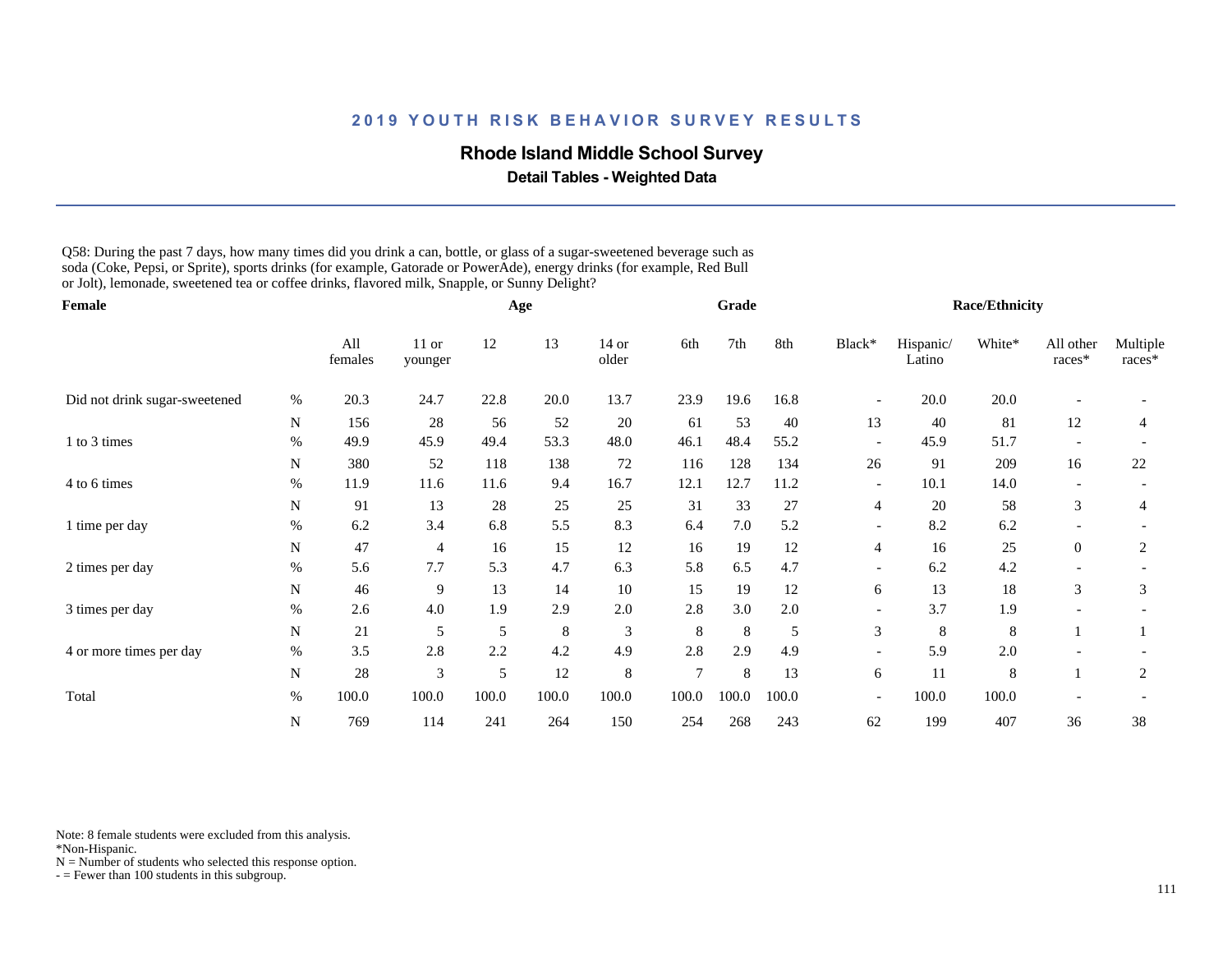## **Rhode Island Middle School Survey**

 **Detail Tables - Weighted Data**

Q59: During the past 7 days, how many times did you drink a bottle or glass of plain water?

| <b>Total</b>            |      |         |                    |       | Age   |                  |       | Grade |       |        |                     | <b>Race/Ethnicity</b> |                          |                    |
|-------------------------|------|---------|--------------------|-------|-------|------------------|-------|-------|-------|--------|---------------------|-----------------------|--------------------------|--------------------|
|                         |      | Total   | $11$ or<br>younger | 12    | 13    | $14$ or<br>older | 6th   | 7th   | 8th   | Black* | Hispanic/<br>Latino | White*                | All other<br>races*      | Multiple<br>races* |
| Did not drink water     | %    | 3.7     | 4.2                | 5.1   | 2.3   | 3.1              | 5.5   | 2.9   | 2.3   | 8.3    | 5.1                 | 2.5                   |                          |                    |
|                         | N    | 59      | 9                  | 25    | 14    | $10\,$           | 28    | 16    | 12    | 12     | 21                  | 20                    |                          |                    |
| 1 to 3 times            | $\%$ | 11.5    | 15.6               | 12.5  | 9.3   | 11.5             | 13.7  | 10.4  | 10.8  | 15.4   | 15.4                | 9.3                   |                          |                    |
|                         | N    | 183     | 32                 | 64    | 50    | 37               | 71    | 57    | 54    | 21     | 63                  | 76                    | $\tau$                   | 9                  |
| 4 to 6 times            | $\%$ | 12.4    | 11.8               | 14.6  | 11.2  | 11.6             | 12.5  | 15.4  | 9.1   | 15.7   | 13.8                | 11.0                  |                          |                    |
|                         | N    | 195     | 24                 | 72    | 62    | 37               | 63    | 83    | 45    | 22     | 56                  | 88                    | 10                       | 9                  |
| 1 time per day          | $\%$ | $7.0\,$ | 7.6                | 5.2   | 7.5   | 8.5              | 6.1   | 6.9   | 8.0   | 5.3    | 4.9                 | 8.4                   |                          |                    |
|                         | N    | 106     | 15                 | 25    | 40    | 26               | 30    | 36    | 39    | 8      | 20                  | 66                    | 3                        | 6                  |
| 2 times per day         | %    | 14.2    | 14.7               | 14.0  | 15.2  | 12.4             | 14.4  | 15.0  | 13.4  | 14.5   | 11.5                | 16.0                  |                          |                    |
|                         | N    | 218     | 29                 | 71    | 80    | 38               | 73    | 79    | 65    | 20     | 46                  | 130                   | 8                        | 9                  |
| 3 times per day         | $\%$ | 16.8    | 15.3               | 14.8  | 18.6  | 17.8             | 14.4  | 16.7  | 19.1  | 13.7   | 14.0                | 17.5                  | $\overline{\phantom{0}}$ |                    |
|                         | N    | 260     | 30                 | 77    | 97    | 56               | 74    | 90    | 93    | 20     | 56                  | 140                   | 16                       | 15                 |
| 4 or more times per day | $\%$ | 34.4    | 30.9               | 33.8  | 35.9  | 35.1             | 33.5  | 32.7  | 37.4  | 27.1   | 35.3                | 35.4                  | $\overline{\phantom{0}}$ |                    |
|                         | N    | 532     | 61                 | 169   | 190   | 112              | 170   | 172   | 187   | 39     | 142                 | 285                   | 21                       | 24                 |
| Total                   | $\%$ | 100.0   | 100.0              | 100.0 | 100.0 | 100.0            | 100.0 | 100.0 | 100.0 | 100.0  | 100.0               | 100.0                 |                          |                    |
|                         | N    | 1,553   | 200                | 503   | 533   | 316              | 509   | 533   | 495   | 142    | 404                 | 805                   | 66                       | 73                 |

Note: 18 students were exluded from this analysis.

\*Non-Hispanic.

 $N =$  Number of students who selected this response option.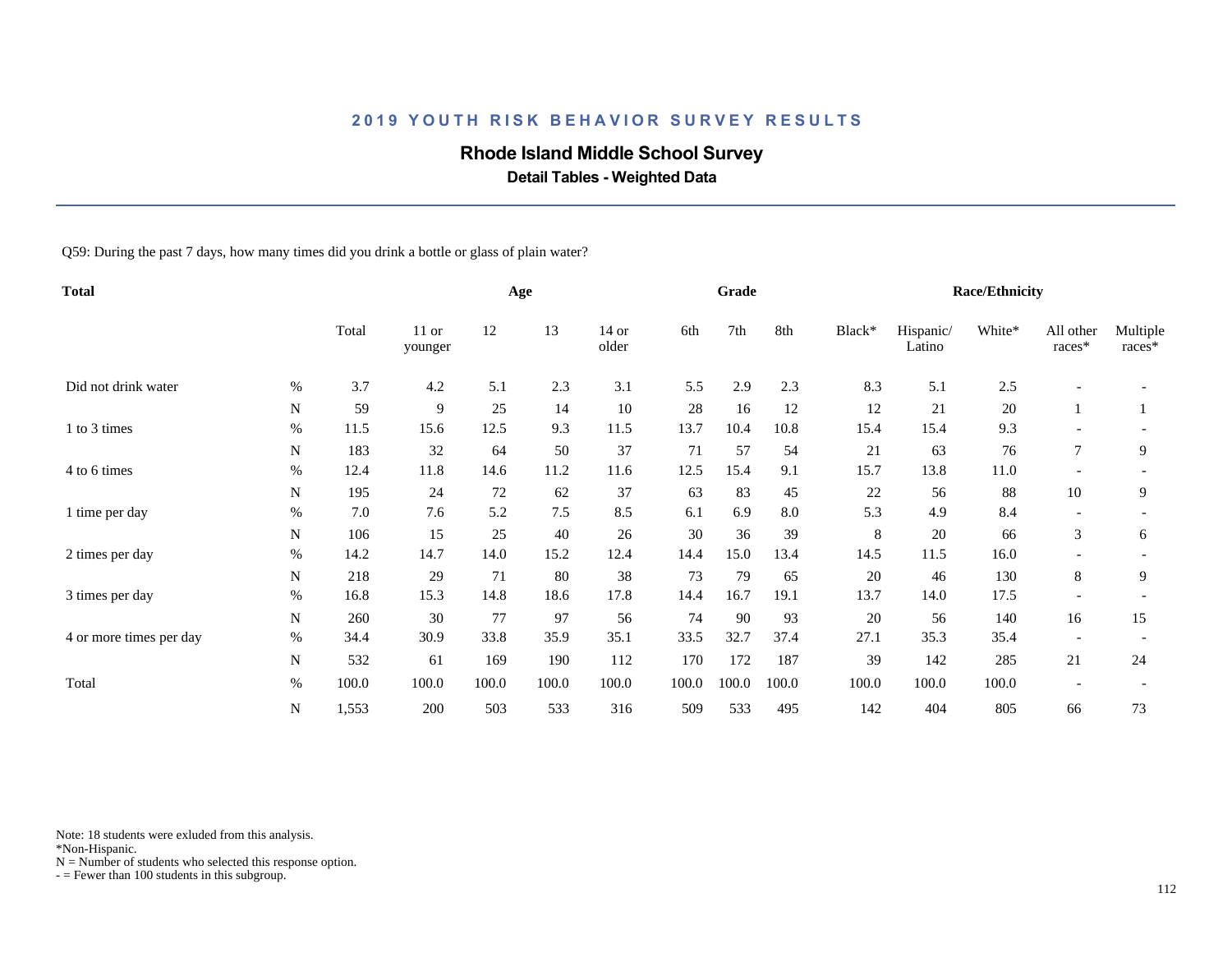# **Rhode Island Middle School Survey**

 **Detail Tables - Weighted Data**

Q59: During the past 7 days, how many times did you drink a bottle or glass of plain water?

| Male                    |      |              |                          |       | Age   |                  |        | Grade |       |                          |                     | <b>Race/Ethnicity</b> |                     |                    |
|-------------------------|------|--------------|--------------------------|-------|-------|------------------|--------|-------|-------|--------------------------|---------------------|-----------------------|---------------------|--------------------|
|                         |      | All<br>males | $11$ or<br>younger       | 12    | 13    | $14$ or<br>older | 6th    | 7th   | 8th   | Black*                   | Hispanic/<br>Latino | White*                | All other<br>races* | Multiple<br>races* |
| Did not drink water     | %    | 4.5          | $\overline{\phantom{a}}$ | 5.8   | 2.7   | 3.7              | 6.6    | 3.5   | 3.5   | $\overline{\phantom{a}}$ | 5.2                 | 3.6                   |                     |                    |
|                         | N    | 37           | $\tau$                   | 15    | 8     | 6                | 17     | 10    | 9     | 8                        | 11                  | 14                    |                     |                    |
| 1 to 3 times            | $\%$ | 12.4         | $\overline{\phantom{a}}$ | 14.1  | 8.7   | 13.9             | 14.7   | 10.2  | 13.1  | $\overline{\phantom{a}}$ | 14.1                | 10.5                  |                     |                    |
|                         | N    | 98           | 15                       | 37    | 23    | 23               | 38     | 27    | 33    | 13                       | 29                  | 42                    | $\overline{4}$      | 4                  |
| 4 to 6 times            | $\%$ | 12.4         | $\overline{\phantom{a}}$ | 15.5  | 10.8  | 11.0             | 12.0   | 15.8  | 8.7   | $\overline{\phantom{a}}$ | 16.1                | 10.6                  |                     |                    |
|                         | N    | 97           | 10                       | 40    | 29    | 18               | 31     | 42    | 21    | 14                       | 33                  | 41                    | $\overline{4}$      |                    |
| 1 time per day          | $\%$ | 7.3          | $\overline{\phantom{a}}$ | 5.9   | 9.0   | 5.9              | 6.3    | 8.9   | 6.5   | $\overline{\phantom{a}}$ | 4.4                 | 9.4                   |                     |                    |
|                         | N    | 56           | 8                        | 15    | 24    | $\overline{9}$   | 16     | 23    | 16    | 3                        | 9                   | 37                    |                     | 4                  |
| 2 times per day         | %    | 14.3         | $\overline{\phantom{a}}$ | 12.6  | 18.2  | 11.5             | 12.5   | 17.2  | 13.1  | $\overline{\phantom{a}}$ | 9.6                 | 16.2                  |                     |                    |
|                         | N    | 109          | 10                       | 33    | 48    | 18               | 31     | 45    | 32    | 12                       | 19                  | 64                    | 4                   | 6                  |
| 3 times per day         | $\%$ | 16.2         | $\overline{\phantom{a}}$ | 13.2  | 16.6  | 19.6             | 16.1   | 12.8  | 19.2  | $\overline{\phantom{a}}$ | 14.8                | 16.0                  |                     |                    |
|                         | N    | 125          | 14                       | 35    | 44    | 32               | 41     | 33    | 48    | 9                        | 30                  | 63                    | 8                   | 8                  |
| 4 or more times per day | $\%$ | 32.9         | $\overline{\phantom{a}}$ | 32.9  | 34.1  | 34.5             | 31.8   | 31.7  | 35.9  | $\overline{\phantom{0}}$ | 35.9                | 33.8                  |                     |                    |
|                         | N    | 255          | 22                       | 85    | 90    | 58               | $80\,$ | 82    | 91    | 21                       | 72                  | 135                   | $\overline{7}$      | 11                 |
| Total                   | $\%$ | 100.0        | $\overline{\phantom{a}}$ | 100.0 | 100.0 | 100.0            | 100.0  | 100.0 | 100.0 | $\overline{\phantom{a}}$ | 100.0               | 100.0                 |                     |                    |
|                         | N    | 777          | 86                       | 260   | 266   | 164              | 254    | 262   | 250   | 80                       | 203                 | 396                   | 29                  | 35                 |

Note: 11 male students were excluded from this analysis.

\*Non-Hispanic.

 $N =$  Number of students who selected this response option.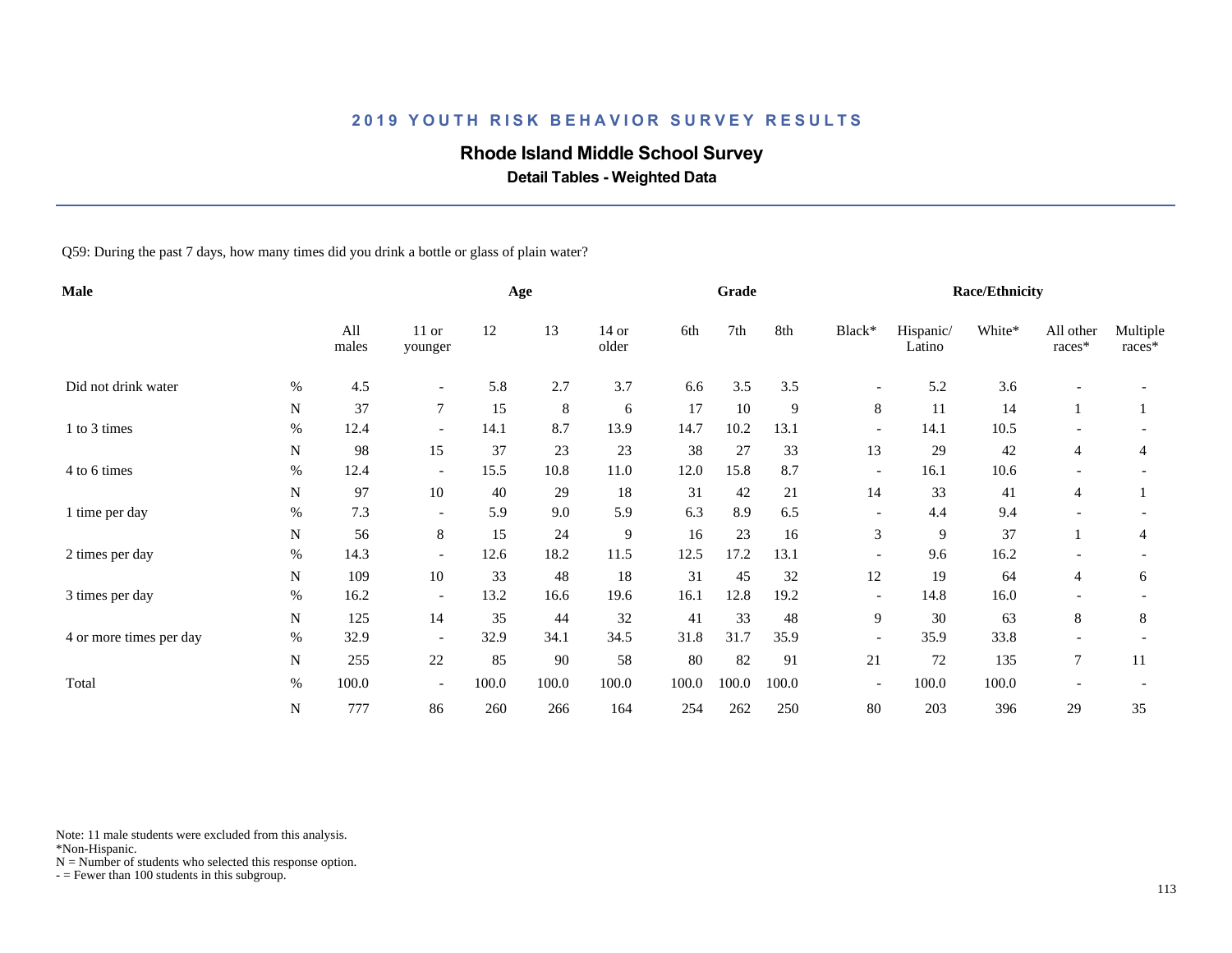# **Rhode Island Middle School Survey**

 **Detail Tables - Weighted Data**

Q59: During the past 7 days, how many times did you drink a bottle or glass of plain water?

| Female                  |             |                |                    |       | Age   |                  |       | Grade |       |                          |                     | <b>Race/Ethnicity</b> |                          |                    |
|-------------------------|-------------|----------------|--------------------|-------|-------|------------------|-------|-------|-------|--------------------------|---------------------|-----------------------|--------------------------|--------------------|
|                         |             | All<br>females | $11$ or<br>younger | 12    | 13    | $14$ or<br>older | 6th   | 7th   | 8th   | Black*                   | Hispanic/<br>Latino | White*                | All other<br>races*      | Multiple<br>races* |
| Did not drink water     | %           | 2.8            | 1.8                | 4.3   | 2.0   | 2.6              | 4.3   | 2.3   | 1.1   | $\overline{\phantom{a}}$ | 5.1                 | 1.5                   | $\overline{\phantom{a}}$ |                    |
|                         | N           | 22             | $\overline{2}$     | 10    | 6     | $\overline{4}$   | 11    | 6     | 3     | 4                        | 10                  | 6                     | $\overline{0}$           | $\boldsymbol{0}$   |
| 1 to 3 times            | $\%$        | 10.6           | 14.7               | 10.3  | 10.0  | 9.0              | 12.6  | 10.9  | 8.5   | $\overline{\phantom{a}}$ | 17.0                | 8.1                   |                          |                    |
|                         | N           | 84             | 17                 | 26    | 27    | 14               | 33    | 30    | 21    | 8                        | 34                  | 34                    | 2                        | 5                  |
| 4 to 6 times            | %           | 12.5           | 12.2               | 13.6  | 11.8  | 12.4             | 12.9  | 15.1  | 9.5   | $\overline{\phantom{a}}$ | 11.4                | 11.4                  |                          |                    |
|                         | N           | 98             | 14                 | 32    | 33    | 19               | 32    | 41    | 24    | 8                        | 23                  | 47                    | 6                        | 8                  |
| 1 time per day          | $\%$        | 6.7            | 6.4                | 4.4   | 6.0   | 11.3             | 5.8   | 4.8   | 9.5   | $\overline{\phantom{a}}$ | 5.5                 | 7.3                   |                          |                    |
|                         | N           | 50             | $\overline{7}$     | 10    | 16    | 17               | 14    | 13    | 23    | 5                        | 11                  | 29                    | $\overline{c}$           | 2                  |
| 2 times per day         | $\%$        | 14.1           | 16.6               | 15.7  | 12.1  | 13.4             | 16.3  | 12.7  | 13.7  | $\overline{\phantom{a}}$ | 13.6                | 15.8                  |                          |                    |
|                         | N           | 109            | 19                 | 38    | 32    | 20               | 42    | 34    | 33    | $\,8\,$                  | 27                  | 66                    | $\overline{4}$           | 3                  |
| 3 times per day         | $\%$        | 17.4           | 13.7               | 16.8  | 20.4  | 16.0             | 12.7  | 20.6  | 19.0  | $\overline{\phantom{a}}$ | 12.5                | 19.1                  |                          |                    |
|                         | $\mathbf N$ | 134            | 16                 | 42    | 52    | 24               | 33    | 56    | 45    | 11                       | 25                  | 77                    | 8                        | 7                  |
| 4 or more times per day | $\%$        | 35.9           | 34.6               | 35.0  | 37.8  | 35.3             | 35.4  | 33.7  | 38.7  | $\overline{\phantom{a}}$ | 34.9                | 36.8                  |                          |                    |
|                         | N           | 275            | 39                 | 84    | 99    | 53               | 90    | 89    | 95    | 18                       | 70                  | 149                   | 14                       | 13                 |
| Total                   | $\%$        | 100.0          | 100.0              | 100.0 | 100.0 | 100.0            | 100.0 | 100.0 | 100.0 | $\overline{\phantom{a}}$ | 100.0               | 100.0                 |                          |                    |
|                         | N           | 772            | 114                | 242   | 265   | 151              | 255   | 269   | 244   | 62                       | 200                 | 408                   | 36                       | 38                 |

Note: 5 female students were excluded from this analysis.

\*Non-Hispanic.

 $N =$  Number of students who selected this response option.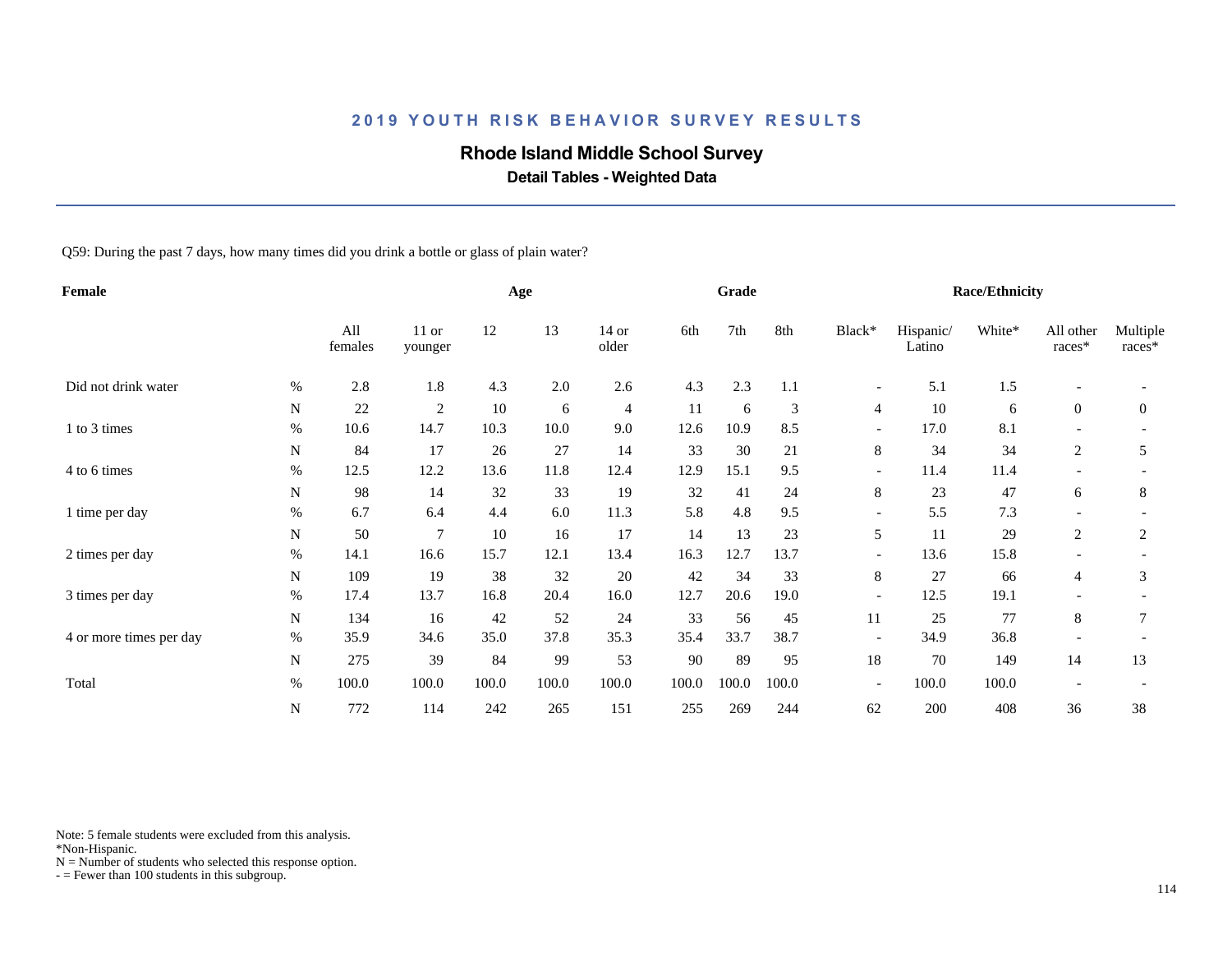### **Rhode Island Middle School Survey**

 **Detail Tables - Weighted Data**

Q60: What type of water do you drink most often?

| <b>Total</b>                |             |       |                    |       | Age   |                |       | Grade |       |        |                     | <b>Race/Ethnicity</b> |                          |                    |
|-----------------------------|-------------|-------|--------------------|-------|-------|----------------|-------|-------|-------|--------|---------------------|-----------------------|--------------------------|--------------------|
|                             |             | Total | $11$ or<br>younger | 12    | 13    | 14 or<br>older | 6th   | 7th   | 8th   | Black* | Hispanic/<br>Latino | White*                | All other<br>races*      | Multiple<br>races* |
| I do not drink water        | %           | 2.3   | 4.0                | 1.5   | 1.8   | 3.5            | 2.6   | 2.0   | 2.2   | 6.7    | 3.2                 | 1.4                   |                          |                    |
|                             | N           | 37    | 8                  | 8     | 10    | 11             | 13    | 11    | 11    | 9      | 13                  | 11                    | $\overline{0}$           |                    |
| <b>Bottled</b> water        | $\%$        | 53.4  | 55.8               | 52.6  | 54.3  | 51.8           | 52.6  | 54.2  | 53.7  | 58.2   | 61.8                | 49.3                  | $\overline{\phantom{a}}$ |                    |
|                             | N           | 833   | 109                | 266   | 293   | 164            | 268   | 290   | 268   | 82     | 250                 | 398                   | 34                       | 39                 |
| Carbonated water            | $\%$        | 6.5   | 2.8                | 7.3   | 5.4   | 9.2            | 5.7   | 6.4   | 7.3   | 6.7    | 7.5                 | 6.2                   | $\overline{\phantom{a}}$ |                    |
|                             | N           | 100   | 6                  | 36    | 29    | 29             | 29    | 33    | 36    | 10     | 29                  | 49                    | 5                        | 3                  |
| Tap water/water from faucet | $\%$        | 27.0  | 22.6               | 28.2  | 27.1  | 27.7           | 25.8  | 27.3  | 27.8  | 14.3   | 13.6                | 34.6                  |                          |                    |
|                             | $\mathbf N$ | 403   | 44                 | 137   | 138   | 84             | 127   | 139   | 133   | 20     | 54                  | 274                   | 16                       | 19                 |
| Some other type of water    | %           | 10.7  | 14.8               | 10.3  | 11.4  | 7.8            | 13.3  | 10.1  | 9.1   | 14.1   | 13.9                | 8.5                   | $\overline{\phantom{a}}$ |                    |
|                             | N           | 166   | 29                 | 52    | 60    | 25             | 68    | 54    | 44    | 20     | 55                  | 67                    | 10                       | 10                 |
| Total                       | $\%$        | 100.0 | 100.0              | 100.0 | 100.0 | 100.0          | 100.0 | 100.0 | 100.0 | 100.0  | 100.0               | 100.0                 | $\overline{\phantom{a}}$ |                    |
|                             | N           | 1,539 | 196                | 499   | 530   | 313            | 505   | 527   | 492   | 141    | 401                 | 799                   | 65                       | 72                 |

Note: 32 students were exluded from this analysis.

\*Non-Hispanic.

 $N =$  Number of students who selected this response option.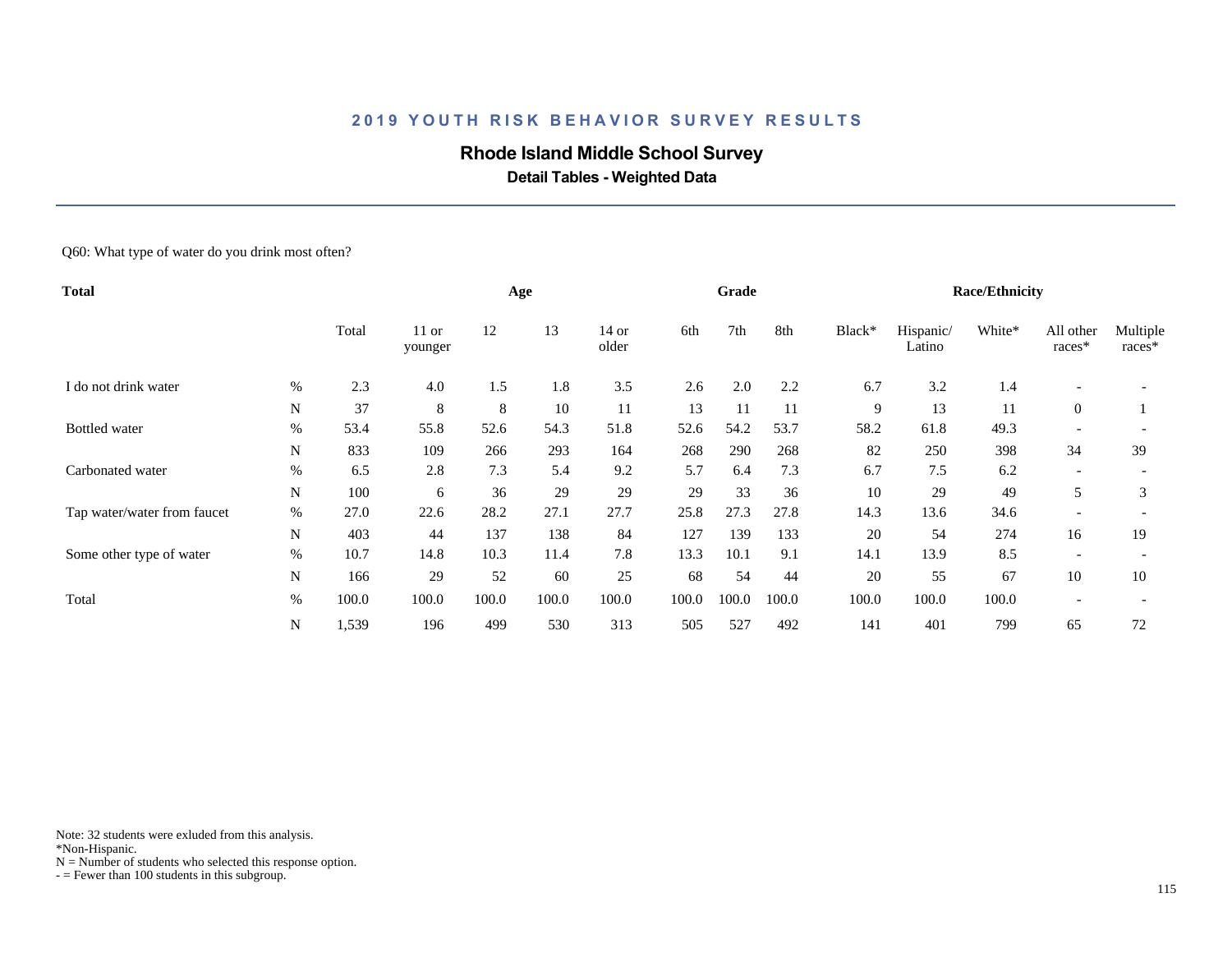### **Rhode Island Middle School Survey**

 **Detail Tables - Weighted Data**

Q60: What type of water do you drink most often?

| Male                        |      |              |                          |               | Age   |                |       | Grade  |                |                          |                     | <b>Race/Ethnicity</b> |                          |                    |
|-----------------------------|------|--------------|--------------------------|---------------|-------|----------------|-------|--------|----------------|--------------------------|---------------------|-----------------------|--------------------------|--------------------|
|                             |      | All<br>males | $11$ or<br>younger       | 12            | 13    | 14 or<br>older | 6th   | 7th    | 8th            | Black*                   | Hispanic/<br>Latino | White*                | All other<br>races*      | Multiple<br>races* |
| I do not drink water        | %    | 3.2          | $\overline{\phantom{0}}$ | 2.6           | 1.8   | 4.3            | 4.2   | 2.5    | 2.8            | $\overline{\phantom{a}}$ | 2.9                 | 2.3                   | $\overline{\phantom{a}}$ |                    |
|                             | N    | 26           | $\tau$                   | $\mathcal{I}$ | 5     | $\overline{7}$ | 11    | $\tau$ | $\overline{7}$ | $\tau$                   | 6                   | 9                     | $\overline{0}$           |                    |
| <b>Bottled</b> water        | $\%$ | 52.7         | $\overline{\phantom{a}}$ | 51.3          | 53.5  | 51.0           | 53.9  | 52.7   | 52.0           | $\overline{\phantom{a}}$ | 65.5                | 48.1                  |                          |                    |
|                             | N    | 412          | 49                       | 135           | 144   | 83             | 139   | 138    | 131            | 44                       | 133                 | 191                   | 14                       | 18                 |
| Carbonated water            | %    | 6.5          | $\overline{\phantom{a}}$ | 7.2           | 6.5   | 8.1            | 5.5   | 5.9    | 8.0            | $\overline{\phantom{a}}$ | 5.5                 | 6.8                   | $\overline{\phantom{a}}$ |                    |
|                             | N    | 51           |                          | 19            | 18    | 13             | 15    | 15     | 20             | 7                        | 11                  | 27                    | 3                        |                    |
| Tap water/water from faucet | %    | 26.7         | $\overline{\phantom{a}}$ | 27.2          | 27.2  | 26.6           | 23.8  | 28.4   | 27.1           | $\overline{\phantom{0}}$ | 12.4                | 34.9                  | $\overline{\phantom{a}}$ |                    |
|                             | N    | 200          | 19                       | 69            | 70    | 42             | 58    | 71     | 67             | 10                       | 24                  | 138                   | 6                        | 10                 |
| Some other type of water    | $\%$ | 10.9         | $\overline{\phantom{a}}$ | 11.7          | 11.0  | 9.9            | 12.5  | 10.4   | 10.1           | $\overline{\phantom{a}}$ | 13.8                | 7.8                   | $\overline{\phantom{a}}$ |                    |
|                             | N    | 86           | 8                        | 31            | 30    | 17             | 32    | 28     | 26             | 12                       | 28                  | 31                    | 6                        | 5                  |
| Total                       | $\%$ | 100.0        | $\overline{\phantom{a}}$ | 100.0         | 100.0 | 100.0          | 100.0 | 100.0  | 100.0          | $\overline{\phantom{a}}$ | 100.0               | 100.0                 | $\overline{\phantom{a}}$ |                    |
|                             | N    | 775          | 84                       | 261           | 267   | 162            | 255   | 259    | 251            | 80                       | 202                 | 396                   | 29                       | 35                 |

Note: 13 male students were excluded from this analysis.

\*Non-Hispanic.

 $N =$  Number of students who selected this response option.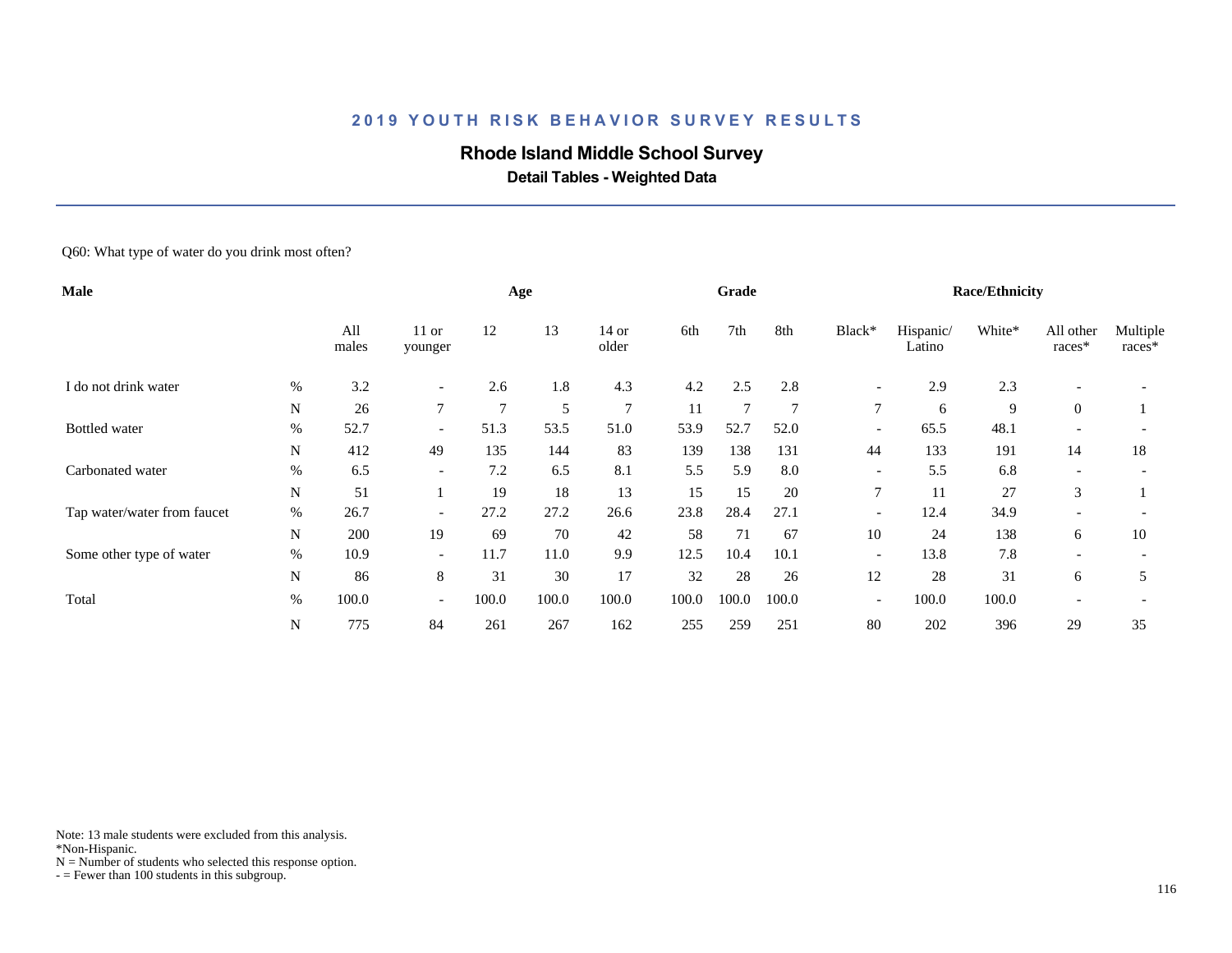### **Rhode Island Middle School Survey**

 **Detail Tables - Weighted Data**

Q60: What type of water do you drink most often?

| <b>Female</b>               |      |                |                    | Age   |       |                | Grade          |                |                |                          | <b>Race/Ethnicity</b> |                |                          |                    |
|-----------------------------|------|----------------|--------------------|-------|-------|----------------|----------------|----------------|----------------|--------------------------|-----------------------|----------------|--------------------------|--------------------|
|                             |      | All<br>females | $11$ or<br>younger | 12    | 13    | 14 or<br>older | 6th            | 7th            | 8th            | Black*                   | Hispanic/<br>Latino   | White*         | All other<br>races*      | Multiple<br>races* |
| I do not drink water        | %    | 1.4            | 0.8                | 0.3   | 1.8   | 2.6            | 0.8            | 1.4            | 1.6            | $\overline{\phantom{a}}$ | 3.5                   | 0.5            | $\overline{\phantom{a}}$ |                    |
|                             | N    | 11             |                    |       | 5     | $\overline{4}$ | $\overline{2}$ | $\overline{4}$ | $\overline{4}$ | 2                        | $\tau$                | $\overline{2}$ | $\mathbf{0}$             | $\theta$           |
| <b>Bottled</b> water        | $\%$ | 54.3           | 54.4               | 53.9  | 55.5  | 52.9           | 51.2           | 55.9           | 55.7           | $\overline{\phantom{a}}$ | 58.2                  | 50.7           | $\overline{\phantom{a}}$ |                    |
|                             | N    | 420            | 60                 | 130   | 149   | 81             | 129            | 152            | 137            | 38                       | 117                   | 207            | 19                       | 21                 |
| Carbonated water            | %    | 6.6            | 4.2                | 7.5   | 4.3   | 10.5           | 5.9            | 6.9            | 6.6            | $\overline{\phantom{a}}$ | 9.7                   | 5.5            | $\overline{\phantom{a}}$ |                    |
|                             | N    | 49             | 5                  | 17    | 11    | 16             | 14             | 18             | 16             | 3                        | 18                    | 22             | 2                        | 2                  |
| Tap water/water from faucet | $\%$ | 27.3           | 21.9               | 29.5  | 26.9  | 28.4           | 27.9           | 26.3           | 28.1           | $\overline{\phantom{a}}$ | 15.0                  | 34.1           |                          |                    |
|                             | N    | 202            | 25                 | 68    | 68    | 41             | 69             | 68             | 65             | 10                       | 30                    | 135            | 10                       | 9                  |
| Some other type of water    | $\%$ | 10.4           | 18.7               | 8.8   | 11.4  | 5.5            | 14.2           | 9.4            | 8.0            | $\overline{\phantom{a}}$ | 13.6                  | 9.2            |                          |                    |
|                             | N    | 79             | 21                 | 21    | 29    | 8              | 36             | 25             | 18             | 8                        | 26                    | 36             | 4                        | 5                  |
| Total                       | $\%$ | 100.0          | 100.0              | 100.0 | 100.0 | 100.0          | 100.0          | 100.0          | 100.0          | $\overline{\phantom{a}}$ | 100.0                 | 100.0          |                          |                    |
|                             | N    | 761            | 112                | 237   | 262   | 150            | 250            | 267            | 240            | 61                       | 198                   | 402            | 35                       | 37                 |

Note: 16 female students were excluded from this analysis.

\*Non-Hispanic.

 $N =$  Number of students who selected this response option.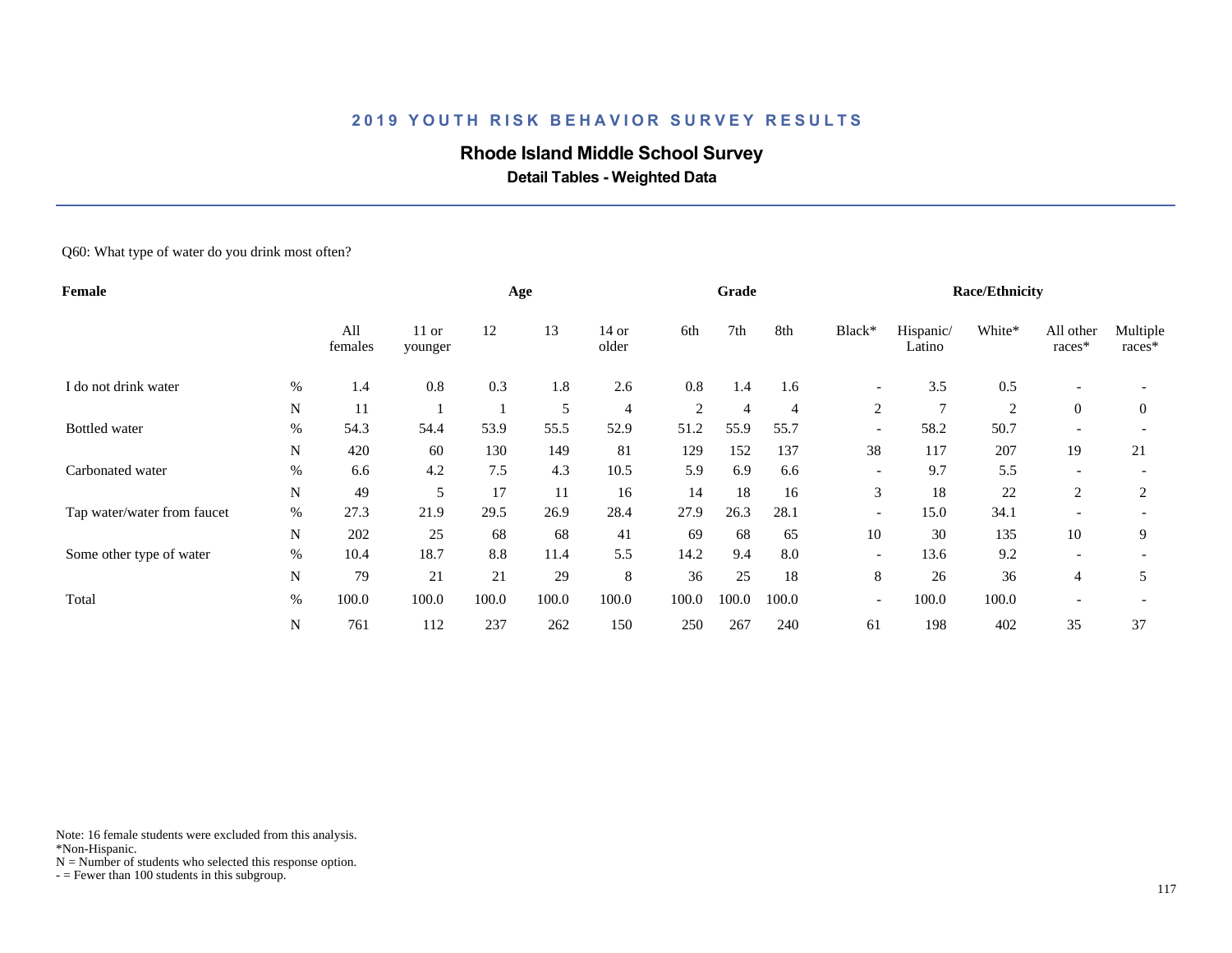#### **Rhode Island Middle School Survey**

 **Detail Tables - Weighted Data**

Q61: During the past 30 days, how often did you go hungry because there was not enough food in your home?

| <b>Total</b>     |      |         |                    |       | Age   |                  |                | Grade          |                |                |                     | <b>Race/Ethnicity</b> |                          |                    |
|------------------|------|---------|--------------------|-------|-------|------------------|----------------|----------------|----------------|----------------|---------------------|-----------------------|--------------------------|--------------------|
|                  |      | Total   | $11$ or<br>younger | 12    | 13    | $14$ or<br>older | 6th            | 7th            | 8th            | Black*         | Hispanic/<br>Latino | White*                | All other<br>races*      | Multiple<br>races* |
| Never            | $\%$ | 67.1    | 66.6               | 69.1  | 64.2  | 69.2             | 68.8           | 64.1           | 69.0           | 61.4           | 60.1                | 73.6                  | $\overline{\phantom{a}}$ |                    |
|                  | N    | 1,017   | 131                | 340   | 332   | 214              | 342            | 332            | 335            | 85             | 238                 | 583                   | 34                       | 45                 |
| Rarely           | %    | 19.3    | 20.2               | 18.0  | 21.1  | 17.6             | 18.7           | 21.4           | 17.3           | 20.9           | 20.5                | 16.9                  | $\overline{\phantom{a}}$ |                    |
|                  | N    | 302     | 41                 | 91    | 113   | 57               | 96             | 114            | 87             | 29             | 83                  | 136                   | 19                       | 22                 |
| Sometimes        | $\%$ | 10.3    | 10.0               | 10.8  | 10.5  | 8.9              | 9.3            | 11.5           | 9.9            | 13.0           | 14.2                | 7.3                   | $\overline{\phantom{a}}$ |                    |
|                  | N    | 162     | 21                 | 56    | 56    | 28               | 49             | 61             | 50             | 18             | 56                  | 60                    | 9                        | 6                  |
| Most of the time | $\%$ | 2.4     | 2.3                | 1.9   | 2.9   | 2.2              | 2.4            | 2.2            | 2.5            | 3.4            | 3.5                 | 1.7                   |                          |                    |
|                  | N    | 37      | 5                  | 9     | 16    | $\overline{7}$   | 12             | 13             | 12             | 5              | 14                  | 13                    | 2                        | $\overline{0}$     |
| Always           | $\%$ | $1.0\,$ | 0.9                | 0.2   | 1.2   | 2.1              | 0.8            | 0.8            | 1.3            | 1.3            | 1.8                 | 0.5                   | $\overline{\phantom{a}}$ |                    |
|                  | N    | 16      | $\overline{2}$     |       | 6     | $\tau$           | $\overline{4}$ | $\overline{4}$ | $\overline{7}$ | $\overline{2}$ | 7                   | $\overline{4}$        |                          | $\theta$           |
| Total            | %    | 100.0   | 100.0              | 100.0 | 100.0 | 100.0            | 100.0          | 100.0          | 100.0          | 100.0          | 100.0               | 100.0                 | $\overline{\phantom{a}}$ |                    |
|                  | N    | 1,534   | 200                | 497   | 523   | 313              | 503            | 524            | 491            | 139            | 398                 | 796                   | 65                       | 73                 |

Note: 37 students were exluded from this analysis.

\*Non-Hispanic.

 $N =$  Number of students who selected this response option.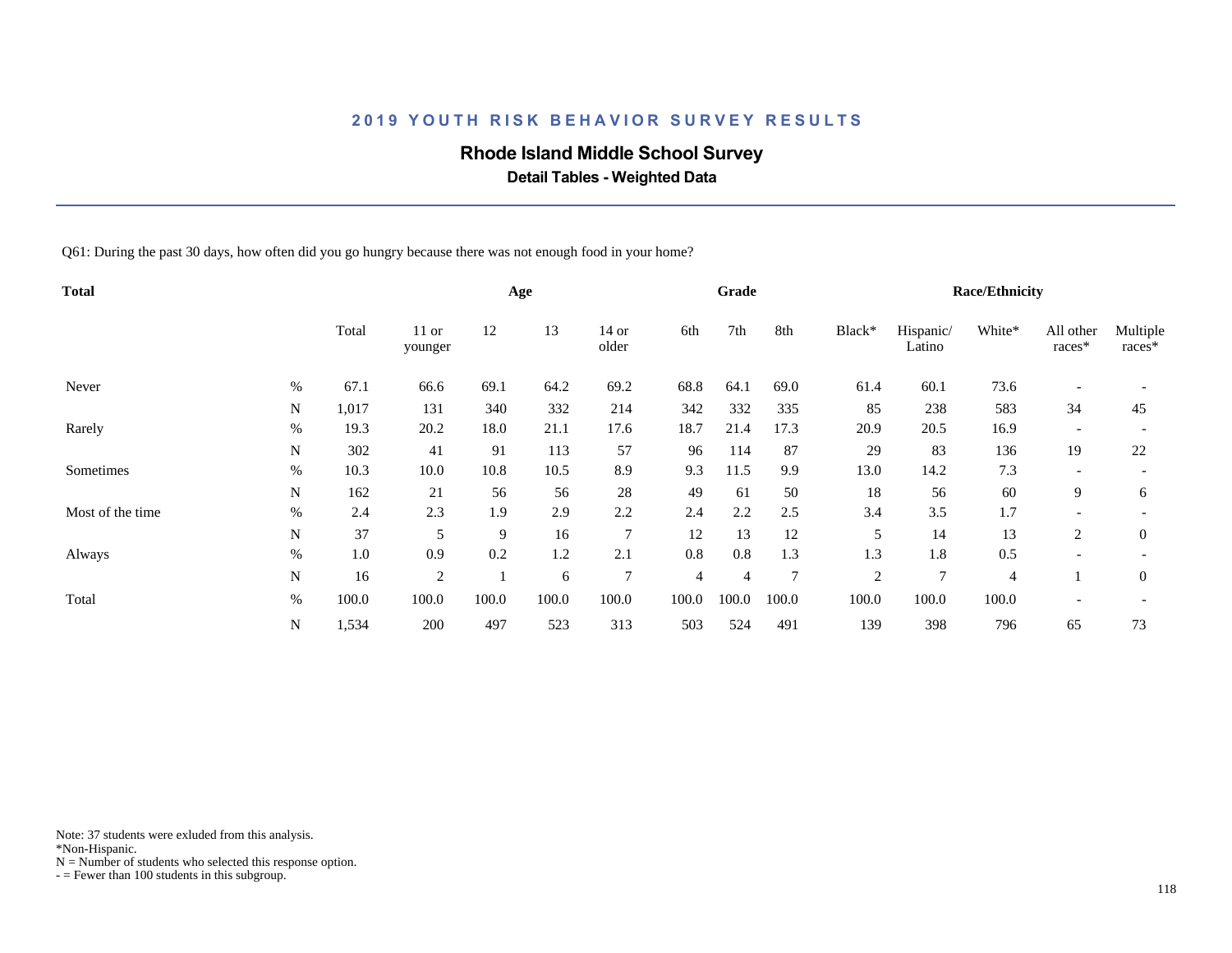#### **Rhode Island Middle School Survey**

 **Detail Tables - Weighted Data**

Q61: During the past 30 days, how often did you go hungry because there was not enough food in your home?

| Male             |      |              |                          |              | Age   |                  |                | Grade          |                |                          |                     | <b>Race/Ethnicity</b> |                          |                    |
|------------------|------|--------------|--------------------------|--------------|-------|------------------|----------------|----------------|----------------|--------------------------|---------------------|-----------------------|--------------------------|--------------------|
|                  |      | All<br>males | 11 or<br>younger         | 12           | 13    | $14$ or<br>older | 6th            | 7th            | 8th            | Black*                   | Hispanic/<br>Latino | White*                | All other<br>races*      | Multiple<br>races* |
| Never            | $\%$ | 66.9         | $\overline{\phantom{a}}$ | 68.8         | 63.2  | 71.5             | 68.2           | 63.4           | 69.7           | $\overline{\phantom{a}}$ | 57.3                | 74.1                  |                          |                    |
|                  | N    | 502          | 54                       | 174          | 161   | 113              | 168            | 160            | 168            | 44                       | 112                 | 288                   | 15                       | 25                 |
| Rarely           | $\%$ | 20.4         | $\overline{\phantom{0}}$ | 19.3         | 21.4  | 17.4             | 21.7           | 22.7           | 16.3           | $\overline{\phantom{a}}$ | 22.1                | 18.6                  | $\overline{\phantom{a}}$ |                    |
|                  | N    | 159          | 23                       | 50           | 57    | 29               | 56             | 59             | 41             | 17                       | 44                  | 74                    | 8                        | 8                  |
| Sometimes        | $\%$ | 9.9          | $\overline{\phantom{a}}$ | 10.0         | 12.1  | $7.0\,$          | 8.1            | 10.9           | 10.3           | $\overline{\phantom{a}}$ | 17.8                | 5.3                   | $\overline{\phantom{a}}$ |                    |
|                  | N    | 78           | $\overline{7}$           | 26           | 32    | 12               | 21             | 28             | 27             | 13                       | 34                  | 21                    | 3                        | 2                  |
| Most of the time | $\%$ | 2.1          | $\overline{\phantom{a}}$ | 1.9          | 2.0   | 2.9              | 1.7            | 2.0            | 2.6            | $\overline{\phantom{a}}$ | 2.4                 | 1.5                   |                          |                    |
|                  | N    | 17           |                          | 5            | 6     | 5                | $\overline{4}$ | 6              | $\overline{7}$ | 3                        | 5                   | 6                     |                          | $\theta$           |
| Always           | %    | 0.8          | $\overline{\phantom{a}}$ | 0.0          | 1.2   | 1.2              | 0.3            | 0.9            | 1.1            | $\overline{\phantom{a}}$ | 0.5                 | 0.5                   |                          |                    |
|                  | N    | 6            |                          | $\mathbf{0}$ | 3     | $\overline{2}$   |                | $\mathfrak{2}$ | 3              |                          |                     | $\overline{2}$        |                          | $\overline{0}$     |
| Total            | $\%$ | 100.0        | $\overline{\phantom{0}}$ | 100.0        | 100.0 | 100.0            | 100.0          | 100.0          | 100.0          | $\overline{\phantom{a}}$ | 100.0               | 100.0                 |                          |                    |
|                  | N    | 762          | 86                       | 255          | 259   | 161              | 250            | 255            | 246            | 78                       | 196                 | 391                   | 28                       | 35                 |

Note: 26 male students were excluded from this analysis.

\*Non-Hispanic.

 $N =$  Number of students who selected this response option.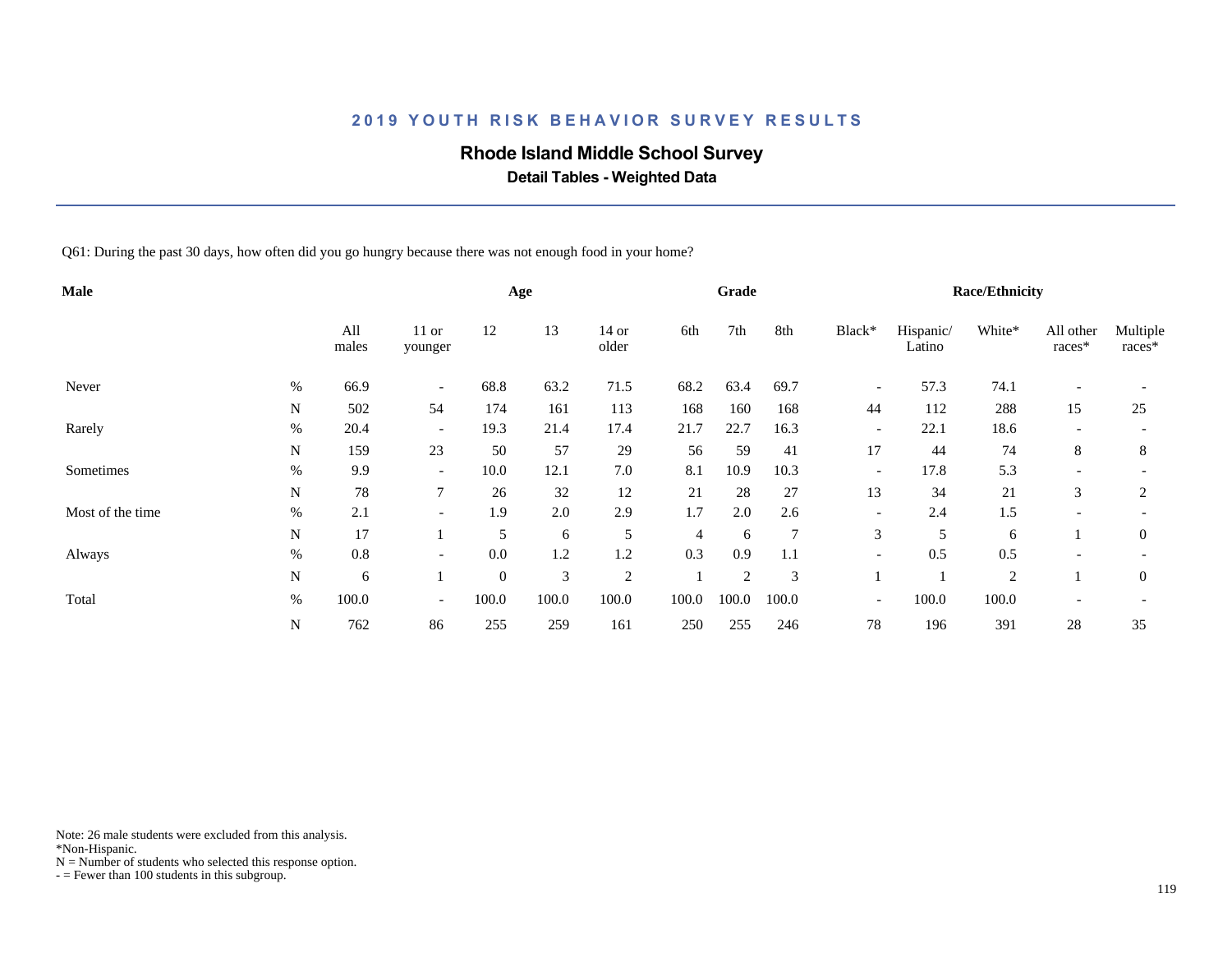## **Rhode Island Middle School Survey**

 **Detail Tables - Weighted Data**

Q61: During the past 30 days, how often did you go hungry because there was not enough food in your home?

| Female           |             |                |                    |       | Age   |                |       | Grade          |                |                          |                     | <b>Race/Ethnicity</b> |                          |                    |
|------------------|-------------|----------------|--------------------|-------|-------|----------------|-------|----------------|----------------|--------------------------|---------------------|-----------------------|--------------------------|--------------------|
|                  |             | All<br>females | $11$ or<br>younger | 12    | 13    | 14 or<br>older | 6th   | 7th            | 8th            | Black*                   | Hispanic/<br>Latino | White*                | All other<br>races*      | Multiple<br>races* |
| Never            | %           | 67.3           | 68.7               | 69.5  | 65.2  | 66.6           | 69.4  | 64.4           | 68.3           | $\overline{\phantom{a}}$ | 62.8                | 73.1                  |                          |                    |
|                  | N           | 512            | 77                 | 165   | 170   | 100            | 174   | 170            | 166            | 41                       | 125                 | 294                   | 19                       | 20                 |
| Rarely           | %           | 18.1           | 15.6               | 16.3  | 20.9  | 18.0           | 15.6  | 20.2           | 18.3           | $\overline{\phantom{a}}$ | 19.0                | 15.2                  |                          |                    |
|                  | N           | 142            | 18                 | 40    | 56    | 28             | 40    | 55             | 46             | 12                       | 39                  | 62                    | 10                       | 14                 |
| Sometimes        | %           | 10.7           | 11.6               | 11.9  | 9.0   | 11.0           | 10.5  | 12.1           | 9.5            | $\overline{\phantom{a}}$ | 10.5                | 9.4                   | $\overline{\phantom{a}}$ |                    |
|                  | N           | 84             | 14                 | 30    | 24    | 16             | 28    | 33             | 23             | 5                        | 22                  | 39                    | 6                        | 4                  |
| Most of the time | $\%$        | 2.7            | 3.2                | 1.9   | 3.9   | 1.4            | 3.2   | 2.5            | 2.3            | $\overline{\phantom{a}}$ | 4.6                 | 1.9                   |                          |                    |
|                  | N           | 20             | $\overline{4}$     | 4     | 10    | $\sqrt{2}$     | 8     | $\overline{7}$ | 5              | 2                        | 9                   | $\overline{7}$        |                          | $\theta$           |
| Always           | $\%$        | 1.3            | 0.9                | 0.5   | 1.1   | 3.0            | 1.2   | 0.7            | 1.5            | $\overline{\phantom{a}}$ | 3.1                 | 0.5                   |                          |                    |
|                  | N           | 10             |                    |       | 3     | 5              | 3     | 2              | $\overline{4}$ |                          | 6                   | $\overline{2}$        | $\theta$                 | $\overline{0}$     |
| Total            | $\%$        | 100.0          | 100.0              | 100.0 | 100.0 | 100.0          | 100.0 | 100.0          | 100.0          | $\overline{\phantom{a}}$ | 100.0               | 100.0                 | $\overline{\phantom{a}}$ |                    |
|                  | $\mathbf N$ | 768            | 114                | 240   | 263   | 151            | 253   | 267            | 244            | 61                       | 201                 | 404                   | 36                       | 38                 |

Note: 9 female students were excluded from this analysis.

\*Non-Hispanic.

 $N =$  Number of students who selected this response option.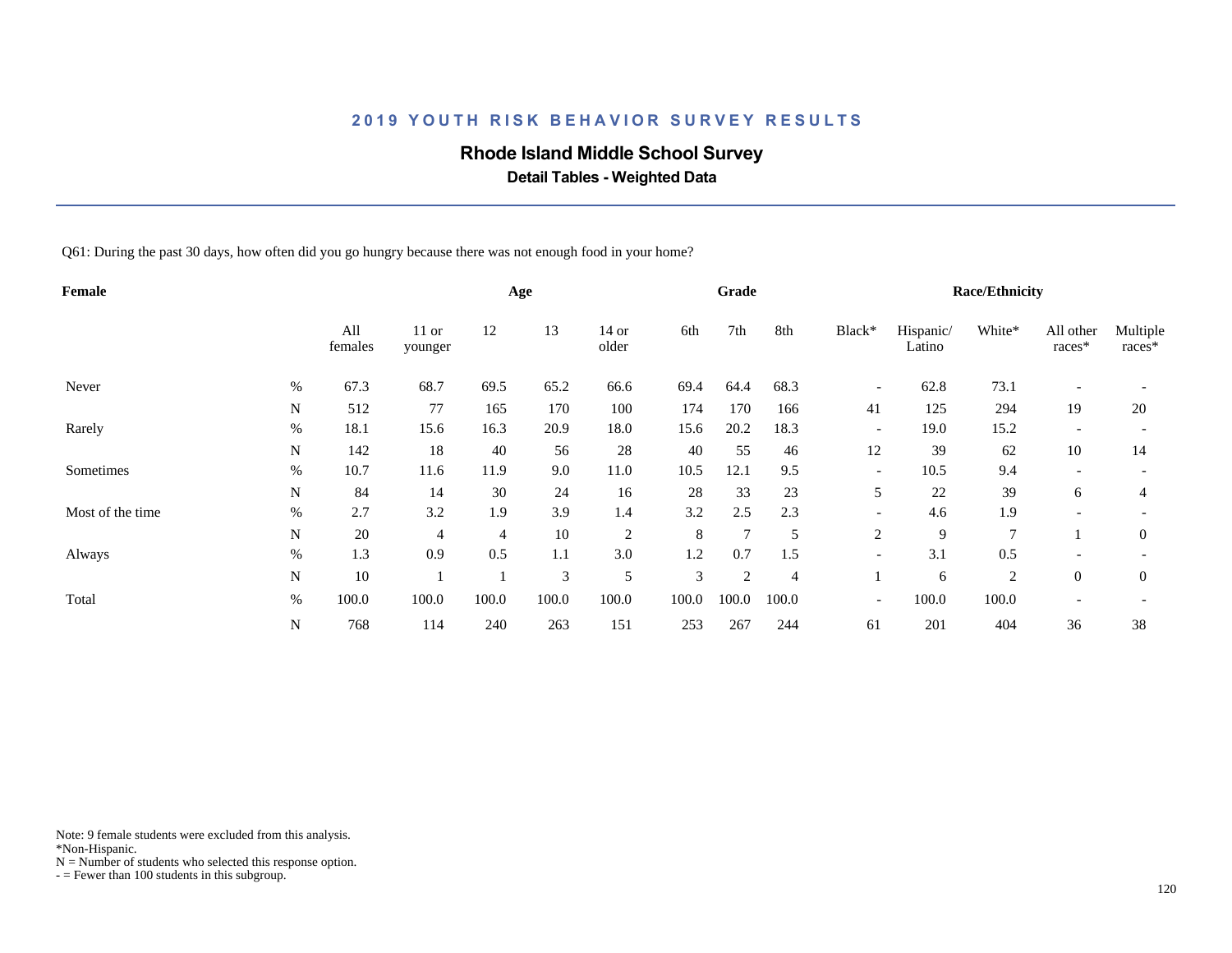## **Rhode Island Middle School Survey**

 **Detail Tables - Weighted Data**

Q62: When was the last time you saw a dentist for a check-up, exam, teeth cleaning, or other dental work?

| <b>Total</b>                 |             |       |                    |       | Age   |                |       | Grade          |                |        |                     | <b>Race/Ethnicity</b> |                          |                    |
|------------------------------|-------------|-------|--------------------|-------|-------|----------------|-------|----------------|----------------|--------|---------------------|-----------------------|--------------------------|--------------------|
|                              |             | Total | $11$ or<br>younger | 12    | 13    | 14 or<br>older | 6th   | 7th            | 8th            | Black* | Hispanic/<br>Latino | White*                | All other<br>races*      | Multiple<br>races* |
| During the past 12 months    | %           | 76.9  | 70.3               | 76.4  | 78.8  | 78.6           | 74.6  | 78.0           | 79.1           | 65.9   | 61.4                | 86.1                  | $\overline{\phantom{0}}$ |                    |
|                              | N           | 1,173 | 137                | 381   | 413   | 242            | 371   | 408            | 387            | 93     | 244                 | 690                   | 40                       | 65                 |
| Between 12 and 24 months ago | $\%$        | 6.5   | 6.5                | 5.1   | 7.2   | 7.5            | 4.6   | 7.4            | 6.8            | 7.2    | 9.6                 | 4.4                   | $\overline{\phantom{a}}$ |                    |
|                              | $\mathbf N$ | 102   | 14                 | 25    | 39    | 24             | 23    | 40             | 35             | 10     | 38                  | 35                    | 9                        | 3                  |
| More than 24 months ago      | $\%$        | 1.6   | 1.4                | 0.6   | 2.2   | 2.5            | 0.6   | 2.1            | 2.2            | 2.1    | 2.5                 | 1.2                   |                          |                    |
|                              | N           | 26    | 3                  | 3     | 12    | 8              | 3     | 12             | 11             | 3      | 10                  | 10                    | $\overline{0}$           |                    |
| Never                        | $\%$        | 0.8   | 1.7                | 0.5   | 0.9   | 0.7            | 0.8   | 0.7            | 0.8            | 5.1    | 1.1                 | 0.1                   |                          |                    |
|                              | N           | 14    | $\overline{4}$     | 3     | 5     | $\overline{2}$ | 5     | $\overline{4}$ | $\overline{4}$ | 8      | $\overline{4}$      |                       |                          | $\theta$           |
| Not sure                     | %           | 14.1  | 20.1               | 17.3  | 11.0  | 10.7           | 19.4  | 11.8           | 11.1           | 19.7   | 25.4                | 8.2                   |                          |                    |
|                              | N           | 222   | 40                 | 87    | 59    | 35             | 98    | 64             | 56             | 27     | 100                 | 65                    | 13                       | 3                  |
| Total                        | $\%$        | 100.0 | 100.0              | 100.0 | 100.0 | 100.0          | 100.0 | 100.0          | 100.0          | 100.0  | 100.0               | 100.0                 |                          |                    |
|                              | N           | 1,537 | 198                | 499   | 528   | 311            | 500   | 528            | 493            | 141    | 396                 | 801                   | 63                       | 72                 |

Note: 34 students were exluded from this analysis.

\*Non-Hispanic.

 $N =$  Number of students who selected this response option.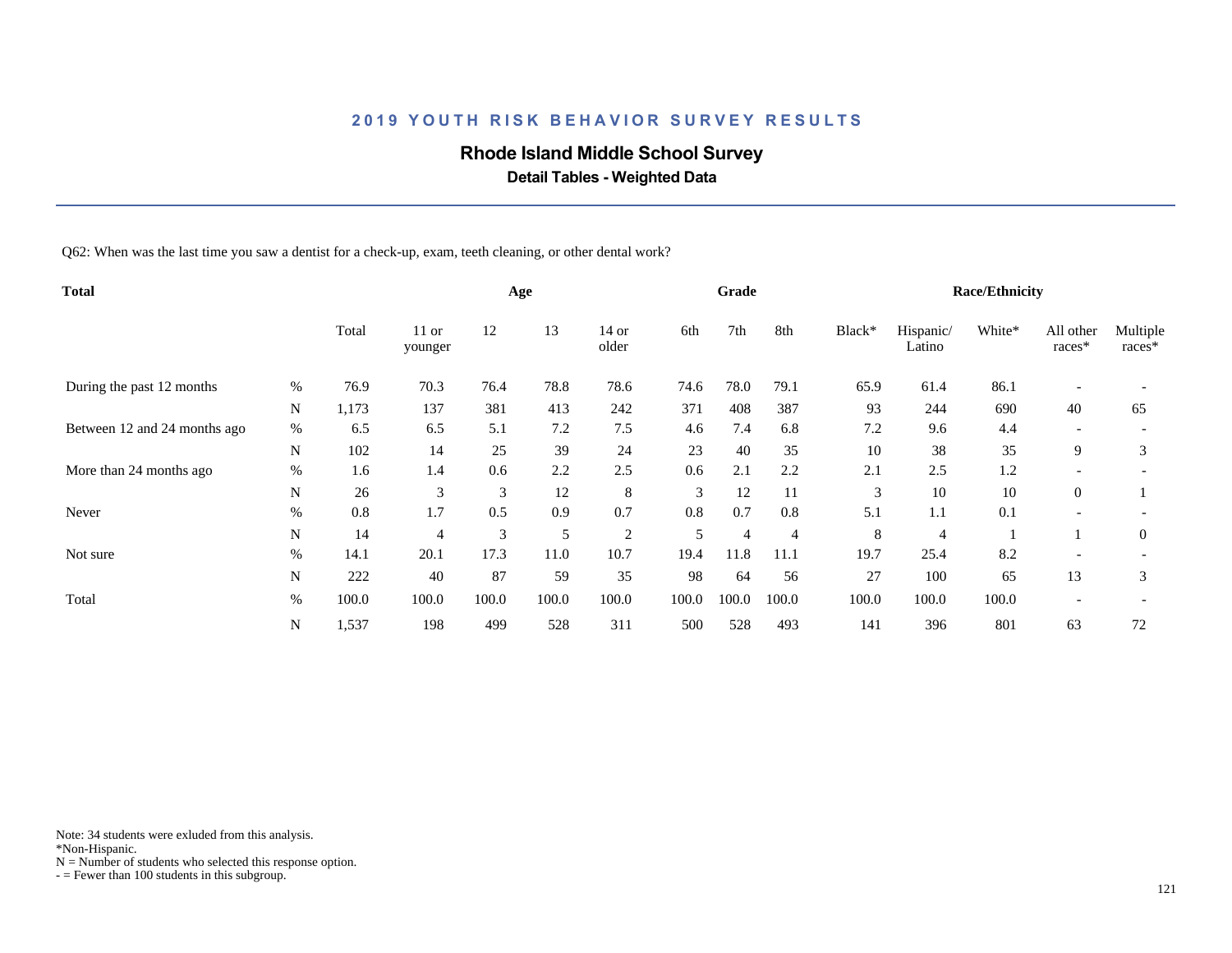## **Rhode Island Middle School Survey**

 **Detail Tables - Weighted Data**

Q62: When was the last time you saw a dentist for a check-up, exam, teeth cleaning, or other dental work?

| Male                         |      |              |                          |       | Age            |                  |                | Grade |       |                          |                     | <b>Race/Ethnicity</b> |                          |                    |
|------------------------------|------|--------------|--------------------------|-------|----------------|------------------|----------------|-------|-------|--------------------------|---------------------|-----------------------|--------------------------|--------------------|
|                              |      | All<br>males | $11$ or<br>younger       | 12    | 13             | $14$ or<br>older | 6th            | 7th   | 8th   | Black*                   | Hispanic/<br>Latino | White*                | All other<br>races*      | Multiple<br>races* |
| During the past 12 months    | %    | 74.4         | $\overline{\phantom{a}}$ | 74.2  | 77.0           | 76.3             | 72.3           | 74.8  | 76.8  | $\overline{\phantom{a}}$ | 55.1                | 84.6                  |                          |                    |
|                              | N    | 563          | 53                       | 189   | 200            | 121              | 178            | 190   | 189   | 53                       | 107                 | 333                   | 15                       | 31                 |
| Between 12 and 24 months ago | $\%$ | 7.2          | $\overline{\phantom{a}}$ | 7.1   | 7.4            | 7.6              | 4.9            | 9.0   | 7.3   | $\overline{\phantom{a}}$ | 11.2                | 5.1                   | $\overline{\phantom{a}}$ |                    |
|                              | N    | 56           | 5                        | 18    | 20             | 13               | 12             | 24    | 19    | 7                        | 22                  | 20                    | 4                        |                    |
| More than 24 months ago      | $\%$ | 1.8          | $\overline{\phantom{a}}$ | 0.8   | 2.6            | 2.3              | 0.8            | 2.2   | 2.4   | $\overline{\phantom{a}}$ | 3.6                 | 1.2                   |                          |                    |
|                              | N    | 14           |                          | 2     | $\overline{7}$ | 4                | $\overline{2}$ | 6     | 6     |                          | 7                   | 5                     | $\overline{0}$           | $\theta$           |
| Never                        | $\%$ | 1.1          | $\overline{\phantom{0}}$ | 0.7   | 1.1            | 1.3              | 0.6            | 1.2   | 1.2   | $\overline{\phantom{a}}$ | 1.6                 | 0.3                   |                          |                    |
|                              | N    | 9            | $\overline{2}$           | 2     | 3              | $\overline{2}$   | $\overline{c}$ | 3     | 3     | $\overline{4}$           | 3                   |                       |                          | $\theta$           |
| Not sure                     | $\%$ | 15.6         | $\overline{a}$           | 17.1  | 11.9           | 12.4             | 21.3           | 12.9  | 12.3  | $\overline{\phantom{a}}$ | 28.5                | 8.8                   |                          |                    |
|                              | N    | 123          | 24                       | 44    | 33             | 21               | 54             | 34    | 32    | 14                       | 56                  | 35                    | 9                        | 2                  |
| Total                        | $\%$ | 100.0        | $\overline{\phantom{a}}$ | 100.0 | 100.0          | 100.0            | 100.0          | 100.0 | 100.0 | $\overline{\phantom{a}}$ | 100.0               | 100.0                 |                          |                    |
|                              | N    | 765          | 85                       | 255   | 263            | 161              | 248            | 257   | 249   | 79                       | 195                 | 394                   | 29                       | 34                 |

Note: 23 male students were excluded from this analysis.

\*Non-Hispanic.

 $N =$  Number of students who selected this response option.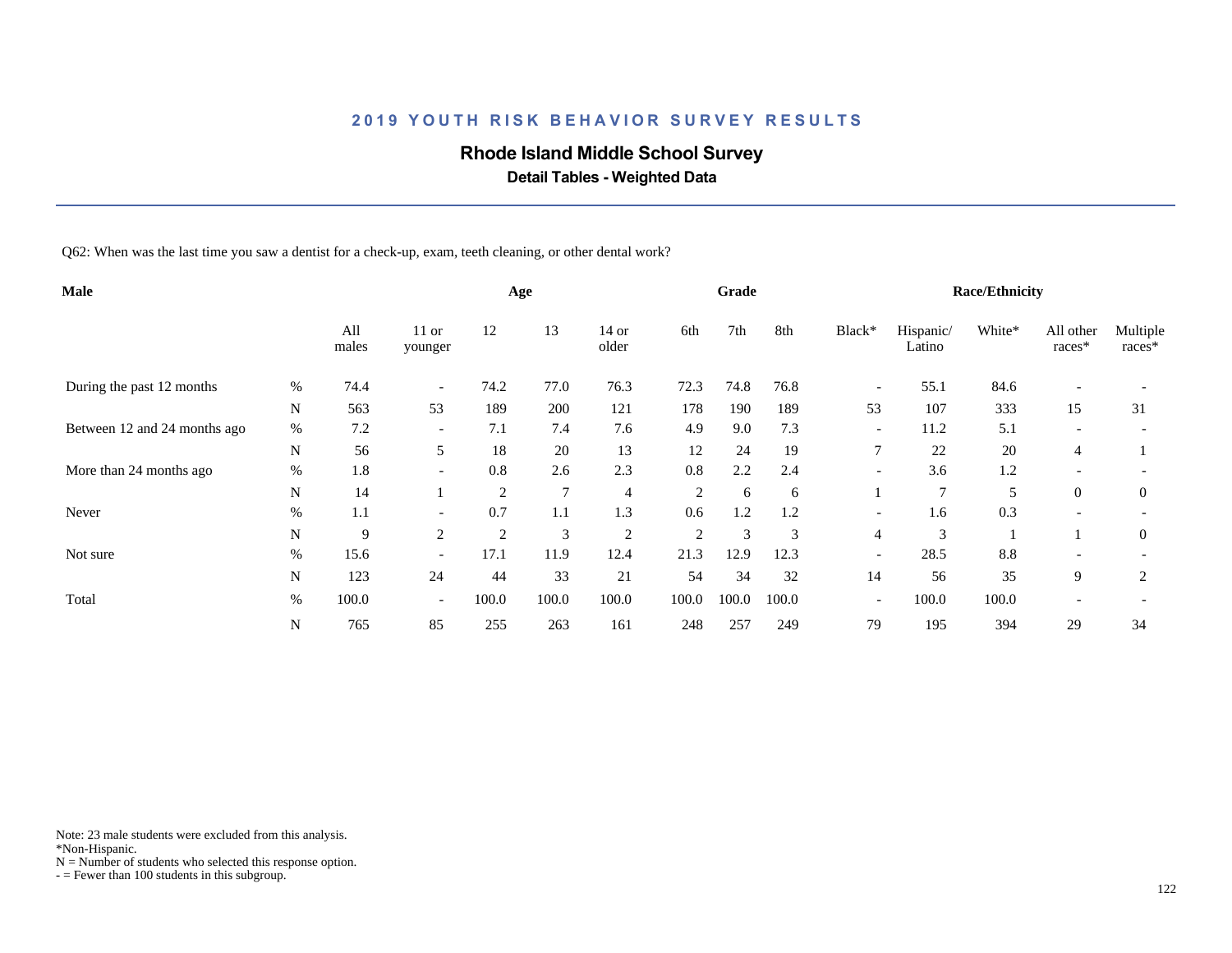## **Rhode Island Middle School Survey**

 **Detail Tables - Weighted Data**

Q62: When was the last time you saw a dentist for a check-up, exam, teeth cleaning, or other dental work?

| Female                       |             |                |                    |       | Age            |                  |       | Grade |       |                          |                     | <b>Race/Ethnicity</b> |                          |                    |
|------------------------------|-------------|----------------|--------------------|-------|----------------|------------------|-------|-------|-------|--------------------------|---------------------|-----------------------|--------------------------|--------------------|
|                              |             | All<br>females | $11$ or<br>younger | 12    | 13             | 14 or<br>older   | 6th   | 7th   | 8th   | Black*                   | Hispanic/<br>Latino | White*                | All other<br>races*      | Multiple<br>races* |
| During the past 12 months    | %           | 79.7           | 76.0               | 79.1  | 81.0           | 81.0             | 76.9  | 81.5  | 81.6  | $\overline{\phantom{a}}$ | 68.3                | 87.5                  | $\overline{\phantom{a}}$ |                    |
|                              | N           | 608            | 84                 | 191   | 213            | 120              | 193   | 217   | 197   | 40                       | 137                 | 356                   | 25                       | 34                 |
| Between 12 and 24 months ago | $\%$        | 5.6            | 6.6                | 2.5   | 7.0            | 7.4              | 4.2   | 5.9   | 6.1   | $\overline{\phantom{a}}$ | 7.9                 | 3.7                   | $\overline{\phantom{a}}$ |                    |
|                              | $\mathbf N$ | 44             | 8                  | 6     | 19             | 11               | 11    | 16    | 15    | 3                        | 16                  | 15                    | 4                        | 2                  |
| More than 24 months ago      | $\%$        | 1.4            | 1.6                | 0.4   | 1.3            | 2.7              | 0.4   | 1.6   | 2.1   | $\overline{\phantom{a}}$ | 0.9                 | 1.2                   |                          |                    |
|                              | N           | 11             | $\overline{2}$     |       | 4              | $\overline{4}$   |       | 5     | 5     | 2                        | $\overline{c}$      | 5                     | $\overline{0}$           |                    |
| Never                        | $\%$        | 0.5            | 1.7                | 0.3   | 0.6            | 0.0              | 1.0   | 0.3   | 0.4   | $\overline{\phantom{a}}$ | 0.6                 | 0.0                   |                          |                    |
|                              | $\mathbf N$ | 5              | $\overline{2}$     |       | $\overline{2}$ | $\boldsymbol{0}$ | 3     |       |       | 4                        |                     | $\theta$              | $\overline{0}$           | $\theta$           |
| Not sure                     | %           | 12.7           | 14.2               | 17.7  | 10.0           | 8.9              | 17.5  | 10.8  | 9.9   | $\overline{\phantom{a}}$ | 22.3                | 7.5                   |                          |                    |
|                              | N           | 99             | 16                 | 43    | 26             | 14               | 44    | 30    | 24    | 13                       | 44                  | 30                    | 4                        |                    |
| Total                        | $\%$        | 100.0          | 100.0              | 100.0 | 100.0          | 100.0            | 100.0 | 100.0 | 100.0 | $\overline{\phantom{a}}$ | 100.0               | 100.0                 |                          |                    |
|                              | N           | 767            | 112                | 242   | 264            | 149              | 252   | 269   | 242   | 62                       | 200                 | 406                   | 33                       | 38                 |

Note: 10 female students were excluded from this analysis.

\*Non-Hispanic.

 $N =$  Number of students who selected this response option.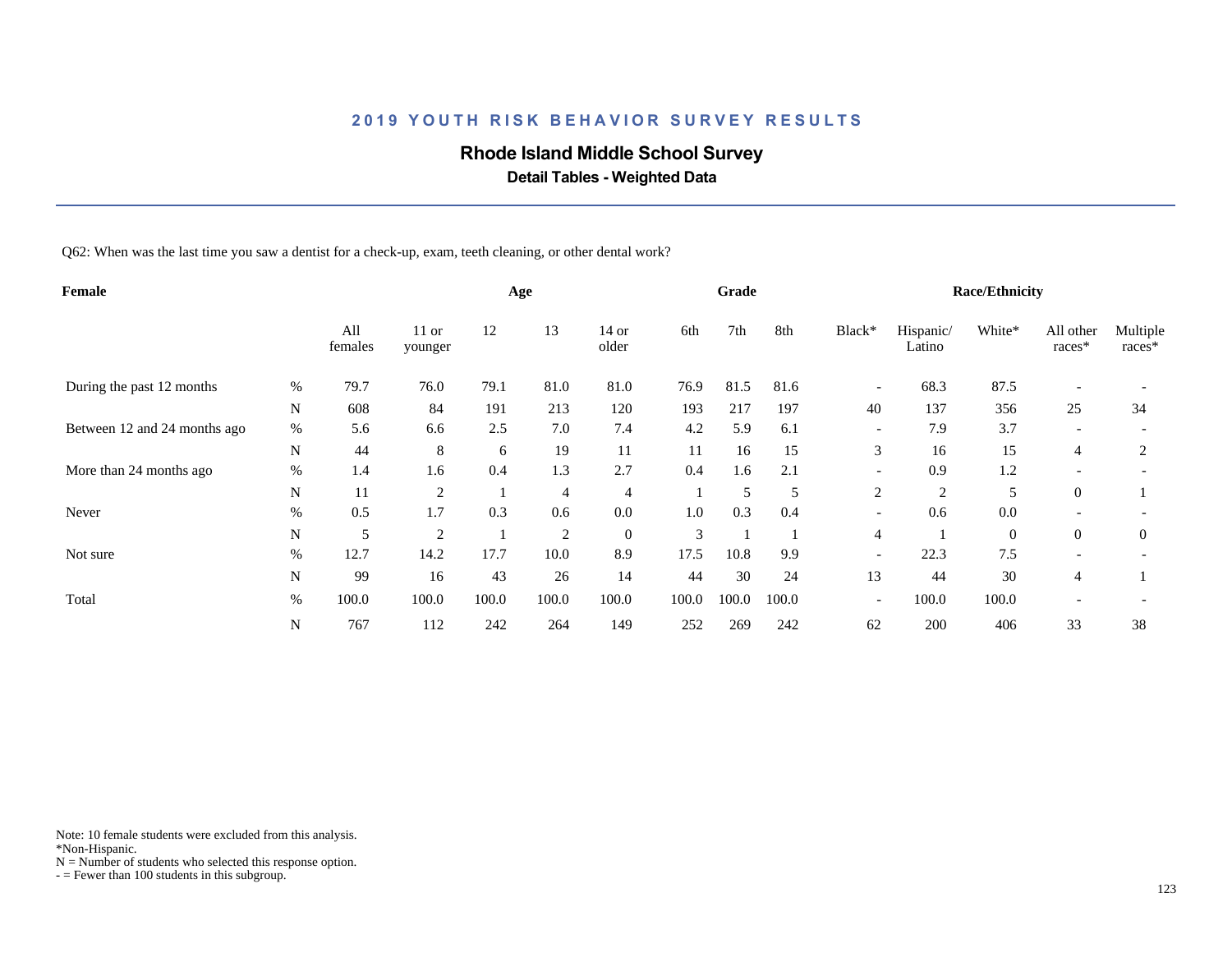## **Rhode Island Middle School Survey**

 **Detail Tables - Weighted Data**

Q63: During the past 12 months, how many times have your teeth or mouth been painful or sore?

| <b>Total</b>    |      |       |                    |       | Age   |                  |       | Grade |       |        |                     | <b>Race/Ethnicity</b> |                          |                    |
|-----------------|------|-------|--------------------|-------|-------|------------------|-------|-------|-------|--------|---------------------|-----------------------|--------------------------|--------------------|
|                 |      | Total | $11$ or<br>younger | 12    | 13    | $14$ or<br>older | 6th   | 7th   | 8th   | Black* | Hispanic/<br>Latino | White*                | All other<br>races*      | Multiple<br>races* |
| 0 times         | %    | 48.6  | 50.3               | 52.0  | 45.2  | 47.9             | 53.0  | 44.6  | 47.7  | 54.0   | 59.3                | 43.4                  | $\overline{\phantom{a}}$ |                    |
|                 | N    | 747   | 99                 | 258   | 240   | 149              | 264   | 235   | 237   | 75     | 235                 | 345                   | 32                       | 27                 |
| 1 time          | $\%$ | 23.5  | 26.1               | 21.1  | 26.6  | 20.6             | 21.6  | 24.9  | 24.1  | 21.1   | 18.0                | 25.8                  | $\overline{\phantom{a}}$ |                    |
|                 | N    | 361   | 53                 | 107   | 138   | 63               | 111   | 131   | 116   | 29     | 73                  | 208                   | 14                       | 22                 |
| 2 or 3 times    | $\%$ | 19.0  | 18.3               | 19.1  | 19.0  | 19.1             | 18.5  | 20.7  | 18.1  | 17.4   | 15.1                | 21.1                  | $\overline{\phantom{a}}$ |                    |
|                 | N    | 291   | 37                 | 96    | 100   | 58               | 92    | 110   | 88    | 24     | 62                  | 168                   | 12                       | 16                 |
| 4 or 5 times    | %    | 3.7   | 1.9                | 3.4   | 3.9   | 4.9              | 2.8   | 3.6   | 4.8   | 6.0    | 3.3                 | 3.8                   |                          |                    |
|                 | N    | 57    | 4                  | 17    | 21    | 15               | 14    | 20    | 23    | 8      | 13                  | 30                    | 3                        |                    |
| 6 or more times | %    | 5.2   | 3.5                | 4.3   | 5.2   | 7.5              | 4.2   | 6.2   | 5.3   | 1.6    | 4.3                 | 5.8                   |                          |                    |
|                 | N    | 78    | 7                  | 21    | 27    | 23               | 21    | 31    | 26    | 2      | 17                  | 47                    | 3                        | 5                  |
| Total           | %    | 100.0 | 100.0              | 100.0 | 100.0 | 100.0            | 100.0 | 100.0 | 100.0 | 100.0  | 100.0               | 100.0                 | $\overline{\phantom{a}}$ |                    |
|                 | N    | 1,534 | 200                | 499   | 526   | 308              | 502   | 527   | 490   | 138    | 400                 | 798                   | 64                       | 71                 |

Note: 37 students were exluded from this analysis.

\*Non-Hispanic.

 $N =$  Number of students who selected this response option.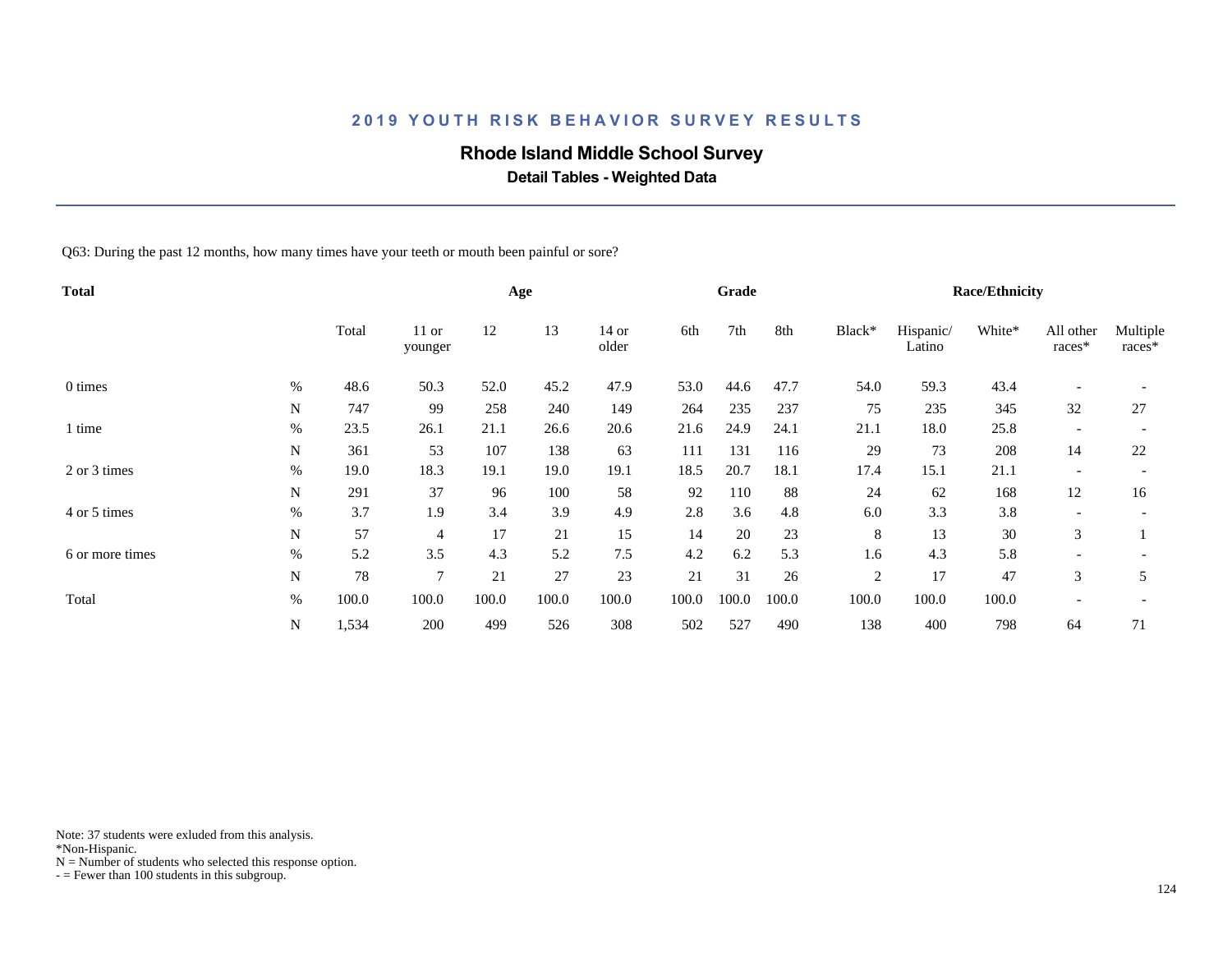## **Rhode Island Middle School Survey**

 **Detail Tables - Weighted Data**

Q63: During the past 12 months, how many times have your teeth or mouth been painful or sore?

| Male            |      |              |                          |       | Age    |                  |                | Grade |       |                          |                     | <b>Race/Ethnicity</b> |                     |                    |
|-----------------|------|--------------|--------------------------|-------|--------|------------------|----------------|-------|-------|--------------------------|---------------------|-----------------------|---------------------|--------------------|
|                 |      | All<br>males | $11$ or<br>younger       | 12    | 13     | $14$ or<br>older | 6th            | 7th   | 8th   | Black*                   | Hispanic/<br>Latino | White*                | All other<br>races* | Multiple<br>races* |
| 0 times         | %    | 53.0         | $\overline{\phantom{a}}$ | 56.7  | 48.9   | 54.4             | 56.8           | 48.1  | 53.4  | $\overline{\phantom{a}}$ | 61.8                | 48.8                  |                     |                    |
|                 | N    | 406          | 43                       | 145   | 129    | 88               | 141            | 123   | 134   | 47                       | 122                 | 191                   | 14                  | 15                 |
| 1 time          | %    | 20.7         | $\overline{\phantom{a}}$ | 17.8  | 23.9   | 17.0             | 18.5           | 23.4  | 20.4  | $\overline{\phantom{a}}$ | 17.9                | 21.2                  |                     |                    |
|                 | N    | 159          | 23                       | 47    | 62     | 27               | 48             | 60    | 50    | 11                       | 36                  | 84                    | 8                   | 11                 |
| 2 or 3 times    | $\%$ | 17.6         | $\overline{\phantom{a}}$ | 16.9  | 19.2   | 16.9             | 16.6           | 19.7  | 16.7  | $\overline{\phantom{a}}$ | 13.1                | 19.6                  |                     |                    |
|                 | N    | 134          | 14                       | 43    | 50     | 27               | 41             | 50    | 42    | 13                       | 27                  | 76                    | 7                   | 6                  |
| 4 or 5 times    | $\%$ | 3.7          | $\overline{\phantom{a}}$ | 4.4   | 3.6    | 4.6              | 3.0            | 3.9   | 4.2   | $\overline{\phantom{a}}$ | 4.3                 | 3.6                   |                     |                    |
|                 | N    | $28\,$       | $\overline{0}$           | 11    | $10\,$ | 7                | $\overline{7}$ | 11    | 10    | 5                        | 8                   | 14                    | $\overline{0}$      | $\overline{0}$     |
| 6 or more times | %    | 5.0          | $\overline{\phantom{a}}$ | 4.2   | 4.3    | 7.1              | 5.0            | 4.9   | 5.4   | $\overline{a}$           | 3.0                 | 6.8                   |                     |                    |
|                 | N    | 37           | 5                        | 10    | 11     | 11               | 12             | 12    | 13    |                          | 6                   | 27                    | $\theta$            | 2                  |
| Total           | %    | 100.0        | $\overline{\phantom{a}}$ | 100.0 | 100.0  | 100.0            | 100.0          | 100.0 | 100.0 | $\overline{\phantom{a}}$ | 100.0               | 100.0                 |                     |                    |
|                 | N    | 764          | 85                       | 256   | 262    | 160              | 249            | 256   | 249   | 77                       | 199                 | 392                   | 29                  | 34                 |

Note: 24 male students were excluded from this analysis.

\*Non-Hispanic.

 $N =$  Number of students who selected this response option.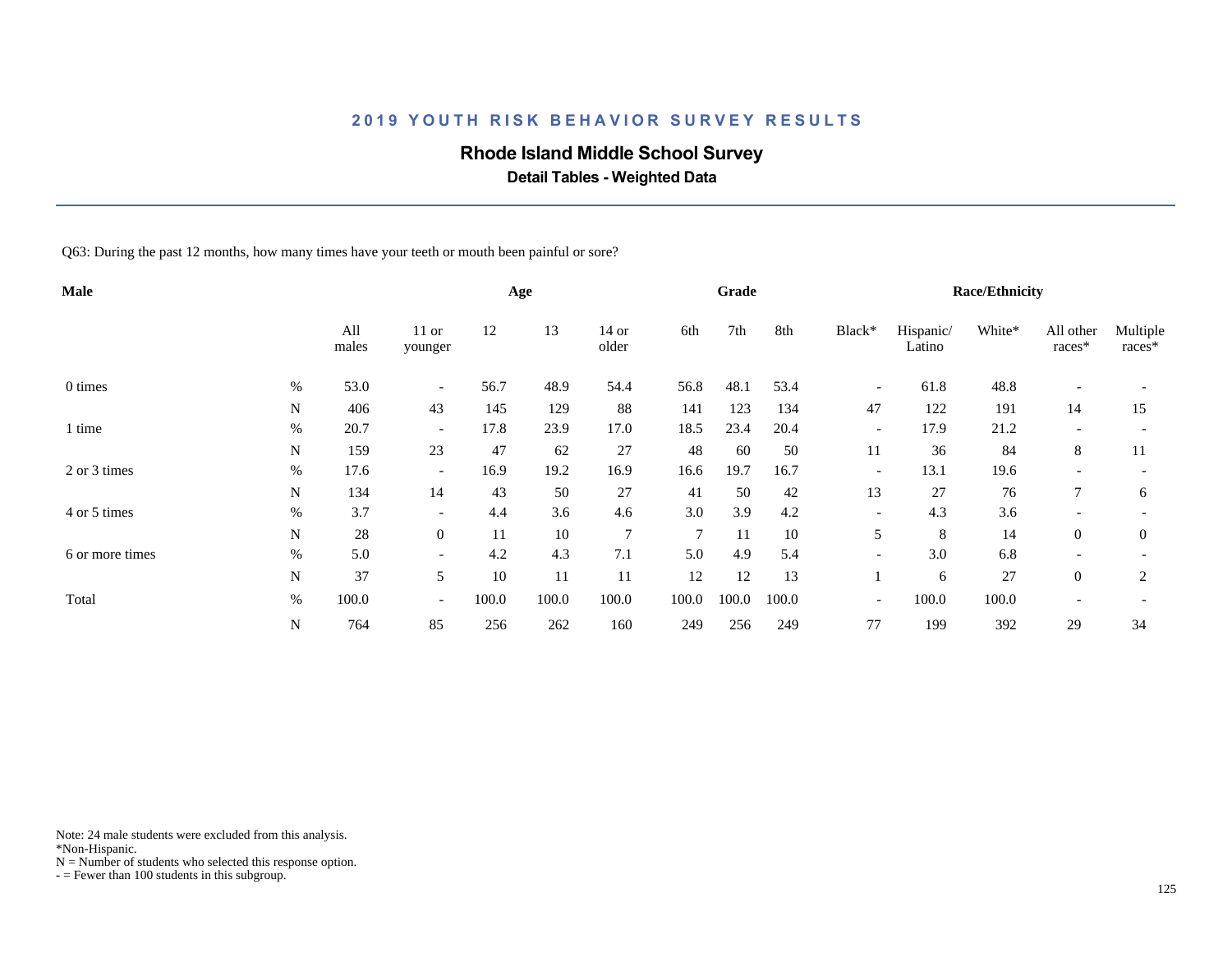## **Rhode Island Middle School Survey**

 **Detail Tables - Weighted Data**

Q63: During the past 12 months, how many times have your teeth or mouth been painful or sore?

| Female          |      |                |                    |       | Age   |                  |               | Grade |       |                          |                     | <b>Race/Ethnicity</b> |                          |                    |
|-----------------|------|----------------|--------------------|-------|-------|------------------|---------------|-------|-------|--------------------------|---------------------|-----------------------|--------------------------|--------------------|
|                 |      | All<br>females | $11$ or<br>younger | 12    | 13    | $14$ or<br>older | 6th           | 7th   | 8th   | Black*                   | Hispanic/<br>Latino | White*                | All other<br>races*      | Multiple<br>races* |
| 0 times         | %    | 43.9           | 49.1               | 47.1  | 40.9  | 40.5             | 49.2          | 40.8  | 41.4  | $\overline{\phantom{a}}$ | 56.5                | 37.9                  | $\overline{\phantom{a}}$ |                    |
|                 | N    | 337            | 55                 | 113   | 109   | 60               | 123           | 110   | 101   | 28                       | 112                 | 153                   | 18                       | 12                 |
| 1 time          | $\%$ | 26.5           | 25.9               | 24.7  | 29.6  | 24.7             | 24.6          | 26.9  | 28.2  | $\overline{\phantom{a}}$ | 18.3                | 30.6                  | $\overline{\phantom{a}}$ |                    |
|                 | N    | 201            | 30                 | 59    | 76    | 36               | 63            | 71    | 66    | 18                       | 37                  | 124                   | 5                        | 11                 |
| 2 or 3 times    | %    | 20.6           | 20.1               | 21.8  | 19.0  | 21.6             | 20.3          | 21.9  | 19.8  | $\overline{\phantom{a}}$ | 17.3                | 22.7                  |                          |                    |
|                 | N    | 157            | 23                 | 53    | 50    | 31               | 51            | 60    | 46    | 11                       | 35                  | 92                    | 5                        | 10                 |
| 4 or 5 times    | %    | 3.8            | 3.3                | 2.4   | 4.3   | 5.3              | 2.6           | 3.3   | 5.5   | $\overline{\phantom{a}}$ | 2.4                 | 4.0                   |                          |                    |
|                 | N    | 29             | 4                  | 6     | 11    | 8                | $\mathcal{I}$ | 9     | 13    | 3                        | 5                   | 16                    | 3                        |                    |
| 6 or more times | %    | 5.2            | 1.6                | 4.0   | 6.2   | 7.9              | 3.3           | 7.1   | 5.2   | $\overline{\phantom{a}}$ | 5.6                 | 4.9                   |                          |                    |
|                 | N    | 40             | 2                  | 10    | 16    | 12               | 9             | 18    | 13    |                          | 11                  | 20                    | 3                        | 3                  |
| Total           | %    | 100.0          | 100.0              | 100.0 | 100.0 | 100.0            | 100.0         | 100.0 | 100.0 | $\overline{\phantom{a}}$ | 100.0               | 100.0                 |                          |                    |
|                 | N    | 764            | 114                | 241   | 262   | 147              | 253           | 268   | 239   | 61                       | 200                 | 405                   | 34                       | 37                 |

Note: 13 female students were excluded from this analysis.

\*Non-Hispanic.

 $N =$  Number of students who selected this response option.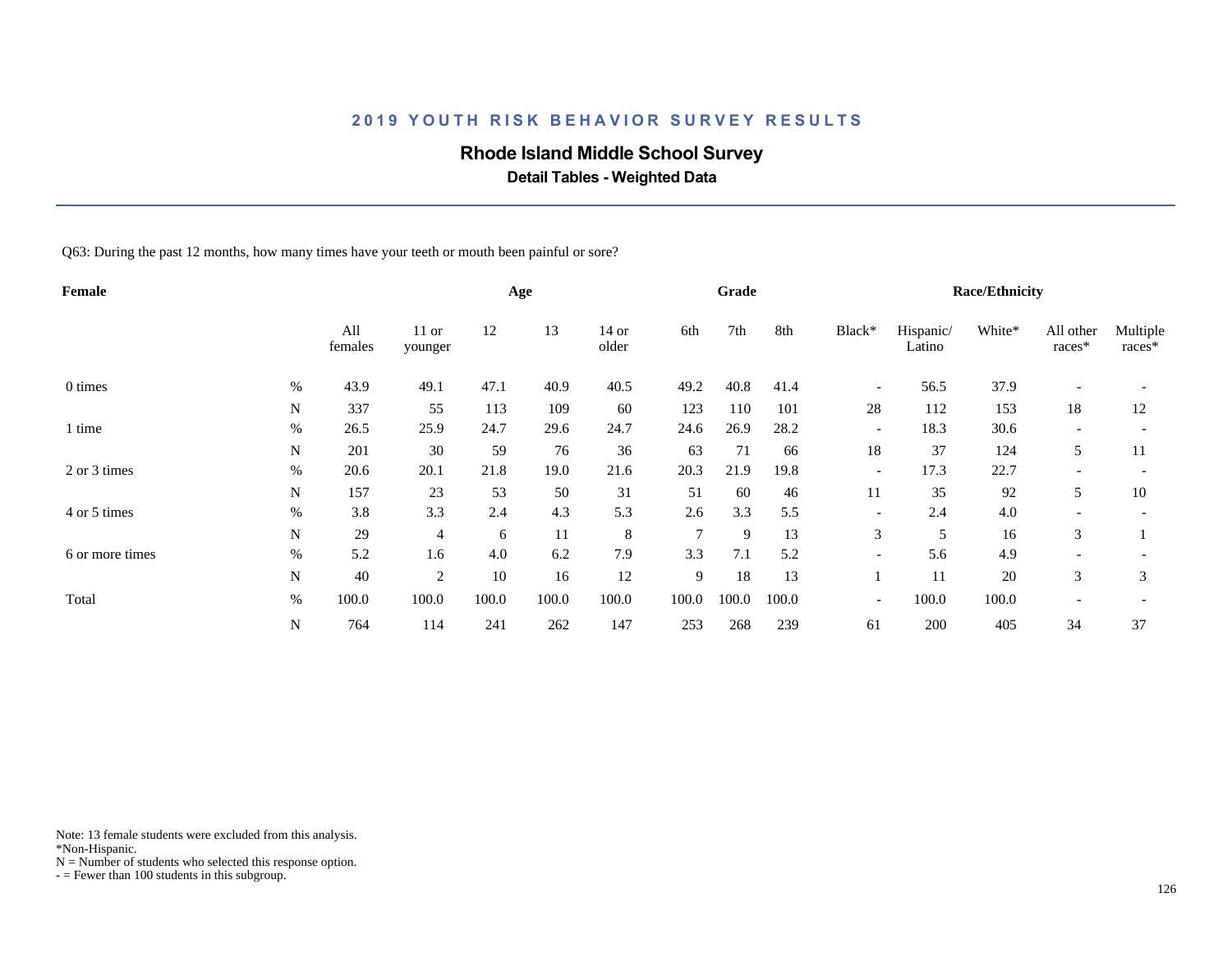## **Rhode Island Middle School Survey**

 **Detail Tables - Weighted Data**

Q64: During the past 12 months, how often were you self-conscious or embarrassed because of your teeth or mouth?

| <b>Total</b>     |      |       |                    |       | Age   |                  |       | Grade |       |                |                     | <b>Race/Ethnicity</b> |                          |                    |
|------------------|------|-------|--------------------|-------|-------|------------------|-------|-------|-------|----------------|---------------------|-----------------------|--------------------------|--------------------|
|                  |      | Total | $11$ or<br>younger | 12    | 13    | $14$ or<br>older | 6th   | 7th   | 8th   | Black*         | Hispanic/<br>Latino | White*                | All other<br>races*      | Multiple<br>races* |
| Never            | $\%$ | 55.3  | 57.3               | 56.2  | 51.6  | 58.5             | 56.5  | 53.1  | 56.3  | 67.9           | 59.9                | 51.1                  | $\overline{\phantom{a}}$ |                    |
|                  | N    | 854   | 115                | 281   | 274   | 183              | 286   | 281   | 279   | 94             | 241                 | 407                   | 39                       | 38                 |
| Rarely           | $\%$ | 25.1  | 24.5               | 24.3  | 26.8  | 23.9             | 24.2  | 25.4  | 25.3  | 15.6           | 21.4                | 27.6                  | $\overline{\phantom{a}}$ |                    |
|                  | N    | 384   | 48                 | 121   | 142   | 73               | 120   | 134   | 125   | 22             | 86                  | 220                   | 13                       | 25                 |
| Sometimes        | $\%$ | 12.7  | 13.0               | 12.5  | 14.0  | 10.8             | 13.2  | 12.7  | 12.2  | 11.4           | 11.8                | 13.8                  | $\overline{\phantom{a}}$ |                    |
|                  | N    | 196   | 26                 | 64    | 73    | 33               | 67    | 69    | 58    | 16             | 47                  | 111                   | 9                        | 5                  |
| Most of the time | $\%$ | 3.6   | 3.5                | 3.4   | 4.2   | 3.0              | 3.5   | 4.1   | 3.4   | 3.5            | 3.5                 | 4.0                   | $\overline{\phantom{a}}$ |                    |
|                  | N    | 56    | $\overline{7}$     | 17    | 23    | 9                | 17    | 22    | 17    | 5              | 14                  | 32                    | $\overline{0}$           | 4                  |
| Always           | $\%$ | 3.3   | 1.7                | 3.6   | 3.5   | 3.7              | 2.6   | 4.6   | 2.8   | 1.6            | 3.5                 | 3.6                   |                          |                    |
|                  | N    | 53    | $\overline{4}$     | 18    | 19    | 12               | 14    | 25    | 14    | $\overline{2}$ | 15                  | 30                    | 3                        |                    |
| Total            | %    | 100.0 | 100.0              | 100.0 | 100.0 | 100.0            | 100.0 | 100.0 | 100.0 | 100.0          | 100.0               | 100.0                 | $\overline{\phantom{a}}$ |                    |
|                  | N    | 1,543 | 200                | 501   | 531   | 310              | 504   | 531   | 493   | 139            | 403                 | 800                   | 64                       | 73                 |

Note: 28 students were exluded from this analysis.

\*Non-Hispanic.

 $N =$  Number of students who selected this response option.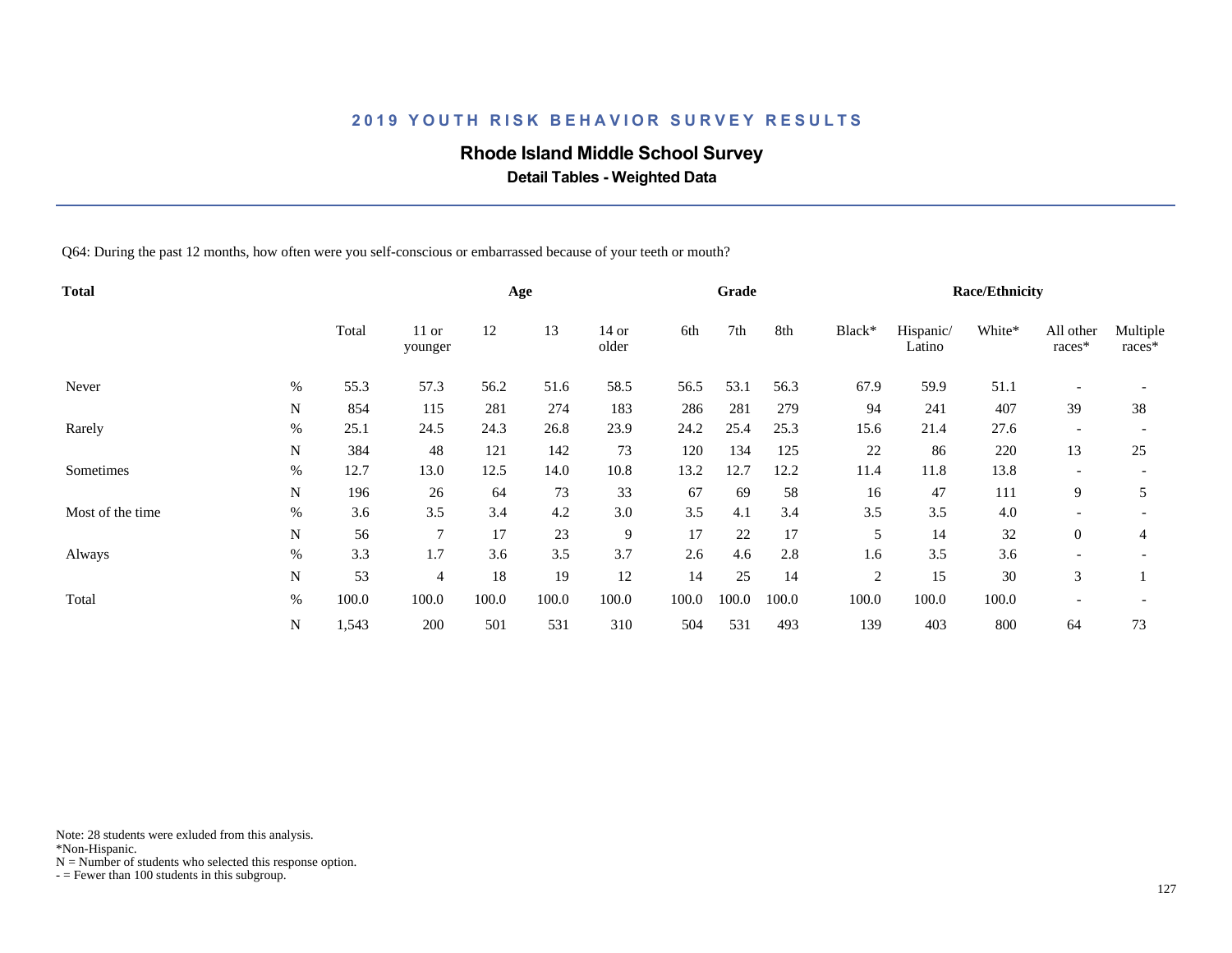## **Rhode Island Middle School Survey**

 **Detail Tables - Weighted Data**

Q64: During the past 12 months, how often were you self-conscious or embarrassed because of your teeth or mouth?

| Male             |      |              |                          |       | Age            |                  |                | Grade          |                |                          |                     | <b>Race/Ethnicity</b> |                          |                    |
|------------------|------|--------------|--------------------------|-------|----------------|------------------|----------------|----------------|----------------|--------------------------|---------------------|-----------------------|--------------------------|--------------------|
|                  |      | All<br>males | $11$ or<br>younger       | 12    | 13             | $14$ or<br>older | 6th            | 7th            | 8th            | Black*                   | Hispanic/<br>Latino | White*                | All other<br>races*      | Multiple<br>races* |
| Never            | $\%$ | 63.2         | $\overline{\phantom{a}}$ | 68.3  | 57.6           | 62.7             | 67.1           | 60.8           | 62.0           | $\overline{\phantom{a}}$ | 67.2                | 59.7                  | $\overline{\phantom{a}}$ |                    |
|                  | N    | 491          | 57                       | 177   | 154            | 102              | 170            | 159            | 156            | 59                       | 138                 | 235                   | 21                       | 19                 |
| Rarely           | $\%$ | 23.4         | $\overline{\phantom{0}}$ | 18.8  | 28.3           | 22.2             | 20.7           | 24.8           | 24.1           | $\overline{\phantom{a}}$ | 20.6                | 25.5                  | $\overline{\phantom{a}}$ |                    |
|                  | N    | 177          | 20                       | 47    | 75             | 35               | 51             | 63             | 60             | 10                       | 41                  | 99                    | 6                        | 11                 |
| Sometimes        | $\%$ | 9.3          | $\overline{\phantom{0}}$ | 8.5   | 10.0           | 11.4             | 8.1            | 8.6            | 11.1           | $\overline{\phantom{a}}$ | 8.7                 | 9.4                   | $\overline{\phantom{a}}$ |                    |
|                  | N    | $72\,$       | $\overline{4}$           | 22    | 27             | 19               | 20             | 23             | 28             | 7                        | 17                  | 38                    | $\overline{c}$           | 4                  |
| Most of the time | $\%$ | 2.4          | $\overline{\phantom{0}}$ | 2.5   | 2.7            | 1.3              | 3.0            | 2.8            | 1.6            | $\overline{\phantom{a}}$ | 2.1                 | 3.2                   |                          |                    |
|                  | N    | 18           | 3                        | 6     | $\overline{7}$ | $\sqrt{2}$       | $\overline{7}$ | $\overline{7}$ | $\overline{4}$ |                          | $\overline{4}$      | 12                    | $\overline{0}$           |                    |
| Always           | $\%$ | 1.8          | $\overline{\phantom{a}}$ | 1.9   | 1.5            | 2.4              | 1.1            | 3.0            | 1.2            | $\overline{\phantom{a}}$ | 1.4                 | 2.2                   |                          |                    |
|                  | N    | 14           |                          | 5     | $\overline{4}$ | $\overline{4}$   | 3              | 8              | 3              |                          | 3                   | 9                     | $\overline{0}$           | $\theta$           |
| Total            | %    | 100.0        | $\overline{\phantom{a}}$ | 100.0 | 100.0          | 100.0            | 100.0          | 100.0          | 100.0          | $\overline{\phantom{a}}$ | 100.0               | 100.0                 | $\overline{\phantom{a}}$ |                    |
|                  | N    | 772          | 85                       | 257   | 267            | 162              | 251            | 260            | 251            | 78                       | 203                 | 393                   | 29                       | 35                 |

Note: 16 male students were excluded from this analysis.

\*Non-Hispanic.

 $N =$  Number of students who selected this response option.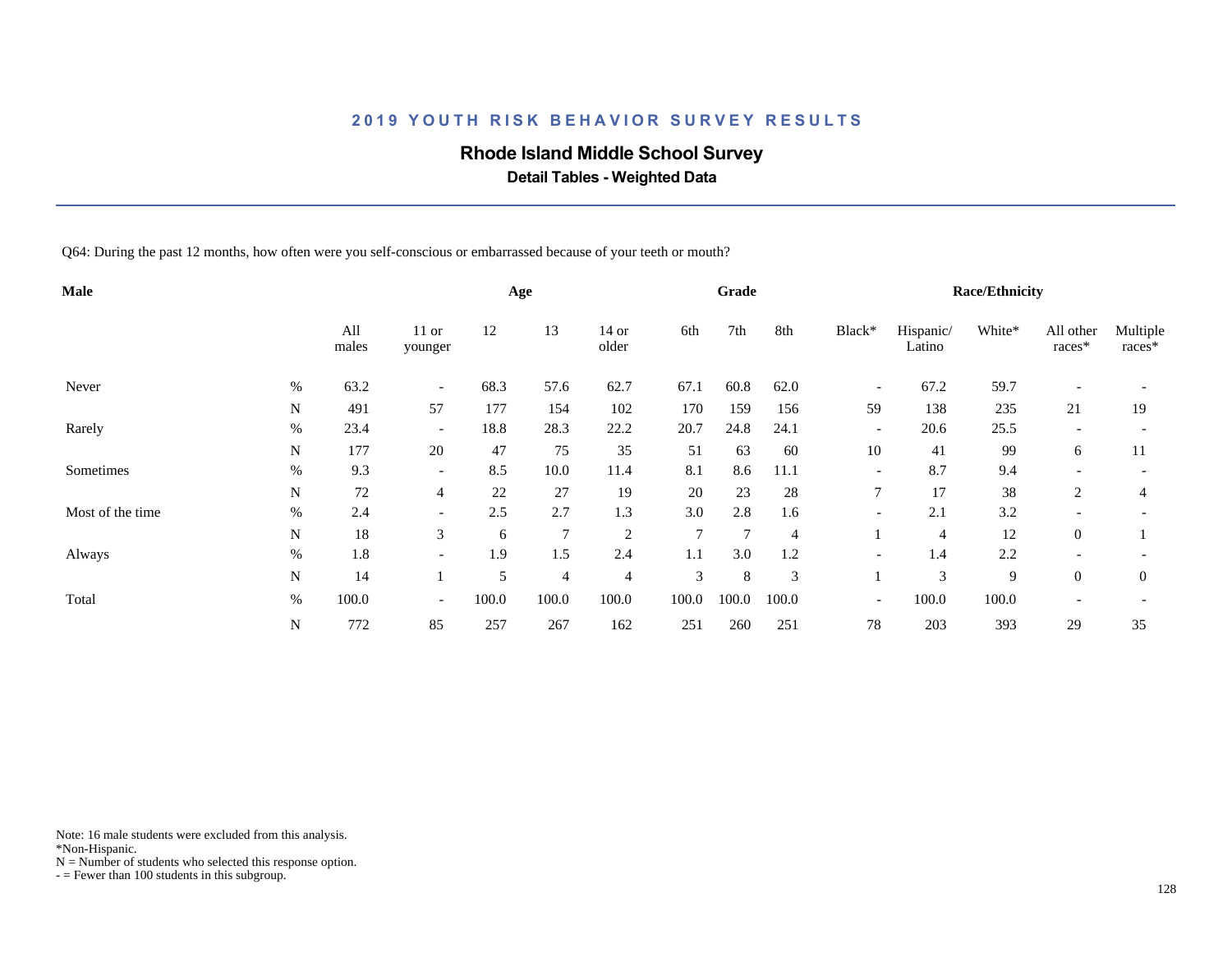## **Rhode Island Middle School Survey**

 **Detail Tables - Weighted Data**

Q64: During the past 12 months, how often were you self-conscious or embarrassed because of your teeth or mouth?

| Female           |             |                |                    |       | Age   |                |       | Grade |       |                          |                     | <b>Race/Ethnicity</b> |                          |                    |
|------------------|-------------|----------------|--------------------|-------|-------|----------------|-------|-------|-------|--------------------------|---------------------|-----------------------|--------------------------|--------------------|
|                  |             | All<br>females | $11$ or<br>younger | 12    | 13    | 14 or<br>older | 6th   | 7th   | 8th   | Black*                   | Hispanic/<br>Latino | White*                | All other<br>races*      | Multiple<br>races* |
| Never            | %           | 47.1           | 51.1               | 43.0  | 45.1  | 53.7           | 45.7  | 45.1  | 50.4  | $\overline{\phantom{a}}$ | 52.4                | 42.2                  | $\overline{\phantom{a}}$ |                    |
|                  | N           | 361            | 58                 | 104   | 119   | 80             | 116   | 121   | 122   | 35                       | 103                 | 171                   | 18                       | 19                 |
| Rarely           | $\%$        | 26.9           | 24.0               | 30.4  | 25.5  | 25.9           | 27.8  | 26.4  | 26.3  | $\overline{\phantom{a}}$ | 22.3                | 29.8                  | $\overline{\phantom{a}}$ |                    |
|                  | N           | 205            | 27                 | 73    | 67    | 38             | 69    | 71    | 64    | 12                       | 45                  | 121                   | 6                        | 14                 |
| Sometimes        | %           | 16.3           | 19.1               | 16.7  | 18.4  | 10.2           | 18.4  | 16.9  | 13.4  | $\overline{\phantom{a}}$ | 15.2                | 18.2                  | $\overline{\phantom{a}}$ |                    |
|                  | N           | 123            | 22                 | 41    | 46    | 14             | 47    | 45    | 30    | 9                        | 30                  | 73                    | $\tau$                   |                    |
| Most of the time | %           | 4.8            | 3.5                | 4.5   | 5.4   | 5.0            | 4.0   | 5.1   | 5.3   | $\overline{\phantom{a}}$ | 4.4                 | 4.8                   |                          |                    |
|                  | N           | 37             | $\overline{4}$     | 11    | 15    | $\overline{7}$ | 10    | 14    | 13    | $\overline{4}$           | 9                   | 20                    | $\theta$                 | 3                  |
| Always           | $\%$        | 5.0            | 2.3                | 5.4   | 5.7   | 5.2            | 4.1   | 6.4   | 4.5   | $\overline{\phantom{a}}$ | 5.7                 | 5.0                   |                          |                    |
|                  | N           | 39             | 3                  | 13    | 15    | 8              | 11    | 17    | 11    |                          | 12                  | 21                    | 3                        |                    |
| Total            | %           | 100.0          | 100.0              | 100.0 | 100.0 | 100.0          | 100.0 | 100.0 | 100.0 | $\overline{\phantom{a}}$ | 100.0               | 100.0                 | $\overline{\phantom{a}}$ |                    |
|                  | $\mathbf N$ | 765            | 114                | 242   | 262   | 147            | 253   | 268   | 240   | 61                       | 199                 | 406                   | 34                       | 38                 |

Note: 12 female students were excluded from this analysis.

\*Non-Hispanic.

 $N =$  Number of students who selected this response option.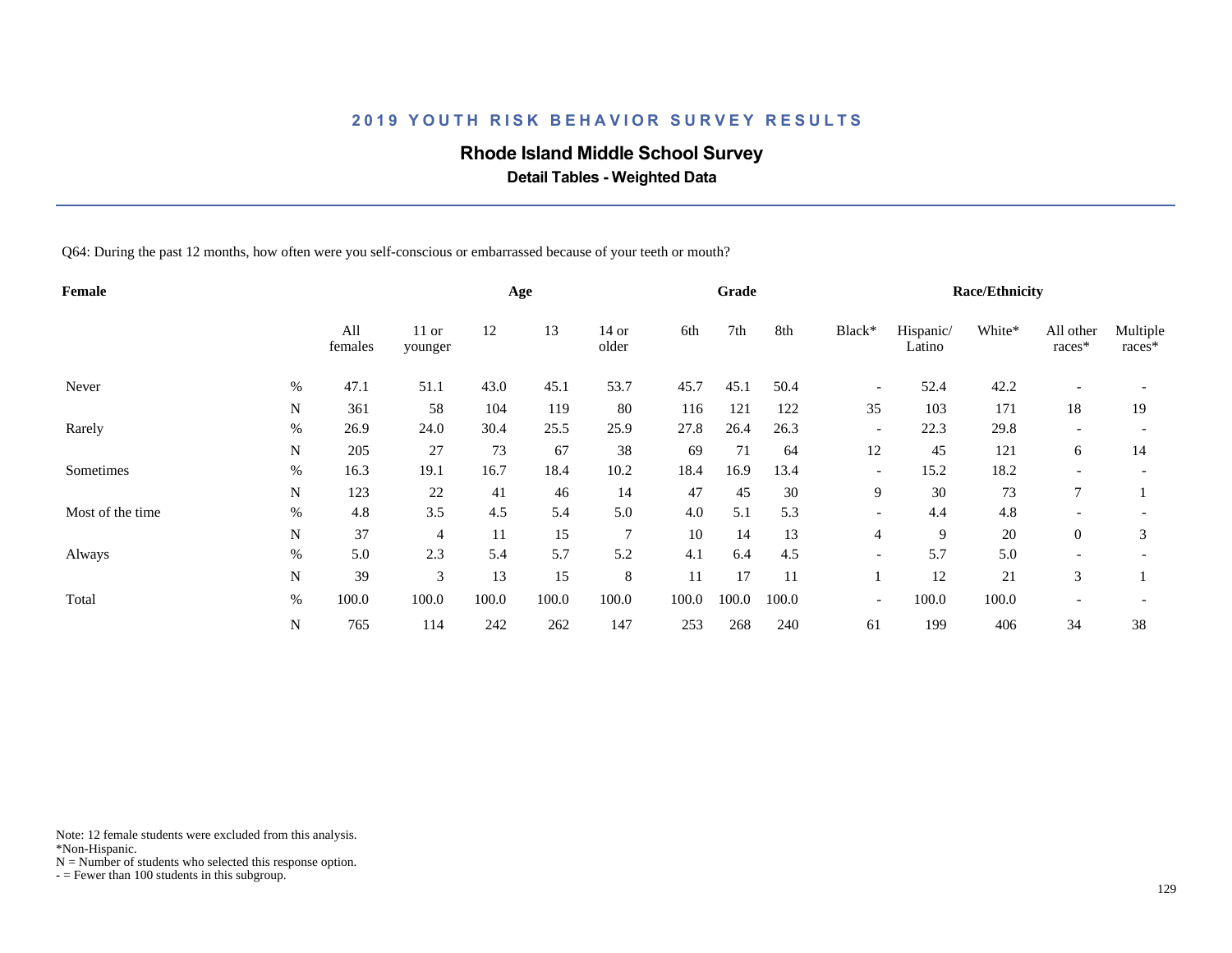### **Rhode Island Middle School Survey**

 **Detail Tables - Weighted Data**

Q65: Have you ever been taught about AIDS or HIV infection in school?

| <b>Total</b>   |      |       |                    |       | Age   |                |       | Grade |       |        |                     | <b>Race/Ethnicity</b> |                          |                          |
|----------------|------|-------|--------------------|-------|-------|----------------|-------|-------|-------|--------|---------------------|-----------------------|--------------------------|--------------------------|
|                |      | Total | $11$ or<br>younger | 12    | 13    | 14 or<br>older | 6th   | 7th   | 8th   | Black* | Hispanic/<br>Latino | White*                | All other<br>races*      | Multiple<br>races*       |
| Yes            | $\%$ | 38.3  | 23.1               | 30.0  | 44.7  | 49.3           | 22.4  | 44.8  | 47.0  | 30.3   | 30.1                | 43.5                  |                          |                          |
|                | N    | 570   | 44                 | 146   | 230   | 149            | 108   | 231   | 225   | 42     | 117                 | 339                   | 23                       | 31                       |
| N <sub>0</sub> | $\%$ | 41.6  | 51.3               | 46.1  | 38.1  | 35.1           | 52.7  | 36.8  | 35.9  | 51.1   | 47.8                | 37.4                  | $\overline{\phantom{a}}$ | $\overline{\phantom{a}}$ |
|                | N    | 650   | 100                | 230   | 207   | 113            | 262   | 197   | 184   | 71     | 189                 | 305                   | 28                       | 32                       |
| Not sure       | $\%$ | 20.0  | 25.6               | 23.9  | 17.2  | 15.6           | 24.9  | 18.4  | 17.2  | 18.6   | 22.0                | 19.1                  | $\overline{\phantom{a}}$ | $\overline{\phantom{a}}$ |
|                | N    | 312   | 52                 | 121   | 91    | 48             | 127   | 99    | 84    | 26     | 89                  | 154                   | 13                       | 10                       |
| Total          | %    | 100.0 | 100.0              | 100.0 | 100.0 | 100.0          | 100.0 | 100.0 | 100.0 | 100.0  | 100.0               | 100.0                 | $\overline{\phantom{a}}$ |                          |
|                | N    | 1,532 | 196                | 497   | 528   | 310            | 497   | 527   | 493   | 139    | 395                 | 798                   | 64                       | 73                       |

Note: 39 students were exluded from this analysis.

\*Non-Hispanic.

 $N =$  Number of students who selected this response option.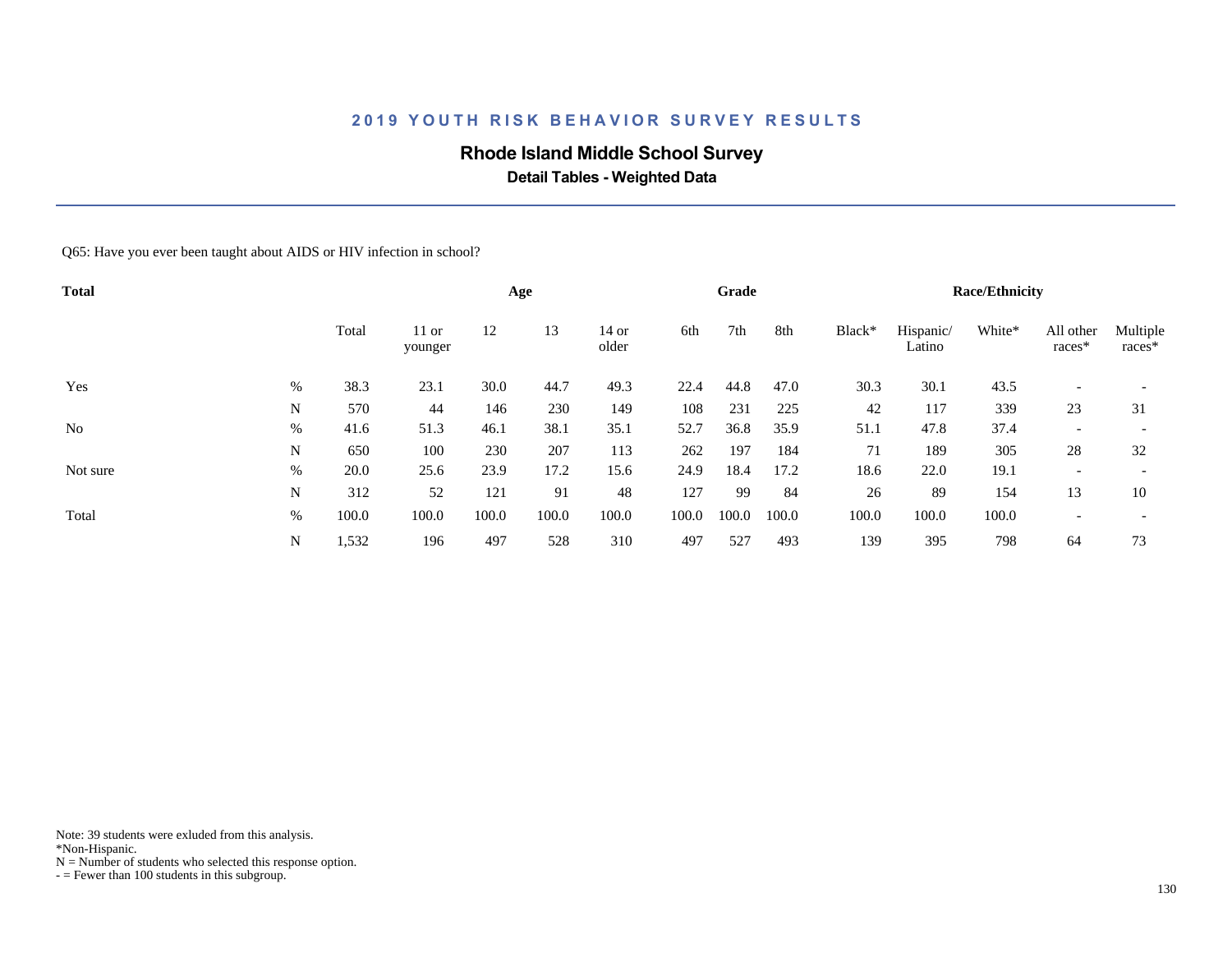### **Rhode Island Middle School Survey**

 **Detail Tables - Weighted Data**

Q65: Have you ever been taught about AIDS or HIV infection in school?

| Male           |      |              |                          |       | Age   |                |       | Grade |       |                          |                     | <b>Race/Ethnicity</b> |                     |                          |
|----------------|------|--------------|--------------------------|-------|-------|----------------|-------|-------|-------|--------------------------|---------------------|-----------------------|---------------------|--------------------------|
|                |      | All<br>males | $11$ or<br>younger       | 12    | 13    | 14 or<br>older | 6th   | 7th   | 8th   | Black*                   | Hispanic/<br>Latino | White*                | All other<br>races* | Multiple<br>races*       |
| Yes            | $\%$ | 41.7         | $\overline{\phantom{0}}$ | 29.3  | 49.7  | 54.2           | 23.4  | 46.6  | 53.6  | $\overline{\phantom{a}}$ | 30.7                | 48.4                  |                     |                          |
|                | N    | 311          | 23                       | 73    | 128   | 86             | 57    | 118   | 131   | 27                       | 60                  | 186                   | 9                   | 18                       |
| N <sub>0</sub> | %    | 40.2         | $\overline{\phantom{0}}$ | 48.3  | 33.9  | 35.2           | 54.0  | 34.7  | 33.0  | $\overline{\phantom{a}}$ | 46.2                | 35.2                  |                     | $\overline{\phantom{0}}$ |
|                | N    | 313          | 39                       | 123   | 92    | 59             | 132   | 91    | 86    | 40                       | 91                  | 141                   | 14                  | 13                       |
| Not sure       | %    | 18.0         | $\overline{\phantom{0}}$ | 22.4  | 16.4  | 10.7           | 22.6  | 18.7  | 13.4  | $\overline{\phantom{a}}$ | 23.1                | 16.4                  |                     |                          |
|                | N    | 141          | 22                       | 58    | 44    | 17             | 57    | 49    | 34    | 11                       | 46                  | 65                    | 6                   | 4                        |
| Total          | $\%$ | 100.0        | $\overline{\phantom{0}}$ | 100.0 | 100.0 | 100.0          | 100.0 | 100.0 | 100.0 | $\overline{\phantom{a}}$ | 100.0               | 100.0                 |                     |                          |
|                | N    | 765          | 84                       | 254   | 264   | 162            | 246   | 258   | 251   | 78                       | 197                 | 392                   | 29                  | 35                       |

Note: 23 male students were excluded from this analysis.

\*Non-Hispanic.

 $N =$  Number of students who selected this response option.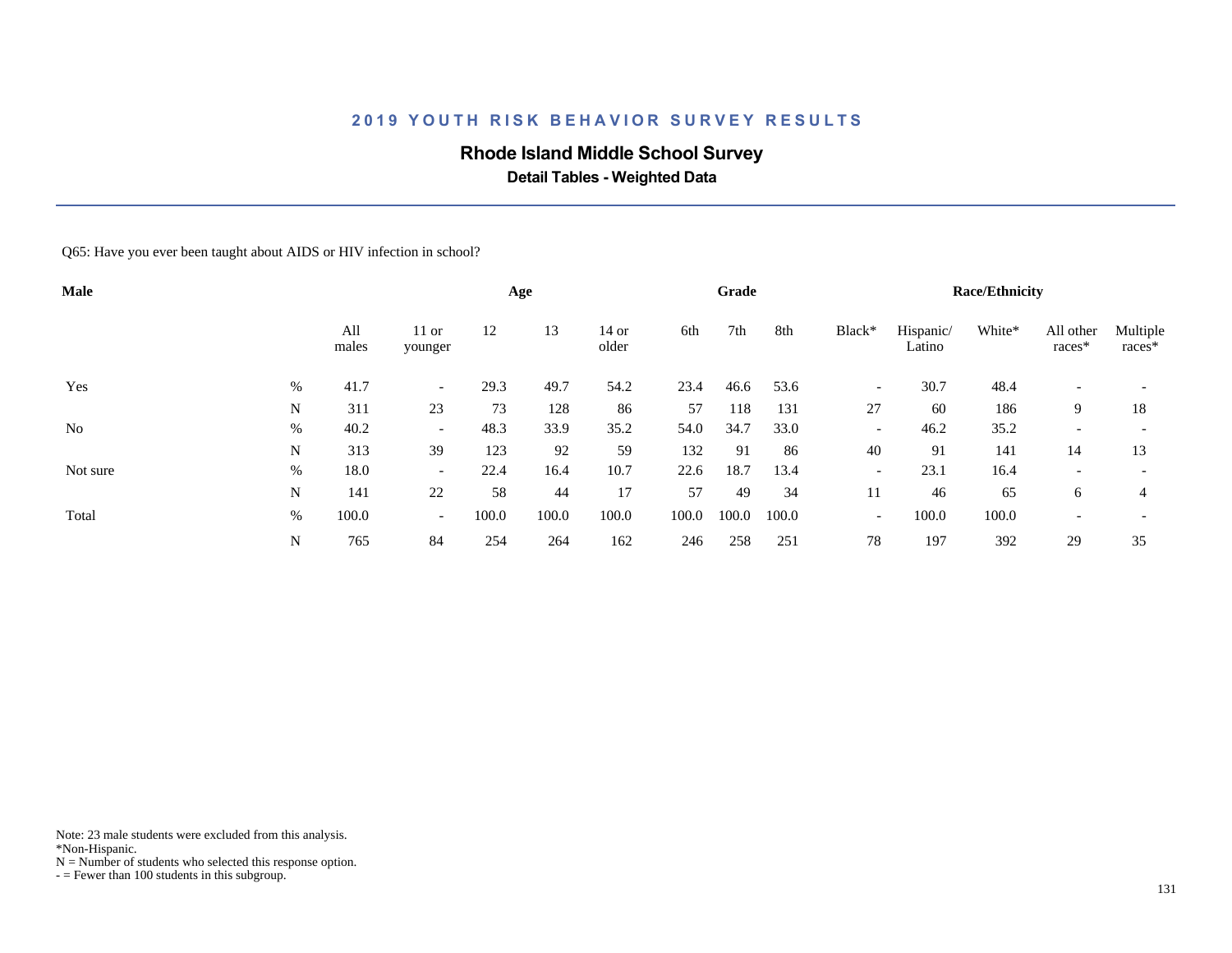### **Rhode Island Middle School Survey**

 **Detail Tables - Weighted Data**

Q65: Have you ever been taught about AIDS or HIV infection in school?

| Female         |      |                |                    |       | Age   |                |       | Grade |       |                          |                     | <b>Race/Ethnicity</b> |                          |                          |
|----------------|------|----------------|--------------------|-------|-------|----------------|-------|-------|-------|--------------------------|---------------------|-----------------------|--------------------------|--------------------------|
|                |      | All<br>females | $11$ or<br>younger | 12    | 13    | 14 or<br>older | 6th   | 7th   | 8th   | Black*                   | Hispanic/<br>Latino | White*                | All other<br>races*      | Multiple<br>races*       |
| Yes            | %    | 34.6           | 19.2               | 30.5  | 39.2  | 43.6           | 21.3  | 42.3  | 40.0  | $\overline{\phantom{a}}$ | 29.1                | 38.4                  |                          |                          |
|                | N    | 256            | 21                 | 72    | 101   | 62             | 51    | 111   | 93    | 15                       | 56                  | 152                   | 14                       | 13                       |
| N <sub>0</sub> | $\%$ | 43.3           | 55.3               | 43.7  | 42.7  | 35.3           | 51.4  | 39.5  | 39.1  | $\overline{\phantom{a}}$ | 49.8                | 39.6                  | $\overline{\phantom{a}}$ | $\overline{\phantom{0}}$ |
|                | N    | 336            | 61                 | 106   | 115   | 54             | 130   | 106   | 98    | 31                       | 98                  | 164                   | 13                       | 19                       |
| Not sure       | $\%$ | 22.1           | 25.5               | 25.8  | 18.1  | 21.1           | 27.3  | 18.2  | 20.9  | $\overline{\phantom{a}}$ | 21.1                | 21.9                  | $\overline{\phantom{a}}$ | $\overline{\phantom{0}}$ |
|                | N    | 170            | 29                 | 63    | 47    | 31             | 70    | 50    | 49    | 15                       | 43                  | 89                    | $\mathcal{I}$            | 6                        |
| Total          | %    | 100.0          | 100.0              | 100.0 | 100.0 | 100.0          | 100.0 | 100.0 | 100.0 | $\overline{\phantom{a}}$ | 100.0               | 100.0                 | $\overline{\phantom{a}}$ | $\overline{\phantom{a}}$ |
|                | N    | 762            | 111                | 241   | 263   | 147            | 251   | 267   | 240   | 61                       | 197                 | 405                   | 34                       | 38                       |

Note: 15 female students were excluded from this analysis.

\*Non-Hispanic.

 $N =$  Number of students who selected this response option.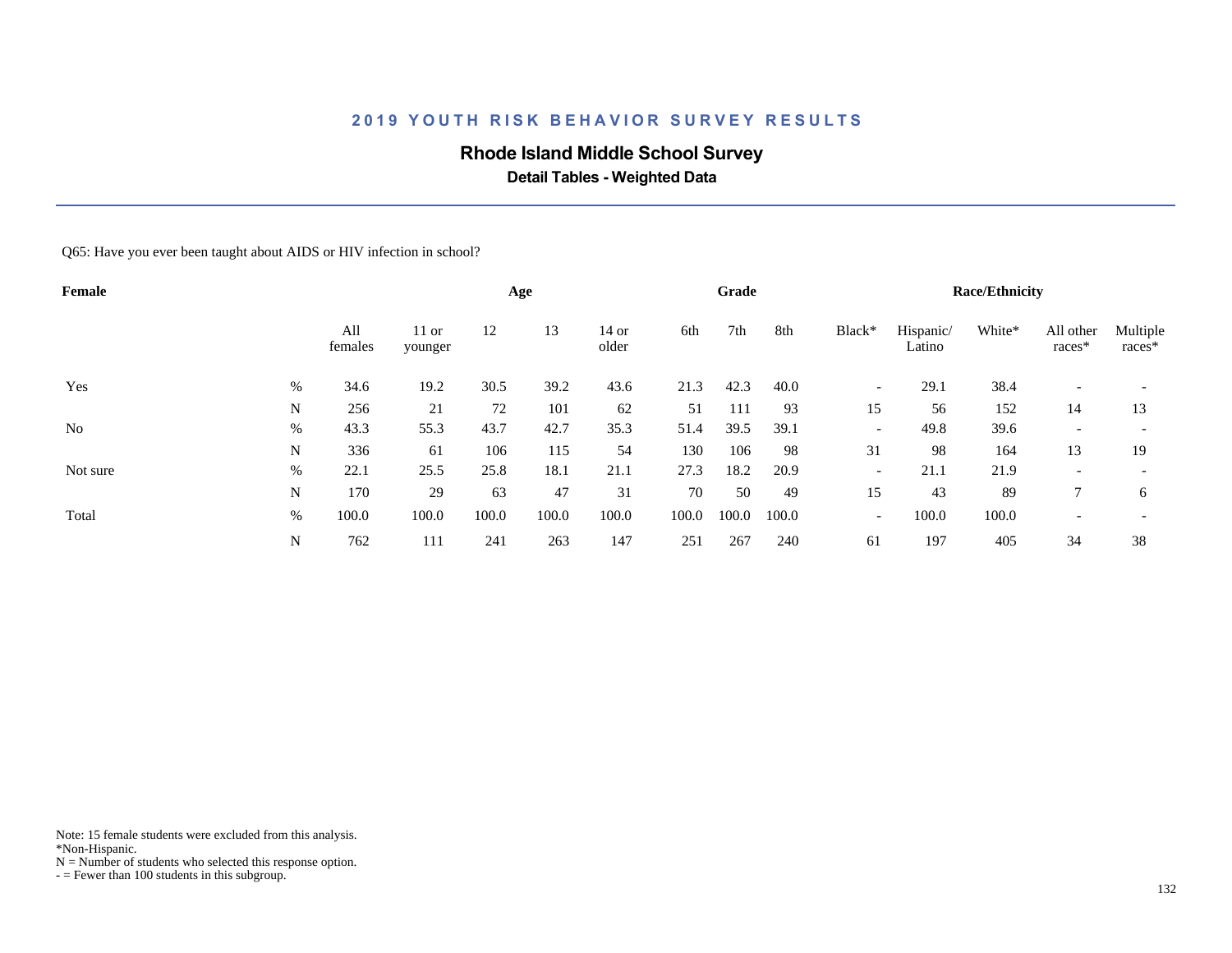### **Rhode Island Middle School Survey**

 **Detail Tables - Weighted Data**

Q66: Do you agree or disagree that you feel like you belong at your school?

| <b>Total</b>      |      |       |                    |       | Age   |                  |       | Grade |       |        | <b>Race/Ethnicity</b> |        |                          |                    |  |  |
|-------------------|------|-------|--------------------|-------|-------|------------------|-------|-------|-------|--------|-----------------------|--------|--------------------------|--------------------|--|--|
|                   |      | Total | $11$ or<br>younger | 12    | 13    | $14$ or<br>older | 6th   | 7th   | 8th   | Black* | Hispanic/<br>Latino   | White* | All other<br>races*      | Multiple<br>races* |  |  |
| Strongly agree    | %    | 23.8  | 24.9               | 27.3  | 22.3  | 20.3             | 26.4  | 25.0  | 20.5  | 17.9   | 24.2                  | 24.3   | $\overline{\phantom{a}}$ |                    |  |  |
|                   | N    | 362   | 48                 | 133   | 117   | 63               | 130   | 129   | 101   | 24     | 95                    | 193    | 16                       | 20                 |  |  |
| Agree             | $\%$ | 39.1  | 39.9               | 40.0  | 39.2  | 37.3             | 41.2  | 39.7  | 36.4  | 39.2   | 32.9                  | 41.1   |                          |                    |  |  |
|                   | N    | 602   | 79                 | 199   | 208   | 116              | 207   | 210   | 179   | 54     | 132                   | 328    | 31                       | 34                 |  |  |
| Not sure          | $\%$ | 24.0  | 25.9               | 21.4  | 24.1  | 26.9             | 21.8  | 22.2  | 28.0  | 27.2   | 28.4                  | 22.4   | $\overline{\phantom{a}}$ |                    |  |  |
|                   | N    | 371   | 53                 | 107   | 127   | 84               | 111   | 118   | 138   | 38     | 113                   | 179    | 10                       | 12                 |  |  |
| Disagree          | $\%$ | 7.0   | 3.7                | 6.1   | 8.0   | 8.5              | 4.9   | 8.1   | 7.7   | 6.3    | 7.6                   | 7.2    | $\overline{\phantom{a}}$ |                    |  |  |
|                   | N    | 109   | 7                  | 31    | 43    | $28\,$           | 25    | 42    | 40    | 9      | 30                    | 59     | 2                        | 4                  |  |  |
| Strongly disagree | %    | 6.0   | 5.7                | 5.1   | 6.4   | 7.0              | 5.7   | 5.0   | 7.4   | 9.4    | 7.0                   | 5.1    | $\overline{\phantom{a}}$ |                    |  |  |
|                   | N    | 93    | 11                 | 25    | 35    | 22               | 28    | 27    | 37    | 13     | 28                    | 40     | 5                        | 3                  |  |  |
| Total             | $\%$ | 100.0 | 100.0              | 100.0 | 100.0 | 100.0            | 100.0 | 100.0 | 100.0 | 100.0  | 100.0                 | 100.0  |                          |                    |  |  |
|                   | N    | 1,537 | 198                | 495   | 530   | 313              | 501   | 526   | 495   | 138    | 398                   | 799    | 64                       | 73                 |  |  |

Note: 34 students were exluded from this analysis.

\*Non-Hispanic.

 $N =$  Number of students who selected this response option.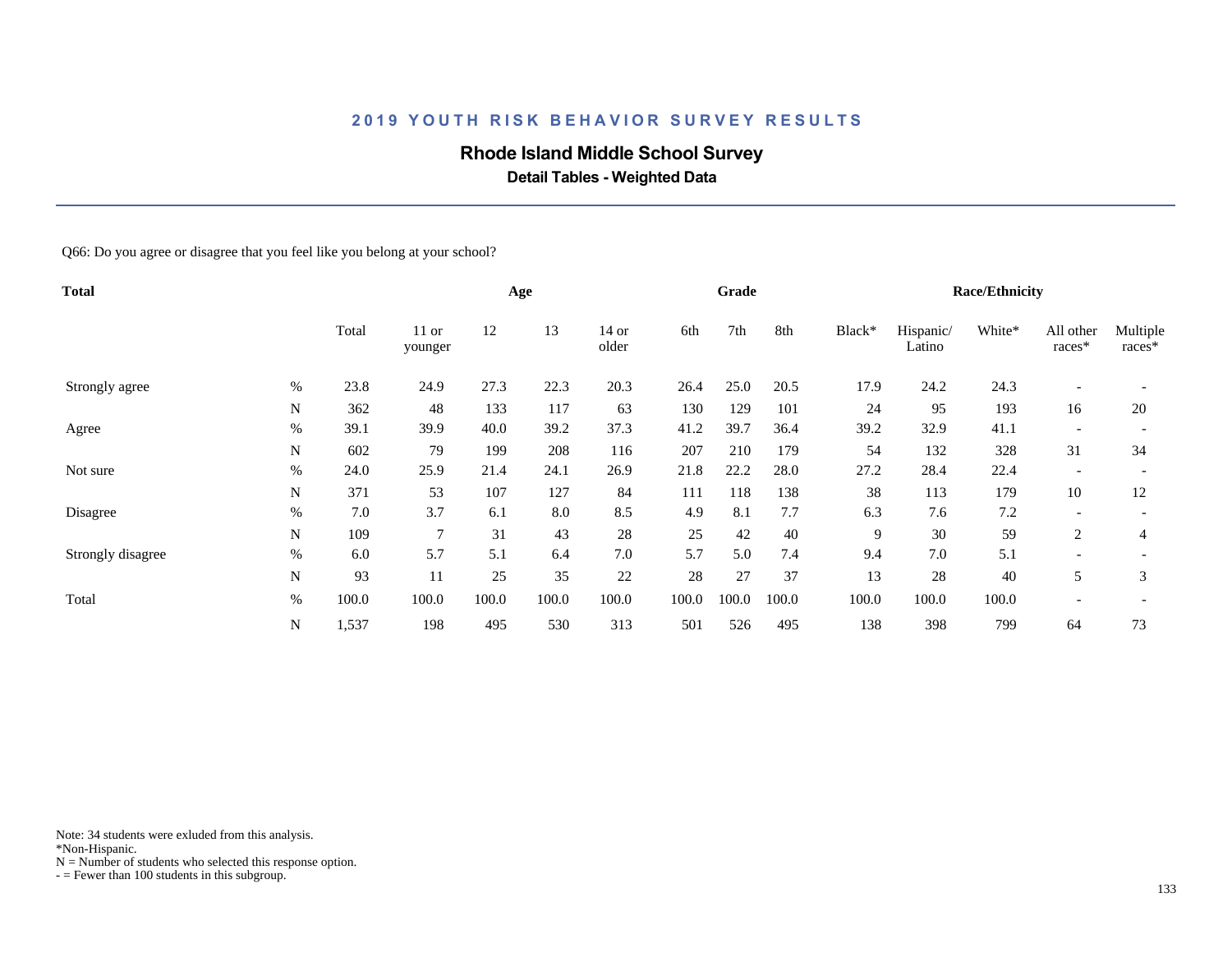### **Rhode Island Middle School Survey**

 **Detail Tables - Weighted Data**

Q66: Do you agree or disagree that you feel like you belong at your school?

| Male              |      |              |                          |       | Age   |                  |       | Grade |       |                          | <b>Race/Ethnicity</b> |        |                          |                    |  |  |
|-------------------|------|--------------|--------------------------|-------|-------|------------------|-------|-------|-------|--------------------------|-----------------------|--------|--------------------------|--------------------|--|--|
|                   |      | All<br>males | $11$ or<br>younger       | 12    | 13    | $14$ or<br>older | 6th   | 7th   | 8th   | Black*                   | Hispanic/<br>Latino   | White* | All other<br>races*      | Multiple<br>races* |  |  |
| Strongly agree    | %    | 29.4         | $\overline{\phantom{a}}$ | 34.6  | 26.9  | 25.6             | 33.3  | 28.2  | 27.2  | $\overline{\phantom{a}}$ | 27.3                  | 31.8   |                          |                    |  |  |
|                   | N    | 222          | 23                       | 87    | 70    | 41               | 81    | 72    | 67    | 14                       | 54                    | 125    | 8                        | 13                 |  |  |
| Agree             | %    | 37.9         | $\overline{\phantom{0}}$ | 40.5  | 37.6  | 35.1             | 41.3  | 39.6  | 32.7  | $\overline{\phantom{a}}$ | 34.5                  | 38.5   |                          |                    |  |  |
|                   | N    | 290          | 31                       | 102   | 100   | 57               | 102   | 102   | 82    | 27                       | 69                    | 151    | 14                       | 15                 |  |  |
| Not sure          | %    | 21.7         | $\overline{\phantom{a}}$ | 14.7  | 22.5  | 27.4             | 17.4  | 19.8  | 27.7  | $\overline{\phantom{a}}$ | 25.9                  | 19.0   | $\overline{\phantom{a}}$ |                    |  |  |
|                   | N    | 167          | 25                       | 37    | 60    | 45               | 44    | 51    | 70    | 22                       | 51                    | 75     | 6                        | 3                  |  |  |
| Disagree          | %    | 5.9          |                          | 5.4   | 7.8   | 5.9              | 3.5   | 7.4   | 6.3   | $\overline{\phantom{a}}$ | 6.2                   | 5.4    |                          |                    |  |  |
|                   | N    | 47           |                          | 14    | 22    | $10\,$           | 9     | 19    | 17    | $\overline{7}$           | 12                    | 22     |                          | 4                  |  |  |
| Strongly disagree | %    | 5.2          | $\overline{\phantom{0}}$ | 4.8   | 5.1   | 6.0              | 4.5   | 5.0   | 6.2   | $\overline{\phantom{a}}$ | 6.0                   | 5.2    |                          |                    |  |  |
|                   | N    | 39           | $\overline{4}$           | 12    | 14    | 9                | 11    | 13    | 15    | 6                        | 12                    | 20     | $\overline{0}$           | $\overline{0}$     |  |  |
| Total             | $\%$ | 100.0        | $\overline{\phantom{a}}$ | 100.0 | 100.0 | 100.0            | 100.0 | 100.0 | 100.0 | $\overline{\phantom{a}}$ | 100.0                 | 100.0  | $\overline{\phantom{a}}$ |                    |  |  |
|                   | N    | 765          | 84                       | 252   | 266   | 162              | 247   | 257   | 251   | 76                       | 198                   | 393    | 29                       | 35                 |  |  |

Note: 23 male students were excluded from this analysis.

\*Non-Hispanic.

 $N =$  Number of students who selected this response option.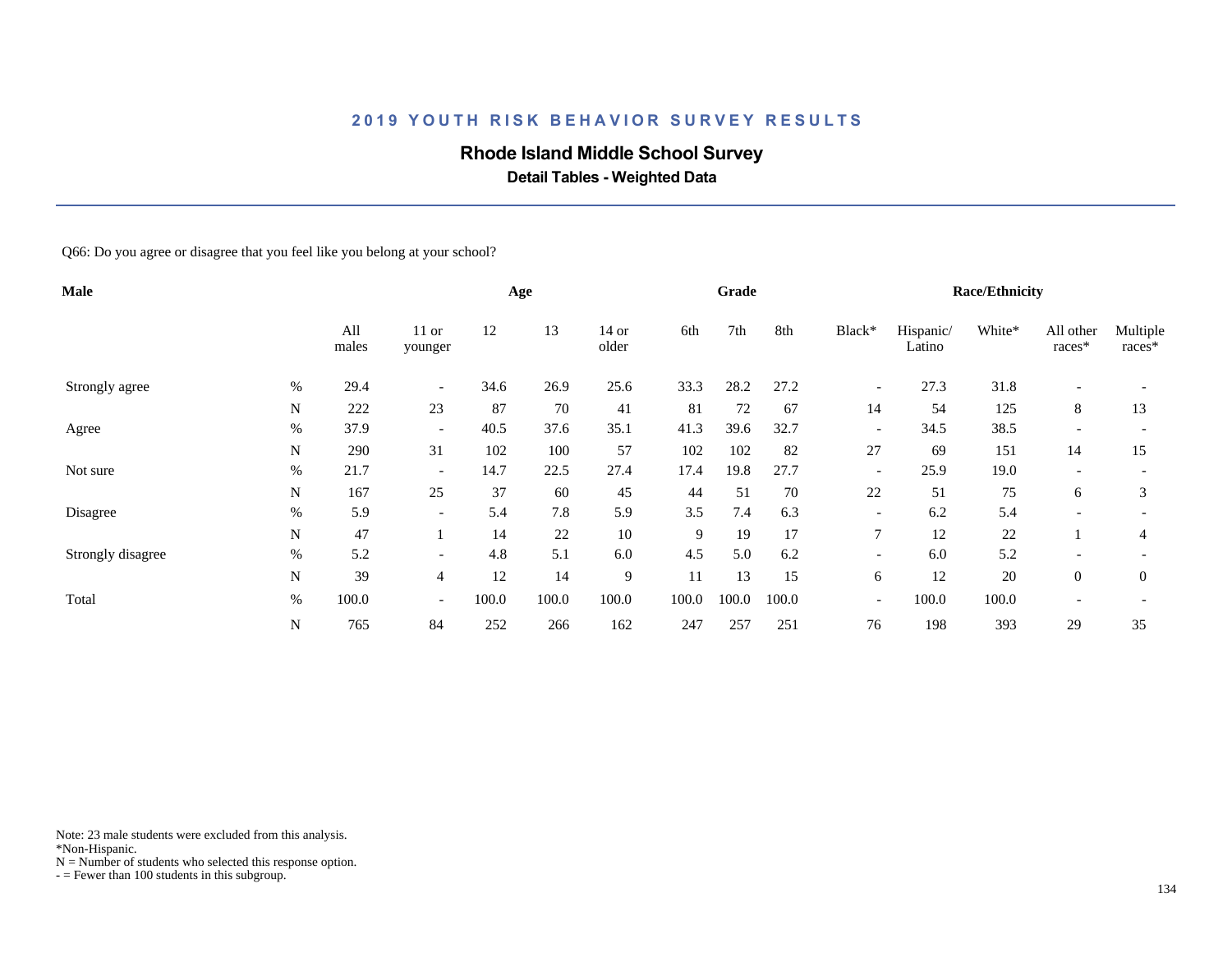### **Rhode Island Middle School Survey**

 **Detail Tables - Weighted Data**

Q66: Do you agree or disagree that you feel like you belong at your school?

| Female            |      |                |                    |       | Age   |                  |       | Grade |       |                          | <b>Race/Ethnicity</b> |        |                          |                    |  |  |
|-------------------|------|----------------|--------------------|-------|-------|------------------|-------|-------|-------|--------------------------|-----------------------|--------|--------------------------|--------------------|--|--|
|                   |      | All<br>females | $11$ or<br>younger | 12    | 13    | $14$ or<br>older | 6th   | 7th   | 8th   | Black*                   | Hispanic/<br>Latino   | White* | All other<br>races*      | Multiple<br>races* |  |  |
| Strongly agree    | %    | 18.2           | 22.5               | 19.5  | 17.2  | 14.7             | 19.6  | 21.6  | 13.7  | $\overline{\phantom{a}}$ | 21.1                  | 16.7   |                          |                    |  |  |
|                   | N    | 139            | 25                 | 46    | 46    | 22               | 49    | 56    | 34    | 10                       | 41                    | 68     | 8                        |                    |  |  |
| Agree             | %    | 40.5           | 42.6               | 39.4  | 41.3  | 39.3             | 41.1  | 40.3  | 40.1  | $\overline{\phantom{a}}$ | 31.3                  | 43.5   |                          |                    |  |  |
|                   | N    | 310            | 48                 | 96    | 108   | 58               | 105   | 108   | 96    | 27                       | 63                    | 176    | 16                       | 19                 |  |  |
| Not sure          | %    | 26.5           | 23.8               | 28.6  | 25.9  | 26.5             | 26.1  | 24.6  | 28.5  | $\overline{\phantom{a}}$ | 31.1                  | 25.8   | $\overline{\phantom{a}}$ |                    |  |  |
|                   | N    | 203            | 28                 | 69    | 67    | 39               | 67    | 66    | 68    | 16                       | 62                    | 104    | $\overline{4}$           | 9                  |  |  |
| Disagree          | $\%$ | 7.9            | 4.6                | 7.0   | 7.9   | 11.3             | 6.3   | 8.4   | 8.9   | $\overline{\phantom{0}}$ | 8.5                   | 9.0    |                          |                    |  |  |
|                   | N    | 60             | 5                  | 17    | 20    | 18               | 16    | 22    | 22    | $\overline{c}$           | 17                    | 37     |                          | $\overline{0}$     |  |  |
| Strongly disagree | %    | 7.0            | 6.5                | 5.6   | 7.8   | 8.2              | 6.9   | 5.0   | 8.7   | $\overline{\phantom{a}}$ | 8.0                   | 5.0    |                          |                    |  |  |
|                   | N    | 54             | 7                  | 13    | 21    | 13               | 17    | 14    | 22    | 7                        | 16                    | 20     | 5                        | 3                  |  |  |
| Total             | $\%$ | 100.0          | 100.0              | 100.0 | 100.0 | 100.0            | 100.0 | 100.0 | 100.0 | $\overline{\phantom{a}}$ | 100.0                 | 100.0  | $\overline{\phantom{a}}$ |                    |  |  |
|                   | N    | 766            | 113                | 241   | 262   | 150              | 254   | 266   | 242   | 62                       | 199                   | 405    | 34                       | 38                 |  |  |

Note: 11 female students were excluded from this analysis.

\*Non-Hispanic.

 $N =$  Number of students who selected this response option.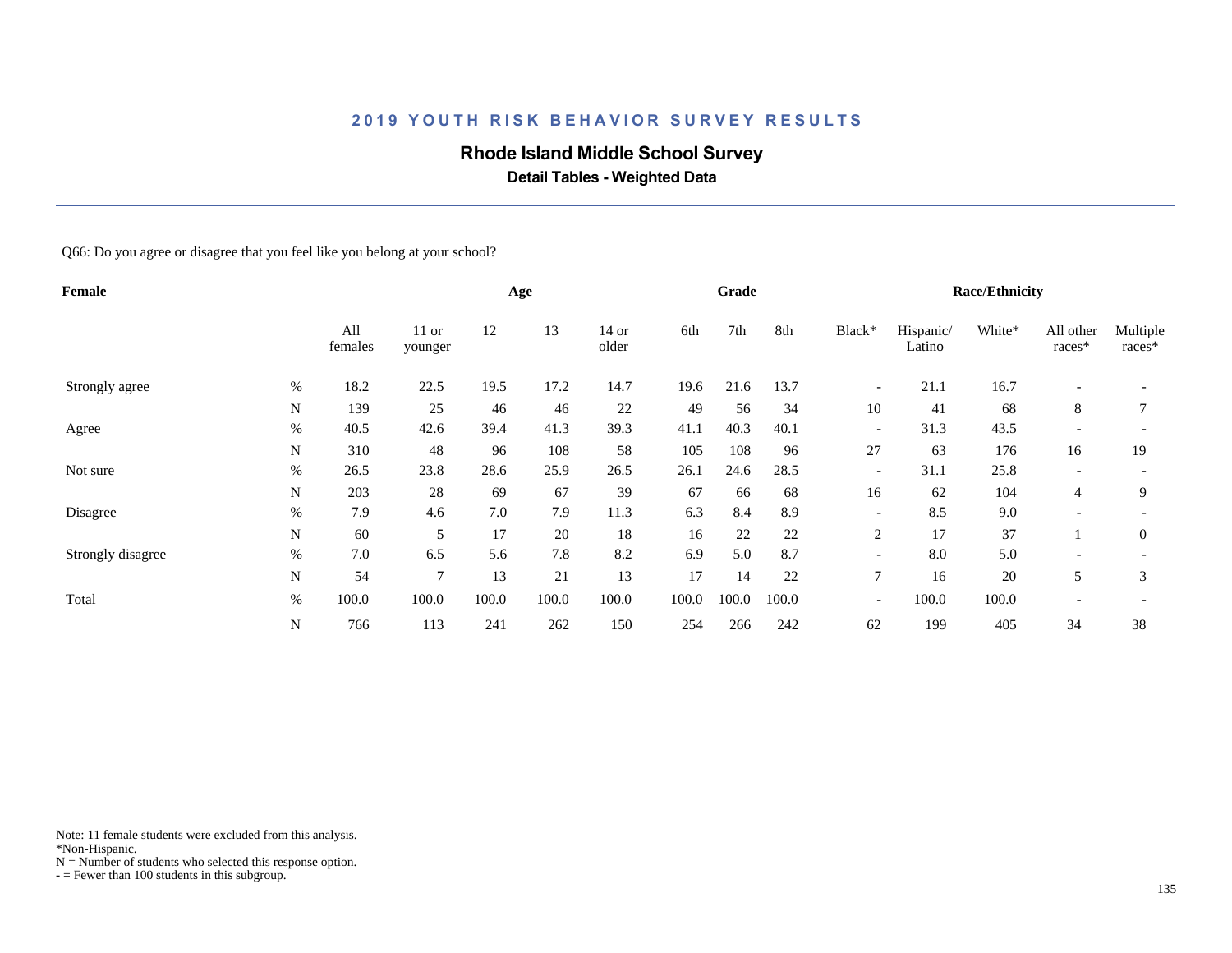#### **Rhode Island Middle School Survey**

 **Detail Tables - Weighted Data**

Q67: Besides your parents, how many adults would you feel comfortable seeking help from if you had an important question affecting your life?

| <b>Total</b>     |           |       |                    |       | Age   |                  |       | Grade |       | Race/Ethnicity |                     |        |                          |                    |  |
|------------------|-----------|-------|--------------------|-------|-------|------------------|-------|-------|-------|----------------|---------------------|--------|--------------------------|--------------------|--|
|                  |           | Total | $11$ or<br>younger | 12    | 13    | $14$ or<br>older | 6th   | 7th   | 8th   | Black*         | Hispanic/<br>Latino | White* | All other<br>races*      | Multiple<br>races* |  |
| 0 adults         | %         | 19.5  | 22.3               | 18.5  | 20.5  | 17.9             | 20.0  | 20.7  | 17.1  | 31.9           | 23.5                | 15.7   |                          |                    |  |
|                  | N         | 307   | 45                 | 93    | 111   | 58               | 102   | 110   | 88    | 44             | 95                  | 127    | 17                       | 11                 |  |
| 1 adult          | %         | 15.9  | 13.9               | 14.2  | 15.8  | 20.1             | 12.8  | 16.8  | 18.4  | 20.8           | 18.0                | 15.2   |                          |                    |  |
|                  | N         | 248   | 28                 | 72    | 85    | 63               | 66    | 89    | 92    | 29             | 71                  | 123    | 10                       | 11                 |  |
| 2 adults         | $\%$      | 19.9  | 15.8               | 18.0  | 23.0  | 20.1             | 17.3  | 20.7  | 21.8  | 17.8           | 20.6                | 20.1   |                          |                    |  |
|                  | N         | 302   | 31                 | 88    | 120   | 63               | 85    | 109   | 106   | 25             | 81                  | 158    | 12                       | 17                 |  |
| 3 adults         | $\%$      | 13.2  | 13.8               | 12.9  | 13.4  | 12.9             | 11.9  | 14.6  | 13.1  | 6.6            | 13.0                | 13.9   |                          |                    |  |
|                  | ${\bf N}$ | 202   | 26                 | 64    | 71    | 40               | 58    | 77    | 65    | 9              | 52                  | 110    | 8                        | 11                 |  |
| 4 adults         | $\%$      | 7.3   | 9.5                | 7.1   | 6.6   | 7.2              | 8.2   | 6.9   | 7.0   | 3.7            | 6.5                 | 7.5    |                          |                    |  |
|                  | N         | 110   | 19                 | 35    | 34    | 22               | 41    | 35    | 34    | 5              | 26                  | 59     | $\overline{4}$           | 8                  |  |
| 5 or more adults | $\%$      | 24.2  | 24.7               | 29.3  | 20.8  | 21.8             | 29.9  | 20.4  | 22.6  | 19.2           | 18.5                | 27.7   |                          |                    |  |
|                  | N         | 364   | 47                 | 143   | 108   | 66               | 146   | 106   | 109   | 27             | 72                  | 219    | 13                       | 15                 |  |
| Total            | $\%$      | 100.0 | 100.0              | 100.0 | 100.0 | 100.0            | 100.0 | 100.0 | 100.0 | 100.0          | 100.0               | 100.0  | $\overline{\phantom{a}}$ |                    |  |
|                  | N         | 1,533 | 196                | 495   | 529   | 312              | 498   | 526   | 494   | 139            | 397                 | 796    | 64                       | 73                 |  |

Note: 38 students were exluded from this analysis.

\*Non-Hispanic.

 $N =$  Number of students who selected this response option.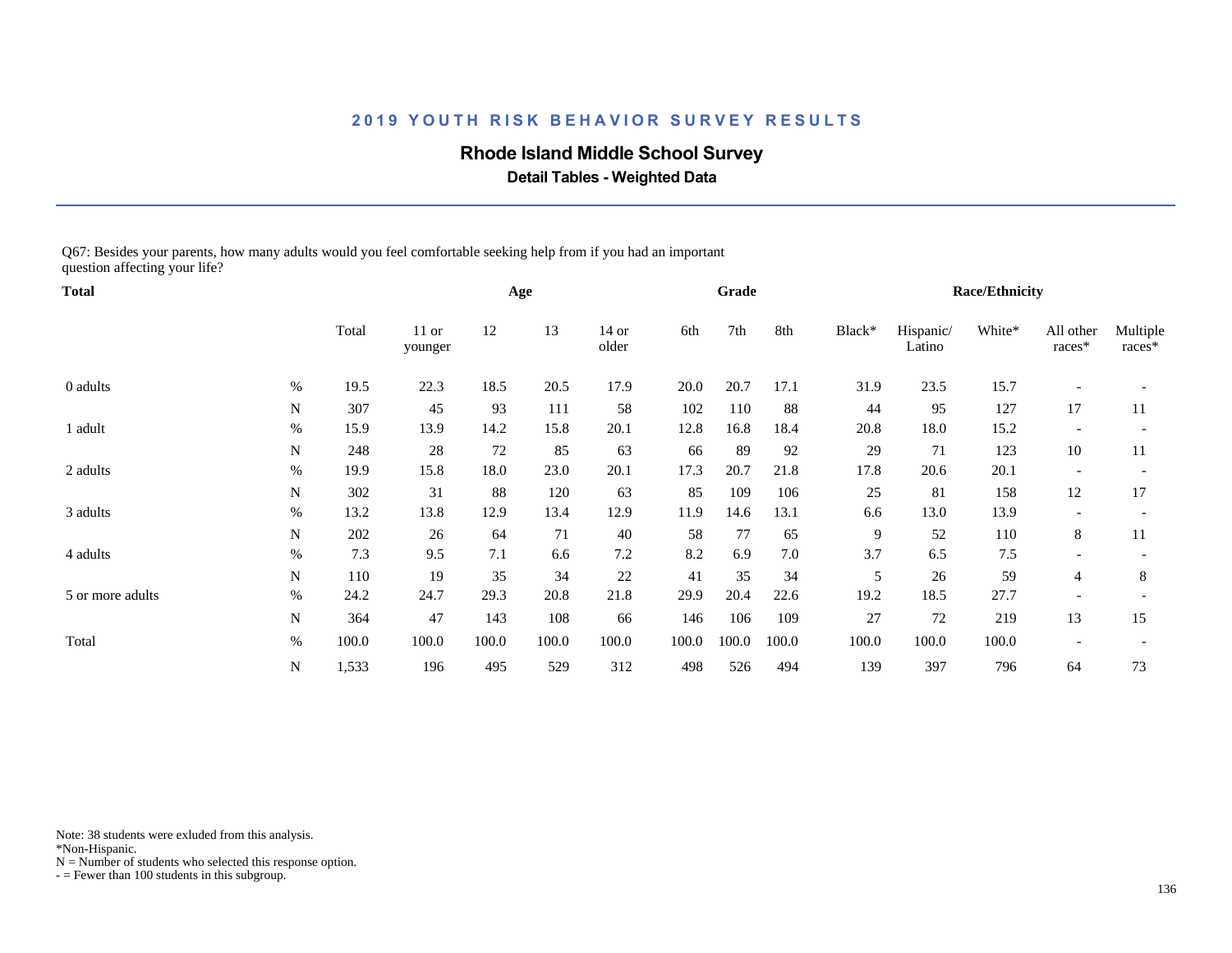#### **Rhode Island Middle School Survey**

 **Detail Tables - Weighted Data**

Q67: Besides your parents, how many adults would you feel comfortable seeking help from if you had an important question affecting your life?

| Male             |      |              |                          |       | Age   |                  |       | Grade |       | <b>Race/Ethnicity</b>    |                     |        |                          |                    |  |
|------------------|------|--------------|--------------------------|-------|-------|------------------|-------|-------|-------|--------------------------|---------------------|--------|--------------------------|--------------------|--|
|                  |      | All<br>males | $11$ or<br>younger       | 12    | 13    | $14$ or<br>older | 6th   | 7th   | 8th   | Black*                   | Hispanic/<br>Latino | White* | All other<br>races*      | Multiple<br>races* |  |
| 0 adults         | $\%$ | 20.2         | $\overline{\phantom{a}}$ | 19.4  | 20.7  | 19.6             | 20.5  | 20.1  | 19.3  | $\qquad \qquad -$        | 21.9                | 16.7   |                          |                    |  |
|                  | N    | 159          | 20                       | 51    | 55    | 33               | 53    | 52    | 50    | 26                       | 45                  | 66     | 7                        | 8                  |  |
| 1 adult          | $\%$ | 15.0         | $\overline{\phantom{0}}$ | 13.6  | 15.3  | 17.0             | 11.1  | 18.1  | 16.2  | $\overline{\phantom{a}}$ | 17.6                | 13.3   |                          |                    |  |
|                  | N    | 118          | 12                       | 35    | 42    | 29               | 28    | 48    | 42    | 17                       | 35                  | 53     | 6                        | 5                  |  |
| 2 adults         | %    | 18.5         | $\overline{\phantom{0}}$ | 17.7  | 22.1  | 18.6             | 13.3  | 20.4  | 21.9  | $\overline{\phantom{a}}$ | 19.8                | 18.8   |                          |                    |  |
|                  | N    | 141          | 8                        | 44    | 58    | 31               | 32    | 53    | 55    | 12                       | 40                  | 73     | 4                        | 7                  |  |
| 3 adults         | $\%$ | 13.8         | $\overline{\phantom{0}}$ | 10.5  | 14.0  | 15.8             | 12.9  | 15.0  | 13.1  | $\overline{\phantom{a}}$ | 13.7                | 14.0   |                          |                    |  |
|                  | N    | 106          | 15                       | 27    | 38    | 25               | 32    | 39    | 33    | 5                        | 28                  | 55     | $\overline{4}$           | 7                  |  |
| 4 adults         | $\%$ | 6.8          | $\overline{\phantom{0}}$ | 6.9   | 6.4   | 6.5              | 7.4   | 5.9   | 7.3   | $\overline{\phantom{a}}$ | 5.1                 | 7.9    |                          |                    |  |
|                  | N    | 51           | $\tau$                   | 17    | 17    | 10               | 18    | 15    | 18    | $\overline{4}$           | 10                  | 31     |                          | 2                  |  |
| 5 or more adults | %    | 25.6         |                          | 31.9  | 21.5  | 22.5             | 34.8  | 20.4  | 22.1  | $\overline{\phantom{a}}$ | 21.8                | 29.2   |                          |                    |  |
|                  | N    | 193          | 21                       | 81    | 56    | 35               | 85    | 51    | 54    | 14                       | 43                  | 113    | $\tau$                   | 6                  |  |
| Total            | $\%$ | 100.0        | $\overline{\phantom{a}}$ | 100.0 | 100.0 | 100.0            | 100.0 | 100.0 | 100.0 | $\overline{\phantom{a}}$ | 100.0               | 100.0  | $\overline{\phantom{a}}$ |                    |  |
|                  | N    | 768          | 83                       | 255   | 266   | 163              | 248   | 258   | 252   | 78                       | 201                 | 391    | 29                       | 35                 |  |

Note: 20 male students were excluded from this analysis.

\*Non-Hispanic.

 $N =$  Number of students who selected this response option.